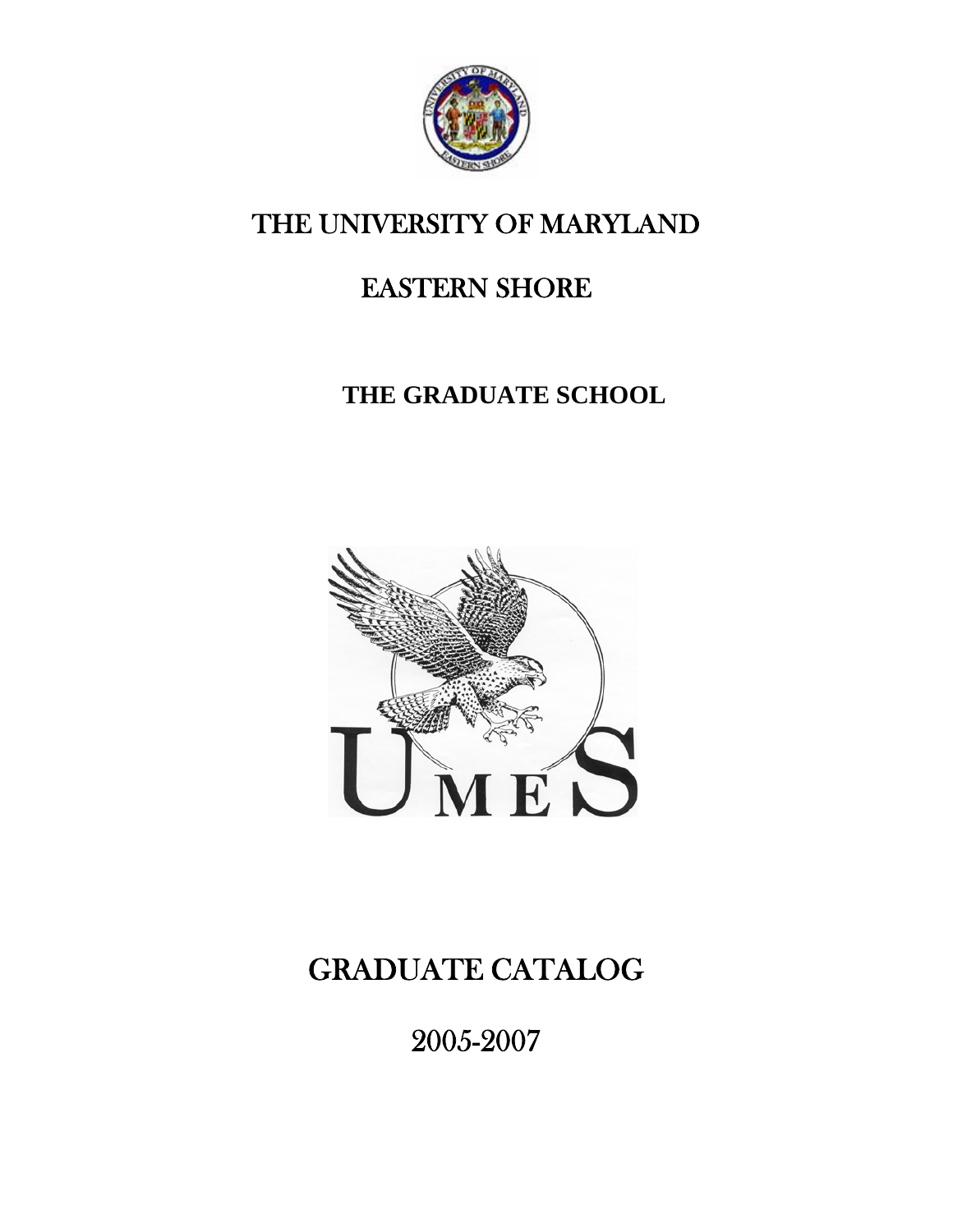#### **OFFICIALS**

#### **BOARD OF REGENTS OF THE UNIVERSITY SYSTEM OF MARYLAND**

**Clifford M. Kendall, Chairman** 

**Thomas B. Finan, Jr. Patricia S. Florestano Nina Rodale Houghton Richard E. Hug Orlan M. Johnson Admiral Charles R. Larson Marvin Mandel Robert L. Mitchell David H. Nevins Dwight Pettit Robert L. Pevenstein Lewis R. Riley, ex officio Honorable James C. Rosapepe D. Phillip Shockley, Student Regent Honorable Joseph D. Tydings William T. Wood** 

#### **OFFICERS OF THE UNIVERSITY SYSTEM (Selected)**

**Dr. William E. Kirwan**  Chancellor **Mr. Robert E. Myers, Jr.** Executive Assistant to the Chancellor **Dr. Carol A. Berthold** Associate Vice Chancellor **Dr. Donald Boesch** Interim Vice Chancellor for Academic Affairs **Mr. Joseph F. Vivona**  Vice Chancellor for Administration and Finance **Mr. John K. Martin** Vice Chancellor for Advancement **Mr. John Lippincott**  Associate Vice Chancellor for Public Relations **Mr. Paul Sweet** Associate Vice Chancellor for Research Policy and Federal Relations **Mr. Frank Komenda** Associate Vice Chancellor for State Relations **Dr. James C. Alexander** Chairman, Council of University System Faculty **Mr. Roy A Ross** Chairman, Council of University System Staff **Mr. Benjamin Jones III** Chairman, UMS Student Council

#### **OFFICERS OF ADMINISTRATION**

#### **UNIVERSITY OF MARYLAND EASTERN SHORE**

**Dr. Thelma B. Thompson** President

**Dr. Wanda Colston**  Executive Vice President **Dr. Sandra Proctor**  Executive Assistant to the President **Dr. Ronald Brown**  Vice President for Student Affairs **Mrs. Cheryll Collier-Mills** Associate Vice President for Student Affairs

**Dr. James White**  Associate Vice President for Student Affairs **Mr. Gaines Hawkins**  Vice President for Institutional Advancement **Dr. Anna F. Vaughn-Cooke** Vice President for Academic Affairs **Dr. Andrew Carrington**  Associate Vice President for Academic Affairs **Dr. Emmanuel Acquah**  Associate Vice President for Academic Affairs **Dr. Ronnie E. Holden** Vice President for Administrative Affairs **Mr. Alverne Chesterfield** Assistant Vice President for Administrative Affairs **Mrs. Nelva Collier-White** Assistant to the Vice President **Ms. Lorna Rock**  Special Assistant to the President Director of Alumni Affairs (Acting) **Dr. Carolyn Brooks** Dean, School of Agricultural and Natural Sciences **Dr. Brenda Anderson** Dean, School of Arts and Professions **Dr. Willie Hopkins** Dean, School of Business and Technology **Dr. C. Dennis Ignasias**  Dean, School of Graduate Studies **(Vacant)** Dean, School of Health Professions **Dr. Theodosia T. Shields**  Dean, Library Sciences

#### **DEPARTMENT CHAIRS**

**Dr. Lurline Marsh** Agriculture **Dr. I. K. Dabipi**  Airway Science and Engineering **Dr. Ayodele Alade (Acting)** Business, Management and Accounting **Dr. Robert Harleston**  Criminal Justice **Dr. Karen Verbeke**  Education **Dr. Richard Keenan** English and Modern Languages **Mr. Ernest Satchell**  Fine Arts **Dr. O. Childs (Acting)** Hotel/Restaurant Management **Dr. Shirley Hymon-Parker** Human Ecology  **Dr. William Chapin (Acting)** Mathematics and Computer Science  **Dr. Joseph Okoh**  Natural Sciences **Mrs. Darlene Robinson** Physician Assistant **Mr. Nelson Townsend** Physical Education **Dr. Raymond Blakely**  Physical Therapy **Dr. William Talley**  Rehabilitation Services **Dr. L. Jay Bishop (Acting)**  Social Sciences **Dr. Leon Copeland**  Technology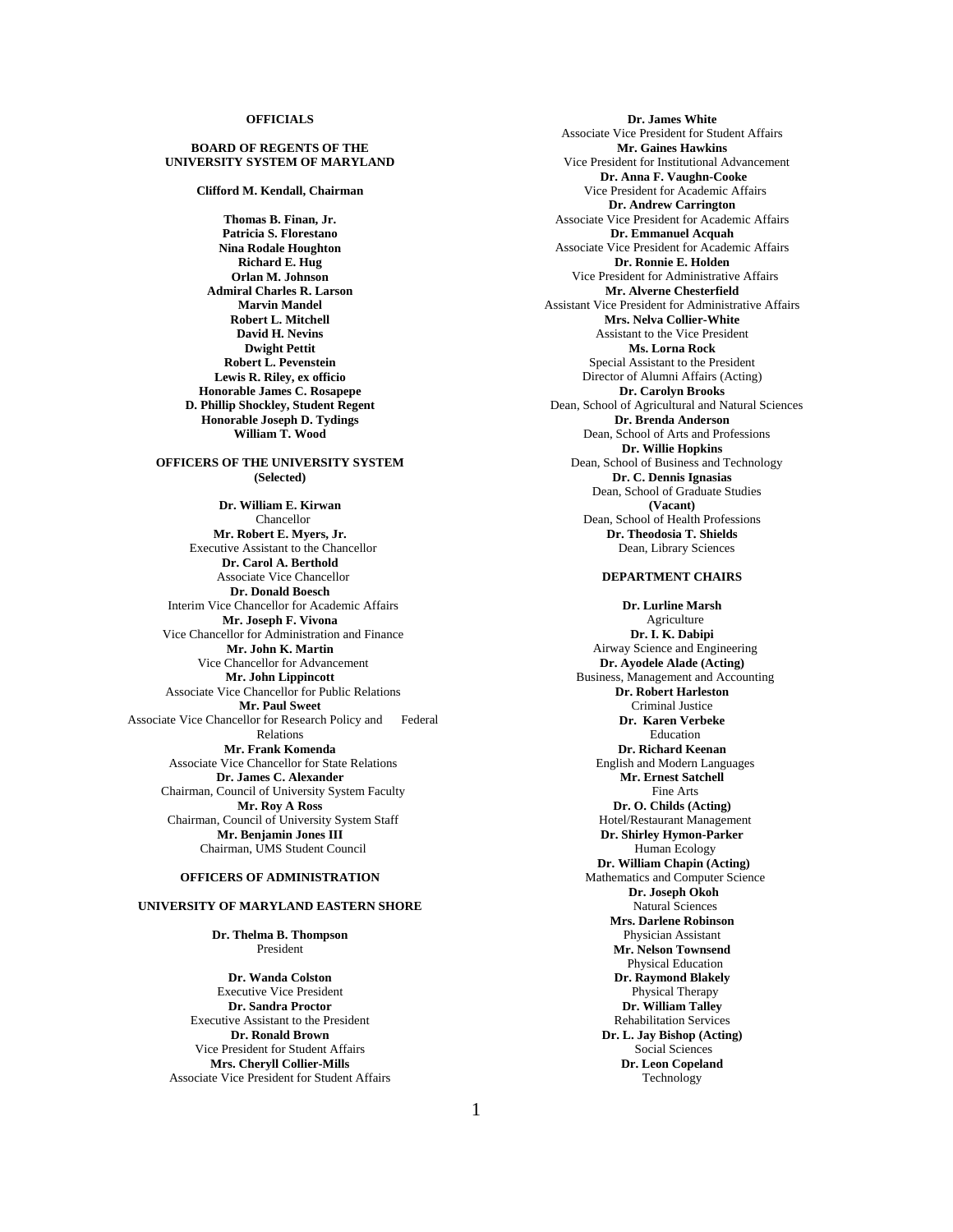#### **GRADUATE PROGRAM COORDINATORS**

**Dr. Michael Almeida,** Applied Computer Science **Dr. Gerald Day,** Career and Technology Education **Dr. Robert Harleston,** Criminology and Criminal **Justice Dr. Cheryl Bowers,** Guidance and Counseling **Dr. Lurline Marsh,** Food and Agricultural Sciences **Dr. Jurgen Schwarz,** Food Science and Technology **Dr. Douglas Ruby,** Marine-Estuarine-Environmental Sciences **Dr. Mary Agnew,** Master of Arts in Teaching **Dr. Harry Hoffer,** Organizational Leadership and Education Leadership **Dr. Raymond Blakely,** Physical Therapy **Dr. William Talley,** Rehabilitation Counseling **Dr. Karen Verbeke,** Special Education **Dr. Gian Gupta,** Toxicology

#### **GRADUATE COUNCIL (2004-2006)**

**Dr. Michael Almeida Dr. Eugene Bass Dr. Sarah Bing Dr. Dwayne Boucaud Dr. Cheryl Bowers Dr. Eddie Boyd, Jr. Dr. Robert Dadson Dr. Ibibia Dabipi Dr. Ejigou Demissie Dr. Joseph Dudis Dr. Gian Gupta Dr. Nancy Horton Dr. C. Dennis Ignasias\*\* Dr. Jonathan Odo Dr. Kimberly Poole Dr. Maryam Rahimi Dr. Daniel Seaton Dr. Dinesh Sharma Dr. Thelma Thompson\*\* Dr. Anna F. Vaughn-Cooke\*\* Dr. Karen Verbeke** 

**\*\* Ex-Officio** 

#### **DIRECTORS (Selected)**

**Dr. Diann Showell**  Academic Support Services **Mrs. Cheryl Holden-Duffy** Registrar **Mr. Kevin Evans** Bookstore **Ms. Bonita Byrd** Comptroller **Ms. Gretchen Boggs** Continuing Education **Mrs. Patricia Tilghman** Counseling Center

**Ms. Lorna Rock (Acting)**  Alumni Affairs **Mr. James Kellam**  Financial Aid **Mrs. Sharone Grant** Health Center **Mrs. Marie Billie** Human Resources Management **Dr. Stanley Nyirenda** Institutional Research and Planning **Mr. Maurice Ngwaba** Physical Plant **Ms. Theresa Queenan** Placement Center **Mr. Marvin Jones** Residence Life **Mrs. Catherine Bolek** Sponsored Research and Programs **(Vacant)** Student Activities and Student Development Center **Ms. Deidra Johnson** University Relations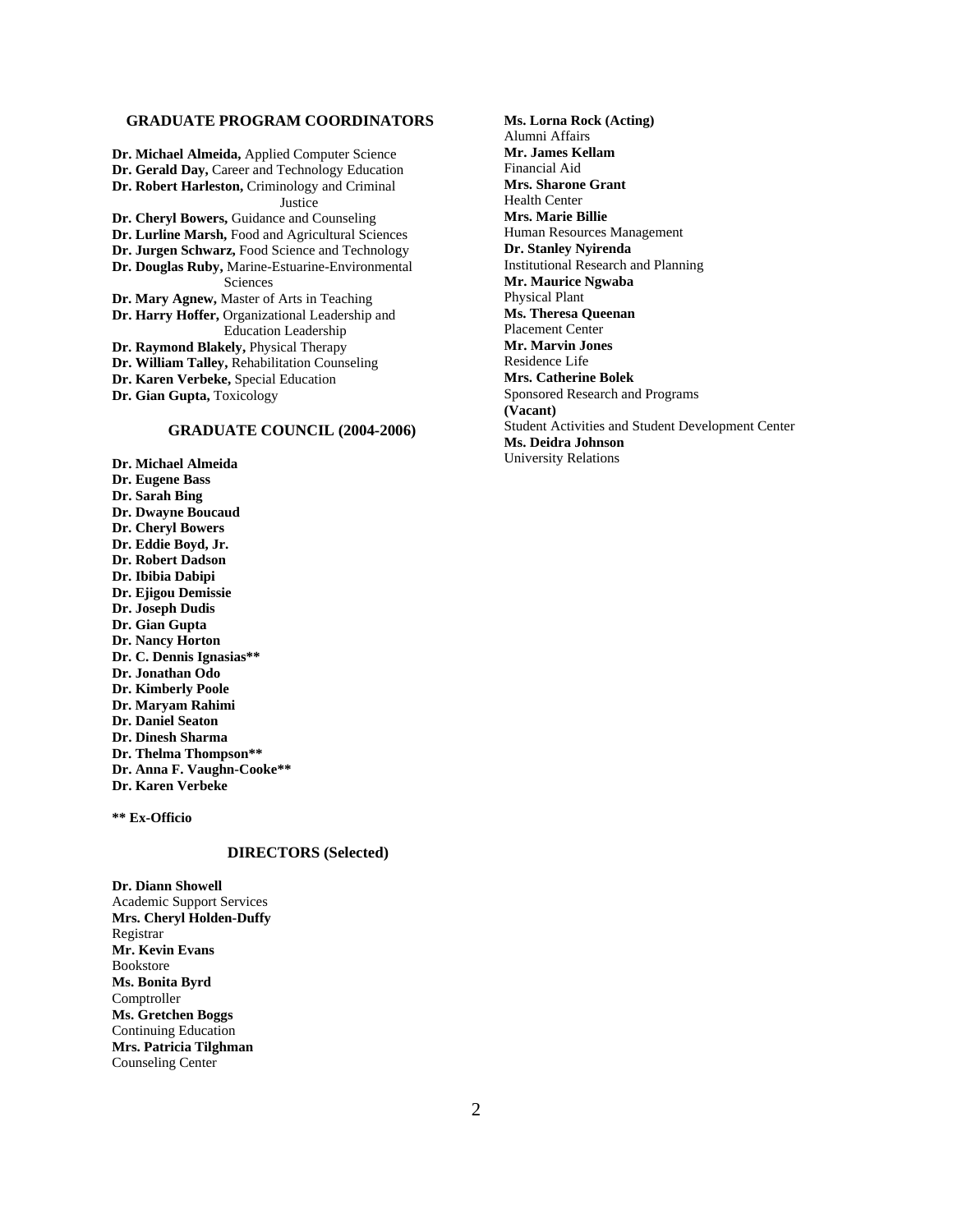# **TABLE OF CONTENTS**

| <b>DISCLAIMER</b>                        | 4  |
|------------------------------------------|----|
| <b>GRADUATE SCHOOL ADDRESS</b>           | 4  |
| THE UNIVERSITY                           |    |
| Mission, Academic Program, Campus        | 5  |
| <b>GRADUATE STUDIES GENERAL</b>          |    |
| <b>INFORMATION</b>                       |    |
| Governance, Accreditation                | 6  |
| ADMISSION TO GRADUATE SCHOOL             |    |
| General                                  | 7  |
| Criteria for Admission                   | 7  |
| Policy on Applicant Rejection            | 8  |
| Categories of Admission to Degree        |    |
| Programs                                 | 8  |
| <b>Collaborative Programs</b>            | 11 |
| <b>Continuing Education</b>              | 11 |
| Offer of Admission and Deferments        | 11 |
| <b>Admission Time Limits</b>             | 11 |
| Change of Degree-Level, Program          |    |
| or Status                                | 11 |
| <b>Termination of Admission</b>          | 12 |
| <b>Readmission/Reinstatement Process</b> | 12 |
| Policy on Dismissal for Non-Academic     |    |
| Reasons                                  | 12 |
| <b>Application Instructions</b>          | 13 |
| <b>International Student Application</b> | 15 |
| Records Maintenance and Disposition      | 17 |
| Fees and Expenses                        | 17 |
| Payment, Withdrawal and Refund           | 17 |
| <b>Graduate and Supplemental Fees</b>    | 18 |
| <b>Financial Assistance</b>              | 19 |
| Grants, Fellowships, Traineeships        | 19 |
| Assistantships                           | 19 |
| Work Study Program                       | 20 |
| Loans                                    | 20 |
| <b>Maryland Senior Citizens</b>          | 20 |
| <b>Veterans Benefits</b>                 | 20 |
| REGISTRATION, CREDITS AND GRADES         |    |

| 2 I |
|-----|
| 21  |
|     |
| 21  |
| 21  |
|     |
|     |
|     |

| <b>Continuous Enrollment</b>                    | 22 |
|-------------------------------------------------|----|
| Minimum Registration Requirements;              | 22 |
| for Doctoral Candidates                         | 22 |
| Inter-Campus Enrollment (USM)                   | 23 |
| Graduate Credit for Senior Undergraduates 23    |    |
| Undergraduate Credit for Graduate               |    |
| <b>Level Courses</b>                            | 23 |
| Credit by Examination                           | 24 |
| <b>Transfer of Credit</b>                       | 24 |
| Criteria that Courses Must Meet to be           |    |
| Accepted for Graduate Credit                    | 24 |
| <b>Course and Credit Changes</b>                | 25 |
| Withdrawal and Cancellation                     | 25 |
| <b>Grades for Graduate Students</b>             | 25 |
|                                                 | 26 |
| <b>Grading Systems</b>                          |    |
| <b>Computation of Grade Point Average</b>       | 26 |
| Grade Change; Repeating Courses                 | 26 |
| Auditing and Prerequisite Courses               | 27 |
| The Academic Record (transcript)                | 27 |
|                                                 |    |
| DEGREE REQUIREMENTS                             |    |
| <b>Graduate School Requirements Applicable</b>  |    |
| to all Master's Degree Programs                 | 27 |
| <b>Graduate School Requirements for Degrees</b> |    |
| of Master of Arts & Master of Science           | 30 |
| Thesis Option                                   | 30 |
| Non-Thesis Option                               | 31 |
| Graduate School Requirements for the            |    |
| Degree of Master of Arts in Teaching            | 31 |
| Graduate School Requirements for the            |    |
| Degree of Master of Education                   | 31 |
| <b>Graduate School Requirements Applicable</b>  |    |
| to the Ph.D. & Ed.D. Degrees                    | 32 |
| Graduate School Requirements for the            |    |
| Degree of Doctor of Physical Therapy            | 34 |
| <b>Established Procedures for Conduct of</b>    |    |
| Master's Thesis Examination                     | 35 |
| <b>Established Procedures for Conduct of</b>    |    |
| <b>Doctoral Dissertation Defense</b>            | 37 |
| Other Graduate School Policy                    | 41 |
| Commencement                                    | 41 |
| <b>Institutional Policies Governing</b>         |    |
| Students                                        | 41 |
|                                                 |    |
| <b>SELECTED STUDENT SERVICES</b>                |    |
| <b>Health Center</b>                            | 42 |
| <b>Counseling Services</b>                      | 42 |
| <b>Student Services Center</b>                  | 42 |
|                                                 |    |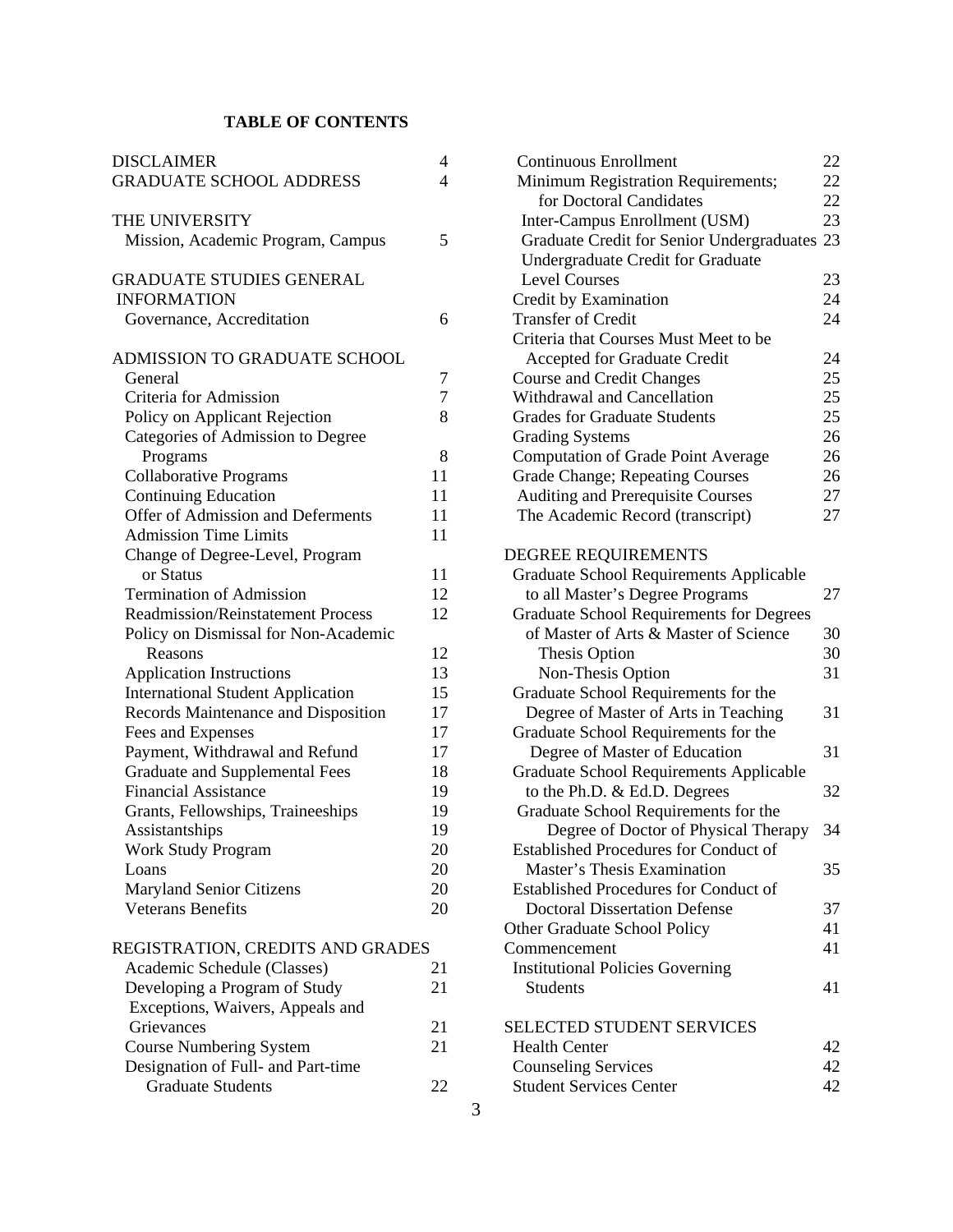| Career Services                  |    |
|----------------------------------|----|
| Disabilities Services            | 42 |
| <b>Academic Support Services</b> | 43 |
| Athletic Center                  | 43 |
| <b>Computing Resources</b>       | 43 |

| <b>GRADUATE RESEARCH AND</b>            |     |
|-----------------------------------------|-----|
| <b>INSTRUCTION RESOURCES</b>            | 43  |
| The University Library Services         | 43  |
| <b>Special Research Resources</b>       | 44  |
| Sponsored Research and Programs Office  | 44  |
| DEGREE PROGRAMS BY SCHOOL AND           |     |
| <b>DEPARTMENT</b>                       | 44  |
| <b>Discontinued Program</b>             | 45  |
| UMES GRADUATE DEGREE PROGRAMS 46        |     |
| Food and Agricultural Sciences          | 46  |
| Food Science and Technology             | 55  |
| Marine-Estuarine-Environmental Sciences | 60  |
| Toxicology                              | 76  |
| Criminology and Criminal Justice        | 77  |
| Guidance and Counseling                 | 84  |
| <b>Special Education</b>                | 90  |
| Master of Arts in Teaching              | 97  |
| <b>Education Leadership</b>             | 102 |
| Organizational Leadership               | 115 |
| <b>Applied Computer Science</b>         | 126 |
| Career and Technology Education         | 131 |
| Physical Therapy                        | 139 |
| <b>Rehabilitation Counseling</b>        | 151 |
| <b>GRADUATE FACULTY</b>                 | 160 |
| <b>INDEX</b>                            | 166 |

| APPENDIX:                            | 169 |
|--------------------------------------|-----|
| University of Maryland Eastern Shore |     |
| Policies and Procedures Regarding    |     |
| <b>Academic Honesty</b>              |     |
|                                      |     |

CAMPUS MAP 173

#### **DISCLAIMER**

The provisions of this publication are not to be regarded as an irrevocable contract between the student and the University of Maryland Eastern Shore. At the time of the publication, every reasonable effort was made to

attain factual accuracy in the material presented. The catalog is not intended to be a complete statement of all procedures, processes and regulations governing graduate or professional degree programs which may be covered in separate program and office manuals and handbooks. The University of Maryland Eastern Shore reserves the right to make changes in fees, course offerings and general regulations and academic requirements without prior notice.

For the most up-to-date information on course offerings, program requirements and deadlines, please write, call or e-mail the program or department to which you are applying.

#### **GRADUATE SCHOOL ADDRESS**

Graduate Studies Office University of Maryland Eastern Shore Early Childhood Development Center Princess Anne, Maryland 21853-1299 Telephone: (410) 651-6507/7966/8626

Fax: (410) 651-7571 E-mail: cdignasias@mail.umes.edu vcshockley@mail.umes.edu klcorbin@mail.umes.edu

URL website: www.umes.edu/grad/trail/grad.asp

Date of Publication: July, 2005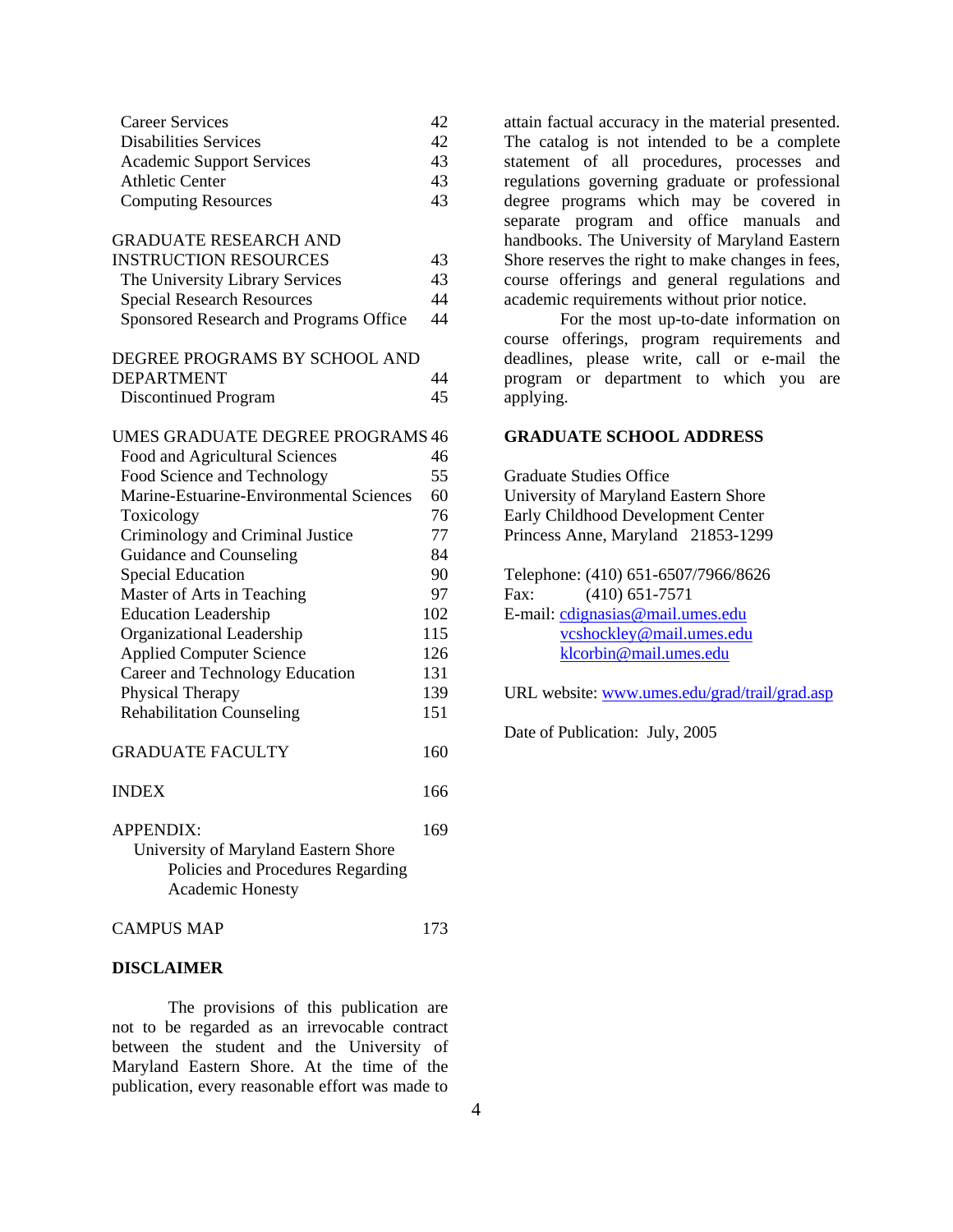#### **THE UNIVERSITY**

#### **THE UMES MISSION**

The University of Maryland Eastern Shore (UMES) is the doctoral degree granting, research/teaching University on Maryland's Eastern Shore, and the 1890 Land Grant institution for the State of Maryland. UMES is a growing, primarily residential university with a teaching, research and extension mission consistent with its legacy as an 1890 Historically Black Land Grant institution. UMES emphasizes its commitment to equal educational opportunity, and strives to provide educational, research and public service programs to the state and region.

## **THE ACADEMIC PROGRAM**

The University of Maryland Eastern Shore is one of eleven degree-granting campuses of the University System of Maryland. It was founded in 1886 as the Delaware Conference Academy under control of the Methodist Church.

UMES offers major programs leading to baccalaureate degrees in 26 disciplines in the arts and sciences, professional studies and agricultural sciences. UMES has 13 teaching degree programs and nine pre-professional programs, as well as an Honors Program designed to prepare students for study in professional schools.

In graduate education, UMES offers graduate degrees in the following fields: at the M.S. and the Ph.D. level in the Marine-Estuarine-Environmental Sciences and in Toxicology; the Ph.D. in Food Science and Technology and in Organizational Leadership; the Ed.D in Education Leadership; the Doctor of Physical Therapy (DPT); the M.S. in Applied Computer Science, Criminology & Criminal Justice, Food and Agricultural Sciences and Rehabilitation Counseling; the M.Ed. in Guidance and Counseling, Special Education and Career and Technology Education; the Master of Arts in Teaching (MAT).

#### **THE CAMPUS AND ENVIRONMENT**

Located in the small, historic town of Princess Anne, on the Eastern Shore of Maryland, UMES is located on over 745 acres of land, with over 89 buildings. UMES offers a comprehensive and varied academic program as well as a well-designed campus.

As UMES enters its third century of instruction, it continues with plans for additional office-classroom-laboratory buildings, an improved physical plant and an expanded graduate curriculum.

UMES offers suitable facilities on campus for its graduate programs such as well equipped, state-of-the-art laboratories and instrumentation, computing and telecommunications capability and networking, and resource centers.

Behind the East Campus are over 500 acres of farmland. Innovative agricultural, environmentally related, and aquaculture research, serving both local and global economies, is conducted by several institutes, centers and programs.

Programs in the marine, estuarine and environmental sciences and in the agricultural sciences also benefit from the Eastern Shore of Maryland as a field laboratory with its diverse natural resources: the land, the ecosystem of the Chesapeake Bay estuary and the Atlantic Coast, state forests and parks, and a National Seashore (at Assateague Island). There is easy access to outdoor recreation opportunities such as camping, fishing and water sports. Within a several hour drive are the resources of Maryland's Western Shore and the federal sector located in the Washington, D.C.-Baltimore-Northern Virginia corridor.

 UMES graduate programs in education fields, computer science, physical therapy, criminology & criminal justice and rehabilitation counseling serve and address community and regional needs for professionals and technical specialists.

The international dimension of the UMES campus can be evidenced by the flags of over 50 nations that fly, on a rotational basis, at the campus entrance. These flags are a reminder of the various nationalities of students enrolled at UMES.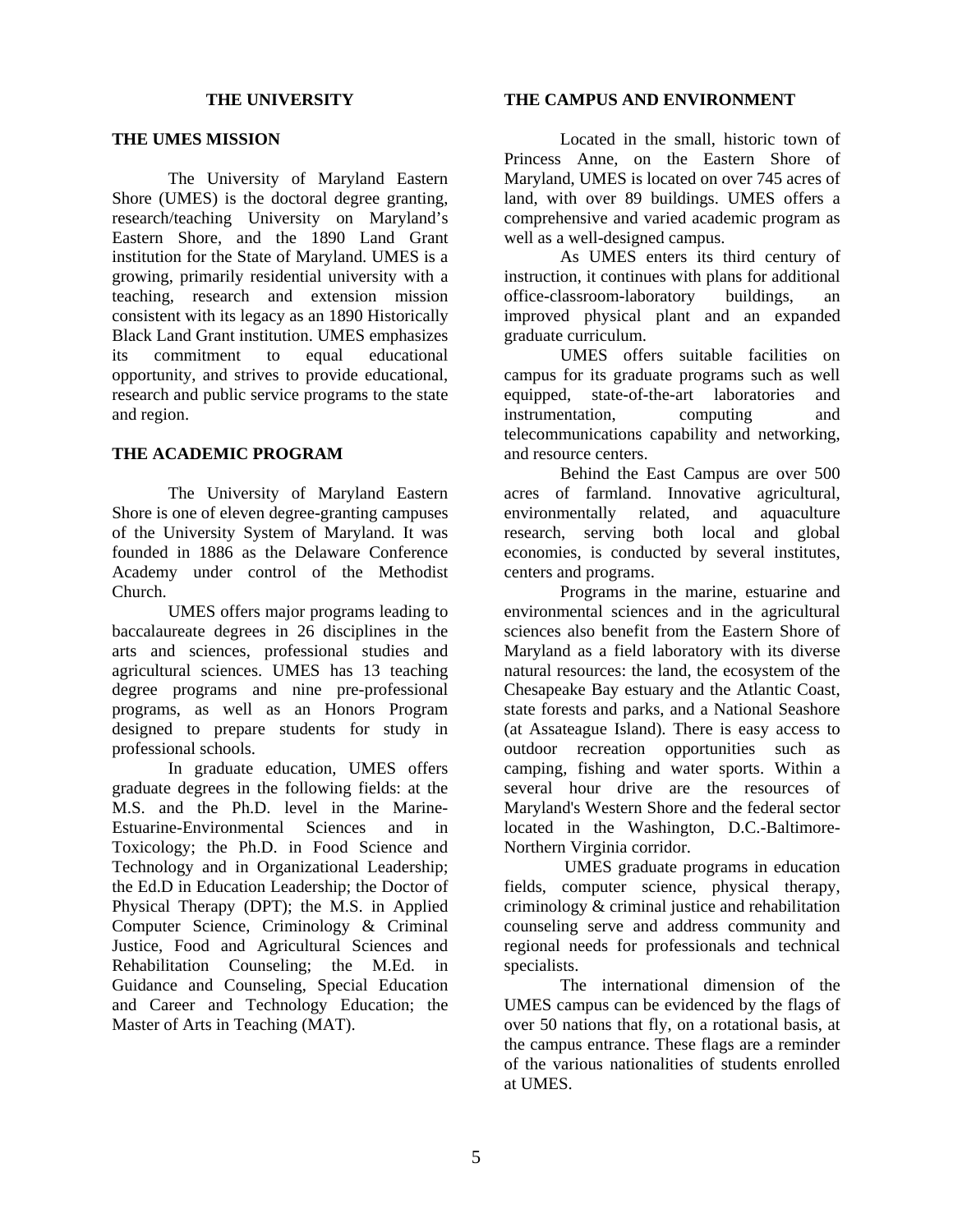#### **GRADUATE STUDIES GENERAL INFORMATION**

The University of Maryland Eastern Shore's Graduate School believes that it can best serve societal needs and respond to the challenges of graduate education through its commitment to time-honored principles. Accordingly, the major role of the UMES Graduate School is to provide for the education of students in the scholarly methods of intellectual inquiry and critical analysis; to train them in the discipline and skill necessary for beneficial research, applications and practice; and to foster in them a dedication to creative thought and the search for knowledge. The UMES Graduate School promotes the freedom and intellectual environment necessary to stimulate research and scholarship of the highest quality for both students and faculty.

In terms of governance, each campus of the University System of Maryland is administered by a President who is responsible for all academic programs. The delegated administration of the graduate programs at UMES, within the office of the Vice President for Academic Affairs, is to the Dean of the School of Graduate Studies. A Graduate Faculty Assembly and Graduate Council on the campus provide the organization by which the Graduate Faculty discharges its responsibilities for the quality and scope of graduate studies and research, embodied within the Graduate School.

## **GOVERNANCE**

#### **The Graduate Faculty**

The Assembly of the Graduate Faculty consists of all regular and associate members of the Graduate Faculty who, through their participation in research and graduate instruction, have displayed a capacity for individual research or creative and scholarly work at the highest levels.

The Graduate Faculty, working through the Assembly and the Graduate Council, establishes policies governing admission to graduate study and the minimum requirements to be met by all students seeking advanced degrees awarded by the Graduate Faculty at the University of Maryland Eastern Shore. The faculty of the various departmental graduate

programs may set additional requirements for the admission to specific programs or for the completion of degrees within those programs, which are beyond the minimum established by the Graduate Council.

## **The Graduate Council**

The Graduate Council consists of members of the Graduate Faculty elected by the Assembly, as well as appointed and ex-officio members. It is charged with formulation of policies and procedures for the graduate programs at UMES. These include, but are not limited to, admission standards, review of new programs and courses submitted by members of the Graduate Faculty of a department, review of the UMES Graduate Faculty membership, standards pertaining to graduate student theses and dissertations and the periodic review of all graduate degree programs.

#### **Graduate Students**

Student opinion and participation in determining matters of policy, procedure, and administration are appreciated and encouraged. In addition to their election to the Graduate Council, graduate students may also serve on departmental and campus committees.

## **National/Regional Organizations**

The University of Maryland Eastern Shore maintains membership in national organizations such as the Council of Graduate Schools and the National Association of State Universities and Land Grant Colleges.

#### **ACCREDITATION**

The University of Maryland Eastern Shore is accredited by the regional accreditation agency, the Middle States Commission on Higher Education. UMES has a professional accreditation for the graduate programs in Physical Therapy and Teacher Education (Career and Technology Education, Guidance and Counseling, Special Education and 11 content areas for the Master of Arts in Teaching). Three other graduate programs have selected an accreditation agency.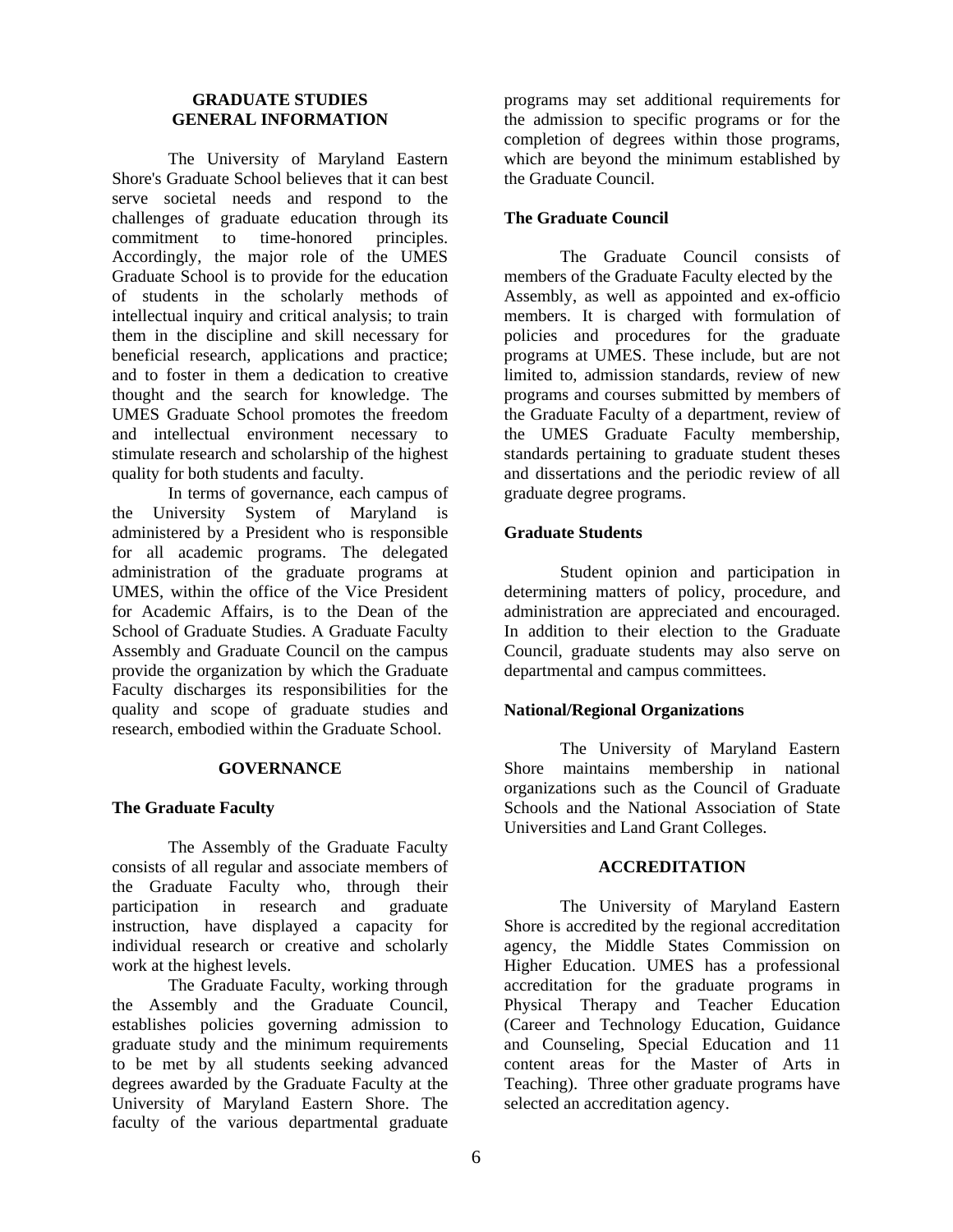#### **ADMISSION TO GRADUATE SCHOOL**

#### **General**

Responsibility for admitting applicants to graduate programs rests with the Dean of Graduate Studies in consort with the advice of the departmental program coordinators and graduate admission committees for each graduate program. Standards applied by the UMES Graduate School and the departmental programs are to ensure that students admitted have high qualifications and a reasonable expectation of successfully completing a graduate program. In order to maintain programs of outstanding quality, the number of spaces in each program may be limited by the availability of faculty, and departmental and campus resources. There is a 30% ceiling on out-of-state (including international) admissions and enrollment.

Graduate credit for courses will not be given unless students have been admitted to the UMES Graduate School or have its consent if a UMES senior according to the pertinent policy set in the Graduate Catalog.

#### **CRITERIA FOR ADMISSION** (Masters and Doctoral)

Those who have earned or will earn a Bachelor's or Master's degree at a regionally accredited college or university in the United States or the U.S. credit hours equivalent of a Bachelor's or Master's degree from another country will be considered for admission to the UMES Graduate School.

Students may apply for admission to UMES during or after their final year of undergraduate or graduate study, but must furnish proof of degree award before the end of their first term of enrollment at UMES.

Students applying for admission to a Master's or doctoral degree program in a field of specialization in which they already hold a Master's or doctoral degree or its equivalent, may do so only if the previous degree program was of a substantially different character or was not accredited by a regional association.

Admission is open to non-U.S. citizens (permanent residents, immigrants or nonimmigrants). There is no separate application process for them.

The decision to admit an applicant to a program is based primarily on a combination of the following criteria, which are consistent with requirements of the specific graduate programs:

1. The quality of previous undergraduate and, as applicable, graduate work.

The UMES Graduate School requires as a minimum standard a B average or 3.0 cumulative Grade Point Average (GPA) on a 4.0 scale, in a program of study resulting in the award of a baccalaureate degree from a regionally accredited U.S. college or university, or the U.S. credit hours equivalent of a Bachelor's degree from another country. Graduate admissions committees look closely at courses studied and grades earned in the major area of study. The student's undergraduate program should include completion of any prerequisites for graduate study in the chosen field. In individual programs where resources are available, applicants who do not meet the above minimum standard for their undergraduate work, may be provisionally-admitted if there is evidence, on the basis of other criteria, of a reasonable likelihood of success in the program the applicant desires to enter. Doctoral program applicants will also submit Master's program transcripts.

## 2. Strength of letters of evaluation (recommendation).

Three letters of evaluation are required from persons competent to judge the applicant's probable success in graduate school. Usually these letters are from the applicant's former instructors who are able to give an in-depth evaluation of the applicant's strengths and weaknesses with respect to academic work. For applicants who have been out of school for a number of years, evaluations may come from employers or supervisors who are familiar with the applicant's work experience and strengths and weakness. Applicants should instruct their references to send the letters of evaluation to the Graduate School.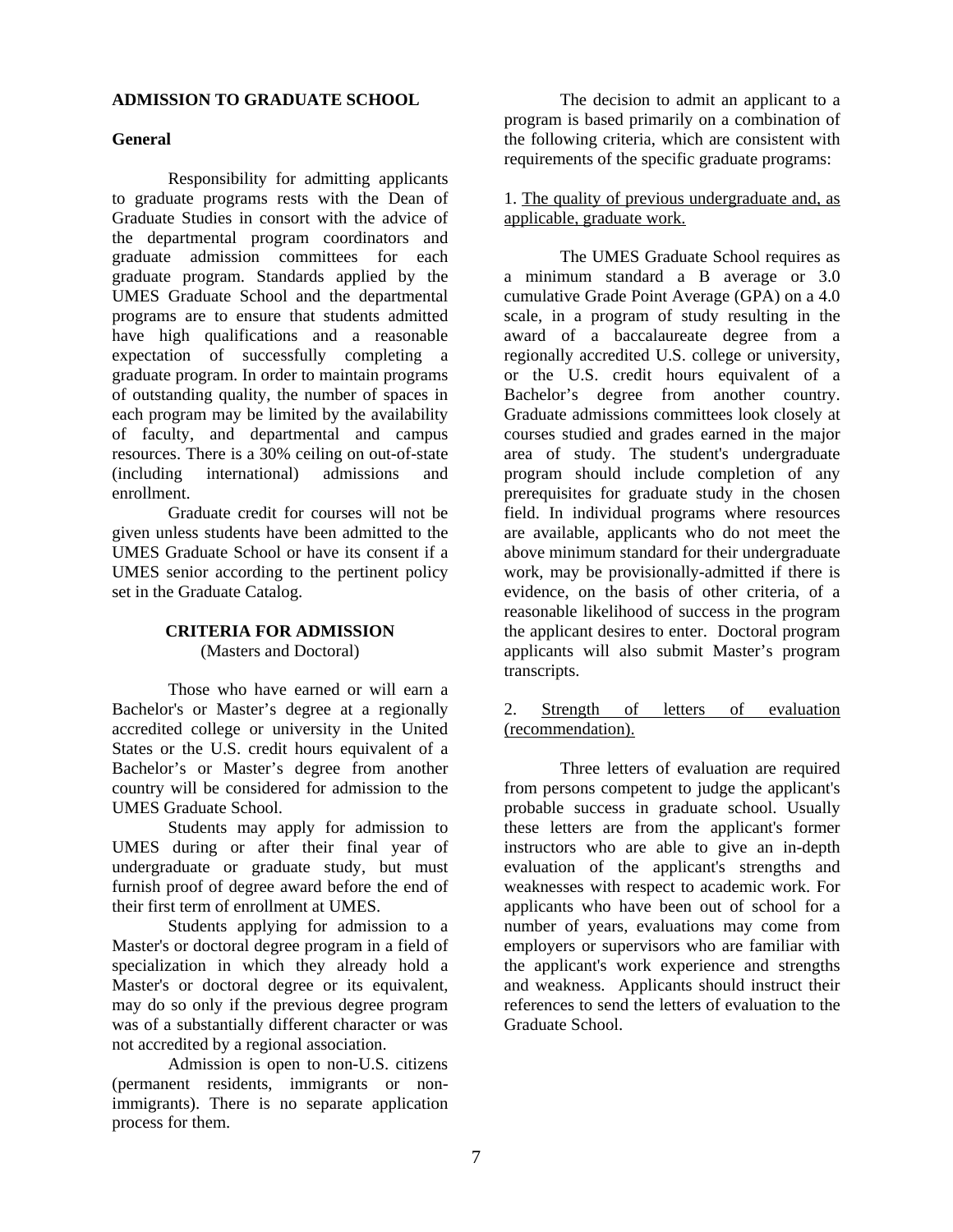3.Scores on a nationally standardized examination (as may be required by a program).

Because the predictive utility of these scores may vary from one group of applicants to another, a discriminating use of all relevant materials will be made in each applicant's case. The most widely used standardized examinations at UMES are the Graduate Record Examinations and the PRAXIS (formerly the National Teachers Examination).

#### 4. A Statement of Purpose.

The Statement of Purpose form is used by the applicant to explain why he or she wishes to pursue graduate study at UMES; his or her career objectives and/or research interests which are pertinent to the intended program of study. This statement helps the specific graduate program to identify applicants whose purposes are compatible with the objectives of the graduate program.

#### 5. Other evidence of preparation.

 Individual programs may require a personal interview, a writing sample essay or evidence of prior work experience in the field of study.

## **Policy On Applicant Rejection**

 UMES may review a number of different factors to determine whether to admit an applicant to a graduate program, including but not limited to academic achievement, personal and professional references, scores on admission examinations, writing samples, personal interviews, character and integrity, personality, and potential to perform as a graduate student and as applicable to a profession. Applicants should consider licensing/registration/credential requirements of a profession in which past personal history or conviction/criminal record may restrict completion of a degree program (the professional phase) and the eligibility to practice in a profession if graduated from a program.

## **GRADUATE RECORD EXAMINATIONS (GRE)**

Although not all graduate programs at UMES require the GRE, almost all will use such test scores as an additional measure of an applicant's qualifications. The GRE may be taken in either or both of two forms: the General Test, and the Subject Test. Applicants can take the test(s) in their senior year or when submitting the application for admission. Note that some programs may require the GRE test scores prior to an admissions decision. For details, applicants should write directly to Graduate Record Examinations, Educational Testing Service, Box 955, Princeton, New Jersey 08540. Applicants should note that the GRE testing program underwent revision in 2002. The General Test replaced the analytical measure with the analytical writing measure. The General Test will be revised again in 2006. Applicants should take the General Test package appropriate for the program to which they are seeking admission.

 For information on the UMES graduate programs requiring the GRE, consult the specific graduate program in this catalog.

 Official examination scores should be sent directly to the Graduate School. The UMES institutional code for the GRE is 5400. Photocopies of test score results are acceptable for initial review, but not for Regular Admission status should the test score(s) be required by the program.

## **CATEGORIES OF ADMISSION TO DEGREE PROGRAMS**

## **Regular or Full Graduate Status**

For admission to this category, an applicant must have received a baccalaureate degree, and if applicable a master's degree, from a regionally accredited institution or the U.S. equivalent of a bachelor's and/or master's degree in another country, and be otherwise fully qualified in the judgement of the individual program and the Graduate School.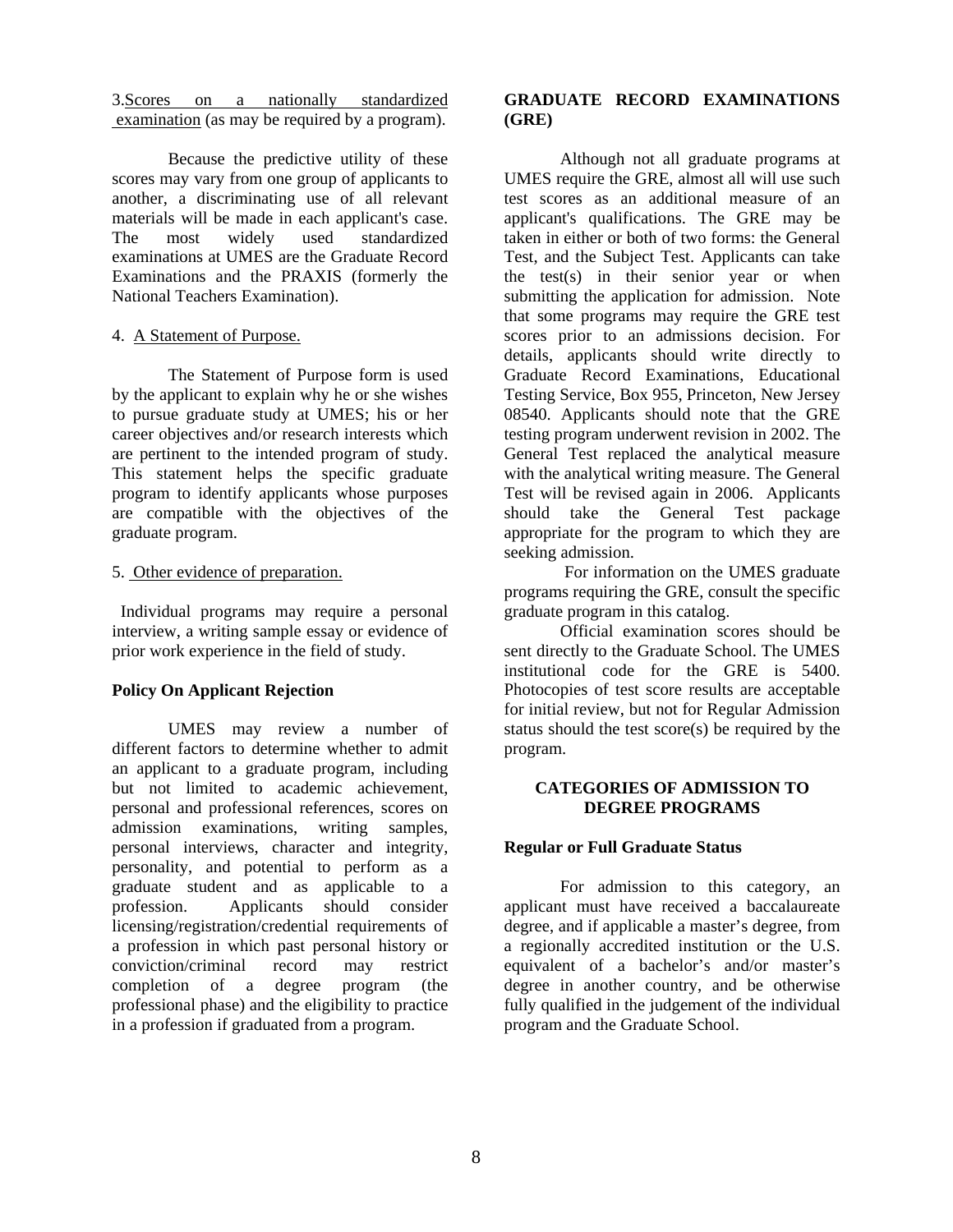#### **Provisional Graduate Status**

This designation may be used by the graduate program: 1) when quality of the previous academic record at a regionallyaccredited institution in the U.S. or abroad is lower than established standards (see Criteria for Admission section above, item 1.) or when there is a lack of adequate prerequisite course work in the chosen field; 2) when applicants have majored in another program area with a creditable record but there is some doubt about their ability to pursue the chosen program of study; 3) when the applicant is engaged in undergraduate or graduate study at another institution but is not able to furnish a transcript indicating completion of course work or degree requirements; or 4) when the applicant has completed a baccalaureate or master's degree but has not yet submitted official verification of the last semester's work and receipt of the degree. Final official transcripts indicating receipt of the degree must be submitted before the end of the first semester of enrollment at UMES.

Conditions to correct any deficiencies in preparation for graduate study at UMES will be outlined by the faculty. Full-time matriculated students are expected to remove condition(s) for provisional admission within the time period stated on the admission recommendation form, normally within the first year of matriculation depending upon the program (e.g., the first two consecutive semesters which might include the adjacent summer). Part-time matriculated students are expected to remove condition(s) of provisional admission no later than the end of the second year of matriculation (the fourth semester which might include the adjacent summer, depending on the program).

When all conditions have been met, the program may recommend admission of the student to full or regular status. This statement also applies to any conditions set by the Graduate School, e.g., degree award, final/original transcript, etc. Regular status is required to obtain the degree. Students who are unable to qualify for full admission under the conditions specified, e.g., by failure to fulfill them, will have their admission terminated.

#### **Advanced Special Student Status**

The Advanced Special Student Status is designed for individuals who do not have an immediate degree objective in mind, but wish to take graduate level courses for personal or professional enrichment. Although the primary mission of the UMES Graduate School is to conduct programs of graduate instruction leading to advanced degrees, the Graduate Faculty welcomes, to the extent that resources allow, qualified students who have no degree objectives. Unofficial transcripts or photocopies of degrees will be accepted with the application for evaluation purposes, but by the end of the first semester of enrollment, the student must submit official copies of all required documents. Official transcripts must be submitted from all institutions attended except for the University of Maryland Eastern Shore; the Graduate Studies office obtains the UMES transcript. Since Advanced Special students enroll in the same classes as degree-seeking students and are subject to the same course prerequisites, standards for admission to this status cannot be lower than what the degree programs would allow for regular or provisional admission.

Applicants for admission to Advanced Special Student Status must hold baccalaureate degree and satisfy at least *one* of the following criteria:

A. Hold a baccalaureate degree from a U.S. regionally accredited institution or the U.S. credit hours equivalent of this degree from another country, with an overall "B" (3.0) average. Applicants must submit official transcripts covering all credits used in satisfying the baccalaureate degree requirements;

B. Hold a Master's or Doctoral degree from a regionally accredited institution, or the equivalent of these degrees from another country. Applicants must submit an official transcript showing the award of a Master's or Doctoral degree;

C. Hold a baccalaureate degree from a regionally accredited institution or the U.S. credit hours equivalent of this degree from another country, a cumulative GPA between 2.5 and 2.99 and have successful post-baccalaureate work or professional experience. Applicants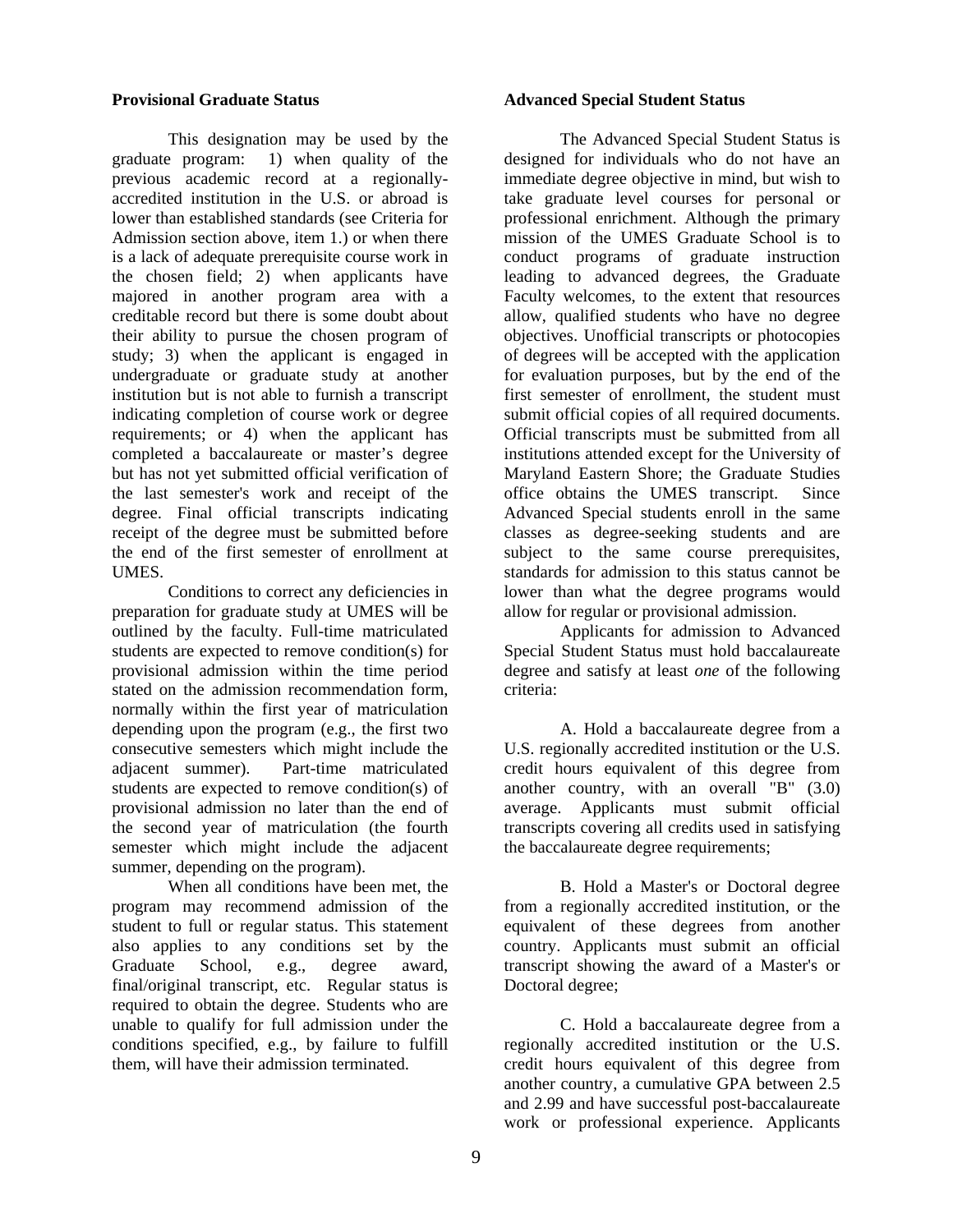must submit an official transcript showing the award of the baccalaureate degree, and summarize their post-baccalaureate work or professional experience on that section of the application form or submit a resume;

D. Achieve a score which would place an applicant in the upper 50 percentile of appropriate national standardized aptitude examinations such as the GRE or Miller's Analogies Test.

Admission to Advanced Special Student status is granted by the Dean of Graduate Studies for a period of five years. Advanced Special Students must meet course prerequisites and maintain a 2.75 cumulative grade point average. There are restrictions on graduate courses in which Advanced Special Students may not enroll (e.g., Physical Therapy, the MAT, and the doctoral weekend programs). Heavy enrollment programs such as Applied Computer Science require that Advanced Special Students who will earn six credit hours in Applied Computer Science courses with a grade of B or better must apply to the graduate program in Applied Computer Science before taking any further courses in Applied Computer Science if they seek that graduate program. Registration for Advanced Special Students in the Applied Computer Science program will be restricted.

Advanced Special Students must pay all standard graduate fees. Students in this status are not part of any of the UMES graduate programs, and therefore are not eligible to hold any Graduate Assistantships or receive similar forms of financial aid. All other services, e.g., parking, library privileges, etc., are the same as those accorded to other graduate students.

Admission to Advanced Special Student status is not intended to be used as a preparatory program for later admission to a Doctoral or Master's program. Only six credits earned while in this status may be applicable to a degree or certificate program at a later time, with the approval of the faculty in the desired program,

if the student is subsequently accepted for a degree or certificate program. For consideration of admission to a degree or certificate program, a student must submit the application for degree program form and meet all admission requirements, including an overall grade point

average of 3.0 among the graduate courses taken at UMES.

Because Advanced Special is a nondegree status, it is not applicable for international applicants on a F-1 (student) visa. Advanced Special is allowable for F-2 visa holders (dependents) and may be allowable in some instances for other visa holders (e.g., H-1).

The application deadline for consideration of Advanced Special Student Status is no later than ten (10) school days prior to the registration date set for each semester or session.

## **Visiting Graduate Student Status**

A graduate student matriculated in another graduate school who wishes to enroll in the UMES Graduate School and who intends, thereafter, to return to the graduate school in which he/she is matriculated, may be admitted as a Visiting Graduate Student. **(NOTE**: This section does not apply to graduate students matriculated within the University System of Maryland campuses, who should follow the provisions given in a later section on the "Inter-Campus Enrollment"; however, interinstitutional enrollment for Salisbury University and UMES students follows the section below on "Collaborative Programs with Salisbury University".)

Criteria for enrollment as a visitor are admission to and good academic standing in another recognized graduate school. The applicant need not submit full transcripts of credits, but must apply for admission to the UMES Graduate School (the application form for non-degree) and pay the application fee. In lieu of transcripts, a student may have his/her graduate administrator certify in writing to the UMES Graduate School, that the student is in good standing and that the credits to be earned at UMES will be accepted toward the graduate degree at the home institution. Unless otherwise specified, admission to this status will be offered for one year only.

The application deadline for consideration under this status is one month prior to the registration date set for each semester or session for full-time study, and ten (10) school days for part-time study.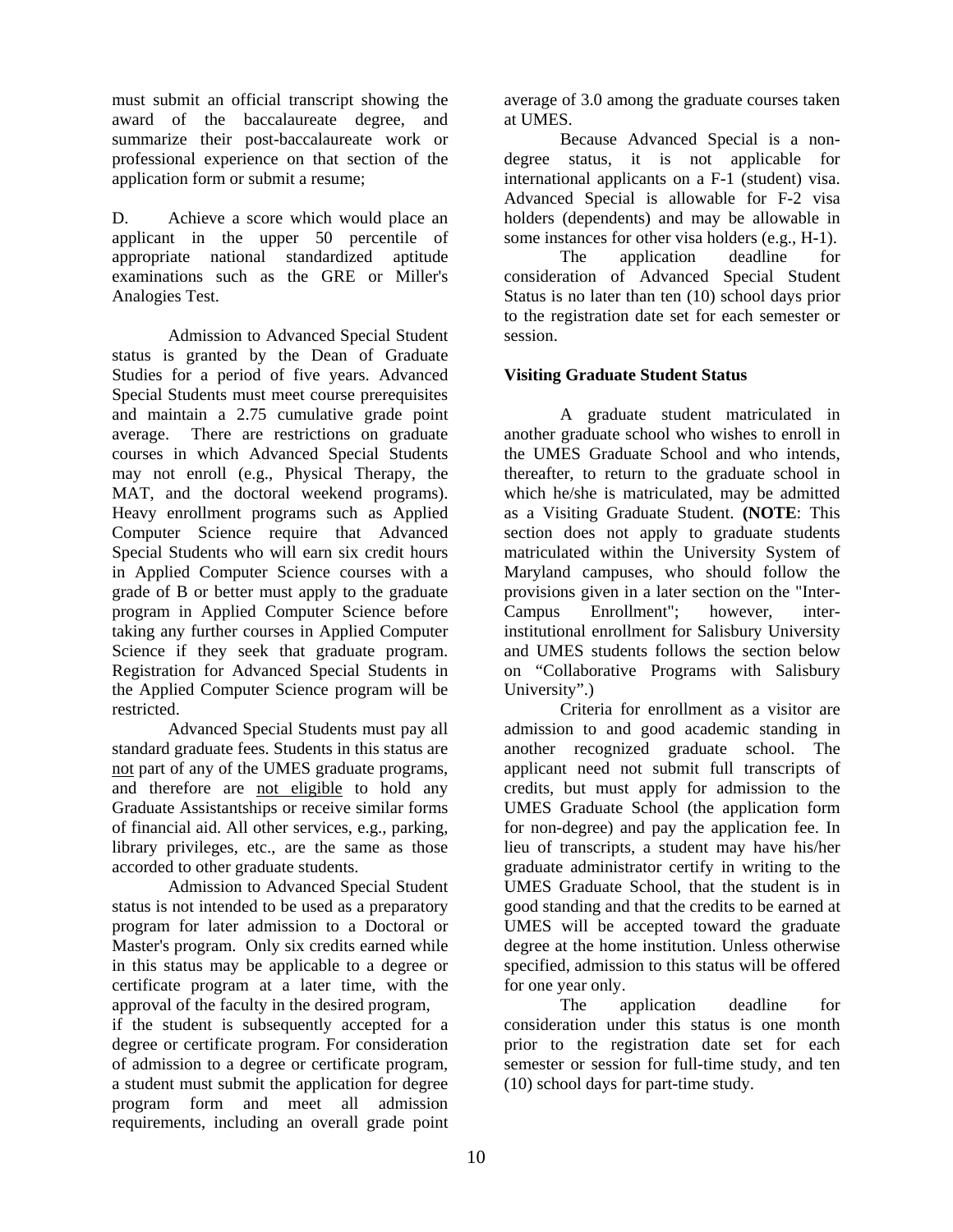## **Collaborative Programs with Salisbury University**

Students matriculated into a graduate program at either Salisbury University (SU) or UMES follow the modified procedures for the Visiting Graduate Student Status or for the joint Master of Arts in Teaching Program to enroll in classes at either institution. Students use the inter-institutional concurrent enrollment process for any eligible semester or session class taken with the host institution.

## **Non-degree Student Status - Undergraduate**

This is an undergraduate classification. It may be assigned by the Director of Admissions (undergraduate division) to those applicants who have received the baccalaureate or an advanced degree from a regionallyaccredited institution but who do not desire, or who do not qualify for graduate admission. Nondegree seeking students who do not have a baccalaureate degree or an R.N. must submit transcripts and meet regular admission standards. Transcripts are not required from students with baccalaureate degrees or an R.N.

Application for "Non-degree Student Status--Undergraduate" (Special Student) must be made directly to the Office of Admissions, not to the Graduate School.

The student is advised that no credit earned while in a "Non-degree Student Status-Undergraduate" may be applied at a later date to a graduate degree program at UMES.

# **Continuing Education Students**

Students who wish to register for graduate level courses through Continuing Education must first make application to the UMES Graduate School and be officially admitted. The application guidelines to be followed will generally be those for the Advanced Special Student Status. Continuing Education students must pay all applicable fees (application fee, the off-campus/continuing education registration fee and the graduate tuition).

## **Offer of Admission; Deferment**s

A written offer of admission is made by the Graduate School to all accepted applicants and specifies the date of entrance (semester or session). Graduate credit for courses taken at UMES will not be given unless students have been admitted to the UMES Graduate School.

Individuals whose original offers of admission have lapsed, or lapsed after one requested deferment of the date of entrance (up to a 12-month period), must submit a new application and fee if they want to be reconsidered for admission at a later date.

The offer of admission is also a permit to register for courses and must be presented by the student at the time of the first registration.

 Applicants who are unsuccessful in gaining admission to a graduate program are notified in writing, usually by the program. The Graduate School informs non-degree applicants who are unsuccessful in gaining admission.

A student can be admitted to only one graduate program at any one time. There are no dual degree programs at the graduate level. Applications may be sent to more than one graduate program for review, but only one offer of admission to one degree program will be granted.

# **Admission Time Limits for Degree Programs**

Applicants admitted to a Master's degree program must complete all program requirements within a five-year period of the date of entrance specified in the offer of admission or deferred admission. Applicants admitted to a doctoral degree program (traditional or accelerated and intensive) must be admitted to candidacy status within five years of the date of entrance specified in the offer of admission, after which another four-year period is permitted for the completion of the remaining requirements.

# **Change of Degree-Level, Program or Status**

Students are admitted only to a specified program and within that program only for the specified objective, e.g., Master's or Doctoral degree. If matriculated students wish to change either the program or their non-program status (for example, from Advanced Special Student to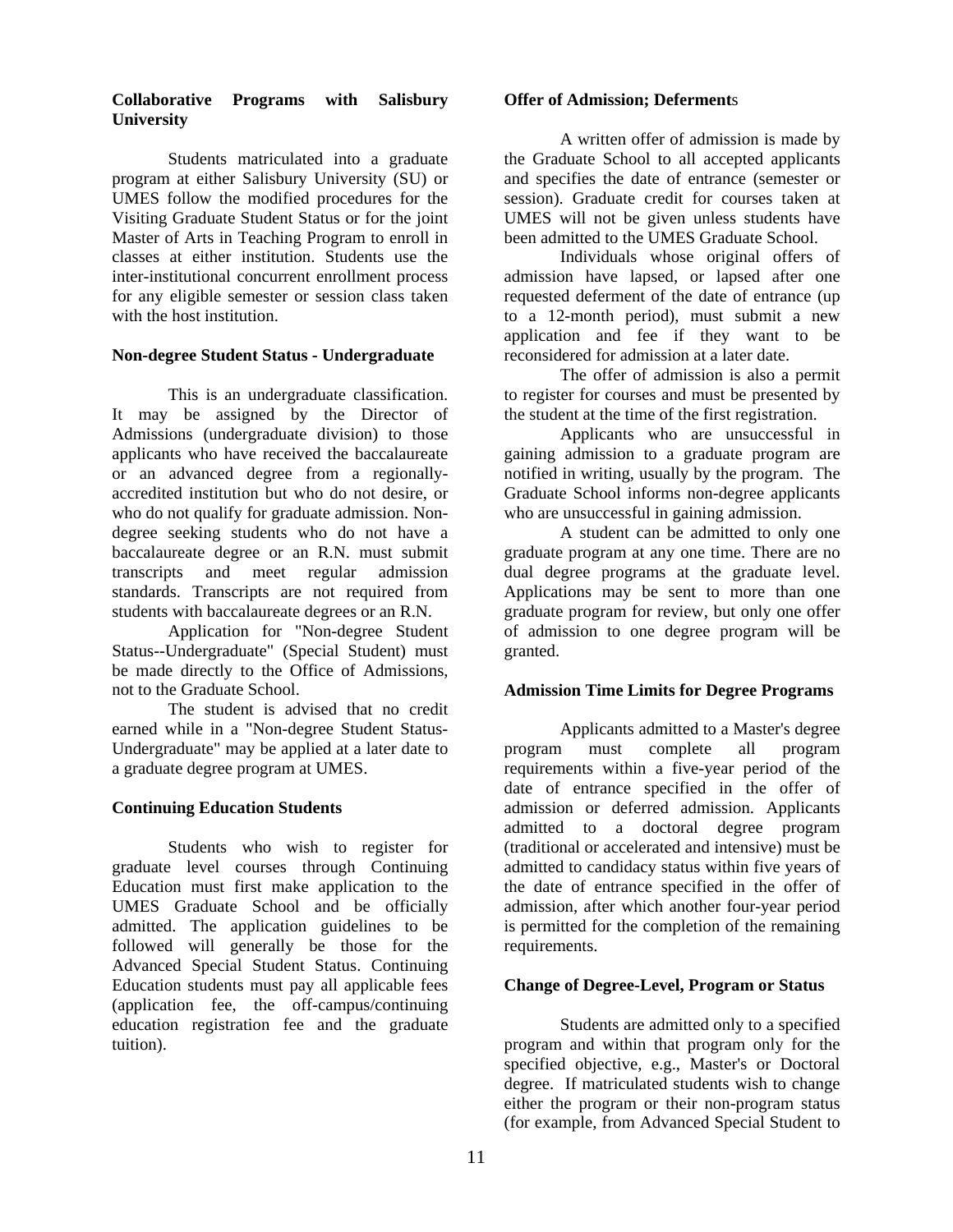degree status), they must submit a new appropriate application along with the Change of Degree Program form if applicable and provide any other form or information as specified. Admission to the new program and/or status is not granted automatically.

Students must be re-admitted when the original objective has been attained, for example, when a student who is admitted for the Master's degree completes the requirements for that degree. If the student wishes to continue for the Doctorate, a new application for admission to the Doctoral program must be submitted. However, programs, which offer both the M.S. and the Ph.D. degrees, may consider qualified baccalaureate students for a probationary period before full admission into the Ph.D. degree program. Their requests for admission to the Doctoral program are subject to the same review process applied to others seeking admission to that program.

## **Termination of Admission (Time Limits; Grades - GPA; Academic Probation and Dismissal; Academic Suspension)**

A student's admission terminates when time limits for the completion of degree or nondegree status expire or if the student is no longer in good academic standing. To be in good academic standing, degree seeking students must maintain a grade point average of 3.0 ("B") or better in all graduate courses taken for credit toward a degree program at UMES, and must otherwise satisfy all additional requirements of the Graduate School and the specific graduate program. This makes them eligible to re-enroll each semester/session without restriction.

For most programs, graduate students who receive academic probation notices from the Graduate School must comply with the following requirement in order to retain their admission status at UMES. They have two consecutive semesters in which to bring their cumulative grade point average back to 3.0 ("B") after it falls below that level. Summer is an academic semester for programs with a required nine or more credit hour curriculum over the Summer period. Some graduate programs may stipulate additional or more stringent academic probation and dismissal criteria (see also section on 'Grades for Graduate Students').

Academic suspension temporarily interrupts a student's continued enrollment for a specific time period, but allows the student to return to his admitted status. Academic dismissal is a termination of admission. It may be a permanent separation, or if a graduate program allows, a separation for a time period, removed only by review by the program and acceptance of the case for reinstatement. Reinstatement involves special conditions to be met by the returning student.

The admission of all students, both degree and non-degree, is continued at the discretion, as applicable, of the academic advisor, the department chair and program coordinator and the Graduate School.

## **Readmission/Reinstatement Process**

 The Graduate School form "Application for Readmission or Reinstatement" contains information on the process of seeking readmission or reinstatement. The student completes the front and backside of the form, provides any additional material needed and submits all to the graduate program for review and recommendation to the Graduate School for final action on acceptance or denial of the request.

## **Policy on Dismissal for Non-Academic Reasons**

 UMES reserves the right to dismiss or fail to graduate any student who does not maintain standards of academic and professional integrity, ethics, and conduct appropriate to the discipline/degree program during the student's course of study at UMES, including clinical experiences, practica, and internships. Students should also consider licensing, registration, credential requirements of a profession in which past personal history or conviction and criminal record may restrict completion of a degree program (the professional phase) and the eligibility to practice in a profession if graduated from a program.

# **Admission of Faculty**

No member of the faculty employed by UMES with the rank of assistant professor or above is permitted to enroll in a graduate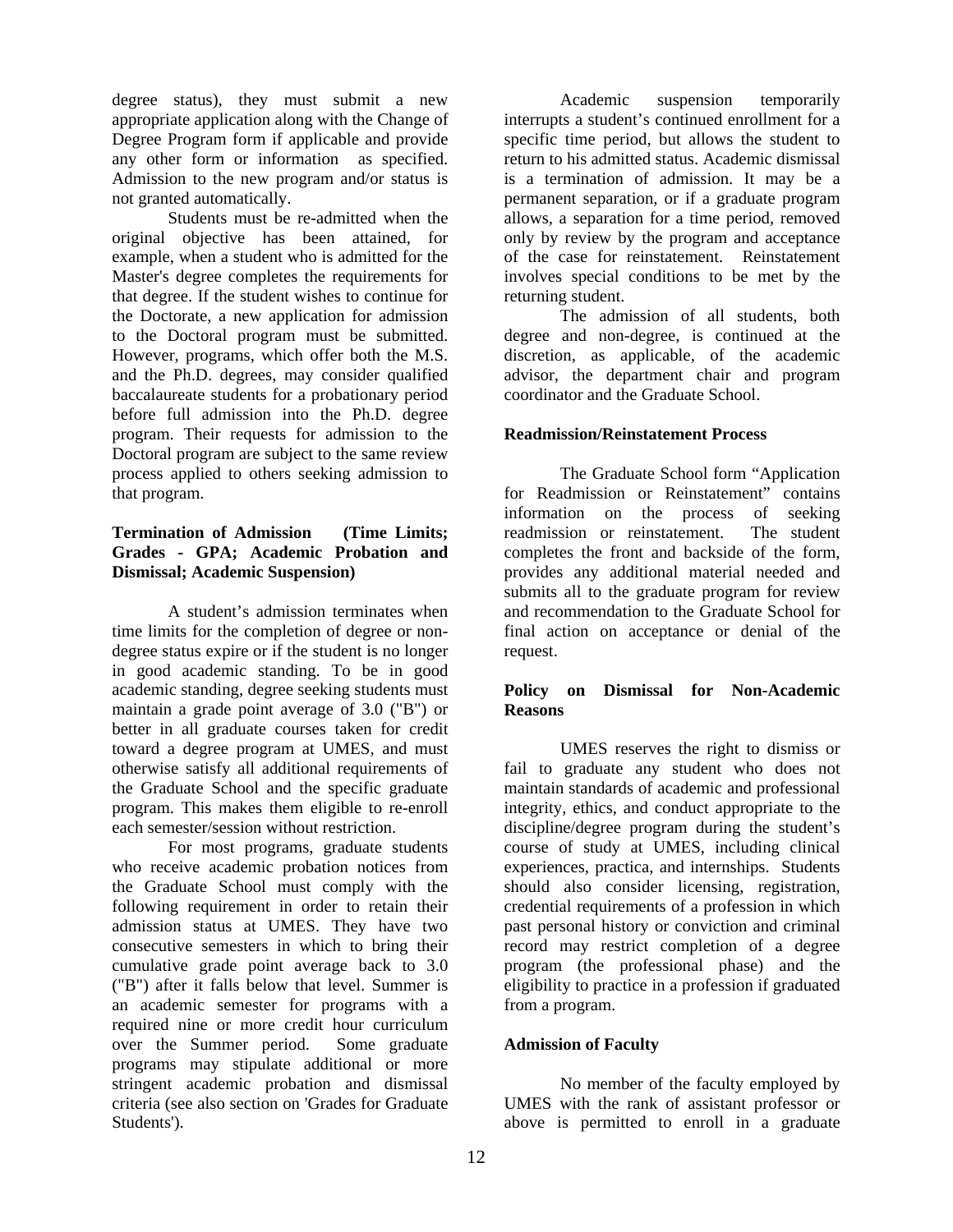program leading to an advanced degree offered in his or her academic school. A faculty member who wishes to take course work for personal enrichment in his or her academic school may choose the Advanced Special Student status. A faculty member with rank of assistant professor or above who wishes to pursue an advanced degree (e.g. Doctorate) in a UMES graduate program outside of his or her academic school may do so by obtaining written permission from the Dean of the Graduate School, subsequent to obtaining written consent from the Deans of both the academic school in which he or she is employed and from which he or she seeks a degree.

Departments employing faculty below the rank of assistant professor must monitor and seek to avoid possible conflict of interest situations in cases of faculty appointments which will involve a dual role, as a teacher/researcher in the department and a matriculated graduate student in an advanced degree program housed in the department to which the faculty member is attached.

## **APPLICATION INSTRUCTIONS**

## **Application Forms and Materials**

For a copy of the application for graduate admission booklet, write, call or e-mail the Graduate School, or visit the Graduate School's Prospective Students webpage for forms and the section on "important application information to read". There are separate application forms for degree program and for non-degree status. Applicants should submit materials as instructed per type of application form. For further explanation of the graduate application and admissions process in this Catalog, including summary checklists, refer to the pages 1-9 of the UMES Application for Graduate Admission 2005 booklet (print and on the Graduate School webpage under Prospective Students). There is also an on-line graduate application on the University System of Maryland's web-site accessed through the Graduate School's Prospective Students webpage. The introductory narrative in the UMES application for graduate admission booklet (latest annual release) is also useful background information for those submitting the on-line application.

### **The Initial Application Process**

To apply for a degree program, applicants must send: 1) completed application form along with the completed Statement of Purpose form (these two may be print or on-line version) and any other applicable attachment forms in the booklet; 2) official transcripts covering all credits earned or in progress at any post-secondary institution; and 3) letters of evaluation. Any print materials are sent to The Graduate School, University of Maryland Eastern Shore, Princess Anne, Maryland 21853.

Applicants are advised to carefully follow the instructions in the application booklet and to respond to all applicable requests for information. Some programs may have a supplemental information form or checklist to be completed and submitted with the application. Incomplete application materials (i.e., insufficient information or responses), whether print or on-line, will delay the start of the admissions review process.

The Graduate School forwards all materials received to the appropriate Graduate Program Coordinator to start the application review process by the program's Admissions Committee. It is important, then, for applicants to arrange to have all application materials requested to arrive around the same time period in order to facilitate, rather than delay, the admissions review process. The Graduate School and the Graduate Program involved jointly track the application materials received.

Applicants, however, are solely responsible for making certain that their transcripts, letters of evaluation/recommendation and any applicable application attachment forms have, in fact, been received. No follow-up action can be taken by the UMES Graduate School for missing or misdirected or incomplete items.

# **Transcripts**

Each applicant must submit official copies of all of his/her academic transcripts for undergraduate and graduate work taken to date, regardless of whether a degree was awarded for the study. Each transcript should bear the signature of the registrar and the seal of the granting institution and should include the years of attendance, courses taken, grades received,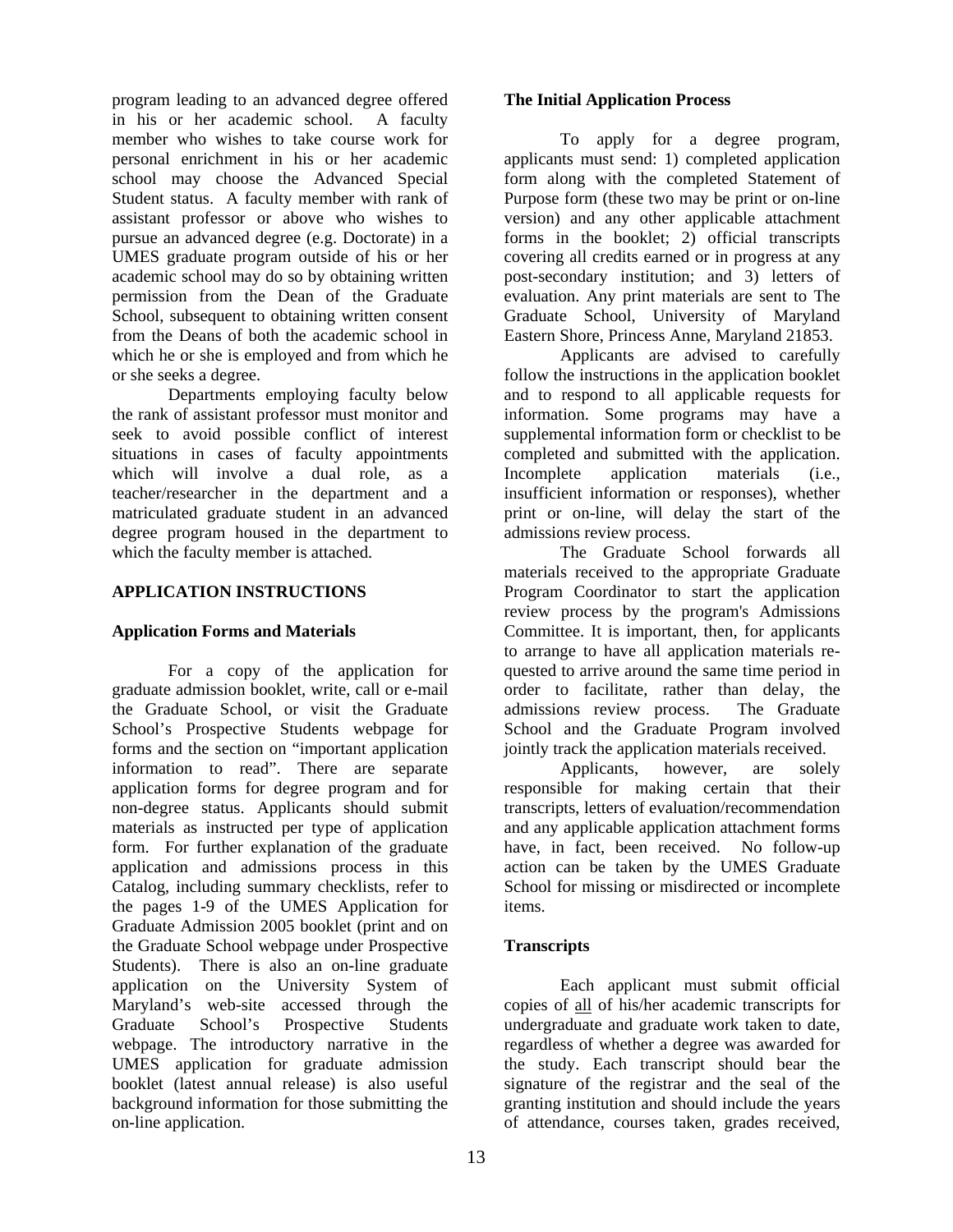and the degree, diploma or certificate conferred. If you attended UMES, the UMES Graduate School may obtain your records for courses completed on this campus and the degree awarded. To facilitate the application process, an official copy of transcripts from all other institutions should be attached to the application.

Although photocopies of credentials or unofficial (student issued) transcript copies are acceptable for initial review, regular admission status cannot be granted, nor will any degree be awarded, until the UMES Graduate School has received official copies of all academic credentials certified by an administrative official of the school, college or university.

 Holders of transcripts of post secondary study and degrees earned outside the United States are subject to the information requested in the section on Academic Credentials of international applicants.

## **Application Deadlines**

**It is the applicant's responsibility to check the individual program to which he/she is applying for any specific application deadline, including those for international applicants**. Except for programs which have only one application deadline per year, all other programs have Fall, Spring or Summer deadline dates. If an applicant misses one of these deadlines, his/her application may be considered for the next available admissions cycle.

It is also to the applicant's advantage to be timely if he/she wishes to be considered for graduate assistantships (admission to a program required) or other forms of financial support. Applicants should consult the "Financial Assistance" section for application deadlines for federal financial support.

Non-degree program applicants (e.g., Advanced Special and Visiting Graduate Students) should submit applications according to the schedule given in those admissions sections.

If all completed degree program application materials, as requested, do not arrive simultaneously, the Graduate School, for internal processing purposes, desires the order of receipt to be the application and attachment forms, the official transcripts, standardized exam test scores and lastly, the letters of evaluation (recommendation). **However, by the stated** 

**application deadline date, the application is complete only if all materials have been received.** The graduate programs' Admissions Committees normally will not begin review of applications unless each application package is complete.

 Faculty who comprise the program admissions committees may not always be available over the Summer months. Applicants for consideration of a Fall admission should note that if they do not meet the program's Fall application deadline or have their application complete by that deadline, they may not be able to be admitted in a timely manner or may be referred to a Spring admission.

# **Application Fee**

A non-refundable application fee of \$30.00 [**subject to change**] must accompany each application. **NOTE**: the governing policy for, and any allowable waiver of the application fee, is found in the subsequent section on "Graduate Fees". Payment should be made by check or money order payable to the University of Maryland Eastern Shore, or by cash only if presented in person. See application for Graduate Admission booklet (latest issue) for specifics on this section. The on-line application allows use of the credit card.

## **Calculation of Grade Point Average (GPA)**

Applicants with degrees from U.S. institutions or foreign institutions with a grading system comparable to the U.S. must be certain to calculate and convert their grade averages to a four-point (4.0) grading system, and at three levels, for credits included in the baccalaureate program, unless their transcripts already provide the GPA calculated data. See the instructions below for specifics on the calculation. The Graduate School will determine an equivalent cumulative GPA for foreign applicants with educational systems different from the U.S.

The GPA levels are: 1) overall; 2) credits earned after the first 60 credits up to the date of their application or the date of the award of the baccalaureate degree, whichever is later; and 3) those credits which constitute the major field. For work taken beyond the bachelor's degree, a separate computation should be made. All results are entered into the spaces provided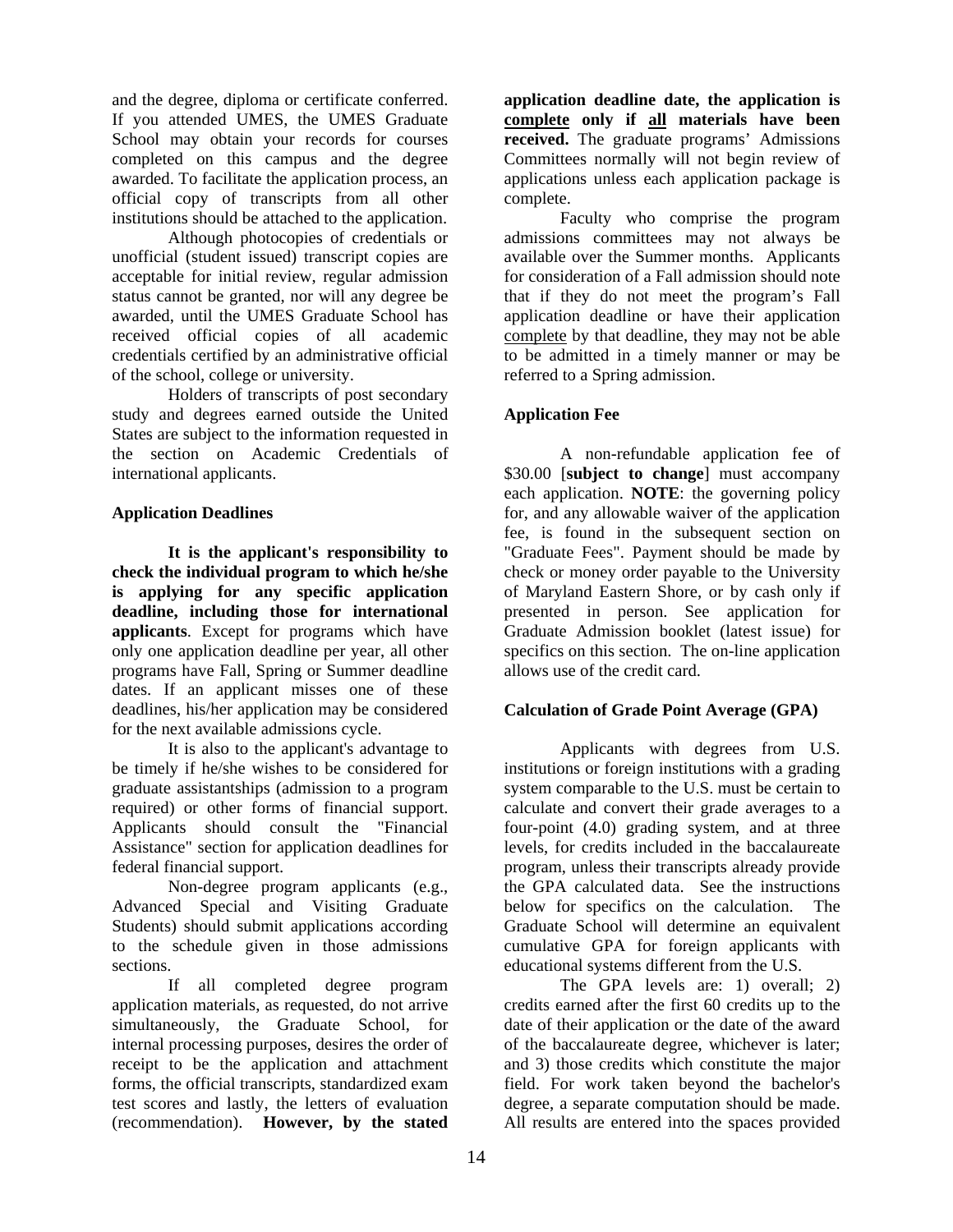for the GPA on the application form. All grades are to be calculated on a four-point grading system, shown below, regardless of the grading system used at the institution attended. Pass/fail, satisfactory/failure, completed credit and similar grades are not to be included in the calculations. All numerical, alphabetical or equivalent grades, except as already noted, must be calculated as follows:

Convert all hours to semester hours (one-quarter hour equals 2/3-semester hour or one-semester hour equals 1½ quarter hours). Count the number of credit hours for each grade. Multiply the total credits for each grade by the number of (quality or honor) points for each as follows:  $A = 4$ ;  $B = 3$ ;  $C = 2$ ;  $D = 1$ ; and  $F = 0$ (intermediate marks, e.g., B+, C-, are assigned in the value of the letter grade, e.g.,  $B_+ = 3$ ,  $C_- =$ 2). Then divide the total grade points by the total number of credits to obtain the GPA.

#### **Termination of Application Process**

 Deliberate omission, misrepresentation or falsification of information on the application for degree program or non-degree application form and accompanying application forms, and altered credentials (transcript, test score) will terminate the admission process for the applicant. If any of these problems surface after the applicant has been admitted, that student's admission status may be terminated.

#### **Status of Application**

 Refer to this subsection in the latest issue Application for Graduate Admission 2005 booklet. This subsection is applicable to domestic and international applicants.

## **INTERNATIONAL STUDENT APPLICATION PROCESS**

International applicants seeking admission to the University of Maryland Eastern Shore should not plan to leave their country before receiving an official offer of admission from the Graduate School. The Graduate School undertakes a preliminary review and evaluation of the international applicant's materials (academic credentials and application completeness) prior to their submission to the graduate program.

For foreign nationals, the completed application and fee, letters of evaluation and official academic credentials for all undergraduate and graduate (tertiary level) institutions attended/being attended, should all be received by the UMES Graduate School by the appropriate international deadline date (if given) or the specific program deadline date (if a fixed date).

Official academic credentials (transcripts, mark sheets, diplomas, degrees)are to be in the original language with certified literal English translations (i.e., certified as to being complete and correct by a translator competent to provide the translation). Translations should not be interpretive. Actual names of all degrees, diplomas and certificates must appear in the translation. The name of the individual on the credentials must match that on the application. Photocopies of credentials are acceptable for initial review purposes only. Official credentials (original documents) from non-U.S. institutions must bear either an imprinted seal, an original stamp of the institution or the original signature of a school official. Official documents should include the courses completed, the amount of time taken per course, grades and the grading system. Public documents signed by a notary public are considered unofficial. Official credentials must be received by the Graduate School before regular (or full) admission status is granted. Students enrolled at another U.S. institution may have certified copies of all foreign records sent directly to the UMES Graduate School by their current institution. Transcripts of their U.S. coursework must be sent directly from the institution.

Only applicants who have completed a full sequence of preparatory studies and examinations equivalent to a U.S. bachelor's (normally four years and 120 credit hours of study) or higher degree from an approved institution, and who have demonstrated high academic achievement, will be considered for admission. Evaluation of applicant credentials for admission, conducted by professional associations in this field, are acceptable to the UMES Graduate School.

## **English Proficiency Testing**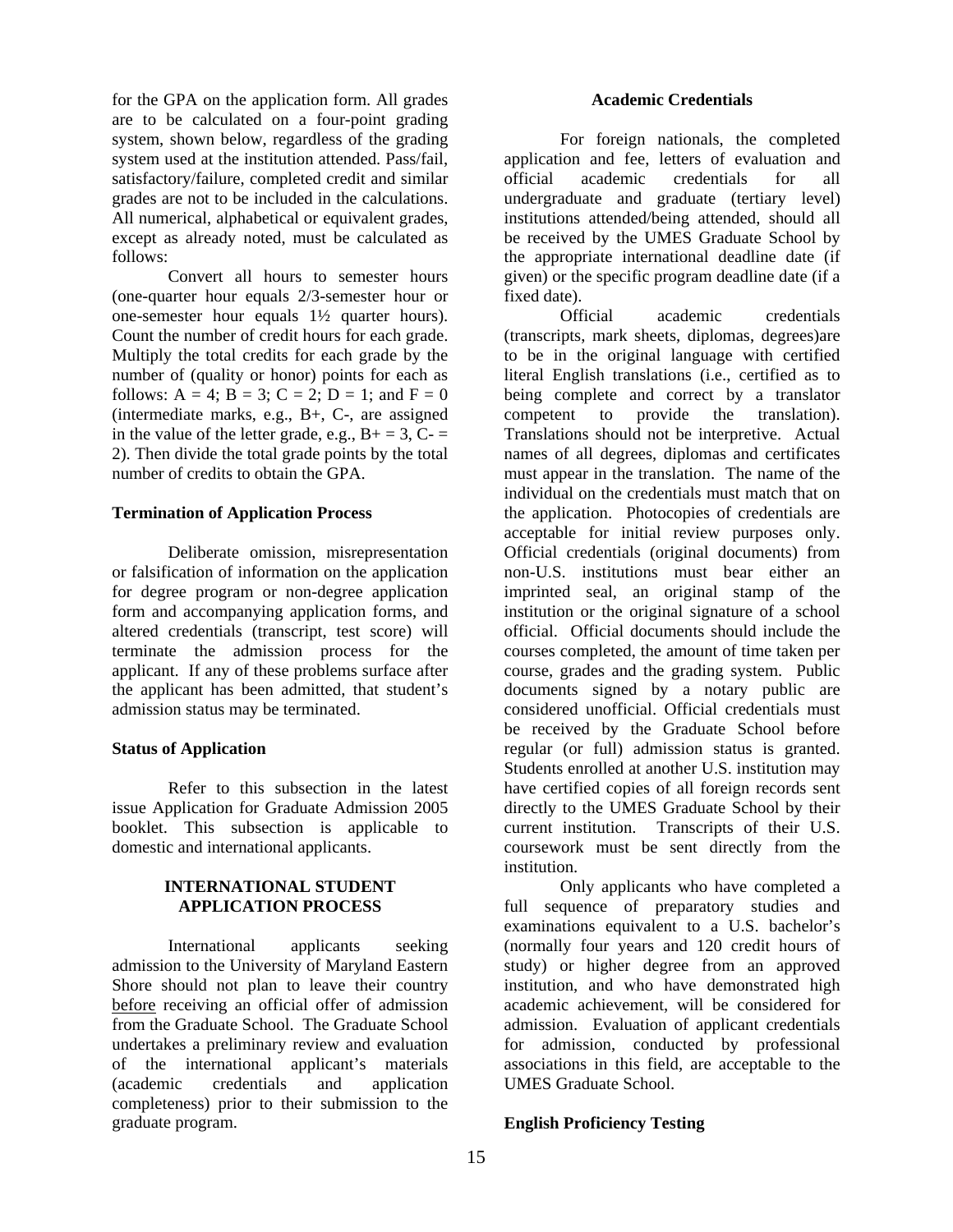When applicants are ready to begin their studies, they will be expected to read, speak and write fluently in English, in order to understand lectures, take examinations and participate in seminars and presentations. Applicants should be aware that UMES does not offer any program of English for non-native speakers of English to improve their proficiency.

Native speakers of English are defined as those who have received all of their education in the United States, United Kingdom, Englishspeaking Canada, Ireland, Australia, New Zealand and Commonwealth Caribbean. International applicants who are non-native speakers of English (not their first language or the language of instruction at all levels of schooling) must demonstrate a proficiency in the English language by taking the Test of English as a Foreign Language (TOEFL) and scoring 550 or better (paper test) or 213 or better (computer test), or by providing evidence of an equivalent official testing in the English language with an acceptable score. **NOTE** that TOEFL and test scores change in 2005.

Possible exceptions change may be nonnative speakers who have successfully pursued full time academic work leading to a postsecondary degree or diploma in an English speaking country (see above), where English was the language of instruction. The TOEFL requirement is waived for an international student awarded a baccalaureate degree from UMES or a graduating senior at UMES who will have completed at least four years of undergraduate study at a U.S. college or university.

Because TOEFL is given at selective times a year throughout various parts of the world, as soon as students contemplate study at UMES, they should make arrangements to take the test. For test information, write to TOEFL Director, Educational Testing Service, Box 899, Princeton, New Jersey 08540. Standardized test scores are considered valid within a 24-month period of the examination. When requesting official TOEFL score reports to be sent to the Graduate School, please refer to the UMES institutional code: 5400. A copy of an applicant's "examinee's score record" may be sent with the application for evaluation purposes only (note that the data on this record will be verified with ETS). The official score from ETS must be received for the applicant's permanent

file. Applicants found to be deficient in English and required to improve their English proficiency do so at their expense. Any course(s) or exams taken for this purpose will not count for degree credit.

# **Financial Resources**

To meet immigration requirements, each international applicant must furnish a completed Certification of Finances form to the Graduate School with the application, signed by him/her and the sponsor. Approximately \$ 16,000 annually is an average for educational and living expenses. Evidence of funding (in U.S. dollars) for the first year must be provided with an indication of how financial support will be provided for subsequent years (normally up to two years for a master's program and up to three to four years for the doctorate).

International students are ineligible for need-based federal and state financial aid programs. International applicants may not refer to assistantships and campus employment as a source of financial support since a student must be being admitted to the Graduate School before being eligible for these scarce financial resources. Applicants unable to demonstrate that they possess adequate financial self-support for their graduate study, including health insurance, will not be admitted.

The Certification of Finances form is to be updated and resubmitted if there is a request for deferment of the original admission since financial institution statements will be outdated.

# **Immigration Documents**

International applicants admitted to graduate study will be issued the Form I-20 from the UMES Office of Admissions and Registration for obtaining the most frequently granted student visa (F-1) for entry into the United States for the purpose of pursuing full time study. International applicants should not plan to leave their home country before obtaining an official offer of admission. International students already studying in the U.S., who wish to transfer to UMES, must provide copies of the I-20, I-94 and passport visa stamp to the office of Admissions and Registration. The Department of State is then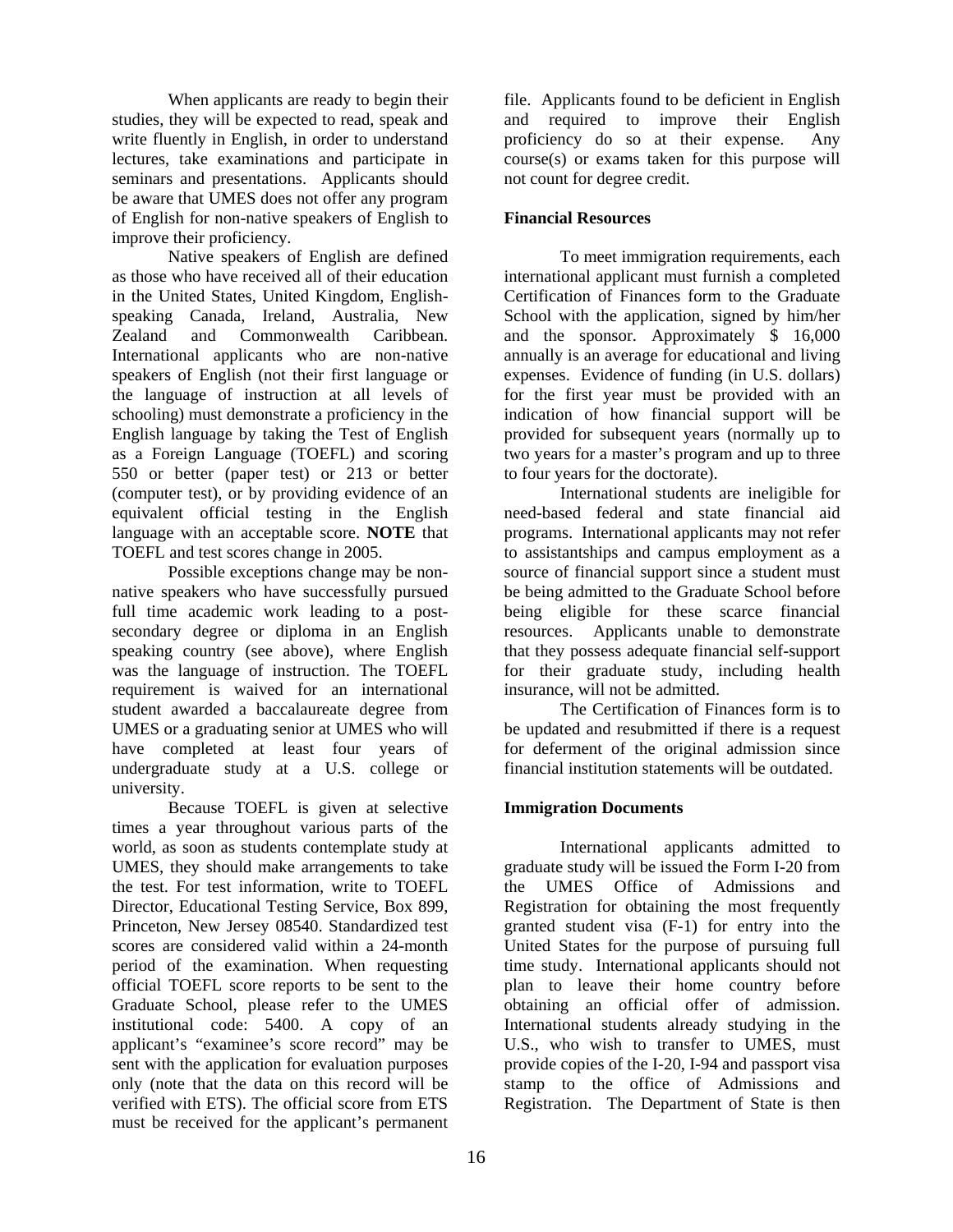requested to grant permission for the transfer. UMES handles only the F-1 student visa.

#### **Reporting Upon Arrival**

Every admitted international graduate student is expected to report to the campus International Student Advisor as soon as possible after arrival at UMES. The advisor will inform them about campus and community services and assistance, which are available to international students.

#### **RECORDS MAINTENANCE AND DISPOSITION**

All records, including academic records from other institutions, become part of the official file of the Graduate School and can neither be returned nor duplicated for any purpose. Students should obtain an additional copy of their official credentials for their personal use.

The official credentials and the application data of applicants are retained for 18 months only and then destroyed in the following cases: 1) Applicants who do not register for courses in the term for which they were admitted and have not sought a deferment of the date of entrance; 2) Those whose applications have been disapproved; 3) Applicants who do not respond to the departmental graduate program and/or the Graduate School requests for additional information; and 4) Those whose application folders remain incomplete, e.g., absent transcripts, recommendation letters, application forms, etc.

## **FEES AND EXPENSES**

## **Payment of Fees**

It is the policy of UMES not to defer payment on the basis of a pending application for financial assistance to an outside agency, including Veterans Administration benefits, bank loans, guaranteed student loan programs, etc.

Students whose accounts are in arrears will experience delays and holds in registration and in admittance to classes. Students indebted to the University are likewise prevented from

having degrees conferred or transcripts released until the total debt is cleared.

The State of Maryland has a State Central Collections Unit, and in accordance with State law, UMES is required to refer all delinquent accounts to that office for collection and subsequent legal action.

## **Withdrawal and Tuition Refund (Regular Semester/Session)**

A Cancellation of Registration, submitted to the Admissions and Registration Office before the official first day of classes, entitles the student to a full credit or refund of semester/session tuition.

After classes begin, students who wish to terminate part or all of their registration must follow the drop class or withdrawal procedures of the Registrar and Academic Affairs. Students in USM intercampus enrollment must make certain they drop or withdraw at the host campus as well as at UMES. The effective date used in computing refunds is the date the drop and/or withdrawal form is filed.

Students dropping classes and/or withdrawing from the University during a semester will be credited for any allowable tuition charges, according to the following:

| <b>Refundable Tuition</b> |
|---------------------------|
| only (not other fees)     |
| 80%                       |
| 60%                       |
| 40%                       |
| No Refund                 |
|                           |

#### **(This schedule is subject to change)**

## **University Refund Statement (Regular Semester/Session)**

Tuition is authorized for refund only, according to a refund time schedule (see above), if the student cancels registration before classes begin, or drops classes after classes begin, completes the prescribed procedures for withdrawal from classes for the semester, or is dismissed. Note that all of these conditions to be eligible for a tuition refund must be acted on during the refund schedule period.

## **Weekend Programs**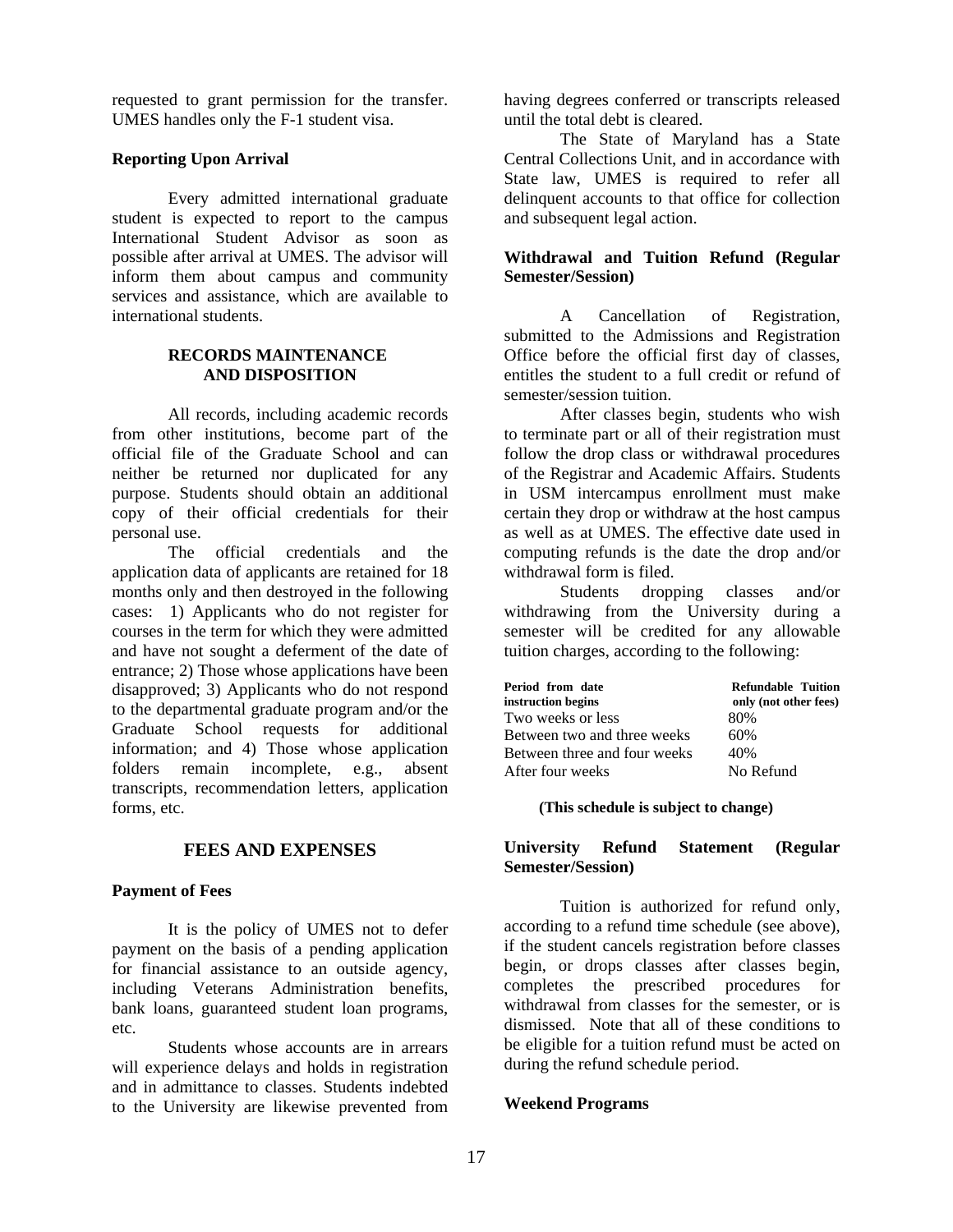Weekend Programs follow a separate Graduate School policy for adding, dropping and withdrawing from classes and refund of tuition. Consult the program and the Graduate School.

#### **GRADUATE FEES**

The fees and charges listed herein are those charged at the time this Graduate School Catalog went to press and are offered as a general guide. **THE UNIVERSITY RESERVES THE RIGHT TO MAKE SUCH CHANGES IN FEES AND OTHER CHARGES AS MAY BE NECESSARY.** Fees charged in a particular semester/session are available in the Admissions and Registration office and the Graduate Studies Office.

Application Fee \$30.00

A non-refundable \$30 application fee and a separate application must be submitted for each program or degree-level or status in which entrance is sought (see next paragraph for eligible waivers).

UMES is pleased to waive the application fee under the following circumstances:

 A. The applicant had been admitted, and had previously taken graduate courses at UMES or at SU (see section on Collaborative Programs with Salisbury University); or

 B. The applicant is a UMES senior or graduate with a cumulative grade point average of 3.5 or better; or

C. The applicant is a senior or a graduate of an accredited U.S. college or university, with a cumulative grade point average of 3.75 or better (confirmed by transcript).

D. The applicant is a McNair student/Scholar (must be documented).

Graduate programs may require an acceptance fee, which is applied as a credit to tuition and other fees upon the student's initial enrollment in the degree program.

#### **Tuition Per Credit Hour Fee:**

| <b>Resident Student</b> | \$206.00 |
|-------------------------|----------|
| Non-Resident Student    | \$373.00 |

Students admitted to the UMES Graduate School must pay the graduate tuition regardless of whether a course is audited or the credit earned will be used to satisfy program requirements. Graduate students will be charged for tuition at the graduate rate regardless of the numbering system of courses for which they register.

#### **SUPPLEMENTAL FEES**

| <b>Registration Fee (campus)</b><br>(Summer/Winter Session) | \$5.00 |       |
|-------------------------------------------------------------|--------|-------|
| <b>Graduation Fee</b>                                       |        |       |
| <b>Master's Degree</b><br>Doctoral Degree                   | 35.00  | 35.00 |
| <b>Student Activity Fee</b><br>(on-campus)                  | 30.00  |       |
| Vehicle Registration/<br>Parking Fee                        | 20.00  |       |
| Late Registration Fee                                       | 25.00  |       |
| Off-Campus/Continuing<br><b>Education Registration Fee</b>  |        | 25.00 |
|                                                             |        |       |

Technology Fee 10.00

#### **Determination of In-State Status for Admission, Tuition and Charge-Differential Purposes**

An initial determination of Maryland residency status for admission, tuition and charge differential purposes will be made by UMES at the time a student's application for admission is under consideration. The determination made at that time, and any determination made thereafter, shall prevail in each semester/session until the determination is successfully petitioned and changed. A campus residency committee meets periodically to review petitions for reclassification to in-state status.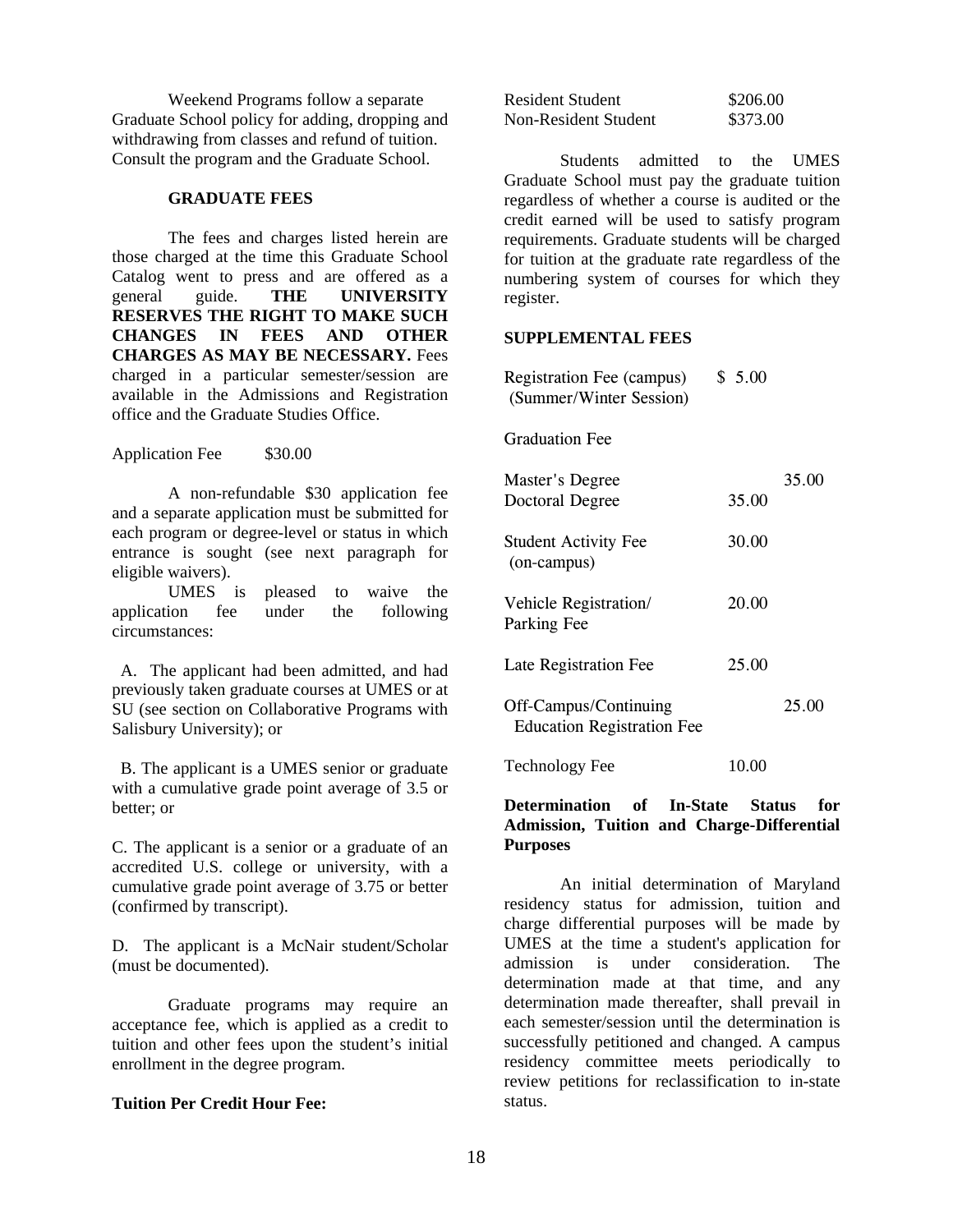Persons who need assistance with the reclassification should contact the UMES Office of Admissions or the Graduate Studies office. The Board of Regents Residency Policy is on the Graduate School's webpage.

## **FINANCIAL ASSISTANCE**

The University of Maryland Eastern Shore recognizes the high cost of education and makes every effort to offer financial assistance to qualified students through a variety of programs. Admission to a graduate program (e.g., Provisional or Regular student status) is a prerequisite for consideration of an award of a teaching, research or administrative assigned assistantship, a traineeship, a grant, loan or a work-study award. Some awards are made on the basis of the applicant's academic merit and/or financial need, others on the basis of skill qualifications and other criteria. Once awarded, the continuation of most financial assistance is dependent upon the student's continued enrollment each term for a specified number of credit hours, continued good academic standing, among other factors.

The Graduate Studies office processes applications for the Graduate Studies Grant Award and institutional scholarship funds. Individual faculty, the graduate programs and the academic departments recommend appointments for teaching and research assistantships. Some offices and departments may offer administrative-type assistantships. The graduate programs as well as academic departments and offices on campus should be consulted for available traineeships and parttime employment on sponsored grants and contracts.

The UMES Financial Aid Office determines eligibility for financial aid programs that are primarily based on "need". Full and many part-time graduate students are eligible to apply for the Federal Direct Stafford Student Loans. The Financial Aid Office also administers the Federal Direct Unsubsidized Stafford Loan Program, which is not based on need. Students must complete all the required forms for need-based aid or the unsubsidized Stafford loan program.

The Financial Aid application process takes approximately six (6) weeks to receive the student aid report and four (4) weeks for award

notification. First time borrowers of student loans will experience additional delays because of federal requirements. Students who have submitted the required documents by March 1st for the upcoming award year, will receive priority in the awarding process.

International students are not eligible for most types of financial assistance.

## **Graduate Studies Grant Award**

This grant is intended to promote diversity in the UMES graduate student population. Applications and guidelines are available in the Graduate Studies office.

## **Fellowships and Traineeships**

Some faculty, e.g., in agriculture and natural sciences, may obtain federally sponsored fellowships and traineeships for minorities in the sciences. They should be consulted on availability and applicability of this funding. Another general option for graduate students is the Henson Fellows (contact the Office of Admissions for information).

# **Assistantships**

Recommendations for appointment of graduate teaching, research or administrative assistantships, which are made by the graduate programs, academic departments, campus offices or faculty, are contingent upon the applicant's acceptance and admission into a degree program. The number, level and duration of assistantships vary by graduate program/department/office needs, enrollment, and the availability of institutional and sponsored funding.

Applications for teaching and research assistantships will usually be made directly to the program/department in which the student is admitted. These graduate assistants are supervised and mentored at the department or program level. A smaller number of assistantships (administrative assignment) may be available in selected campus offices.

Information on campus policy and procedures concerning graduate assistants is found in the Graduate Assistant Handbook available on the Graduate School publications webpage. The Graduate Studies office releases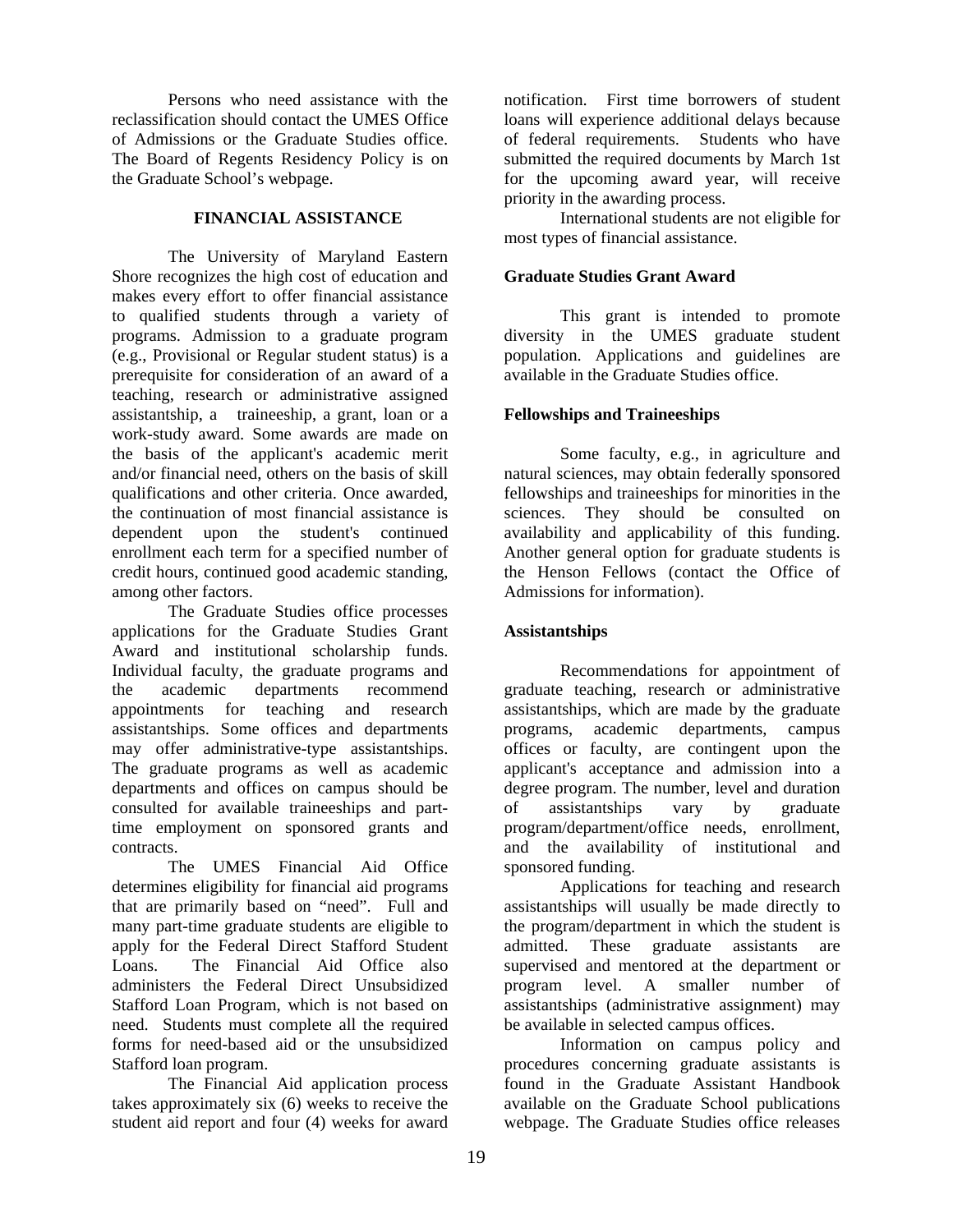annually the assistantship stipend amounts for each succeeding academic year.

# **Federal College Work Study Program**

UMES has a College Work-Study Program which offers part-time work opportunities for students who demonstrate sufficient financial need. Every effort is made to match student interests and career goals with suitable assignments. Graduate students who are awarded work-study are usually given positions in their programs, according to their experience and skill, such as assisting with research projects or administrative duties. Because of the limited program funds, graduate students will be considered after undergraduate student awards are made. For priority consideration, all materials must be received in the UMES Office of Financial Aid by March 1 for the Fall semester.

#### **Federal Loans**

Perkins Loan Funds are available to graduate students after awards are made to undergraduate students. Loans are approved based upon financial need. Repayment begins six months after the borrower leaves school, and no interest is charged until the beginning of the repayment schedule. Repayment of the loan, including interest, is deferred during the time the borrower may be in military service, the Peace Corps, VISTA and ACTION, up to a period of three years, as well as during time of continued study on, at least, a half-time basis. For information and applications, contact the UMES Office of Financial Aid.

## **Federal Stafford Student Loan**

 Stafford Student Loan programs permit students to borrow money from their hometown banks or other local financial institutions. Graduate students in good standing may borrow up to \$10,000 per year. A five- percent origination fee will be deducted from the face value of each student's loan. Students who previously borrowed at 7% or 9% may continue to borrow at that rate. New borrowers will borrow at a variable rate that will be determined each year by the federal government. Monthly repayments begin six months after graduation or<br>withdrawal from school. The federal withdrawal from school. The federal

government will pay the interest for eligible students while the student is in school. Contact the UMES Financial Aid office for details.

## **Federal Direct Loans**

Direct lending may be an option for students where loans are obtained from the federal government. The rules that apply to Stafford and the Unsubsidized Stafford loans also apply to federal direct loans. Contact the UMES Financial Aid office for details.

#### **Golden Identification Card for Seniors Citizens of Maryland**

The purpose of this identification is to make available without charge, courses and services of the University to citizens who are 60 years of age or older, who are residents of the State of Maryland and who are retired (retired persons will be considered those who affirm that they are not engaged in gainful employment for more than 20 hours per week). Persons who meet these requirements may apply for graduate admission, either as degree or non-degree students, and must meet the same admissions criteria pertaining to either category as do all applicants. Once admitted and having been issued the Golden Identification (ID) Card, these persons may register for courses in any semester/session, subject to the same restrictions as any other student, and use the library and other campus facilities during the time they are enrolled in courses. Tuition and fees charges will be waived for holders of the Golden Identification Card.

## **Veterans Benefits**

UMES is fully accredited for accepting Veteran students and assists them in their needs for certification. Credit is given for any work done in the military service related to their major field of study.

The Certificate of Eligibility must be submitted to the Office of Admissions and Registration when the veteran reports for registration. Benefits to which the veteran is entitled will be sent monthly by the Veterans Administration and directly to the veteran after he/she has been properly certified. Each veteran is responsible for the payment of all fees and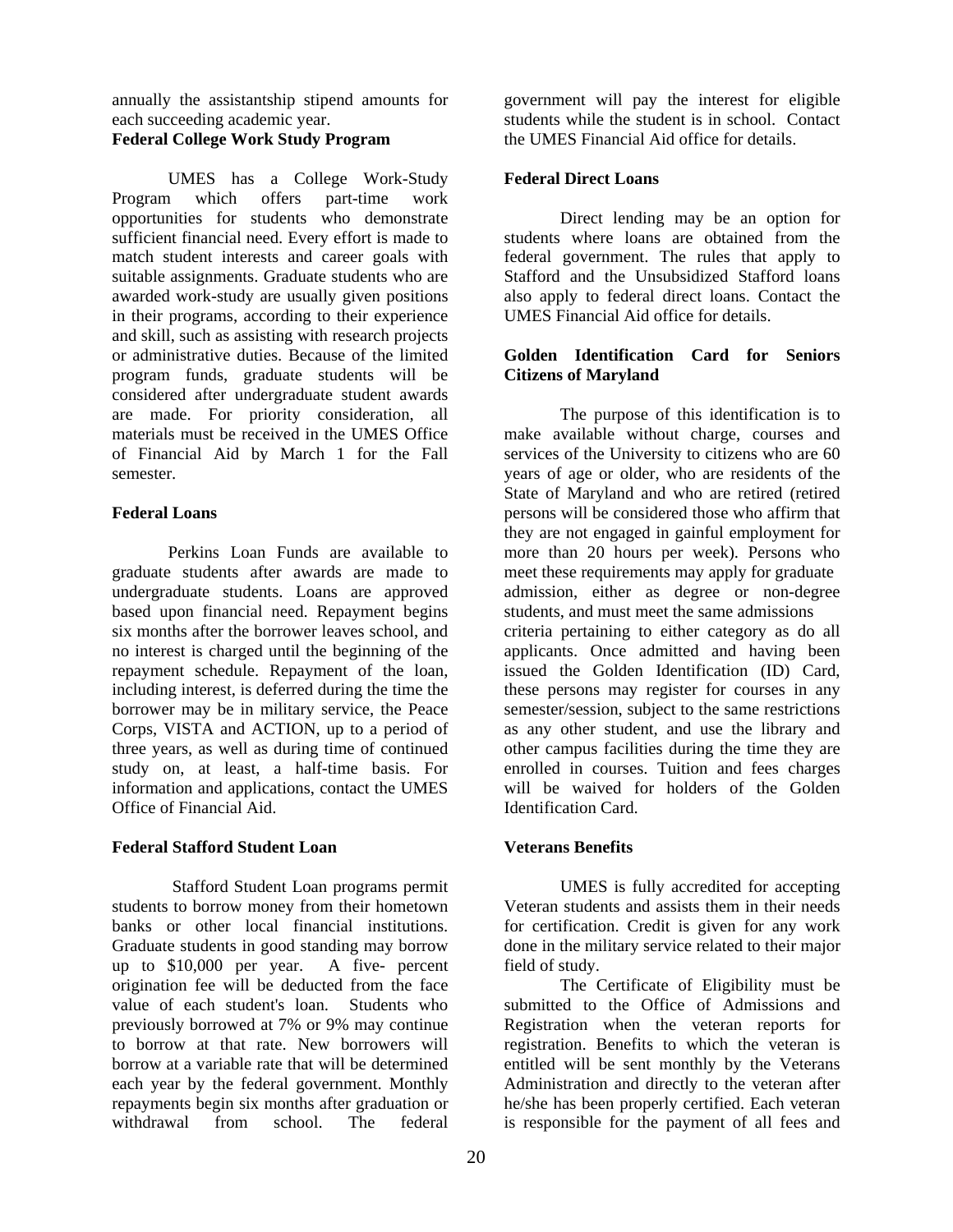expenses at the same time as regular students. The Admissions Office coordinates veteran services. Veterans are advised to contact that office for further information on admissions, tutorials, and special programs.

#### **REGISTRATION, CREDITS AND GRADES**

#### **Academic Schedule**

Information concerning graduate class offerings by department, per semester or session, registration procedures, deadlines and the Academic calendar is found on the Academics page of the UMES website.

#### **Developing a Program of Study**

**Each graduate student is responsible for understanding and complying with the rules and procedures of the UMES Graduate School and all applicable departmental graduate program requirements, which govern individual programs of study.**

Course selection for newly-admitted graduate students, whether degree or non-degree seeking, begins with a contact with each student's assigned academic advisor, usually a graduate faculty member in the departmental graduate program to which the student has been admitted. Non-degree seeking students may have a graduate faculty or program coordinator or the graduate dean as the advisor while they are in this status. Degree seeking students will obtain information from their advisors about specific degree or certificate requirements, recommendations on courses, etc. Some graduate programs have handbooks, manuals, or websites which explain degree program requirements, department resources and forms used in evaluating student progress to degree, applying for internships, etc.

Each degree-seeking student will develop with the academic advisor the program of study and timetable for completion. For information on the process and importance of advisement, students should consult the booklet, "Guidelines for Graduate Student Academic Advisement", on the Graduate School publications webpage.

#### **Exceptions, Waivers, Appeals, Grievances**

While most questions normally raised by graduate students, and most problems they meet, will be answered or resolved by the faculty advisor or a departmental committee, the Graduate Studies office and the Graduate Dean are also charged with assisting graduate students who need additional information, guidance or follow-up assistance. Requests or petitions for exceptions or waivers of Graduate School regulations or of graduate degree requirements, appeals and grievances, with supporting materials, should be directed to the Graduate Dean for review and determination of applicable policy or procedure for the handling of the exception/waiver, appeal or grievance.

#### **Course Numbering System**

#### **Course Designations**

| 000-009 | <b>Non-Credit Courses</b>                                                                                                                                                                                                          |
|---------|------------------------------------------------------------------------------------------------------------------------------------------------------------------------------------------------------------------------------------|
| 100-199 | <b>Primarily First-year</b><br>undergraduate courses                                                                                                                                                                               |
| 200-299 | <b>Primarily Sophomore</b><br>undergraduate courses                                                                                                                                                                                |
| 300-399 | Junior and Senior courses not<br>acceptable for credit toward<br>graduate degrees                                                                                                                                                  |
| 400-499 | Junior and Senior<br>courses<br>acceptable for credit toward<br>some graduate degrees                                                                                                                                              |
| 500-599 | Professional School<br>courses<br>(Dentistry, Law and Medicine)<br>and post-baccalaureate courses<br>not for graduate degree credit.<br>An exception is the joint<br><b>UMES/SU Master of Arts in</b><br><b>Teaching programs.</b> |
| 600-898 | Courses restricted to graduate<br>Under<br>students.<br>certain<br>conditions, seniors may take 600<br>level<br>with<br>lower<br>courses<br>permission.                                                                            |
| 799     | <b>Master's thesis credit</b>                                                                                                                                                                                                      |
| 899     | <b>Doctoral dissertation credit</b>                                                                                                                                                                                                |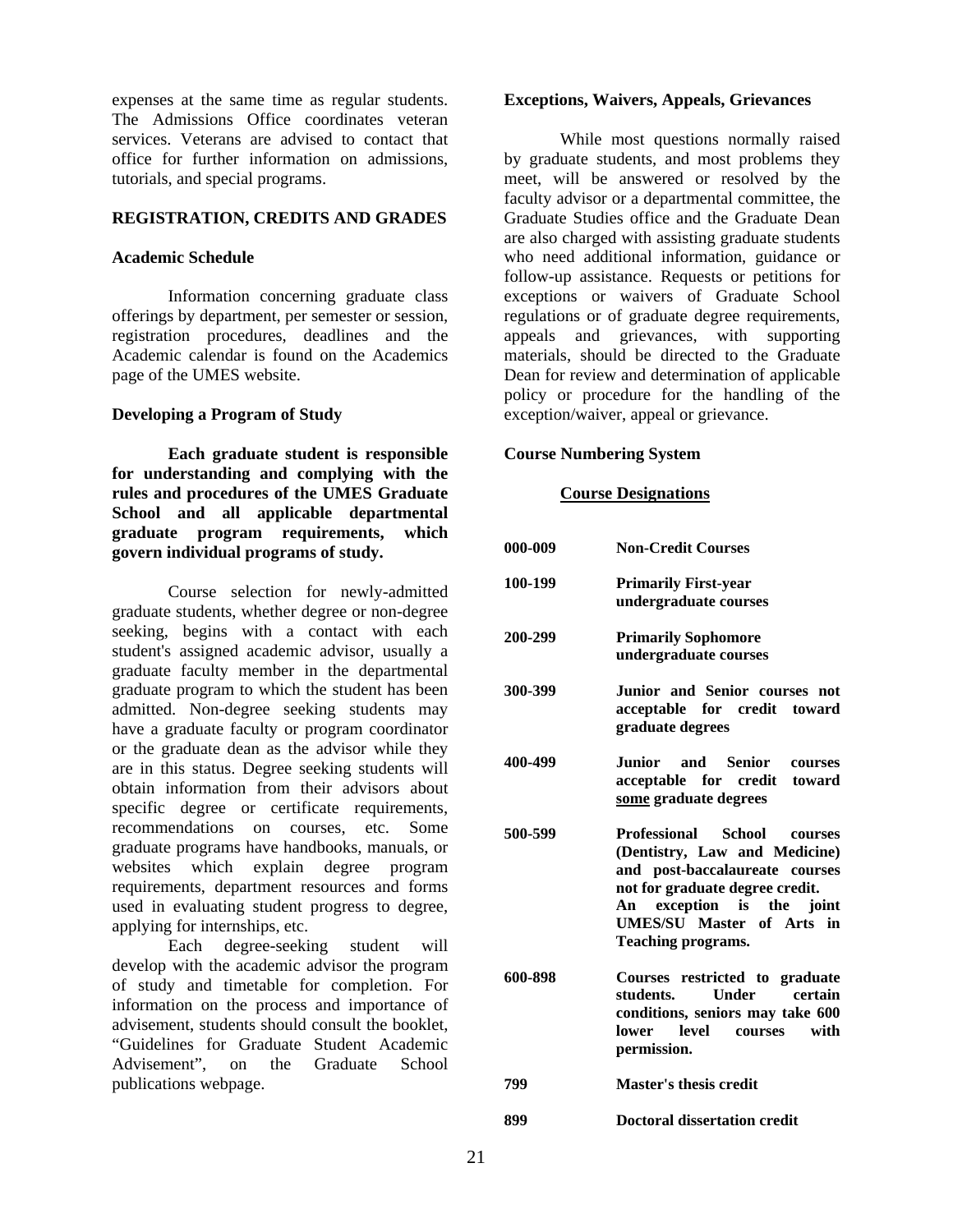The first character of the numeric position determines the level of the course and the last two digits are used for course identification. Courses ending with an 8 or 9 are courses that are repeatable for credit. All nonrepeatable courses end in 0 through 7.

## **Designation of Full and Part-time Graduate Students**

In order to accurately reflect both involvement of graduate students in their programs of study/research and use of University resources in these programs, the UMES Graduate School employs graduate units. These graduate units, in turn, are utilized in making calculations to determine full- or parttime student status in the administration of minimum registration requirements described below, and in responding to student requests for certification of full-time student status. The number of graduate units, per semester credit hour, is calculated in the following manner:

Courses in the series: 000-399 carry 2 units/credit hour;

Courses in the series: 400-499 carry 4 units/credit hour;

Courses in the series: 500-599 carry 5 units/credit hour;

Courses in the series: 600-898 carry 6 units/credit hour;

Research course: 799 carries 12 units/credit hour; and

Research course: 899 carries 12 units/credit hour.

To be certified as a full-time graduate student, an individual must be officially registered for a combination of courses equivalent to 48 units per semester. Graduate assistants, holding full time appointments, are full-time students if they are registered for at least 24 units, in addition to their assistantship. Courses taken for Audit do not generate graduate units and cannot be used in calculating full- or part-time status. UMES reserves the right to alter this system.

## **Continuous Enrollment**

Graduate programs may require a continuous enrollment for admitted students into the program during each semester of the academic year and/or session until the student completes the degree requirements. The number of credit hours required per registration each semester or session may vary according to the course credit offerings and degree requirements of the program. In extenuating circumstances, students may petition for an official leave of absence from the program for up to one academic year (two semesters).

#### **Minimum Registration Requirements**

All graduate students, at any level of study and research, making any demand upon academic or support services of the university - whether taking courses, using UMES facilities (e.g., library, laboratories, computers, office space, housing, etc.), consulting with faculty advisors, taking comprehensive examinations and oral defenses, etc.-- must register for the number of graduate units which will, in a faculty advisor's judgment, accurately reflect a student's involvement with graduate study and use of university resources. In no case will registration be for less than one credit. Minimum registration may also be needed to comply with requirements for financial aid and deferments, visa status, campus housing, health and car insurance, etc.

#### **Minimum Registration Requirements for Doctoral Candidates**

Doctoral students who have been advanced to candidacy must register each semester (see above section), until their degree is awarded. If the degree program is an accelerated one, the Summer session is a semester.

#### **Dissertation Research**

Those who have not completed the required number of credit hours of Dissertation Research (899) must register for a minimum of one credit of dissertation research each semester. Doctoral candidates whose demands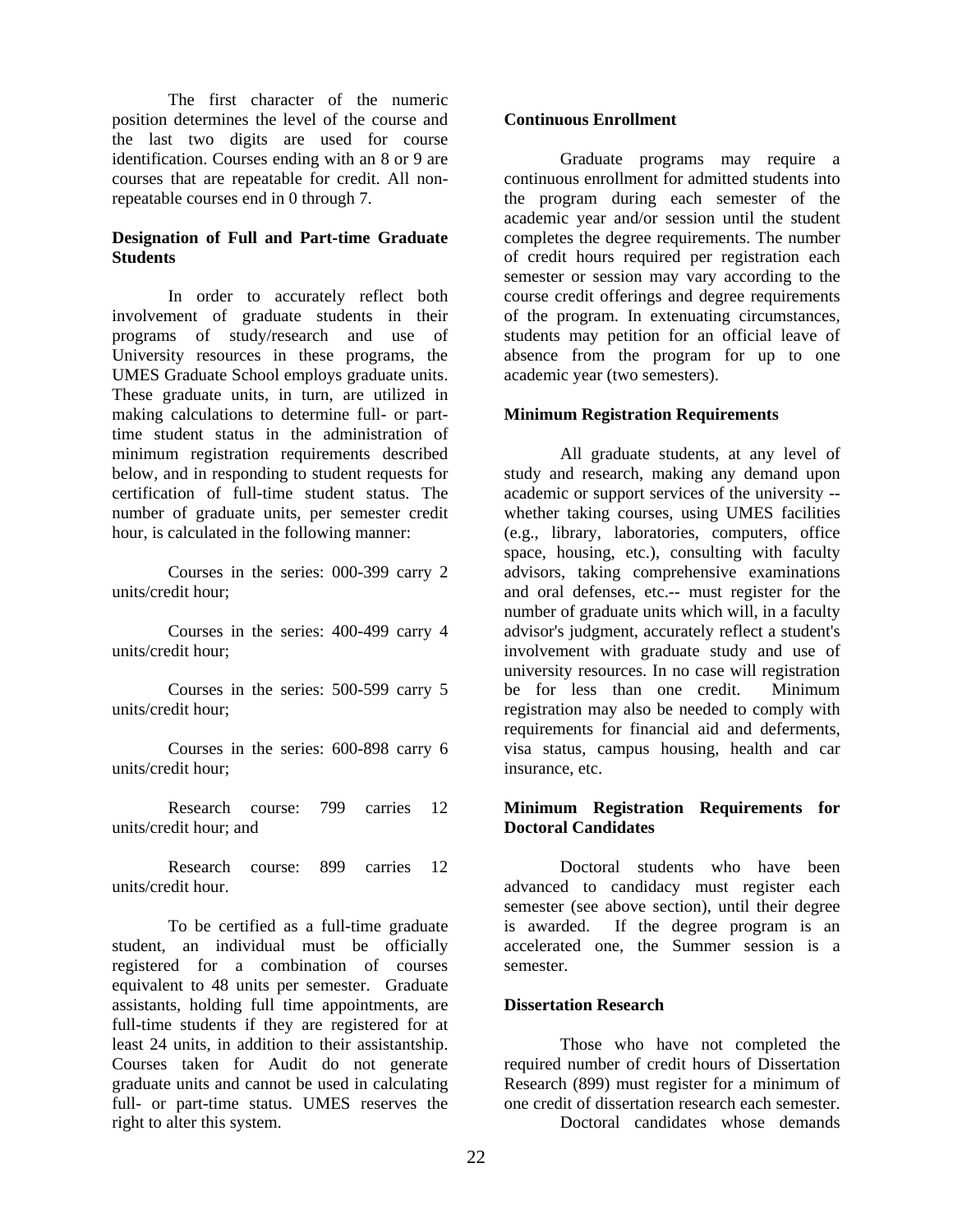upon the University are greater than that represented by a minimum registration will be expected to register for the number of graduate credits which reflect their use of UMES resources.

## **Inter-Campus Enrollment (USM)**

A student admitted to a Graduate School on any campus of the University System of Maryland (USM), is eligible to take courses on any other USM campus with approval of both the academic advisor and administrators on the home as well as host campus. Credits earned on a host campus are considered resident credits at the home campus and meet all degree requirements. Transcripts of work taken at another campus will be maintained on the home campus, and fees will be paid to the home campus. Forms for enrollment as an intercampus student may be obtained from the Registrar and Graduate School offices on any USM campus. Terms and conditions of USM intercampus enrollment are given on the reverse side of the USM form; students are responsible to notify both the home and the host campus of intended changes in registration (add/drop, withdrawal, etc.).

Inter-campus students anticipating enrollment in courses at UMES should have their forms received by the UMES Graduate School no later than ten (10) school days prior to the registration date set for each semester/session. The Inter-campus enrollment process may not be acceptable to all USM campuses during the Winter or Summer sessions as these sessions are self-supporting.

The UMES Policy on Graduate Student Concurrent Inter-Institutional Registration (1992) and the Board of Regents Policy Statement on the subject (1991) shall govern procedures and arrangements.

# **Graduate Credit for Senior Undergraduates**

A senior, in the final semester at UMES, who is within six credit hours of completing all requirements for an undergraduate degree, has a 3.0 cumulative GPA and completed any graduate course prerequisite with a grade of "B", may, with approval of both the department/program offering the course (e.g., instructor, chair) and the Graduate Dean, register

for a 600 level or below graduate course. The course(s) may later be counted for graduate credit toward an advanced degree at UMES, if the student has been granted admission to the UMES Graduate School within an academic year of completing the course, and subject to the admitted program's approval in the student's plan of study.

The student's total of undergraduate and graduate courses must not exceed 15 credit hours for the semester and 6 credit hours for the Summer Session. Excess credits in the senior year cannot be used for graduate credit unless proper pre-arrangement is made. Seniors who wish to register for graduate credit should contact the UMES Graduate School for the form to be completed.

The maximum number of graduate credits that can be earned under this mechanism will be six. The credits earned can be used only once, either for the undergraduate degree or toward an advanced degree at UMES (see first paragraph of this subsection). Seniors who wish to take a graduate course for undergraduate credit should consult the subsection below.

## **Undergraduate Credit for Graduate Level Courses**

Subject to requirements and prior approval of the graduate program offering the course, undergraduate students may register for 600 level or below graduate level courses to receive undergraduate credit.

A student seeking to use this option will be in the senior year at UMES, have earned an accumulated grade point average of 3.0, have successfully completed with a grade of "B" or better any graduate course prerequisite, and be a major in the appropriate or a closely-related department.

Enrollment in a graduate level course for undergraduate credit does not, in any way, imply subsequent departmental or UMES Graduate School approval for admission into a graduate program, nor may the course(s) be used as credit for a graduate degree within the University System of Maryland.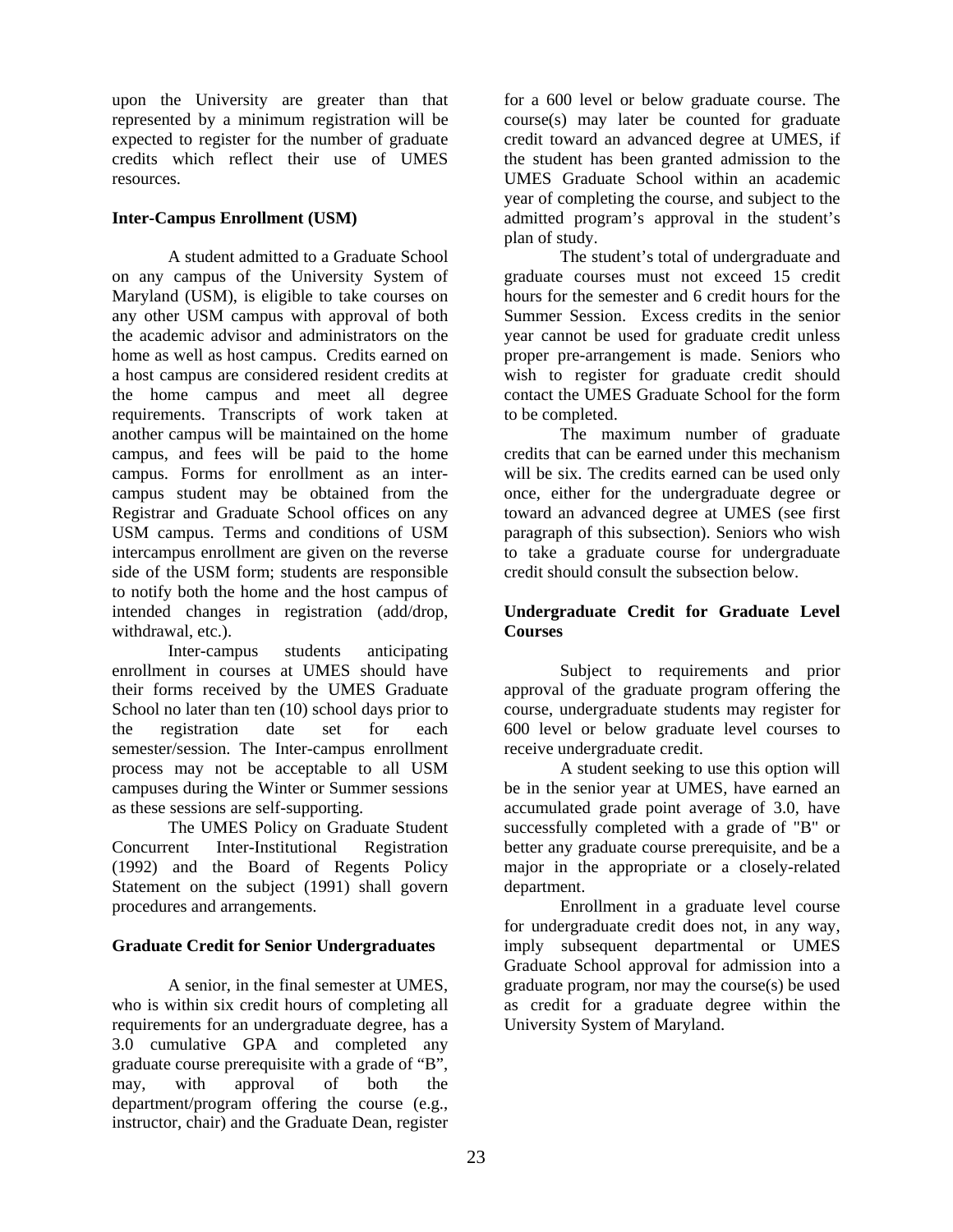## **Credit by Examination (Graduate and Undergraduate)**

A graduate student may obtain graduate credit by examination in courses (at the 400 or 500 level) previously identified for such credit by the appropriate department/program. As a general rule, credit by examination is not available for courses at the 600, 700 or 800 levels. In the judgment of the UMES Graduate Council, courses at these levels require a continuing interaction between faculty and students to achieve the educational goals of advanced study.

Students may receive graduate credit by examination only for courses for which they are otherwise eligible to receive graduate credit. The department or program in which the student is enrolled, may establish a limit on the number of graduate credits earned in this manner. Graduate students seeking credit by examination for graduate credit or for prerequisite undergraduate courses (100-300 series), must obtain the consent of their advisor, the instructor currently responsible for the course, and the Graduate Dean. Once each student begins the examination, the grade earned will be recorded. The fee for credit by examination is set per course regardless of the number of credits or units to be earned (subject to change). The credit by examination form is available in the Admissions and Registration office.

# **Transfer of Credit**

A maximum of six semester hours of graduate level course credits, earned at regionally-accredited institutions prior to, or after matriculation in the UMES Graduate School, may be applied toward Master's degree programs. Proportionately larger amounts of credit may be applied toward Doctoral degrees.

Credit from foreign universities will be evaluated, but, because of academic and procedural differences between foreign and U.S. regionally accredited institutions, may not in every case be acceptable for transfer on a quid pro quo basis.

All graduate study credits offered as transfer credit must meet the following criteria:

 A. They must have received graduate credit at the institution where earned;

- B. They must not have been used to meet the requirements for any degree previously earned;
- C. They must have been taken within the time limits applicable to degrees awarded by the UMES Graduate School (e.g. five years'-Master's);
- D. The department or program to which the student has been admitted at UMES, must certify that the courses are appropriate and current to the degree program the student is pursuing at UMES; and
- E. The student must have earned a grade of "B" or better in the courses offered for transfer credit.

A student-seeking acceptance of transfer credit is advised to submit the necessary transcripts and certification of UMES department/program approval to the UMES Graduate School as promptly as possible, for its review and processing.

Transfer grades earned at other than University System of Maryland campuses are not factored into the computation of cumulative grade point averages at UMES nor do they appear on the transcript.

## **Criteria that Courses Must Meet to be Accepted for Graduate Credit; the Winter Session**

Any course(s), workshop or seminar(s), planned to take place in a span of time less than a normal academic semester or a winter/summer session, and offering graduate credit to participants, must meet the following criteria:

- A. There must be 15 "contact hours" per graduate credit.
	- 1. Lectures: 1 contact hour per 50 minutes lecture.
	- 2. Non-lecture contact (laboratory, work shops, discussion and problem working sessions, etc.): 1 contact hour per 2 or 3 hour session; and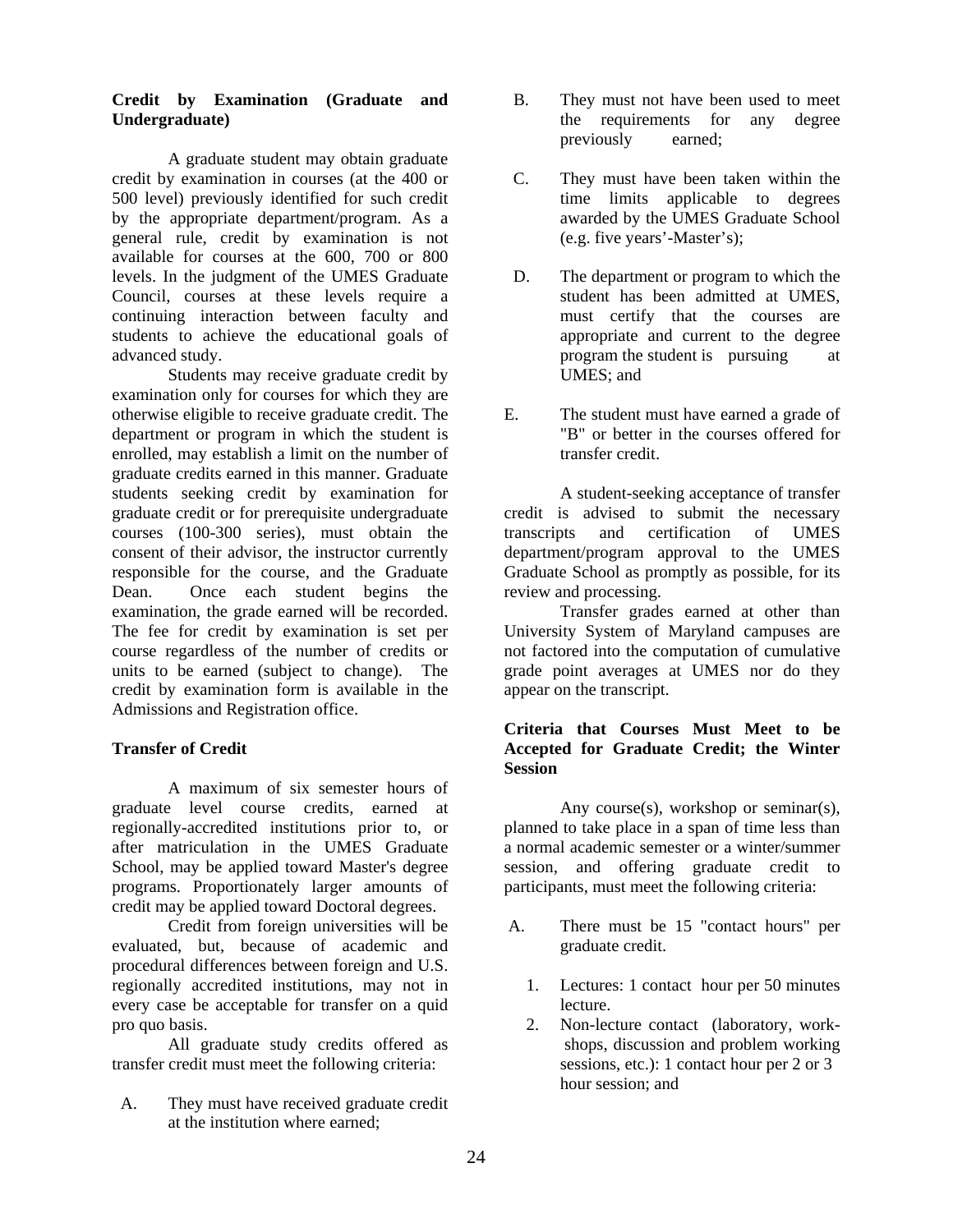B. Ordinarily, no more than three "contact hours" per day will be permitted (three "contact hours" are equivalent to 0.2 credits). Exceptions, such as intensive all day sessions, require the prior approval of the Graduate School.

During the short winter session, lecture, non-lecture and research credit courses are limited to a maximum two hours of credit (the MAT program is excepted). All students, regardless of program, may not take more than one course during this period.

#### **Course and Credit Changes**

A graduate student may change elections (i.e., drop or add a course, change between audit and credit status, change number of credits for a variable credit course within the listed range, cancel registration or withdraw for the semester/session) by obtaining the appropriate approvals and observing published deadlines and procedures of the offices of the Registrar and Academic Affairs and if the course/credits set up allows the change.

## **Procedures for Withdrawal from the Graduate School/Program**

Graduate students wishing to withdraw from a program may do so at any time. The procedure for withdrawal is to submit a letter of the withdrawal to the program coordinator or the Graduate Dean. The letter will be reviewed and processed, and the necessary offices notified of the action. The requested date of resignation will be used as the effective date of withdrawal.

 Although students may withdraw during the course of a given semester/session, they remain liable for all fees and other obligations due UMES, and their academic records will reflect their standing at the time of withdrawal. Program withdrawal terminates a student's admission. The act of withdrawal from a program prohibits readmission to the same program, should the student wish to return to graduate study at a later time.

## **Procedure for Canceling Registration (Withdrawal) for a Semester/Session**

To cancel a registration for a given semester/session the office of Admissions and Registration withdrawal form is used. The canceling of registration is treated by that office as a withdrawal from the university for the semester or session.

Cancellation of one's classes during the course of a semester/session is not meant to be used as a means of avoiding poor grades.

## **Minimum Grades for Graduate Students**

A minimum grade point average of 3.0, or "B", on all graduate level courses taken for credit is required for graduation with a graduate degree. Graduate students are required to meet all graduate program rules and regulations. The graduate programs/departments may stipulate grade and other requirements more stringent than those expected by the UMES Graduate School.

## **Policy on Incomplete Grades**

The following policy on In-complete ("I") Grades pertains to regular courses, not to the variable research credit courses available for the different Master's programs (thesis, project, etc.) and the doctoral dissertation.

The grade of "I" (Incomplete) is to be given only to a graduate student whose work in a course(s) has been qualitatively satisfactory, and when because of illness, or other circumstances beyond his/her control, the graduate student has been unable to complete the stated requirements of the courses(s). In no case will the grade of "I" be recorded for a graduate student who:

- (1) has not completed satisfactorily the major portion of the coursework; and/or
- (2) wishes to improve his/her grade by additional course work not offered to all students enrolled in the course.

In cases where an "I" grade is issued, the graduate student may not re-register for the course(s) until the "I" is removed by completing work outstanding and meeting all course requirements. Work must be completed by the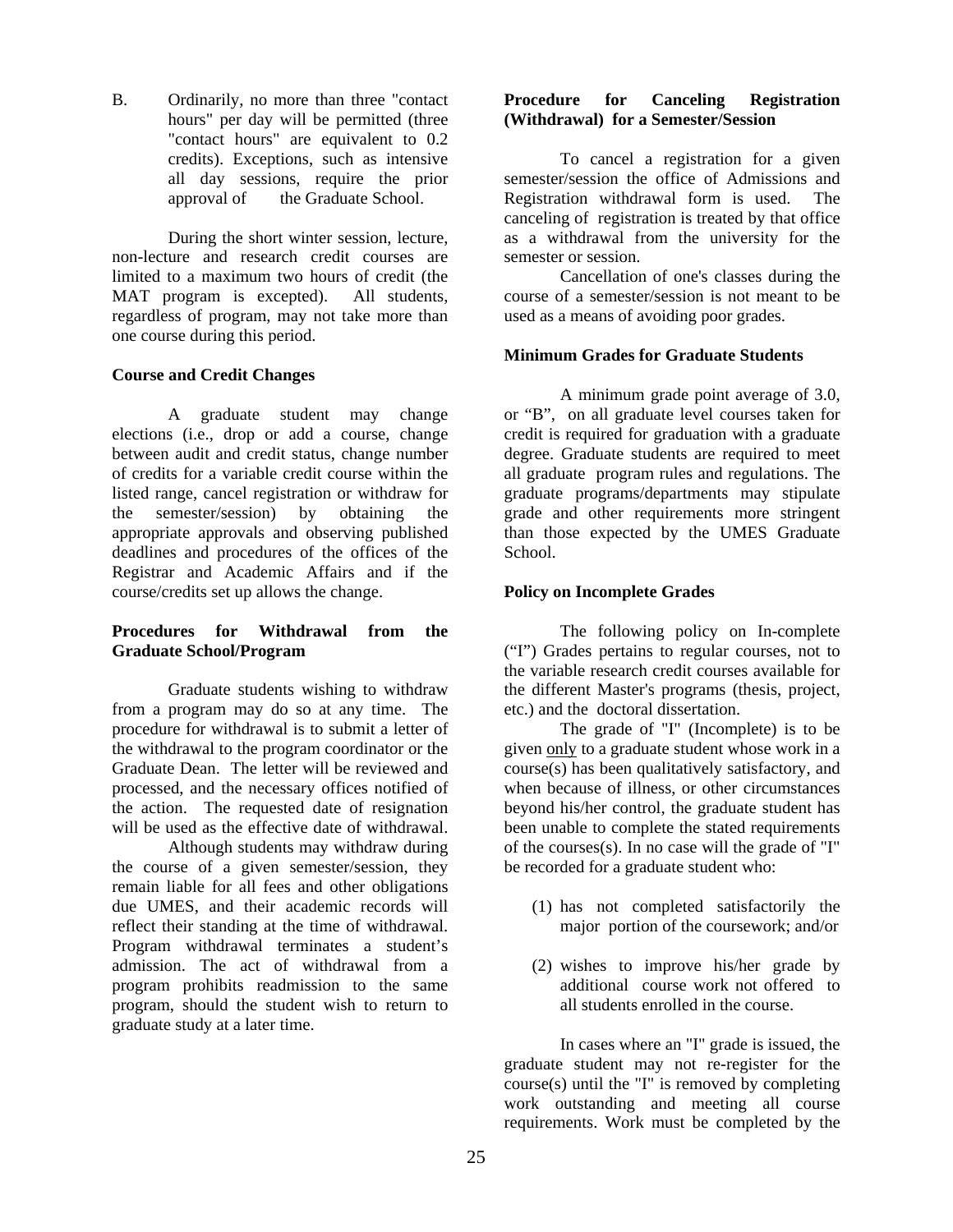end of one year, or the "I" becomes "W" (withdrawal). Before the end of the one year period, a student upon written petition to the Graduate School may request on extension of time if circumstances warrant further delay.

An "I" cannot be removed by earning "credit by examination".

When the graduate student receives the terminal grade, he/she may repeat the course as provided for any course where repeats are authorized.

Accelerated or intensive weekend graduate programs, because of the accelerated process of coursework and other degree requirements to meet a degree program completion within an abbreviated time frame, e.g., three years, have the option of using a six months time frame to facilitate the removal of incomplete grades in a timely manner.

## **Grading Systems**

The conventional A through F grading system is used in graduate level courses.

A "Satisfactory or Failure" (S/F) grading system may be used, at the discretion of the department or program, for certain types of graduate study. These include courses, which require independent work. Master's project and research projects may also be appropriate for such S-F grading systems.

Thesis and dissertation research use the S/F grading system (see the subsection below). Courses labeled "Topics", "Special Problems", "Seminar" "clinical," Practicum, Internship may use either the A to F or S/F grading system.

Only one grading system will normally be used for a single course in a particular semester/session. The grading system will be designated in the course data base by the department or program offering the course (excluding courses already specified for only one grading system).

## **Grading System for Research Credit Courses**

A grade of S/F should be used instead of an "I" grade for 799, 899 and similar research credit courses (500 to 798 series), which are offered/carried over or continued over semesters or sessions, usually with variable credit hours, and whose objective is the long-term development of a thesis, dissertation, master's

project, or research project. In these instances a satisfactory ("S" grade) completion of the required research credit hours satisfies only part of the graduation requirements**.** A successful thesis or dissertation defense and final approved copy of the thesis or dissertation are essential for the degree programs with the thesis option and the dissertation requirement. A final written document and an oral presentation, both acceptable to the student's advisor/advisory committee, are normally the requirements for master's projects and research projects.

# **Computation of Grade Point Average (GPA)**

An "A" is calculated at 4 quality points, B at 3 quality points and C at 2 quality points. The grades of D, F and I receive no quality points. Courses taken with A to F letter grades will be used in calculating the grade point average. Students may request that prerequisite undergraduate course grades be excluded from being computed in the cumulative grade point average of their graduate record.

## **Grade Change; Repeating of Courses; Arbitrary and Capricious Grading**

A student may repeat any course where repeats are authorized, in an effort to earn a better grade. The later grade, whether higher or lower, will be used in computing the grade point average. While matriculated at UMES, a graduate student who earns a grade of "F" or "D" in residence may not advance his/her credit hours earned toward a UMES degree by repeating the course at another institution.

Grades for graduate students remain as part of each student's permanent record. In addition to the repeating of courses, grades may be changed only by the original instructor on a certification, approved by both the department chair and the Dean, that an actual mistake was made in determining or recording the grade, to record a missing grade from the class roster or transcript, and to remove an incomplete grade.

 The UMES procedures for Review of Alleged Arbitrary and Capricious Grading (1992) address and cover both graduate and undergraduate students and will be used.

 For Section C.2.a. of the procedures, in which the faculty composition or venue are not workable, the Graduate Dean may appoint the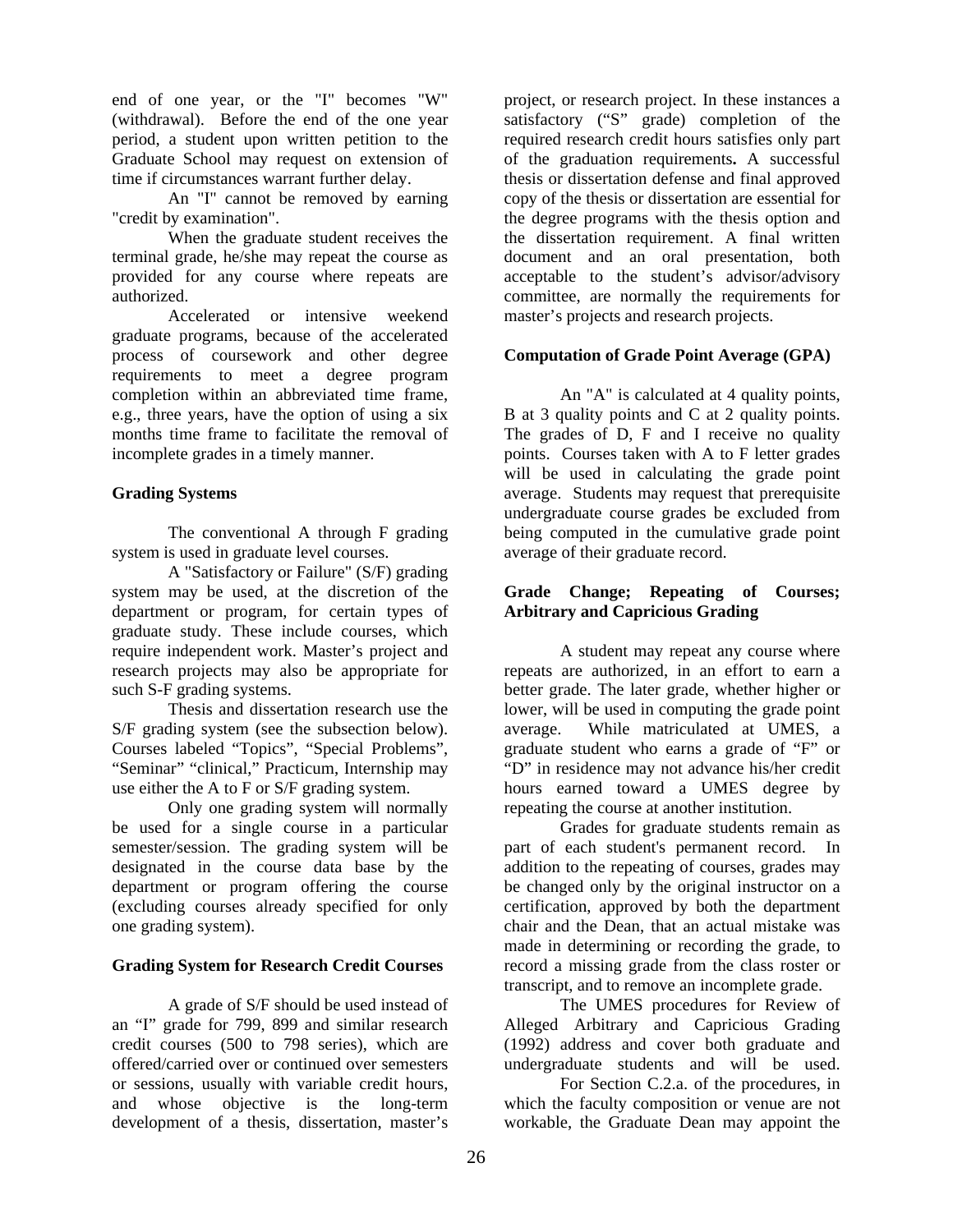required tenured professor(s) from the graduate faculty at-large to hear the case, which also may be heard outside the unit offering the course(s) in dispute.

## **Auditing of Graduate Courses**

A graduate student, regardless of program or status, may audit a graduate course with the written permission of the course instructor and the student's advisor and subject to the following restrictions. Courses which may not be audited are 1) internships, 2) research credit courses such as 799 thesis and 899 dissertation, the 699/798 master's projects, and any other program's research designated courses, and 3) any graduate course in the graduate program with restricted enrollment such as Physical Therapy, the Master of Arts in Teaching and intensive weekend programs.

Audited courses will appear on the student's academic record as "AU" and may not be used to repeat a course for which credit has been previously earned. Audited courses do not earn credit, nor count as part of the credit hour load, nor may be applied toward the requirements of a graduate degree. The regular tuition rate applies to audited courses. Once a course has been audited, it cannot be converted to credit, except as below.

If students later find that an audited course they took is/will be a required course for the degree program in which they are matriculated, they must file a Petition for Waiver of Regulation to be considered to repeat the course for credit.

# **Prerequisite Courses**

 Prerequisite courses (e.g., 100 to 400 numbered undergraduate and selected 500 or 600 numbered graduate) may be required to satisfy conditions of Provisional admission status or for preparation and understanding of advanced graduate level courses (500 or 600 and above numbering sequence). Prerequisite courses may be satisfied before or after matriculation in the University of Maryland Eastern Shore, but if after matriculation, must be completed within the first academic year of admittance. Prerequisite courses provide no graduate credit (if undergraduate numbered) and do not count toward the course credits required

to graduate from a graduate degree program at UMES. Prerequisite undergraduate courses may be satisfied by credit by examination at UMES if the graduate program allows it (see credit by examination subsection).

Graduate students satisfying undergraduate numbered prerequisite courses must earn a letter grade of "C" or better in the course unless a graduate program/department stipulates a higher grade. A pass/fail option may not be used to satisfy prerequisite courses taken at UMES.

# **Experimental Courses**

Students should confirm whether experimental courses may be elective courses for them or possible interim substitute core courses with the approval of the advisor and advisory committee as appropriate.

## **Undergraduate and Graduate Combined Instruction**

 In 400 or 400/600 level courses approved to be applied toward a graduate degree program, which is combined undergraduate and graduate instruction, requirements for work expected in the course for graduate students will be specified to reflect the level of complexity and specialization expected of graduate study.

# **The Academic Record (Transcript)**

A graduate student's academic record (transcript) is intended to serve as a complete history of that student's academic progress at UMES. As such, it cannot be altered except in conformance with stated UMES Registrar and Graduate School policies (see grade change section). Under no circumstances will the academic records be altered because of dissatisfaction with a grade (original or repeated) or other academic accomplishment.

# **DEGREE REQUIREMENTS**

## **Graduate School Requirements Applicable to all Master's Degree Programs**

The entire course of study undertaken for any Master's degree must constitute a unified and coherent program, which is approved by the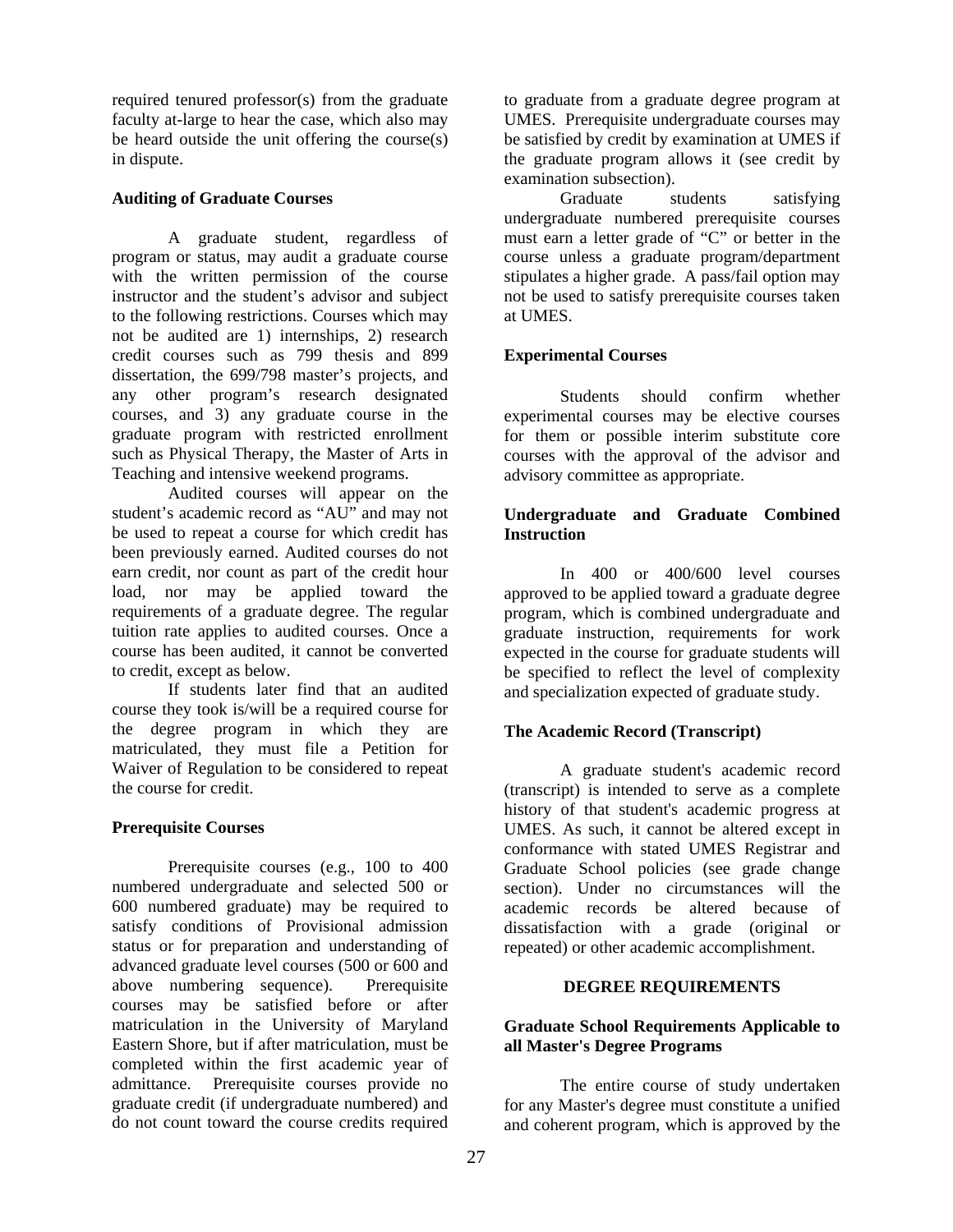student's advisor and, for some programs, the program coordinator in the department.

A minimum of 30 semester hours, in courses acceptable for credit towards a graduate degree, is required; in certain cases, six of the 30 semester hours must be thesis research credits. The graduate program must include at least 12 hours of course work at the 600 level or higher. If the student is inadequately prepared for the required graduate courses, additional courses may be required, which may not be considered as part of the student's overall program of study for the degree. Credits to be applied to a student's program for a Master's degree at UMES cannot have been used to satisfy any other previously earned Master's degree.

## **Grade Point Average (GPA)**

The student seeking any Master's degree must maintain a grade point average of "B" or 3.0 over all courses taken for graduate credit.

## **Time Limitation**

 All requirements for the Master's degree must be completed within a five-year period. This time limit also applies to any transfer work from other institutions to be included in a student's overall program of study.

## **Leave of Absence; Extension of Time Limitation Period**

In cases of unusual and/or compelling reasons, a leave of absence for up to one academic year (two semesters) may be granted to a matriculated graduate student by the Graduate Dean, at the recommendation of the academic advisor and the Graduate Program Coordinator. The Graduate School's "Petition for Waiver of a Regulation" form should be completed. An approved leave of absence will stop the five-year time clock for Master's students to complete their degree program (nine years for doctoral students).

In cases of unusual and/or compelling circumstances, an extension of the time limitation period for the degree may be considered for a matriculated graduate student. If granted, the extension will normally be for no more than one academic year (two semesters). The extension is granted by the Graduate Dean

on the recommendation of the academic advisor and the Graduate Program Coordinator. The Graduate School's "Petition for Waiver of a Regulation" form should be completed.

## **Minimum Residence Requirements; Continuous Enrollment**

A minimum residence for a degree program is one calendar year of fulltime equivalent study (18 credit hours) taken on campus or at an off campus site where the UMES program is offered. Fulltime students may satisfy this requirement in one year, parttime students in two years after enrollment.

The graduate programs may require a continuous enrollment for admitted students into the program during each semester of the academic year and/or session until the student completes the degree requirements. The number of credit hours required per registration each semester or session may vary according to the course credit offerings and degree requirements of the program.

### **Comprehensive Examinations (applicable to all Master's and Doctoral Programs)**

 Graduate Programs have the option of holding qualifying examinations before students complete the thesis, non-thesis option, dissertation or doctoral research project. These examinations are often termed comprehensive examinations, and are usually composed of a written and oral segment. Comprehensive examinations are usually given after a student has satisfactorily completed the coursework in a program. The examinations test a student's understanding of, and ability to integrate, knowledge in his/her program of study. Because graduate programs vary in format [fixed curriculum with few options to broad discretion in coursework in a concentration or specialization], the nature and content of comprehensive examinations, if given, will vary by program.

The Graduate School's minimum format for conducting comprehensive examinations, whether taken individually or a group, is

1. Graduate program coordinators will have questions for comprehensive examinations from the faculty reflecting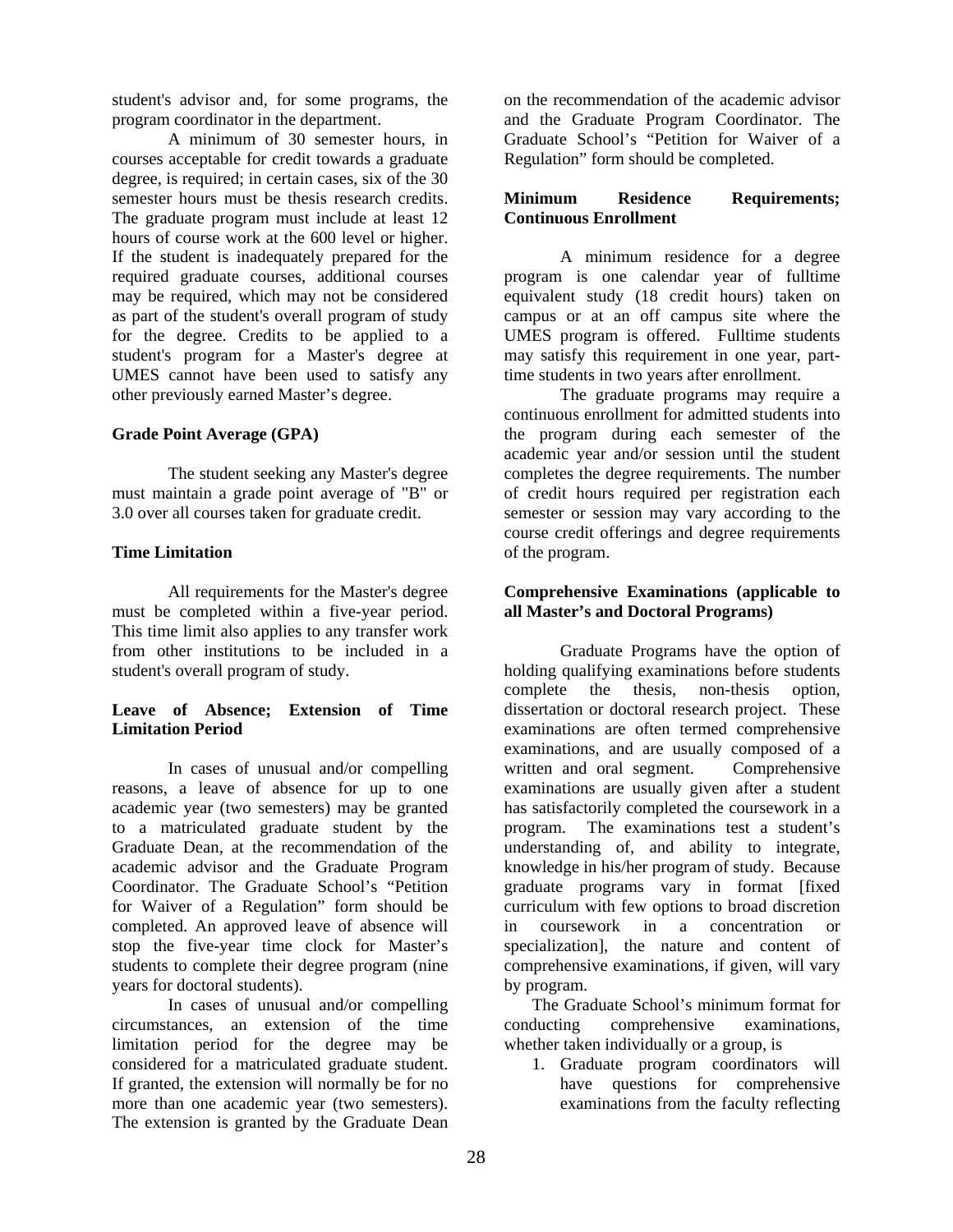the curriculum and/ or students' program of study.

- 2. Students must apply to the program to take the comprehensive examination(s) and be found eligible to do so.
- 3. Comprehensive examinations are scheduled to be taken in a time block (a set time period, e.g., 6-8 hours duration).
- 4. Students taking comprehensive examinations are notified in advance of the examination date, location and time, and provided with information on proposed types of examination questions or categories of testable information (samples may be on file in the program).
- 5. The written examination normally precedes an oral examination (if required), which is likewise to be scheduled shortly after the written examination and in a specified time duration.
- 6. Written comprehensive examinations taken as a group must be monitored.
- 7. Written comprehensive examinations must be graded within a specified time period (e.g., within 60 days), so the oral examination may be scheduled.
- 8. The written examination must be passed before taking the oral examination (if the latter is required).
- 9. The graduate programs determine the grading and voting policy for pass/fail on the examination, which are stated in their procedures' guidelines for the comprehensive examinations.
- 10. Students and the Graduate School are notified of the comprehensive examinations results, written and oral, and in the case of failure, the deficiencies in performance, specified in detail, that led to failure.
- 11. Unethical actions in the written comprehensive examination will invoke action under the campus' academic honesty policy.
- 12. Comprehensive examination(s) may be retaken only once in the event the student fails the initial examination in whole or part (written and/or oral). The second examination should be given no earlier than four months after the first examination and no later than one calendar year from the date of the initial

examination. If the student fails the second time, the admission status is terminated.

In the program's section of the graduate catalog or separate program handbook or procedures' guidelines, students will find the particulars of the comprehensive examination process for the program. Graduate programs may set more stringent requirements than the minimum set by the Graduate School.

## **Internships and Practicums**

Internships and/or practicums may be required or optional for a program. Students may elect an internship for practical work experience/training prior to completing the thesis/non thesis option of a program, usually after all coursework has been completed. Students may need and elect an internship as the preparation to seek initial, entry-level certification in a profession. Practicums may be identified as clinical or workplace and occupation based.

If a program requires an internship or practicum as part of the curriculum and degree completion, the program must assist the student in arranging an internship or practicum appropriate to the program, specify the time period, the purpose and desired outcome(s) of the internship or practicum, arrange for the supervision and grading of the internship or practicum, and set the format for approval of the internship or practicum (e.g., any proposal to initiate and any final product such as a scholarly paper or reports).

# **Scholarly Products**

For non-thesis option graduate programs and professional doctorates, scholarly products may consist of a major seminar or research paper, a major or extensive research project, a master's project and a creative component paper. The graduate programs may set the format for the scholarly products of non-thesis option programs and professional doctorates, any of which products may also be accompanied by an oral presentation in addition to a written version. Theses and dissertations are scholarly products for thesis-required master's program and Ph.D. and Ed.D. programs respectively.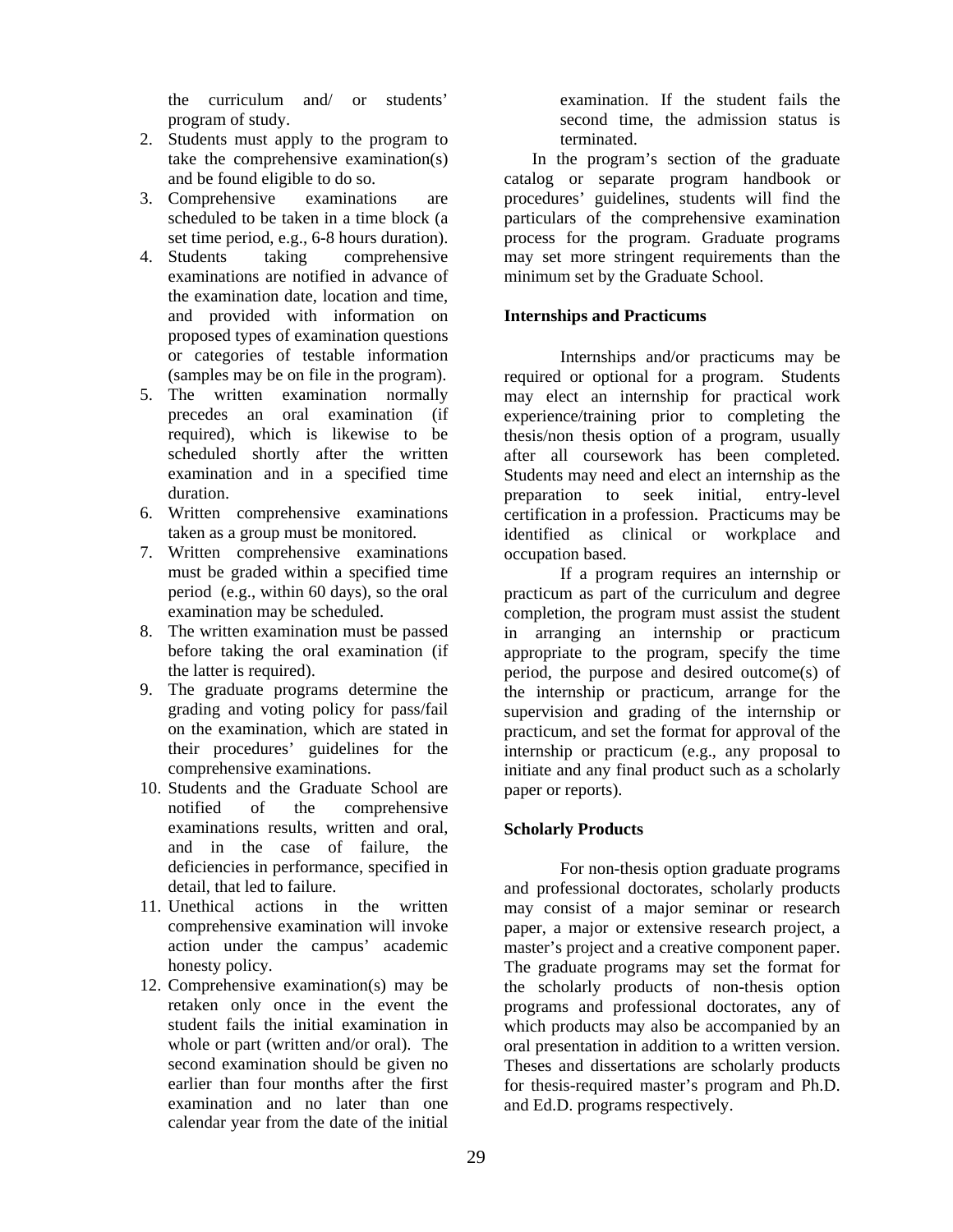Scholarly products for required internships may consist of a culminating paper or series of reports, oral presentations or some combination thereof as determined by the program to measure the student's progress and outcome.

 The Graduate School receives a copy of scholarly products for assessment of student learning and quality of research or scholarship. The Graduate Dean approves the final official thesis or dissertation to be bound for the library's collection

## **Co-Advisement of Student's Thesis**

A Master's student may be equally and jointly advised by two Graduate Faculty members. The faculty members may be Associate or Regular Members of the UMES Graduate Faculty. For the Marine-Estuarine-Environmental Sciences program and the graduate programs in agriculture, graduate faculty at other USM campuses and specialists at other institutions may also be used; these individuals acquire a special membership on the UMES Graduate Faculty or will have a USM Inter-Institutional (IIGF) Graduate Faculty Membership.

## **Participation in Commencement**

All requirements for graduation must be completed before the graduate student is allowed to participate in Commencement exercises. To be eligible, graduate students must have 1) abided by the dates set forth in the Graduate School's announcement on semester deadlines for graduation and marching in Commencement, pertaining to completion of, as applicable, comprehensive examinations, seminar or research papers or master's and research projects, and their oral presentations, or thesis or dissertation defenses; and in the case of theses or dissertations, the submitted copies acceptable to the Graduate School for binding; 2) satisfactorily completed any other particular requirements of the graduate degree which they are seeking; and 3) had processed on their behalf the Graduate School's "Certification of Completion of Master's Degree" (or Doctoral Degree) form by the designated signatories. Outstanding financial obligations must also have been satisfied.

## **Additional Requirements**

In addition to the preceding requirements, special requirements of the different graduate programs may be imposed. For these special requirements, consult the specific graduate program listings in this catalog.

**Graduate School Requirements for the Degrees of Master of Arts and Master of Science** 

# **Thesis Option**

## **Course Requirements**

A minimum of 30 semester hours, including six hours of thesis research credit (799), is required for the degrees of Master of Arts and Master of Science. Of the 24 hours required in graduate courses, no less than 12 must be earned in the major subject. No less than one-half of the total required course credits for the degree, or a minimum of 12, must be selected from courses numbered 600 or above. Degree programs may stipulate course credit hours beyond the minimum.

# **Thesis Requirement**

A thesis must be submitted for the Master of Arts and Master of Science degrees, except for those programs in which a non-thesis option has been approved by the Graduate School, in conformity with the policy of the UMES Graduate Council. Approval of the thesis is a responsibility of an examining committee appointed by the Graduate Dean, on the recommendation of a student's advisor. The advisor is the chairperson of the committee, and the remaining members of the committee are members of the Graduate Faculty who are familiar with the student's program of study and research. A replacement committee member must be prior approved by the Graduate Dean.

Directions for the preparation and submission of theses will be found in the "Guide to the Preparation of Theses and Dissertations" available from the Graduate School.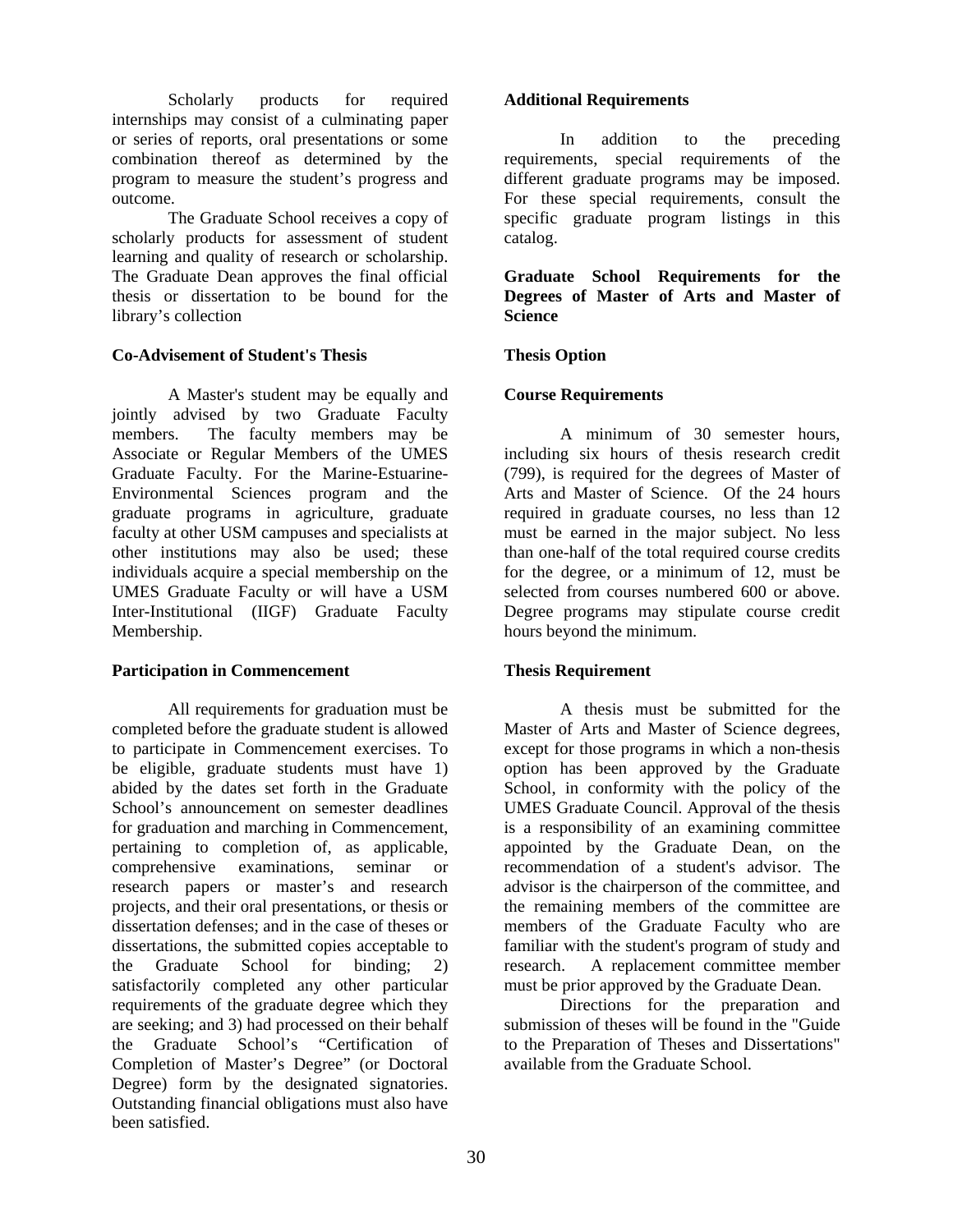#### **Research Assurances**

All faculty and student research and scholarly activities conducted at UMES, including student seminar or research papers, Master's and research projects and thesis and dissertation research, and whether primary or secondary-derived research, must be conducted in accordance with Board of Regents, USM, state and federal policies. For research involving animals, human subjects, or materials that may pose biological or chemical hazards, graduate students should seek information and guidance from the Office of Sponsored Programs. UMES has established Internal Review Boards which meet periodically to review the aforementioned types of research protocols for compliance with established standards and regulations, including those established by Federal agencies (e.g., FDA, USDA, NIH). Graduate students may seek guidance from the Graduate Dean and the Director of the Sponsored Programs office about scholarly misconduct policies and issues, which include plagiarism, improper credit citations, falsification or manipulation of a study, sources and data, intellectual property (copyright/patent) policy, among others. Scholarly misconduct violations are handled under the campus's policy on academic honesty and integrity.

#### **Oral Examination**

See later section on "Established Procedures for Conduct of the Master's Thesis Examination" for specifics.

Upon written approval of the Graduate Dean, a graduate student in otherwise good standing, but lacking a maximum of two courses toward completely fulfilling the Master's course requirements, may be allowed to undergo the oral examination, only if the student will complete the outstanding courses in the same semester in which the oral examination is given.

The duration of the examination is normally about an hour, but it may be longer if necessary, to insure an adequate examination.

#### **Non-Thesis Option**

The requirements for Master of Arts and Master of Science degrees without thesis vary among the graduate programs in which this option is available. Standards for admission are

identical with those for admission to any other Master's programs. The quality of work expected of each student is also identical to that expected in the thesis program.

The general requirements for those on the non-thesis program are: a minimum of 30 semester credit hours in courses approved for graduate credit with a minimum average grade of "B" in all course work taken; a minimum of 18 semester credit hours in courses numbered 600 or above; in most cases the submission of a major research project or seminar paper; successful completion of a comprehensive final examination, written or oral, or an oral defense; practica/internships if required.

## **Graduate School Requirements for the Degree of Master of Arts in Teaching**

The Master of Arts in Teaching (MAT) degree requirements include:

 A. A minimum of 39 credit hours of coursework with an overall grade point average of 3.0 or higher,

 B. Successful completion of a written and/or oral comprehensive examination, a seminar paper and internship, and

 C. Adherence to the Research Assurances section of the graduate catalog as applicable.

## **Graduate School Requirements for the Degree of Master of Education**

The Master of Education (M.Ed.) degree requirements include:

 A. A minimum of 30 credit hours in course work with a grade point average of 3.0 ("B") or better, usually exclusive of internships and practicums. Grades for courses not a part of the program, but taken in graduate status, will be computed in the average;

 B. A minimum of 15-18 credit hours in courses numbered 600 to 800 series, with usually no more than 12 credit hours in the 400 series;

 C. A successful completion of a written and/or oral comprehensive examination, a seminar paper by the end of the coursework and practicum and/or internship if required, and

 D. Adherence to the Research Assurances section of the graduate catalog as applicable.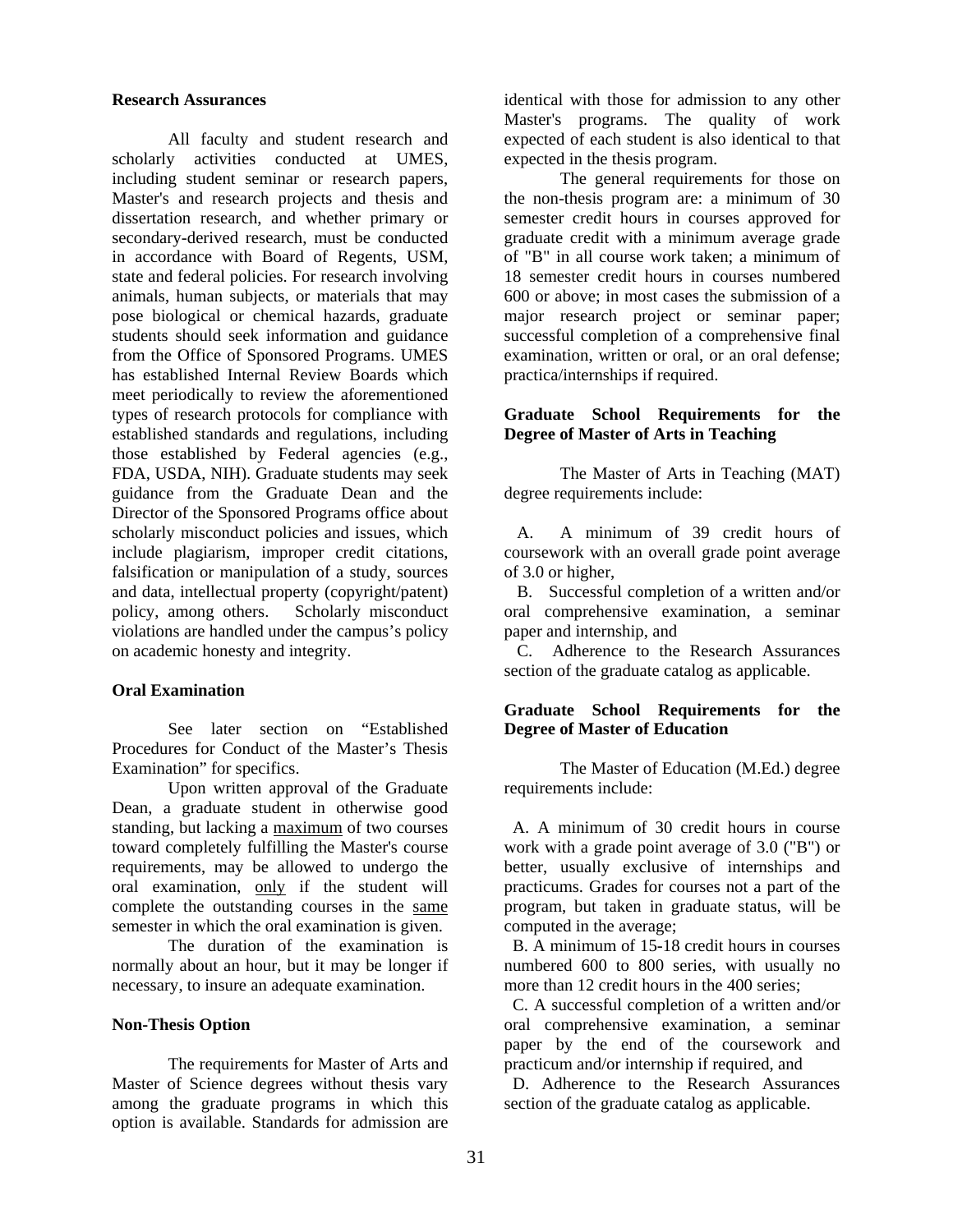**Graduate School Requirements Applicable to the Doctor of Philosophy (Ph.D.) and Doctor of Education (Ed.D.) degrees**

## **Credit Requirements**

The UMES Graduate School requires that every student seeking the Ph.D. or Ed.D. degree register for a minimum of 12 research credits. The number of research and other credit hours required in the individual degree programs varies according to the program.

#### **Residence Requirements**

The equivalent of a minimum two years of full-time coursework and completion of comprehensive examinations typically meets the residence requirements, whether taken on campus or at an off campus site where the UMES degree program is offered. Coursework taken at other institutions, offered in partial fulfillment of the requirements for the Ph.D. or Ed.D. degree at UMES, must be submitted, with the recommendation of the UMES graduate program concerned, to the UMES Graduate School for approval within the first year of enrollment. Official transcripts of the work must be filed in the UMES Graduate School.

 Doctoral programs which are full time, continuous enrollment of at least nine credit hours per semester and summer session and which follow an accelerated, intensive course scheduling format, meet the minimum residence requirement.

## **Admission to Candidacy**

Preliminary or comprehensive examinations, or other such substantial tests as the programs may elect, internships and defense of the dissertation proposal are typically prerequisites for admission to candidacy. The policy governing the number of times such examinations, internships or proposal defenses may be taken and the outcome for failure to pass them is found in the subsections on comprehensive examinations and internships in the Graduate School Requirements Applicable to All Master's Degree Programs.

A student must be admitted to candidacy for the Doctorate within five-years after admission to the Ph.D. or Ed.D. program. It is

the responsibility of each student to submit an application for admission to candidacy when all the requirements for candidacy have been fulfilled, including regular admission status. The application form is submitted to the program/department for action and forwarding to the UMES Graduate School. The application form may be obtained from the UMES Graduate School.

 The time line for Admission to Candidacy for doctoral programs designed as full time, continuous enrollment programs per semester/session and with an accelerated course scheduling format will typically be within the third year of the program to follow a three-year expected program completion. Students who fall out of the continuous enrollment pattern follow the above five-year rule for admission to candidacy.

## **Time Limitation**

The student must complete the entire program for the degree, including the dissertation and final defense, during a four-year period after admission to candidacy. Extensions of time are granted only under the most unusual circumstances. If students fail to complete all requirements within the time allotted and are in good academic standing, they must submit another application for admission to the UMES Graduate School and, if readmitted, another application for Admission to Candidacy, after satisfying any program admission pre-requisites prior to the Admission to Candidacy.

For leaves of absence, Ph.D. or Ed.D. students follow the same policy as for master's students (see Leave of Absence subsection under Graduate School Requirements Applicable to all Master's Degree Programs).

The time limit for required full time, continuous enrollment programs per semester and session, with an accelerated course scheduling format and with a three year expected program completion design is three years from matriculation. Students in this type of program who take leave or need to extend the time to complete degree program requirements may have the maximum time allotment as other doctoral programs. Students who take leaves and time extension may be subject to changed curriculum and other requirements implemented during their absence.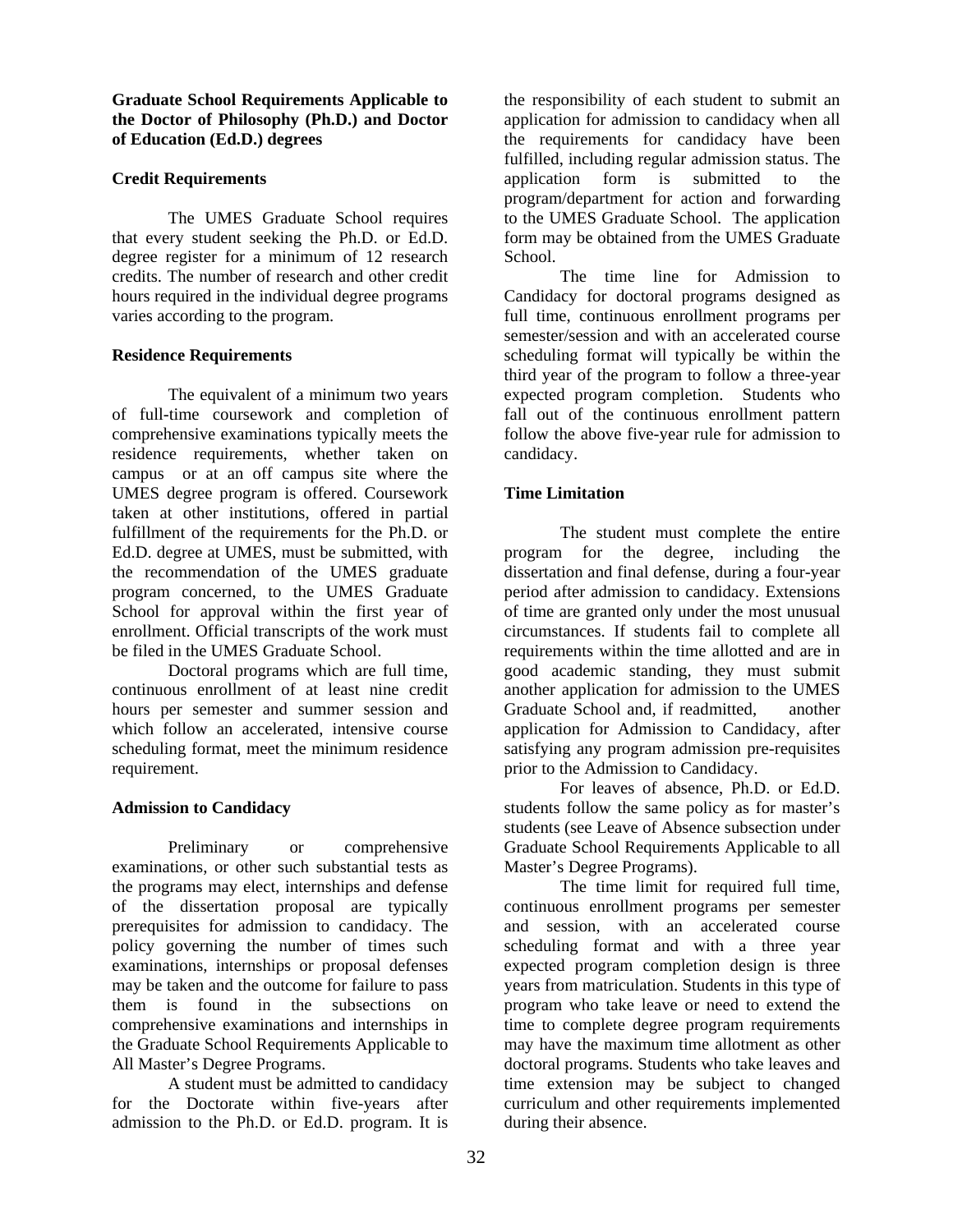## **Internship**

 For programs which require an internship, see the subsection on internships in the Graduate School Requirements Applicable to All Master's Degree Programs.

## **Dissertation**

The ability to undertake independent research and provide sufficient evidence of scholarship is demonstrated by submission of an original dissertation, required of all candidates for a Ph.D. or Ed.D. degree. The topic of the dissertation must be approved by the candidate's program committee. The subsection on "Research Assurances", listed under the Graduate School Requirements for the Master of Arts/Science Thesis option, is applicable to dissertation research. Candidates are advised to check whether their proposed research will be subject to a prior approval process by a UMES internal review board.

Approval of the dissertation is a responsibility of an examining committee appointed by the Graduate Dean, on the recommendation of a student's advisor. The advisor is the chair person of the committee, and the remaining members of the committee are members of the Graduate Facility who are familiar with the student's program of study and research. A replacement committee member must be prior approved by the Graduate Dean.

During preparation of the dissertation, all candidates for the Ph.D. or Ed.D. degree must register for the prescribed number of semester hours of Doctoral Dissertation Research (899) at UMES. A minimum of 12 semester hours of 899 credits is required.

Directions for the preparation and submission of dissertations will be found in the Graduate School manual for theses and dissertations, which may be obtained from the UMES Graduate School.

#### **Co-Advisement of Student's Dissertation**

A Doctoral student may be equally and jointly advised by two Graduate Faculty members. The faculty members must be Regular Members of the UMES Graduate Faculty (the exceptions are the Marine-Estuarine-Environmental Sciences (MEES)

program and the accelerated weekend doctoral programs). For the MEES and weekend doctoral programs, faculty at USM campuses and other universities, and specialists and practitioners at other institutions may also be used; these individuals acquire a special membership on the UMES Graduate Faculty or will have a USM Inter-Institutional Graduate Faculty Membership.

## **Publication of the Dissertation**

If a student wishes to publish all, or a portion, of the dissertation prior to its defense and approval by the UMES dissertation examining committee, he/she must first seek the approval of the Graduate Dean by submitting a letter endorsed by the dissertation advisor, which presents the case for early publication.

## **Final Defense**

The final oral defense of the dissertation is a requirement in partial fulfillment of the Ph.D. or Ed.D. degree.

One or more members of the dissertation examining committee may be persons from other institutions, including USM campuses, who hold the doctorate and who are distinguished scholars or specialists and experiential leaders in the field of the dissertation.

One member of the committee, designated as the Graduate Dean's representative, besides having the usual responsibility of a faculty examiner, has the additional responsibility of assuring that the examination is conducted according to established procedures. Any disagreement over the examination procedures is referred to the Graduate Dean's representative for decision.

For the intensive weekend programs the Graduate Dean's representative may be a separate member and appointed by the Graduate Dean to also serve as co-advisor of the student's dissertation process.

The student is responsible for distributing a complete copy of the dissertation to each member of the committee at least ten working days before the defense.

See the section below on the Established Procedures for Conduct of the Doctoral Dissertation Defense.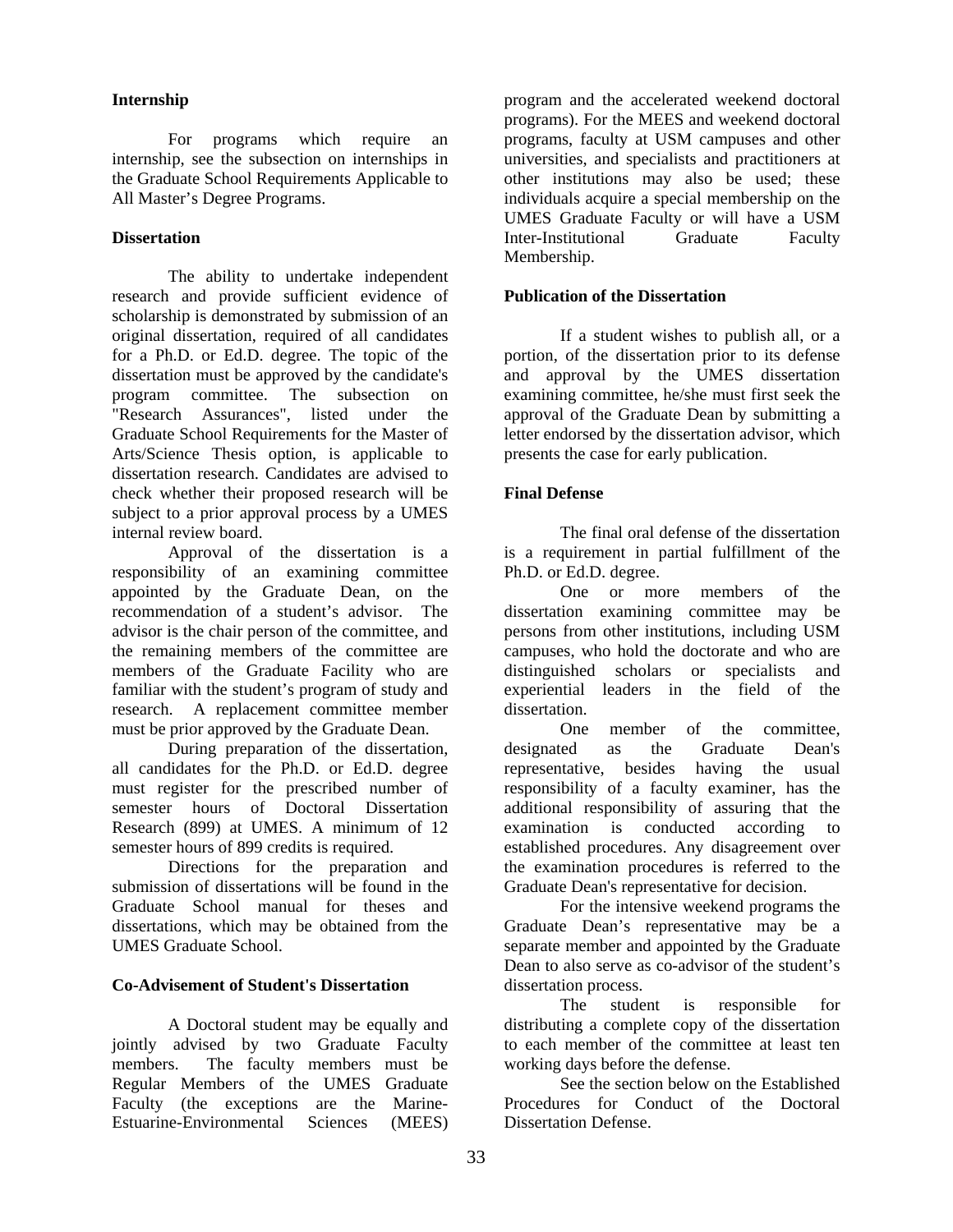#### **Accelerated Doctoral Programs**

 Accelerated or intensive doctoral programs, typically the weekend model, may develop and use a separate manual to describe the format, process and conduct of the coursework, comprehensive examinations, internship, dissertation proposal and the defense, retention and completion of degree program requirements, so long as the Graduate Dean approves the content of these manual(s).

The Graduate Dean approves the membership of the Research Advisory Committee before it begins to advise and guide the student on the dissertation process and approves any replacement member.

#### **Participation in Commencement Exercises**

See the subsection by the same title under the Graduate School Requirements Applicable to All Master's Degree Programs. Doctoral students abide by the same policy.

#### **Additional Requirements**

In addition to the preceding requirements, special requirements of the different graduate programs may be imposed. For these special requirements, consult the specific graduate program listings in this catalog.

## **Graduate School Requirements For The Degree Of Doctor Of Physical Therapy**

## **Credit and General Program Requirements**

The Professional Doctor of Physical Therapy (DPT) degree requirements include four major areas of learning and an extensive research project:

- A. 98 semester hours of didactic course work as specified in the program;
- B. 18 semester hours of clinical education experience;
- C. 6 semester hours of independent study/elective courses in specialty areas;
- D. 11 semester hours in critical inquiry/research; and
- E. Successful completion and submission of an extensive research

project in written form and an oral presentation on the project.

#### **Residence Requirements**

Since the Doctor of Physical Therapy degree is a full time continuous enrollment program leading to an expected degree completion in three years following matriculation, the residence requirement is satisfied.

## **Time Limitation**

While the expected degree completion for the Doctor of Physical Therapy (DPT) degree is three years of full time study and research following matriculation, under extenuating circumstances DPT students may seek leaves of absences and extensions of time as the Department of Physical Therapy will allow. Leaves of absences and extensions of time follow the same policy as for master's students (see leave of absence subsection under Graduate School Requirements Applicable to all Master's Degree Programs). Students who take leaves and time extensions may be subject to changed curriculum and other requirements implemented during their absences.

## **Research and Research Project**

The Graduate School policies on Research Assurances, Internships and Practicums and scholarly products apply to the DPT program.

## **Admission to Candidacy**

The Graduate School policy on admission to candidacy for other doctoral programs applies to the DPT program except that the admission should normally take place within the third year of the program. Students who fall out of the DPT continuous enrollment pattern follow the five-year rule for Admission to Candidacy.

## **Participation in Commencement Exercises**

The Graduate School policy applicable to other graduate programs applies to the DPT program.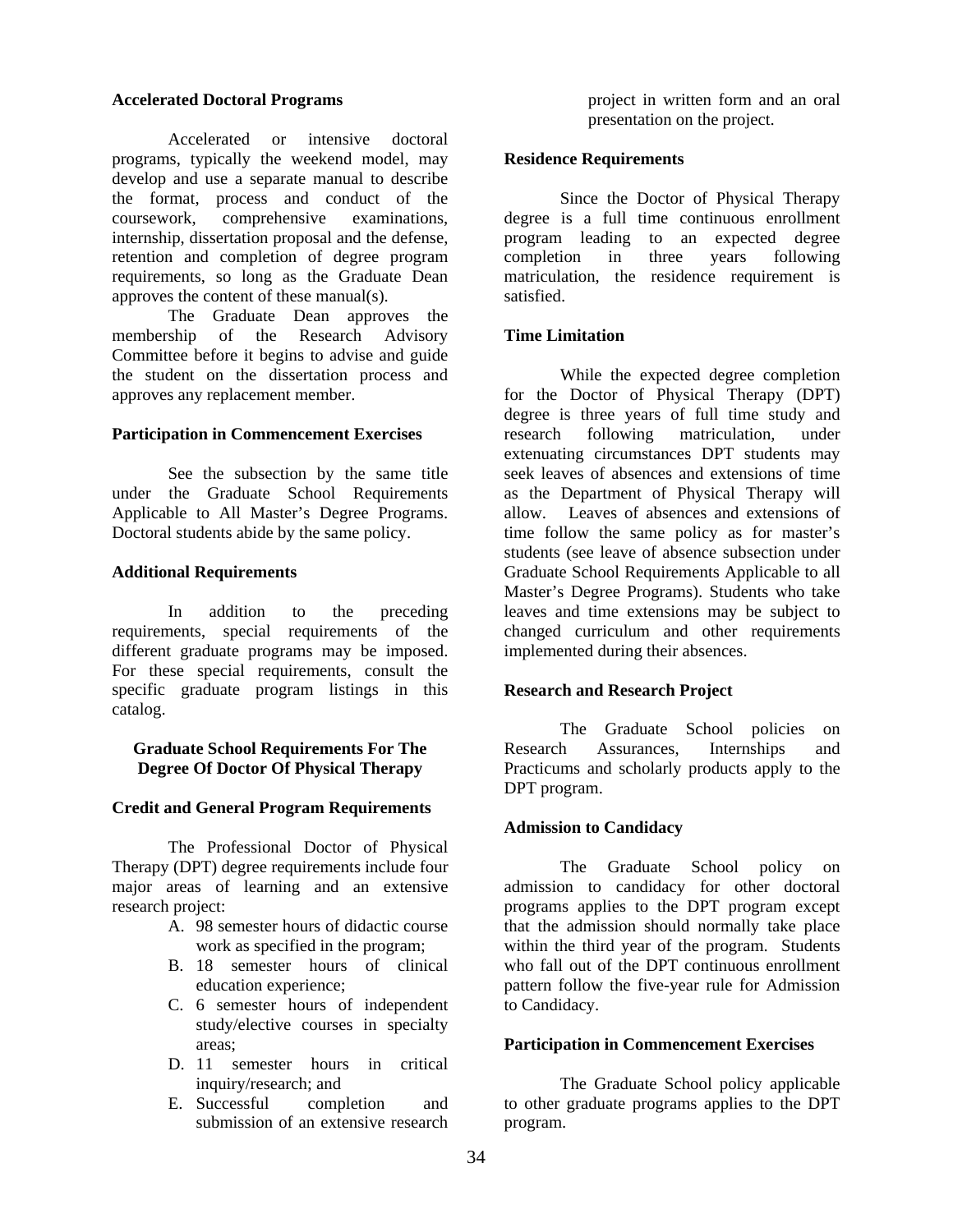## **ESTABLISHED PROCEDURES FOR CONDUCT OF THE MASTER'S THESIS EXAMINATION**

**A. Establishment of the Thesis Examining Committee.** The Thesis Examining Committee is appointed by the Dean of Graduate Studies, in accordance with the policies listed below.

1. **Eligibility.** A student is eligible to be examined on a thesis if the student (a) has met the graduate program requirements for a thesis examination including a properly formed advisory committee and approved thesis topic*,* (b) is in good standing as a graduate student at the University and has regular admission status, (c) is registered for at least one credit, (d) has a valid Graduate School - approved Thesis Examining Committee, (e) has a 3.0 grade point average in the graduate program in which the student is enrolled, and (f) if this is the second examination, the examination has been approved by the Graduate School. The final oral examination shall be held when the student has completed the thesis to the satisfaction of the student's advisor. However, a thesis draft which is not presented in the standard thesis format, or the research and conclusions are incomplete, shall not be considered completed by the Graduate School for purposes of the student's eligibility to be examined on the thesis.

**2. Thesis Examining Committee Membership.** The Committee must consist of a minimum of three members, at least two of whom must be Regular or Associate Members of the UMES Graduate Faculty and at least one must be a full-time faculty in a UMES academic department. Additional Committee members may be invited to serve at the discretion of the program. Each member of the Thesis Examining Committee must be a member of the UMES Graduate Faculty; whether in a Regular, Associate or Special Member category, or an approved Inter-Institutional Graduate Faculty (IIGF) Member. An IIGF member may serve as chair of the committee. The Committee is usually composed of the original program of study/research advisory committee for the student.

3. **Nomination of the Thesis Examining Committee.** Membership on a Thesis Examining Committee requires nomination by the student's advisor, concurrence (if required) by the graduate program coordinator in the student's graduate program, and approval by the Dean of Graduate Studies who appoints the committee. The nomination of a Thesis Examining Committee should be provided to the Graduate School at least three weeks before the date of the expected thesis examination. The thesis examination cannot be held until the Graduate School approves the composition of the Thesis Examining Committee.

4. **Research Assurances.** If the thesis research involves the use of vertebrate animals, animal use protocols must be approved by the campus Animal Care and Use Committee. If the thesis research involves human subjects, the research must be approved by the campus Institutional Review Board. If the thesis research involves hazardous materials, either biological or chemical, or recombinant RNA/DNA, the research must be approved by the appropriate University committee. These research assurances must be approved prior to the initiation of any thesis-related research, and the approvals must be provided to the Graduate School at the time the student submits the Nomination of Examining Committee form. The UMES Office of Sponsored Programs is the contact office for guidance on and the processing of research assurances.

5. **Chair.** Each Thesis Examining Committee will have as chair the student advisor, who must be a Regular or Associate Member of the Graduate Faculty. Thesis Examining Committees may be co-chaired, if (a) co-advisement was approved at the time of the student's admission to Graduate School, or if (b) upon written recommendation of the student's advisor, concurrence (if required) of the graduate program coordinator, and with approval of the Dean of Graduate Studies; at least one of the co-chairs must be a Regular or Associate Member of the UMES Graduate Faculty.

6. **Special Members.** Individuals who have been approved for Special Membership in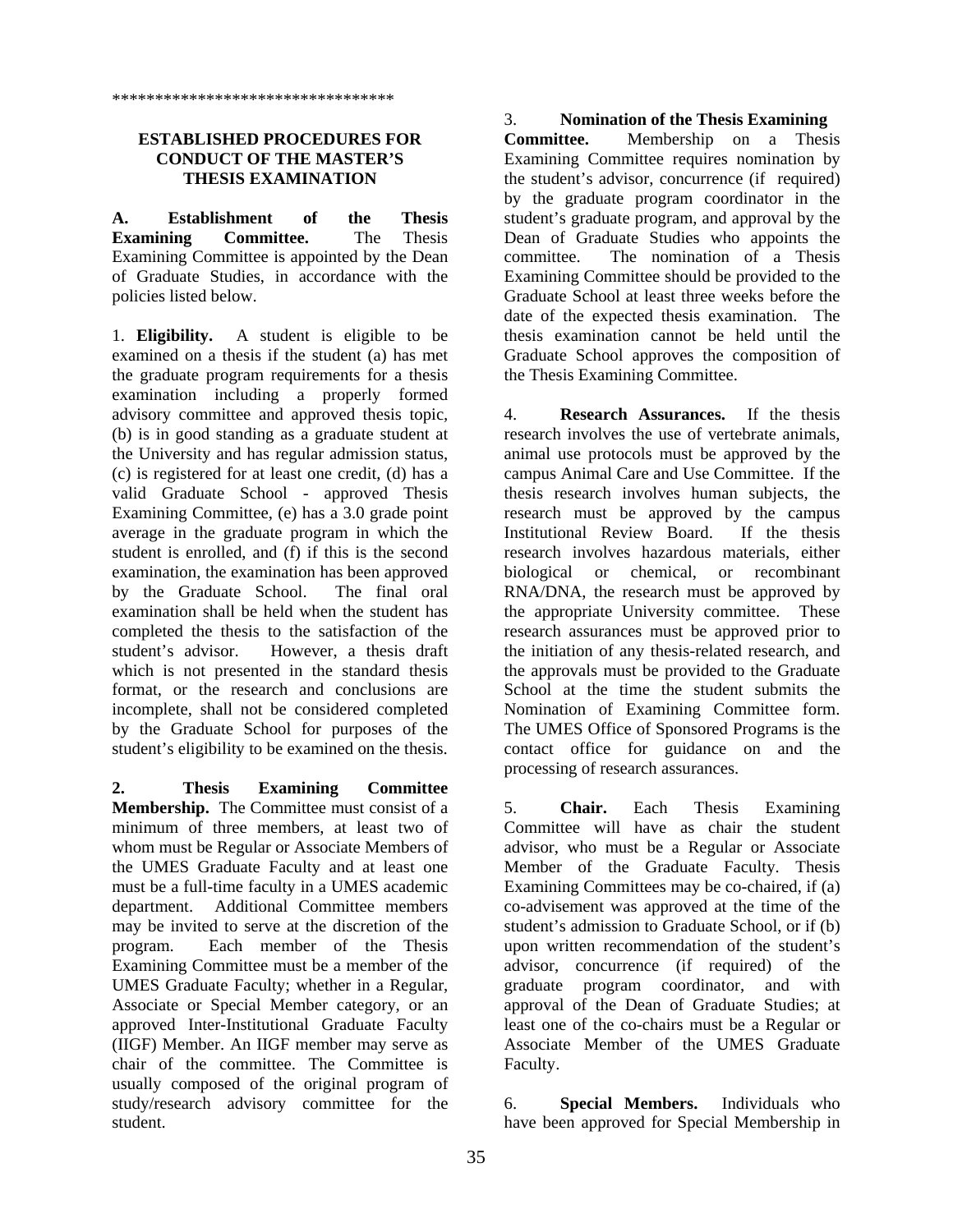the UMES Graduate Faculty may be nominated to serve on Thesis Examining Committees. However, these individuals must be in addition to the required two Regular or Associate Members of the UMES Graduate Faculty (see A-2 above).

7. **Service of Former UMES Faculty Members.** Graduate Faculty who terminate employment at UMES (and who do not have emeritus status) retain their status as members of the Graduate Faculty for a twelve-month period following their termination. Thus, they may serve as members and chairs of Thesis Examining Committees during this twelvemonth period if they are otherwise eligible. After that time, they may no longer serve as chairs of Thesis Examining Committees, although, if granted the status of Special Members of the Graduate Faculty, they may serve as co-chairs (see A-5, above).

Professor Emeriti and Associate Professor Emeriti of UMES may serve or chair Thesis Examining Committees provided they were Regular or Associate Members of the Graduate Faculty at the time of retirement.

# **B. Procedures for the Oral Examination:**

1. **Oral Examination Requirement.** Each master's thesis student is required to defend orally his or her master's thesis as a requirement in partial fulfillment of the master's degree.(An additional comprehensive written examination may also be required at the option of the program).

2. **Committee Preparation.** The members of the Thesis Examining Committee should receive the thesis ten working days before the scheduled examination. Should the Thesis Examining Committee deem it reasonable and appropriate, it may require submission of the thesis more than ten working days in advance of the examination.

3. **Attendance at the Examination.** Oral examinations must be attended by all members of the student's officially established Thesis Examining Committee as approved by the Dean of Graduate Studies. All examinations must be open to UMES Graduate Faculty and the campus community. Should a last minute change in the

composition of the Thesis Examining Committee be required, the change must be approved by the Dean of Graduate Studies in consultation with the graduate program coordinator (if required) and the chair of the student's Thesis Examining Committee.

4. **Location of the Examination.** Oral examinations of theses must be held in University facilities that are readily accessible to all members of the Thesis Examining Committee and others attending examination. The chair of the Thesis Examining Committee selects the time and place for the examination, notifies the other members of the Committee and the candidate, and releases the public notice of the examination. Under special circumstances as approved by the Dean of Graduate Studies, and if it can be logistically arranged, the interactive video network or other acceptable electronic medium may be used to accommodate an off-site committee member. In this case, the committee member must follow up with a written recommendation to the committee chair.

5. **Invalidation of the Examination.** The Dean of Graduate Studies may void any examination not carried out in accordance with the procedures and policies of the Graduate School. In addition, upon the written recommendation of the Thesis Examining Committee or any member thereof, and upon consultation with the committee chair, the Dean of Graduate Studies may rule an oral examination to be null and void.

6. **Conclusion of the Examination.** After the oral examination of the student, the Thesis Examining Committee discusses in closed session whether or not the thesis (including its examination) has been satisfactory. The Committee has the following alternatives:

- a. To accept the thesis without any recommended changes and sign the Report of Examining Committee.
- b. To accept the thesis with recommendations for changes, and, except for the chair, sign the Report of Examining Committee. The chair will check the thesis and, upon his/her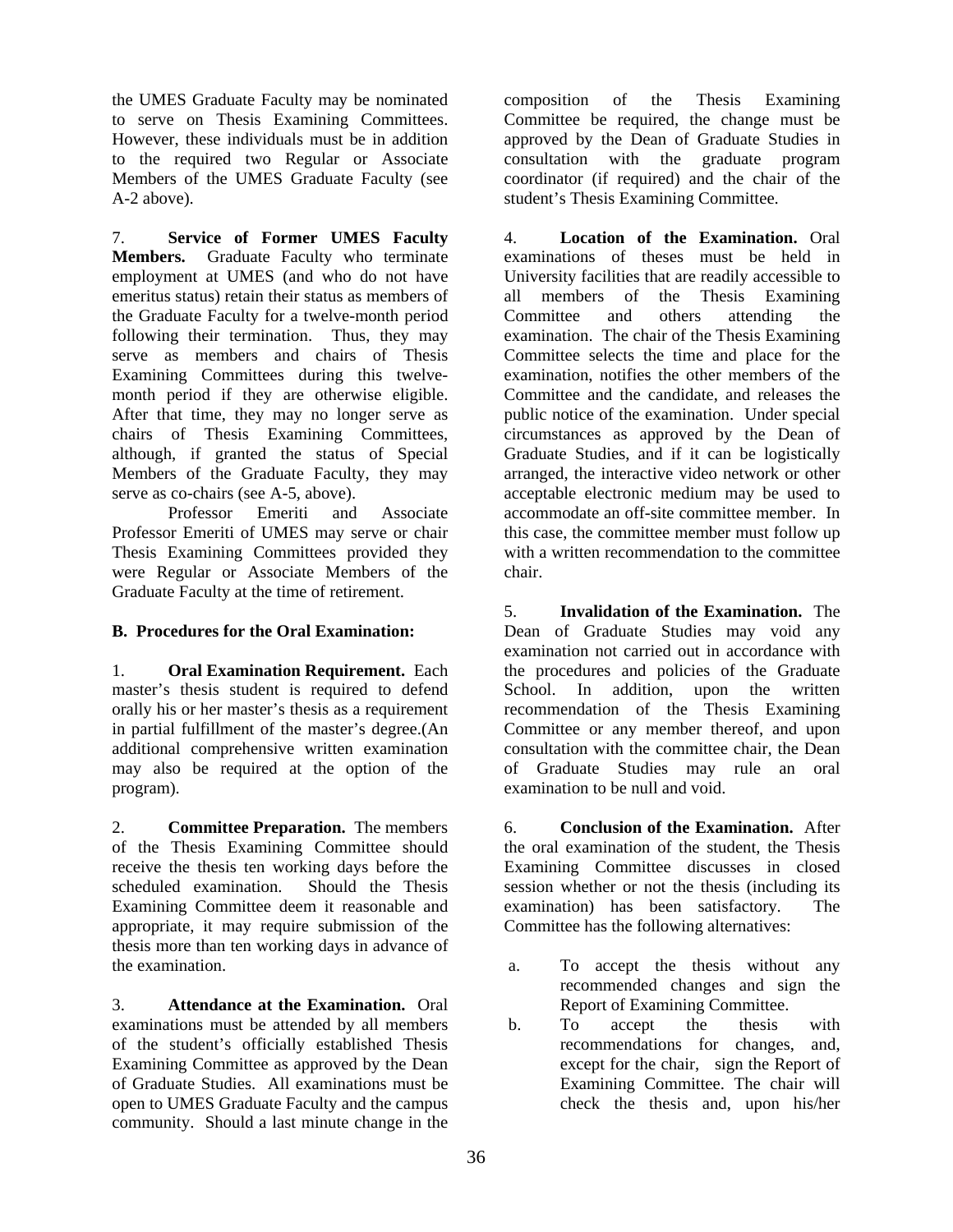approval, sign the Report of Examining Committee.

- c. To recommend revisions to the thesis and not sign the Report of Examining Committee until the student has made the changes and submitted the revised thesis for the Thesis Examining Committee's approval. The Thesis Examining Committee members sign the Report of Examining Committee if they approve the revised thesis.
- d. To recommend revisions and convene a second meeting of the Thesis Examining Committee to review the thesis and complete the student's examination.
- e. To rule the thesis (including its examination) unsatisfactory, and therefore, the student fails.

Following the examination, the chair must inform the student of the outcome of the examination, which of the above alternatives has been adopted, and if other than alternatives **a** or **e**, an expected time period in which the process is to be completed.

7. **Passage or Failure.**The student passes if all members of the Thesis Examining Committee accept the thesis (including its examination) as satisfactory. One or more negative votes constitute a failure of the candidate to meet the thesis requirement. In cases of failure, the Thesis Examining Committee must specify in detail and in writing the nature of the deficiencies in the thesis and/or the oral performance that led to failure. This statement is to be submitted to the graduate program coordinator, the Dean of Graduate Studies and the student. A second examination may be permitted if the student will be in good standing at the time of the proposed second examination. A second examination requires the approval of the graduate program coordinator and the Dean of Graduate Studies. If the student fails this second examination, or if a second examination is not permitted, the student's admission to the graduate program is terminated. Any disagreements on the thesis are referred to the Dean of Graduate Studies for resolution.

**C. Submission of the Thesis.** Two copies of the thesis, in a format approved by the Graduate

School, are to be submitted to the Graduate School after final approval of the thesis by the Thesis Examining Committee. Additional copies may be required by individual programs. See the UMES Guide to the Preparation of Theses and Dissertations for the details of this process. The final approved copies must be submitted to the Graduate School within three months of the oral examination for outcomes 6a and 6b above, and within six months for outcomes 6c and 6d above. The oral examination may be invalidated and the student required to defend the thesis for a second time should these deadlines be missed, except in extraordinary circumstances acceptable to the graduate dean.

**\*\*\*\*\*\*\*\*\*\*\*\*\*\*\*\*\*\*\*\*\*\*\*\*\*\*\*\*\***\*\*\*\*\*\*\*

# **ESTABLISHED PROCEDURES FOR CONDUCT OF THE DOCTORAL DISSERTATION DEFENSE**

**A. Establishment of the Dissertation Examining Committee**. The Dissertation Examining Committee is appointed by the Dean of Graduate Studies, in accordance with the policies listed below.

1. **Eligibility.** A student is eligible to defend a dissertation if the student (a) has advanced to doctoral candidacy, (b) has met the graduate program requirements for a dissertation defense, (c) is in good standing as a graduate student at the University, with a 3.0 Cumulative Grade Point Average, (d) is registered for at least one credit (as applicable; refer to the Graduate Catalog sub-sections on Minimum Registration Requirements for Doctoral Candidates and Dissertation Research); (e) has a valid Graduate School-approved Dissertation Examining Committee, and (f) if this is the second defense, the defense has been approved by the Graduate School. The defense shall be held when the student has completed the dissertation to the satisfaction of the student's advisor. However, a dissertation draft which is not presented in the standard dissertation format, or for which the research and conclusions are incomplete, shall not be considered complete by the Graduate School for purposes of the student's eligibility to defend the dissertation.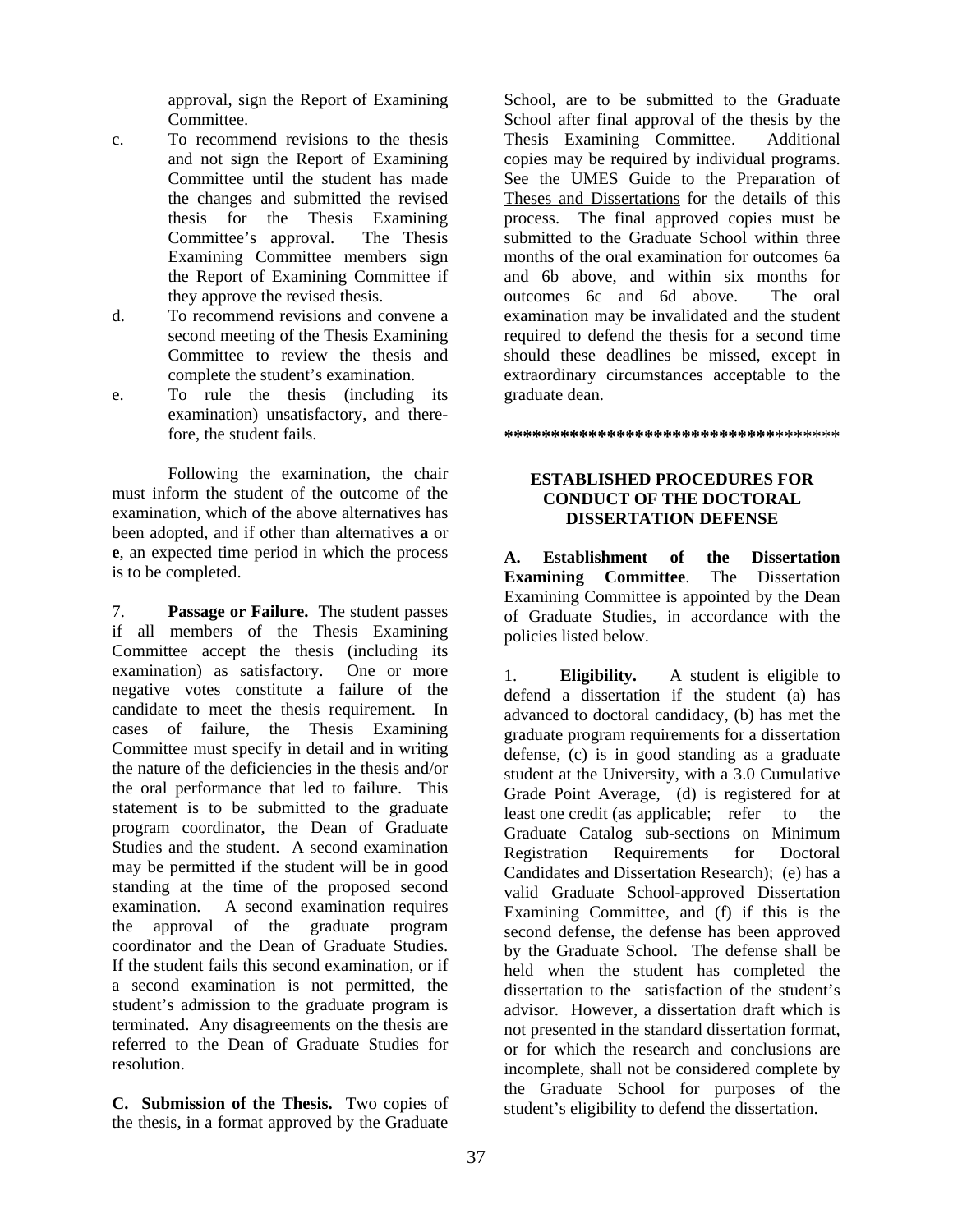**2. The dissertation.** The ability to do independent research and provide sufficient evidence of scholarship must be demonstrated by an original dissertation on a topic approved by the candidate's program committee. For publication of the dissertation prior to its defense, refer to the Graduate Catalog subsection on this subject.

**3. Dissertation Examining Committee Membership.** The Committee must consist of a minimum of five voting members, at least three of whom must be Regular Members of the UMES Graduate Faculty and at least two must be full-time faculty in a UMES academic department. At least one of the five must be a Regular Member of the Graduate Faculty in a department or graduate program at UMES external to the one in which the student is seeking the degree. Additional Committee members may be required or invited to serve at the discretion of the program. Each member of the Dissertation Examining Committee must be a member of the UMES Graduate Faculty; whether in a Regular, Associate, or Special Member category, or an approved University System of Maryland Inter-Institutional Graduate Faculty (IIGF) member. An IIGF member may serve as chair of the committee.

**4. Nomination of the Dissertation Examining Committee.** Membership on a Dissertation Examining Committee requires nomination by the student's advisor, the concurrence (if required) by the graduate program coordinator in the student's graduate program, and approval by the Dean of Graduate Studies who appoints the committee. The nomination of a Dissertation Examining Committee should be provided to the Graduate School at least three weeks before the date of the expected dissertation defense. The dissertation defense cannot be held until the Graduate School approves the composition of the Dissertation Examining Committee. In case of any unavoidable circumstances, a committee member can be substituted by another graduate faculty member at the request of the Committee Chair and approval by the Dean of Graduate Studies.

5. **Research Assurances.** If the dissertation research involves the use of vertebrate animals, animal use protocols must be

approved by the campus Animal Care and Use Committee. If the dissertation research involves human subjects, the research must be approved by the campus Institutional Review Board. If the dissertation research involves hazardous materials, either biological or chemical, or recombinant RNA/DNA, the research must be approved by the appropriate University committee. These research assurances must be approved prior to the initiation of any dissertation-related research, and the approvals must be provided to the Graduate School at the time the student submits the Nomination of Examining Committee form. The UMES office of Sponsored Programs is the contact office for guidance on and the processing of research assurances.

**6. Chair.** Each Dissertation Examining Committee will have a chair (usually the advisor or major professor), who must be a Regular Member of the Graduate Faculty or, by special permission, has been otherwise appointed by the Dean of Graduate Studies. Dissertation Examining Committees may be co-chaired, if (a) co-advisement was approved at the time of the student's admission to Graduate School or upon (b) written recommendation of the student's adviser, concurrence of the graduate program coordinator (if required), and with the approval of the Dean of Graduate Studies; at least one of the co-chairs must be a Regular Member of the UMES Graduate Faculty for the Marine-Estuarine-Environmental Sciences (MEES) program.

7. **Representative of the Dean of the Graduate Studies.** Each Dissertation Examining Committee shall have appointed to it a representative of the Dean of Graduate Studies to observe the process. The Dean's Representative should have some background or interest related to the student's research. The Dean's Representative must be a Regular Member of the UMES Graduate Faculty and from a department or graduate program other than the student's home department. The Dean's Representative is normally one of the five voting members of the student's committee, unless circumstances warrant that the Dean's Representative be an external appointee, and in these instances, a non-voting member of the committee.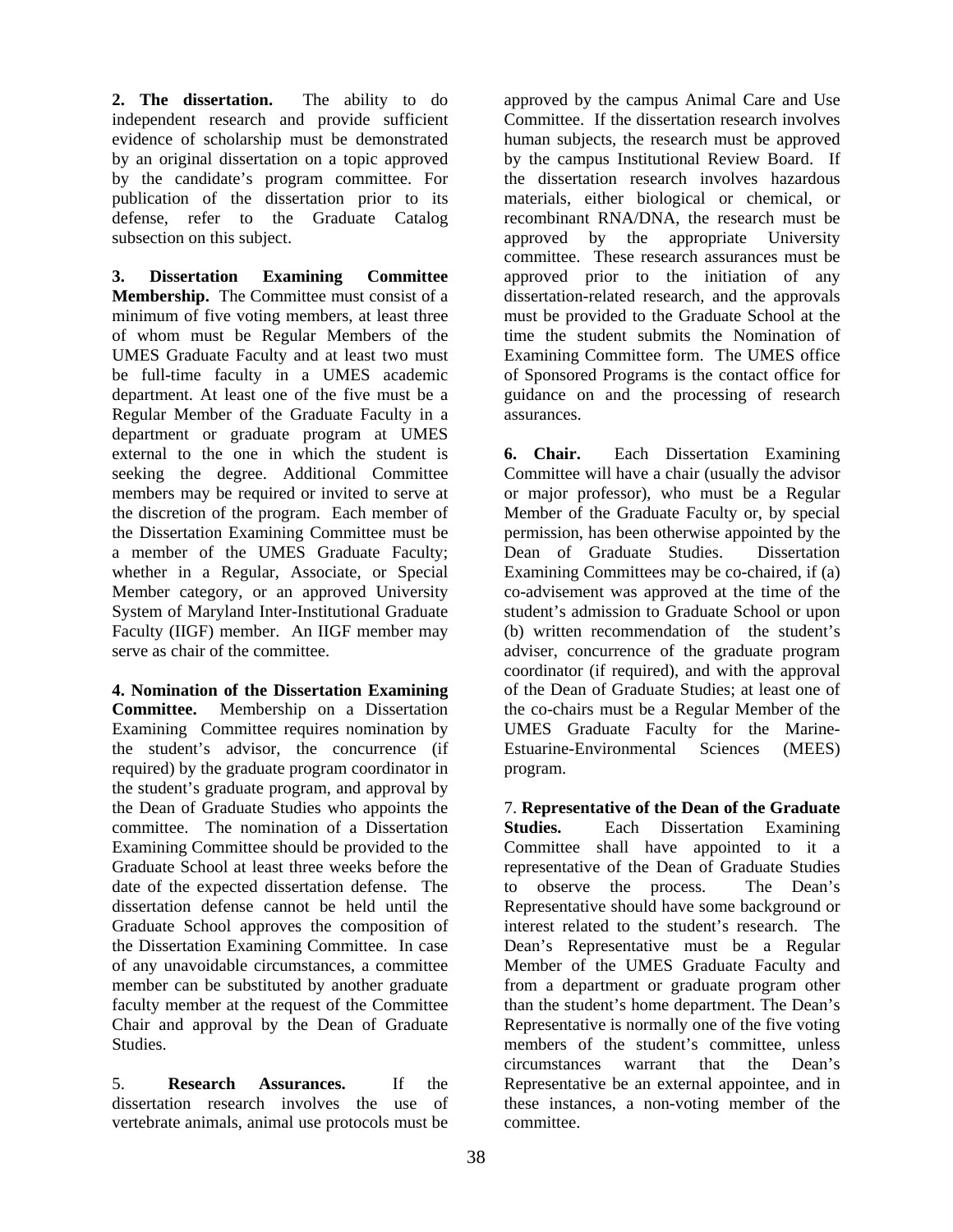8. **Special Members.** Individuals who have been approved for Special Membership in the UMES Graduate Faculty may be nominated to serve on Dissertation Examining Committees. However, these individuals must be in addition to the required three Regular Members of the UMES graduate faculty (see A-3, above).

**9. Service of former UMES faculty members.** Graduate Faculty who terminate employment at UMES (and who do not have emeritus status) retain their status as members of the Graduate Faculty for a twelve-month period following their termination. Thus, they may serve as members and chairs (but not as Dean's Representatives) of Dissertation Examining Committees during this twelve-month period if they are otherwise eligible. After that time, they may no longer serve as chairs of Dissertation Examining Committees, although, if granted the status of Special Members of the Graduate Faculty, they may serve as co-chairs (see A- 6, above). Professors Emeriti and Associate Professors Emeriti may serve on Dissertation Examining Committees provided they were Regular or Associate Members of the UMES Graduate Faculty at the time of retirement; unless granted special permission by the Graduate Dean, only those with Regular Membership in the Graduate Faculty can chair Dissertation Examining Committees or serve as the Dean's Representative.

## **B. Procedures for the Oral Defense:**

- **1. Oral defense requirement.** Each doctoral candidate is required to defend orally his or her doctoral dissertation as a requirement in partial fulfillment of the doctoral degree.
- **2. Committee preparation.** The members of the Dissertation Examining Committee should receive the dissertation at least ten working days before the scheduled defense. Should the Dissertation Examining Committee deem it reasonable and appropriate, it may require submission of the dissertation more than ten working days in advance of the defense.
- **3. Attendance at the defense.** Oral defenses must be attended by all members of the student's officially established Dissertation Examining Committee as approved by the

Dean of Graduate Studies. All defenses must be open to UMES Graduate Faculty and the campus community. Should a lastminute change in the constitution of the Dissertation Examining Committee be required, the change must be approved by the Dean of Graduate Studies in consultation with the graduate program coordinator (if required) and the chair of the student's Dissertation Examining Committee.

- **4. Location of the defense.** Oral defenses must be held in University facilities that are readily accessible to all members of the Dissertation Examining Committee and others attending the defense. The chair of the Dissertation Examining Committee selects the time and place for the examination, notifies the other members of the Committee and the candidate, and releases the public notice of the defense. Under special circumstances as approved by the Dean of Graduate Studies, and if it can be logistically arranged, the interactive video network or other acceptable electronic medium may be used to accommodate an off-site committee member. In this case, the committee member must follow up with a written recommendation to the committee chair.
- **5. Notice.** Notice of the doctoral defense must be publicized in the student's graduate program/department at least five working days prior to the defense.
- **6. The Dean's Representative.** The responsibilities of the Dean's Representative include the following: to ensure that the procedures of the oral defense are in compliance with those of the Graduate School and to report to the Dean of Graduate Studies any unusual problems experienced in the conduct of the defense. The Dean's Representative must be identified at the beginning of the defense.
- **7. Invalidation of the defense.** The Dean of Graduate Studies may void any defense not carried out in accordance with the procedures and policies of the Graduate School. In addition, upon recommendation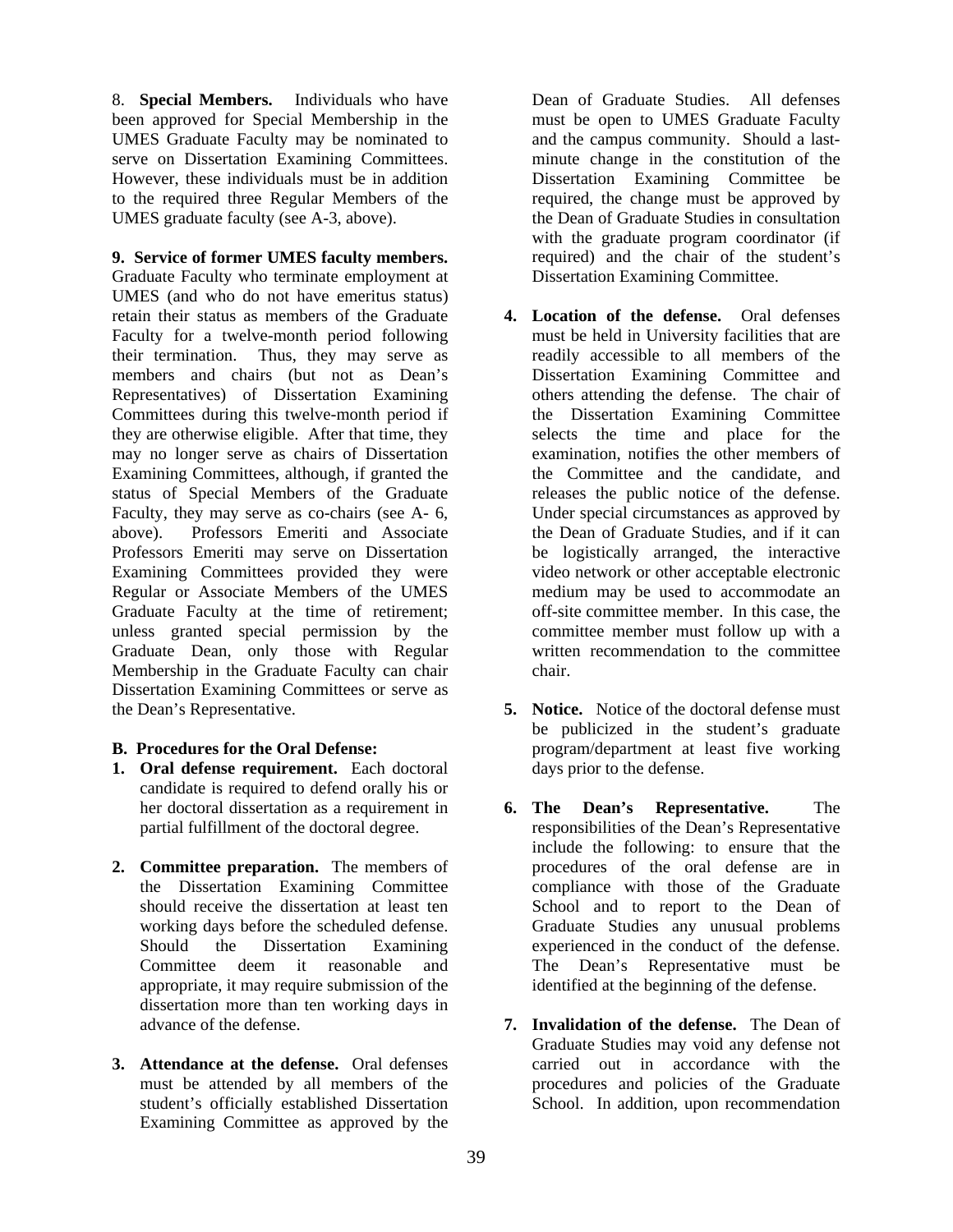of the Dean's Representative, the Dean may rule an oral defense to be null and void.

- **8. Student presentation.** The student is permitted to briefly present a summary of the dissertation, emphasizing the important results and giving an explanation of the reasoning that led to the conclusions reached. The floor will then be open for questioning. This presentation is open to the public.
- **9. Opportunity for questioning by members of the Dissertation Examining Committee.** The chair invites questions in turn from each member of the Dissertation Examining Committee. The questioning may continue as long as the Dissertation Examining Committee feels that it is necessary and reasonable for the proper examination of the student. This portion of the defense is held in closed session.
- **10. Conclusion of the defense.** After questioning of the student has been completed, the Dissertation Examining Committee discusses in closed session whether or not the dissertation (including its defense) has been satisfactory. The Committee has the following alternatives:
- a. To accept the dissertation without any recommended changes and sign the Report of Examining Committee.
- b. To accept the dissertation with recommendations for changes, and, except for the chair, sign the Report of Examining Committee. The chair will check the dissertation and, upon his/her approval, sign the Report of Examining Committee.
- c. To recommend revisions to the dissertation and not sign the Report of Examining Committee until the student has made the changes and submitted the revised dissertation for the Dissertation Examining Committee's approval. The Dissertation Examining Committee members sign the Report of Examining Committee if they approve the revised dissertation.
- d. To recommend revisions and convene a second meeting of the Dissertation Examining Committee to review the

dissertation and complete the student's defense.

e. To rule the dissertation (including its defense) unsatisfactory, and therefore, the student fails.

Following the defense, the chair, in the presence of the Dean's Representative, must inform the student of the outcome of the defense, which of the above alternatives has been adopted, and if other than alternatives **a** or **e**, an expected time period in which the process is to be completed.

**11. Passage or failure.** The student passes if one member refuses to sign the Report, but the other members of the Dissertation Examining Committee agree to sign, before or after the approval of recommended changes. Two or more negative votes constitute a failure of the candidate to meet the dissertation requirement. In cases of failure, the Dissertation Examining Committee must specify in detail and in writing the nature of the deficiencies in the dissertation and/or the oral performance that led to failure. This statement is to be submitted to the graduate program coordinator, the Dean of Graduate Studies and the student. A second defense may be permitted if the student will be in good standing at the time of the proposed second defense. The time limits for the second defense to take place are no less than six months and no later than twelve months after the first defense. A second defense requires the approval of the student's advisor, the graduate program coordinator (if required) and the Dean of Graduate Studies. If the student fails this second defense, or if a second defense is not permitted, the student's admission to the graduate program is terminated. Any disagreements on the dissertation are referred to the Dean of Graduate Studies for resolution.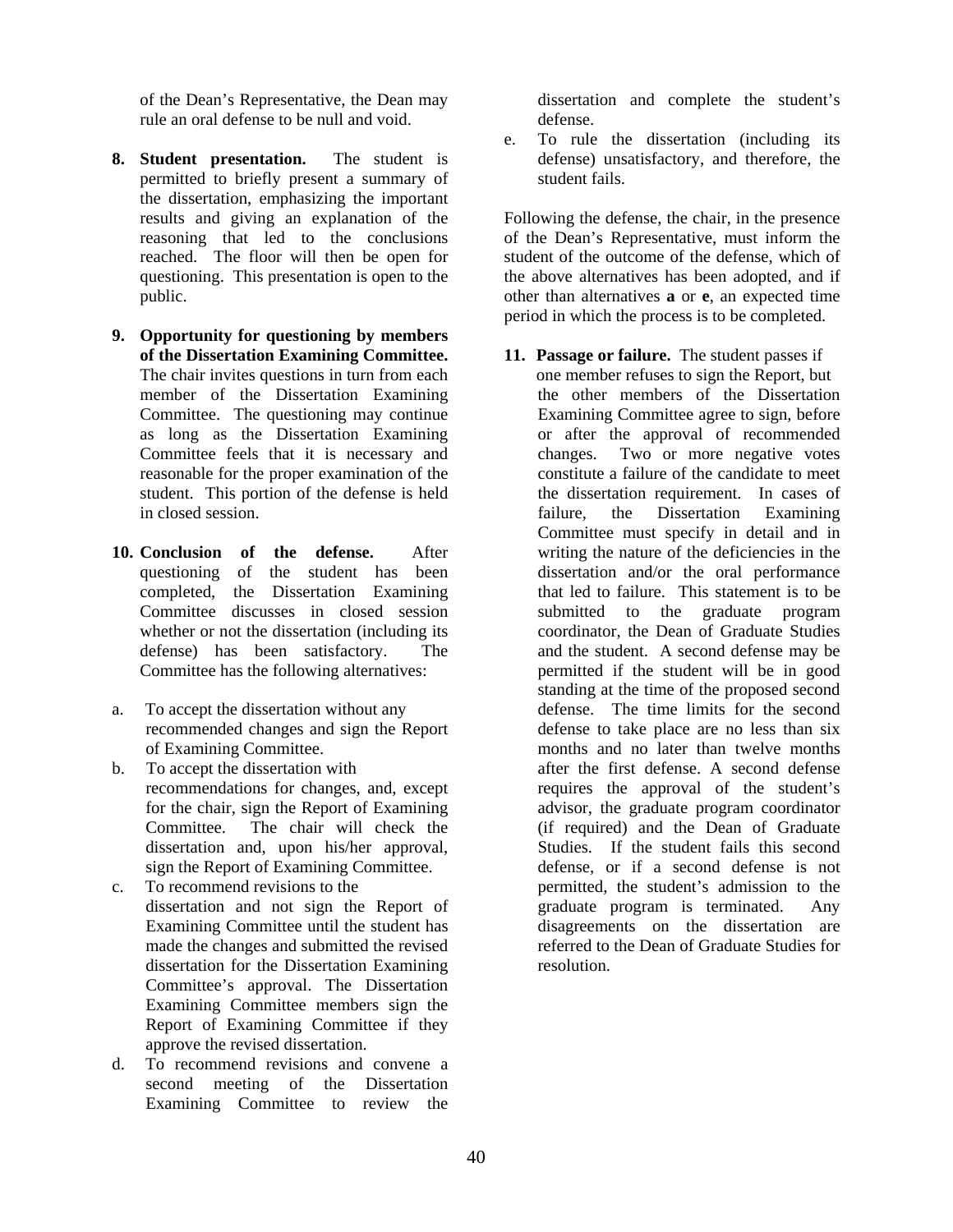#### **C. Submission of the Dissertation.** Two

copies of the dissertation, in a format approved by the Graduate School, are to be submitted to the Graduate School after final approval of the dissertation by the Dissertation Examining Committee. Additional copies may be required by individual programs. See the UMES Guide to the Preparation of Theses and Dissertations for the details of this process. The final approved copies must be submitted to the Graduate School within three months of the oral defense for outcomes 6a and 6b above, and up to twelve months for outcomes 6c and 6d above so long as the deadline for outcomes 6c and 6d is within the four year period after admission to candidacy for completion of the degree program. The oral defense may be invalidated and the student required to defend the dissertation for a second time should these deadlines be missed, except in extraordinary circumstances acceptable to the graduate dean.

## **OTHER GRADUATE SCHOOL POLICY**

## **Petition for Waiver or Partial Waiver of a Regulation**

All policies of the UMES Graduate School have been formulated by the UMES Graduate Council, the governing body of the graduate school, with the goal of ensuring academic quality. These policies must be equitably and uniformly enforced for all graduate students. Nevertheless, circumstances occasionally occur which warrant individual consideration. Therefore, if a graduate student believes that there are compelling reasons for a specific regulation to be waived or modified, the student should submit the Graduate School's Petition form, explaining the facts and issues, which bear on the case. In all instances, the Petition must be reviewed by the academic advisor and the graduate program coordinator, and if the Petition involves a course, by the course instructor. If these officials recommend approval, the Petition is then forwarded to the Graduate Dean for final review and action.

#### **COMMENCEMENT**

Application for Degree (diploma) must be filed with the Office of Admissions and Registration according to deadlines set by that office. If, for any reason, students do not complete the requirements for graduation in the semester for which they have applied for the diploma, they must reapply for it.

Academic regalia are required of all candidates at commencement exercises. Those who so desire may purchase or rent caps and gowns at the campus Follett Higher Education Group Bookstore. Orders must be filed approximately thirteen weeks before the date of commencement, but may be cancelled later if students find themselves unable to complete the requirements for the degree. Students should consult the Bookstore on the exact dates for filing orders and for cancellation of orders.

#### **INSTITUTIONAL POLICIES GOVERNING STUDENTS**

Graduate students are subject to State, University System and Campus policies governing employees, students and visitors to the campus. By their acceptance of admission and matriculation at UMES, students indicate their willingness to comply with these policies. These policies address such topics as smoking, use of alcoholic beverages, drug abuse, nondiscrimination, sexual harassment, handicapped access, vehicular traffic laws, registration and parking, theft or damage to University property, and federal regulations and compliance governing research and financial assistance/funding.

Students should familiarize themselves with the above policies. Also particularly relevant are the University System of Maryland "Policy on Faculty, Student and Institutional Rights and Responsibilities for Academic Integrity," and the UMES Policy and Procedures on the Disclosures of Student Records (1992), which complies with the Family Educational Rights and Privacy Act. Students should direct specific inquiries and problems to the appropriate campus office.

 Consult the annually issued UMES Student Handbook, which is a guide to all aforementioned university policies and academic/administrative policies and procedures applicable to undergraduate and graduate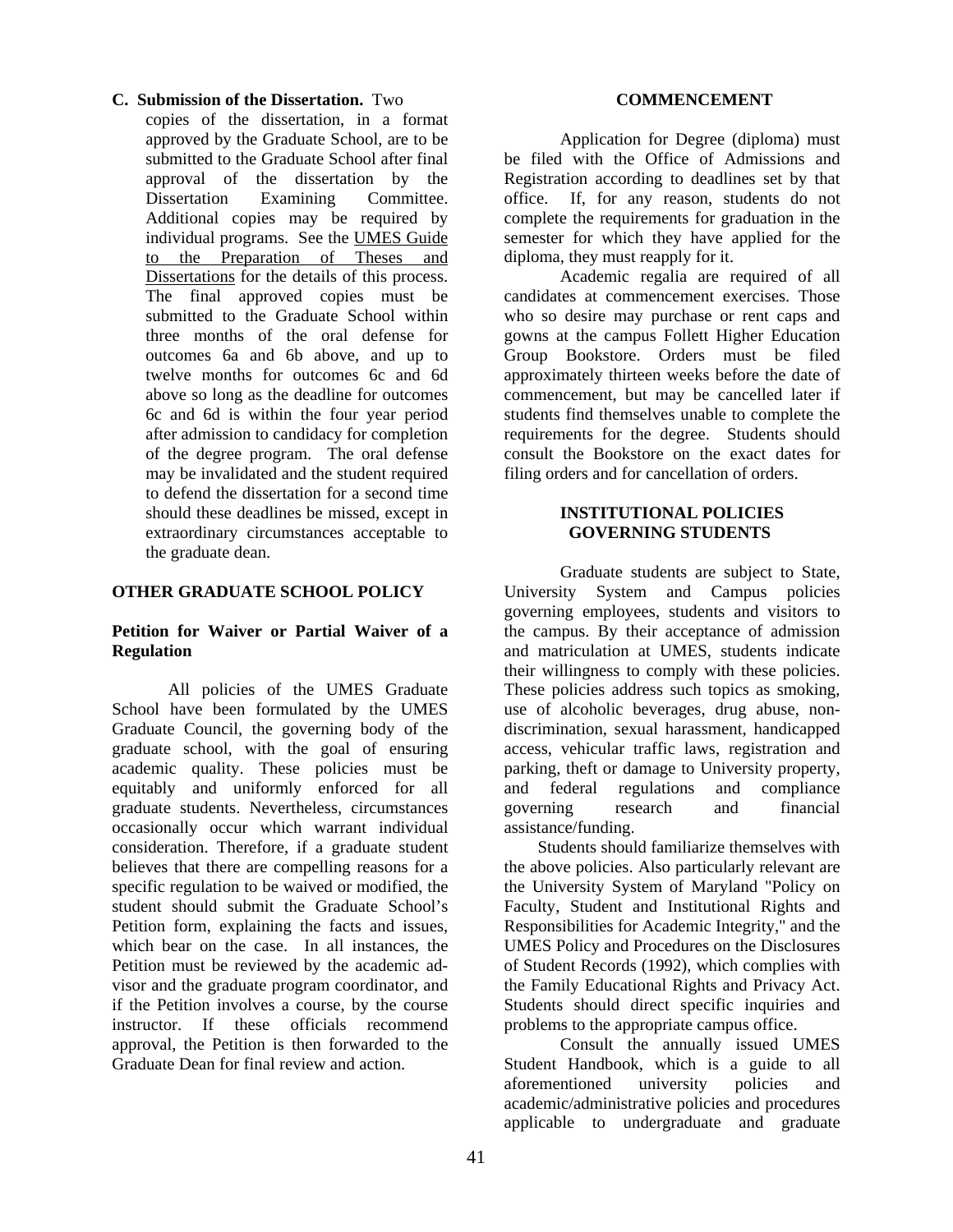students (where policies and procedures are different for graduate students these are found in the Graduate Catalog). University services and activities are also found in the handbook.

 The student code of conduct policy (latest issue of the UMES student judicial manual) applies to graduate students.

# **SELECTED STUDENT SERVICES AVAILABLE TO GRADUATE STUDENTS**

# **HEALTH CENTER**

The Charles R. Drew Student Health Center is primarily charged with aiding students in maintaining their physical well being, so that they may pursue their studies as effectively as possible. Students are required to provide proof of up-to-date immunizations prior to matriculation. Health insurance is highly recommended. Plans to make health insurance available to students through the university are currently being studied. Students may obtain additional information by contacting the Health Center. The Student Health Center is open Monday through Friday from 8:00 am to 5:00 pm. For emergencies after hours, students may seek assistance from the Office of Public Safety or the Residence Life staff. For additional information, contact the Health Center at 410- 651-6597, or the office of Student Affairs.

# **UNIVERSITY COUNSELING SERVICES**

The Counseling Services unit provides individual, group, and couples' counseling for all students. Counseling is a collaborative process between the counselor and the student, which involves the development of a helping relationship. Counseling provides a safe nonthreatening atmosphere where students may seek counseling and related services for a wide range of concerns. All the services exist to increase self-awareness, understanding and problem solving skills that are essential in everyone's life. Counseling can assist students in effectively confronting and coping with uncertainty and conflict. The Counseling Services at UMES subscribes to a personal growth and wellness model. The wellness model is holistic in nature since various aspects of one's life, including the intellectual, social,

personal and academic, often overlap and intertwine.

Additionally, Counselors provide outreach and consultation for the University community. Workshops, class presentations, and residence hall programs are some of the examples of outreach services that may be requested.

All records and information are confidential according to professional and ethical guidelines. Counseling records are not made available to anyone without the expressed written consent of the student. Services are provided at no cost to all currently enrolled students at UMES.

# **STUDENT SERVICES CENTER**

The Student Services Center (SSC) offers facilities and offices for registered student organizations at UMES. The SSC and the Office of Student Activities offer cultural, recreational and educational programs, events and activities for students, faculty and staff, as part of cocurricular program offerings. The office also provides events management planning services for the university community.

The Student Services Center houses: a) the Career Services; b) Bookstore; c) Game, Bowling and Billiards area; d) Dining Services; e) Theatre; f) Automatic Bank Machine; g) the Hawk Center; h) Campus Post Office; i) Lounges; j) the Student Government Association; k) Counseling Services; l) Student Affairs; and m) International Student Programs.

# **CAREER SERVICES OFFICE**

The Office of Career Services assists graduate and undergraduate students as well as alumni with all aspects of career development. The staff provides individualized career counseling, which involves the beginning stages of career development, career assessment, gathering of occupational information and the utilization of computerized career guidance programs. Emphasis is also placed on the preparation of resumes, interviewing techniques and other job search strategies.

The office maintains a computerized job listing of current employment, employment directories and lists of prospective employers and many other career related resources.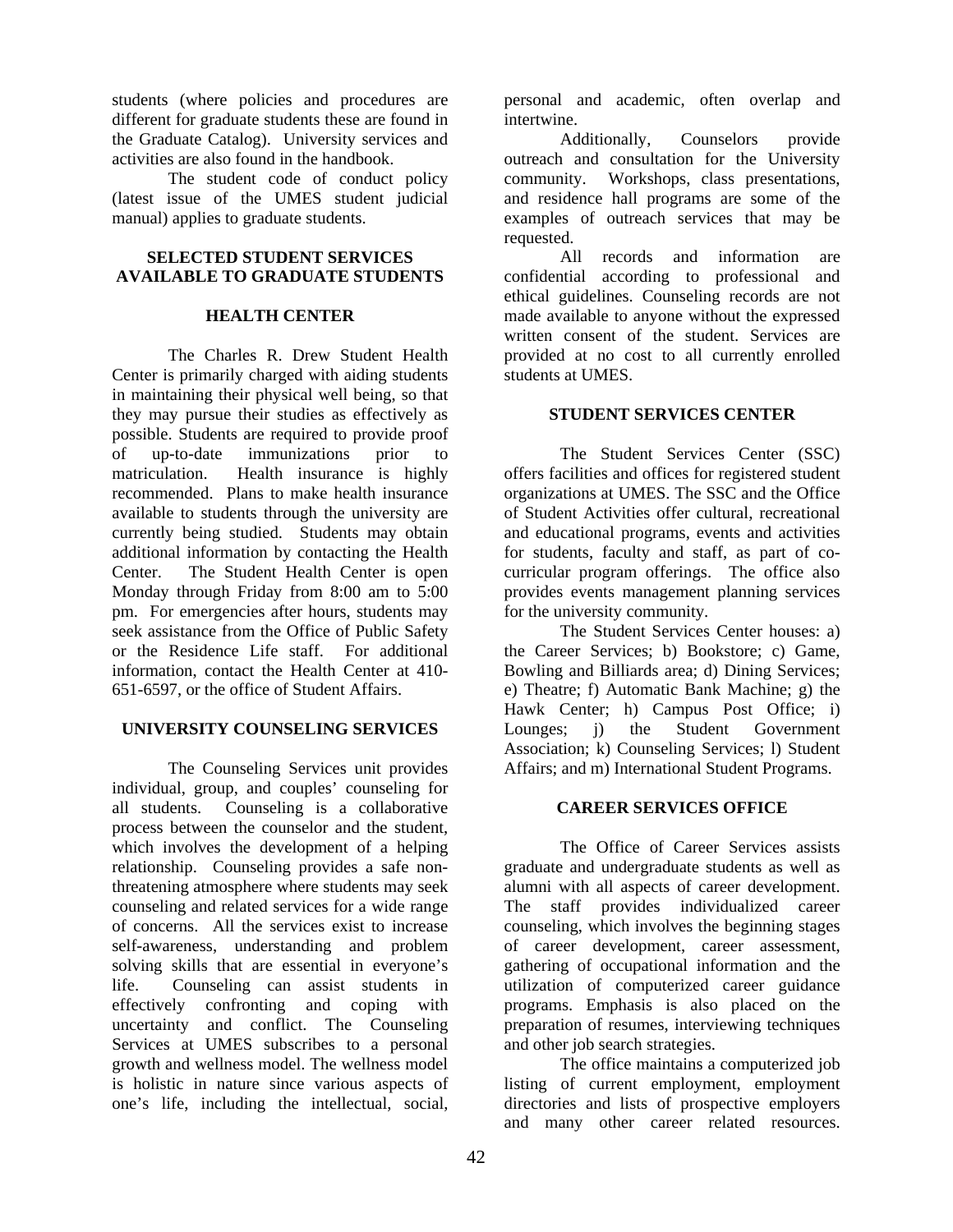Referrals and on-campus interview services are also available to students and alumni registered with the office. The office also supplies information about internships, summer jobs and also programming for graduate/scholarship preparation and assistance.

The office provides information about testing for the Graduate Record Examinations (GRE), the Law School Admission Test (LSAT), the Professional Assessments for Beginning Teachers (PRAXIS) and the College Level Examination Program (CLEP).

All students are strongly encouraged to register with the office prior to graduation in order to establish a Credential Portfolio file and to become eligible for the services provided by the office of Career Services.

The Career Services office also administers the Cooperative Education program, which has opportunities for graduate students. Interested students should contact the office for details.

# **DISABILITIES SERVICES CENTER**

 Students with learning or physical disabilities should consult the office of Services for Students with Disabilities.

# **ACADEMIC SUPPORT SERVICES**

 Consult the Academic Support Services office for Assistance with writing skills.

## **ATHLETIC CENTER**

 The William P. Hytche Athletic Center includes an Olympic-size swimming pool, NCAA regulation indoor track, state-of-the-art exercise and fitness center, racquetball courts, dance studio, multi-sports arena, and academic classrooms.

## **COMPUTING RESOURCES**

 There are over sixteen computer departmental laboratories located in ten buildings on campus. Additionally there is the Waters Hall computing center which has five computer laboratories, one of which is dedicated for graduate student use. The Waters Hall facility is open evenings and weekends.

## **GRADUATE RESEARCH AND INSTRUCTION RESOURCES**

## **THE UNIVERSITY LIBRARY SERVICES**

The Frederick Douglass Library houses a multiplicity of print and non-print resources to support the mission and academic programs of the university. The collection includes 204,902 volumes, 637 current periodical subscriptions, 48,000 bound periodicals and over a half million microfiche and microfilm collections. As a member of USMAI (University System of Maryland and Affiliated Institutions) consortium, the library is affiliated with the University's eleven campuses and thirteen libraries for the purpose of sharing library resources. The integrated, comprehensive library system, **ALEPH,** makes it possible for patrons to have 24/7 access to USMAI library collections and electronic resources. These collections and resources include the library catalog and over 168 research databases often including full text journals, books and newspapers.

The library offers a library instruction program on three levels to support the university's curriculum and the research needs of the students, faculty and staff. They are the following:

1. Library Orientation is the most basic session that includes an introduction to a multidisciplinary database such as **Academic Search Premier,** the online catalog, a tour of the library and available library services.

2. Subject Orientation is topic related instruction, which consists of database demonstrations related to the subject and an overview of specialized reference resources.

3. Professional and Research is instruction designed for graduate and faculty level research. Of particular interest are the databases, **Digital Dissertations** and **ERIC.**

Instruction can be given for any level at the request of the faculty and or student.

A very competent staff is also available to assist with information needs. The library's website www.fdl.umes.edu may be visited for additional information on resources and services.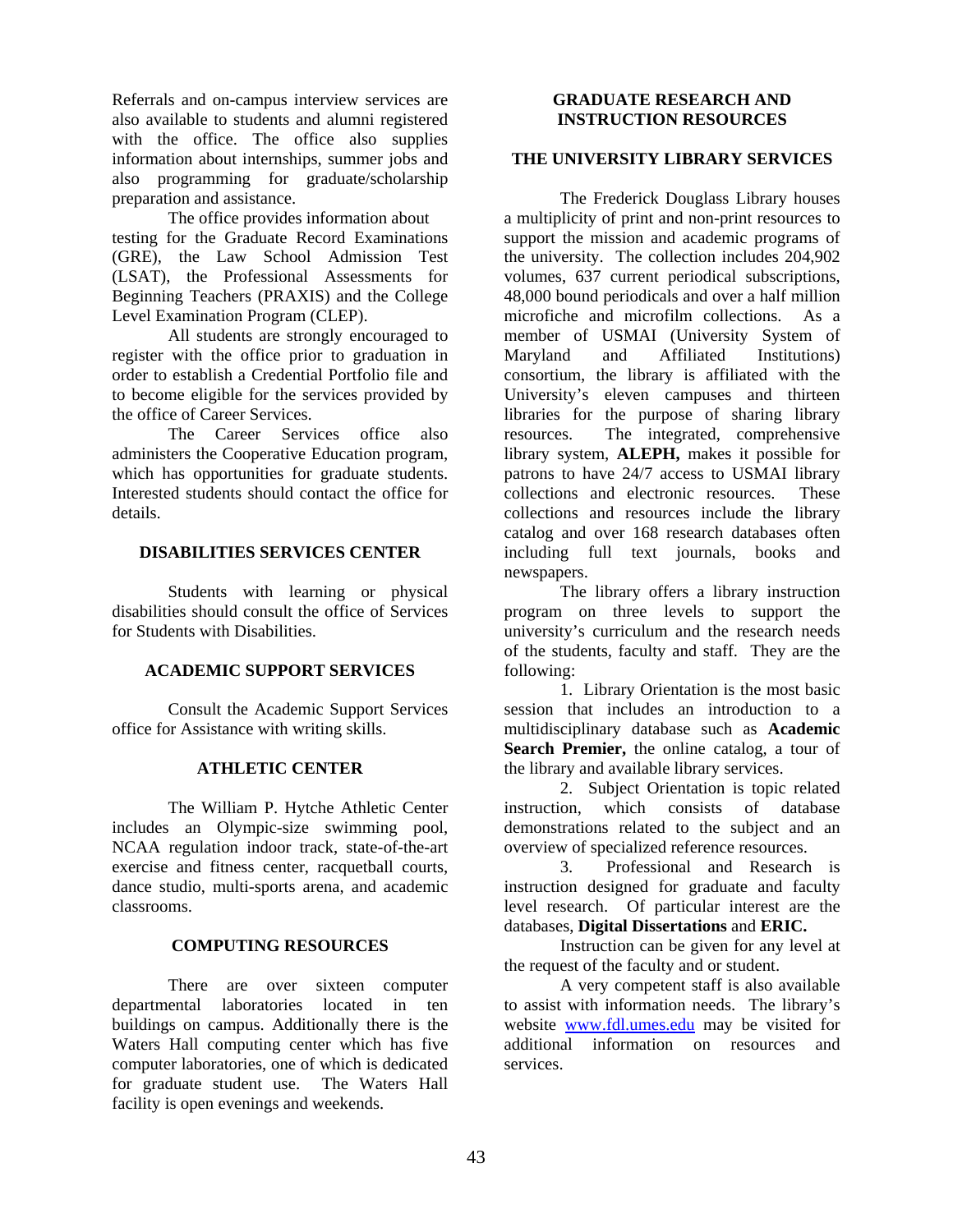# **SPECIAL RESEARCH RESOURCES**

The UMES campus is within a  $2 \frac{1}{2}$  hour drive of one of the greatest concentrations of research facilities and intellectual talent in the nation in the Washington, D.C. – Baltimore-Northern Virginia corridor. Libraries and laboratories, serving virtually every academic discipline, are within easy commuting distance. Opportunities abound for the exchange of ideas, information, and scholarship. Many of the libraries and laboratories are open to qualified UMES graduate students, others by special arrangement.

 The federal sector possibilities for faculty and graduate student collaboration include the USDA's Beltsville (Maryland) Agricultural Research Center, the National Institutes of Health (for biomedical and behavioral research), the National Institute of Standards and Technology, the Naval Research Laboratory, among others.

 The State's concern with the commercial and recreational use of the Chesapeake Bay, as well as its preservation, has been a focus of the University of Maryland Center for Environmental Studies (CES). Two of the CES research facilities are located on the Chesapeake Bay, one of which is an hour away from UMES in Cambridge. UMES graduate students may use CES faculty on their research committees, and access CES facilities and equipment. In addition to the UMES farm, graduate students in agriculture have access to the research farms and facilities of the Research and Education Centers of the Maryland Agricultural Experiment Station/Cooperative Extension Service. The UMES Agriculture Research Program is a part of the Agricultural Experiment Station.

 The University System of Maryland jointly participates in the Chesapeake Research Consortium, Inc., a wide-scale environmental research program, with Johns Hopkins University, Virginia Institute of Marine Science and the Smithsonian Institute. The consortium coordinates and integrates research on the Chesapeake Bay, and is compiling a vast amount of scientific data to assist in the management and control of the area. Each participating institution draws on faculty expertise in a diversity of disciplines. The consortium

provides research opportunities for UMES faculty and graduate students.

 The University of Maryland is among a select group of U.S. universities and colleges to have attained the U.S. Department of Commerce's designation as a Sea Grant College. The Maryland Sea Grant college, housed at the College Park campus, is a statewide program in marine research, education and outreach, focused primarily on the Chesapeake Bay.

#### **THE UMES OFFICE OF SPONSORED RESEARCH AND PROGRAMS**

The UMES Office of Sponsored Research and Programs (ORSP) assists faculty involved in graduate research and instruction by helping them in the preparation and submission of proposals, and in the administration of subsequent grant and contract awards from federal, state and private sponsors.

 ORSP can be helpful to graduate faculty and/or graduate students in: a) identifying potential funding sources, b) maintaining contacts with potential sponsors, c) assisting with proposal development and the processing of proposals to sponsors, d) coordinating sponsor-required compliance review functions (e.g., for animal welfare, human subjects, biological and chemical hazards), and e) monitoring grant and contract activities to ensure that project expenditures are within the regulations and policies of the University System of Maryland, the State of Maryland, and the Federal Government. ORSP assists with the review of financial support and other resources available for graduate students on specific sponsored projects of UMES faculty.

# *DEGREE PROGRAMS BY SCHOOL AND DEPARTMENT*

#### *SCHOOL OF AGRICULTURAL AND NATURAL SCIENCES*

*Departments of Agriculture and Human Ecology -Food and Agricultural Sciences -Food Science and Technology* 

*Department of Natural Sciences and Interdepartmental -Marine-Estuarine-Environmental Sciences -Toxicology*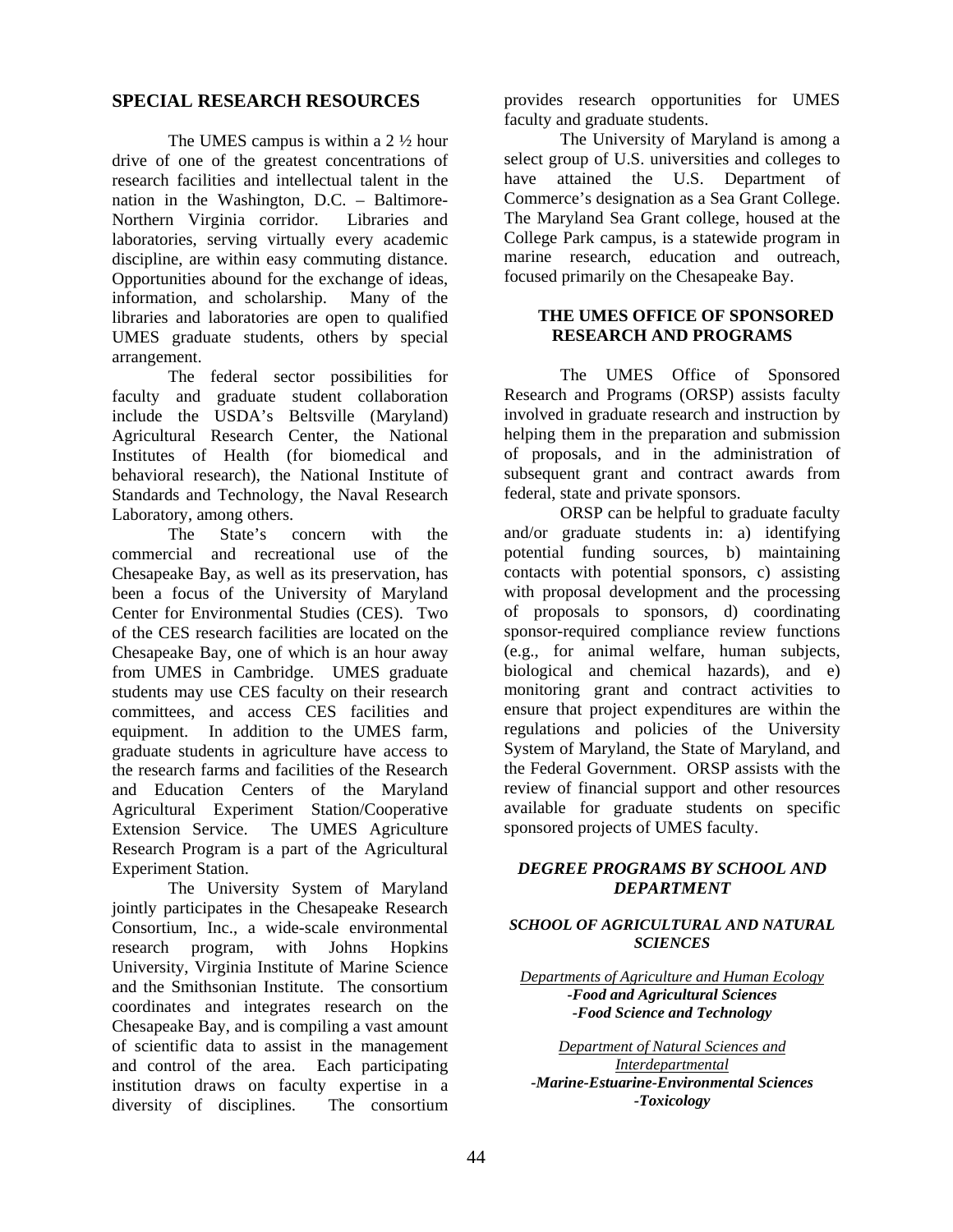# *\*\*\*\*\*\*\*\*\*\*\*\*\*\*\*\*\*\*\*\*\*\*\*\*\*\*\*\*\*\*\*\*\*\*\*\*\*\*\*\*\**

#### *SCHOOL OF THE ARTS AND PROFESSIONS*

*Department of Criminal Justice -Criminology & Criminal Justice* 

*Department of Education -Guidance and Counseling -Special Education -Master of Arts in Teaching -Education Leadership* 

*Interdepartmental -Organizational Leadership* 

\*\*\*\*\*\*\*\*\*\*\*\*\*\*\*\*\*\*\*\*\*\*\*\*\*\*\*\*\*\*\*\*\*\*\*\*\*\*\*\*\*\*\*

#### *SCHOOL OF BUSINESS AND TECHNOLOGY*

*Department of Mathematics and Computer Science -Applied Computer Science* 

> *Department of Technology -Career and Technology Education*

\*\*\*\*\*\*\*\*\*\*\*\*\*\*\*\*\*\*\*\*\*\*\*\*\*\*\*\*\*\*\*\*\*\*\*\*\*\*\*\*\*\*\*

#### *SCHOOL OF HEALTH PROFESSIONS*

*Department of Physical Therapy -Physical Therapy* 

*Department of Rehabilitation Services -Rehabilitation Counseling* 

#### **DISCONTINUED PROGRAM**

The Agriculture and Extension Education (AEED) program is restricted to current admitted students completing the degree program. There are no changes in the degree program requirements. The catalog description may be found in the 2002-2004 Graduate Catalog (web version) and the 2001-2002 and previous years' print version graduate catalogs.

Agriculture and Extension Education has become a concentration in the Food and Agricultural Sciences program.

#### **ACADEMIC HONESTY**

The campus policy on academic honesty, covering cheating, falsification and plagiarism is found in the appendix. The policy will govern 1) all credit coursework for a student, including variable research credit courses for thesis, dissertation, research or master's project, 2) any capstone or culminating scholarly products resulting therefrom as a partial requirement of

the degree or program requirements (e.g., seminar and research action papers, theses, dissertations, applications, research projects and so forth), 3) credit bearing courses for internships, clinical affiliations, practicums, and comprehensive examinations (as applicable), 4) oral defenses of scholarly products, and 5) examinations not taken in the regular course credit setting but are or will become part of completing program requirements such as credit by examination and written comprehensive examinations.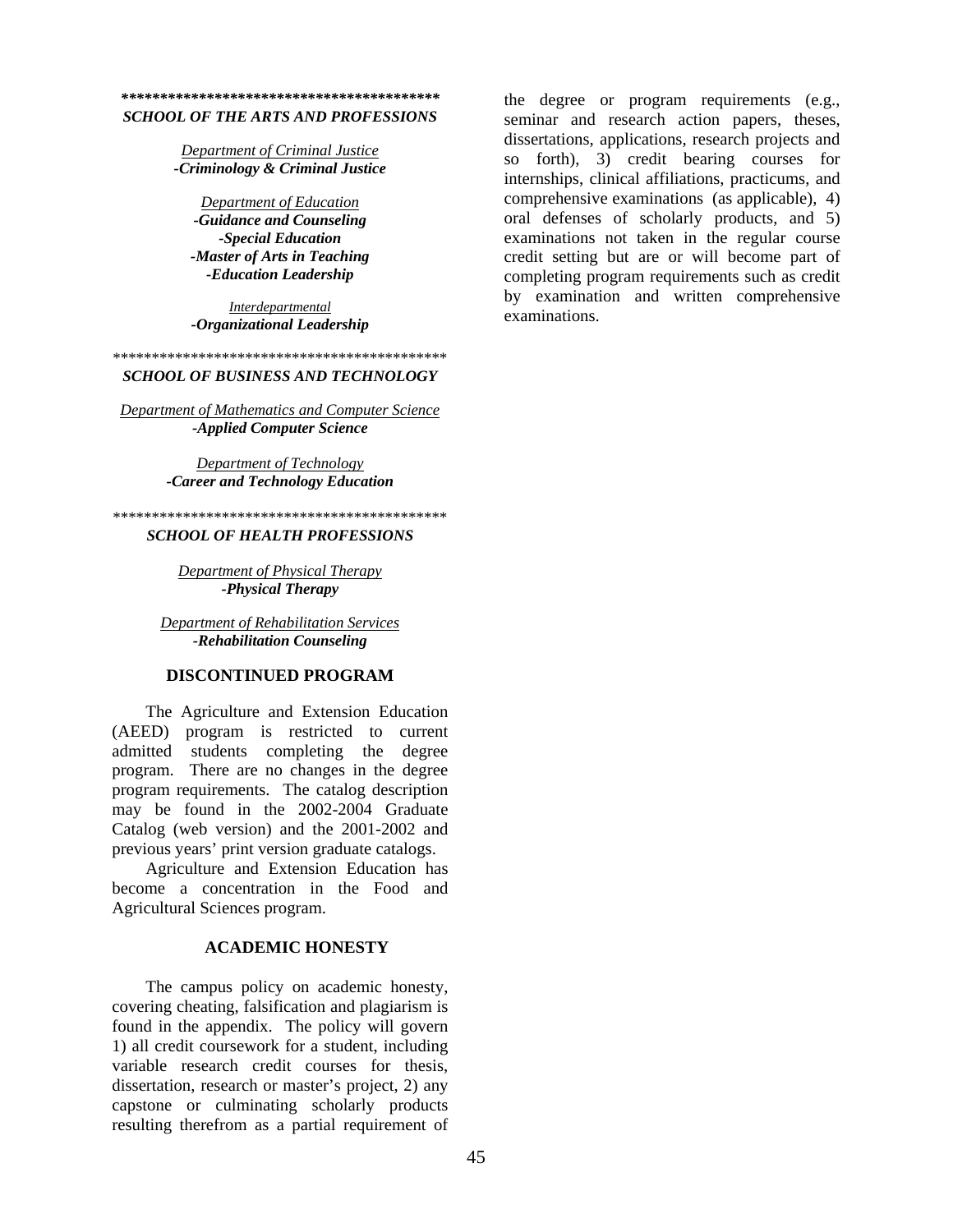#### **FOOD AND AGRICULTURAL SCIENCES**

#### **Objectives of Program**

The overall objective of the program is to provide the State of Maryland, the Eastern Shore region and the nation with persons possessing the M.S. degree who have the knowledge and skills necessary to fill critical employment needs in scientific, technological and economic areas related to food and agriculture. Specific objectives of the program are:

- To provide students with competencies in research and scientific knowledge needed for gainful employment in the Food and Agricultural Sciences;
- To provide in the land-grant tradition, a quality education with research training at the Master's level within a framework of holistic and interdisciplinary agricultural science technology;
- To recruit minorities and women to pursue careers in agricultural professions where they have traditionally and historically been under- represented;
- To assist students in developing their skills in problem solving, analytical thinking, communication and leadership.

## **Description of Program**

The Departments of Agriculture and Human Ecology offer a graduate program leading to the degree of Master of Science (M.S.) in Food and Agricultural Sciences (FASC). Concentrations include: **Agricultural Economics, Agriculture and Extension Education, Animal and Poultry Science, Food and Nutrition, Natural Resources Science and Plant and Soil Science**. In typical situations, the prerequisite to graduate work is the completion of a curriculum substantially equivalent to that required of undergraduate students enrolled in the Departments of

Agriculture and Human Ecology at UMES. A student may qualify for graduate study, however, even though his/her undergraduate degree has been earned in a discipline other than agriculture or human ecology. Supporting or prerequisite work may be required, depending upon the student's background and area of interest. A minimum cumulative grade point average of 3.0 (A=4.0) is required for Regular Admission, but at the discretion of the Admissions Committee, a student with a lower grade point average may be admitted on a provisional basis. Graduate Record Examination (GRE) scores (general test only), three letters of recommendation and a completed application form are required of all applicants. Foreign students must take the Test of English as a Foreign Language (TOEFL) and score a minimum of 213 (computer test).

The program offers a thesis or nonthesis option for completion of degree requirements. The thesis option is designed for students who wish to conduct a research project and is required of all students holding graduate research assistantships. Students are required to complete a minimum of 24 hours of course work and 6 hours of thesis credits for a total of 30 hours. The non-thesis option is designed for students who do not wish to complete a thesis research project. Students who choose this option must complete a minimum of 36 hours of course work which includes a "creative component" (e.g., scholarly paper).

 Each student is assigned an advisor/ major professor according to his/her area of concentration. Major professors may be either regular or associate members of the UMES Graduate Faculty. The student, in consultation with the major professor, selects his/her Graduate Committee no later than the end of the second semester following enrollment. Each student's program of study is planned in conjunction with the major professor and Graduate Committee. For additional information on completion of degree requirements, students should consult the booklet, Guidelines for the Graduate degree programs in Food and Agricultural Sciences and Food Science and Technology. All students, regardless of the area of concentration or program option chosen, must maintain an overall 3.0 grade point average,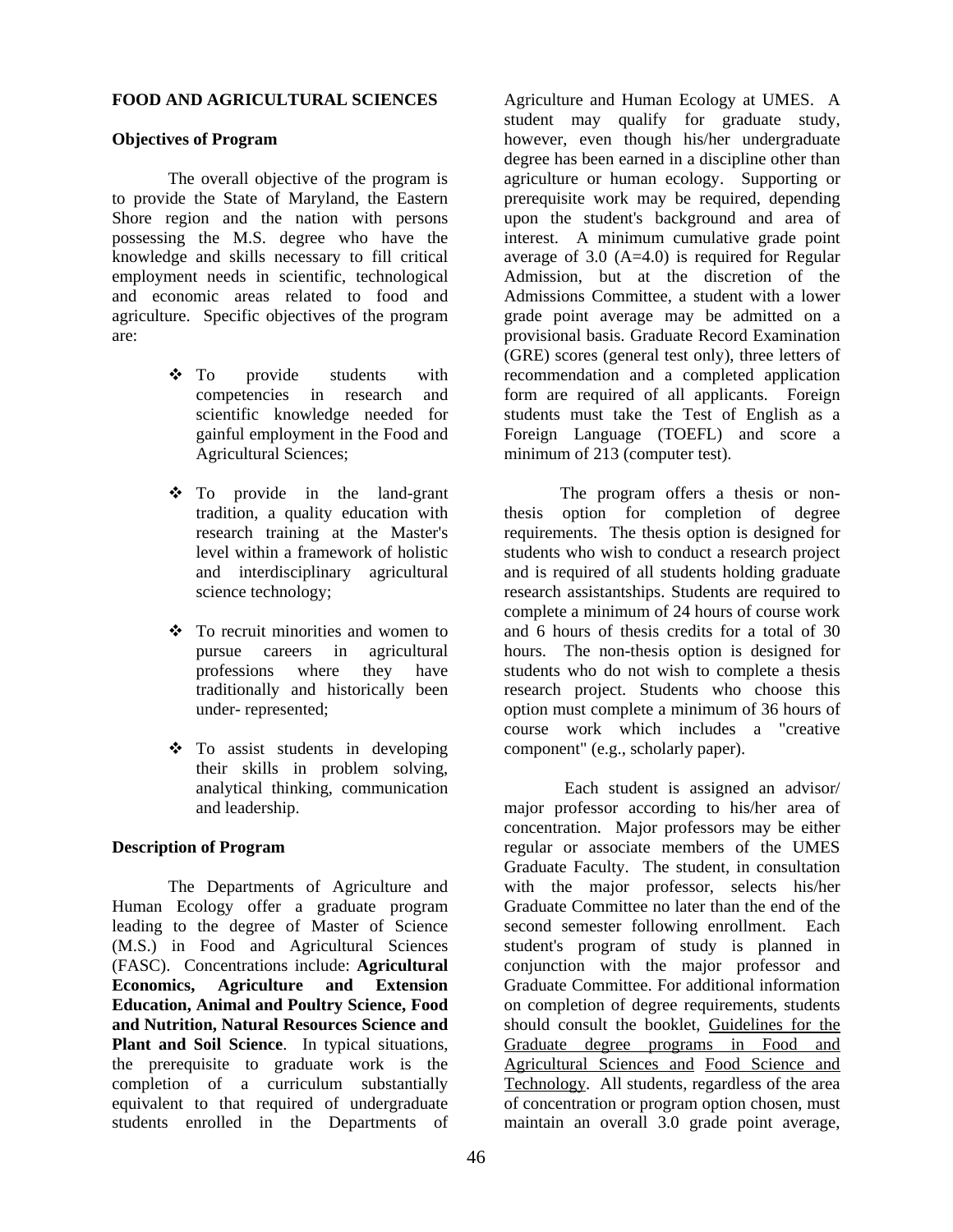complete degree requirements within 5 years of initial enrollment and pass a final oral examination.

#### **Structure of Program**

Core courses include the following:

| Research Methodology 3 credits |                         |
|--------------------------------|-------------------------|
| <b>Statistics</b>              | 3 credits               |
| Seminar                        | Three, 1-credit courses |

Areas of concentration include:

Agricultural Economics Agriculture and Extension Education Animal and Poultry Science Food and Nutrition Natural Resources Science Plant and Soil Science

#### *Thesis Option*

Minimum of **30** credit hours:

| Core courses          |    |
|-----------------------|----|
| Concentration courses | 12 |
| Electives             |    |
| <b>Thesis</b>         |    |

#### *Non-Thesis Option*

Minimum of **36** credit hours:

| Core courses              | 9  |
|---------------------------|----|
| Concentration courses     | 18 |
| Electives                 | 6  |
| <b>Creative Component</b> | 3  |

#### **Application Deadlines**

Application deadlines are: **Fall Semester - April 15 Spring Semester - October 30 Summer Sessions - April 15**

# **Research Activities**

Faculty in the Departments of Agriculture and Human Ecology conduct basic and applied research in each of the concentration areas.

Annual appropriations by the Cooperative State Research Extension and Education Service (CSREES)/USDA and extramural grants support research activities by faculty and graduate students. Faculty in the Departments of Agriculture and Human Ecology maintain close working relations with faculty at the University of Maryland College Park and other 1862 land-grant institutions, the Cooperative Extension Service and the Agricultural Experiment Station. A number of UMES faculty have access to and utilize facilities of the various units that comprise the Agricultural Experiment Station. Scientists with agricultural expertise from other University System of Maryland campuses, the USDA and the Co-op Fish and Wildlife Service may serve on graduate committees for students enrolled in the program. Faculty, staff and students also collaborate with scientists from USDA, as well as from universities outside the University System of Maryland.

#### **Facilities and Equipment**

Faculty in the Departments of Agriculture and Human Ecology maintain office space in Trigg Hall, the Crop and Soil Science Research Building, the Poultry Science Research Building, the Richard A. Henson Center, and the new Food Science and Technology Building.

Biotechnology and radio-immunoassay laboratories and nutrition laboratories are fully equipped with instrumentation for both basic and applied research. Laboratories in the Crop and Soil Science Building accommodate research efforts in agronomy, plant genetics and breeding, soil science, host-insect interactions, plant pathology and plant-environment interactions.

The UMES teaching and research farm possesses over 200 tillable acres for crop use. State-of-the-art animal facilities include a totally confined 60-sow farrow-to-finish swine unit (which is the only swine research facility operated within the University System of Maryland), a beef cattle farm, a 10,000 and 100,000 bird commercial broiler house, a closed-loop re-circulating aquaculture system and a 2.5 acre greenhouse facility.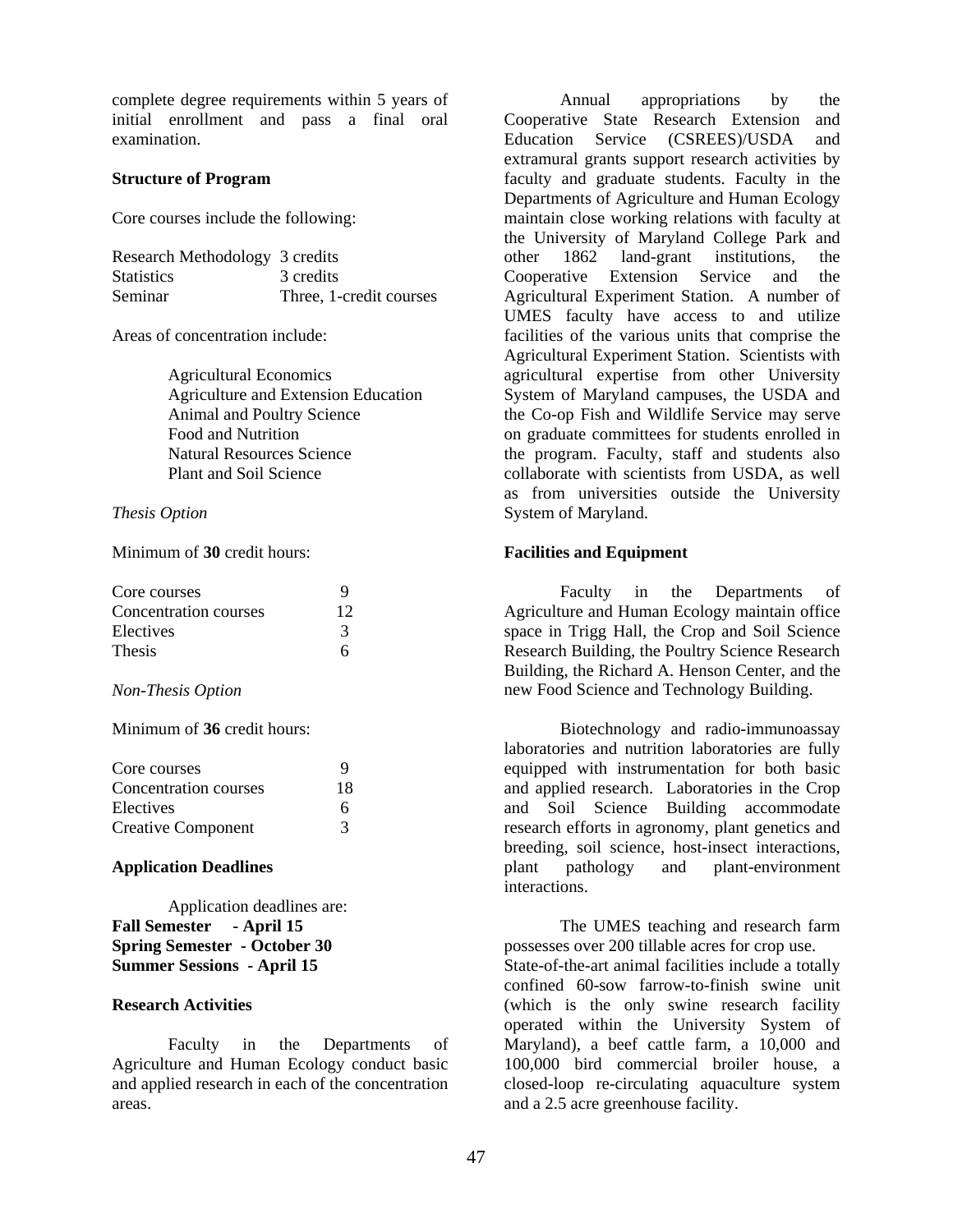Two computer laboratories (Trigg Hall and Richard A. Henson Center) are equipped with Gateway or Gateway compatible computers, laser jet printers, a color printer, color scanner, an auto-cad system, and various software for word processing, desktop publishing, graphics, spreadsheets, econometrics and other statistical work. These laboratories and the new Food Science and Technology building are connected to the UMES mainframe with capabilities for networking throughout the campus, state, region and nation.

# **Description of Courses**

**(NOTE: Credit Hours are given in parentheses)** 

## **Core Courses**

# **AGSC 600, 601, 602 Agricultural Sciences Seminar (1)**

Students report on and discuss recent literature and current investigations relative to food and agricultural sciences and preparation of reports on selected topics. Repeatable credit. Minimum of three (3) credit hours required.

# **AGSC 605 Statistics in Agricultural Research (3)**

Emphasis is placed on techniques and application of statistical and experimental design, data acquisition, analysis, interpretation and presentation as it applies to the agricultural sciences.

#### **AGSC 691 Research Methodology in the Agricultural Sciences (3)**

Students will learn the basic principles of research methodology. Emphasis will be placed on techniques used in identifying problems, forming hypotheses, constructing and using data-gathering instruments, designing research studies, and employing statistical procedures to analyze data.

# **AGSC 799 Master's Thesis Research (1-6)**

## **Agricultural Economics Courses**

# **AGEC 423 Marketing Agricultural Products (3)**

Discussions in this course emphasize characteristics of the demand for and supply of farm products, alternative marketing channels, services and costs involved in marketing.

# **AGEC 453 Agricultural Finance (3)**

Agricultural finance in farm firms and financial institutions is studied, emphasizing financial reports and analysis, liquidity and risk. Also studied are the use of credit and other financial alternatives to acquire control of farm resources, credit sources and acquisition of capital, and decision-making.

# **AGEC 463 Agricultural Policy (3)**

This course explains current policy issues, policy instruments and choices in U.S. agriculture. It also describes the economic characteristics and problems of agriculture, evolution and significance of agricultural policies, the international dimension and domestic policies that affect agriculture.

## **AGEC 613 Quantitative Methods in Agricultural Economics (3)**

The course addresses formulation, estimation, and testing of economic models, interaction between economic problems and specification of econometric models.

## **AGEC 623 Advanced Agricultural Marketing (3)**

Emphasis in this course is placed on marketing theory, market structure conduct and performance, economics of control, interregional trade theory, governmental regulation and policy, and bargaining in agricultural markets.

## **AGEC 633 Advanced Agricultural Price Analysis (3)**

Topics in this course include demand and price structures, price discovery, time series and agricultural price research methods, techniques for evaluating marketing behavior, market legislation and market development.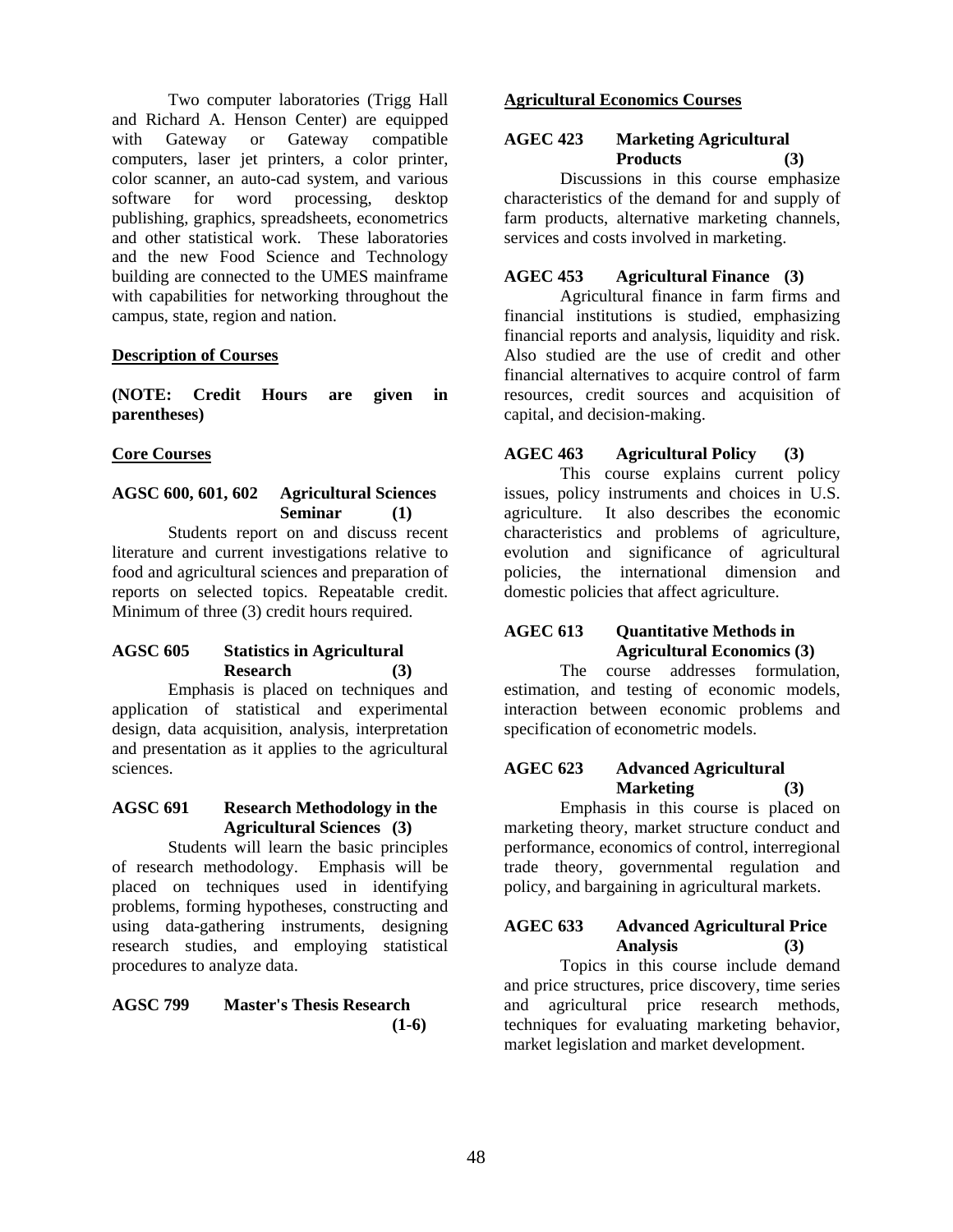# **AGEC 653 Advanced Agricultural Finance (3)**

Financial structure of agriculture, firm financial planning and management, financial intermediation in agriculture and agricultural finance in developing countries are the topics that are discussed in this course.

## **AGEC 663 Agricultural Policy and Rural Resource Development (3)**

This course focuses on current issues in agricultural policy and rural resource development, application of welfare criteria and economic analysis to agriculture, food and rural development problems and policies.

## **AGEC 680 Individual Studies in Agricultural Economics (1-3)**

The student is required to produce a scholarly paper, which provides a critique of a selected topic in agribusiness related areas. This can be used to satisfy the "creative component" requirement for students pursuing the non-thesis option.

# **AGEC 713 Economics of Agricultural Production (3)**

Students learn about the use and application of production economics in the agricultural industry through graphical and mathematical approaches.

# **AGEC 773 Seminar/Group Study in Research Methods (3)**

Students will be required to develop and present a thesis prospectus for this course, to include principles and application of the scientific method in developing a research proposal, data collection management and analysis, and thesis writing.

# **AGEC 813 Advanced Microeconomic Theory (3)**

This is an advanced treatment of the theory of prices and markets. Discussions focus on analysis of the theory of the household and the firm, concepts of general equilibrium and welfare economics, and principles of efficient and equitable allocation of resources.

# **AGEC 814 Advanced Macroeconomic Theory (3)**

This is an advanced treatment of an economy's overall performance, including fluctuations in economic activity, causes of inflation and unemployment, impact of fiscal and monetary policies on the economy's aggregate output.

# **Agriculture and Extension Education Courses**

# **AEED 423 Extension Education (3)**

The course focuses on the agricultural extension service as an educational agency. Students will learn the history, philosophy. objectives, policy, organization, legislation and methods used in extension work.

## **AEED 426 Development and Management of Extension Youth Program (3)**

This course is designed for present and prospective state leaders of extension youth programs. It emphasizes program development, principles of program management, leadership development and counseling, science, career selection and citizenship in youth programs, field experience in working with low income families' youth, and urban work.

# **AEED 497 Conservation of Natural Resources (3)**

Students learn about the state's natural resources: soil, water, fisheries, wildlife, forests and minerals. Natural resources problems and practices are covered. This course involves extensive field study. Methods of teaching conservation are included.

# **AEED 600 Seminar I** (1)

This course focuses on reports and discussion of recent literature and current investigations relative to the agricultural sciences.

# **AEED 625 Administration and Supervision of Agriculture Programs (3)**

Students learn about management principles and practices of planning, organizing, directing, staffing and evaluating as applied to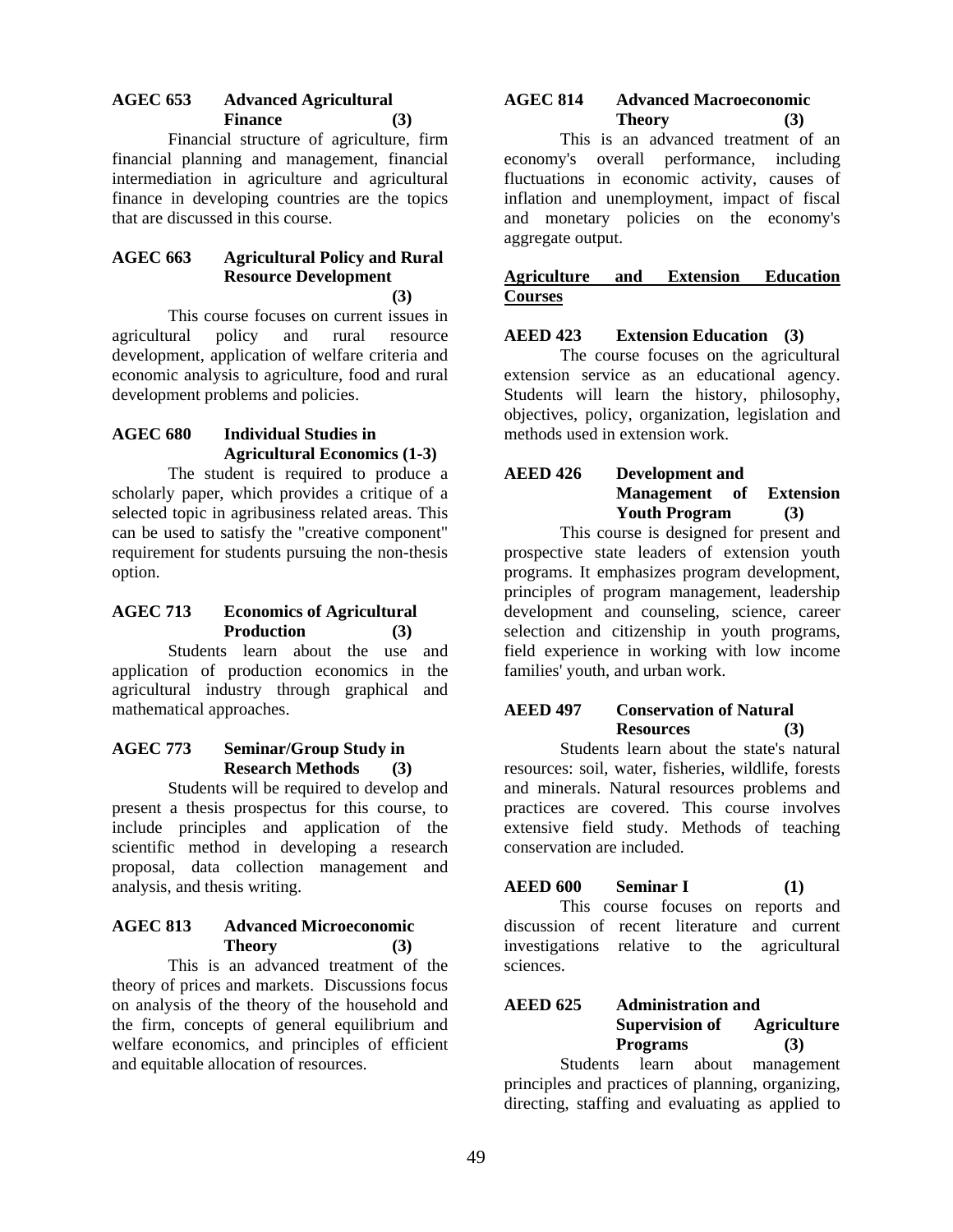administration and supervision of programs in agriculture.

# **AEED 626 Program Development in Agriculture and Extension Education (3)**

Students learn about concepts in program planning and development and the framework for analysis of programs and their implementation in the education and extension services.

## **AEED 627 Program Evaluation in Adult and Continuing Education (3)**

This course is designed for those who provide adult instruction in community colleges, university outreach programs, businesses and industries. This course will help learners to become more effective in evaluating educational programs, and will build upon current levels of instructional or administrative expertise in the adult education field.

## **AEED 630 Teaching – Learning in Adult and Continuing Education (3)**

This course deals with theory, principles and procedures of teaching and learning in adult and continuing education.

# **AEED 663 Development Leadership (3)**

This course focuses on principles and practices of leadership development. The organization, implementation, and evaluation of individual and group leadership development in agriculture are covered.

## **AEED 691 Research Methodology in the Agricultural Sciences (3)**

This course focuses on principles, applications and techniques used in identifying problems, forming hypotheses, developing and using data gathering instruments, designing research studies, employing statistical procedures to analyze data, and organizing materials for thesis writing.

# **AEED 699 Special Problems (1-3)**

Emphasis on a specific topic within the student's area of interest is the focus of this course. Choice of topic, hours and credit must be

made in consultation with the instructor prior to registration. A written report and an oral presentation of the topic studied will be required.

## **AEED 789 Special Topics (1-3)**

The course may be repeated to a maximum of nine credits provided content is different each offering.

#### **AEED 798 Seminar in Research (1-8)**

Students learn about problems in the organization, administration and supervision of the several agencies of extension and/or agricultural education. This course is repeatable to a maximum of eight credit hours.

# **AEED 799 Master's Thesis Research (1-6)**

## **Animal and Poultry Science Courses**

#### **ANPT 424/624 Animal and Avian Health and Diseases (4)**

The study of parasitic, viral, bacterial and protozoal diseases of mammalian and avian species will be covered. Methods of disease prevention, control and eradication will also be discussed.

# **ANPT 611 Poultry Diseases and Hygiene (4)**

Students will study the parasitic, viral, bacterial and protozoan diseases of domestic poultry. Methods of disease prevention, control and eradication will also be discussed.

# **ANPT 614 Advanced Animal Avian Physiology (4)**

This course covers an in depth presentation of major organ systems and their interaction in the maintenance of homeokinesis.

# **ANPT 621 Applied Poultry Nutrition (3)**

Students will learn how to apply the basic principles of nutrition to the avian species. Nutritional requirements of poultry, deficiency diseases, lease cost formulations and effects of environment on avian nutrition will also be discussed.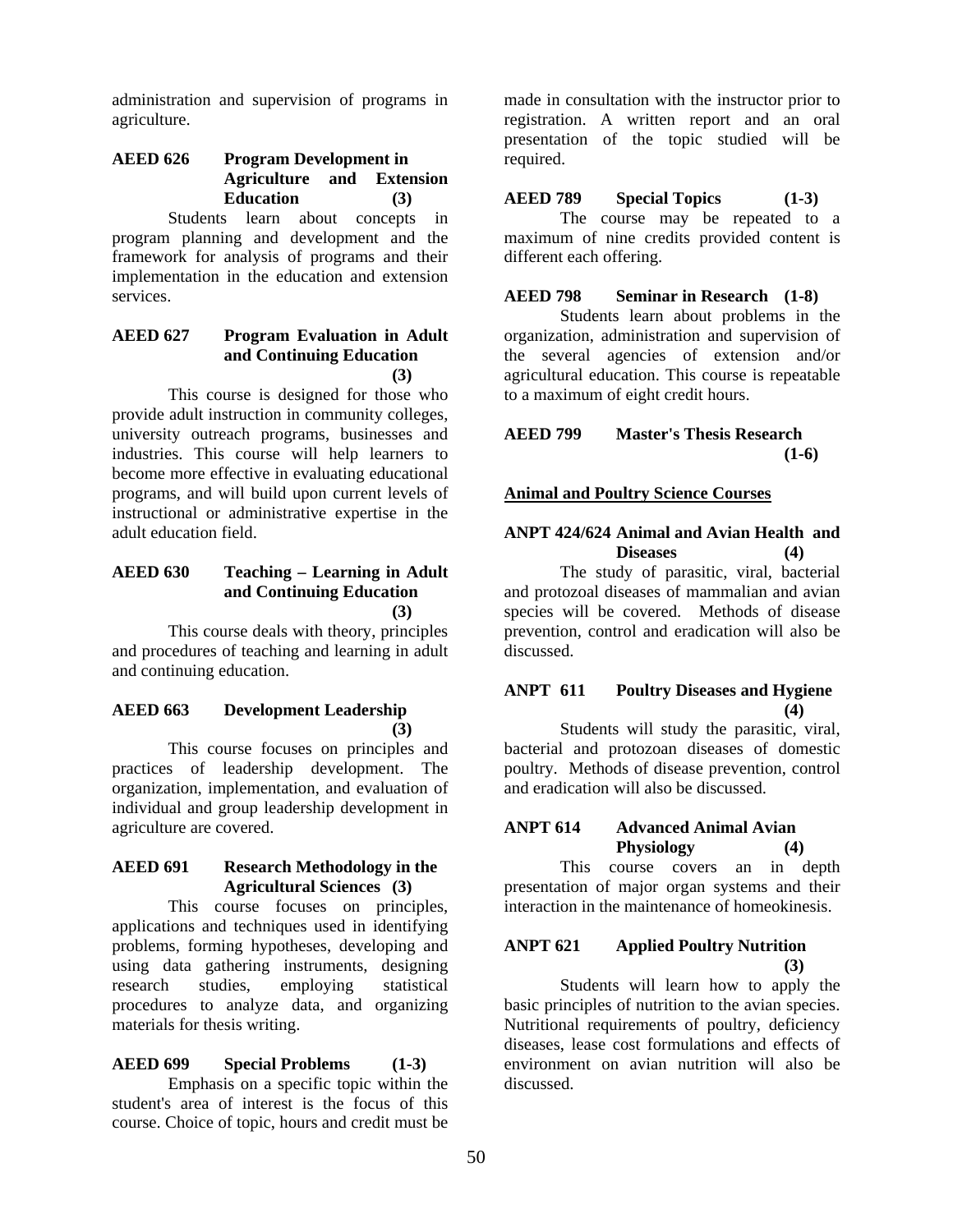# **ANPT 622 Analytical Laboratory Methods (2)**

The application of analytical laboratory techniques used in biomedical research will be explored.

## **ANPT 634 Advanced Animal and Avian Diseases (4)**

Students will study the nutritional and metabolic diseases and the isolation and cultivation of macro-and microscopic parasites inclusive of gross and microscopic pathology.

# **ANPT 642 Advanced Non-Ruminant Nutrition (3)**

The application of basic principles of nutrition to commercial non-ruminant animals will be discussed. Factors affecting nutritional requirements, effects of environment on nutrition and least cost formulations will also be covered.

## **ANPT 680 Individual Studies in Animal and Poultry Science (1-3)**

The student is required to produce a scholarly paper, which provides a critique of a selected topic in Animal and Poultry Science. This can be used to satisfy the "creative component" requirement for student pursuing the non-thesis option.

# **Food and Nutrition Courses**

#### **NUTD 600 Pre-professional AP-4 Practice Program in Dietetics (1-5)**

 This is an in-service course restricted to dietitians.

# **NUTD 640 Nutrition & Human Development (3)**

The course covers the role of nutrients in physiological systems and biochemical processes as related to the perspective of human growth and development across the lifespan.

#### **NUTD 642 Nutritional Counseling (3)**

Assessment, planning, implementation and evaluation of nutritional counseling and educational techniques are examined.

# **NUTD 644 Special Problems in Nutrition (3)**

This is an assessment of nutritional status and needs of various groups such as the aged, infants and children and adolescents. Emphasis is placed on development and management of nutrition programs to meet specific needs through the actions of community agencies.

## **NUTD 646 Clinical Nutrition (3)**

Metabolism in disease and the adaptation of diet in the treatment or prevention of disease are studied.

# **NUTD 650 Intermediary Metabolism (3)**

The course covers the major routes of carbohydrates, lipids and protein metabolism with particular emphasis on metabolic shifts and their detection and significance.

#### **NUTD 654 Nutritional Biochemistry (4)**

The course reviews recent developments in nutritional sciences designed to acquaint students with laboratory procedures in nutritional biochemistry and physiology, including the identification and measurements of nutrients and their metabolites in foods, tissue and body fluids and human and animal experiments in nutrition. Special emphasis is placed on the relationship between biochemistry and nutrition.

# **NUTD 656 Nutrition Laboratory (1-3)**

Digestibility studies are conducted with ruminant and monogastric animals. The proximate analysis of various food products and feeding trials are used to demonstrate classical nutritional deficiencies in laboratory animals.

# **NUTD 660 Protein and Amino Acids in Nutrition (3)**

This is an advanced study of the roles of amino acids in nutrition and metabolism. Protein digestion, absorption, anabolism, catabolism and amino acid balance are examined.

# **NUTD 664 Vitamin and Mineral Metabolism (3)**

This is an advanced study of the fundamental role of vitamins in nutrition,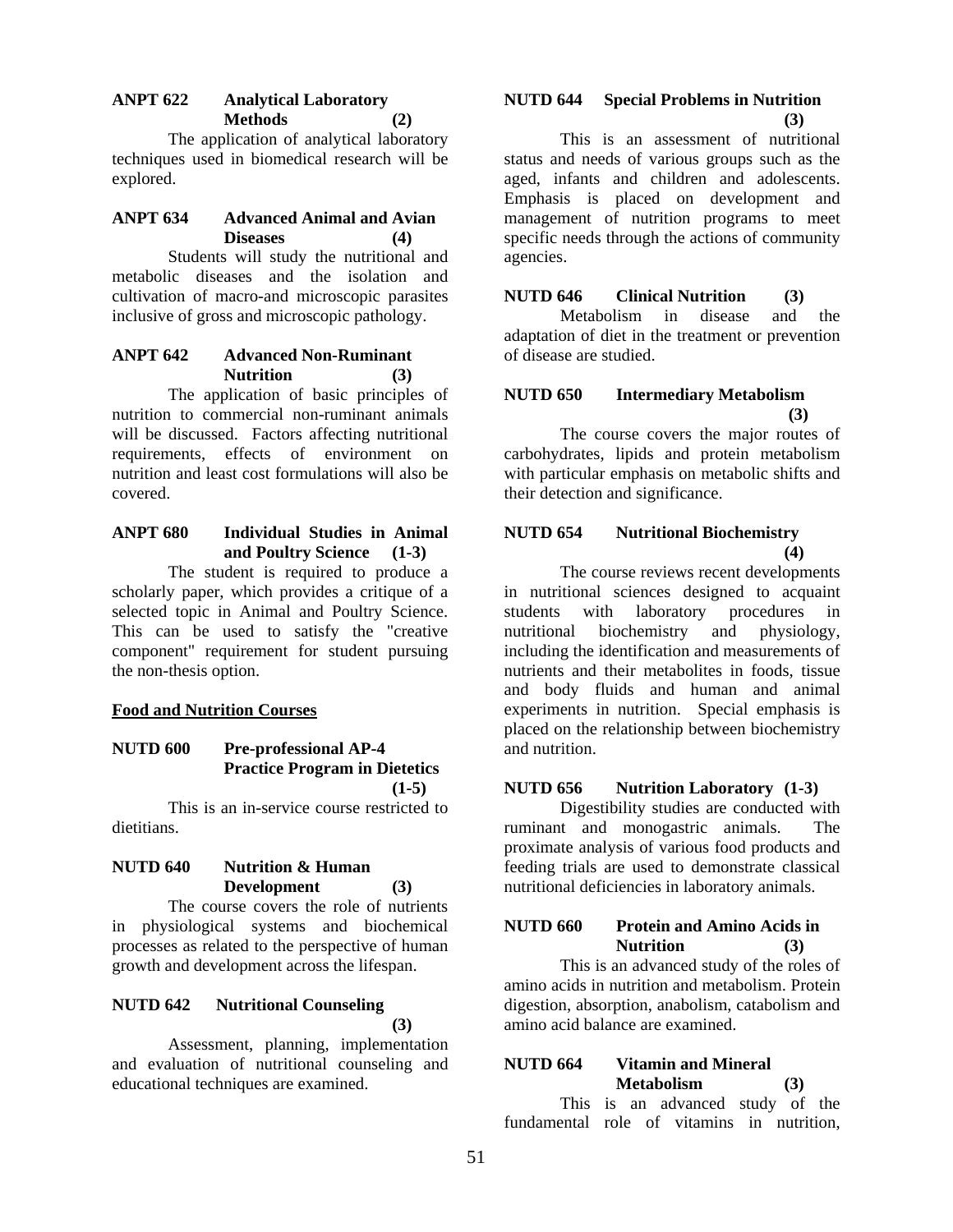including chemical properties, absorption, metabolism, excretion and deficiency syndromes. Basic nutritional data on minerals are presented.

## **NUTD 670 Advanced Food Safety (3)**

The course emphasizes current trends in a number of areas: food safety and emerging food borne pathogens, regulating food safety, traditional and rapid microbiological methods, relationship of environmental factors to occurrence, growth and survival of microorganisms in foods, mechanisms of control, HACCP, risk assessment, sanitation and food safety education. Special emphasis is placed on actual food borne outbreaks. **Prerequisite: BIOL 301 or AMIC 324 or permission of the instructor.** 

#### **NUTD 680 Individual Studies in Food & Nutrition (1)**

The student is required to produce a scholarly paper which provides a critique of a selected topic in Food and Nutrition. This can be used to satisfy the "creative component" requirement for students pursuing the non-thesis option.

# **Natural Resources Science Courses**

# **NRES 683 Principles of Watershed Management (3)**

This is a course designed to acquaint students about how watersheds work, how they are managed, and how their management affects the ecology of the Chesapeake Bay, Coastal Bays and the Atlantic Ocean. **Prerequisites: CHEM 111, CHEM 113, BIOL 111, BIOL 113, SOIL 203, AGRN 423; or consent of instructor.** 

#### **NRES 404/BIOL 404 Conservation Biology (3)**

This course is a multi-disciplinary approach to conservation of natural resources. Course topics examine basic genetic and ecological principles, importance of biodiversity, concept of island biogeography as it applies to the course topic, endangered species conservation, and the value of protected areas. Strong emphasis will be placed on sociological, economic, and political components of conservation. Students will prepare three

written reports on current conservation issues. **Prerequisites: BIOL 111, BIOL 113, BIOL 112, BIOL 114, BIOL 402 or consent of instructor.** 

# **NRES 473/673 Ornithology (3)**

This course covers general biology, taxonomy, and natural history of birds, with an emphasis on North American families. Crosslisted with NRES 473. **Prerequisites: BIOL 111, BIOL 113, BIOL 112, BIOL 114 or consent of instructor.** 

#### **AGRN 483 Principles of Geographic Information Systems (3)**

This course is designed to provide students with an overview of the applicability and use of Geographic Information Systems (GIS); students will become competent with ArcView ©, a GIS software package from Environmental Systems Research Institute (ESRI), Inc. Students will also learn the basics of data management, data accuracy, spatial analysis, and data presentation.

#### **ANPT 403/NRES 403 Advanced Aquaculture (3)**

The course covers the fundamentals of commercial fish and other marine animal production, including principles of pond and tank production, management, nutrition and disease.

# **BIOL 431 Mammology (4)**

This course is a detailed investigation of mammal biology, with emphasis on special physiological and ecological adaptations, ecological specializations and biogeography of mammals.

# **ENVS 684 Natural Resource Management (3)**

Discussions revolve around the availability, use, abuse, depletion and pollution of various natural resources humans need for survival. The cost-benefit analyses and systems management concepts for natural resource conservation enabling us to save the "earth" for future generations will be addressed. Prerequisites: **B.S. in Biology, Chemistry, Environmental Science, Agricultural Sciences or consent of the instructor.**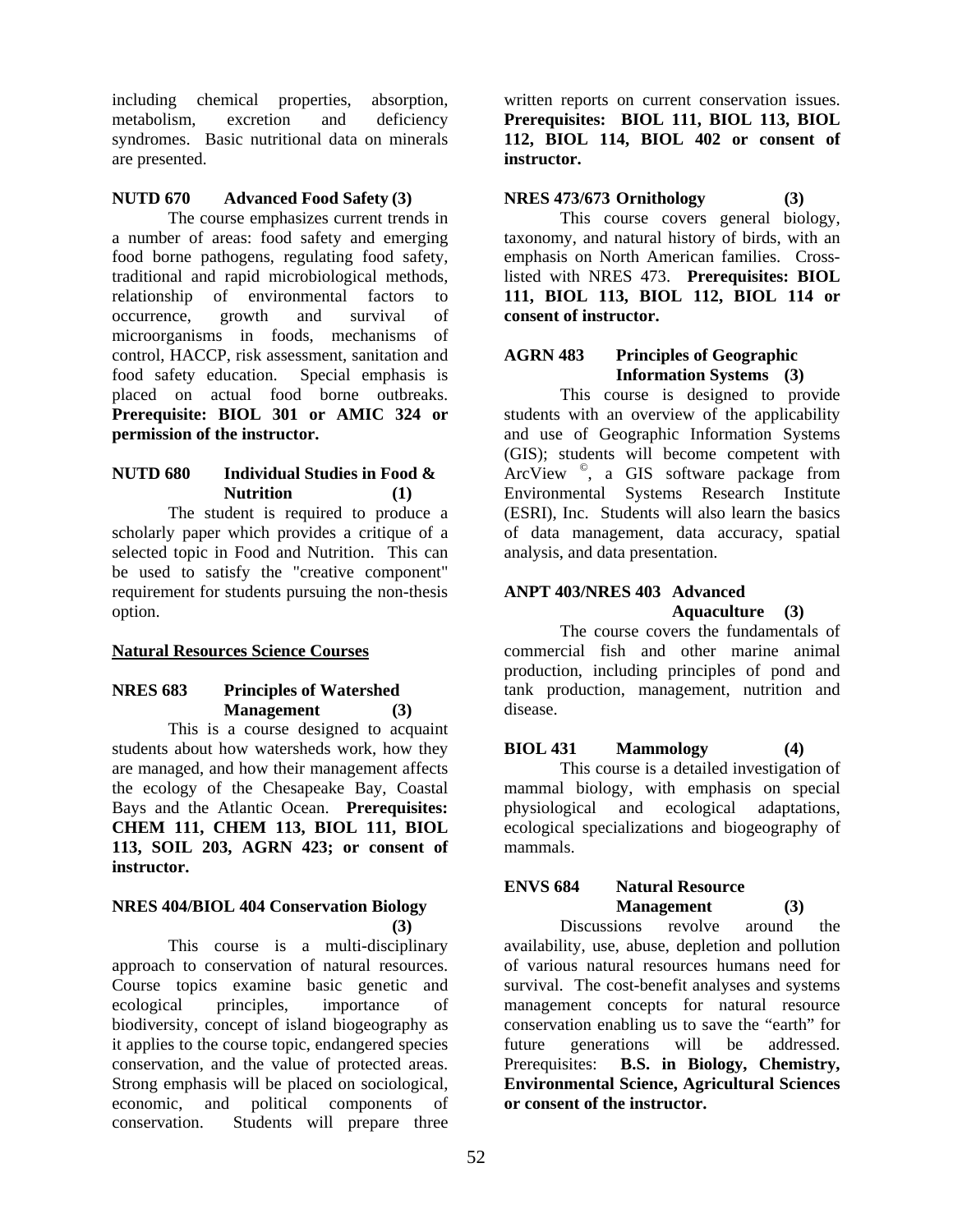# **BIOL 688F Fish Physiology (1-4)**

This is an overview of fish physiology, which fishery biologists and others can supplement with readings in current texts, reviews and research articles. Applicable points of general and comparative physiology are included. Summaries of important anatomic considerations are included where relevant, but the course is primarily for those who have already completed courses in general physiology, chemistry, biochemistry and fish anatomy. It is an IVN offered course.

#### **CHEM 670 Advanced Biochemistry (3)**

The course covers the classification, chemistry and metabolism of protein, amino acids, carbohydrates and lipids. **Prerequisite: One semester of Biochemistry.** 

# **NRES 799 Master's Thesis Research (1-6)**

## **Plant and Soil Science Courses**

# **AGRI 615 Advances in Plant Genetics and Breeding (3)**

Discussion of special topics in genetics and breeding for resistance to pest and other stress factors are covered.

# **AGRI 625 Plant, Soil-Water Relationships (3)**

This course involves a study of soil biology, ecology, root morphology and anatomy affecting mineral nutrition and plant-water relations.

# **AGRI 638 Advanced Horticultural Crop Production (3)**

Physical, chemical and biological factors affecting horticultural crops will be covered. Emphasis will be placed on postharvest physiology.

# **AGRI 684 Recombinant DNA Technology (3)**

This is a laboratory course to introduce the basic principles of gene cloning, give essential background on working with E. coli, utilize different cloning systems and employ methods utilized for DNA sequencing.

## **AGRN 423/653 Soil Fertility (3)**

This course provides an in-depth knowledge of relationships of soil mineralogy, texture, organic matter and pH to soil fertility. The use of organic and commercial fertilizers in crop production, and their effects on the environment are emphasized and explored.

## **AGRN 623 Advanced Soil Chemistry (3)**

This course provides an in-depth knowledge of clay-mineral properties and use of x-ray diffraction and electron micrographic analysis in their identification. The impact of clay-colloid chemistry in every day life and special topics in soil chemistry related to clays and clay minerals are also explored.

# **AGRN 633 Soil Water Pollution (3)**

This course is designed to provide students with knowledge of the reaction and fate of pesticides, agricultural fertilizers, industrial and animal wastes in soil and water. Their relationship to the environment is heavily emphasized.

# **PLSC 474/674 Plant Pathology (4)**

The course will examine causes of diseases in agronomic and horticultural crops to include symptom and sign recognition, isolation, enumeration and management of diseases in the landscape and field crops. Lab exercises will include preparation of a journal-type manuscript based on an individual research project. Crosslisted with PLSC 474.

## **PLSC 603 Ecology of Plant-Microbial Systems (3)**

The course provides an in-depth study of the degradation of pollutants in plantmicrobial systems and the role of plantmicrobial interaction on the attenuation of environmental contaminants. Plant and microbial-mediated mechanisms of pollutant transformation will be covered. The role the rhizosphere as a unique environment for the detoxification of aggressive compounds will be emphasized.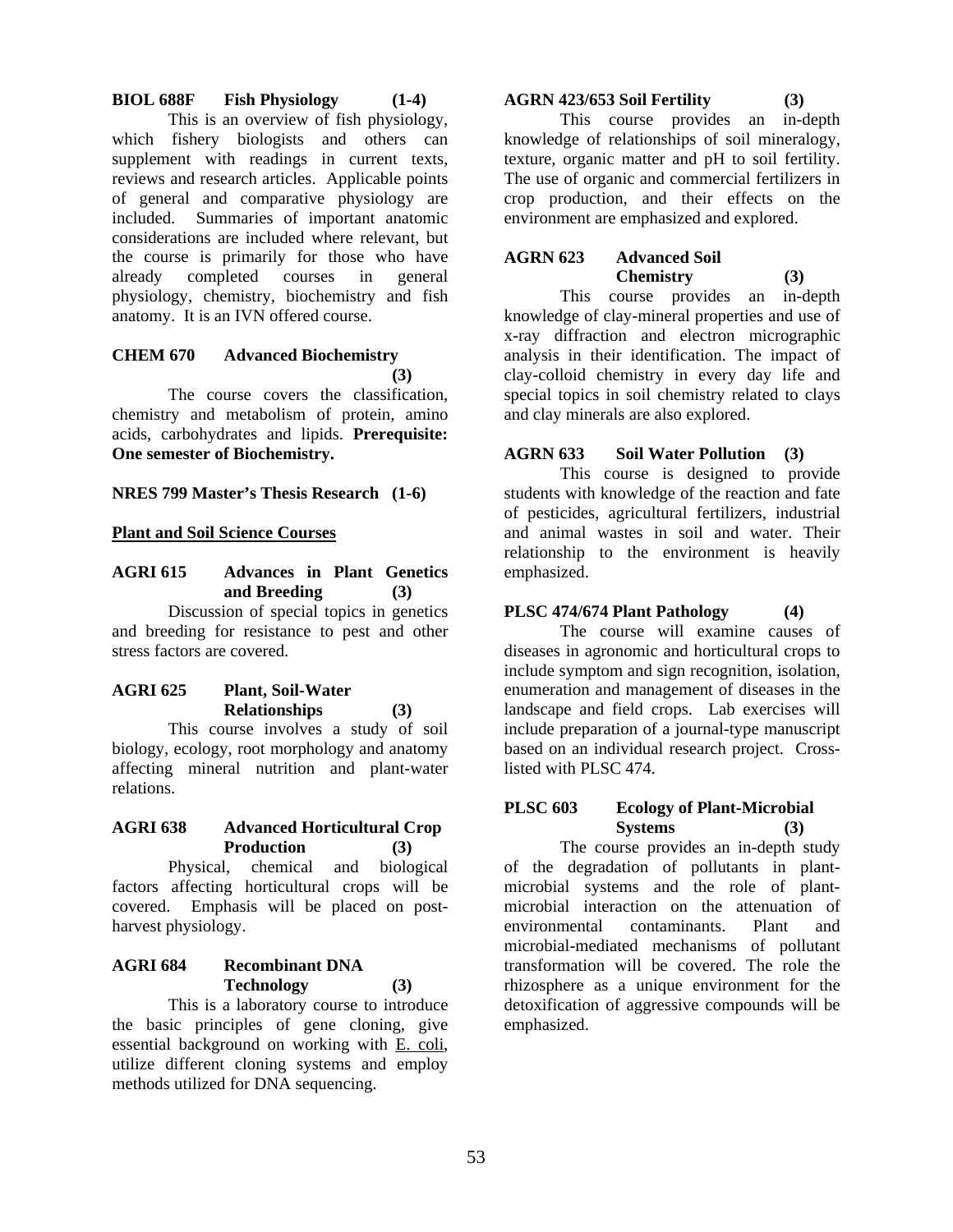# **PLSC 606 Crop Physiology and Ecology (3)**

This course involves in depth discussion of ecological factors affecting crop growth, development and productivity.

# **PLSC 680 Individual Studies in Plant and Soil Science (1-3)**

The student is required to produce a scholarly paper, which provides a critique of a selected topic in Plant and Soil Science. This can be used to satisfy the "creative component" requirement for students pursuing the non-thesis option.

\*\*\*\*\*\*\*\*\*\*\*\*\*\*\*\*\*\*\*\*\*\*\*\*\*\*\*\*\*\*\*\*\*\*\*\*\*\*\*

#### **For information on this program, please contact:**

Graduate Coordinator - Food and Agricultural Sciences Program Trigg Hall, Room 1107 University of Maryland Eastern Shore Princess Anne, Maryland 21853 Email: **lmarsh@umes.edu**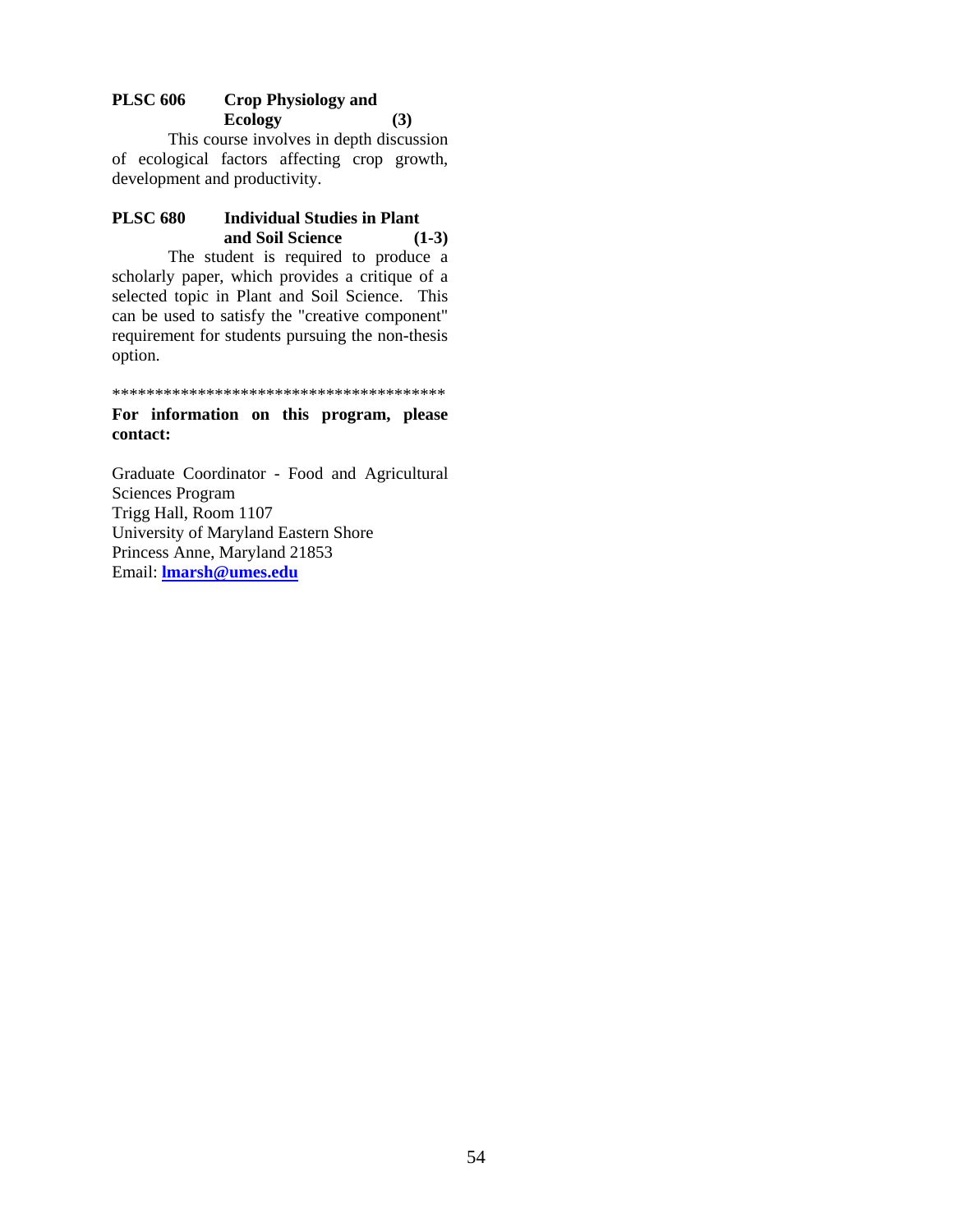## **FOOD SCIENCE & TECHNOLOGY**

#### **Program Objective**

The Food Science and Technology (FDST) Program is an interdepartmental academic program between the Department of Agriculture and the Department of Human Ecology within the School of Agricultural and Natural Sciences. The mission of the FDST Doctoral program is to prepare students for successful careers and life-long learning experiences within the food industry, academia and government. Specially, the program aims:

1. To meet the need for highly trained food scientists, including food safety professionals, by providing a multi-disciplinary education and intensive research experiences in food science and technology;

2. To provide in the Land Grant tradition a national and international Center of Excellence in Food Science and Technology that will be used for teaching, research and outreach to include the education and training of personnel who are or will be involved in the food related sectors of agriculture;

3. To create new opportunities and training for UMES students to develop their skills and competencies in problem solving, critical and analytical thinking and communications, with an emphasis on food safety and food quality systems.

## **Admission Requirements**

Regular Admission may be granted to applicants with a baccalaureate and a Master's degree (thesis option) in either food science or related disciplines (nutrition, microbiology, chemistry, biology, animal and poultry science, environmental science, plant and soil science, veterinary medicine, etc.). GRE scores (General Test) may also be considered.

Applicants may be considered for admission into the Ph.D. program with a minimum of 30 credit hours beyond the B.S. degree, or only the B.S. degree, and may be admitted 1) on a provisional basis with final acceptance to the Ph.D. program contingent upon successful completion of a probationary period, usually the second semester after matriculation, and on the recommendation of the

student's Graduate Committee; or 2) admitted to Regular Status based on a high GPA (3.5/4.0), strong background in the food sciences and potential demonstrated in GRE scores (General Test), and strong support of recommenders that the applicant has the ability to complete the doctoral degree.

Provisional Admission may be granted to applicants with the baccalaureate and the Master's degree, or the baccalaureate degree, who need prerequisite coursework or are pending award of the Master's degree (See Graduate School subsection on Provisional Admission status). International students must take the Test of English as a Foreign Language (TOEFL) and score a minimum of 213 (computer test). International applicants must also submit documentation that they will be financially able to support their studies.

Additionally, to be admitted to the FDST program, each applicant must submit a brief description of his or her intended dissertation research proposal with the completed application package. If admitted, the student in consultation with his or her academic adviser and Graduate (dissertation advisory) Committee, will decide on the research proposal. The FDST Executive Committee will subsequently review the dissertation proposal to determine the appropriateness of the intended research for the FDST program.

## **Application Deadlines**

Fall Semester - April 15 Spring Semester – October 30 Summer Sessions – April 15

## **Program Retention and Graduate Committee Role**

The program requires completion of a dissertation as partial fulfillment for the doctoral degree. Each student is initially assigned a major advisor who is responsible for advising the student on all aspects of the student's progress throughout the program.

The major advisor must be a Regular member of the University of Maryland Eastern Shore Graduate Faculty.

The student must have a major professor (Regular Graduate Faculty Status) and select a Graduate Committee no later than the end of the second semester of enrollment. Before the end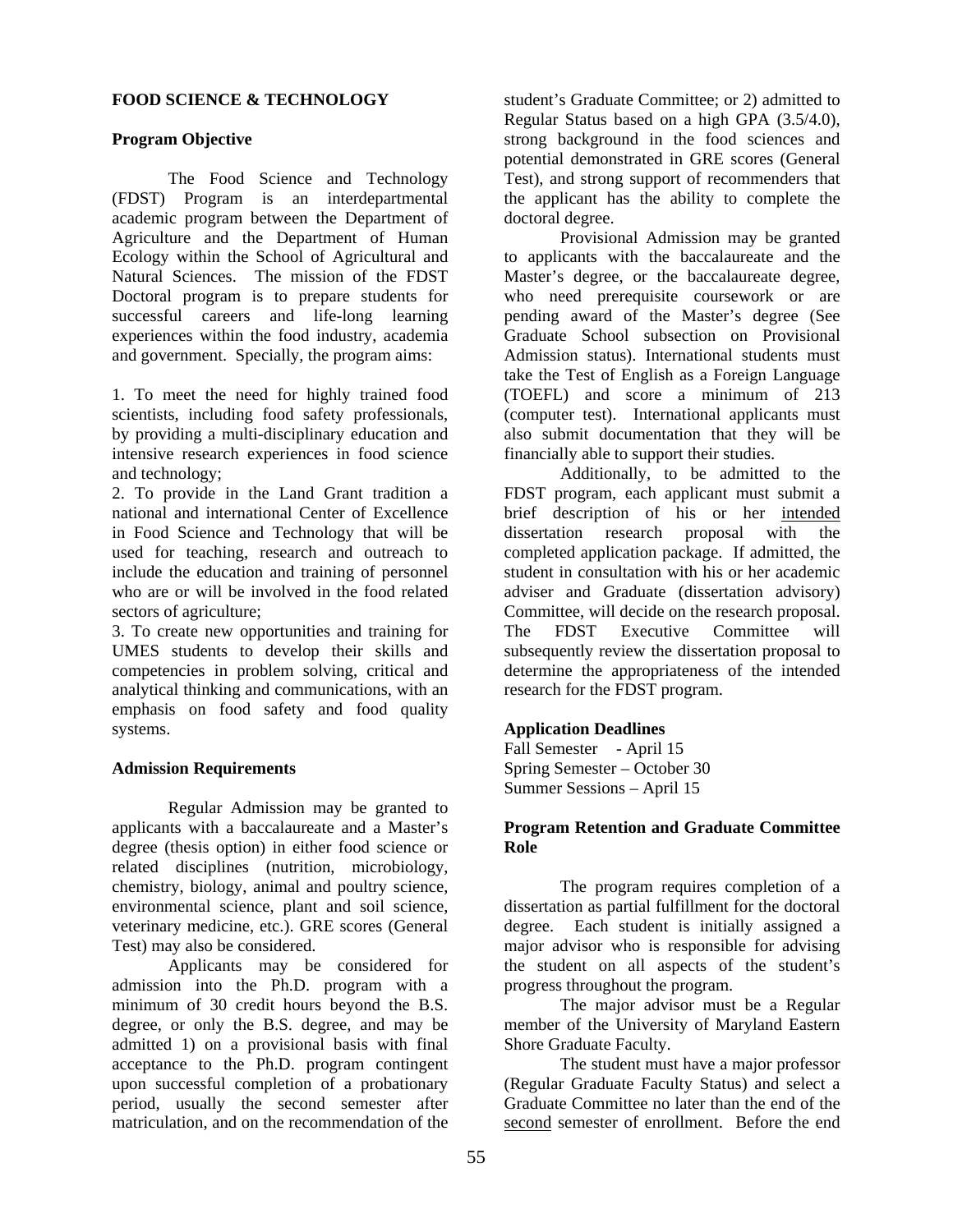of the second semester of enrollment, each student's program of study is planned in consort with the major professor (advisor) and the Graduate committee, including any transfer credits to be applied to the degree program. The Graduate committee must have five members, three of whom must hold UMES Regular or Associate Graduate Faculty status membership, and a majority of the Committee must be UMES full-time faculty in academic departments. The major professor chairs the committee. Annual student progress reviews will be conducted by the committee to ensure satisfactory progress of students toward degree completion. All students must maintain a cumulative 3.0 GPA, pass a written comprehensive examination and complete degree requirements, including dissertation within seven years of initial enrollment if full-time, otherwise nine years if part-time.

# **Exit Degree Requirements**

The Ph.D. requires a minimum of 36 credits beyond the M.S. level (or 66 credits minimum beyond the baccalaureate degree), with at least 24 credits of course work and 12 credits of dissertation research; those with only a Bachelor's degree will need additional coursework to meet the 66 credits minimum. Of the minimum 24 credits of course work, there are 9 credit hours of core courses and 15 credit hours of electives. Twelve credits of course work must be at the 600 level or above. Formal application for advancement to candidacy in the doctoral program requires successful completion of both the comprehensive examination and an oral defense of the dissertation proposal. The Graduate Committee administers the comprehensive examination, defense of the dissertation proposal, oversees the student's dissertation research, and administers the dissertation seminar and final dissertation defense (see the Graduate School's Established Procedures for Conduct of the Doctoral Dissertation Defense in this catalog).

 Full-time students must be advanced to candidacy, i.e., taken and passed the comprehensive examination and dissertation proposal defense no later than four years after matriculation. Part-time students follow the Graduate School's time limits for doctoral

degrees (5 years to Advancement to Candidacy, 4 years to final dissertation submission).

Students should consult for further information, specifics and forms the booklet Guidelines for the Graduate Degree Programs in Food and Agricultural Sciences and Food Science & Technology; the Graduate School booklet on Guidelines for Graduate Student Academic Advisement, and the sections in the catalog on the Graduate School Requirements Applicable to the Ph.D. Degree, the Established Procedures for Conduct of the Doctoral Dissertation Defense, Minimum Registration Requirements, Minimum Registration Requirements for Doctoral Candidates and Dissertation Research.

## **Credit Requirements and Distribution**

#### **Core Requirements: (9)**

- FDST 700 Seminar in Food Science and Technology (3)
- AGSC 605 Statistics in Agricultural Research (3) • AGSC 691 Research Methodology in the
	- Agricultural Sciences (3)

#### **Dissertation: (12)**

• FDST 899 Doctoral Dissertation Research (1-12)

**Electives: (Select 15 credits from the list below)** 

- AGRI 684 Recombinant DNA Technology (3) • ANPT 622 Analytical Laboratory Methods (2)
- ANPT 611 Poultry Diseases and Hygiene (4)
- ANPT 614 Advanced Animal and Avian Physiology (4)
- ANPT 624 Animal & Avian Health and Diseases (4)
- ANPT 634 Advanced Animal and Avian Diseases (4)
- BIOL 601 Environmental Microbiology (4)
- CHEM 670 Advanced Biochemistry (3) • CHEM 621 Advanced Environmental
- Chemistry (4)
- CSDP 604 Computer Methods in Statistics (3)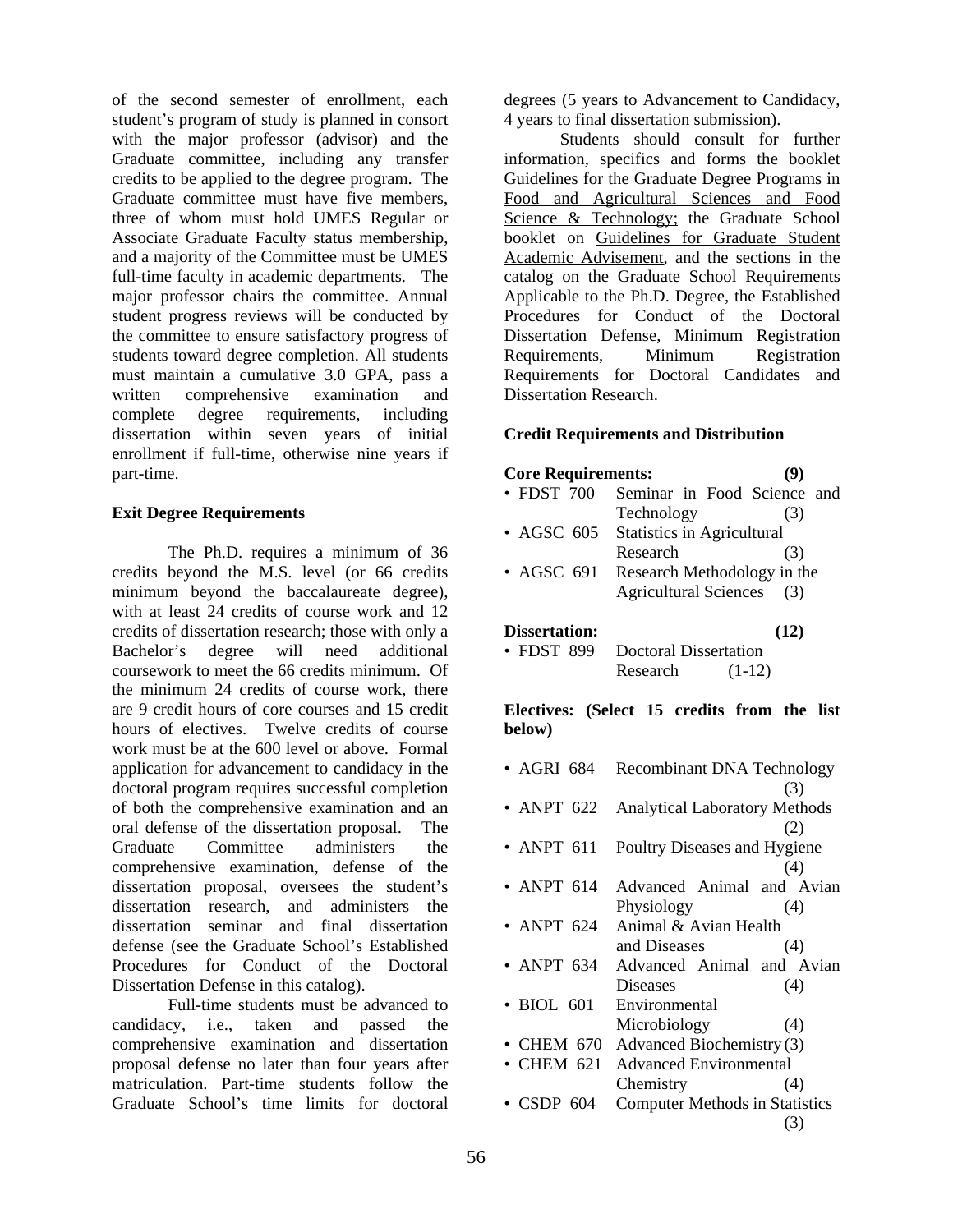| $\cdot$ CSDP 658 | Computer Applications in          |     |
|------------------|-----------------------------------|-----|
|                  | Agriculture                       | (3) |
| • FDST 493       | Food Chemistry                    | (3) |
| $\cdot$ FDST 680 | Food Policy Regulations (3)       |     |
| $\cdot$ FDST 692 | <b>Advanced Food Microbiology</b> |     |
|                  |                                   | (3) |
| $\cdot$ FDST 693 | Food Microbiology Lab (2)         |     |
| $\cdot$ FDST 801 | <b>Food Quality</b>               |     |
|                  | Assurance                         | (3) |
| $\cdot$ FDST 802 | <b>Advanced Food Toxicology</b>   |     |
|                  |                                   | (3) |
| $\cdot$ FDST 805 | Food Processing                   | (3) |
| • NUDT $654$     | <b>Nutritional Biochemistry</b>   |     |
|                  |                                   | (4) |
| • NUDT $670$     | <b>Advanced Food Safety</b>       | (3) |

Students not having a prior statistics course will be required to complete a prerequisite statistics course.

Students who have previously completed some core requirement courses will take different courses, or if eligible to transfer a research methods or statistics course will be advised and assisted by the major advisor in identifying an alternate course.

**Course Descriptions (credit hours are in parentheses)** 

#### **FDST 700 Seminar in Food Science and Technology (1)**

 This course is designed to build communications skills for graduate students. Presentations, both verbal and written, are prepared and given by students following an extensive review of the technical literature. Seminar topics to be presented include the specific research area of the student as well as more general topics in the food science field. A minimum of three (3) credit hours is required of all students in the program.

#### **AGSC 605 Statistics in Agricultural Research (3)**

 Emphasis is placed on techniques and application of statistical and experimental design, data acquisition, analysis, interpretation and presentation as applied to the Agricultural Sciences.

## **AGSC 691 Research Methodology in the Agricultural Sciences (3)**

 Students will learn the basic principles of research methodology. Emphasis will be placed on techniques used in identifying problems, forming hypotheses, constructing and using data-gathering instruments, designing research studies, and employing statistical procedures to analyze data.

# **AGRI 684 Recombinant DNA Technology (3)**

This is a laboratory course to introduce the basic principles of gene cloning, give essential background on working with E.coli, utilize different cloning systems and employ methods utilized for DNA sequencing.

## **ANPT 424/624 Animal and Avian Health and Diseases (4)**

 The study of parasitic, viral, bacterial and protozoal disease of mammalian and avian species will be covered. Methods of disease prevention, control and eradication will also be discussed.

#### **ANPT 611 Poultry Diseases and Hygiene (4)**

 Students will study the parasitic, viral, bacterial and protozoan diseases of domestic poultry. Methods of disease prevention, control and eradication will also be discussed.

# **ANPT 614 Advanced Animal and Avian Physiology (4)**

 This course covers an in depth presentation of major organ systems and their interaction in the maintenance of homeokinesis.

# **ANPT 622 Analytical Laboratory Methods (2)**

 The application of analytical laboratory techniques used in biomedical research will be explored.

# **ANPT 634 Advanced Animal and Avian Diseases (4)**

 Students will study the nutritional and metabolic diseases and the isolation and cultivation of macro-and microscopic parasites inclusive of gross and microscopic pathology.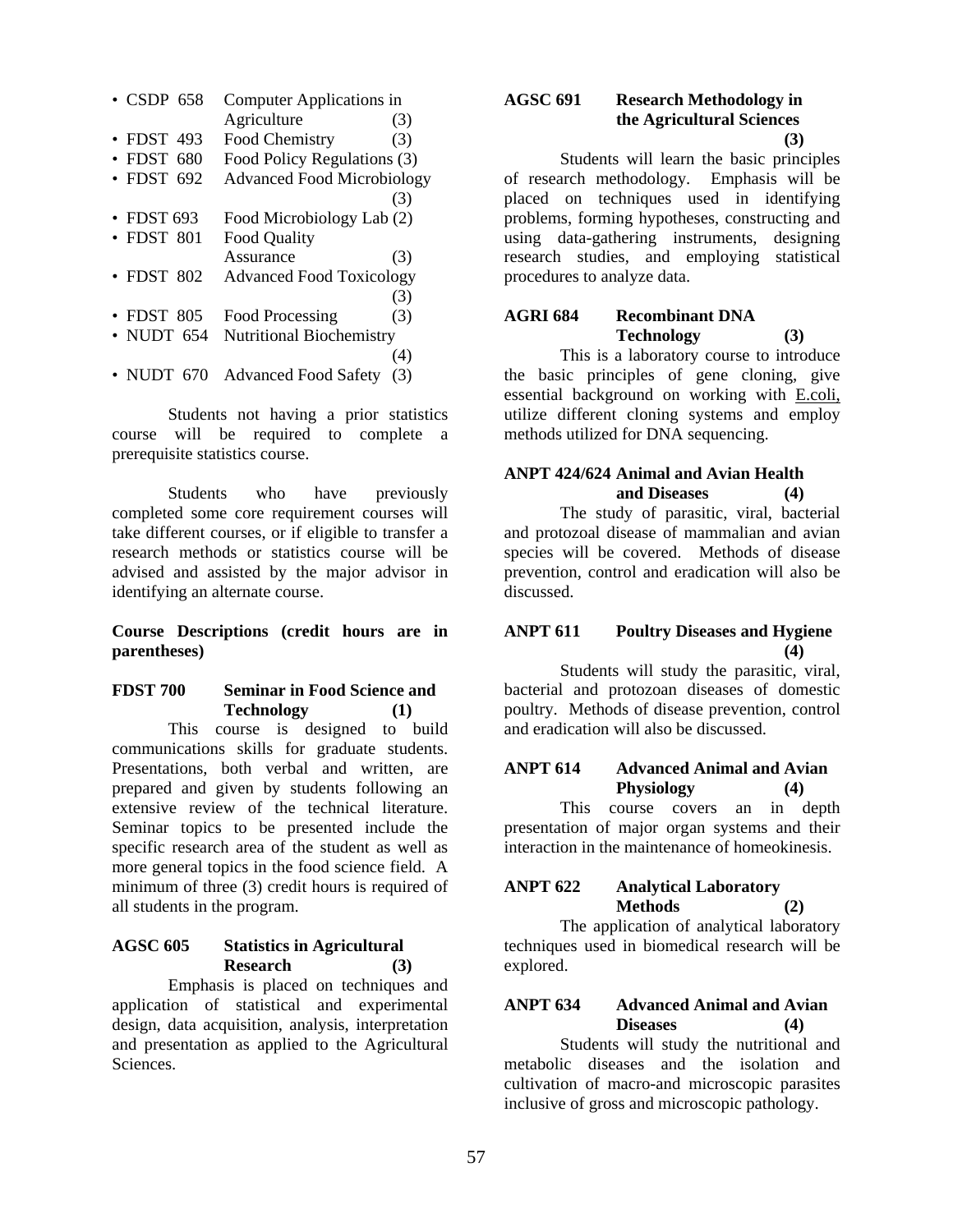# **BIOL 601 Environmental Microbiology (4)**

 Topics include microbial ecology of plants and animals, aquatic microbial ecology (including medical implications), soil microbial ecology, biodegradation, microbial insecticides, gastrointestinal microbiology, microbiology of foods and environmental problems management. Each student will be required to complete an independent research project. **Prerequisite: General Microbiology** 

## **CHEM 670 Advanced Biochemistry (3)**

The course covers the classification, chemistry and metabolism of protein, amino acids, carbohydrates and lipids. **Prerequisite: One semester of Biochemistry.** 

## **CHEM 621 Advanced Environmental Chemistry (4)**

 The origin, transport and effects of atmospheric and aquatic pollutants are studied, with emphasis on energy-related pollutants which include coal, oil and synfuels. **Prerequisites: One year of General Chemistry, one semester of Organic Chemistry and one semester of Analytical Chemistry or permission of the instructor.** 

## **CSDP 604 Computer Methods in Statistics (3)**

 This course is an introduction to the principles and applications of probability and statistics needed in graduate studies in various academic areas and to the computer realization of these methods. The course begins with a brief intensive review of basic statistical principles. **Prerequisites: One Semester of calculus.** 

# **CSDP 658 Computer Applications in Agriculture (3)**

 Current topics include expert systems for small farm applications, farm-record management, and special planning tools for agriculture.

## **NUTD 654 Nutritional Biochemistry (4)**

 The course reviews recent developments in nutritional sciences, designed to acquaint students with laboratory procedures in

nutritional biochemistry and physiology, including the identification and measurements of nutrients and their metabolites in foods, tissue and body fluids and human and animal experiments in nutrition. Special emphasis is placed on the relationship between biochemistry and nutrition.

# **NUTD 670 Advanced Food Safety (3)**

 The course emphasizes current trends in number of areas: food safety and emerging food borne pathogens, regulating food safety, traditional and rapid microbiological methods, relationship of environmental factors to occurrence, growth and survival of microorganisms in foods, mechanisms of control, HACCP, risk assessment, sanitation and food safety education. Special emphasis is placed on actual food borne outbreaks. **Prerequisite: BIOL 301 or AMIC 324 or permission of the instructor.** 

# **FDST 493 Food Chemistry (3)**

This course presents the chemistry of food components including water, carbohydrates, liquids, proteins, vitamins, and minerals, as well as additives including preservatives, colorants, flavors, antioxidants and sweeteners. Functionality and interaction of components and their importance to quality and wholesomeness of foods will be discussed. **Prerequisites: CHEM 212 or permission of instructor.** 

# **FDST 680 Food Policy Regulations (3)**

The course focuses on food and nutrition policy development, guidelines that govern compliance and enforcement rules in inspection, labeling, import and export and federal and state food regulations. Emphasis is given to HACCP and food safety education.

# **FDST 692 Advanced Food Microbiology (3)**

This course is designed to provide the microbiologist and/or food scientist with extended education and training in food microbiology. Emphasis on spoilage and pathogenic microorganisms in food includes detection, identification, characterization, and control methods utilized. Ecology and survival strategies of pathogens in foods and virulence mechanisms of food borne pathogens are being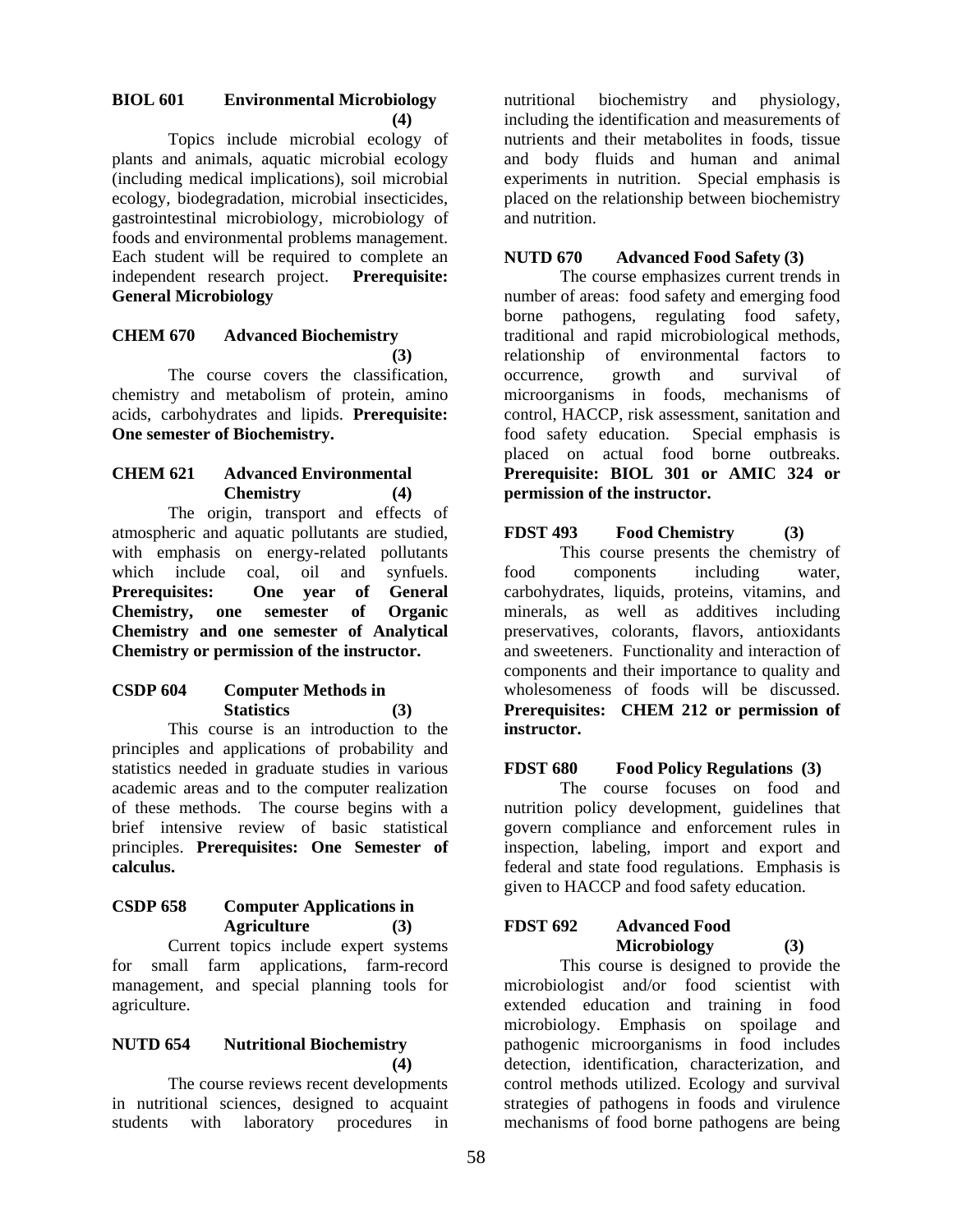discussed. **Prerequisites: BIOL 301 or AMIC 324** 

# **FDST 693 Food Microbiology Laboratory (2)**

 The course is designed to introduce techniques for detecting and enumerating microorganisms in foods. Conventional and rapid microbiological methods, immunoassays and molecular techniques will be applied to determine the microorganisms and their end products in foods.

#### **FDST 801 Food Quality Assurance (3)**

This course provides understanding of food quality control/assurance programs and compliance with government regulation. Topics presented include International Standards for Quality Management Systems, ISO 9000, Good Manufacturing Practices (GMP), Total Quality Management (TQM) and Hazard Analysis Critical Control Point (HACCP). The class also covers factors affecting the quality of food products, such as appearance, flavor, texture, nutritional value, safety and wholesomeness as well as principles of statistical quality control. **Prerequisite: FDST 493**

#### **FDST 802 Advanced Food Toxicology (3)**

This course emphasizes biological and chemical aspects of toxicology, microbial aspects of food borne infections and intoxications, food additives, toxic substances occurring in food, either naturally or formed during processing, and the toxic effects of these substances on the biological systems. Safety of genetically engineered foods, risk assessment and food safety policy will be discussed as general topics. **Prerequisite: permission of instructor** 

# **FDST 805 Food Processing (3)**

This course integrates principles of food chemistry, food microbiology, food engineering, nutrition, statistics and sensory evaluation through discussion of food processing operations, such as processing of fruit and vegetables, dairy, seafood, fats and oils, beverages, and chocolate manufacture. Food sanitation as well as food packaging will be

discussed as general topics. **Prerequisites: Permission of instructor.** 

| <b>FDST 899</b>   | <b>Doctoral Dissertation</b> |          |
|-------------------|------------------------------|----------|
|                   | Research                     | $(1-12)$ |
| Repeatable credit |                              |          |

Repeatable credit.

#### \*\*\*\*\*\*\*\*\*\*\*\*\*\*\*\*\*\*\*\*\*\*\*\*\*\*\*\*\*\*\*\*\*\*\*\*

## **For further information on the FDST program, please contact:**

Jurgen Schwarz, Ph.D. Program Director – FDST Program Center for Food Science and Technology University of Maryland Eastern Shore Princess Anne, MD 21853 Email: jschwarz@umes.edu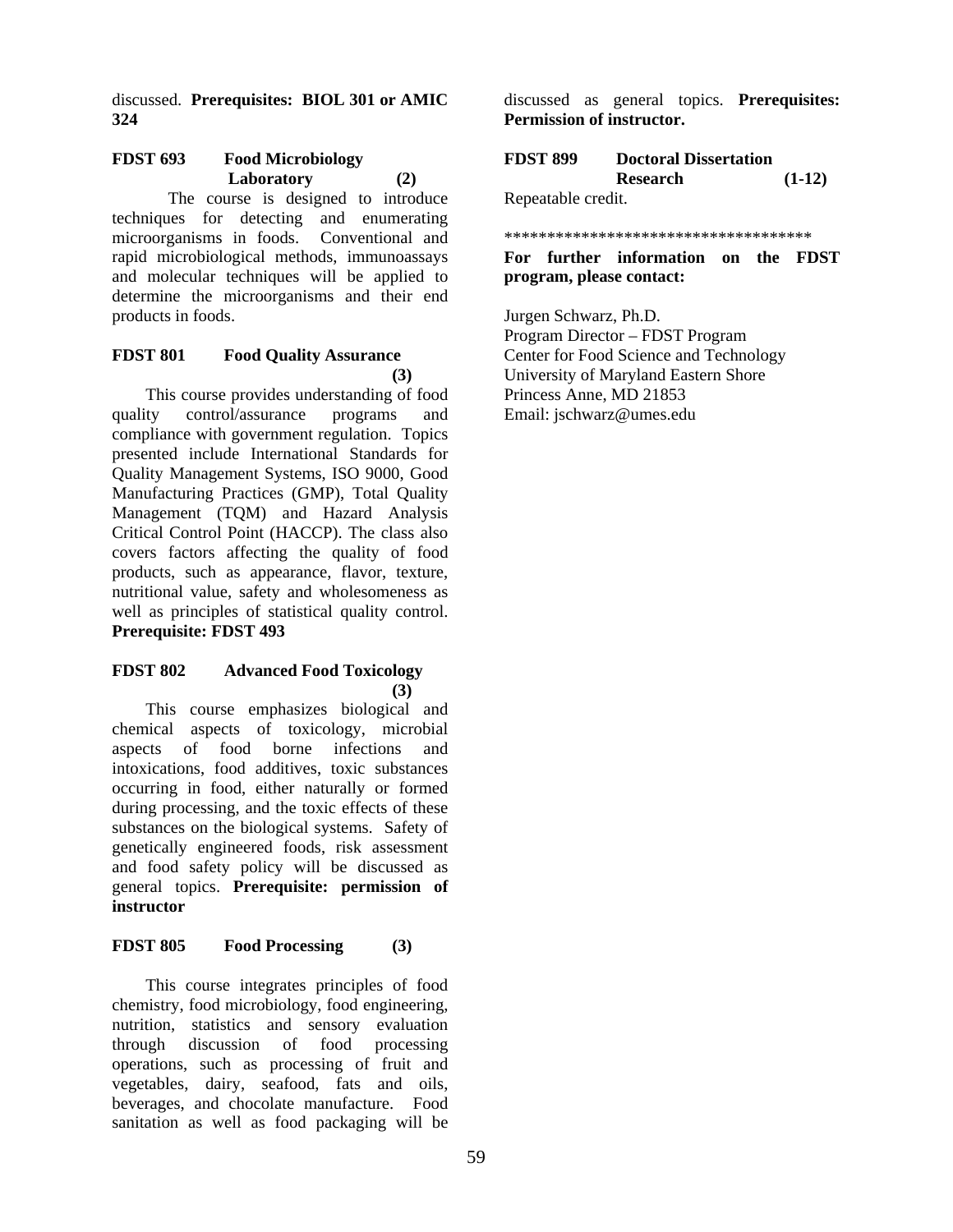#### **MARINE-ESTUARINE-ENVIRONMENTAL SCIENCES (MEES)**

#### **INTRODUCTION**

The University of Maryland Eastern Shore (UMES) offers graduate programs leading to the degrees of Master of Science (M.S.) and Doctor of Philosophy (Ph.D.) in the Marine-Estuarine-Environmental Sciences (MEES). The mission of the MEES Program is to train graduate students in the overall environmental sciences. There is a clear need for scientists with training in this area, given the multitude of environmental problems faced by society today. The interests of students in the program are diverse, but generally center on some aspect of the interaction between biological and physical or chemical systems. The analysis of this interaction may be anything from a study of molecular mechanisms to an assessment of the economics of an environmental impact. To ensure that all students in the program have some understanding of the breadth of information in the field of environmental sciences, each student is required to have course work in a variety of areas.

The interests of faculty and students within the MEES Program have led to six formally defined **Areas of Specialization (AOSs),** from which a student may choose. The AOSs are: Ecology, Environmental Chemistry, Environmental Molecular Biology and Biotechnology, Environmental Science, Fisheries Science, and Oceanography. Each student will choose an AOS when applying, and both admission and program requirements will depend on the AOS and the student's background and interests.

The strongest concentrations at UMES are in the areas of Ecology, Environmental Chemistry, Environmental Science and Fisheries Science, with Environmental Molecular Biology and Biotechnology under development and strengthening.

#### **GENERAL INFORMATION AND PROGRAM OVERVIEW**

 The MEES Program is a University System of Maryland (USM) interdisciplinary graduate degree program. Courses taken by MEES students are taught on participating USM campuses and USM research laboratories. A

course taught at a USM campus is available to enrolled graduate students through the intercampus enrollment process.

 Applicants as well as matriculated students to the program should consult the MEES program website for additional information and details on the program which are not covered in the MEES program section of this catalog, and for any updates to the program after the time of the catalog printing. The MEES program comprehensive website is www.mees.umd.edu.

#### **OVERALL DEGREE PROGRAM**

## **Admission**

Applicants will be considered for admission and advising on participating campuses by faculty associated with an appropriate Area of Specialization (AOS) based on the applicant's requests. Applicants are free to apply to more than one AOS, if so desired. Prospective students may apply through either the University of Maryland Baltimore County Graduate School, the University of Maryland Graduate School at College Park, or the Graduate School at UMES. In general, a student who has identified a specific member of the faculty with whom to work should apply to the campus where that faculty member is affiliated. A student may also apply to a particular campus due to geographic considerations. See the UMES contacts for inquiries and application at the end of this section.

Applicants to the MEES Program will be considered at both the M.S. and Ph.D. levels. In the event an applicant to the Ph.D. program has only a B.A. or B.S. degree, admission may initially be to the M.S. program with the final acceptance to the Ph.D. program contingent on successful completion of a probationary period (usually one year) and on the recommendation of the student's Research Advisory Committee.

An Admissions Committee from each Area of Specialization has been established to evaluate the applications of prospective students based on the following criteria:

1. The applicant's research interests must be clearly stated and relevant to one or more of the MEES Areas of Specialization.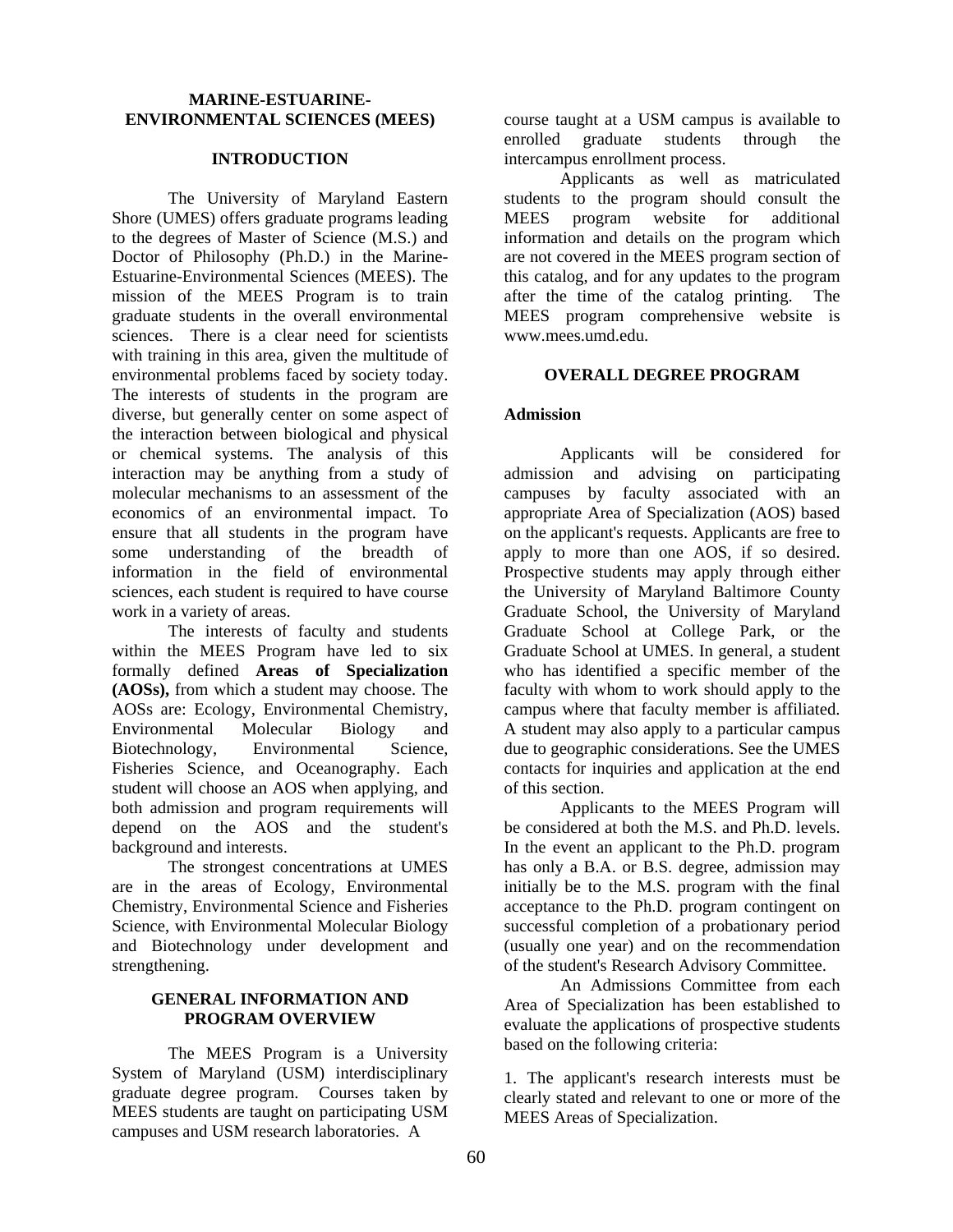2. The academic preparation of the applicant must be consonant with stated interests and AOS requirements.

3. The undergraduate GPA must be at least 3.0, although some students with a GPA below 3.0 may be provisionally accepted based on related research or work experience.

4. Applicants must submit the following required documents as part of their application for graduate study in the MEES Program:

- a. Graduate Record Examination Scores (Only the General Test is required, although one of the Advanced Tests is strongly recommended. See the AOS prerequisites).
- b. Transcripts of all college-level work.
- c. A brief essay clearly defining areas of research interest and research objectives preferably including the AOS(s) of interest. The essay should be carefully prepared, not in outline form, and will assist with identification of an academic advisor should the applicant be judged admissible.
- d. Three letters of recommendation from persons familiar with the academic work of the applicant.

The initial screening of an applicant's credentials is done by the Admissions Committee of the appropriate AOS(s). Each AOS has course prerequisites (described in subsequent subsections). Students missing several of these prerequisite courses may be offered provisional acceptance. Students missing four or more prerequisites will generally not be admitted, and should plan to take some of those courses before re-applying.

Receipt of the application will initiate the search for an appropriate faculty member to serve as the academic advisor for the student. No student will be admitted to the Program for whom an advisor has not been identified in advance. Hence, if prior discussions have taken place between an applicant and a member of the faculty regarding the faculty member's serving as advisor to the student, that fact should be mentioned in the application and the potential

advisor should forward a letter of agreement. The student will be matriculated on the degree-granting campus of his/her advisor, following admission of the applicant by the respective Graduate School.

Application deadlines are:

# **Fall Semester - December 1 to February 1 Spring Semester - August 1 to September 1**

 For international applicants the application deadlines are:

## **Fall Semester - December 1 to February 1 Spring Semester - June 1**

## **Advisors and Research Advisory Committees**

Upon admission to the MEES Program, students are assigned to an Academic Advisor. This person will be responsible for advising on all aspects of the student's progress through the program. Any request for a change of advisor must be submitted to and be approved by the AOS committee and the MEES Program Director (Central Office).

In certain situations, a student may want a second Academic Advisor. This might happen if, for instance, the professor most familiar with the student's work will have only an Associate Graduate Faculty status. In this case, it is possible to set up a Co-Advisor team of two professors who jointly serve in the role of Advisor (the other having Regular Graduate Faculty status).

Due to the expected divergent interests and goals of students in the MEES Program, as well as the dispersion of campuses and laboratories, the early formation of a Research Advisory Committee is mandatory to develop an individual program. During the first semester of enrollment in the MEES Program, the student and the Advisor must form this committee and submit its membership to the AOS Committee chairperson for approval. The committee should meet during the first semester, and must make its written recommendations for a program of study before the end of the second semester.

A Master's Research Advisory Committee will consist of three members, all of whom must be Regular or Associate members of a University System of Maryland (USM) campus Graduate Faculty. A Ph.D. Research Advisory Committee must have five members,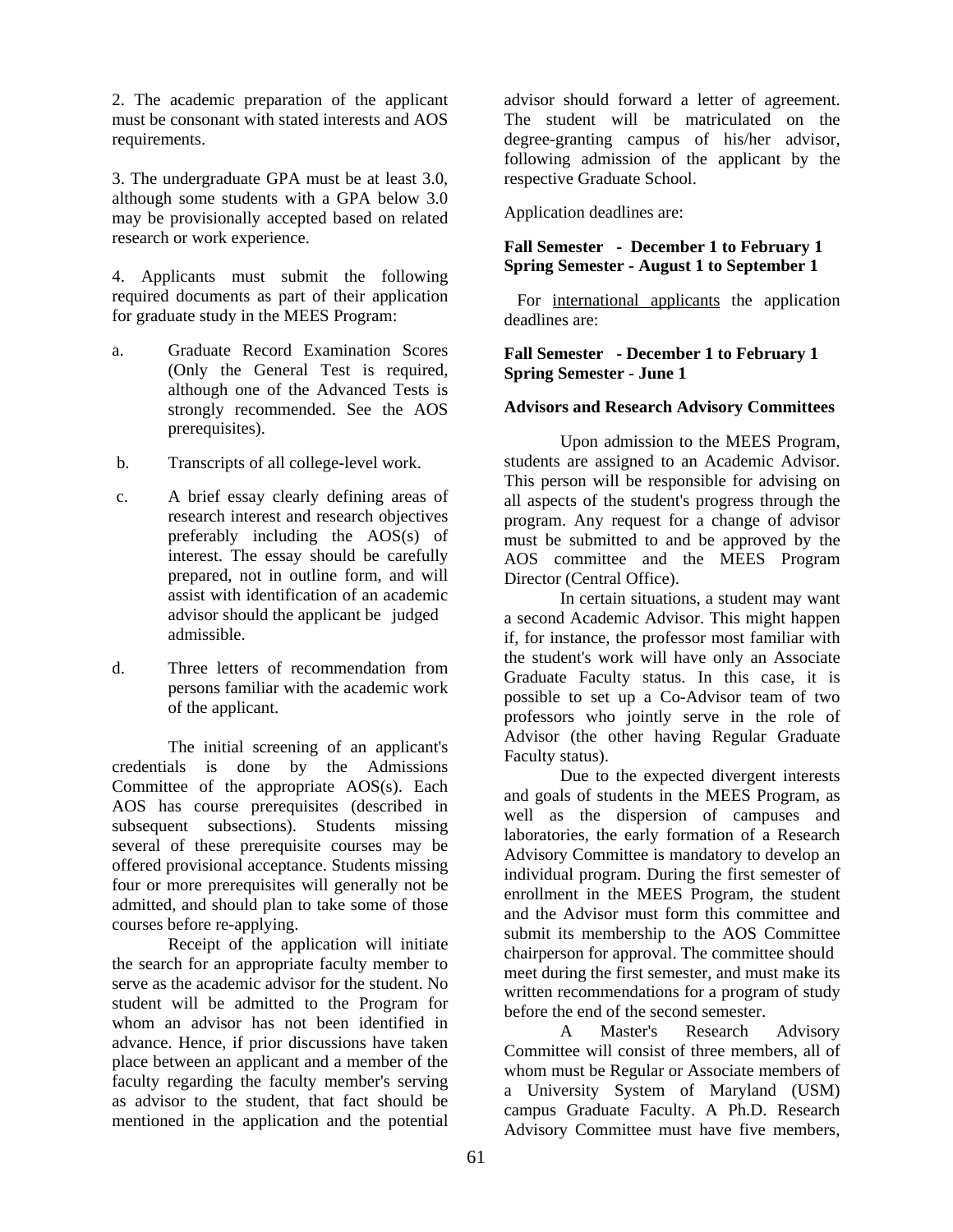three of whom must be Regular or Associate faculty as above. The Ph.D. Research Advisory Committee can consist of a minimum of three members, who are UMS graduate faculty, until the Comprehensive Examinations, at which time it must have all five members. The student's Advisor will serve as chair of this committee. The membership of the Research Advisory Committee should not be drawn entirely from a single laboratory or department. Replacement of committee members is expected, as needed, based on the Advisor's recommendation.

The program of study is laid out by the Research Advisory Committee in the first or second semester and will include any missing prerequisites [all prerequisites must be completed within the first year in the program], all required core courses, and any specialized courses the committee believes the student needs. Total required and suggested courses will often exceed the general credit minimum (30 for M.S. and 36 for Ph.D.). The program of study must then be approved by the appropriate MEES AOS Committee.

The Research Advisory Committee is responsible for initial approval of the student's area of research. Once the student has chosen an area of research, a proposal should be written up and discussed with the Research Advisory Committee. This preliminary research proposal should be brief (3-5 pages), but should cover as specifically as possible the student's research interests. Students in the Ph.D. program will later develop a more comprehensive research proposal which they must defend before advancement to candidacy. Students in the M.S. program will develop a more complete Thesis Proposal to submit to their Research Advisory Committee as described below. The approved preliminary proposal should be filed with the MEES Program Director's office by the end of the second semester following entry into the MEES Program.

An M.S. student's Research Advisory Committee will approve the Thesis Proposal and the Thesis Defense. Master's students are not required to take Comprehensive Examinations.

For Ph.D. students, the Research Advisory Committee will administer the Defense of the Dissertation Proposal, oversee the student's research, and administer the Dissertation Defense. Once formulated, the names of the Research Advisory Committee

members must be submitted to an AOS Committee Chairperson for approval.

Annual progress reviews initiated by the advisor will be conducted through the MEES Program Central office and the AOS committees to ensure satisfactory progress of MEES students toward degree completion (coursework and research direction).

# **Master of Science Requirements**

The specific requirements for the MEES M.S. degree program are as follows:

## 1. **Course Work**

- a. A minimum of 30 credits with 24 credits of course work and 6 credits of graduate research. Of the 24 course credits, 12 of them must be at the 600 level or higher. Exceptions and waivers for equivalent courses taken at other institutions may be used to meet prerequisite requirements of the student's AOS upon approval of the appropriate AOS Committee. Although graduate courses taken elsewhere may serve to fulfill AOS requirements, only six credits from such courses may be identified as transfer credits. Courses used to fulfill requirements for a previously awarded degree cannot be used for transfer credits.
- b. One seminar course (MEES 608 or equivalent) must be taken for each year in residence (on average); total of 2.
- c. One approved Statistics course (400 level or higher) is required.
- d. One graduate course representing significant interdisciplinary breadth, preferably outside the student's AOS is required.
- e. One course or seminar in Environmental Management (a 3-4 cr. course can satisfy *'d'* above) is required.

## 2. **Thesis Defense**

An oral defense of the Thesis, administered according to Graduate School procedures (see section, pp.35-37), will take place at the completion of the research project. This defense will be conducted by the Research Advisory Committee and will be administered once all other degree requirements have been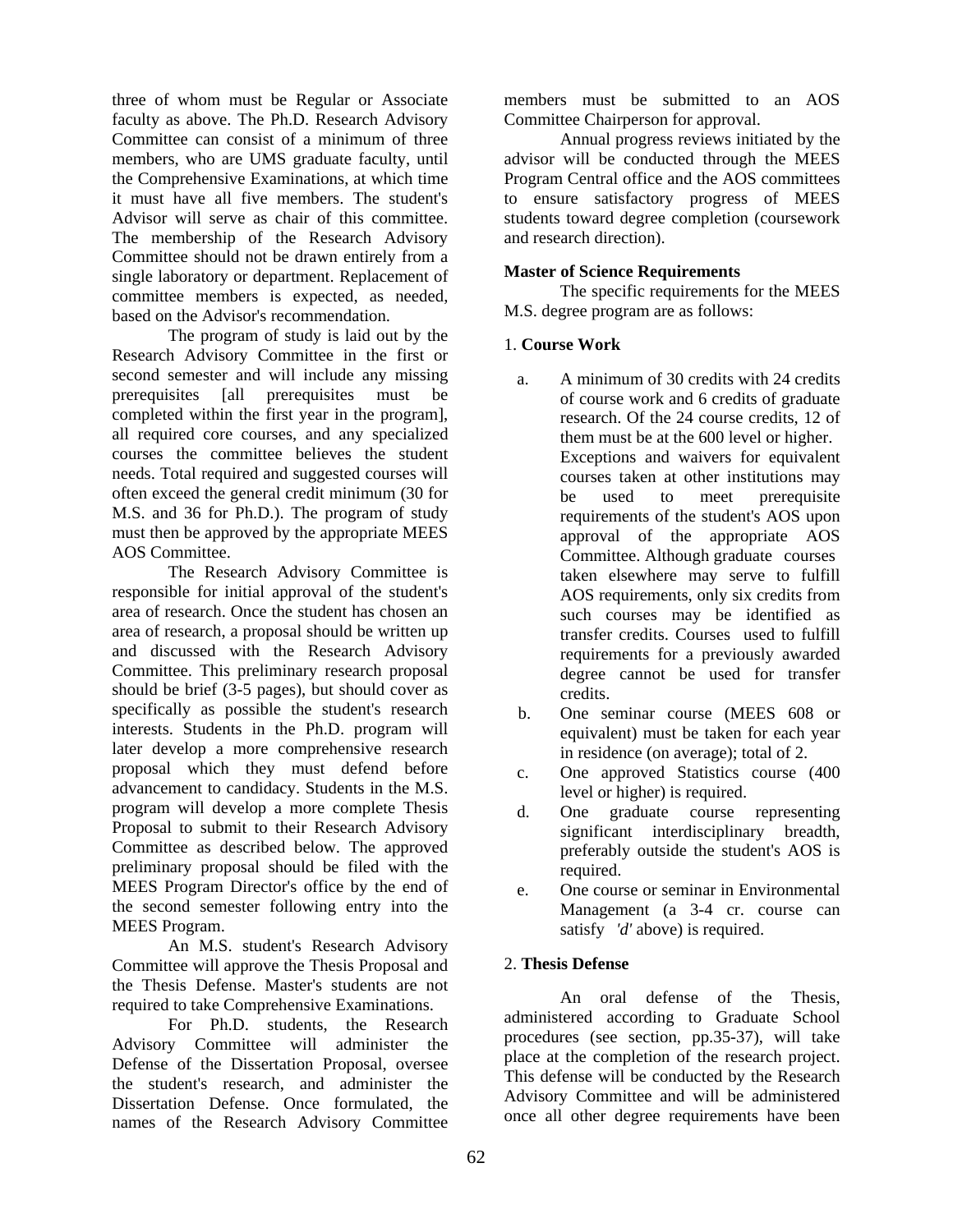fulfilled. The Thesis Defense will generally last no longer than two hours, but the time will be long enough to ensure an adequate examination. The Research Advisory Committee also approves the thesis, and it is the candidate's obligation to see that each member of the committee has at least *two weeks* in which to examine a copy of the thesis prior to the time of the defense. The Research Advisory Committee may conclude that the candidate has passed or failed. A student may be conditionally passed with the provision that minor changes in the thesis be made by the student and approved by the Major Advisor. A student who fails may, at the discretion of the committee and with approval of the MEES Program Director and the UMES Graduate Dean, be permitted to stand a second defense after acting on suggestions for improvement of the thesis (e.g., collection of more data, use of different statistical analysis, rewriting of the discussion, etc.), at such time as the advisor considers appropriate. Once the thesis has been successfully defended, one copy must be supplied to the UMES MEES Office in addition to the copies required by the Graduate School.

#### **Doctor of Philosophy Requirements**

The specific requirements for the MEES Ph.D. degree program are as follows:

## 1. **Course Work**

- a. The student must complete a minimum of 36 credits, with at least 24 credits of coursework and 12 credits of dissertation research. Twelve credits of coursework must be at the 600 level or above. Credits used to obtain a M.S. degree at a USM campus or other college/university cannot be transferred to the Ph.D. program. However, if a student has completed a M.S. degree, up to 16 credits of appropriate courses can be waived by petition to the AOS committee.
- b. One seminar course (MEES 608 or equivalent) is required for each year in residence (on average); total of 4.
- c. One approved Statistics course (600 level or higher) is required.
- d. One graduate course representing significant interdisciplinary breadth,

preferably outside the student's AOS is required.

 e. One course or seminar in Environmental Management is required (a 3-4 cr. course can satisfy 'd' above).

## 2. **Examinations**

Formal application for advancement to candidacy for the doctoral degree requires successful completion of both a Comprehensive Examination and an oral Defense of the Dissertation Proposal. The Comprehensive Examination must be passed before the student can defend the Dissertation Proposal.

## a. **Comprehensive Examination**

The MEES Program central office has both general MEES and specific AOS committee guidelines available for comprehensive examinations.

The Research Advisory Committee is responsible for administering the comprehensive examination. Since this examination must be successfully completed before the dissertation proposal can be defended, it is in the student's best interests to take the Comprehensive Examination as early as possible in the Program. The exam must be taken by the end of the student's fifth semester. This examination is intended to determine whether the student demonstrates sufficient evidence of scholastic and intellectual ability in major and related academic areas. The examination will not be a defense of the research proposal. Areas of the examination will be chosen by the student with the committee's approval, from a general list formulated by the AOS Committee. One area of the examination must be chosen for interdisciplinary breadth (e.g., relating to the interdisciplinary course from the core curriculum).

The examination will include a combination of written and oral sections. The Research Advisory Committee will determine whether the student passes (a minimum of four affirmative votes is required), or fails. If failed, the examination may, at the recommendation of the Research Advisory Committee, be taken again. In this case the examination should be repeated within one year, but no sooner than six months, after the initial examination. If the examination is failed a second time, admission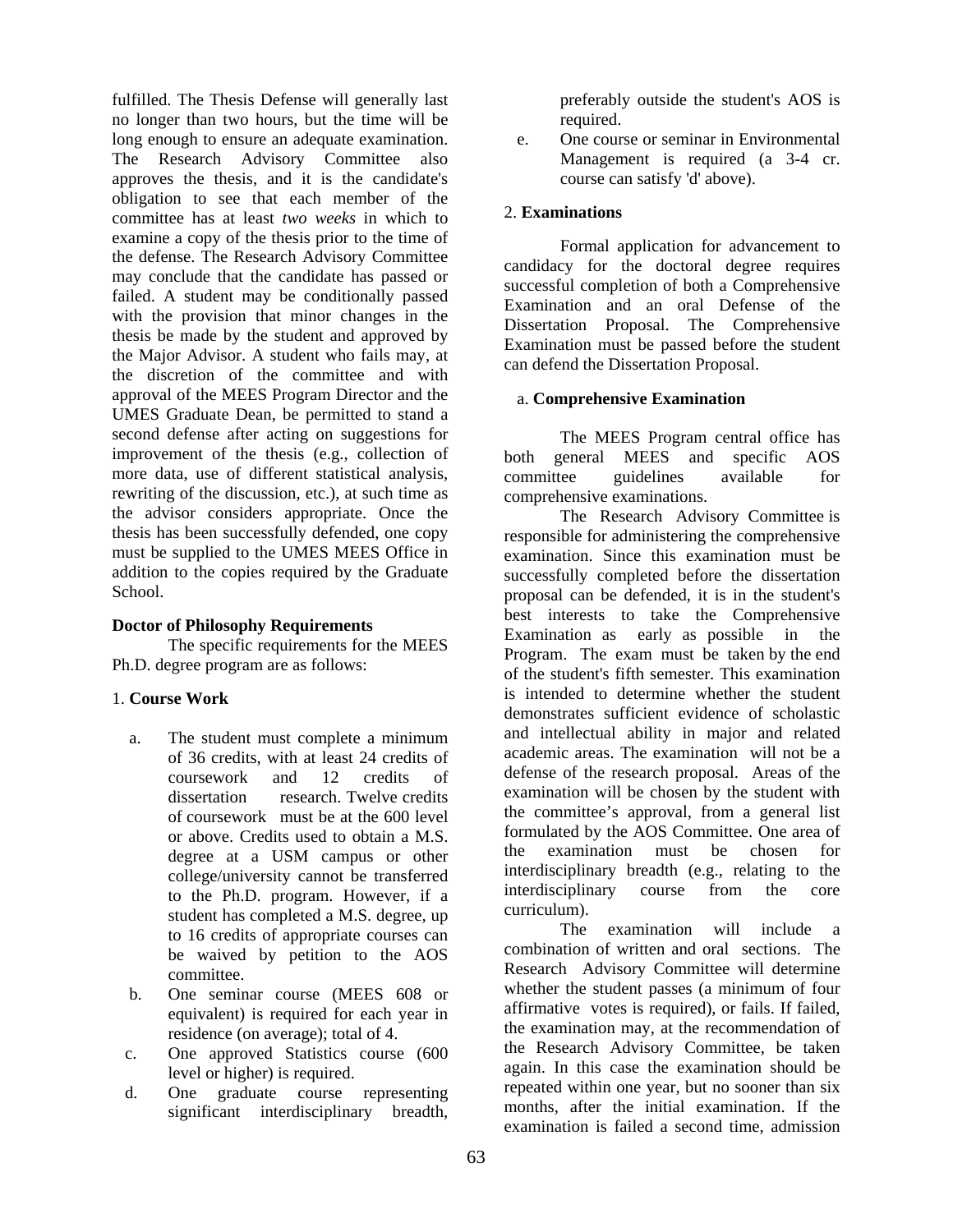will be cancelled. Any conditional passing of the examination must be satisfied before the examination can be rendered "successfully completed." The MEES Program Director's office must be notified at least two weeks in advance of the pending examination. A report of the examination will be filed with the Director's Office following the examination.

The USM interactive video network system may be used for oral comprehensive examinations and dissertation proposal defenses but all committee members, the student and the Graduate Dean must agree to this use. Phone/conference calls are not acceptable alternatives.

# b. **Dissertation Proposal Defense**

The Proposal Defense is an oral examination on the research proposal administered by the Research Advisory Committee. At least two weeks prior to the examination, the student must supply the committee members with a formal research proposal in which is detailed: background information, research progress to date (if any), specific objectives, and experimental design of the proposed research. The committee is expected to examine the student on all aspects of the proposed research to determine whether the research plan is sound, and whether the student has the proper motivation, intellectual capacity and curiosity, and has, or can develop, the technical skills necessary to successfully pursue the Ph.D. degree. The student passes if there are at least four affirmative votes. If failed, the student must re-defend the proposal within one year. A second failure will result in cancellation of admission.

The research proposal should be defended within one year of unconditionally passing the oral and written Comprehensive Examination and at least one year before projected completion of the degree requirements. The MEES Program Director's Office must be notified of the pending examination several weeks prior to its administration, and a report of the examination must be filed with the Director's Office following the examination.

At the successful completion of this defense, the student officially applies for Advancement to Candidacy for the Ph.D. degree

and should submit the necessary form to the UMES MEES Program office for transmission to the UMES Graduate School. Students must be admitted to candidacy at least six months prior to the Defense of the Dissertation (final defense).

# **Dissertation Seminar and Defense of the Dissertation Research**

A candidate for the Ph.D. degree will present a public seminar on the dissertation research during the academic year in which the degree will be awarded. The seminar should, under normal circumstances, be given within five weeks in advance of the day of the oral final examination. The student and the Advisor will be responsible for initiating arrangements through the UMES MEES Office for the date and advertisement of the seminar. The seminar will be open to faculty, students, and other interested parties.

The final oral defense of the dissertation is conducted by a committee of the graduate faculty appointed by the Graduate Dean (this is usually the Research Advisory Committee plus a Graduate Dean's representative). Nominations for membership on this committee are submitted on the designated form to the UMES Graduate School by the student's Advisor. This is done by the third week of the semester in which the student expects to complete all requirements, but no later than two months prior to the defense (see the UMES Graduate School's calendar for Commencement Fall or Spring semester). The time and place of the examination are established by the chair of the committee. The student is responsible for distributing a complete, final copy of the dissertation to each member of the committee at least two weeks before the examination date. Announcement of the final examination will be made through the UMES MEES Office to all members of the MEES faculty at least two weeks prior to the examination. All final oral examinations are open to all members of the graduate faculty and students, although only members of the examining committee may question the candidate. After the examination, the committee deliberates and votes in private. Two or more negative votes constitute failure. The student may be examined no more than twice.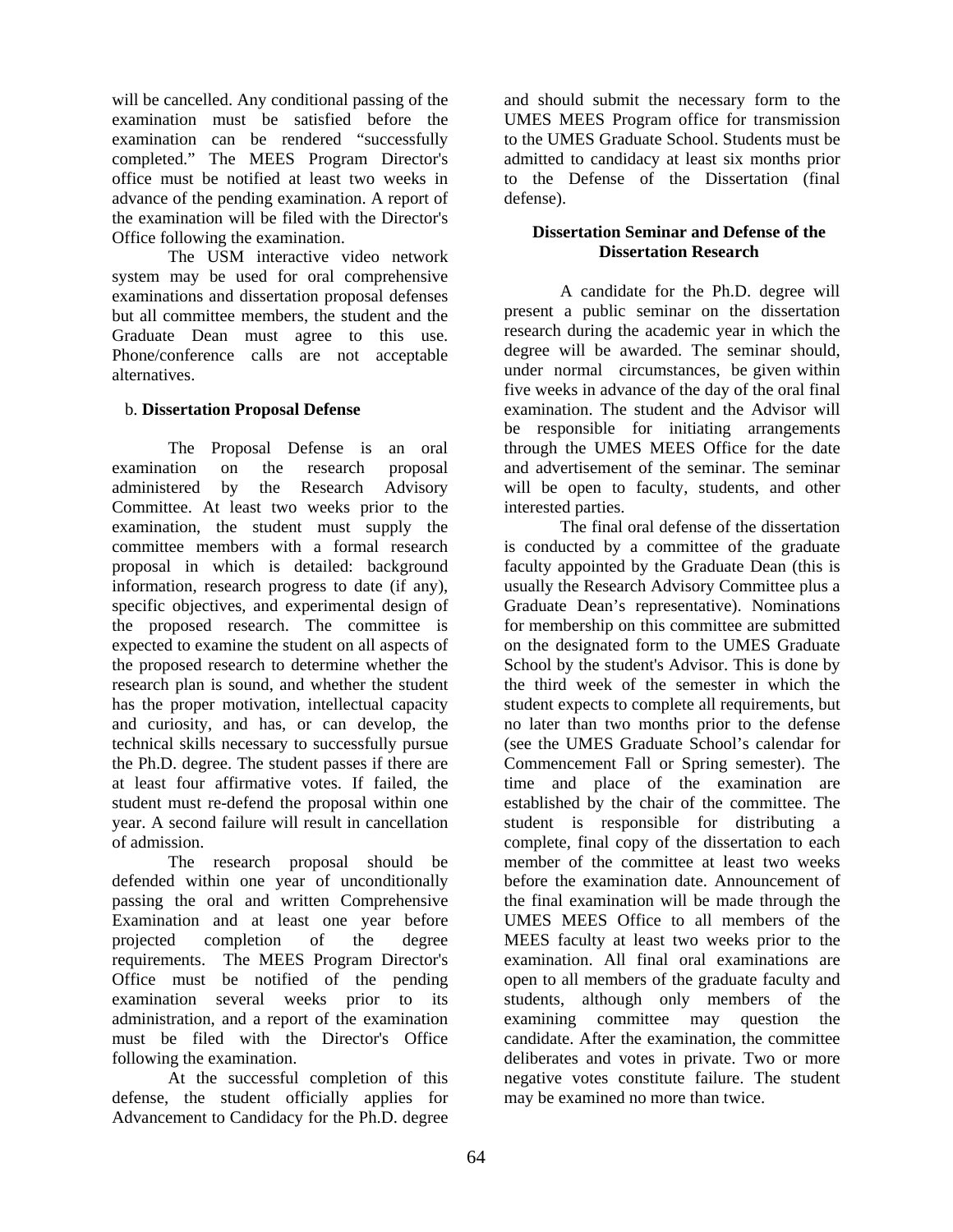Following successful completion of the final examination, a final copy of the dissertation must be supplied to the UMES MEES Office, in addition to those required by the UMES Graduate School.

## **AREAS OF SPECIALIZATION**

## **ECOLOGY**

The MEES Program provides access to a strong curriculum of interdisciplinary graduate training and research in ecology. Within this Area of Specialization (AOS), numerous scientists throughout the University System of Maryland (USM) are actively involved in teaching and research, with collaboration common between these scientists and those in the other areas of MEES.

Ecology is a broad discipline encompassing terrestrial, aquatic, estuarine and marine environments. Specific areas of study include behavioral, community, evolutionary, marine, benthic, limnological, systematic, and physiological ecology. Variations and/or combinations of one or more of these subdisciplines are common (e.g. marine benthic community ecology as one area of study, or the evolution of terrestrial communities as another). Students successfully completing this AOS could go on to academic appointments in a variety of departments (e.g. Environmental Sciences, Ecology, Biology, Zoology, Botany, etc.), or work for environmental consulting companies, as well as federal or state government agencies.

Due to the nature of the MEES Program, heavy emphasis is placed on the student's unique research goals in this AOS. As such, core course requirements are kept to a minimum. The remainder of a student's course load is determined by that student and his or her Research Advisory Committee on the basis of the individual's research topic and previous academic experience. The USM has a wide and diverse set of course offerings in ecology and related areas, so it should be possible for students in almost any area of ecology to create a beneficial program of study.

The MEES Program ecology faculty believe that graduate students should be welltrained in the following five important areas:

- 1) Scientific method and experimental design.
- 2) Statistical methods and use of computers for statistics, database manipulation, and modeling.
- 3) Ecological theory and mathematical modeling.
- 4) Field techniques in ecology.
- 5) Scientific writing.

## **Prerequisites**:

 A Bachelor's degree with courses equivalent to an undergraduate General Biology degree, including:

- 1. Two semesters of Calculus
- 2. Two semesters of Introductory Chemistry
- 3. Two semesters of Organic Chemistry or Biochemistry
- 4. Two semesters of Physics
- 5. Two semesters of Introductory Biology
- 6. One Ecology course and two other Advanced Biology courses

## **Core Courses and Other Requirements (M.S. and Ph.D.):**

- 1. Population Biology including mathematical modeling (600 level, 3-4 cr.)
- 2. Ecosystem Ecology and/or Community Ecology (600 level, 3-4 cr.)
- 3. A specialized field or laboratory-based Ecology course is recommended
- 4. A course from one of the other MEES AOS's (from an approved list)
- 5. A course in Statistics/Biostatistics (600 level for the Ph.D., 400 level for the  $M.S.$ )
- 6. One graduate level seminar for each year in residence (on average)
- 7. One course or seminar in Environmental Management, Policy, Ethics or Philosophy of Science, (400 or 600 level,1-4 cr.)
- 8. Courses in Experimental Design and Analysis and in Scientific Writing are also strongly recommended.

## **ENVIRONMENTAL CHEMISTRY**

The objective of the Environmental Chemistry Area of Specialization (AOS) is to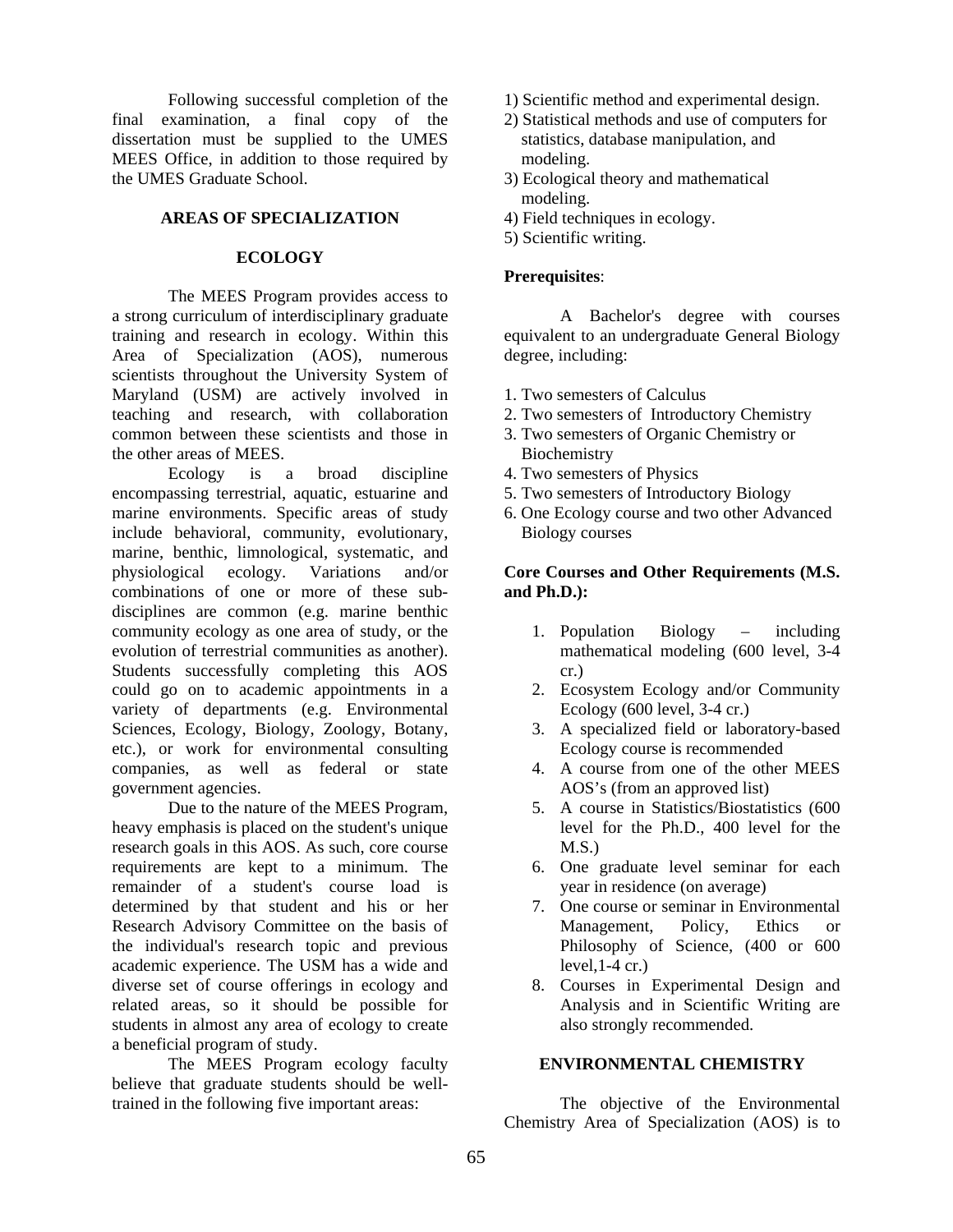train research scientists to apply basic chemical principles to the study of the environmental behaviors of natural and anthropogenic chemicals. Environmental chemistry includes interdisciplinary studies which integrate across subjects such as geochemistry, analytical chemistry, transport processes, and toxicology to determine the cycling and impact of chemicals in the natural environment.

As both the Master's and Ph.D. are research-oriented programs, emphasis is placed on learning and applying the scientific method, employing strong quantitative approaches and developing effective scientific writing skills. Students graduating from MEES through this AOS will find professional positions in federal, state and local government agencies (such as EPA, FDA, NIH), private chemical and manufacturing industries, academic institutions, and consulting firms.

#### **Prerequisites:**

 A Bachelor's degree in the natural sciences or engineering, including:

- 1. Two semesters of Calculus
- 2. Two semesters of Physics
- 3. Two semesters of General Chemistry
- 4. Two semesters of Biology
- 5. Two semesters of Organic or other Advanced Chemistry (e.g. Biochemistry).

## **Core Courses and Other Requirements (M.S. and Ph.D.):**

- 1. One fundamental and one advanced course in Environmental Chemistry or Geochemistry (one 400-600 level, one 600-700 level 3-4 cr.)
- 2. One course in Physical Transport Processes (600 level, 3-4 cr.)
- 3. One course in Aquatic Toxicology or Ecology (600 level, 3-4 cr.)
- 4. One 400 or 600 level course from one of the other MEES AOSs (from an approved list)
- 5. One course or seminar in Environmental Management, Policy, Ethics, or Philosophy of Science (a 3-4 cr. course can satisfy '4' above) (400 or 600 level)
- 6. A course in Statistics or Applied Mathematics (600 level for the Ph.D., 400 level for the M.S.)
- 7. One graduate level seminar for each year in residence (on average).
- 8. One or more courses in Physical Chemistry are strongly encouraged (2-4 cr. each).
- 9. Courses in Experimental Design and Analysis and in Scientific Writing are also recommended.

## **ENVIRONMENTAL MOLECULAR BIOLOGY/BIOTECHNOLOGY**

Molecular approaches pervade every biological discipline, and each MEES campus has distinguished, energetic faculty that emphasize molecular mechanisms of ecological interactions and dynamics. Expertise includes molecular microbial ecology and physiology; bioremediation; molecular endocrinology of fish growth, development and reproduction; environmental stressors contributing to fish physiological dysfunction and oncogenesis; mechanisms and stressors of nitrogen fixation; molecular models of marine surface colonization; molecular cues of organism to organism interaction, and invertebrate immunity. Faculty in this area frequently study macromolecular environmental interactions using recombinant DNA and hybridoma approaches. The Environmental Molecular Biology and Biotechnology Area of Specialization encourages interaction between campuses, and is synergistic with other AOSs.

Several campuses in the University System of Maryland (USM) have facilities specializing in Molecular Biology and Biotechnology, such the Center of Marine Biotechnology of the Maryland Biotechnology Institute, the campuses at Baltimore, Baltimore County and College Park, and facilities underway at UMES.

## **Prerequisites:**

A Bachelor's degree in the natural sciences or engineering including:

- 1. Four semesters of Biology including Biochemistry
- 2. Two semesters of Physics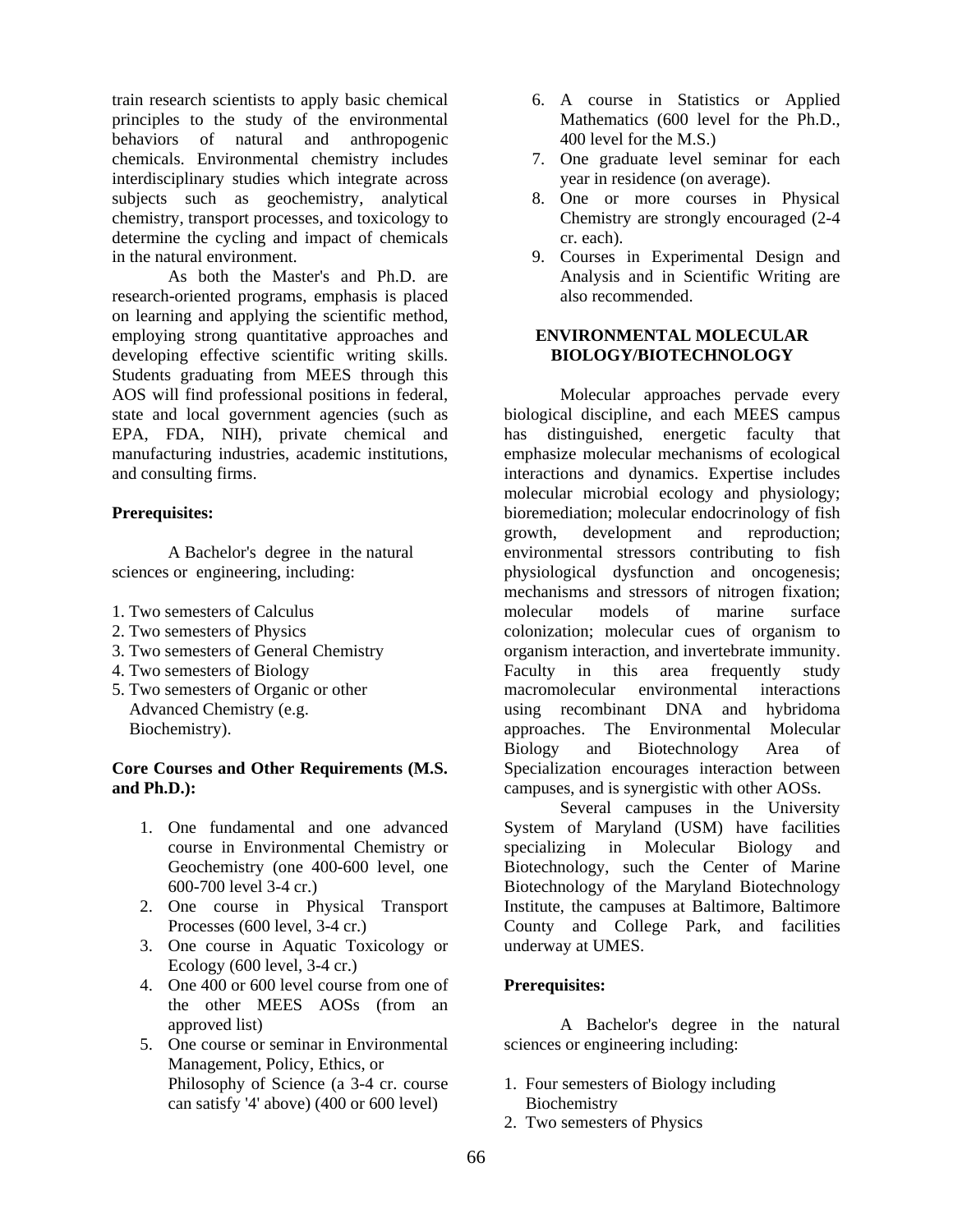- 3. Four semesters of Chemistry
- 4. Two semester of Calculus
- 5. Two semester of Molecular Biology or Molecular Genetics

#### **Core Courses and Other Requirements (M.S. and Ph.D.):**

- 1. One course in Molecular Biology/ Genetics (600 level, 3-4 cr.)
- 2. One course in Cell Biology/Physiology (600 level, 3-4 cr.)
- 3. One course in Ecology (400 or 600 level, 3-4 cr.)
- 4. One course in Advanced Chemistry or Biochemistry (400 or 600 level, 2-4 cr.)
- 5. One elective 400 or 600 level course
- 6. One course or seminar in Environmental Management, Policy, Ethics or Philosophy of Science (a 2-4 cr. course can satisfy *'5.'* above) (400 or 600 level)
- 7. A course in Statistics/Biostatistics (600 level for the Ph.D., 400 level for the M.S.)
- 8. One graduate level seminar for each year in residence (on average)
- 9. Courses in Experimental Design and Analysis and in Scientific Writing are also recommended
- **Note: For the M.S. degree, only three of the first four requirements must be fulfilled (Nos. 5 through 8 are required for all students).**

## **ENVIRONMENTAL SCIENCE**

This Area of Specialization provides broad training in the environmental sciences. Some students do not want to specialize to the extent the other Areas of Specialization require, but would like to gain experience and take courses in a variety of scientific, economic, and social disciplines related to the natural environment. These requirements are also very appropriate for students wishing to specialize in environmental management.

The relevant graduate training will provide advanced courses in five distribution areas:

1. **Biology** - Courses in the biological sciences in which the emphasis is on ecology, especially at the population, community, and ecosystem levels.

- 2. **Chemistry** Courses in chemistry as applied to organisms or to the environment, with an emphasis on pollution or environmental toxicology courses.
- 3. **Physical Sciences and Technology** Courses dealing with the physical world or with the application of physical principles or technology to biological or environmental problems.
- 4. **Management, Economics, and Policy** Courses dealing with the interaction of economic, legal, political, and/or social institutions with the biological, chemical or physical environment.

## **Subprogram in Environmental Management: Science and Policy at Participating Campuses**

The primary content of this option within the Environmental Science AOS will focus on developing professionals in the field of environmental management, at the M.S. and Ph.D. levels. Students successfully completing this degree will normally pursue careers in the government or private industry, especially with organizations having strong environmental interests or programs. It is also anticipated that students desiring to work in foreign countries, and foreign students, will take part in this program.

Although the Environmental Management option is open to students at the Master's level, students completing advanced degrees in Applied Ecology and Conservation Biology (M.S.- Frostburg State) or Sustainable Development and Conservation Biology (M.S.- Maryland, College Park) as well as at other graduate environmental management programs within or outside of the USM could logically pursue a Ph.D. within this AOS. It is also expected that students with strong interests in restoration and landscape ecology or in environmental science and policy would matriculate within the Environmental Science AOS with an emphasis in environmental management.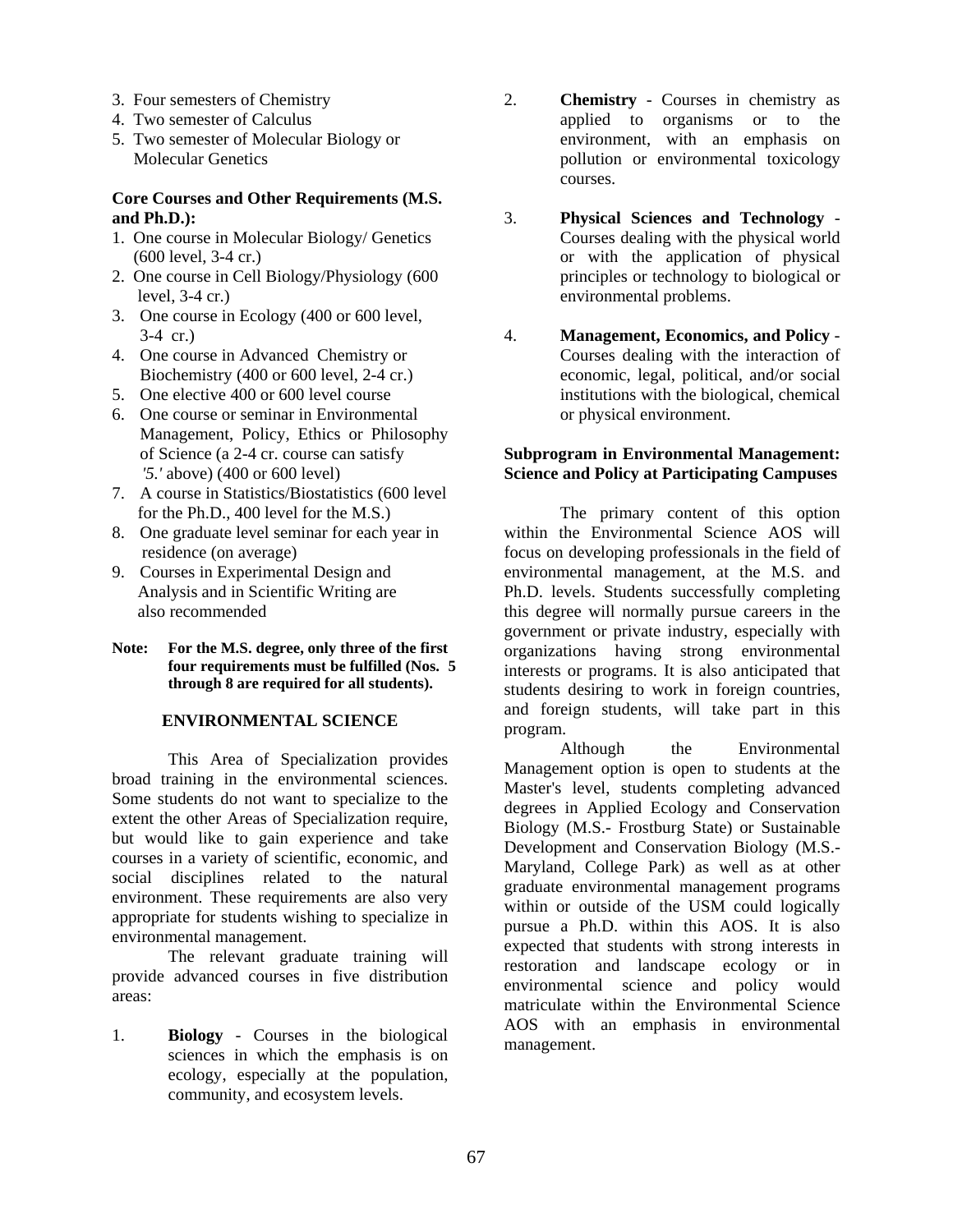# **Prerequisites:**

 An undergraduate degree in the natural sciences or engineering, including:

- 1. Two semesters of Calculus
- 2. Two semesters of Introductory Chemistry
- 3. Two semesters of Physics
- 4. Two semesters of Introductory Biology (or high placement test, high GRE Biology scores)
- 5. Ecology and other advanced Environmental Science courses are recommended

## **Core Courses and Other Requirements (M.S. and Ph.D.):**

- 1. One approved course from three of the four distribution areas (biology, chemistry, physical science or management) for M.S. students, and from each of the four distribution areas for Ph.D. students. One of these courses can be at the 400 level, the others will be at the 600 level or above
- 2. A course in Statistics/Biostatistics (600 level for the Ph.D., 400 level for the M.S.)
- 3. One graduate level seminar for each year in residence (on average)
- 4. One or more courses in computer science or computer applications are strongly recommended
- 5. Courses in Experimental Design and Analysis and in Scientific Writing are also recommended

## **FISHERIES SCIENCE**

Fisheries Science is multidisciplinary, drawing expertise from the biological, physical and social sciences. Fisheries scientists study populations and communities of aquatic resources, their responses to exploitation and changes in environmental conditions, and their management. Research is quantitative and may be either basic or applied. A diversity of faculty talent exists within the USM to provide graduate students with a strong education in ecology, biology and management of fish and invertebrate resources.

The multidisciplinary nature of fisheries science requires broad training in areas that may include ecology, oceanography, aquaculture, economics, mathematics, seafood technology, pathology and diseases, and management science. Students will select a curriculum, with assistance from their Research Advisory committees, to best achieve their academic and professional goals. The faculty recognizes that flexible, yet rigorous, curriculum choices are important for students in fisheries science.

The program in fisheries offers both M.S. and Ph.D. degrees. Graduates at either level may expect to find challenging career opportunities. Most career opportunities in fisheries science are in the government and academic sectors, although in recent years private businesses, research firms and aquaculture businesses offer increasingly diverse career choices.

The course work and research undertaken by MEES students in this AOS emphasize the following three fields of study:

# 1. **Fisheries Ecology**

 This field provides basic studies in fish and invertebrate population biology, food webs, recruitment and life history processes, predatorprey and competitive interactions, diseases, and effects of habitat conditions.

## 2. **Fisheries Management**

This field provides basic and applied studies on the effects of exploitation, pollution and habitat change on fish and invertebrate populations; assessment of resources and their potential yields; and development of models and information useful for management of living aquatic resources. Students with outstanding credentials in economics, mathematics, or operations research may request the Fisheries AOS to waiver certain prerequisites.

## 3. **Fisheries Aquaculture**

This field contributes to the research on the culture of aquatic organisms and the development of aquaculture systems. This is a broad disciplinary area that includes ecology, physiology, chemistry, genetics, seafood technology, diseases and pathology, engineering, economics and management under its auspices.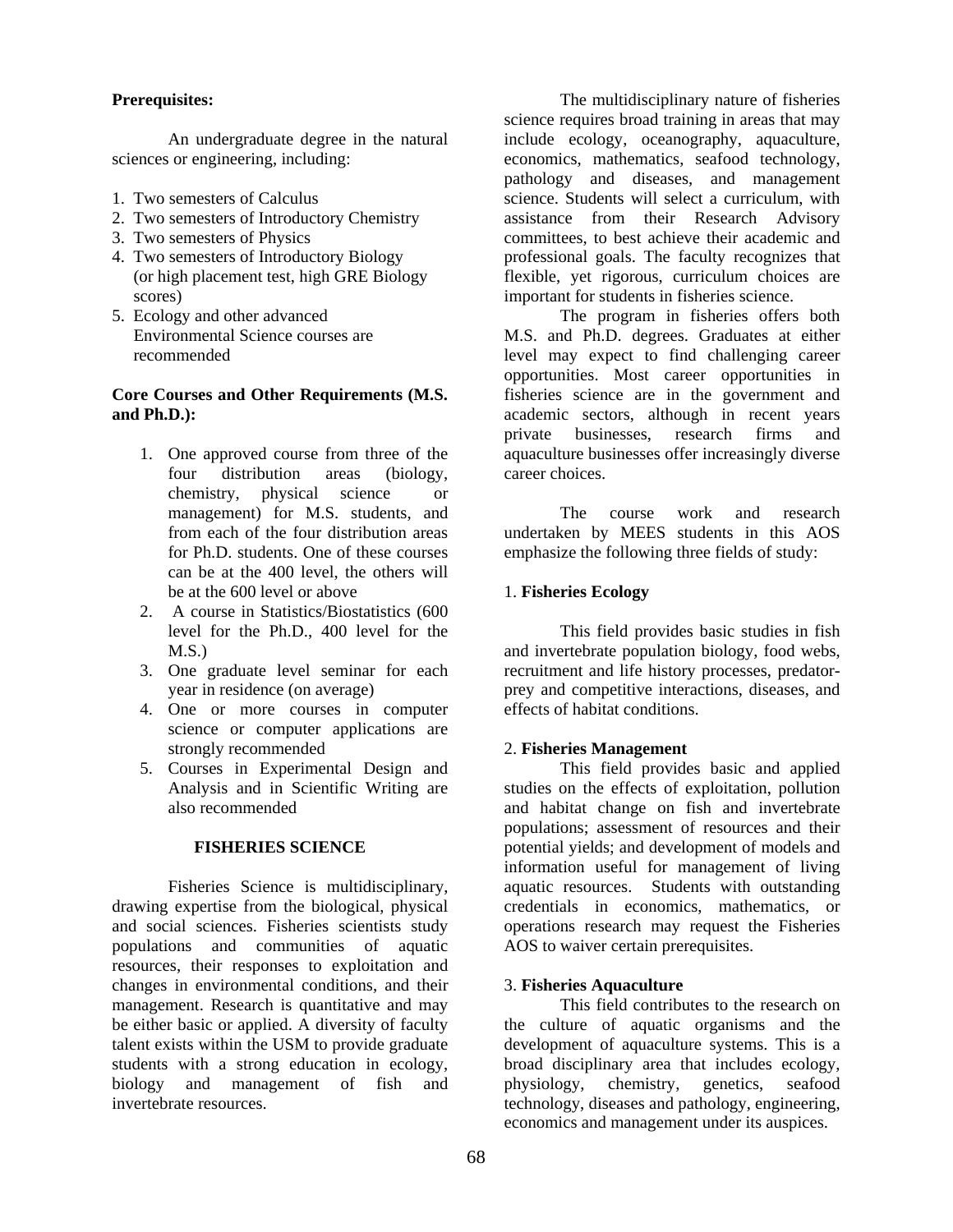#### **Prerequisites**:

A Bachelor's degree in the natural sciences or other field with a strong quantitative emphasis, including:

- 1. Two semesters of Calculus
- 2. Two semesters of Introductory Chemistry
- 3. Two semesters of Organic Chemistry, Biochemistry, or Physics
- 4. Two semesters of Introductory Biology (or high placement test, high GRE Biology scores).
- 5. Advanced Biology courses, such as Ecology and Ichthyology, are recommended.

#### **Core Courses and Other Requirements (M.S. and Ph.D.):**

Five core courses will be offered, and at least three must be successfully completed by all students entering the Fisheries Science AOS. The requirements may be waived if equivalent course work has been obtained elsewhere, or if the student and his or her Research Advisory committee successfully petition the Fisheries Science AOS Committee.

1. **Fisheries Science and Management -** This course cover the basic principles of aquatic productivity, fish and invertebrate population biology, the harvest and conservation of resources, assessment of yield potentials, and fishery management practices.

2. **Fisheries Ecology -** This course cover the biological processes that affect the productivity, abundances, and distributions of fish and invertebrate resources. The course include life history theory, predator-prey relationships, bioenergetics, trophic ecology, and zoogeography.

3. **Aquaculture -** This course cover the theory and practices of modern aquaculture of fishes and invertebrates. The course include coverage on water quality, production systems, extensive and intensive approaches, culture genetics, and fish diseases and management.

4. **Quantitative Fisheries Science –** This course cover factors affecting the stability and resilience of exploited marine and estuarine populations. Basic ecological models and applied fisheries models are presented in theoretical and practical frameworks. It is recommended that either Fisheries Science and Management or Fisheries Ecology is taken prior to this course.

5. **Graduate Level Course in Oceanography (physical, chemical or biological) or Stream Ecology** – The courses cover major and minor elements, composition of seawater, seawater ionic structure and interactions, nutrient distributions, biogeochemical cycles and the biology of marine organisms. Students will obtain most of their academic course work from a broad array of relevant courses presently available throughout the USM. Each student and his or her Research Advisory Committee will design a course of study to be approved by the Fisheries AOS. Curricular requirements are purposely flexible, yet rigorous, to accommodate the diverse needs of students in fisheries science.

In addition, the following core courses are required:

6. A 400 or 600 level course from one of the other MEES AOSs (from an approved list, which can include *2, 4, and 5 above*)

7. One course or seminar in Environmental Management (*1 or 4* above satisfies this requirement; any such 3-4 cr. course can satisfy *6* above)

8. A course in Statistics/Biostatistics (600 level for the Ph.D., 400 level for the M.S.)

9. Courses in Experimental Design and Analysis and in Scientific Writing are strongly recommended

10. One graduate level seminar for each year in residence (on average).

#### **OCEANOGRAPHY**

In the past decade, the University System of Maryland (USM) has emerged as a nationally and internationally recognized center for oceanographic research. Laboratories of the USM Center for Environmental Studies and at the College Park campus have been most active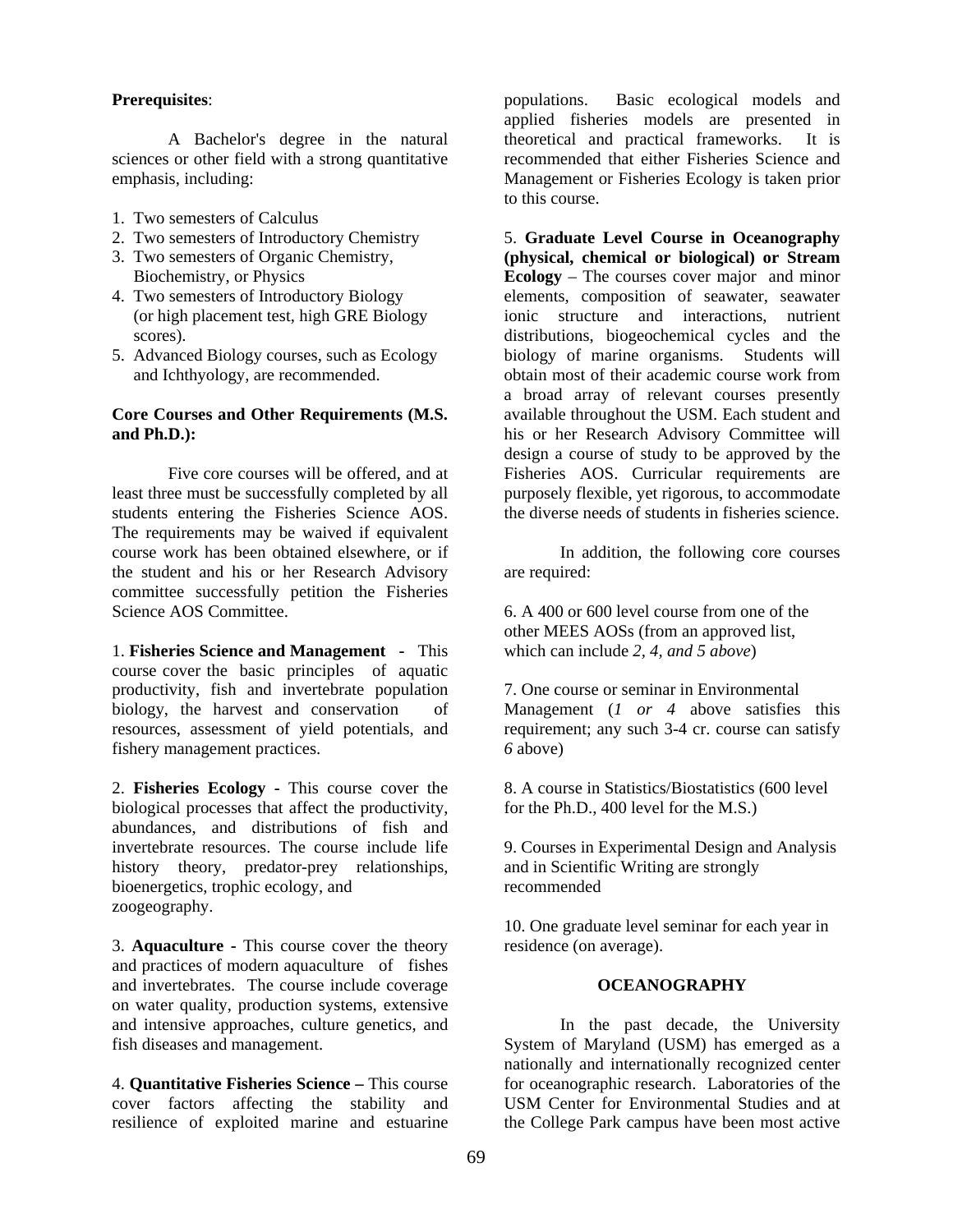in this field. The current expertise in oceanography in the USM lies in the subfields of Biological and Physical Oceanography and the cross disciplinary studies of Marine biogeochemistry.

The expertise in biological oceanography includes water column nutrient cycling and trophic dynamics (comprising the entire pelagic food web and fishes) benthic ecology, and theoretical ecosystem analysis.

The expertise in physical oceanography is in large scale flows and global circulation problems, estuarine and coastal circulations, mixing, transport and numerical modeling. Physical and biological oceanographers work closely together to understand the dynamics of estuarine, coastal, and ocean systems. It should be noted that there is also considerable strength in marine chemistry in the USM; some courses are available in the MEES Oceanography track, but the MEES track in Environmental Chemistry currently has a more diverse listing and greater program strength in this area.

Students in this AOS have access to extensive oceanographic facilities throughout the USM as well as the opportunity to work with some of the University's outstanding faculty in oceanography with global scale programs. Fundamental courses in the four major subfields of oceanography are required to provide interdisciplinary breadth, but a degree in the Oceanography AOS emphasizes the student's independent research. Students graduating from the Oceanography AOS can expect to find jobs in universities, oceanographic laboratories, government agencies, and consulting firms.

## **Physical Oceanography**

## **Prerequisites:**

 A bachelor's degree in a physical science, including:

- 1. Two semesters of Calculus
- 2. Two semesters of Physics
- 3. One or two additional advanced mathematics courses
- 4. One or two additional advanced physical science courses
- 5. Two semesters of Introductory Biology and/or Chemistry are highly recommended.

# **Core Courses and Other Requirements (M.S. and Ph.D.):**

- 1. One 3-credit course in Physical Oceanography (MEES 661 or equivalent)
- 2. One 3-Credit course in Biological Oceanography (MEES 621 or equivalent)
- 3. One 3-credit course in Chemical Oceanography (CHEM 723 or equivalent)
- 4. Two 3-credit courses in Oceanography or related fields (400 or 600 level) including:

a. One course in rotating fluid dynamics

b. One course in non-rotating fluid dynamics

- 5. A course in Statistics/Biostatistics (600 level for the Ph.D., 400 level for the  $M.S.$ )
- 6. One course or seminar in Environmental Management, Ethics or Philosophy of Science
- 7. One graduate level seminar for each year in residence (on average)
- 8. Courses in Experimental Design and Analysis and in Scientific Writing are also recommended.

## **Biological Oceanography**

## **Prerequisites**:

 A Bachelor's degree equivalent to the University of Maryland College Park undergraduate Biology degree, including:

- 1. Two semesters of Calculus
- 2. Two semesters of Introductory **Chemistry**
- 3. Two semesters of Organic Chemistry or Biochemistry
- 4. Two semesters of Physics
- 5. Two semesters of Introductory Biology

# **Core Courses and Other Requirements (M.S. and Ph.D.):**

1. One 3-credit course in Physical Oceanography (MEES 661 or equivalent)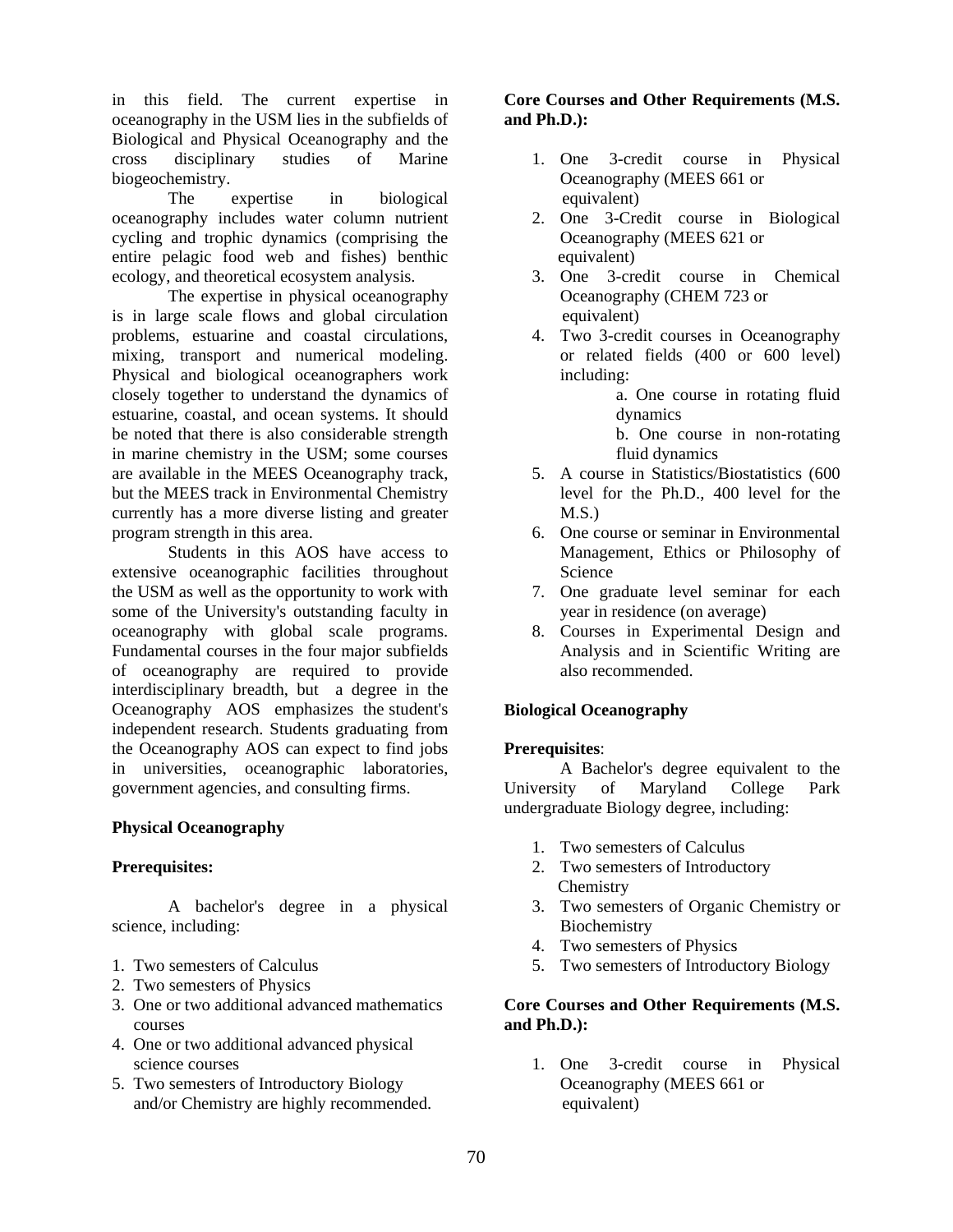- 2. One 3-Credit course in Biological Oceanography (MEES 621 or equivalent)
- 3. One 3-credit course in Chemical Oceanography (CHEM 723 or equivalent)
- 4. Two 3-credit courses in Oceanography or related fields (400 or 600 level) including:
	- a. A recommended additional interdisciplinary course although MEES 661 can satisfy the MEES requirement for interdisciplinary breadth
- 5. A course in Statistics/Biostatistics (600 level for the Ph.D., 400 level for the  $M.S.$ )
- 6. One course or seminar in Environmental Management, Ethics or Philosophy of Science
- 7. One graduate level seminar for each year in residence (on average)
- 8. Courses in Experimental Design and Analysis and in Scientific Writing are also recommended.

# **COURSE OFFERINGS**

## **(Note: Credit hours given in parentheses.)**

**BIOL 600 Marine & Estuarine Ecology (4)** Discussion topics include marine environment, adaptations of populations, structure of marine ecosystems, dispersion of marine organisms, migration, nutrition cycles, productivity and catches of fish, food chains and models of the sea. **Prerequisite: An introductory Biology, Botany or Zoology course and a course in Ecology.** 

**BIOL 601 Environmental Microbiology (4)** Topics include microbial ecology of plants and animals, aquatic microbial ecology (including medical implications), soil microbial ecology, biodegradation, microbial insecticides, gastrointestinal microbiology, microbiology of foods and management of environmental problems. Each student will be required to complete an independent research project. **Prerequisite: General Microbiology** 

**BIOL 621 Environmental Endocrinology (3)** Topics include impact of environmental factors on endocrine and neuroendocrine systems in various animal species; hormonal and adjustments to environmental stress; and review of pertinent scientific literature. **Prerequisite: One year of Biology and one semester of Biochemistry.** 

#### **BIOL 633 Adaptations to the Marine Environment** (3)

Topics include physiological adaptation, perception of the environment, feeding and energy budgets, gases and respiration, circulation, reproduction and development. An independent research project is required. **Prerequisite: One year of college Biology and one year of college Chemistry or permission of the instructor.**

**BIOL 661 Community Ecology (4)** This course is an in-depth study of the biology of communities with emphasis on factors that regulate abundance, diversity and stability of communities. Current theories on community dynamics will be combined with field experiences and detailed analyses of selected field projects.

**BIOL 662 Population Ecology (4)** The course is an in-depth study of the biology of populations with emphasis on population structure, factors that regulate populations, and the effect of individual behavior on population characteristics. Field studies and computer simulations will explore selected areas of study.

**BIOL 681 Barrier Island Management (4)** The course is an in-depth view of barrier island ecosystems and management problems in general, and Assateague Island National Seashore, in particular. Research design and problem-solving of actual problems facing the National Park Service will be emphasized.

**BIOL 683 Wildlife Management (4)**  Students will develop an understanding of the principles and practices associated with wildlife management. Emphasis will be placed on research design, sampling techniques, field research and statistical analyses. Students will practice field techniques during labs, analyze results and develop wildlife management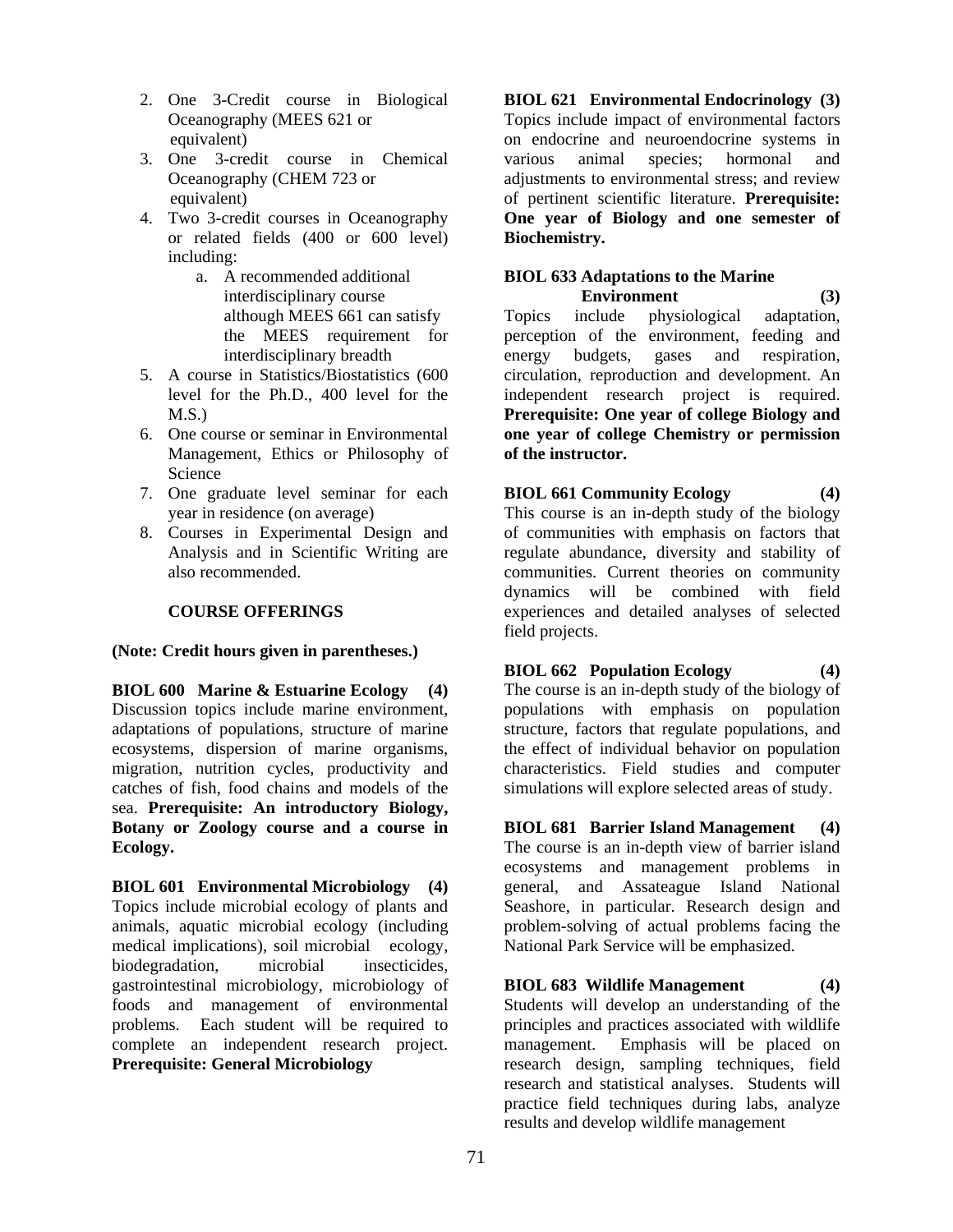recommendations as part of the semester project.

### **BIOL 688B Ichthyology (4)**

This is an advanced course in ichthyology covering fish systematics, classification, phylogenetics, and evolution. Regional and global zoogeographic patterns of distribution of taxa will be discussed from both an historical and contemporary perspective. Emphasis is placed on comparative fish anatomy and taxonomy of local marine, estuarine and freshwater fishes and the field collection, handling and preservation of fishes. **Prerequisite: An upper division graduate or undergraduate level course in general ichthyology, fish biology, fish ecology, physiology or behavior.**

## **BIOL 688F Fish Physiology (1-4)**

The course is an overview of fish physiology which fishery biologists and others can supplement with readings in current texts, reviews and research articles. Applicable points of general and comparative physiology are included. Summaries of important anatomic considerations are included where relevant, but the course is primarily for those who have already completed courses in general physiology, chemistry, biochemistry and fish anatomy. It is an IVN offered course.

### **CHEM 621 Advanced Environmental Chemistry (4)**

The origin, transport and effects of atmospheric and aquatic pollutants are studied, with emphasis on energy-related pollutants including coal, oil and synfuels. **Prerequisites: One year of General Chemistry, one semester of Organic Chemistry and one semester of Analytical Chemistry or permission of the instructor.** 

### **CHEM 632 Applied Water Chemistry (3)**

The course studies the chemistry of both municipal and industrial water treatment processing. Topics include water softening, stabilization, chemical destabilization of colloidal materials, ion exchange, disinfection, chemical oxidation and oxygenation

reactions. **Prerequisites: B.Sc. in Biology, Chemistry or Environmental Science. One year of undergraduate courses in Analytical** 

**Chemistry and Environmental Science. Permission of instructor required.**

## **CHEM 670 Advanced Biochemistry**

The course covers the classification, chemistry and metabolism of protein, amino acids, carbohydrates and lipids. **Prerequisite: One semester of Biochemistry.**

## **CSDP 604 Computer Methods in Statistics (3)**

The course is an introduction to principles and applications of probability and statistics needed in graduate studies in various academic areas and to computer realization of these methods. The course begins with a brief intensive review of basic statistical principles. **Prerequisite: One semester of calculus.** 

## **ENVS 437/637 Environmental Soil**

**Chemistry (3)**  The course extends the concepts of chemistry and physics to the physical, chemical and biochemical characteristics of soil/water systems and their implications for managing contaminants, pesticides and agricultural inputs. **Prerequisites: Senior standing or Graduate status. Co-Requisite: ENVS 438/638** 

# **ENVS 438/638 Environmental Soil Chemistry Laboratory**

 **(2)**  This is a companion laboratory to ENVS 437/637. The course studies determination of soil properties such as salinity, pH and redox potential, organic matter content, surface area, carbonates and lime requirements, including quality assurance and GIS-based chemical data acquisition.

# **ENVS 488/688 Coastal Ecology (3)**

This course provides an overview of ecological principles as they apply to coastal and estuarine environments. The major coastal ecosystems will be discussed and emphasis will be placed on sandy and rocky coasts, marshes, subtidal environments, coastal shelf systems and upwelling, sea grass beds, coral reefs and the rocky intertidal. The effects of detritus, primary and secondary biomass production, plankton, nekton, benthos, and fish stock production will be explored and related to physical processes of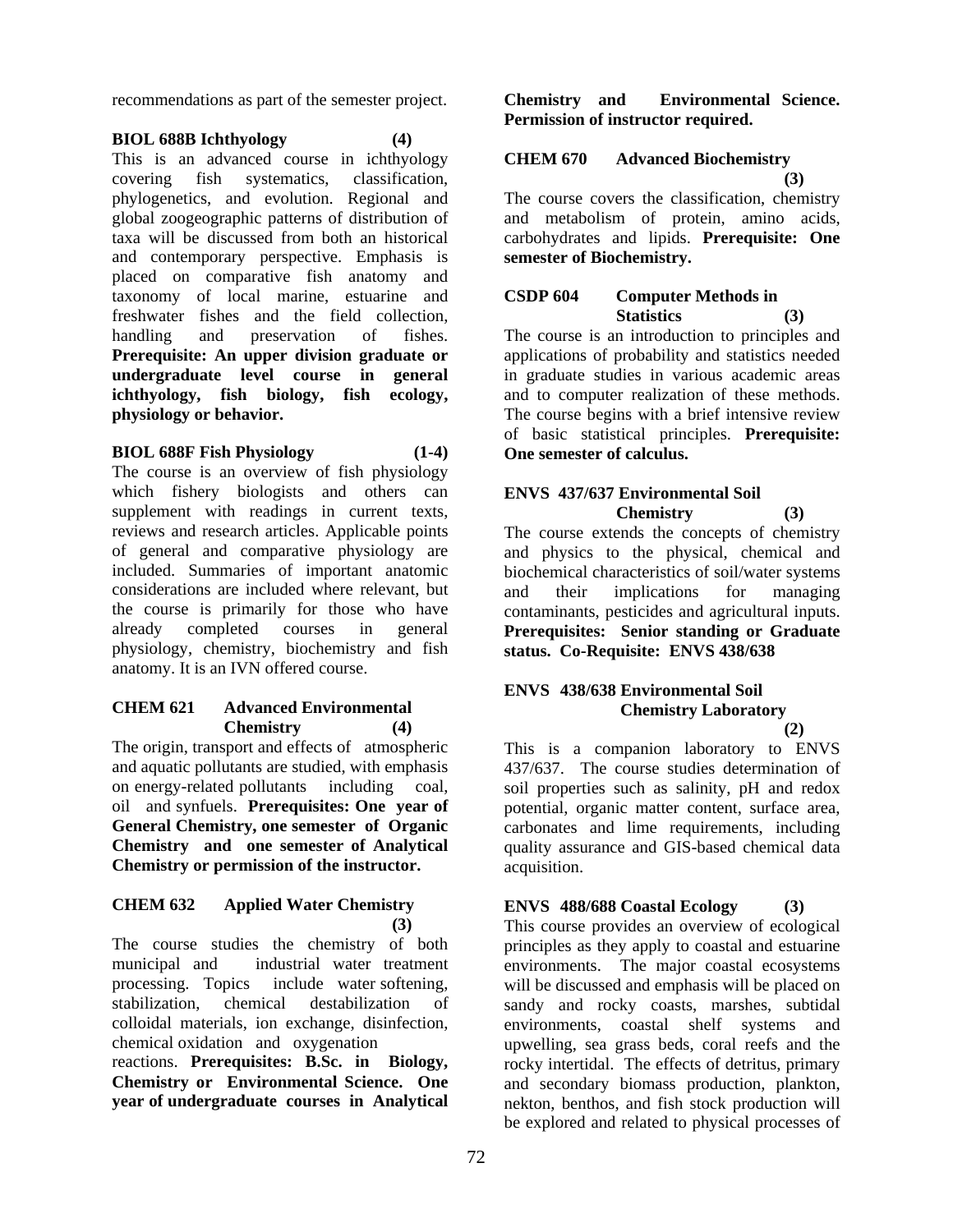the coast. Graduate student credit will require the in-depth research of a topic relevant to coastal ecology and selected in consultation with the instructor. Once approved, the graduate student must research the topic, write a referenced report, and make an oral presentation to the class. **Prerequisite: ENVS 201 General Oceanography; BIOL 201 Marine Zoology, or permission of the instructor.** 

**ENVS 611 Water Pollution (4)**  Biological, chemical and physical impurities in water with emphasis on agricultural, industrial and municipal waste pollution including acid mine drainage, detergents and eutrophication, thermal pollution, oil spills and other non-point source pollution will be studied. Further study will include the physical and biochemical processes for wastewater treatment, sludge handling and disposal and land disposal of wastewaters. **Prerequisites: B.Sc. in Biology, Chemistry or Environmental Science. One year of undergraduate courses in Water Pollution and Environmental Science.** 

## **ENVS 634 Air Pollution and Control (4)**

Classification of atmospheric pollutants and their effects on visibility, inanimate and animate receptors will be discussed. Evaluation of source emissions and principles of air pollution control, e.g., meteorological factors governing the distribution and removal of air pollutants, air quality measurements and air pollution control legislation will also be studied. **Prerequisites: B.Sc. in Biology, Chemistry or Environmental Science. One year of undergraduate courses in Air Pollution and Environmental Science.** 

### **ENVS 639 Sources and Effects of Pollutants (3)**

The course is a study of the sources, fate and effects of various toxic pollutants on man and the environment with emphasis on aquatic and atmospheric pollutants. **Prerequisites: B.Sc. in Biology, Chemistry or Environmental Science with some background in environmental pollution or consent of the instructor.** 

### **ENVS 641 Environmental Toxicology (3)**

Organisms in the atmosphere, hydrosphere and lithosphere and the effects of foreign chemical

and other stress on their health and well-being will be discussed. **Prerequisites: B.Sc. in Biology, Chemistry or Environmental Science with some background in environmental pollution or consent of the instructor.** 

**ENVS 660 Earth Science (4)**  This is an interdisciplinary course designed to show how geology, meteorology, physical geography, soil science, astronomy and oceanography are interrelated in the study of earth and its environment in space. **Prerequisites: One year of Chemistry and one year of Physics.** 

# **ENVS 684 Natural Resource Management (3)**

Topics include discussion of the availability, use, abuse, depletion and pollution of various natural resources humans need for their survival. The cost-benefit analyses and systems management concepts for natural resource conservation enabling us to save the 'earth' for future generations will be addressed. **Prerequisites: B.S. in Biology, Chemistry, Environmental Science or Agricultural Sciences or consent of the instructor.** 

## **PHYS 621 Physical Principals of Environmental Instrumentation (3)**

The course is a discussion of advanced physical concepts and their applications in instrumentation used in contemporary research. Construction details and the computer interfacing of selected instruments will also be discussed. **Prerequisites: One year of Physics and one year of Calculus.**

**MEES 608 MEES Seminar (1)**  This is repeatable credit with different topics.

# **MEES 610 Experimental Design Seminar (1)**

The course is an exploration of research issues in experimental design. Seminar format includes student presentations and literature searches. **Prerequisite: course in basic statistics or permission of instructor.** 

## **MEES 698 Special Topics in MEES**

 **(1-3)** 

This is repeatable credit with different topics.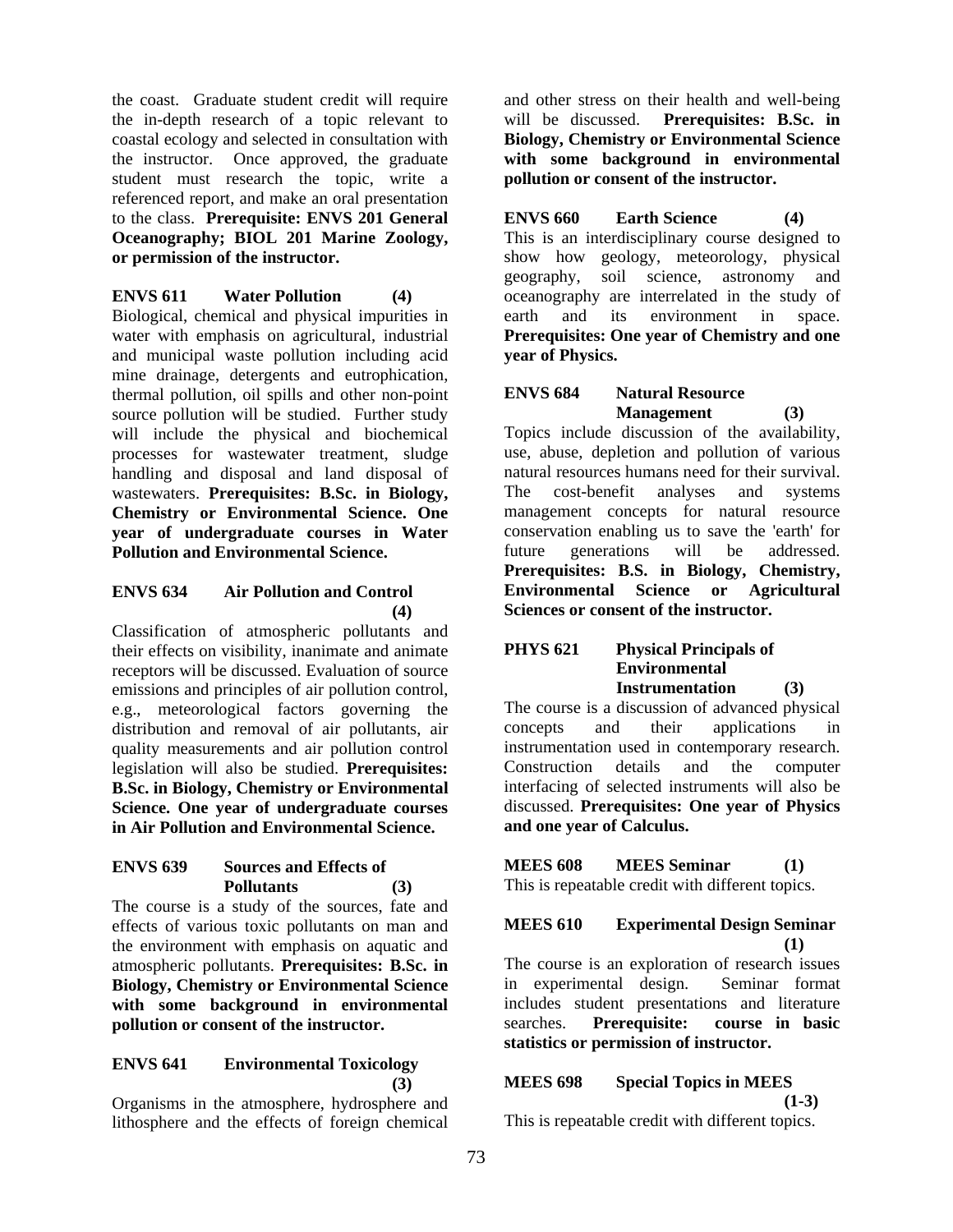### **MEES 699 Special Problems in MEES**

**(1-3)** 

 **(1-6)** 

Special problems in areas related to the natural sciences, agriculture and nutrition are explored.

### **MEES 799 Master Thesis Research**

This is repeatable credit.

# **MEES 899 Doctoral Dissertation Research (1-12)**

This is repeatable credit.

 The following undergraduate courses are available for MEES graduate students to take. No more than 12 credits of 400 level courses may be used towards the minimum 24 credits of course work required.

| <b>Ecology</b>                 |
|--------------------------------|
| <b>Animal Histology</b>        |
| <b>Mammalogy</b>               |
| <b>General Endocrinology</b>   |
| <b>Plant Physiology</b>        |
| <b>Comparative Physiology</b>  |
| <b>Conservation Biology</b>    |
| <b>Invertebrate Zoology</b>    |
| <b>Wildlife Ecology</b>        |
| <b>Principles of Physical</b>  |
| <b>Chemistry I</b>             |
| <b>Principles of Physical</b>  |
| <b>Chemistry II</b>            |
| Water Pollution &              |
| <b>Purification</b>            |
| <b>Air Pollution</b>           |
| <b>Mathematical Statistics</b> |
|                                |

 Graduate statistics options include AGSC 605 Statistics in Agricultural Research and CSDP 604 Computer Methods in Statistics. Variable credit MEES 688 experimental courses may be offered periodically with specialty topics of various faculty members.

### **FACILITIES, STATE-OF-THE-ART EQUIPMENT AND FIELD SITES**

 Excellent research laboratories exist on campus in the G. W. Carver Science Hall. Research laboratories are also located in Trigg Hall and on the campus farm (Department of Agriculture). For a listing of the laboratories and

major equipment and the UMES MEES faculty, see the website:

www.umes.edu/sciences/mees/mees.html.

UMES is uniquely situated for studying marine and estuarine habitats. Students have access to the Chesapeake Bay and the Atlantic Ocean, as well as rivers, ponds and marshes.

## **EXTERNAL SUPPORT OF RESEARCH ACTIVITIES**

UMES faculty have received funding for research from a number of federal and state agencies and private organizations, including the National Science Foundation, National Institutes of Health, U. S. Department of Agriculture, National Oceanic and Atmospheric Administration, U. S. Department of the Interior, Environmental Protection Agency, Mid-Atlantic Fisheries Development Foundation, National Aeronautics and Space Administration, U.S. Forest Service, Agency for International Development and the Maryland Department of Natural Resources.

### **UMES COMBINED B.S./M.S. DEGREE PROGRAM**

UMES offers a combined B.S./M.S. degree program in the Environmental Sciences area (Environmental Chemistry or Marine Science option). This is an accelerated program designed to enable students to obtain both the B.S. degree and the M.S. degree in five years. The curricula for the two degrees are administered under the auspices of the undergraduate Environmental Science Program and the graduate MEES program. The combined degree program offers an option or track in either Environmental Chemistry or Marine Science.

This is an undergraduate admission into the B.S. degree program in Environmental Science, which allows for subsequent application for admission to the MEES graduate program in pursuit of the M.S. degree in Marine-Estuarine-Environmental Sciences.

### **MEES PROGRAM TIME LIMITS**

 Full time master's students will be limited to four years in which to graduate.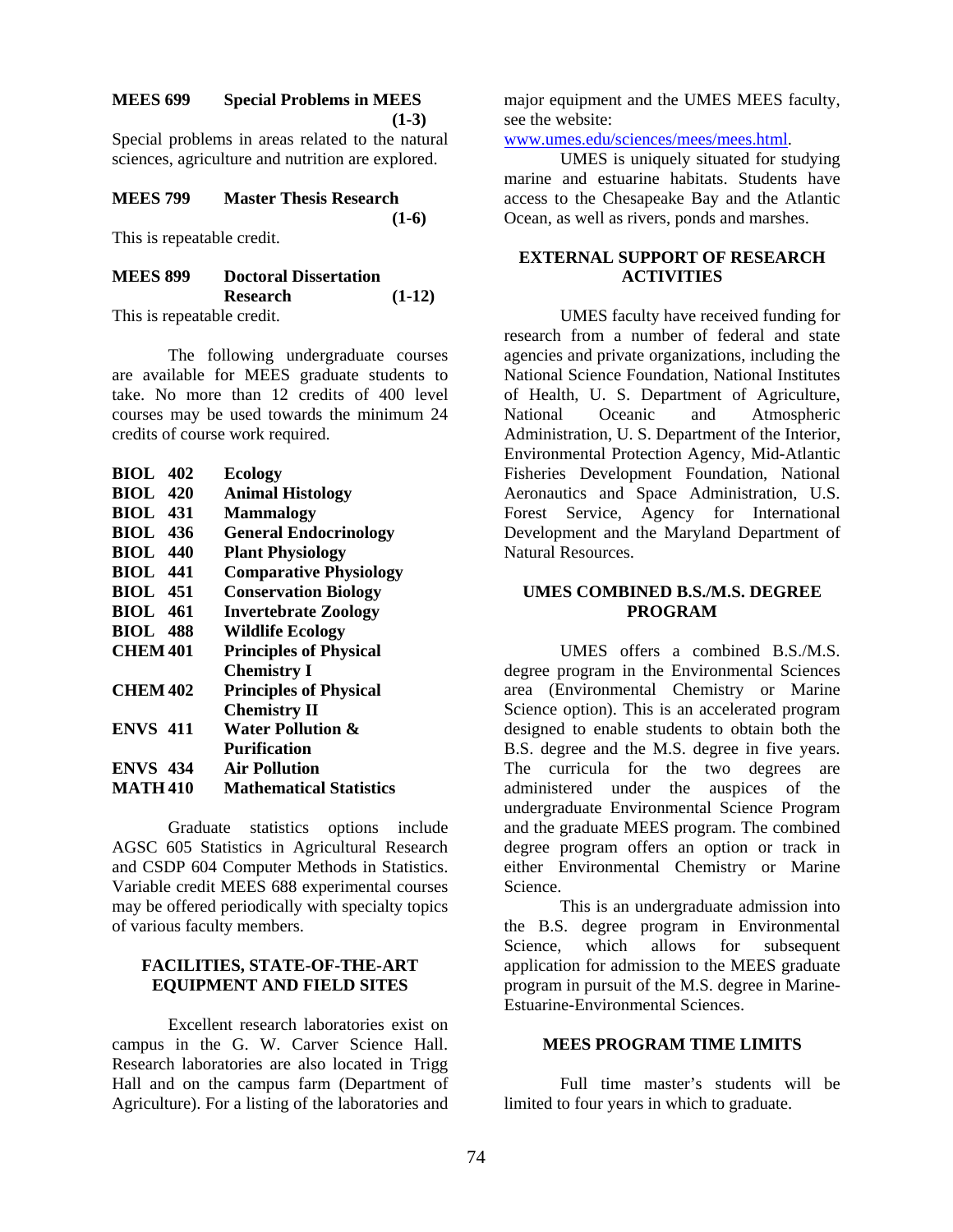Full time doctoral students will be limited to seven years in which to graduate. Students must be advanced to candidacy, i.e., taken and passed the written and oral comprehensive examination and the dissertation proposal defense, within six semesters after initial enrollment.

 Part time doctoral and master's MEES students will follow the Graduate School's time limits for master's degrees (5 years) and doctoral degrees  $(5 + 4)$ .

 An extension of these time limits may be granted upon request of the student's research advisory committee, and with the approval of the MEES Program Director and the UMES Graduate Dean.

**\*\*\*\*\*\*\*\*\*\*\*\*\*\*\*\*\*\*\*\*\*\*\*\*\*\*\*\*\*\*\*\*\*\*\*\*\*\*\*** 

### **For further information on the MEES program, please contact:**

Graduate Coordinator - MEES Program Department of Natural Sciences Carver Hall University of Maryland Eastern Shore Princess Anne, MD 21853 **Email: deruby@umes.edu or whs@umes.edu or www.mees.umd.edu for the MEES program comprehensive website**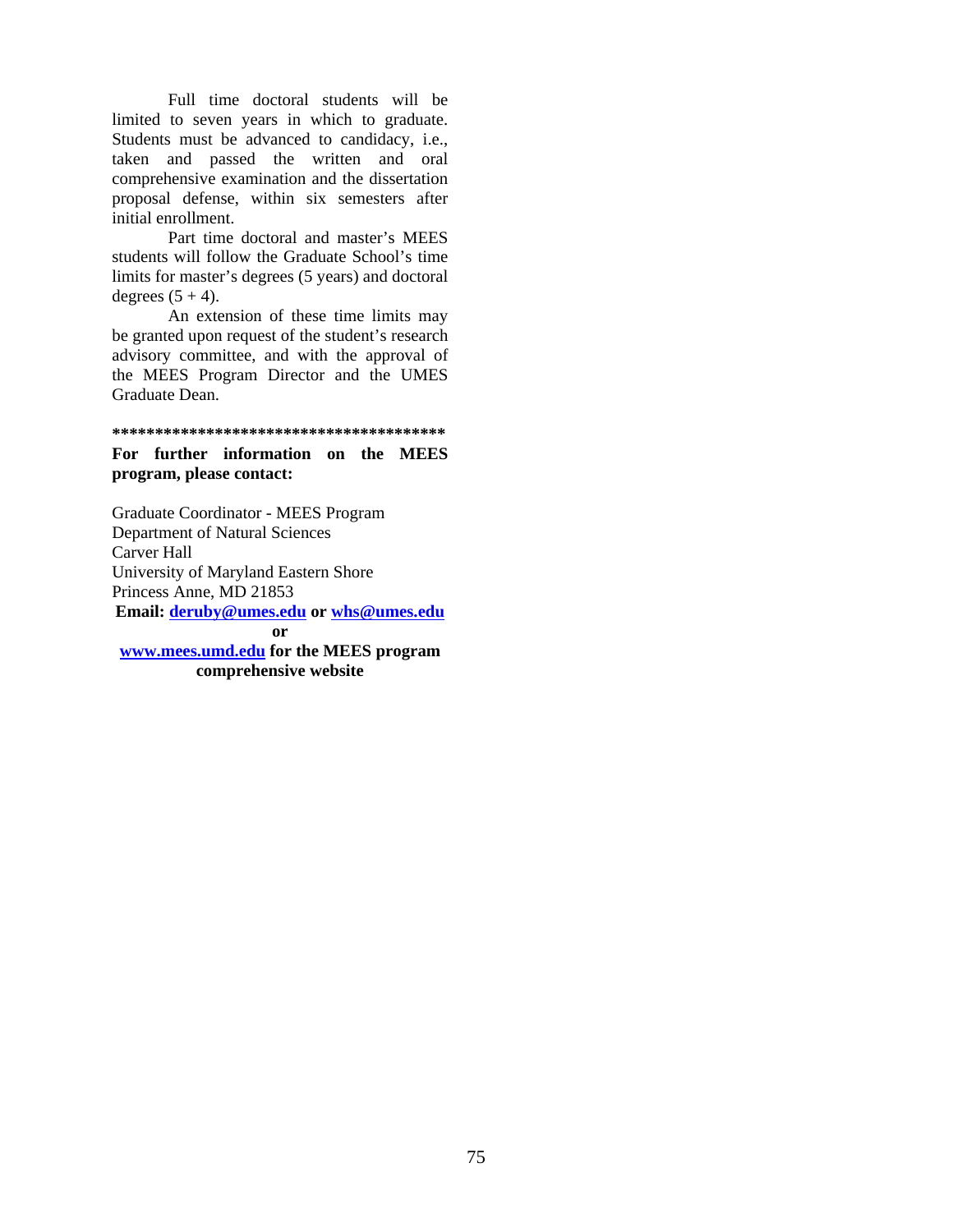### **TOXICOLOGY Program Description and Degrees Offered**

 The Toxicology Program is a University System of Maryland (USM) graduate program. It provides educational and professional training in mechanistic and applied fields of environmental and mammalian toxicology. Graduates conduct research, teach, and provide technical support to federal, state, and local governments, industry, and public interest groups in areas including: evaluation and testing of harmful effects of chemical, physical, and biological agents on living organisms; mechanisms of toxicity; prevention of chemical induced diseases; risk assessment; and environmental protection through governmental regulations for the control and monitoring of hazardous chemicals.

 To meet these objectives, the program's curriculum includes the following areas of specialization: in mechanisms of cell injury; carcinogenesis; reproductive toxicology; neurotoxicology; aquatic toxicology; forensic toxicology; molecular epidemiology; and risk assessment and environmental law.

The program offers the M.S. (thesis or non-thesis), the Ph.D. and the MD/Ph.D degrees.

### **Program Admission**

Applicants should have majored in chemistry, biology or pharmacy or a related field. For specifics on admissions requirements, see the USM Graduate Program in Toxicology website:http://medschool.umaryland.edu/depart ments/epidemiology/grad\_tox.html.

### **Curriculum and Degree Requirements**

The Toxicology Program course curriculum is designed to provide essential core knowledge in toxicology, together with elective courses that offer students the opportunity to specialize in their area of interest. For the course curriculum and degree requirements (master's and doctoral), see the above USM Graduate Program in Toxicology website.

### **Faculty**

 Based in the Department of Epidemiology and Preventive Medicine in the

School of Medicine in Baltimore, the University System of Maryland's Program in Toxicology encompasses faculty and resources on the USM campuses in Baltimore, College Park, Baltimore County, the Eastern Shore and the Chesapeake Biological Laboratory of the USM Center for Environmental Science.

### **Courses**

 See the aforementioned website for a listing of Toxicology course offerings. UMES does not offer any of the toxicology courses, but the MEES graduate program at UMES offers periodically several environmental toxicology related courses.

### **Application Deadlines and Process**

See the aforementioned website for application deadlines and process. UMES does not receive or review the applications, admit students to the program or award degrees for the program.

#### \*\*\*\*\*\*\*\*\*\*\*\*\*\*\*\*\*\*\*\*\*\*\*\*\*\*\*\*\*\*\*\*\*\*\*\*

### **For additional information on the program contact:**

Graduate Program Toxicology 100 N. Greene St., Room 416 University of Maryland Baltimore Baltimore, MD 21201 (410) 706-8196 E-mail: ksquibb@umaryland.edu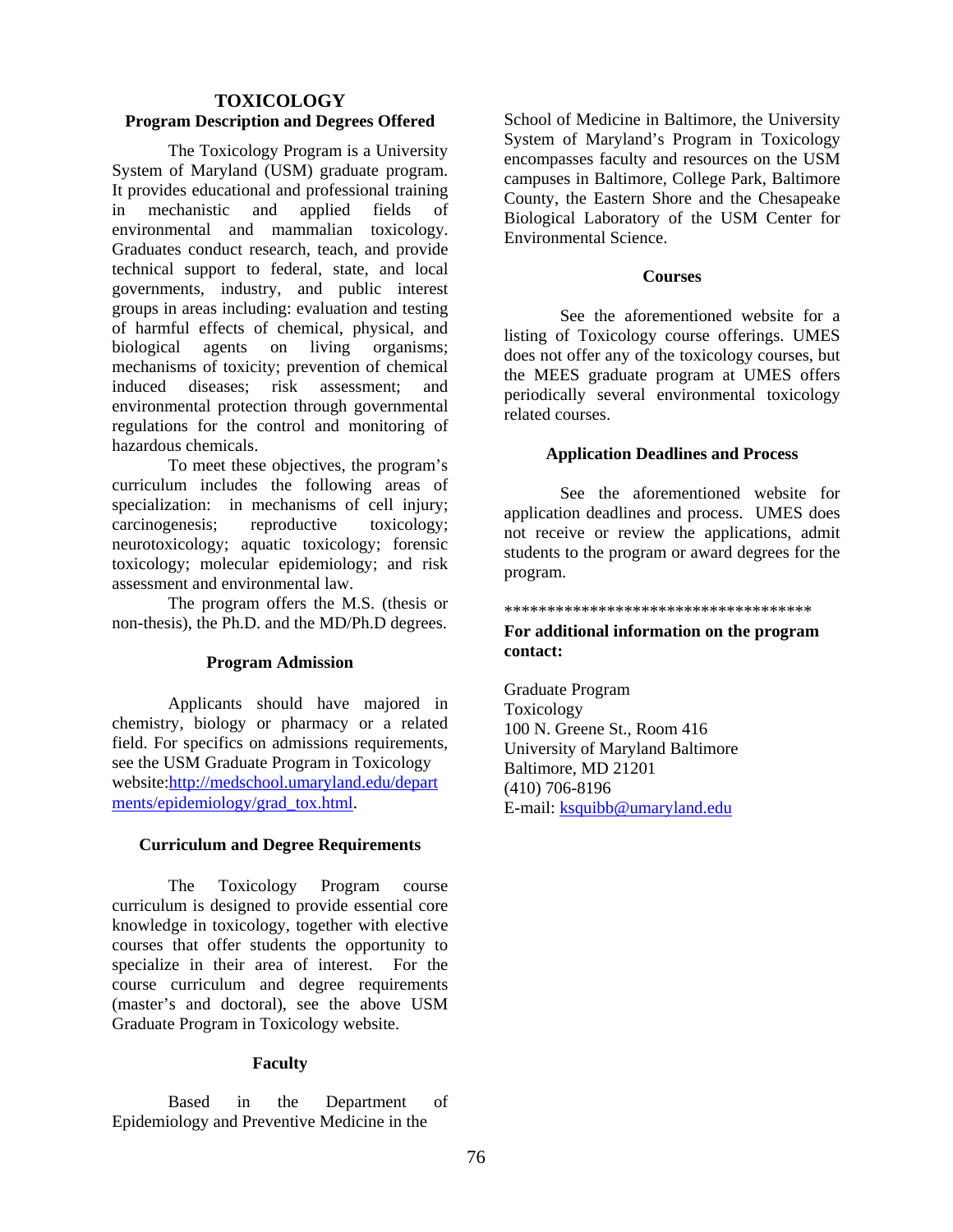### **CRIMINOLOGY AND CRIMINAL JUSTICE**

### **Objectives of the Program**

The Master of Science in Criminology and Criminal Justice (MCCJ) is a program designed to produce quality-based and critically-oriented scholars in criminology and criminal justice, with an in-depth knowledge of the functioning of the criminal justice system. The Criminology and Criminal Justice Program is interdisciplinary and seeks qualified students with baccalaureate degrees in criminal justice and other disciplines as well as professionals in the field who desire to further their degrees in criminal justice. The program also prepares students for doctoral work in the discipline. Graduate education in Criminal Justice at UMES, the only such program on the Eastern Shore of Maryland, will be useful to criminal justice agencies in the state. Graduate education in the discipline has become the generally sought academic experience for optimum performance within the criminal justice system.

The major objectives of the Master of Science in Criminology and Criminal Justice are to:

- 1. enhance students' knowledge in criminology and criminal justice with the potentialities and opportunities for doctoral work and advancement of this body of knowledge;
- 2. provide students with the skills to engage in original and independent scholarly research in criminology and criminal justice;
- 3. enhance students' capacity to critically evaluate the criminal justice system and to hold management and research positions in the public and private sectors;
- 4. increase students' knowledge of qualitative and quantitative research in criminology and criminal justice and provide them with the necessary skills to be effective researchers, program evaluators, consultants in the field, and users of existing criminological research data;
- 5. assure that students acquire an understanding of an integrative minority perspective in criminological thought;
- 6. increase students' knowledge and appreciation of various theoretical explanations of criminal behavior.

### **Description of the Program**

All Master's degree students are required to take five core courses (MCCJ 600, 620, 625, 631, 640). A grade of "B" (3.0) or better must be achieved in each core course. Each Master of Science degree student may specialize in one concentration area. These include Criminology and Research (CR), Law Enforcement and Courts (LEC), and Corrections and Delinquency Prevention (CDP). The Master of Science degree is granted upon completion of one of two program options:

**Thesis Option** - The thesis option requires the successful completion of twenty-four (24) semester hours of course work and a minimum of six (6) hours of credit on an original thesis. This research-oriented option of thirty (30) credit hours is designed for students who anticipate pursuing their academic career to the doctoral level. Students electing this option must form a thesis committee. A minimum committee consists of a major professor and two additional faculty members, all of whom must be a UMES graduate faculty member. The major professor and one member of the thesis committee should be selected from the Department of Criminal Justice Faculty. The third committee member must be selected from campus approved graduate faculty. A successful oral defense of the thesis is required. Students are encouraged to review the department's Comprehensive Examination-Thesis Policy prior to beginning work on the thesis.

**Course Work Option** - The course work option requires that the student completes thirty-six (36) credit hours of course work. This option does not require completion of a major paper.

### **Structure of The Program**

*Core courses include the following:*  MCCJ 600 Proseminar in Criminology and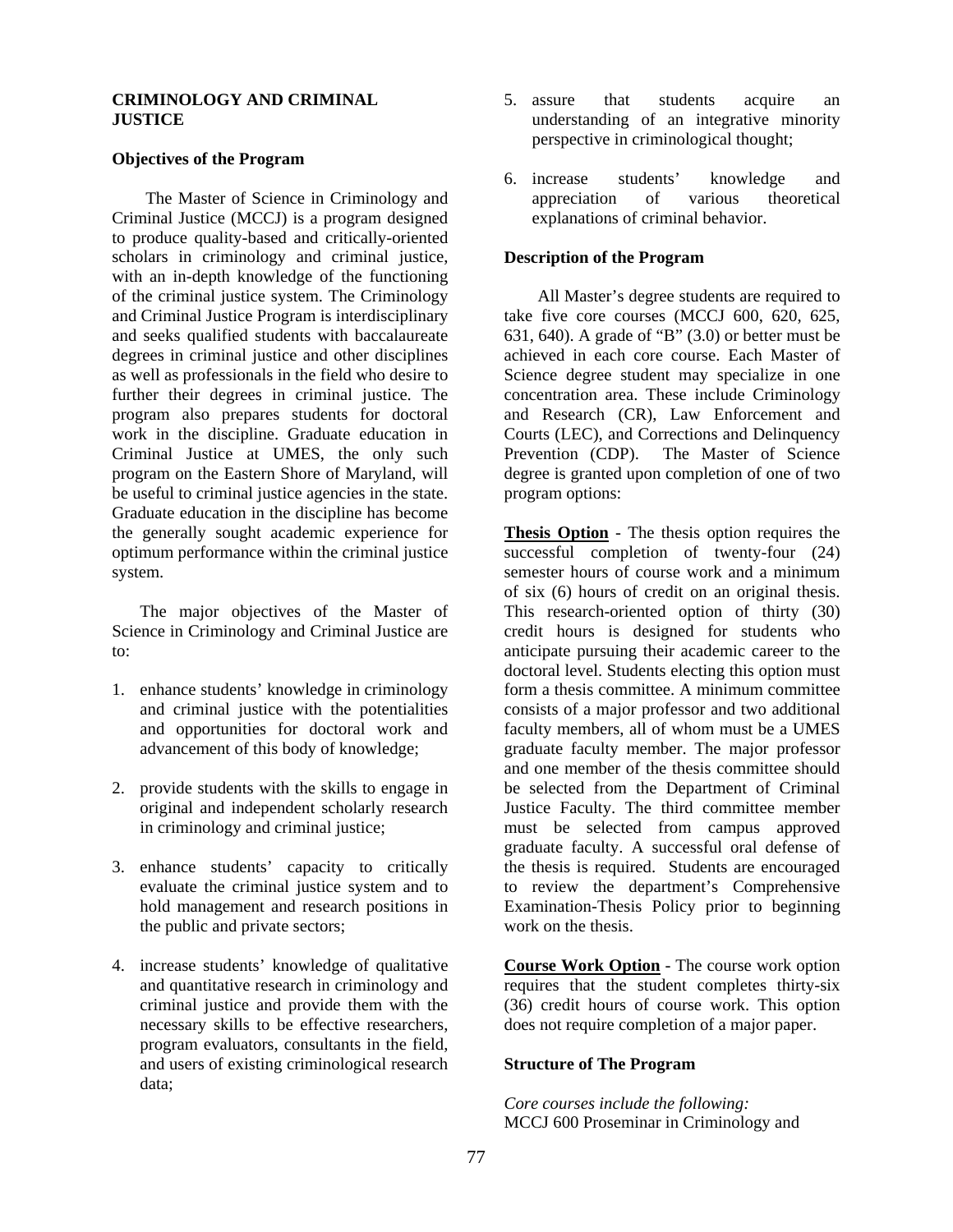Criminal Justice (3 credits) MCCJ 620 Theoretical Perspectives on Crime and Justice (3 credits) MCCJ 625 Research Methods in Criminology and Criminal Justice (3 credits) MCCJ 631 Applied Statistics in Criminology and Criminal Justice (3credits) MCCJ 640 Minorities, Crime, and Justice (3 credits)

### *Areas of concentration include:*

Criminology and Research - CR Law Enforcement and Courts - LEC Corrections and Delinquency Prevention - CDP

### **Thesis Option**

Minimum of **30** credit hours:

| Core courses          | 15 |
|-----------------------|----|
| Concentration courses |    |
| Electives             |    |
| <b>Thesis</b>         |    |

## *Non-Thesis Option (Course Work)*

Minimum of **36** credit hours:

| Core courses          |    |
|-----------------------|----|
| Concentration courses | 18 |
| Electives             |    |

### **Graduate Student Responsibility (Thesis Option)**

Each student will select a major professor according to his/her area of concentration. Major professors must be selected from the faculty of the Criminal Justice Department who are associate/regular members of the UMES Graduate Faculty. The student, in consultation with his/her major professor, selects the Thesis Committee. The committee includes a major professor from the Department of Criminal Justice and two other faculty members, one of whom must come from the Criminal Justice Department. A student may select an associate or regular member of the Graduate Faculty from another discipline

Thesis option graduate students are responsible for all aspects of the preparation of the thesis, including the following:

- 1. subject matter and content;
- 2. organization and format;
- 3. editorial, linguistic and bibliographic quality;
- 4. quality of text, illustrations and duplication;
- 5. quality of data, evidence and logical reasoning presented;
- 6. proper processing and submission of the final copies of the document to the Graduate School.

### **The Thesis Advisory Committee's Responsibility**

The chair and to a lesser extent, the other members of the advisory committee, are responsible for the following aspects of the thesis and the related or associated research experience:

- 1. approval of the subject matter and methodology of the thesis research;
- 2. approval of the organization, content and format of the thesis;
- 3. review of and comment on drafts of various aspects of the thesis;
- 4. evaluation of the thesis as a basis for certification that the student has fulfilled the degree requirements;
- 5. encouragement of and advice to the student and review of manuscripts based on the thesis research for publication in scholarly journals.

### **Admissions Requirements and Guidelines**

All requirements of the university, as set forth in the catalog, must be met prior to admission into the Criminology and Criminal Justice Program in the Department of Criminal Justice. The admissions criteria for **Regular Admission** status are:

- 1. A baccalaureate degree from a regionally accredited 4-year college or university, or the equivalent from a foreign country.
- 2. A minimum cumulative grade point average (GPA) of 3.0 (on a 4.0 scale) on undergraduate coursework.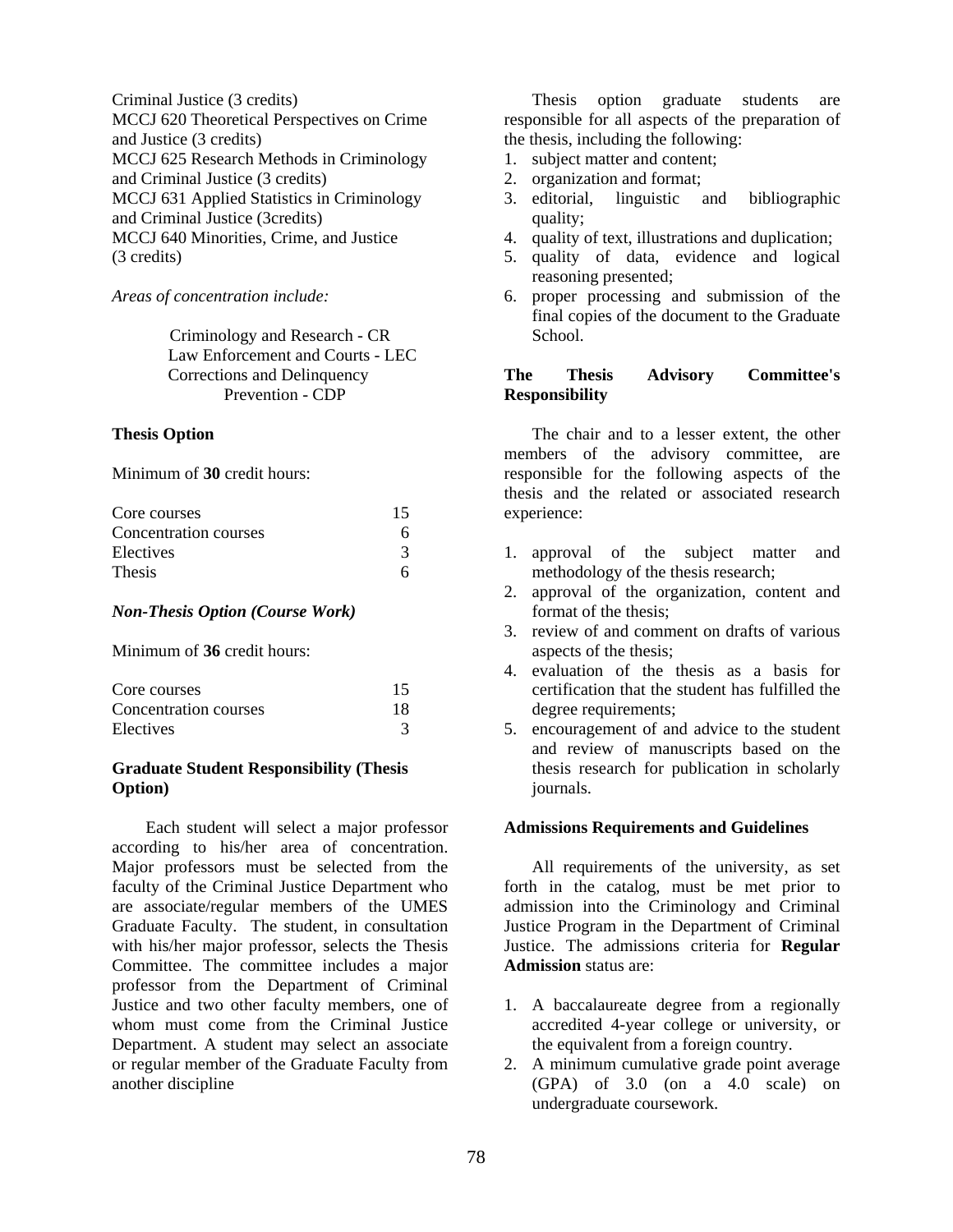- 3. Successful completion of the Graduate Record Examination (GRE) [general test] with a combined score of 1000 or above on both quantitative and verbal scores.
- 4. Three letters of recommendation from person capable of adequately assessing the applicant's potential for success in the program.
- 5. An interview by the admissions committee.

### **Provisional Admission**

Applicants who fail to meet any of the above requirements may be admitted on a provisional basis. Provisional admission consideration will be based on fulfillment of all the following:

- a. A minimum cumulative GPA of 2.5 (on a 4.0 scale) on all undergraduate coursework.
- b. Registration will not be allowed for more than 9 credit hours in the first semester in the program, and a minimum grade of "B" in all courses must be maintained.
- c. Three letters of recommendation from persons capable of adequately assessing the applicant's potential for success in the program.
- d. Successful completion of the GRE (general test) within the timeframe presented in the Department's Graduate Program Policy and Procedures document.

### **APPLICATION DEADLINES**

 Application deadlines are: **Fall Semester - April 15 Spring Semester - October 30 Summer Sessions - April 15** 

### **Academic Probation, Suspension and Dismissal**

Academic probation follows the policy of the Graduate School as set forth in this catalog.

The Department's policy on academic suspension for this program is that a student may be suspended from the program if he/she:

a. made two "C: grades or

b. has a cumulative GPA of less than 3.0

Removal of Academic Suspension is as follows. A suspended student may be conditionally readmitted after:

- a. sitting out for one calendar year and
- b. retaking the GRE test.

The Departments' policy on academic dismissal from this program is that a student shall be dismissed from the program if he/she:

- a. made three grades of "C" or less in one semester, and
- b. made two "C" grades in one semester while in Provisional Admission status.

### **Non Degree Registration**

A student who has not been formally admitted into the Criminal Justice Graduate program may be allowed to take no more than six (6) credit hours of classes per semester as a non-degree seeking student. Such grades earned will not in any way count toward qualifying conditions for admission into the program. Non degree seeking students are admitted by the Graduate School and follow the policy for the Advanced Special status student set forth in this catalog.

### **Retention and Exit Requirements**

All students, regardless of area of concentration or program option chosen, must maintain a cumulative 3.0 or better grade point average, complete degree requirements in five (5) years or less, and successfully pass a written comprehensive examination. The written comprehensive examination may be attempted a maximum of two times. Comprehensive examinations are given each October and April. The Department of Criminal Justice's Comprehensive Examination Procedures will govern conduct of the examination.

### **Employed Professionals**

The MCCJ Program acknowledges the correlation between theory and research on the one hand and practical application on the other. The MCCJ Program strongly invites criminal justice practitioners and other professionals to enroll in the program. The overall objective is to prepare practitioners for advanced administrative positions in criminal justice and other related agencies. Students may elect to complete the program requirements for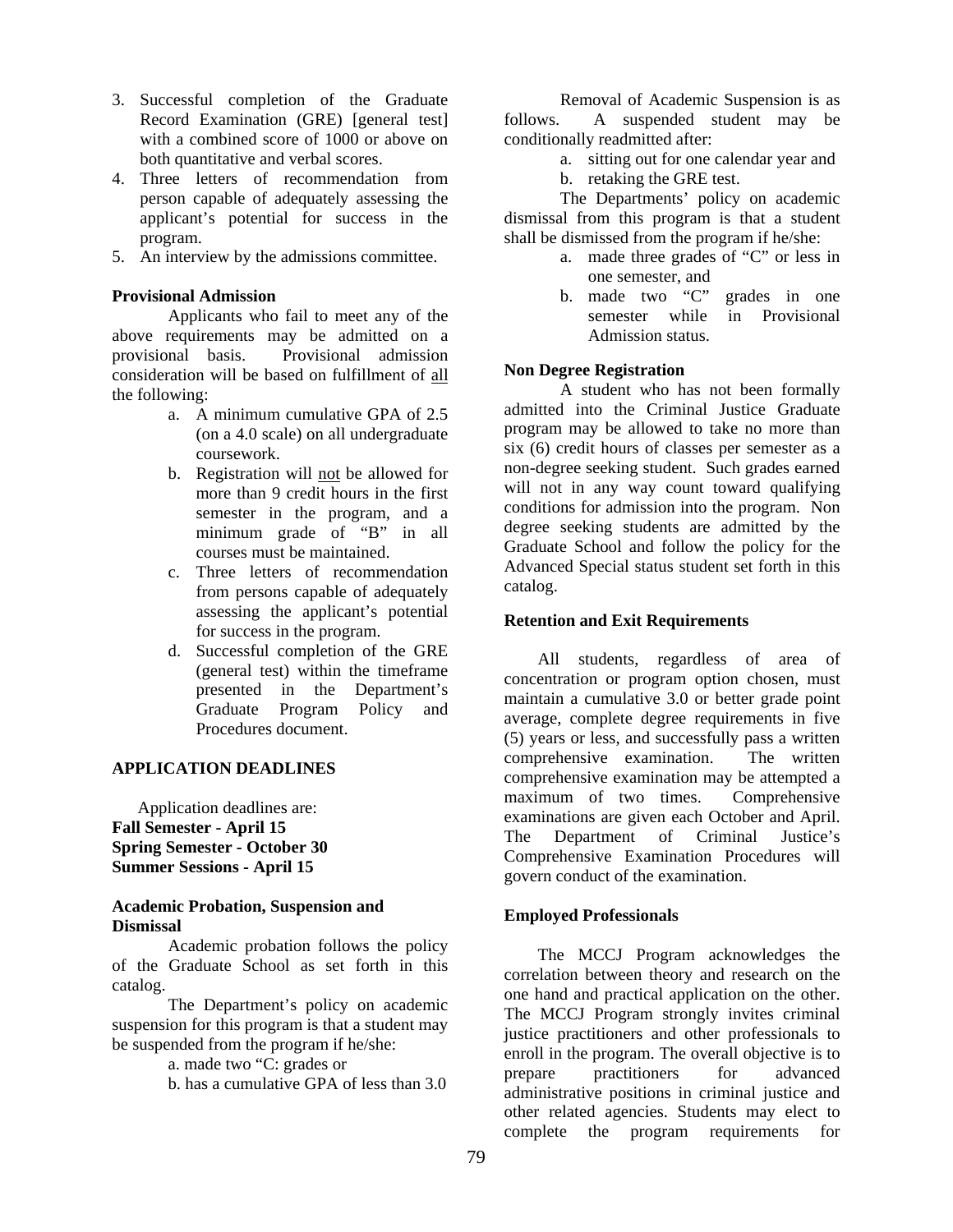graduation on either a full-time or part-time basis (five-year limit for the duration of the program). The program courses will to the extent possible be offered in the evenings in order to accommodate employed practitioners. Courses may also be offered on weekends.

### **Financial Assistance**

The University of Maryland Eastern Shore recognizes the high cost of education and makes every effort to offer financial assistance, through a variety of programs, to qualified students. In addition, federal loans are available to graduate students through the university's financial aid office. For additional information about loans and other sources of aid, contact the Financial Aid Office.

## **Faculty of The Department of Criminal Justice**

The Department of Criminal Justice is interdisciplinary with faculty holding advanced degrees in various disciplines, including law, sociology, public administration, and criminology. All resident faculty in the department are expected to teach in both the graduate and undergraduate programs. All faculty members, except adjunct lecturers, provide student counseling and serve as advisors to students in the department.

### **DESCRIPTION OF COURSES**

**(NOTE: Credit Hours are denoted in parentheses)** 

### **Core Courses**

### **MCCJ 600 Proseminar in Criminology and Criminal Justice (3)**

This course is designed as an in-depth analysis of criminological issues and components of the criminal justice system for students with diverse undergraduate backgrounds. It employs an integrated systems approach toward thinking about crime and its causes and covers the history of criminological thought as well as multidisciplinary attempts at crime explanation.

### **MCCJ 620 Theoretical Perspectives on Crime and Justice (3)**

This course is a survey of criminological theories with emphasis on crime causation and justice. Included are sociological, economic, geographic, and political theories of law formation and law breaking; development of physiological, genetic, psychological, and psychiatric perspectives of criminal behavior and the relationship between theory and policy.

## **MCCJ 625 Research Methods in Criminology and Criminal Justice (3)**

This course provides an introduction to the research methodology used in studying crime and criminological issues**.** 

## **MCCJ 631 Applied Statistics in Criminology and Criminal Justice (3)**

This is an advanced applied social statistics course with computer applications, using examples from criminological issues and crimerelated data. Statistical procedures to be studied –descriptive and inferential statistics and linear regression techniques—are those typically used to analyze data to understand and explain criminological issues.

**Prerequisite:** Undergraduate or graduate introduction to statistics

## **MCCJ 640 Minorities, Crime, and Justice (3)**

This course considers the relationships among race, ethnicity, and crime in the justice system. The effect of social policy on racial and ethnic inequality is studied, and theories of ethnic and racial justice are presented in terms of their effect on crime and criminal justice.

### **Supportive Courses**

(**NOTE: Courses for different areas of concentrations are designated as follows: CR = Criminology and Research, LEC = Law Enforcement and Courts, and CDP = Corrections and Delinquency Prevention)**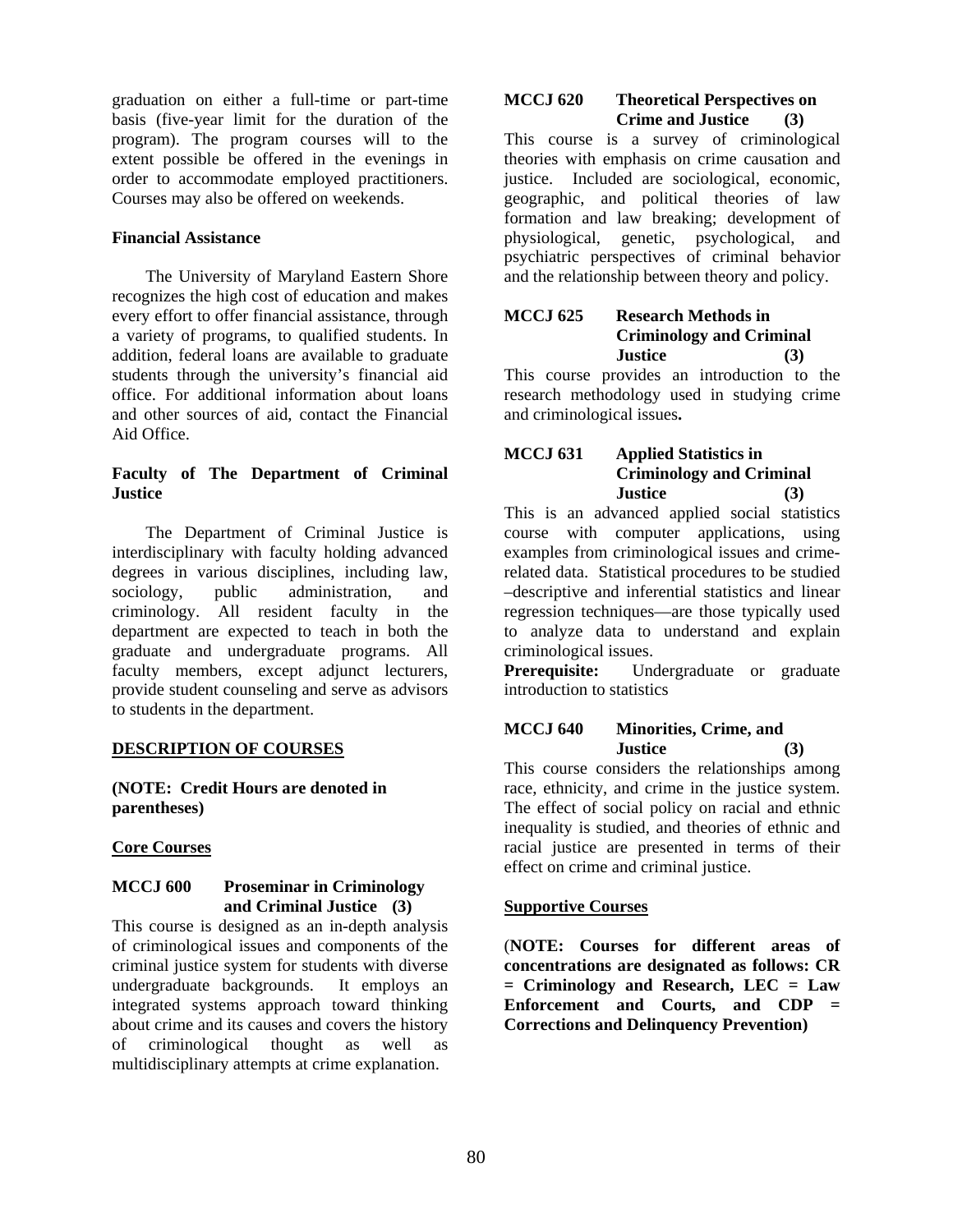### **MCCJ 642 Women, Crime, and Justice (3) CR**

This course explains theories of gender, society, and their relationship to crime are explored. Empirical knowledge of causal theories will be used to explore reasons for female involvement in the criminal justice system. An exploration of the meaning and application of justice for women will also be included.

## **MCCJ 644 Organized Crime (3) CR; LEC**

This course provides the student with both an historical and contemporary analysis of organized crime and the fight against organized crime in the United States; considers factors that led to the rise of organized crime in the United States at the turn of the  $20<sup>th</sup>$  Century and how those factors continue to influence organized crime today. It also considers multiple theories of organized crime and explores many of the methods used by law enforcement to curtail/eliminate organized crime.

## **MCCJ 646 Special Topics in Criminology and Criminal Justice (3) CR; LEC; CDP**

This course analyzes current research and policy issues of priority from a range of perspectives in criminology and criminal justice (focus of course is on specific research expertise of faculty and importance of justice issues).

### **MCCJ 648 Criminal Justice Administration (3) CR; LEC; CDP**

This course acquaints students with a basic understanding of organization/administrative theory and behavior and their assumptions. The course will explore administrative theories within a criminal justice context as students learn the impact of organization structure, environment, and behavior on such issues as leadership, control, and decision making.

## **MCCJ 650 Private and Industrial Security (3) CR; LEC; CDP**

This course deals with historical, philosophical, and modern perspectives of private and industrial security - survey of its principles, its legal authority and its effects on society in

general. Included in the course are institutional security, challenges of violence in the workforce, industrial and retail security, various forms of preventing losses, and risk management.

### **MCCJ 652 Survey of the Correctional Field (3) CDP**

This course examines the dynamics of American correctional techniques and rationale from the 1700's to date. It familiarizes students with the history, philosophy, and evolution of correctional practice in America.

## **MCCJ 654 History of African American Criminological Thought (3)**

## **CR; LEC; CDP**

This course is designed to provide the student with knowledge of and understanding of African American perspectives on criminology and criminal issues. The course is intended to give graduate students perspectives that are often omitted from mainstream undergraduate criminal justice curriculums. The materials used in this course are relatively broad covering both historical and contemporary African American thought. The perspectives considered have analyzed the issues with an emphasis on how they impact and are impacted by race.

### **MCCJ 656 Law Enforcement (3) LEC; CDP**

This course analyzes the problems, practices, and philosophies of law enforcement in contemporary society. It gives special attention to particular areas, such as personnel selection, police-community relations, crisis intervention, patrol intervention, police brutality, and criminal profiling.

## **MCCJ 658 Law and Courts (3) LEC; CDP**

This course considers the definitions and development of criminal law, criminal procedure, criminal rights, and constitutional theory and practice. It also examines the structure, functions, and operations of the courts, with special emphasis on principles of legality as provided by the US constitution.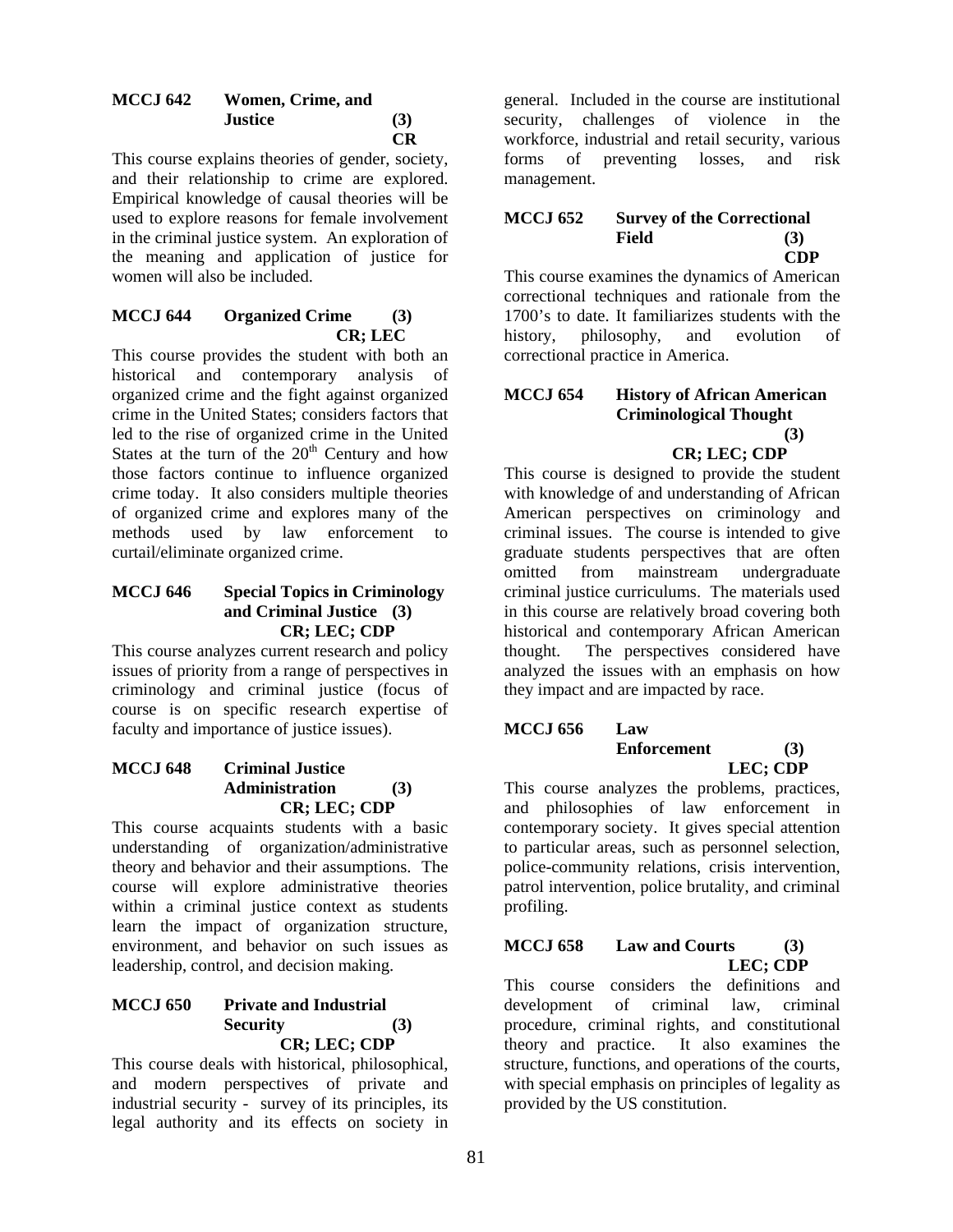### **MCCJ 659 Theories of Juvenile Delinquency (3) CR; LEC; CDP**

This course examines theories of juvenile delinquency, environmental influences on juvenile offenders, control, and corrections of the juvenile offender. It will investigate the special forms of justice applied to non-adults by arrest, detention, adjudication and juvenile corrections.

### **MCCJ 700 Public Policy in Criminal Justice System (3) CR; LEC; CDP**

This course examines the assumptions, context, and environment for the formulation and implementation of public policy. The issues of morality and politics will provide a subtext for discussion and analysis of contemporary public policy. There will also be a discussion and identification of stakeholders.

### **MCCJ 710 Law and Social Control (3) CR; LEC; CDP**

Select topics in Law and Social Control are examined in this course. Topics -- which may vary from semester to semester--include mental illness and the law, individual rights and public welfare, comparative criminal law and procedure, sanction law and public order, authority and power, and indirect social control in criminal justice.

### **MCCJ 720 Seminar in Community**  Policing (3) **LEC**

This course focuses on the problems and practices of contemporary law enforcement and uses current scholarship to understand policecommunity relations.

## **MCCJ 730 Seminar in Terrorism (3)**

This course is a review of historical and contemporary knowledge on the many terrorismcrime relationships. It includes a survey of the literature that examines patterns of terrorism, domestic, global, and technological terrorism and a review of articles that examine theories, causes, ideology, typologies, security problems, media, structure, and issues in counterterrorism.

## **MCCJ 734 Directed Individual Study**   $(1-3)$

## **CR; LEC; CDP**

This course involves study under the supervision and guidance of a faculty member.

## **MCCJ 740 Comparative Criminology and Criminal Justice (3) CR; LEC; CDP**

This course examines criminal justice institutions comparatively in several countries. The purpose will be to describe the variety of criminal justice experience, to understand the determinants of these variations, and enhance the understanding of what works, what doesn't, and why in the criminal justice system.

### **MCCJ 750 Seminar in Probation and Parole (3) CDP**

This course is an in-depth examination of selected area within the broader field of corrections. Specific attention will be paid to analysis of theories and practice of probation and parole, responses of paroling authorities to public pressures, and court controls and their implications for rehabilitative efforts. It assesses the feasibility and effectiveness of treatment of individuals under sentence in the community.

### **MCCJ 760 • Qualitative Methods in Criminology (3) CR; LEC; CDP**

This course is an examination of ethnographic and qualitative fields methods and their application to problems of crime and criminal justice. It is focused on familiarizing students with the nature and utility of qualitative fieldwork in various areas of criminological research.

## **MCCJ 770 White Collar and Governmental Crimes (3) CR; LEC; CDP**

Special topics in White Collar and Governmental Crimes are examined in this course from a criminological perspective. White collar crimes and government crimes include fraud, embezzlement, price-fixing, antitrust violations, income - tax evasion, misuse of public funds, and abuse of political and legal powers.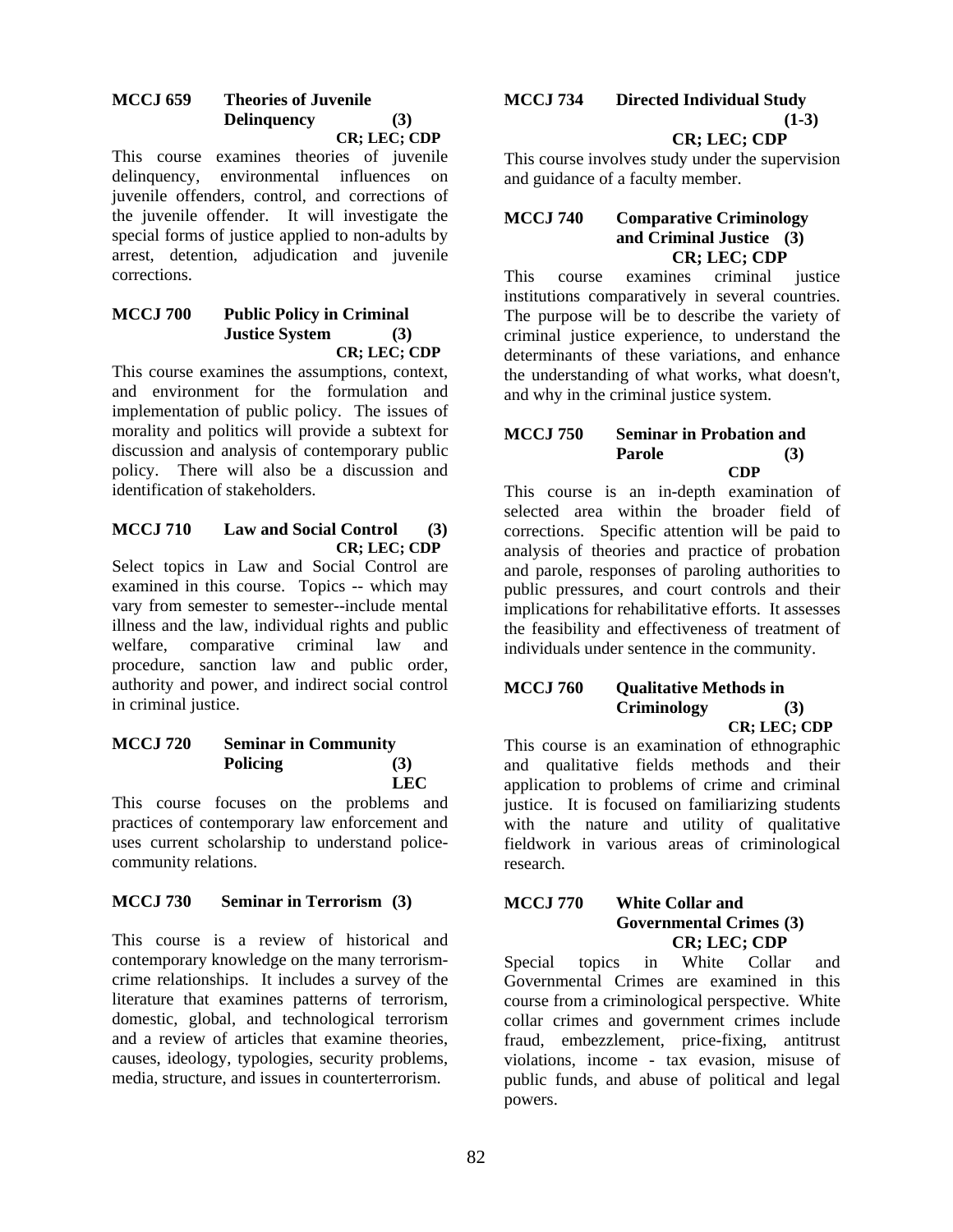### **MCCJ 780 Seminar in Criminological Theory and Research (3) CR**

This course is an exploration of the etiology of crime, theory development and crime causation. Emphasis will be placed on theoretical perspectives, research, and ideological dialectics. Bio-criminology, employing an integrated systems approach, will also be examined.

### **MCCJ 782 Advanced Seminar in Police and Society (3) CR; CDP**

This course is a survey of literature examining historical and current issues and problems in policing with emphasis on the legal aspects of law enforcement.

### **MCCJ 786 Field Practice in Criminal Justice (1-3) CR; LEC; CDP**

This course involves firsthand experience in the day-to-day operation of a criminal justice program under the guidance and supervision of a faculty member and a practitioner in the field.

### **MCCJ 790 Master's Comprehensive Examination (0) (s/u grade only)**

This course is required of all students involved in the Master of Science program with the consent of the major professor. Students must be registered for at least one class when taking the comprehensive examination.

### **MCCJ 799 Master's Thesis (1-6) CR; LEC; CDP**

This course is required of all students involved in preparation, data collection, and writing of the Master of Science (MS) thesis.

### **\*\*\*\*\*\*\*\*\*\*\*\*\*\*\*\*\*\*\*\*\*\*\*\*\*\*\*\*\*\*\*\*\*\*\*\*\*\*\***

**For further information on this program, please contact:** 

Graduate Program Coordinator (MCCJ) Department of Criminal Justice Hazel Hall University of Maryland Eastern Shore Princess Anne, MD 21853 **Email: nhorton@umes.edu**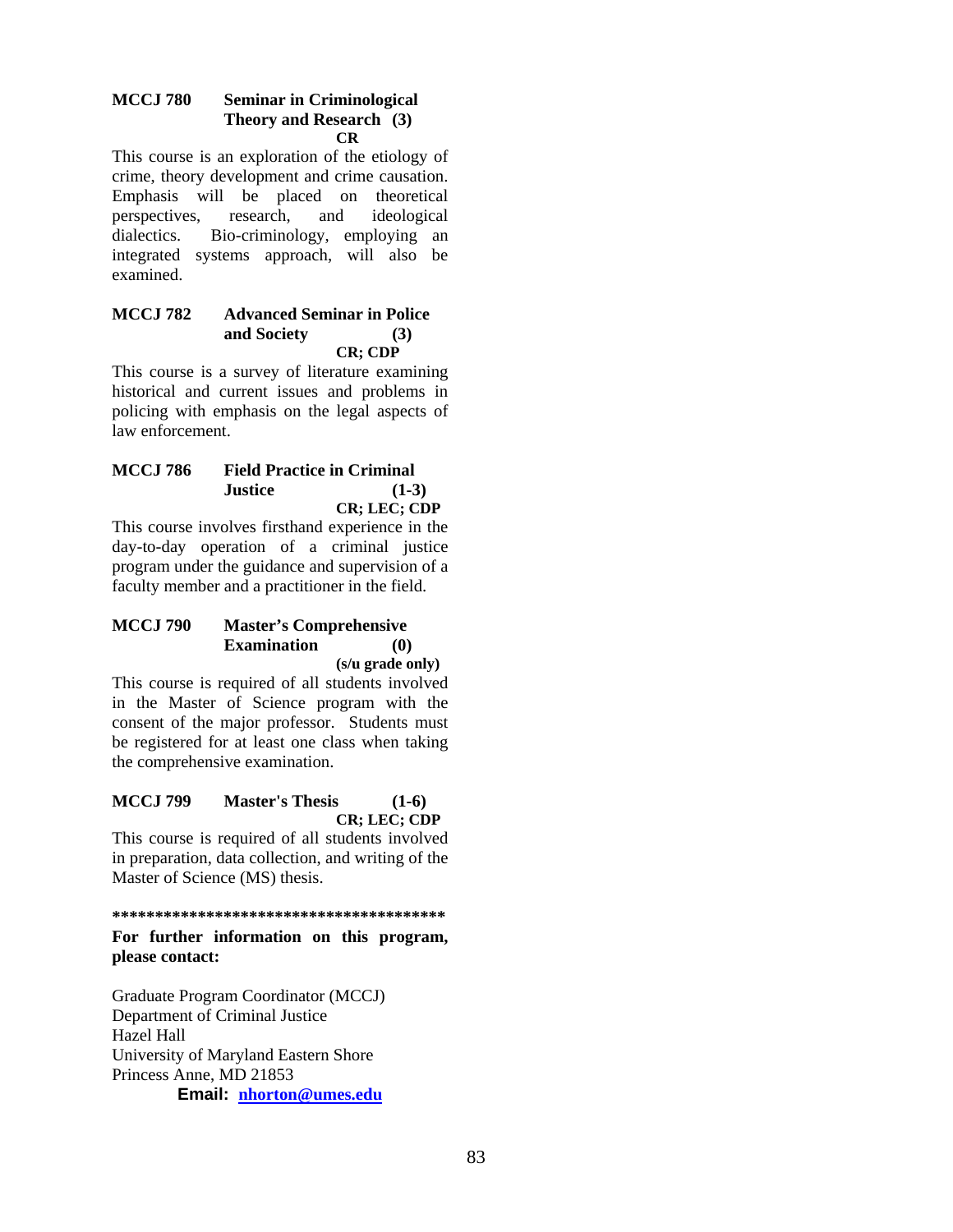### **GUIDANCE AND COUNSELING**

The Guidance and Counseling program offers graduate work leading to a Master of Education (M.Ed.) degree. The school counseling program is approved by the Maryland State Department of Education to meet competency area requirements for school certification (K-12).

The program prepares students to become entry-level, human development specialists. The M.Ed. level program constitutes the initial professional preparation for students desiring employment in public or private schools or non-educational agencies. The course of study is based on the Council for the Accreditation of Counseling and Related Educational Programs (CACREP) national standards. The state's Essential Dimensions of Teaching (EDoT) standards are also addressed as appropriate.

### **Accreditation**

UMES' Teacher Education and School Counseling Programs are accredited by the National Council for Accreditation of Teacher Education (NCATE) and approved by the Maryland State Department of Education (MSDE).

### **Admission Criteria**

The Guidance and Counseling Program Admissions Committee recommends students to the UMES Graduate School for admission to the program. Entrance requirements include:

A. Bachelor's degree from an accredited institution;

B. Course preparation in education, psychology and human development. Students are expected to have completed the following undergraduate courses prior to entry into the program: Human<br>Growth and Development. Tests and Growth and Development, Tests and Measurements, Introduction to Special Education and Introduction to Psychology. Students who have not completed course work in these areas may be required to do so before being admitted to the program; and/or be required to take EDGC 610 Advanced Psychology;

C. 3.0 average or better on a 4.0 scale in undergraduate course work;

D. Three letters of recommendation from persons capable of assessing the applicant's potential for success in a Guidance and Counseling graduate program;

E. An interview with the Admissions Committee.

### **Application Deadlines**

Application deadlines are:

| <b>Fall Semester</b>   |    | May 1st      |
|------------------------|----|--------------|
| <b>Spring Semester</b> | -  | November 1st |
| <b>Summer Session</b>  | ۰. | April 1st    |

### **Provisional Admission**

Applicants who possess an overall GPA of between 2.75 to 2.99 will be admitted to Provisional Status. Provisional Status students must maintain a 3.30 average in the first nine approved credit hours of graduate level courses in Guidance and Counseling. In exceptional cases, students who possess an overall GPA of 2.5 - 2.74 and yet show promise may be considered for Provisional Status.

A student who is considered to have potential for success, but lacks adequate course preparation for Guidance and Counseling, may be asked to complete additional courses to enhance their background in related fields.

### **Exit Requirements**

A 100 clock hour practicum and a 400 clock hour Internship are required for all students. The practicum and internship are supervised counseling experiences in which students are required to integrate and apply the knowledge and skills acquired throughout the program. Students seeking certification as a school counselor are placed in school settings at the elementary/middle and high school levels where they can participate in all activities that a professional school counselor is expected to perform. Other students are placed in appropriate agencies where they can participate in all activities expected by a community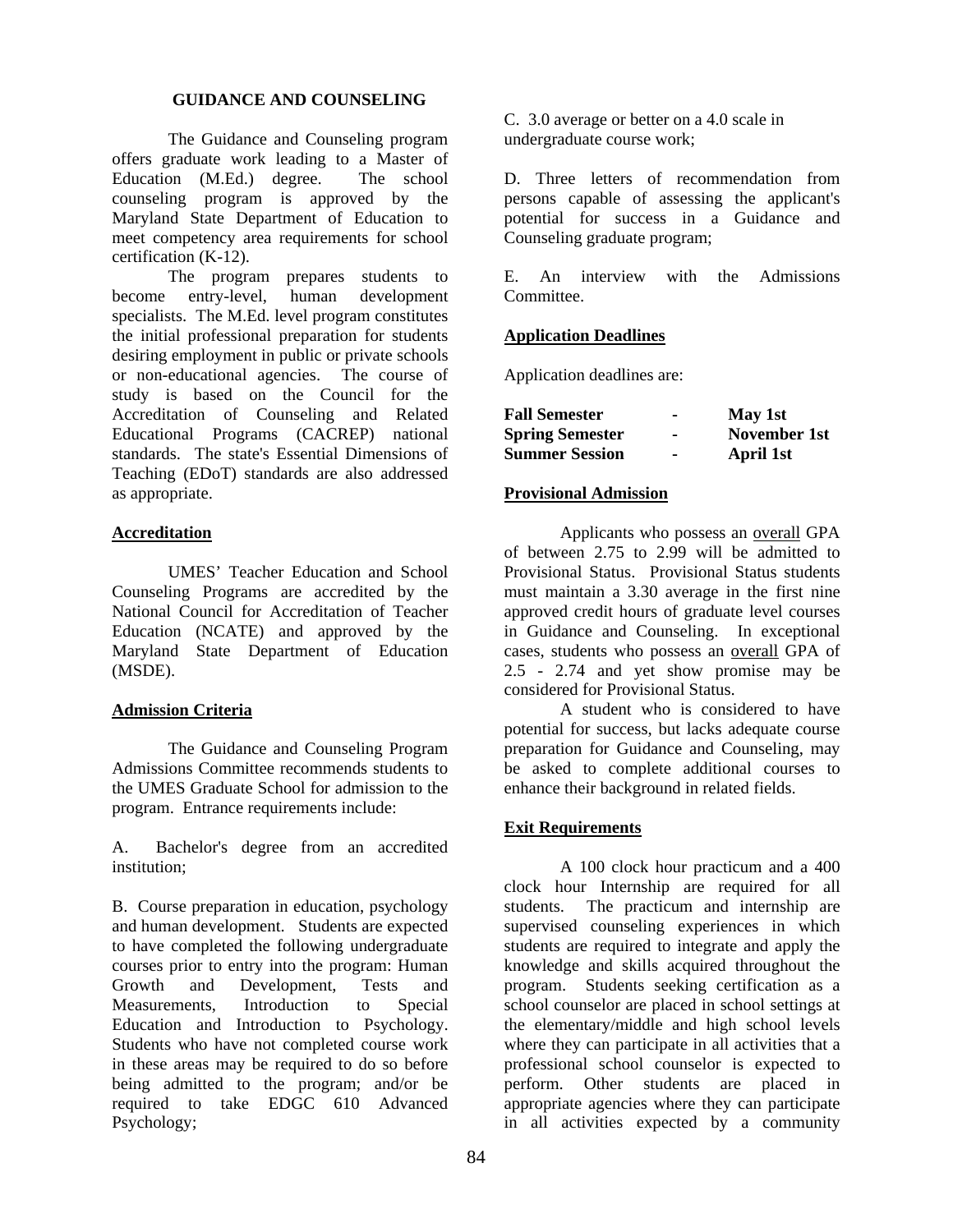counselor. Application to take the practicum must be filed with the department one semester before the student plans to take it. Approvals of advisor and the program coordinator are required.

A **written comprehensive examination** is required to ensure the mastery of the program competencies. Core courses must be completed before the comprehensive examination is taken.

The completion of a **seminar paper** demonstrating research competency is required. The Advisor for the paper, the Graduate Program Coordinator, and the Chair of the Education Department **must** approve this paper.

The M.Ed. degree student **must maintain a 3.0 grade point** average. No grade in any program course which is lower than a "C" is acceptable for retention in the program.

A minimum of 48 credit hours is required for completion of the master's degree program in Guidance and Counseling.

### **Program Objectives:**

The general objectives of the program are:

A. To help students develop personal and interpersonal qualities and skills that are necessary to function in helping others; and

B. To provide students with the competencies needed to demonstrate knowledge and skills that are necessary for counselors in school settings and human development specialists in nonschool settings.

#### **Guidance and Counseling Courses**

Based upon the applicant's background and interests, a course of study will be planned with the advisor that is congruent with the student's career goals. Curriculum options are: (1) School Counseling K-12; or (2) Community Counseling.

### **(NOTE: CREDIT HOURS FOR ALL THE FOLLOWING COURSES ARE GIVEN IN PARENTHESES.)**

### **GUIDANCE AND COUNSELING SCHOOL PROGRAM (K-12)**

#### **CORE COURSE/COMPETENCY REQUIREMENTS**

|                 | <b>EDGC 601 Introduction to Guidance &amp; Counseling</b> | (3)     |
|-----------------|-----------------------------------------------------------|---------|
|                 | <b>EDGC 604 Theories and Techniques of Counseling</b>     | (3)     |
|                 | EDGC 605 Individual and Group Appraisal                   | (3)     |
| <b>EDGC 606</b> | <b>Clinical Applications of Counseling</b>                | (3)     |
| <b>EDUC 620</b> | <b>Human Growth and Development</b>                       | (3)     |
| <b>EDGC 631</b> | <b>Career and Life Development</b>                        | (3)     |
| <b>EDGC 640</b> | <b>Group Processes in Counseling</b>                      | (3)     |
| <b>EDGC 643</b> | <b>Counseling Children and Adolescents</b>                | (3)     |
| <b>EDGC 645</b> | <b>Cross Cultural Perspectives</b>                        |         |
|                 | in Counseling                                             | (3)     |
| <b>EDGC 660</b> | <b>Crisis Management in Counseling</b>                    | (3)     |
| <b>EDGC 670</b> | <b>Ethical, Legal and Professional Issues</b>             |         |
|                 | in Counseling                                             | (3)     |
| <b>EDGC 677</b> | <b>Practicum in School Counseling</b>                     | (3)     |
| <b>EDUC 690</b> | <b>Introduction to Behavioral Research</b>                | (3)     |
| <b>EDGC 697</b> | <b>Advanced Practicum in Counseling</b>                   | (3)     |
| <b>EDGC 698</b> | <b>Seminar in Guidance and Counseling</b>                 | $(2-6)$ |
|                 | Elective                                                  | (3)     |
|                 |                                                           |         |

#### **COMMUNITY COUNSELING**

#### **CORE COURSE/COMPETENCY REQUIREMENTS**

|                 | <b>EDGC 602 Introduction to Community Counseling</b>  | (3)     |
|-----------------|-------------------------------------------------------|---------|
|                 | <b>EDGC 604 Theories and Techniques of Counseling</b> | (3)     |
| <b>EDGC 606</b> | <b>Clinical Applications in Counseling</b>            | (3)     |
| <b>EDGC 612</b> | <b>Marriage and Family Counseling</b>                 | (3)     |
| <b>EDUC 620</b> | <b>Human Growth and Development</b>                   | (3)     |
|                 | <b>EDGC 631 Career and Life Development</b>           | (3)     |
| <b>EDGC 640</b> | <b>Group Processes in Counseling</b>                  | (3)     |
| <b>EDGC 645</b> | <b>Cross Cultural Perspectives in</b>                 |         |
|                 | Counseling                                            | (3)     |
| <b>EDGC 655</b> | <b>Social Diversity in Counseling</b>                 | (3)     |
| <b>EDGC 660</b> | <b>Crisis Management in Counseling</b>                | (3)     |
| <b>EDGC 670</b> | <b>Ethical, Legal, and Professional Issues</b>        |         |
|                 | in Counseling                                         | (3)     |
| <b>EDGC 679</b> | <b>Practicum in Community Counseling</b>              | (3)     |
| <b>EDUC 690</b> | <b>Introduction to Behavioral Research</b>            | (3)     |
| <b>EDGC 698</b> | <b>Seminar in Guidance and Counseling</b>             | $(2-6)$ |
| <b>EDGC 699</b> | <b>Advanced Practicum in Community</b>                |         |
|                 | Counseling                                            | (3)     |
|                 | <b>Elective</b>                                       | (3)     |

#### **ELECTIVE COURSES**

 **The student may select additional electives to complete degree requirements from the following offerings upon approval by the advisor.** 

|                 | <b>EDSP</b> 481 Characteristics and Programming         |         |
|-----------------|---------------------------------------------------------|---------|
|                 | for the Gifted                                          | (3)     |
|                 | <b>EDGC 655</b> Social Diversity in Counseling          | (3)     |
|                 | <b>EDGC 612 Marriage and Family Counseling</b>          | (3)     |
| <b>EDGC 665</b> | <b>Special Topics</b>                                   | (1)     |
|                 | (maximum 6 credits)                                     |         |
|                 | <b>EDGC 610 Introduction to Advanced Psychology</b>     | (3)     |
| SPED 600        | <b>Characteristics of Exceptional</b>                   |         |
|                 | <b>Individuals</b>                                      | (3)     |
|                 | <b>EDSP 491</b> Characteristics and Programming for the |         |
|                 | <b>Learning Disabled</b>                                | (3)     |
|                 | <b>EDSP 498</b> Foundations of the Education of         |         |
|                 | <b>Exceptional Children</b>                             | (3)     |
|                 | EDGC 609 Special Problems in Guidance and               |         |
|                 | Counseling                                              | $(1-3)$ |
|                 | <b>CDSP 628</b> Computer Application in Education       | (3)     |
|                 | <b>EDGC 646 Organization and Administration</b>         |         |
|                 | of Guidance Program                                     | (3)     |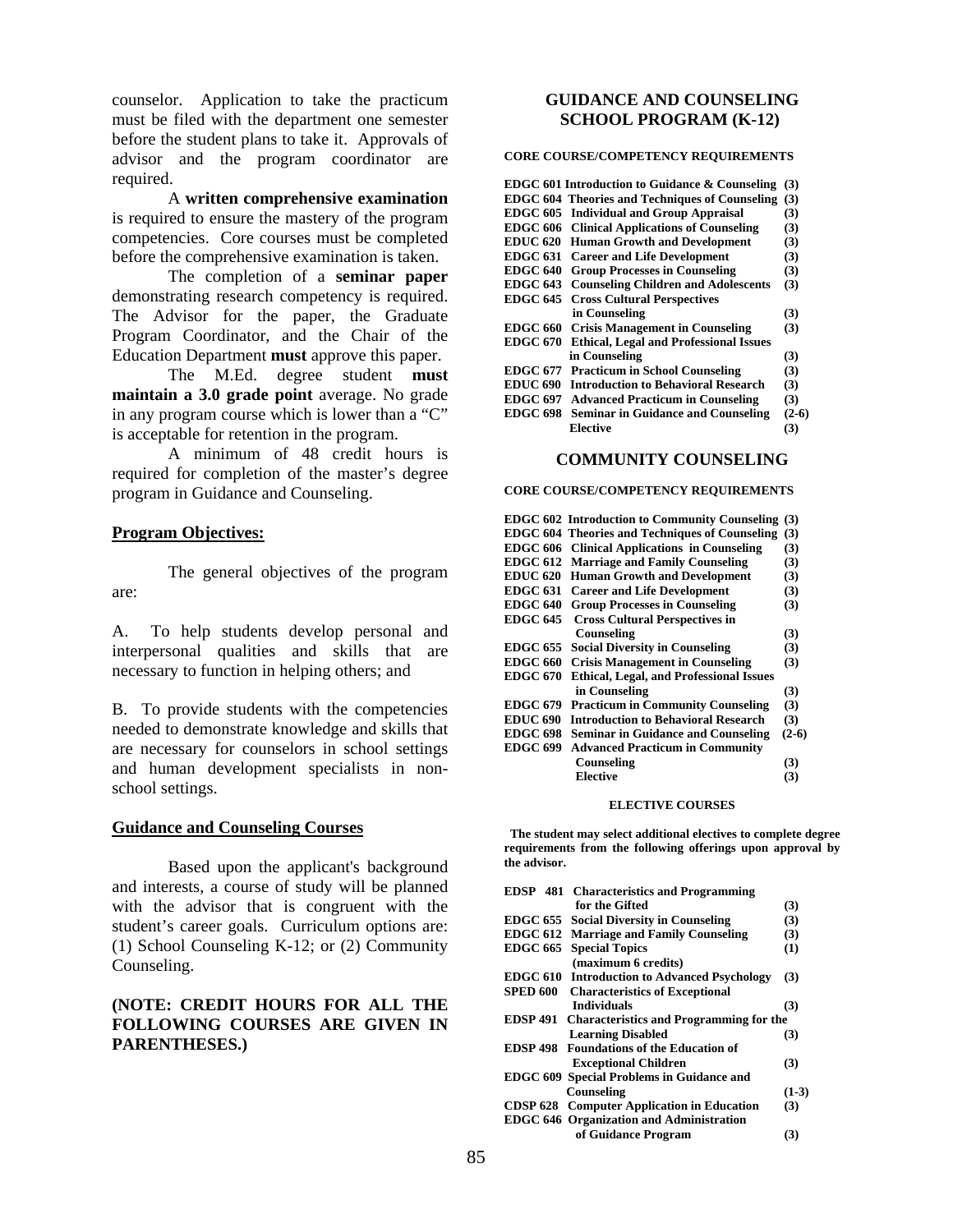| <b>SOWK 455 Substance Abuse Issues and Services</b> | (3)     |
|-----------------------------------------------------|---------|
| HUEL 460 The Family and Aging                       | (3)     |
| <b>EDGC 798</b> Research Project                    | $(1-3)$ |
| <b>SPED 630 Current Legal and Advocacy Issues</b>   |         |
| in Special Education                                | (3)     |

#### **COURSES**

### **EDGC 601 Introduction to Guidance & Counseling (3)**

This course is an overview of the field of guidance and counseling, providing knowledge of the historical and philosophical foundations of guidance and counseling and their implications for professional practice. Professional activities and ethical practices of counselors and other helping professionals in both educational and non-educational settings are explored. Exploration of how personal values interact and impact upon counseling are examined.

## **EDGC 604 Theories & Techniques of Counseling (3)**

The course focuses on counseling theories and techniques, with emphasis on their applicability to specific counseling settings and counselor orientation.

## **EDGC 612 Marriage & Family Counseling (3)**

This course focuses on counseling theory and techniques as related to families and couples, with an emphasis on the unique aspects of marriage and family relationships. Analysis of family dynamics and the use and interpretation of genograms are presented.

### **EDGC 660 Crisis Management in Counseling (3)**

This is an overview of applied therapeutic counseling in general and crisis intervention in particular. There is an emphasis on intervention strategies that work when people are in crisis. Counseling and counselor issues that will be effective in any crisis are explored. Topics such as suicide, sexual assault, posttraumatic stress disorder, and bereavement and grief are addressed.

### **EDUC 620 Human Growth & Development (3)**

This course is a general overview of life-span development from conception through late adulthood. The scientific study of the

quantitative and qualitative ways people change over time is examined. The use of theory and other information through application of scientific principles in the study of a child may be included.

### **EDUC 690 Introduction to Behavioral Research (3)**

This course introduces the various methods and techniques of educational research. It provides intensive experience both in reading, analyzing and interpreting educational research and in writing abstracts, reports on research and seminar papers.

## **EDGC 640 Group Processes in Counseling (3)**

The study of the dynamic processes that occur in groups and their application to group counseling is the focus of this course. It examines group stages, leadership styles and the importance of verbal and non-verbal communication in a laboratory setting. Social and cultural issues such as race, gender and social class are also addressed. Actual involvement in group process is required.

## **EDGC 643 Counseling Children and Adolescents (3)**

This course examines counseling theory and techniques as related to children and adolescents. It emphasizes how to plan and implement counseling strategies appropriate to the developmental stages and need of each group.

### **EDGC 605 Individual and Group Appraisal (3)**

The course focuses on the following topics: understanding of group and individual educational and psychometric approaches to appraisal, use and interpretation of both standardized and non-standardized appraisal data, and planning and administering testing programs.

## **EDGC 645 Cross-Cultural Perspectives in Counseling (3)**

This course examines barriers in effective crosscultural counseling. There is an emphasis on understanding cultural characteristics on visible racial/ethnic groups. Issues of racial identity world view and bias awareness are addressed.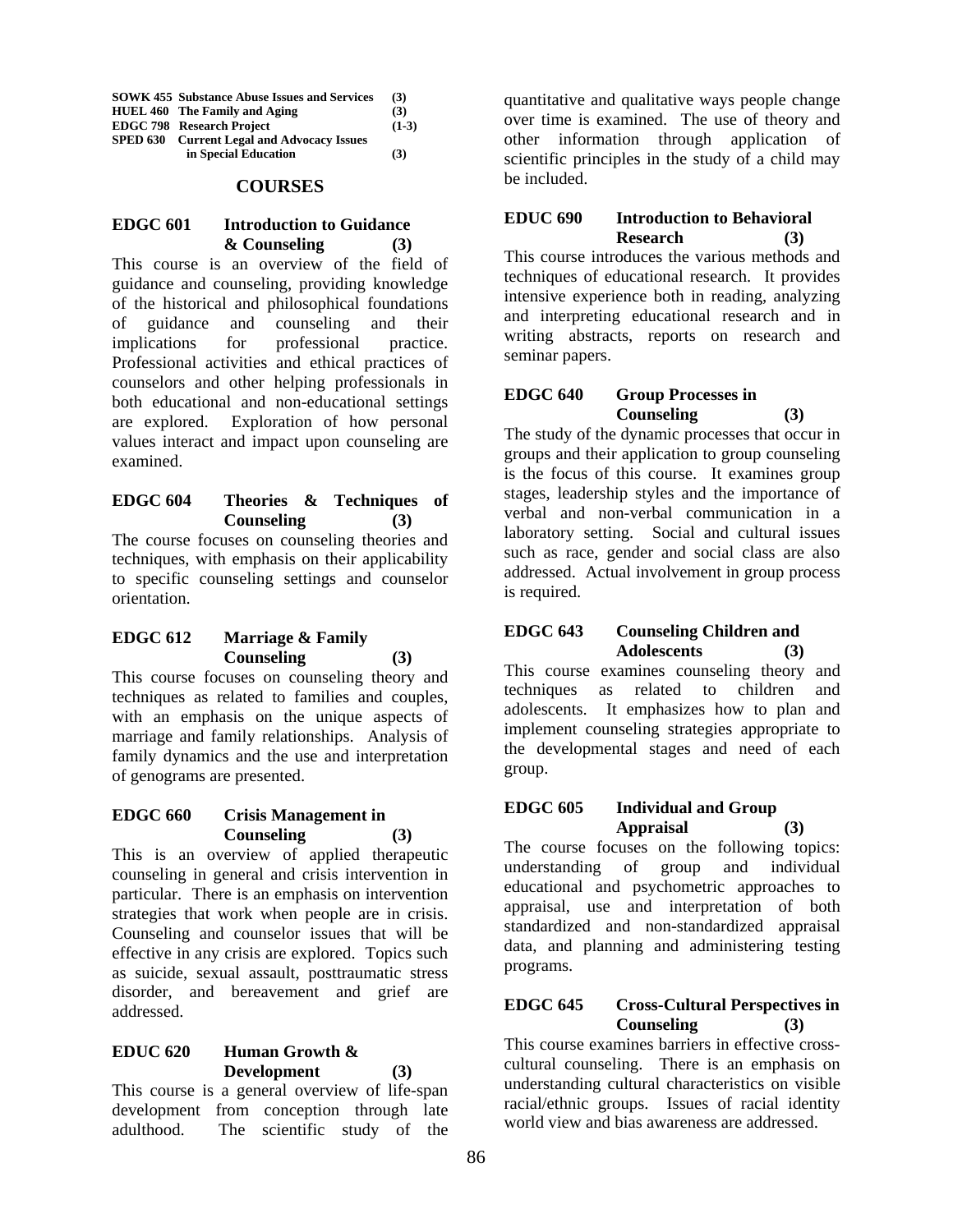**EDGC 665 Special Topics (1)** This course number and title are intended to be a mechanism for students to take 1 credit courses on special topics that are cutting edge in the field of counseling and/or completion of program skills and requirements. All courses will be listed as 665 with a letter to delineate which course was taken (e.g. 665a-technology in counseling; 665b-gerontological counseling; 665c-Adlerian counseling; 665d-seminar II).

## **EDGC 610 Introduction to Advanced Psychology (3)**

This is a survey course which reviews major psychological concepts of human development and behavior. The intent of this course is to provide a foundation to students with a minimal background in psychology and the social sciences who intend to enter the field of counseling. Emphasis is given to personality theory, abnormal psychology, and adjustment.

## **EDGC 670 Ethical, Legal and Professional Issues in Counseling (3)**

The study of the role of the counselor in relation to ethical and legal issues and dilemmas is explored. Emphasis is place on the dynamic interactions and processes between counselor, individuals, and institutions. Topics such as standards, licensure, accountability, liability, and professional development will be addressed.

## **EDGC 631 Career and Life Development (3)**

This course is the study of topics on: career development theories, the relationship between career choice and life style, sources of occupational and personal/social information, career decision-making processes and career development explanation techniques.

## **EDGC 698 Seminar in Guidance and Counseling (3)**

The opportunity to research professional issues is provided, culminating in an approved seminar paper.

## **EDGC 606 Clinical Applications of Counseling (3)**

Students conduct the initial stages of counseling with individuals, who present a variety of personal, educational, and vocational concerns.

Students will establish realistic goals with the client and evaluate the extent to which goals were reached. Students will describe their own well formulated theory of counseling. **PREREQUISITE: Must obtain the permission of the Coordinator of the Guidance and Counseling Program to enroll in this course.** 

# **EDGC 655 Social Diversity in Counseling (3)**

This course is study of the nature, characteristics, and needs of socially diverse client groups seeking counseling. Socially diverse groups will include those with differing life-styles, physical disabilities, learning disabilities, the gifted and talented, the elderly, the obese and women. An emphasis will be placed on societal oppression, treatment, discrimination, and specific counseling issues related to these socially diverse groups.

# **EDGC 677 Practicum in School Counseling (3)**

This course assists counselor trainees in acquiring a broad and varied background of knowledge, skills and abilities, as well as certain personal characteristics, in order to perform their roles effectively and efficiently. The trainee must demonstrate under supervision the ability to integrate and apply theories and techniques in providing direct counseling services for individuals and groups and to participate in appropriate professional activities in the practicum setting. **PREREQUISITE: Must obtain the permission of the Coordinator of the Guidance and Counseling Program to enroll in this course.** 

## **EDGC 697 Advanced Practicum in School Counseling (3)**

This course is an advanced group supervision experience (taken in conjunction with the second practicum placement) which seeks to provide a capstone experience that prepares students for a career as a professional counselor.

## **EDGC 602 Introduction to Community Counseling (3)**

This course focus on planning, implementation, administration, and evaluation of human service systems affecting communication. Major organization theories, management styles,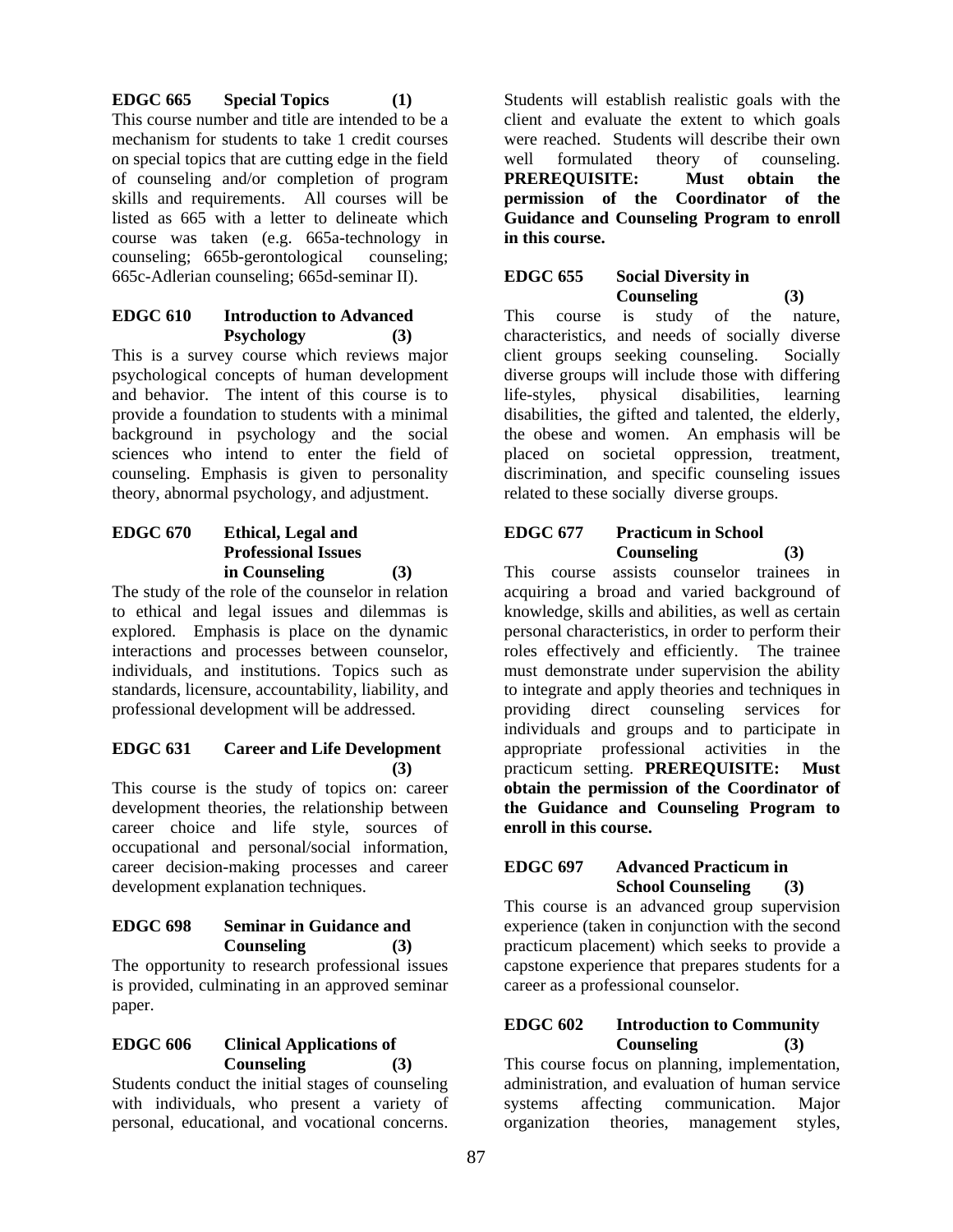administrative techniques and study of relevant issues in human services delivery in a community setting are explored.

### **EDGC 609 Special Problems in Guidance and Counseling (1-3)**

This course consists of individual projects geared to specific needs of students. It allows students to study independently in topical areas related to counseling. Specific requirements related to each independent study are approved on an individual basis.

**PREREQUISITE: Written permission of adviser is required.** 

## **EDGC 646 Organization and Administration of Guidance Program (3)**

This course examines the evolution of contentbased comprehensive guidance programs and why guidance programs are an integral part of the school curriculum. It provides the student with experience in developing and implementing a comprehensive program.

## **EDGC 679 Practicum in Community Counseling (3)**

This course assist community counselor trainees in acquiring a broad and varied background of knowledge, skills and abilities, as well as certain personal characteristics, in order to perform their roles effectively and efficiently. **PREREQUISITE: Must obtain the permission of the Coordinator of the Guidance and Counseling Program to enroll in this course.**

## **EDGC 699 Advanced Practicum in Community Counseling (3)**

This course is an advanced group supervision experience (taken in conjunction with the second part of practicum placement) which seeks to provide a capstone experience that prepares students for a career as a professional counselor.

## **SEQUENCE OF COURSES FOR GUIDANCE AND COUNSELING**

## **SCHOOL PROGRAM (K-12)**

## **1ST YEAR**

# **FALL**

| $EDGC$ 601 | Introduction to Guidance & |
|------------|----------------------------|
|            | Counseling                 |
| $EDGC$ 604 | Theories and Techniques of |
|            | Counseling                 |
| EDUC 620   | Human Growth and           |
|            | Development                |

## **JANUARY**

EDGC 665 Special Topics in Counseling

# **SPRING**

| EDUC 690 | Introduction to Behavioral    |
|----------|-------------------------------|
|          | Research                      |
| EDGC 640 | Group Processes in Counseling |
| EDGC 631 | Career and Life Development   |

## **2ND YEAR**

# **FALL**

| EDGC 645 | Cross-Cultural Perspectives in        |
|----------|---------------------------------------|
|          | Counseling                            |
| EDGC 643 | Counseling Children and               |
|          | Adolescents                           |
| EDGC 605 | <b>Individual and Group Appraisal</b> |

# **JANUARY**

EDGC 665 Special Topics in Counseling

# **SPRING\*\***

| EDGC 670        | Ethical, Legal, and Professional |
|-----------------|----------------------------------|
|                 | Issues in Counseling             |
| EDGC 660        | Crisis Management in             |
|                 | Counseling                       |
| <b>SPED 600</b> | Characteristics of Exceptional   |
|                 | Individuals or Elective          |

# **3RD YEAR**

# **FALL**

| EDGC 606 | Clinical Applications of       |
|----------|--------------------------------|
|          | Counseling                     |
| EDGC 677 | Practicum in School Counseling |
| EDGC698  | Seminar in Guidance and        |
|          | Counseling                     |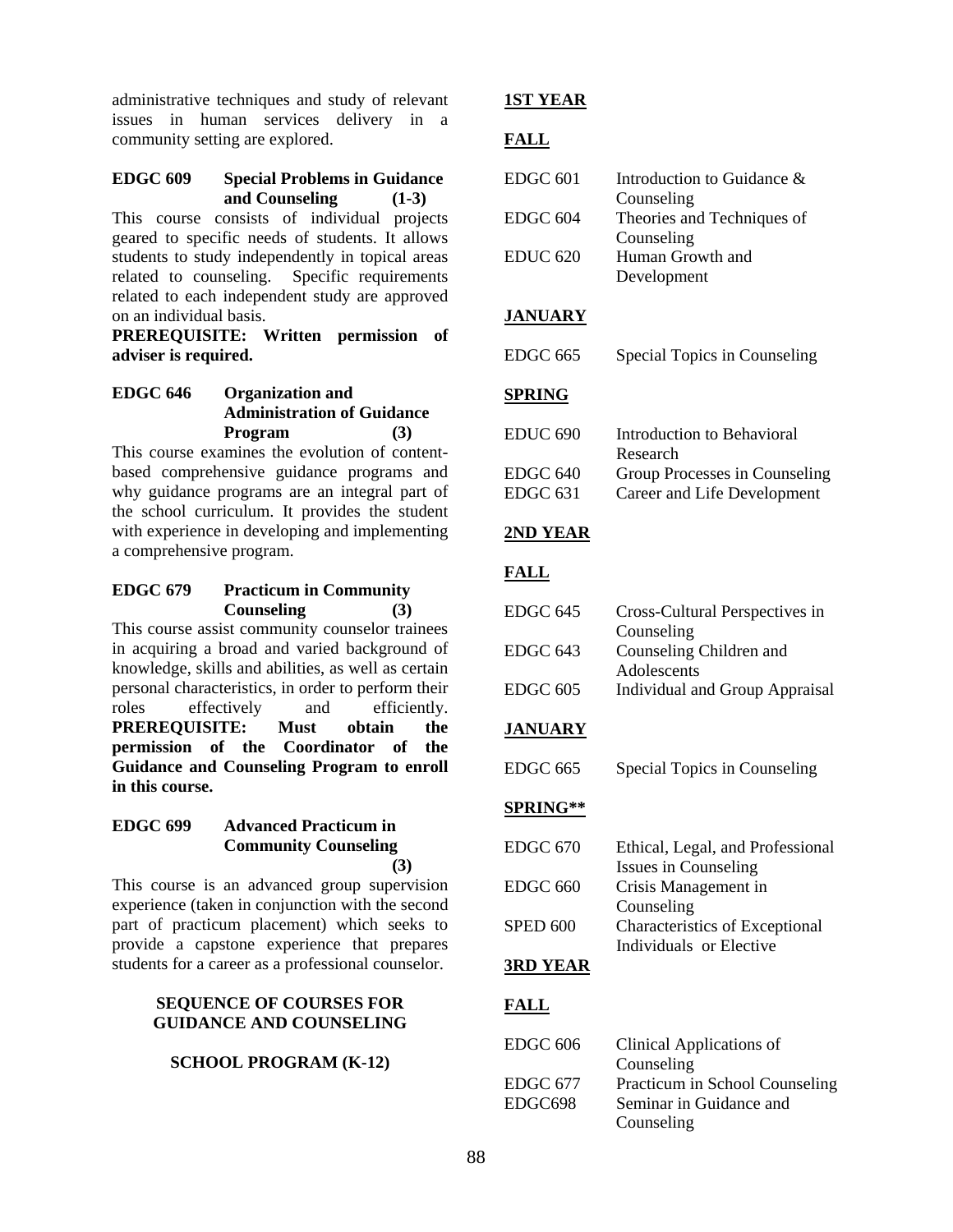### **SPRING**

- EDGC 697 Advanced Practicum in School Counseling Elective
- \* For full-time student \*\* Comprehensive exams should not be taken before this time.

### **SEQUENCE OF COURSES FOR COMMUNITY COUNSELING**

### **1ST YEAR**

## **FALL**

| EDGC <sub>602</sub> | Introduction to Community  |
|---------------------|----------------------------|
|                     | Counseling                 |
| EDGC 604            | Theories and Techniques of |
|                     | Counseling                 |
| <b>EDUC 620</b>     | Human Growth and           |
|                     | Development                |

## **JANUARY**

| <b>EDGC 665</b> |  | Special Topics in Counseling |
|-----------------|--|------------------------------|
|                 |  |                              |

# **SPRING**

| EDUC <sub>690</sub> | Introduction to Behavioral    |
|---------------------|-------------------------------|
|                     | Research                      |
| EDGC 640            | Group Processes in Counseling |
| EDGC 631            | Career and Life Development   |

### **2ND YEAR**

### **FALL**

| EDGC <sub>645</sub> | Cross-Cultural Perspectives in |
|---------------------|--------------------------------|
|                     | Counseling                     |
| EDGC 612            | Marriage and Family            |
|                     | Counseling                     |
| EDGC 665            | Substance Abuse Counseling or  |
| G.H.I               | Elective                       |

## **JANUARY**

EDGC 665 Special Topics in Counseling

### **SPRING\*\***

| EDGC 670 | Ethical, Legal, and Professional |
|----------|----------------------------------|
|          | Issues in Counseling             |
| EDGC 660 | Crisis Management in             |
|          | Counseling                       |
| EDGC 655 | Social Diversity in Counseling   |

## **3RD YEAR**

## **FALL**

| $EDGC$ 606          | Clinical Applications of |
|---------------------|--------------------------|
|                     | Counseling               |
| <b>EDGC 679</b>     | Practicum in Community   |
|                     | Counseling               |
| EDGC <sub>698</sub> | Seminar in Guidance and  |
|                     | Counseling               |

## **SPRING**

| EDGC 699 | Advanced Practicum in |
|----------|-----------------------|
|          | Community Counseling  |

- \* For full-time student
- \*\* Comprehensive exams should not be taken before this time.

### \*\*\*\*\*\*\*\*\*\*\*\*\*\*\*\*\*\*\*\*\*\*\*\*\*\*\*\*\*\*\*\*\*\*\*\*\*\*\*

### **For further information on this program, please contact:**

Graduate Program Coordinator Guidance and Counseling Department of Education Hazel Hall University of Maryland Eastern Shore Princess Anne, MD 21853 Email: cbowers@umes.edu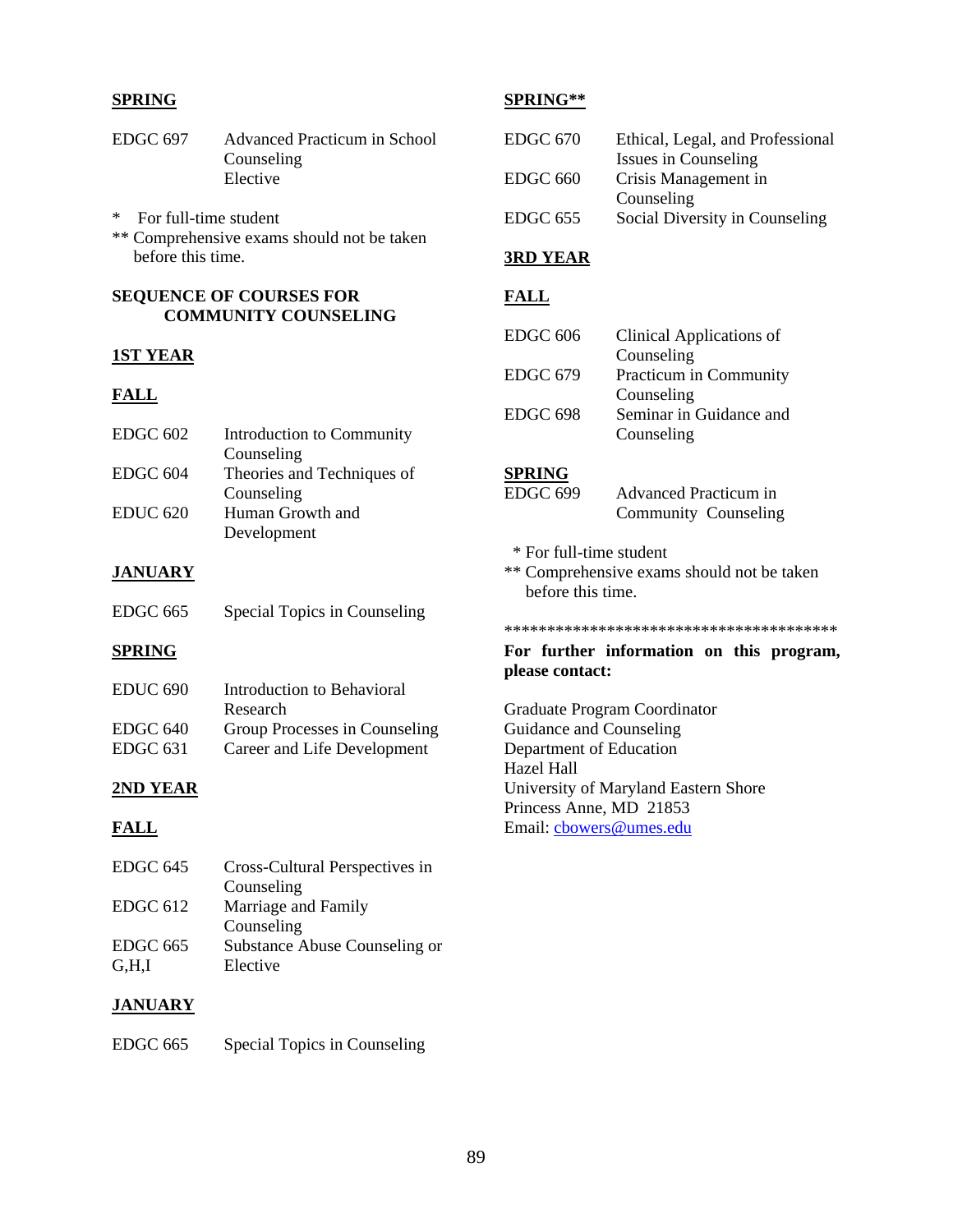### **SPECIAL EDUCATION**

The Department of Education provides a Master of Education (M.Ed.) program in Special Education with emphasis on students with mild and moderate disabilities in grades 1-12. The Special Education Program is a Maryland stateapproved program at both the undergraduate and graduate levels.

The graduate program is designed to develop and refine the graduate student skills as classroom teachers, inclusion teachers, resource teachers, teacher consultants, academic coaches, or as specialists in alternative educational settings. **Students must complete the M.Ed. degree with certification if not already certified in special education**. They may opt for coursework leading to certification in grades 1-8, 6-12, or both.

The course of study varies with the experience and qualifications that individual students bring to the program.

**Students may not enroll in the program for certification only**.

### **ACCREDITATION**

 UMES' Teacher Education and School Counseling Programs are accredited by the National Council for Accreditation of Teacher Education (NCATE) and approved by the Maryland State Department of Education (MSDE).

### **PROGRAM GOALS**

The overall goal of the Special Education Program is to prepare students to become effective special educators for mild and moderately disabled students in grades 1-12 and to meet the certification and professional standards of the Maryland State Department of Education, the Council for Exceptional Children, and the principles of the Interstate New Teachers Assessment Support Consortium (INTASC). To accomplish this goal, there are four major objectives:

1. To help each student develop and refine the personal and interpersonal qualities and skills necessary to function intellectually, emotionally, and socially with others in the capacity of teacher or facilitator;

2. To prepare teachers and leaders who are knowledgeable of research, theory and practice related to effective classroom and program management;

3. To develop teachers and leaders who are committed, continuous learners, and contributors to the enhancement of the teaching profession; and

4. To prepare teachers and leaders who demonstrate sensitivity and effective interpersonal skills in working with culturally diverse populations.

### **CANDIDATE COMPETENCIES**

 Candidate competencies and outcomes are consistent with those of the Council for Exceptional Children (CEC), the major professional organization representing special educators, the Interstate New Teachers Assessment and Support Consortium (INTASC), and those of the Maryland State Department of Education (MSDE). The following competencies are related to the ten CEC standards:

1) Foundations

- understand principles and theories, relevant laws and policies; diverse and historical points of view, and human issues that have influenced and continue to influence the field of special education;
- understand how issues influence professional practice;
- understand the impact of issues of human diversity; and
- understand the relationships of organizations of special education.
- 2) Development and Characteristics of Learner
	- demonstrate respect for students;
	- understand the similarities and differences in human development;
	- understand how exceptional conditions can interact with the domains of human development; and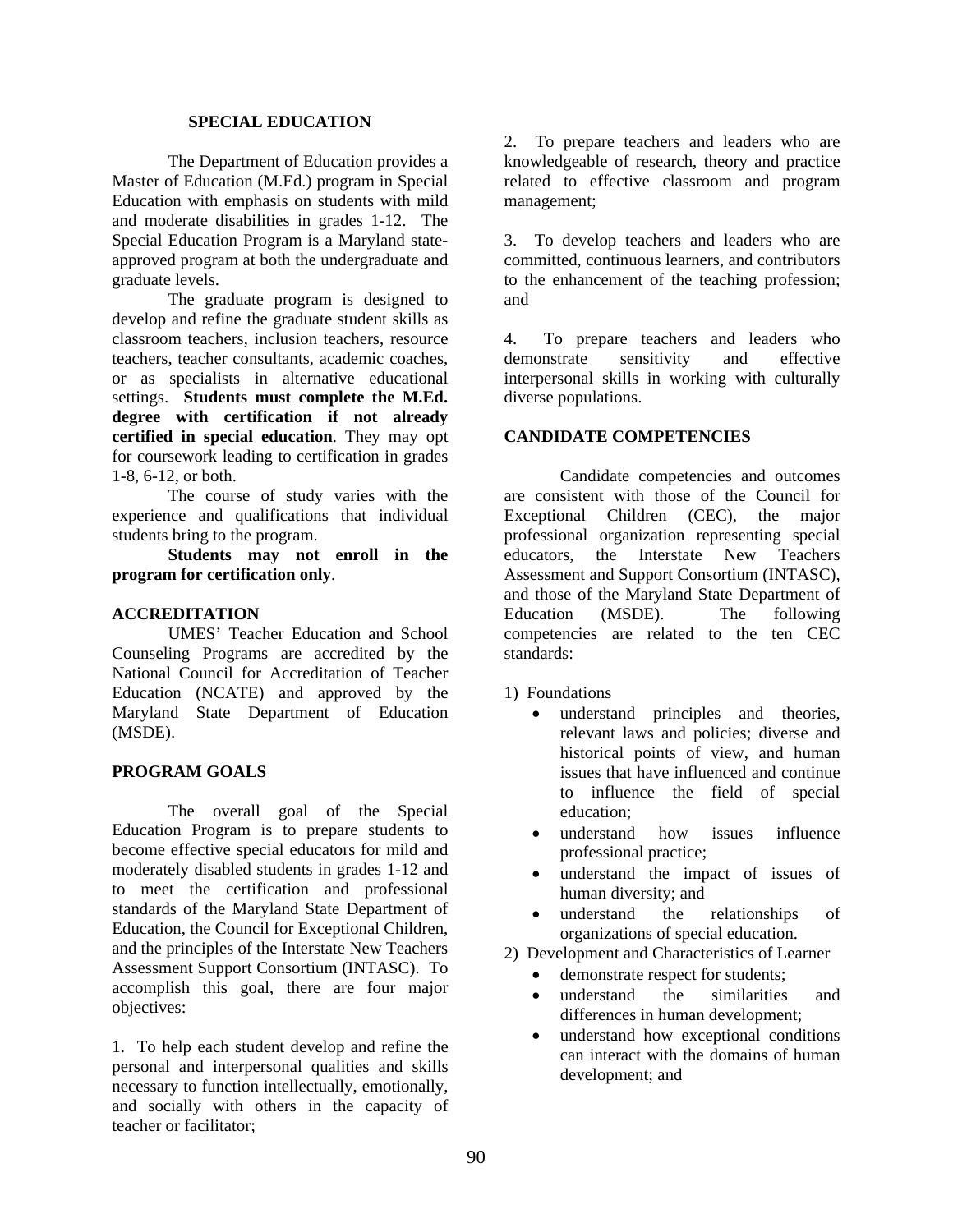• use knowledge to respond to the varying abilities and behaviors of individuals with exceptional learning needs (ELN).

3) Individual Learning Differences

- understand the effects that an exceptional learning condition can have on an individual's learning;
- are active and resourceful in seeking to understand how primary language, culture, and familial backgrounds interact with the individual's exceptional condition; and
- provide individualized instruction for individuals with ELN.

4) Instructional Strategies

- possess a repertoire of evidence-based instructional strategies to individualize instruction;
- promote positive learning results in general and special education curricula;
- appropriately modify learning environments for individuals with ELN;
- enhance the learning of critical thinking, problem-solving, and performance skills; and
- emphasize the development, maintenance and generalization of knowledge and skills across environments, settings and the lifespan.

# 5) Learning Environments and Social

Interactions

- create learning environments and active engagement for individuals with ELN that foster cultural understanding, safety and emotional well-being and positive social interactions;
- foster environments in which diversity is valued;
- shape environments to encourage independence, self- motivation, selfdirection, personal empowerment, and self-advocacy of individuals with ELN;
- help general education colleagues integrate individuals with ELN in regular environments;
- use direct motivational and instructional interventions;
- intervene with individuals with ELN in crisis; and
- provide guidance and direction to paraeducators and others.
- 6) Language
	- understand typical and atypical language development;
	- enhance language development and teach communication skills to individuals with ELN;
	- are familiar with augmentative, alternative, and assistive technologies;
	- provide effective language models; and
	- facilitate understanding of subject matter for individuals with ELN whose primary language is not English.

7) Instructional Planning

- develop long-range individualized instructional plans;
- translate individualized plans into shorter-range goals and objectives;
- emphasize explicit modeling and efficient guided practice;
- modify instructional plans based on ongoing analysis of the individual's learning progress;
- facilitate instructional planning in a collaborative context;
- develop a variety of individualized transition plans; and
- use appropriate technologies to support instructional planning and individualized instruction.

8) Assessment

- use multiple assessment types of assessment information;
- understand the legal policies and ethical principles of measurement and assessment;
- understand measurement theory and practices;
- understand the appropriate use and limitations of various types of assessment;
- assure nonbiased, meaningful assessments and decision making;
- conduct informal and formal assessments of behavior, learning, achievement and environments;
- identify supports and adaptations required for individuals with ELN;
- regularly monitor the progress of individuals with ELN; and
- use appropriate technologies to support their assessments.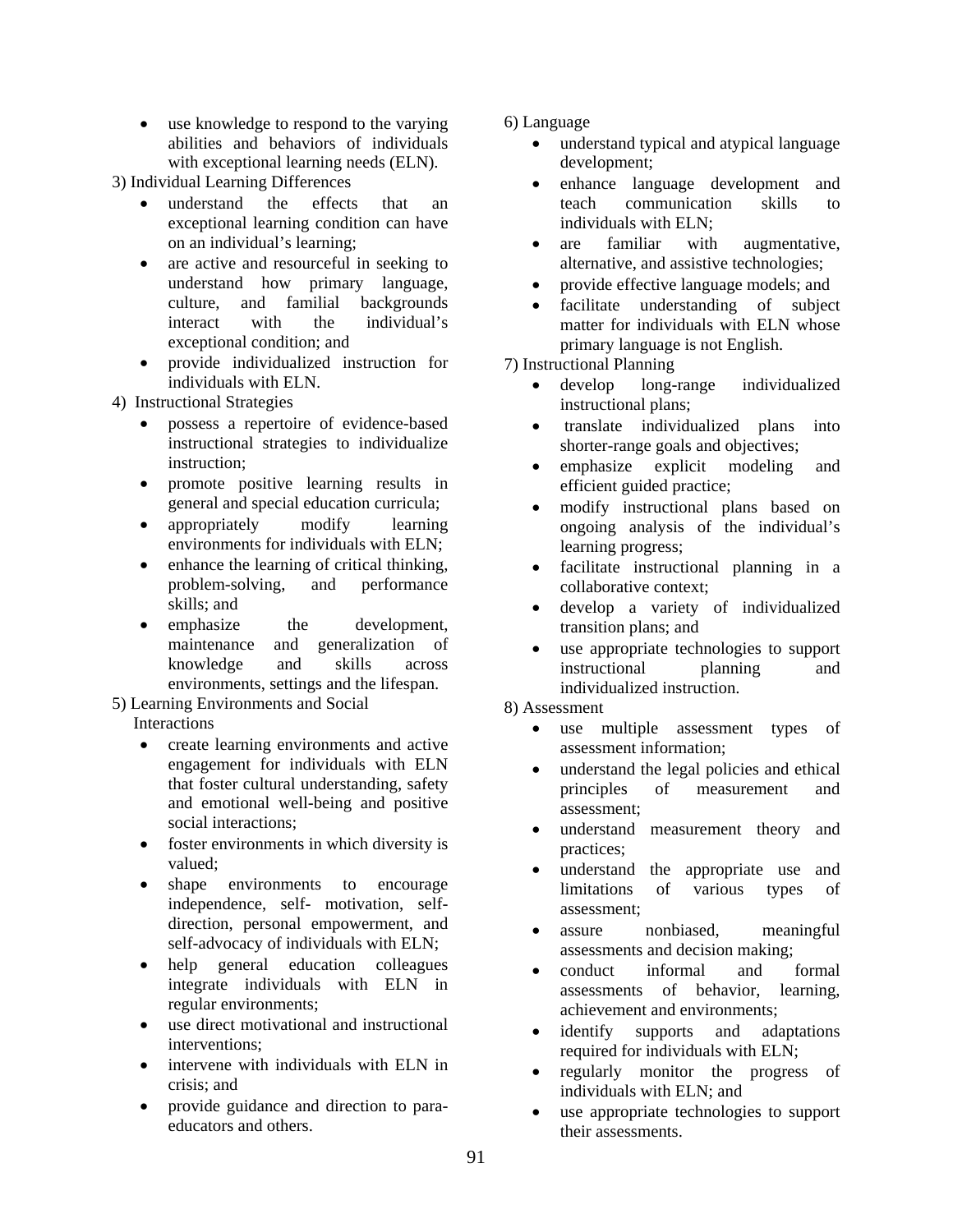9) Professional and Ethical Practice

- attend to legal matters along with serious professional and ethical considerations;
- engage in professional activities that benefit individuals with ELN;
- view themselves as lifelong learners and regularly reflect on and adjust their practice;
- are sensitive to the many aspects of diversity of individuals with ELN and their families; and
- keep current with evidence-based best practices.

10) Collaboration

- routinely and effectively collaborate with families, other educators, related service providers, and personnel from community agencies in culturally responsive ways;
- are a resource to their colleagues in understanding the laws and policies relevant to individuals with ELN; and
- use collaboration to facilitate the successful transitions of individuals with ELN across settings and services.

## **ADMISSION REQUIREMENTS**

### **REGULAR ADMISSION**

Admission to the Special Education Program is based on criteria specified in the requirements of admission to the UMES Graduate School. These standards were devised to ensure that students accepted into the Graduate School were qualified and had a reasonable chance of successfully completing a graduate degree.

Admission criteria include:

A. Baccalaureate degree from an accredited institution;

B. 3.0 grade point average (GPA) or better on a 4.0 scale in undergraduate work;

C. Three letters of recommendation from individuals who can evaluate the applicant's potential for graduate studies and offer insight as

to the professional dispositions of the candidate; and

D. Maryland passing scores on the Praxis I.

### **PROVISIONAL ADMISSION**

Applicants who possess an overall GPA of between 2.75 to 2.99 may be admitted and given provisional status provided they have passing scores on the PRAXIS I. These students must maintain a 3.50 average in the first nine approved credit hours, six of which must be in Special Education graduate level core courses.

Provisional status students may be required to take undergraduate prerequisites in the areas of education and psychology to remediate content deficiencies before being admitted to regular status. Provisional status students may also be asked to come for a personal interview before being admitted to the program.

### **POLICY ON APPLICANT REJECTION**

 The University may review a number of different factors to determine whether to admit an applicant to a graduate program, including but not limited to academic achievement, personal and professional references, scores on admission examinations, writing samples, personal interviews, character and integrity, personality, and potential to perform as a graduate student and in the applicable profession. Applicants should consider licensing/registration/credential requirements of a profession in which past personal history or conviction/criminal record may restrict completion of a degree program (the professional phase) and the eligibility to practice in a profession if graduated from a program.

### **APPLICATION DEADLINES**

Application deadlines for admissions are as follows:

| <b>Fall Semester</b>   |                | May 1      |
|------------------------|----------------|------------|
| <b>Spring Semester</b> |                | November 1 |
| <b>Summer Sessions</b> | $\blacksquare$ | April 1    |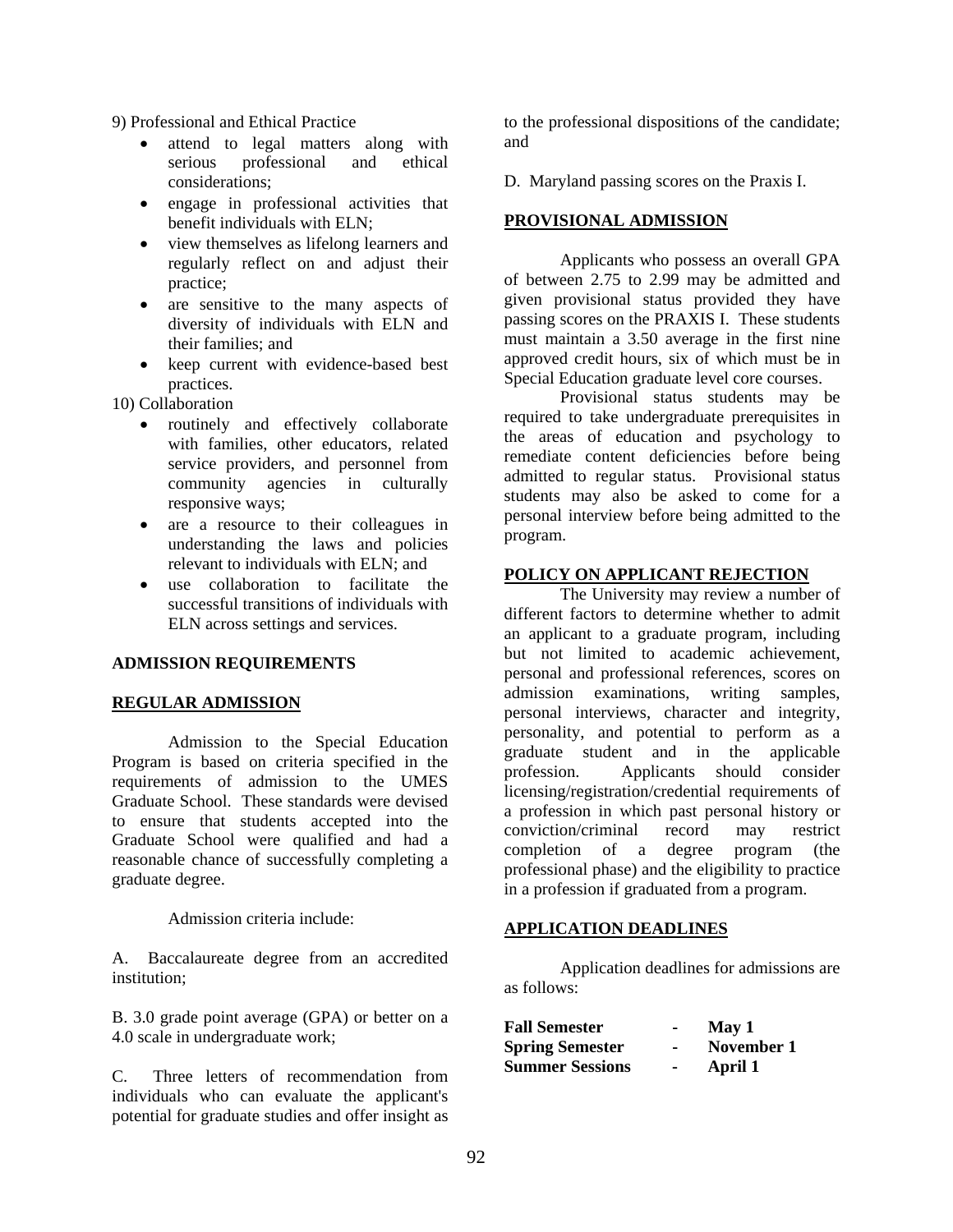#### **RETENTION AND EXIT REQUIREMENTS**

The course of study will vary with the experiences and qualifications that individual students bring to the program. A minimum of 30 semester hours will be required for the M.Ed. degree. Students working toward the M.Ed. degree plus certification will need to complete additional hours beyond the 30 semester hours minimum to satisfy the M.Ed. and certification requirements. Undergraduate methods courses and the internship (i.e., EDSP 400, EDSP 401, EDSP 402, EDSP 403, EDSP 416, EDSP 426, EDSP 442, EDSP 450) may not be applied to the M.Ed. degree. However, these courses will be part of the student's overall program if they are essential to meet certification requirements. No more than 12 hours of coursework at the 400 level can be applied toward the M.Ed. requirements.

 All requirements for the Master's degree must be completed within a five-year period. This time limit also applies to any transfer work from other institutions to be included in the student's overall program.

To remain in good standing in the M.Ed. Special Education Program, including the eligibility to earn certification, each student must meet and maintain the following performance criteria:

- A. Earn an overall grade point average of 3.0 or higher; and
- B. Earn no more than one "C" in all courses.
- C. Earn no grade in a course lower than a "C" at any time during the program

In addition, an internship will be required for students applying for initial certification in Special Education. A professional portfolio is developed as part of the internship experience. Prior to taking the internship and seminar (i.e., EDSP 400, EDSP 442, EDSP 450), teacher candidates must take and pass the PRAXIS II, meeting the minimum cut-off scores as determined by the Maryland State Department of Education.

Students must also take and pass a written comprehensive examination within the last 6

credits of their program. In addition, they must also complete a seminar paper within the last 6 credits of their program. During the course SPED 678, the seminar paper must be approved by the seminar instructor, program coordinator, and department chair.

For additional and elaborative information on the policies, procedures and forms of the program, consult the latest Graduate Special Education Program Handbook.

#### **SPECIAL EDUCATION COURSES**

**(Note: All credit hours are given in parentheses.)** 

**CORE COURSES: (All students in the program are required to take these courses.)**

| <b>SPED 600</b> | Characteristics of Exceptional   |     |
|-----------------|----------------------------------|-----|
|                 | Individuals                      | (3) |
| <b>EDUC 610</b> | Learning and Instructional       |     |
|                 | Design                           | (3) |
| <b>EDUC 690</b> | Introduction to Behavioral       |     |
|                 | Research                         | (3) |
| <b>SPED 615</b> | Psychoeducational Assessment     |     |
|                 |                                  | (3) |
| <b>EDUC 625</b> | <b>Applied Behavior Analysis</b> |     |
|                 |                                  | (3) |
| <b>EDSP 428</b> | Communication and                |     |
|                 | Collaboration                    |     |
|                 | Skills in Special Education      |     |
|                 |                                  | (3) |
| <b>EDSP 430</b> | Technology in Special            |     |
|                 | Education                        | (3) |
| <b>SPED 678</b> | <b>Master's Research Seminar</b> |     |
|                 |                                  | (3) |
| ELECTIVES       | (Some of these may be required   |     |

for those seeking Certification in Special Education.)

| SPED 603 | Characteristics and                 |        |
|----------|-------------------------------------|--------|
|          | Programming for Individuals         |        |
|          | with Learning Disabilities (3)      |        |
| SPED 605 | Characteristics and Programming for |        |
|          | Individuals with                    | Mental |
|          | Retardation                         | (3)    |
| SPED 607 | Characteristics and                 |        |
|          | Programming for Individuals         |        |
|          | with Behavioral Disorders           | (3)    |
| SPED 608 | Characteristics and                 |        |
|          | Programming for the Gifted (3)      |        |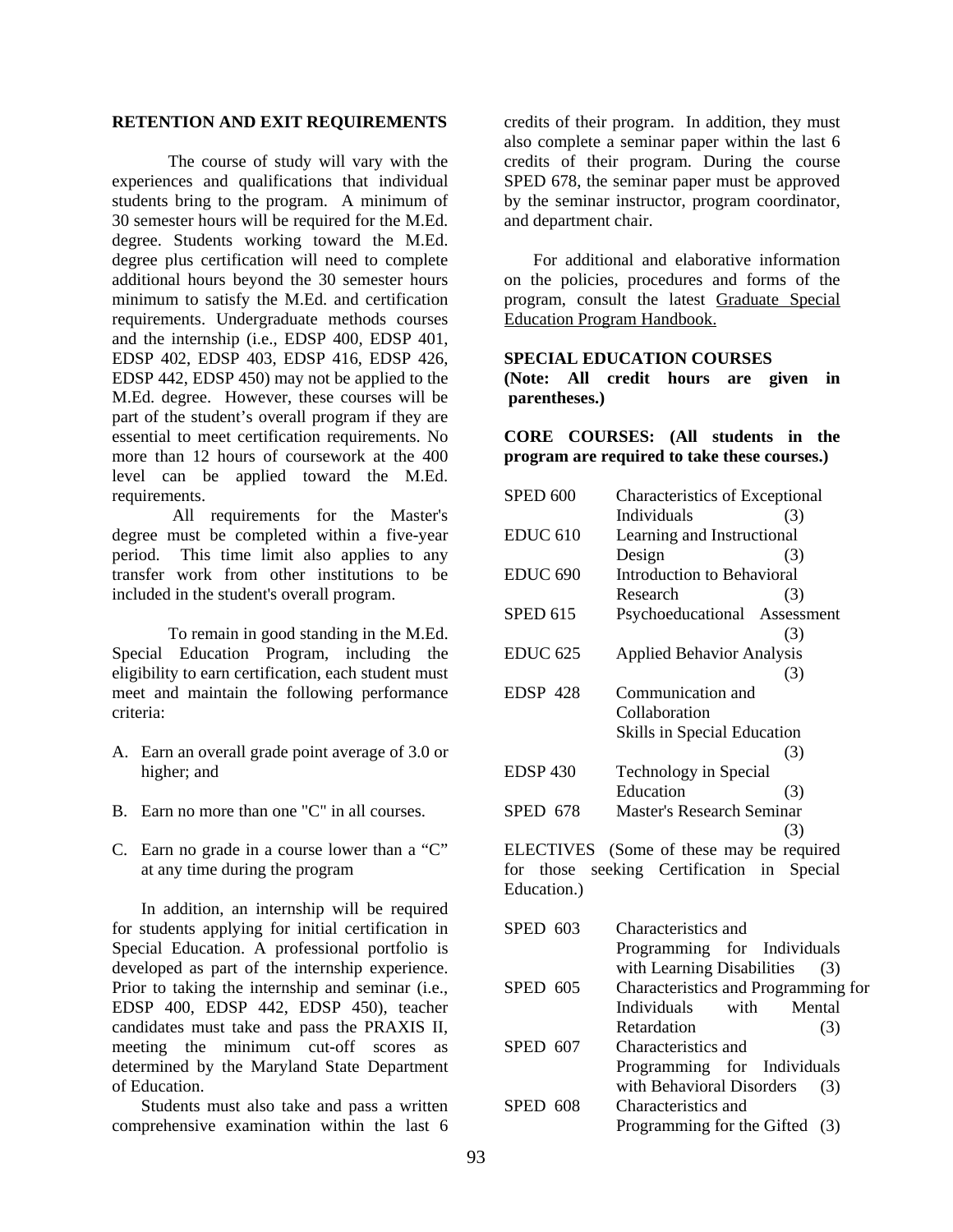| <b>SPED 630</b>     | <b>Current Legal and Advocacy</b>         |  |
|---------------------|-------------------------------------------|--|
|                     | <b>Issues in Special Education</b><br>(3) |  |
| SPED 638            | <b>Current Trends in Special</b>          |  |
|                     | Education<br>(3)                          |  |
| <b>SPED 640</b>     | Internship in Special Education           |  |
|                     | $(3-6)$                                   |  |
| SPED 650            | Career Education for the                  |  |
|                     | Individuals with Disabilities (3)         |  |
| <b>EDSP 401</b>     | Processes and Acquisition of              |  |
|                     | Reading and Language for                  |  |
|                     | <b>Students with Disabilities</b><br>(3)  |  |
| <b>EDSP 402</b>     | Materials for Reading and                 |  |
|                     | Language for Students with                |  |
|                     | <b>Disabilities</b><br>(3)                |  |
| <b>EDSP 403</b>     | Instruction of Reading<br>and             |  |
|                     | with<br>Language for Students             |  |
|                     | <b>Disabilities</b><br>(3)                |  |
| EDSP <sub>404</sub> | Assessment, Diagnosis<br>and              |  |
|                     | Remediation of Reading<br>for             |  |
|                     | <b>Students with Disabilities</b><br>(3)  |  |
| <b>EDUC 612</b>     | <b>Advanced Educational</b>               |  |
|                     | Psychology<br>(3)                         |  |
| <b>EDUC 620</b>     | <b>Advanced Human Growth</b>              |  |
|                     | (3)<br>and Development                    |  |
|                     |                                           |  |

**In addition to elective courses within the major, students are encouraged to select electives in related areas such as Guidance and Counseling and Rehabilitation Counseling. Advisors approve electives before they are taken.** 

### **COURSE DESCRIPTIONS**

**(All courses [with the exception of SPED 600, EDUC 612 and EDUC 620] require acceptance into the graduate Special Education program)** 

### **SPED 600 Characteristics of Exceptional Individuals (3)**

This course presents an overview of the major types of exceptionalities and their impact on the teaching/learning process. It includes the legal mandates that relate to the field of special education. **Prerequisite: Graduate Standing**

### **SPED 603 Characteristics and Programming for Individuals with Learning Disabilities (3)**

This course presents an overview of learning disabilities. It includes the diagnosis,

assessment, etiology, academic, social and behavioral characteristics as well as history, theories, current issues, instructional strategies and delivery systems. **Prerequisite: SPED 600**

## **SPED 605 Characteristics and Programming for Individuals with Mental Retardation (3)**

This course presents an overview of mental retardation. It includes the diagnosis, assessment, etiology, academic, social and behavioral characteristics as well as history, theories, current issues, instructional strategies, and delivery systems. **Prerequisite: SPED 600**

## **SPED 607 Characteristics and Programming for Individuals with Behavioral Disorders (3)**

This course presents an overview of behavioral disorders. It includes the diagnosis, assessment, etiology, academic, social and behavioral characteristics as well as history, theories, current issues, instructional strategies, and delivery systems. **Prerequisite: SPED 600** 

## **SPED 608 Characteristics and Programming for the Gifted (3)**

This course presents an overview of gifted and talented individuals. It includes the diagnosis, assessment, etiology, academic, social and behavioral characteristics as well as history, theories, current issues, instructional strategies, and delivery systems. **Prerequisite: SPED 600** 

## **SPED 615 Psychoeducational Assessment (3)**

This course presents the selection, administration, and interpretation of comprehensive psychoeducational batteries designed to assess intellectual, behavioral, achievement, and academic abilities. It includes design, construction, and implementation of informal procedures. **Prerequisite: SPED 600**

## **SPED 630 Current Legal and Advocacy Issues in Special Education (3)**

This course presents an in-depth study of legal issues derived from federal and state mandates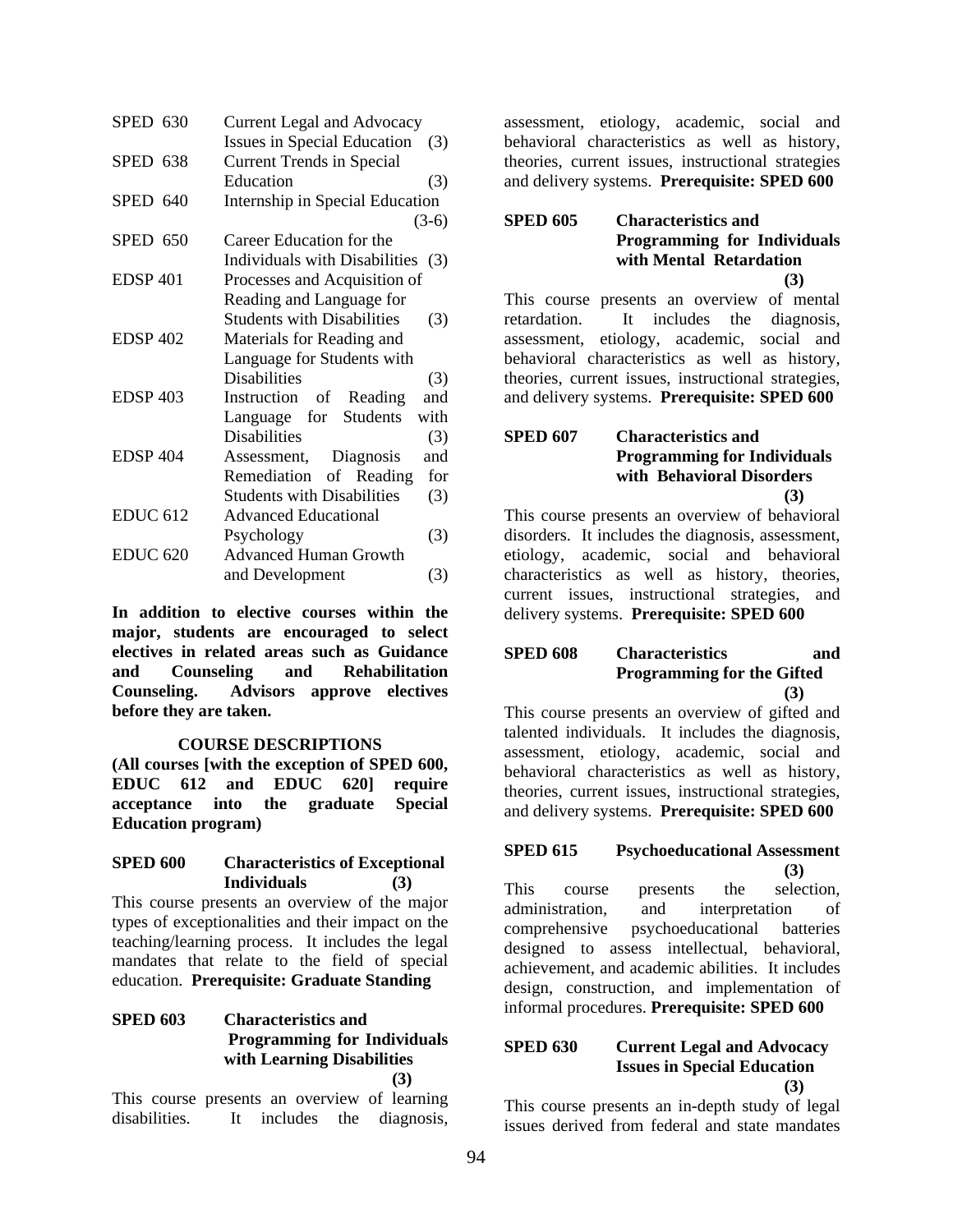in special education. It includes the review of administrative and judicial decisions, analysis of due process proceedings, and study of current legal trends in the field. **Prerequisite: SPED 600** 

## **SPED 638 Current Trends in Special Education (3)**

This course presents an in-depth analysis of selected topics in the field of education as they relate to exceptional learners. **Prerequisite: SPED 600** 

**SPED 640 Internship in Special Education (3-6)** 

This course involves a supervised internship in a setting appropriate to the student's background and level of certification. This course may be taken twice for up to 6 credits. **Prerequisite: SPED 600** 

## **SPED 650 Career Education for Individuals with Disabilities (3)**

This course presents a study of pre-vocational and vocational training and career education for individuals with disabilities. **Prerequisite: SPED 600** 

## **SPED 678 Master's Research Seminar (3)**

This course provides individualized instruction, direction, and guidance in the research process. A student-generated, independent, comprehensive research paper (i.e., seminar paper) and a professional portfolio are required course products. **Prerequisite: SPED 600, EDUC 690, 24 credits of graduate work** 

### **EDUC 610 Learning and Instructional Design (3)**

This course provides advanced skill development in the area of individualized programming, including adaptation and modification of curriculum, instructional design, program development, and evaluation. Learning theory and its application in the classroom are emphasized. **Prerequisite: SPED 600** 

## **EDUC 612 Advanced Educational Psychology (3)**

This course emphasizes educational implications of research on child development, cognitive science, learning and classroom instruction. **Prerequisite: Graduate Standing** 

## **EDUC 620 Advanced Human Growth and Development (3)**

This course provides advanced study of human growth and development using a life-span approach. Current research and theories in the areas of cognitive processes, learning abilities, social and psychological processes will be examined. **Prerequisite: Graduate Standing** 

# **EDUC 625 Applied Behavior Analysis (3)**

This course develops competencies associated with effective individual, group, and classroom management. Systematic analysis of behaviors and the application of behavioral theory in special education are presented. **Prerequisite: SPED 600** 

## **EDUC 690 Introduction to Behavioral Research (3)**

This course presents methods and techniques of behavioral research; experience in reading, analyzing, and interpreting behavioral research, as well as writing and critiquing abstracts and developing research proposals. **Prerequisite: SPED 600** 

### **EDSP 401 Processes and Acquisition of Reading and Language for Students with Disabilities (3)**

This course introduces students to the processes of language development and the relationship and role of language acquisition in reading development for students with disabilities at the elementary and secondary levels. It will analyze the relationship between oral language development, reading acquisition, and written language. In addition, the interactive nature of the reading process, including the impact of phonemic awareness will be addressed. **Prerequisite: SPED 600**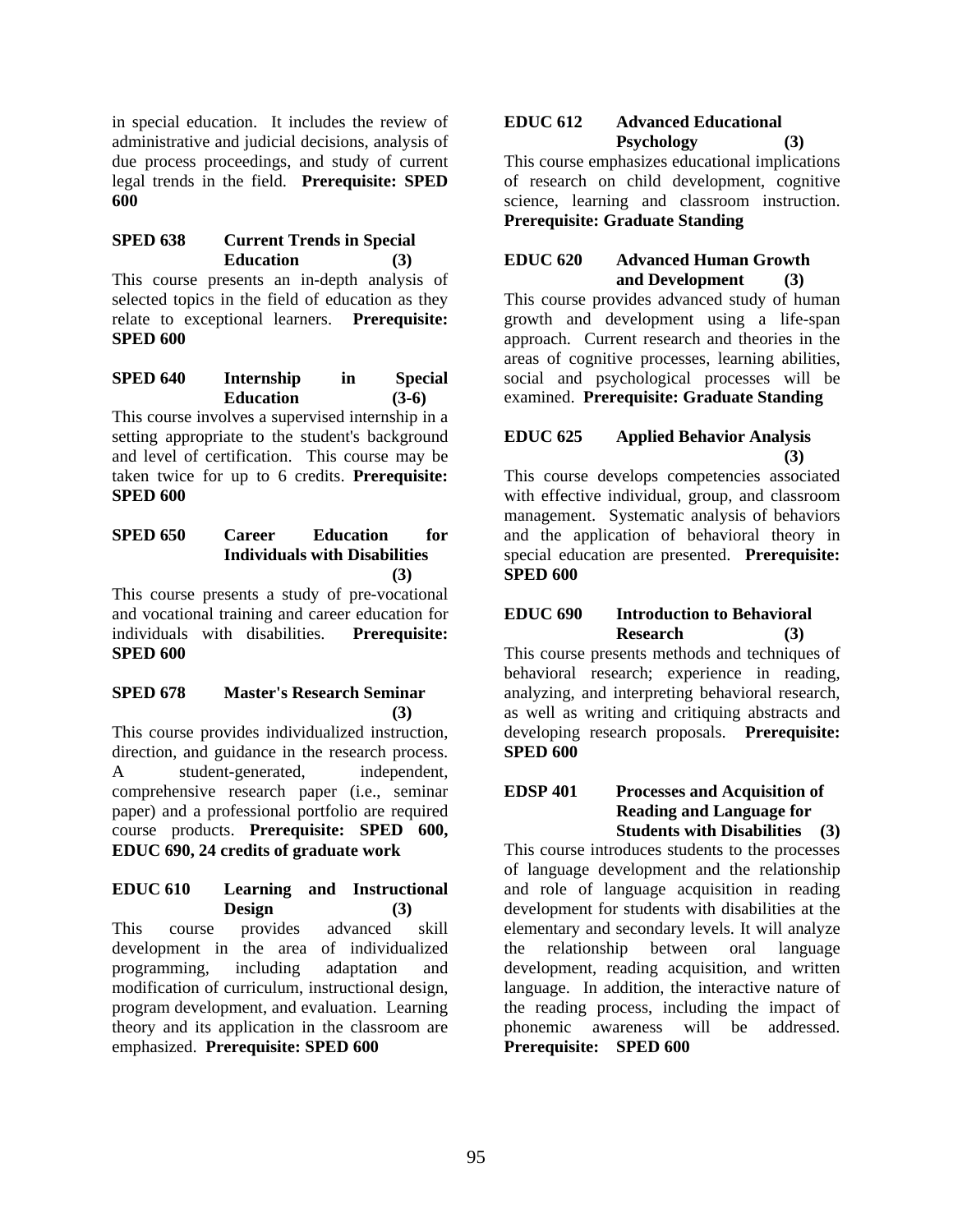## **EDSP 402 Materials for Reading and Language for Students with Disabilities (3)**

This course introduces materials which can be used to provide a variety of reading and language experiences to students with disabilities at the elementary and secondary levels. Both teacher-made and commercial materials will be discussed. The use of children's literature, community resources, and parental support will also be explored. **Prerequisites: SPED 600, EDSP 401** 

## **EDSP 403 Instruction of Reading and Language for Students with Disabilities (3)**

This course introduces the instruction of reading skills to students with and without disabilities at the elementary and secondary levels. Content includes the development of word attack and comprehension skills and the teaching of expository reading in the content areas. Emphasis is placed on the selection, organization, and evaluation of instructional content, strategies and activities. **Prerequisites: SPED 600, EDSP 401** 

## **EDSP 404 Assessment, Diagnosis and Remediation of Reading for Students with Disabilities (3)**

This course provides an in-depth analysis of assessment, diagnosis, and remediation of reading problems for students with disabilities at the elementary and secondary levels. A thorough understanding of the diagnostic process is explored as well as remediation techniques for comprehension, vocabulary development, and word attack skills. Attention is given to effectively reporting these results to parents and other professionals. **Prerequisites: SPED 600, EDSP 401, EDSP 402, EDSP 403** 

## **EDSP 428 Communication and Collaboration Skills in Special Education (3)**

This course focuses on the nature of oral and written communication theories, models, and definitions; the role of the individual and groups in the communication process; and content and settings for communication. Emphasis will be on developing effective communication skills in the educational setting with a special focus on

working with parents and other educators. **Prerequisite: SPED 600** 

## **EDSP 430 Technology in Special Education (3)**

This course explores a wide range of assertive technology applications for students with physical, cognitive, communicative, sensory, and/or multiple disabilities. Students will examine the use of technology in combination with effective instructional strategies to enhance learning. In addition, students will examine electronic and print resources for assertive technology information and review research about current practices for the implementation of instructional technology. **Prerequisite: SPED 600** 

**\*\*\*\*\*\*\*\*\*\*\*\*\*\*\*\*\*\*\*\*\*\*\*\*\*\*\*\*\*\*\*\*\*\*\*\*\*\*\*** 

**For further information on this program, please contact:** 

Graduate Program Coordinator Special Education Department of Education Hazel Hall University of Maryland Eastern Shore Princess Anne, MD 21853 Email: knverbeke@umes.edu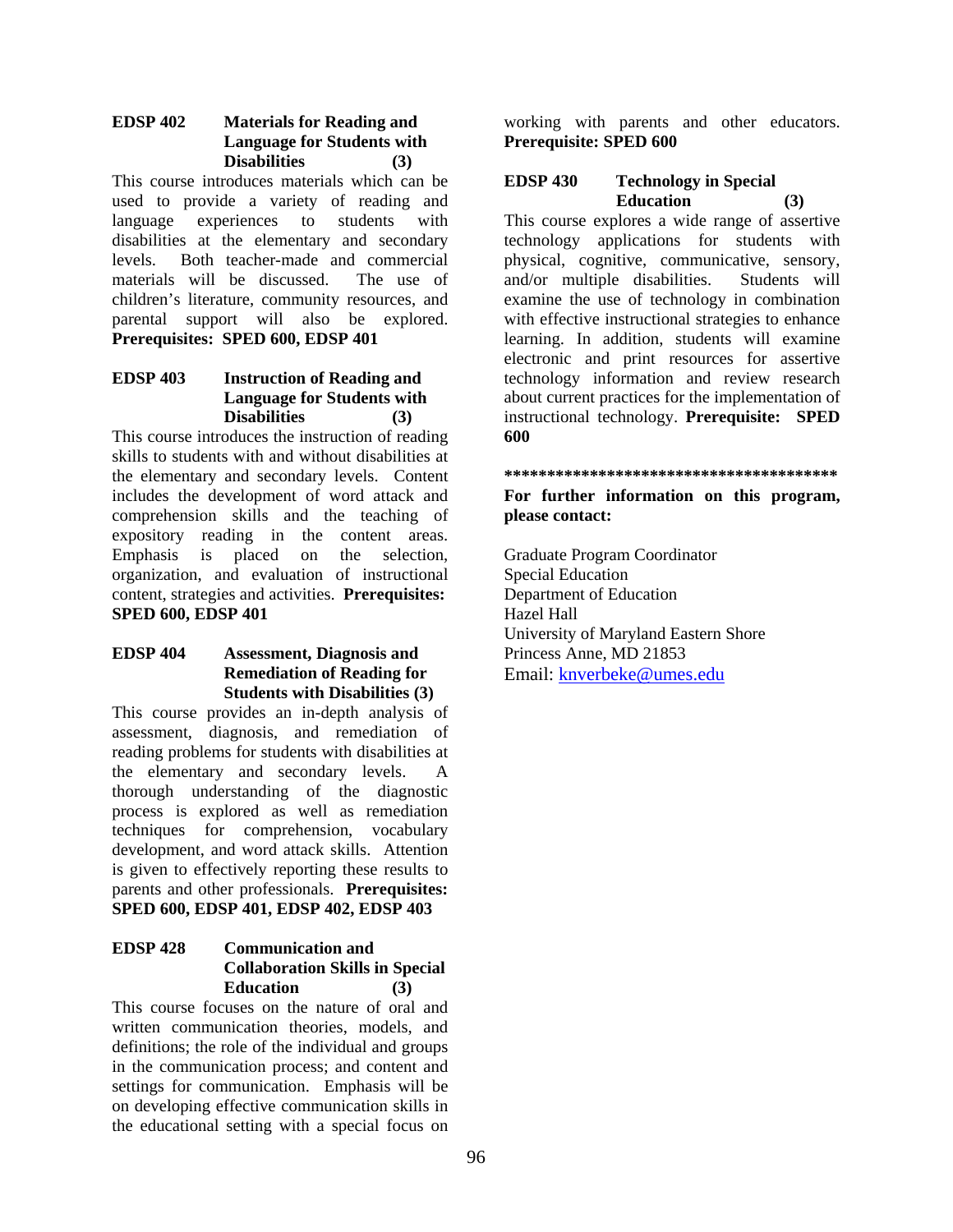#### **MASTER OF ARTS IN TEACHING (MAT)**

### UMES/SU: Collaborative Degree-Granting Program

The MAT is a 39 semester-hour professional degree program designed to prepare students for **initial** teacher certification. It is an alternative, collaborative degree program offered by Salisbury University (SU) and the University of Maryland Eastern Shore (UMES).

 The MAT is intended for students who have earned a non-teaching baccalaureate degree from an accredited institution of higher education in an appropriate content area, who now wish to become teachers in a secondary school (grades 7-12). Students may prepare for teacher certification in the following Stateapproved programs at UMES: **Agriculture, Art, Biology, Business, Chemistry, English, Family & Consumer Sciences, Mathematics, Music (vocal and instrumental); Social Studies and Technology.** 

### **ACCREDITATION**

 UMES' Teacher Education and School Counseling Programs are accredited by the National Council for Accreditation of Teacher Education (NCATE) and approved by the Maryland State Department of Education (MSDE).

#### **PROGRAM GOAL**

The overall goal of the MAT program is to prepare students to become effective educators and to meet the certification and professional standards of the Maryland State Department of Education.

### **PROGRAM OBJECTIVES**

To accomplish this goal, there are four major objectives:

1. To allow students to build upon the content knowledge they have acquired in the baccalaureate degree, adding the professional knowledge necessary for a career in teaching.

2. To prepare teachers who are well-grounded in research, theory, and practice related to effective classroom instruction and school improvements.

3. To enable teacher candidates to develop and demonstrate sensitivity and effective interpersonal skills in working with culturally diverse populations.

4. To nurture educators who are committed, continuous learners, and contributors to the enhancement of the teaching profession.

### **ADMISSION REQUIREMENTS**

### **Regular Admission**

 Although students must matriculate at the campus where there is a State-approved teacher preparation program in their intended field, applicants will be admitted to the MAT program by a common UMES/SU admission process. **To be admitted to the program all applicants must:**

- 1. possess a baccalaureate degree in a content area;
- 2. meet the requirements for regular admission to the graduate school;
- 3. take and pass Praxis I;
- 4. possess an undergraduate grade-point average of a least 3.0 in the last half of the undergraduate program, or possess a prior graduate degree from an accredited institution;
- 5. submit official transcripts from all higher institutions attended;
- 6. submit three letters of recommendation that address: their personal qualities, e.g., character and academic abilities, problem solving, conceptual thinking, and the writing and speaking skills needed to support a rigorous graduate program; and that they possess the personal determination and commitment needed to complete this program;
- 7. participate in the individual structured interview session by the SU/UMES Admissions Committee;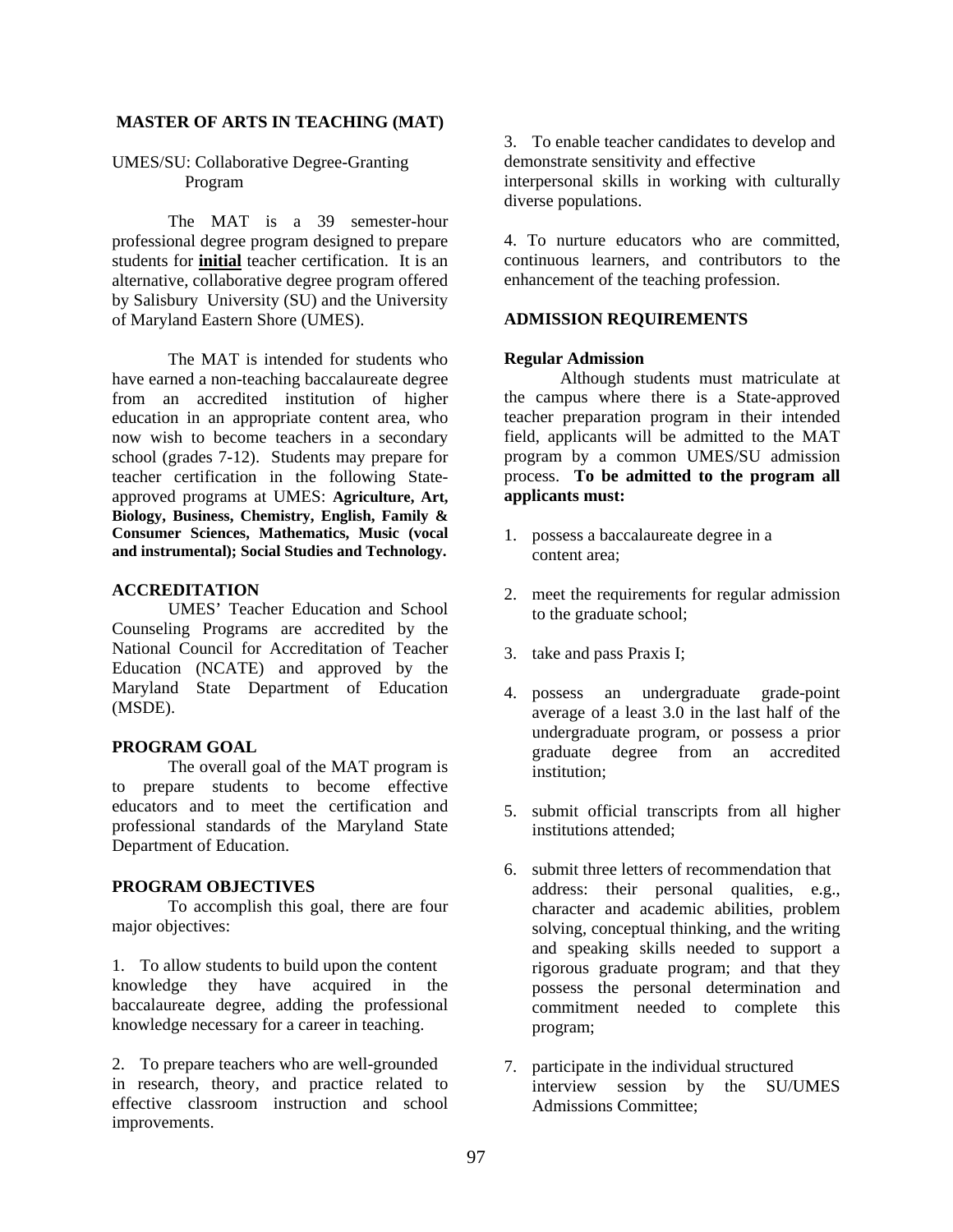- 8. submit a writing sample essay that is written on campus, in a supervised setting, and that focuses on some current educational issues, as determined by the MAT joint Admissions Committee, and
- 9. complete the MAT Application Form, including a personal statement of purpose.

The transcripts and academic credentials of all applicants will be reviewed by the UMES/SU joint MAT Admissions Committee. Appropriate academic departmental subcommittees will determine whether students possess adequate and current content coursework in the intended certification area. Individuals who lack appropriate course work will be expected to complete the identified course requirements **prior to their enrollment in the internship portion of the MAT program.** Students holding degrees which are more than five years old, may be required to take additional courses in the major area before taking method courses, or before the internship. No additional courses will be taken during the full-time internship. Students must follow the school day and holiday schedule of the school system in which their internship occurs.

### **Provisional Admission**

Applicants who posses an overall undergraduate GPA of between 2.7 and 2.99 may be considered for admission to the MAT program under Provisional Status. They must maintain a 3.0 or better grade point average in the first nine credit hours. A transcript review will be conducted after the first nine credit hours. Students meeting the 3.0 standard will be granted regular admission status. Those who do not meet the standard will be terminated from the program.

#### **RETENTION AND EXIT REQUIREMENTS**

 The specific requirements for the MAT degree are as follows:

1. Course Work

A minimum of 39 semester hours of course work will be required for the MAT degree. All requirements must be completed within a five-year period after admission to the program.

2. Retention

To remain in good standing in the MAT program each UMES student must meet and maintain the following performance criteria:

- A. Earn an overall grade point average of 3.0 or higher;
- B. Earn no more than six credit hours of C or C+ grades and no grade lower than a C;
- C. Take and pass PRAXIS II prior to beginning the student internship experience;
- D. Pass the comprehensive examination as a condition for advancement to candidacy;
- E. Complete a seminar paper that meets the identified standards;
- F. Complete the program within three calendar years of advancement to candidacy.

### **ADVISEMENT SYSTEM**

Students in the MAT program have an on campus advisor throughout their course of study, who is available to serve as mentor and to advise them on academic and career plans. Students may not register for classes without discussing their program with their academic advisor and receiving the advisor's signature on the registration and drop/add forms.

#### **APPLICATION DEADLINE**

All fully completed applications must be submitted to the Graduate School no later than October 1 for Winter Session admission.

#### **TRANSFER CREDITS**

 A maximum of six graduate credits may be accepted for transfer into the program, provided these credits are as specified (see transfer credits section of this catalog).

### **COMPREHENSIVE EXAMINATION**

Students in the UMES/SU MAT program must obtain passing scores on a collaborative comprehensive examination given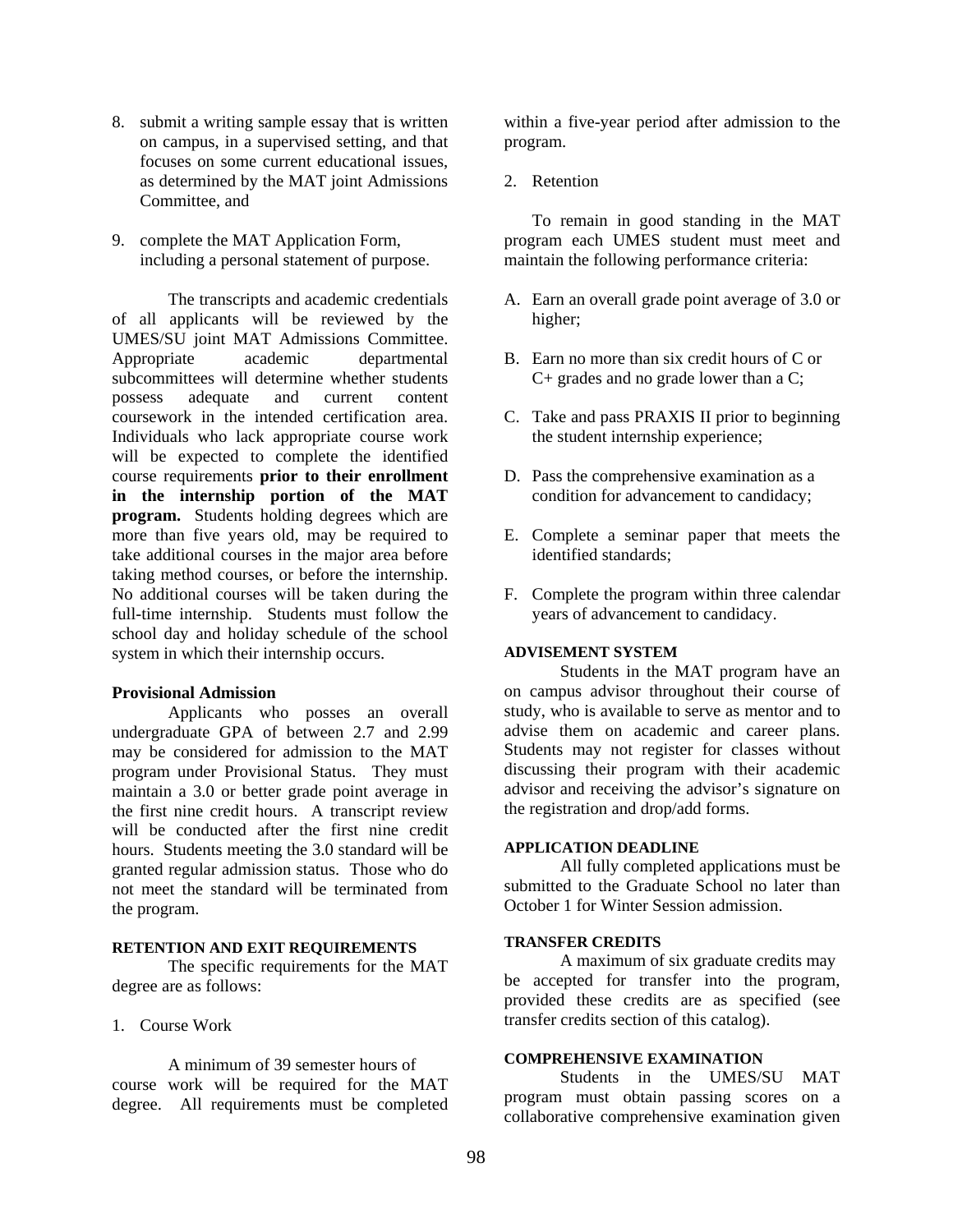in the Winter Session. Students who do not pass all parts of the comprehensive examination must wait four months before retaking them. Passage of the comprehensive examination is a requirement for graduation.

#### **SEMINAR PAPER**

All UMES students must write a seminar paper that demonstrates their ability to analyze and synthesize educational research. The student's advisor should be consulted on the process. Seminar papers must be completed and approved by designated UMES personnel.

### **INTERNSHIP**

Completion of an internship as a fulltime teacher in a Professional Development School internship is required for completion of the degree.

### **Sequence of Master of Arts in Teaching Courses and other Requirements**

#### **WINTER TERM\***

EMAT 501 Development and Learning Applied to Teaching (3) (UMES; SU)

#### **SPRING SEMESTER**

- EMAT 502 Social and Philosophical Foundations of Contemporary Education (UMES; SU) (3) EMAT 504 Reading in the Content
- Area I (UMES only) (3) EMAT 505 Methods of Teaching and
- Assessment (UMES; SU) (3)<br>EMAT 515 Research and Technology Research and Technology
- (UMES; SU) (3)

### **SUMMER SESSION I**

EMAT 506 Inclusive Teaching for Diverse Populations (UMES; SU) (3)

### **FALL SEMESTER\*\***

- EMAT 503 Principles of Curriculum and Instruction (UMES; SU)(3)
- EDCI 4XX Content Area Methods (varies by content area) (3) (UMES; SU)
- EMAT 512 Classroom Management (3) (UMES; SU)

| EMAT 508 | Reading in the Content Area II |     |
|----------|--------------------------------|-----|
|          | (UMES only)                    | (3) |

#### **WINTER TERM**

Comprehensive Exam (UMES; SU)

### **SPRING SEMESTER**

EMAT 507- Internship I (UMES; SU) (3) EMAT 509- Internship II (UMES; SU) (3) EMAT 511- Internship Seminar (at SU) (3) (UMES; SU)

Courses are taught on both campuses; in any semester half of the courses are taught at UMES and the others at SU.

\*UMES students must take and pass PRAXIS I prior to being admitted to the program \*\*UMES students must take and pass the PRAXIS II prior to beginning the internship

**Note:** The Teacher Educator in the academic department that offers the program in which the student plans to teach must review his/her transcripts and indicate what content course work, if any, must be completed prior to the internship.

## **Course Descriptions**

**(Note: Credit hours for all courses are given in parentheses)** 

## **EMAT 501 Development and Learning Applied to Teaching (3)**

The course examines theory and research in human development and learning psychology with application to teaching in contemporary middle and secondary schools. Emphasis is placed on translating theory into practice by integrating field experiences, class work, student projects, assignments, and exams.

**Prerequisite: Admission to the MAT program or consent of the instructor.**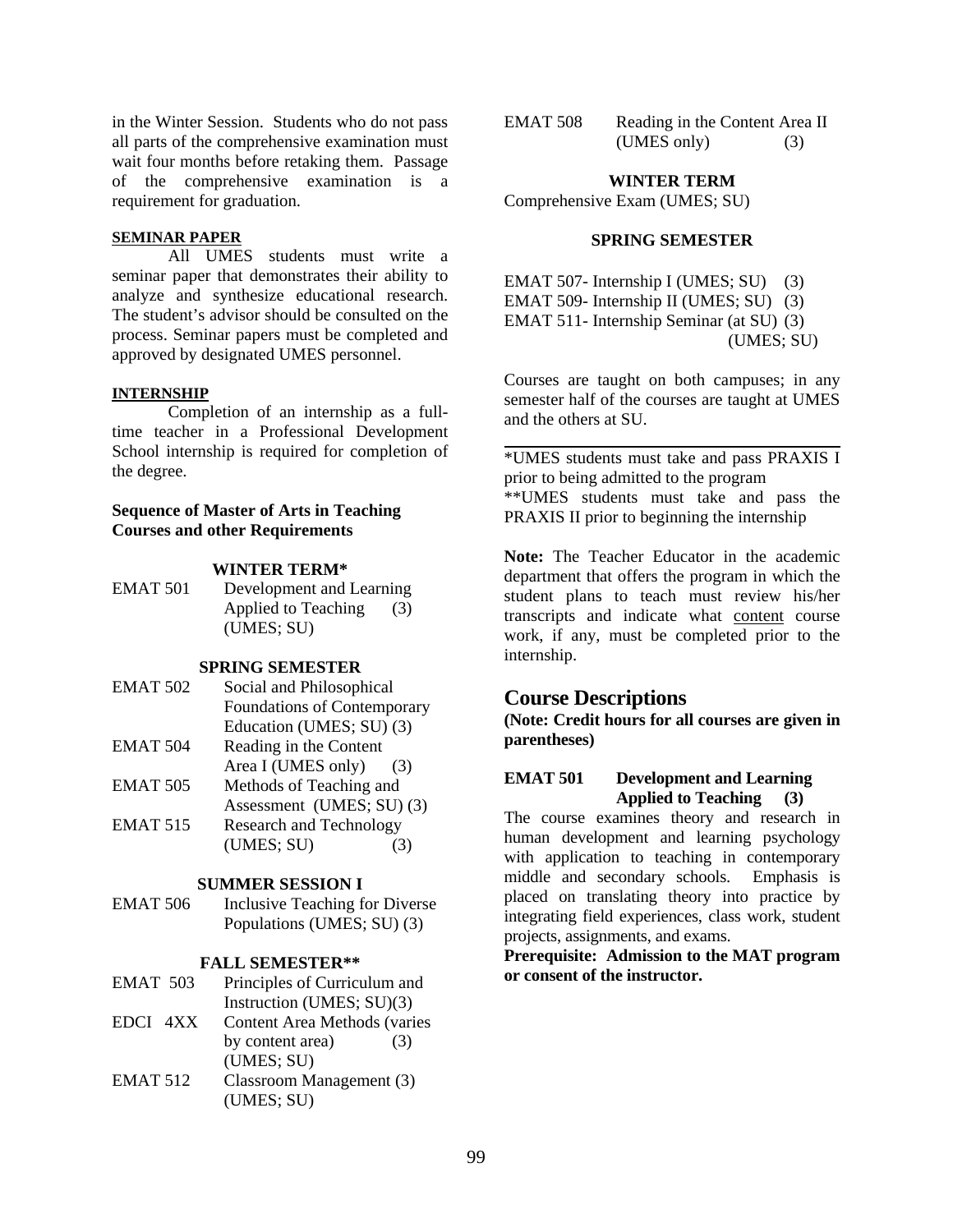### **EMAT 502 Social and Philosophical Foundations of Contemporary Education (3)**

The course is an analysis of social and philosophical tenets of education with an emphasis on implications for contemporary middle and secondary schools. It examines current trends, issues, research and practice. Field experience involving community, educational, and social service agencies are required. **Prerequisite: Admission to the MAT program or consent of the instructor.**

### **EMAT 503 Principles of Curriculum and Instruction (3)**

Historical and current influences on curriculum developments, alignments, and classroom applications; underlying principles, philosophical, and social influences on strategic planning processes and school improvements will all be examined. Technological impacts on curriculum and instruction will be emphasized. Curriculum strands, research studies, and products will be reviewed and assessed. **Prerequisites: EMAT 502 and EMAT 515**

## **EMAT 504 and 508 Reading in the Content Areas I and II (3 each)**

The courses are an analysis of reading/writing/learning processes with an emphasis on skills and strategies to facilitate student comprehension and learning of content in middle and secondary schools. The course examines research and practice; field experiences are required. **Prerequisite: Admission to the MAT program or consent of the instructor.**

### **EMAT 505 Methods of Teaching and Assessment (3)**

This graduate course will focus on both effective instructional methods and educational assessment procedures. Students will examine general principles related to preparing, planning, and delivering instruction. The connection between assessment and instruction will be emphasized. Both informal and formal assessment procedures will be presented, with an opportunity for students to apply instructional and assessment techniques in a clinical field experience. **Prerequisite: Admission to the MAT Program,** 

**completion of the professional education sequence, and content requirements.** 

## **EMAT 506 Inclusive Teaching for Diverse Populations (3)**

This research-based course is designed to provide a broad-based survey of special education and multicultural education. One focus of this course is to provide an overview of special education and a general exploration of the types of disabilities, etiology, and characteristics of persons with disabilities. The other focus of this course will be to examine various cultural and ethnic groups, their social mores, and interaction patterns. Further study will focus on the impact diversity has on the education of the "regular" education student and the impact diversity has on students with disabilities. Current trends and instructional strategies for inclusion will be discussed. Research opportunities and field experiences are provided. This course fulfills the State's Special Education requirement for teachers. **Prerequisite: Admission to the MAT Program and content requirements.**

## **EDCI4XX Secondary School Methods (400 level course number will vary according to the content major.) (3)**

The course prepares prospective teachers to teach content area in middle and high schools. Students will integrate content knowledge with basic teaching methodologies of preparing objectives, effective questioning, curriculum and resource evaluations, teacher presentations, cooperative learning, demonstrations and experiments, student projects, classroom management, lesson and unit planning. Students will be placed with a high school or middle school teacher for observations and bit teaching experiences. **Prerequisites: Successful completion of EMAT 502, EMAT 503 and EMAT 512 courses. (This is a sample of the course to be offered. A specialized content area methods course will be offered in each area for which one or both institutions [UMES, SU] have a State-approved program. )** 

### **EMAT 507, 509 (Internship I and II) and EMAT 511 (Seminar) (9)**

Full-time fourteen weeks clinical internship and concurrent campus seminar provide the intern with opportunities to actualize the latest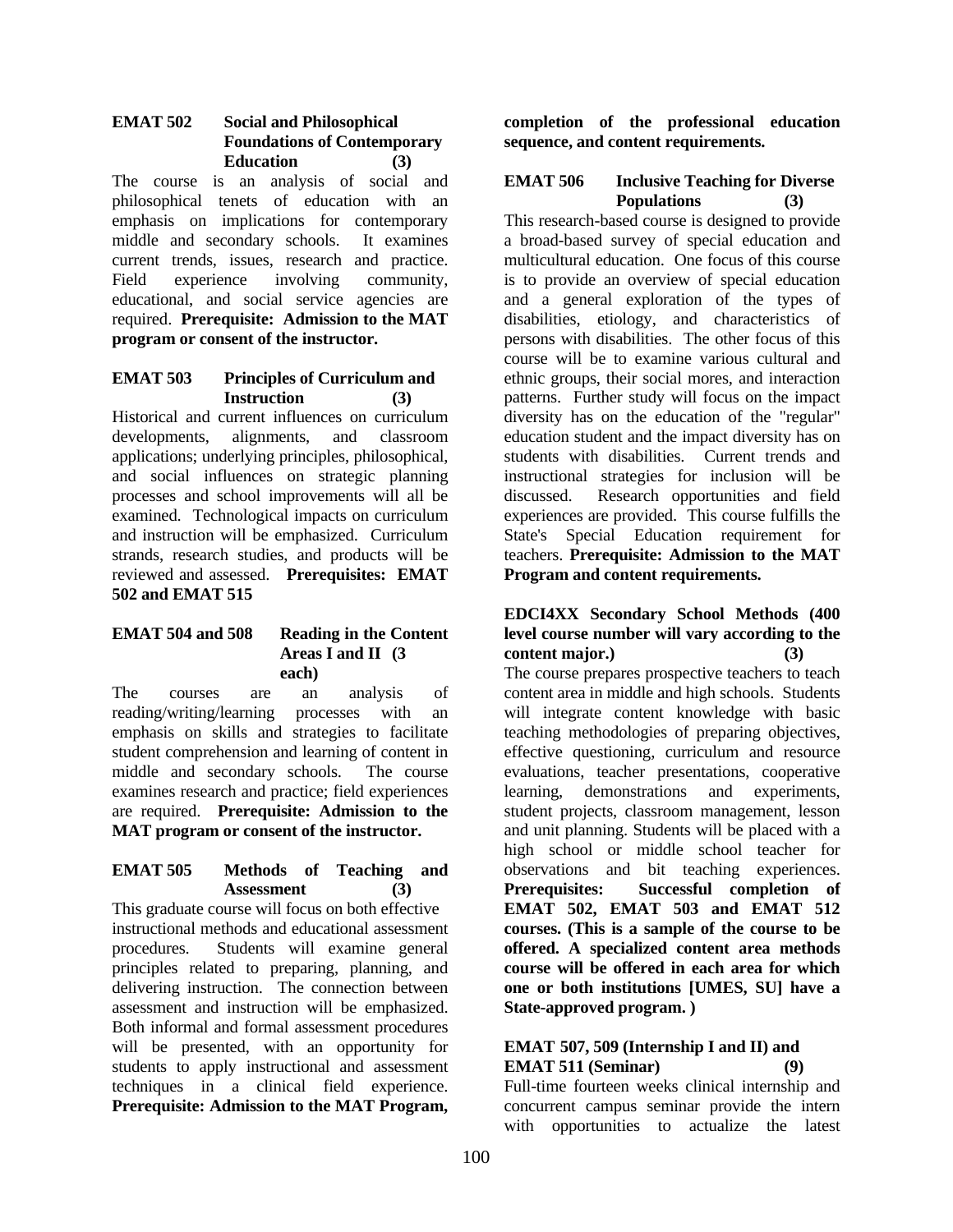educational research and theory into practice. These opportunities include and are not exclusive to: observation, mini-teaching, macro-teaching, whole group lessons and action research. The seminar provides a forum for discussing problems encountered during the internship, and also provides a colloquium for developing strategies to resolve these problems. The internship will be conducted under the direct supervision of a clinical supervisor (experienced public school teacher) with guidance and support from the University supervisor. **Prerequisites: Completion of all coursework in the MAT sequence prior to the Internship, including content methods, and achievement of a passing score on the PRAXIS.**

## **EMAT 512 Classroom Management (3)**

The course provides the student with a repertoire of strategies to create a classroom environment that facilitates optimal learning. Different classroom management theories will be explored and evaluated for appropriateness in a given situation. Special attention is given to accommodating diversity, and strategies for effectively communicating with families are considered. **Prerequisites: Admission to MAT program, completion of the professional education sequence, and content requirements.** 

### **EMAT 515 Research and Technology (3)**

Students are introduced to the three basic forms of research: historical, descriptive, and experimental, with an emphasis on incorporating them into classroom teaching. ERIC and other databases will be used in library research. The course provides a technological base for the development of videotapes, portfolios, and a research methodology base for subsequent courses. Qualitative and quantitative data treatments will be developed within the context of individual student projects and the evaluation of the research literature. **Prerequisite: Admission to the MAT program**

\*\*\*\*\*\*\*\*\*\*\*\*\*\*\*\*\*\*\*\*\*\*\*\*\*\*\*\*\*\*\*\*\*\*\*\*\*\*\*\*

**For further information on this program, please contact:** 

Graduate Program Coordinator Master of Arts in Teaching Program Department of Education

Hazel Hall University of Maryland Eastern Shore Princess Anne, MD 21853 Email: maagnew@umes.edu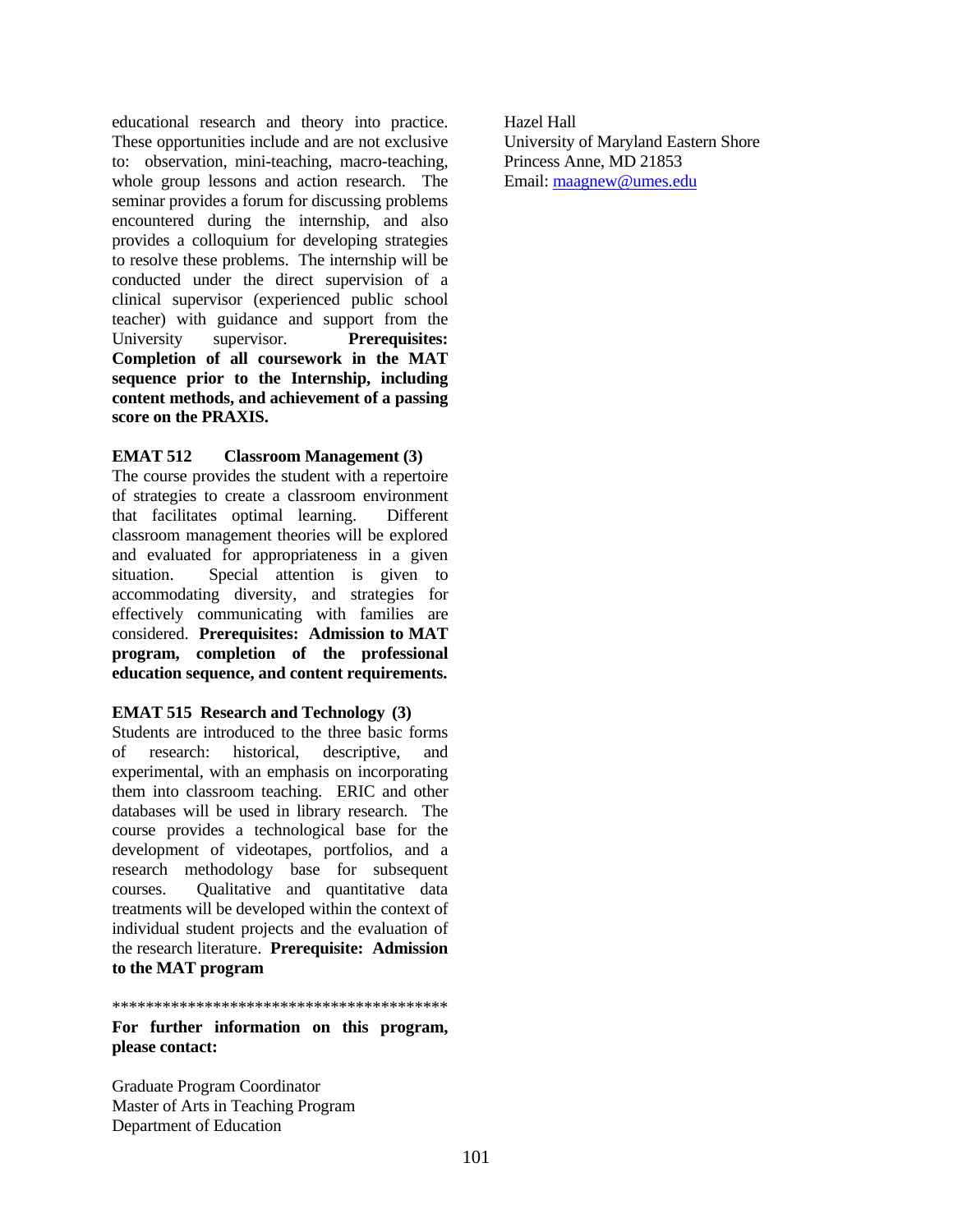### **EDUCATION LEADERSHIP**

### **Introduction**

 As the doctoral degree-granting institution on Maryland's Eastern Shore, UMES has been invited to join the Maryland Education Leadership Collaborative (MELC), working with the University of Maryland College Park (UM), Bowie State University (BSU) and Morgan State University (MSU). This doctoral program is designed to respond to the educational needs of school personnel across the state, with particular emphasis on those residing and/or working on the Eastern Shore (and in Western Maryland). The unique and complementary roles of the UM flagship mission coupled with the MSU urban doctoral mission and the regional doctoral focus of both BSU and UMES offer great promise for the addition of UMES in the collaborative partnership. With the participation of the other regional comprehensive universities, the MELC can respond to the regional need for education leadership in a timely manner. The MELC has as its vision developing a Doctorate of Education whose aim is to produce ethical and humane leaders for Maryland and the nation's schools who are:

- Sensitive to the diverse needs and diverse peoples who attend our schools and who will seek to provide an equal and quality education for all children;
- Instructional leaders able to build an effective team-oriented approach to teaching and learning in order to maximize the academic achievements of all students;
- Scholar practitioners with reflective, problem solving habits who are able to design, consume, critique and implement research relevant to effective practice; and
- Adaptable to changing environments and problems, to solving new problems, and developing adaptive learning environments.

In Maryland, the need for education leaders with training at the doctoral level has been cited as a statewide need. Personnel needs in this area parallel the projected shortage of teachers, both

being impacted by the growing school-aged population and projected retirements. Over the next five years, nearly 75% of Maryland's current school administrators will become eligible for retirement.

## **Program Revision in Progress**

 UMES is seeking national accreditation by the National Council for Accreditation of Teacher Education (NCATE) and approval by the Maryland State Department of Education (MSDE) for the Education Leadership (EDLD) Program. In addition, the program is being modified to align with the standards of the Educational Leadership Constituent Consortium and the Maryland Instructional Leadership Framework. The intent of this redesign is also to seek eligibility for state licensure as an Administrator I for doctoral candidates, after successful completion of this program.

 In the interim students admitted into and those already enrolled in the EDLD program should continue to follow, until otherwise<br>notified. the combined Organizational notified, the combined Organizational Leadership/Education Leadership policies, procedures and processes found in the several handbooks and guides issued for the programs, as periodically updated, and in the various subsections of the updated Organizational Leadership program text in this catalog.

## **Mission of the Program**

The mission of the Education Leadership Doctoral Program is to prepare educators for today's schools who are particularly effective instructional leaders and applied researchers. The program has a commitment to equal educational opportunity. There is an emphasis on cultivating doctoral candidates with the knowledge, skills, and dispositions to respond to the diverse needs and diverse peoples who attend our schools, i.e., to provide an equal and quality education for all children. Curriculum, internships and other program requirements are designed to focus on developing instructional leaders who use best practices in maximizing student achievement, implementing appropriate assessments, and facilitating professional development. Program requirements are aligned with standards by the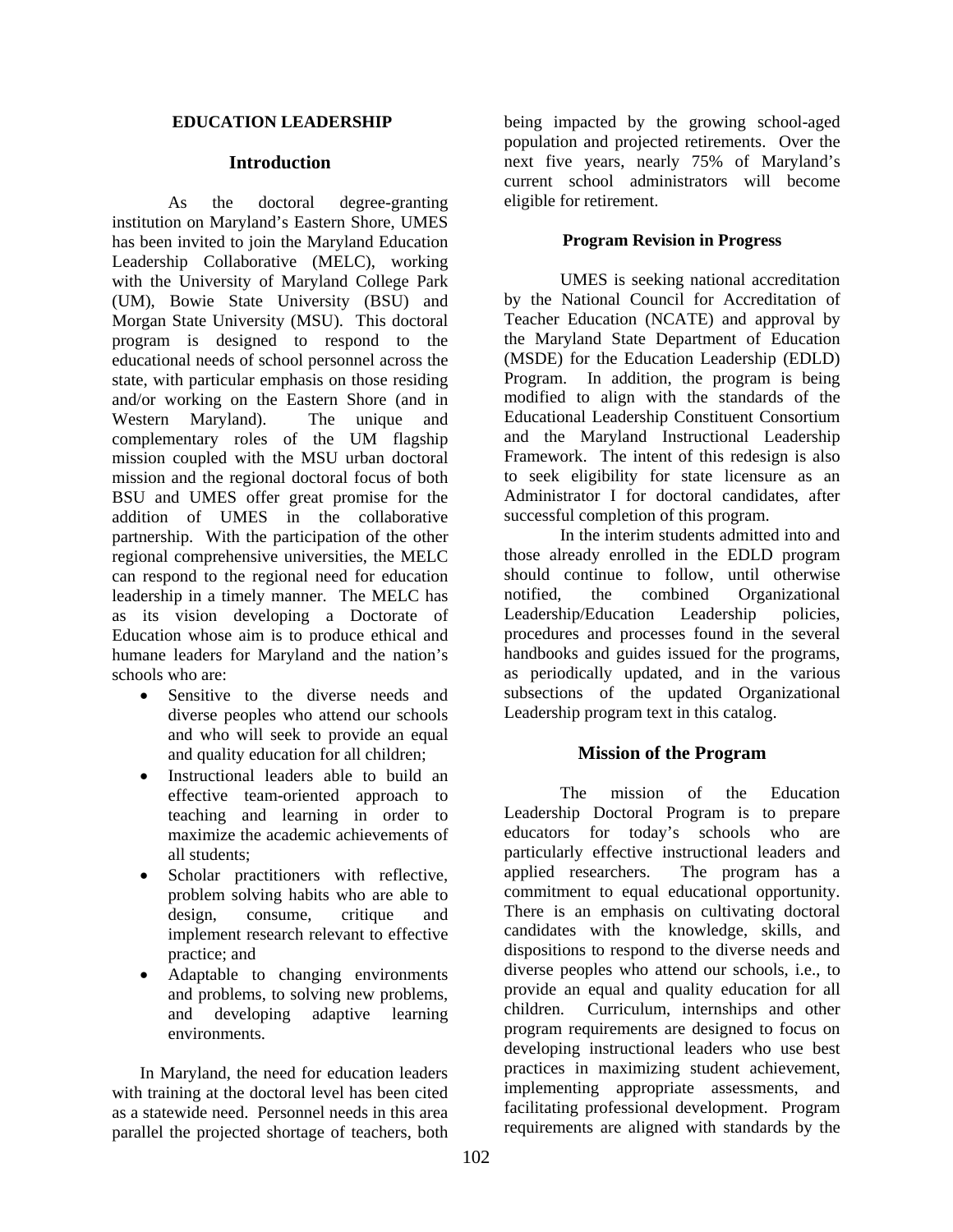Educational Leadership Constituent Council from the National Council for Accreditation of Teacher Education and the Maryland Instructional Leadership Framework from the Maryland State Department of Education.

In addition, as part of the Maryland Education Leadership Consortium (MELC), a collaborative program, the UMES Education Leadership Doctoral Program is delivered at the Eastern Shore Higher Education Center, thus supporting our mission to provide extension and outreach opportunities to our constituents. Access to and availability of this doctoral degree program on the Eastern Shore will meet the expressed needs of local citizens who want to work toward a terminal degree in educational leadership.

## **Educational Objectives**

 Candidates who satisfactorily complete the Education Leadership Program will receive the Doctor of Education degree (Ed.D.) and will be able to demonstrate the following to:

- Develop leadership skills which demonstrate team-oriented approaches to teaching and learning in order to maximize student achievement.
- Facilitate the development of an educational institution's vision and mission.
- Align the total school culture to student learning and achievement.
- Monitor and facilitate the alignment of curriculum, instruction and assessment.
- Improve instructional practices through purposeful observation and assessment of teachers and staff.
- Ensure the regular integration of appropriate assessments into daily classroom instruction.
- Utilize multiple sources of data to improve classroom instruction and student achievement.
- Facilitate professional development for staff that is focused, sustained, and research-based.
- Engage all stakeholders in a shared responsibility for school and student success.
- Meet the educational needs of a diverse and multi-cultural student and community population.
- Demonstrate ethical standards in all research and education leadership activities.

## **Admissions Procedures**

 Applicants will be considered for admission to the Education Leadership (EDLD) Program in accordance with the general admission requirements set forth by the UMES Graduate School. Applicants must specify on the Statement of Purpose application form the intended strand area (Guidance and Counseling, Special Education, or Career and Technology Education). Applications will be reviewed and recommendations concerning admission made to the Dean of Graduate Studies by the Education Leadership Admissions Committee composed of as many as four assessors, including one from each of the three strand areas.

All applicants must satisfy the following minimum requirements:

- An earned baccalaureate and master's degrees from regionally accredited institutions;
- A minimum of a 3.0 grade point average in the master's degree;
- Three years of recent teaching or successful professional experience in a school (K-12) setting;
- State certification in one of the three strand areas (Career and Technology Education, Guidance and Counseling (specifically school counseling), and Special Education);
- The completed UMES application materials;
- A writing sample (done on-site);
- An interview with a panel

Since the program is a cohort design, admissions will also be based, to the extent possible, on a sufficient number of admissions in each of the three strand areas in the program so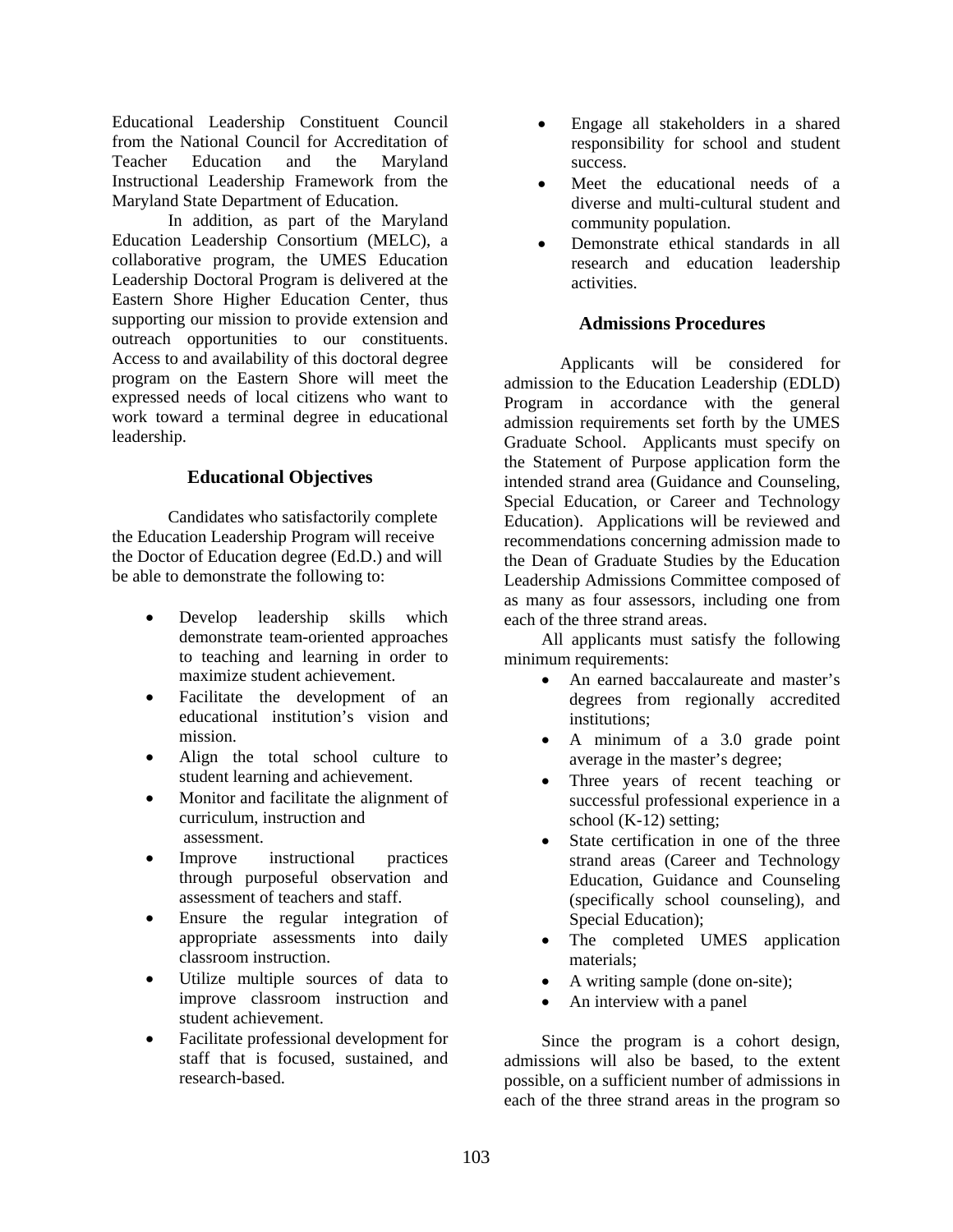as to maintain a continuity of strand course offerings.

The Education Leadership Program represents a terminal degree program for students in mid- or advanced career stages. Applicants represent a variety of professional experiences and educational backgrounds.

## **Application Deadline**

 As a cohort-based program, there is one admission period per year (Fall). The application deadline is April 1. Students are responsible to ensure that completed applications and supporting materials, including letters of recommendation and official transcripts, are received in the UMES Graduate School by the application deadline.

## **Program, Retention, and Exit Requirements**

 All students in the Education Leadership (EDLD) program must complete a non-credit one weekend orientation seminar, core courses (24 semester hours), courses in one of three strand areas (Career and Technology Education, Guidance and Counseling (specifically school counseling), or Special Education) and three research methods and statistics courses.

 A strand is 12 semester hours of content-specific advanced course work. Included in the course of study for all EDLD students, regardless of their selected strand, will be a supervised integrated internship (3 semester hours) in an educational setting that aligns with their strand area.

Advancement to candidacy for the degree occurs after the passing of the comprehensive examination, successful completion of the required internship activities, and the successful defense of the dissertation proposal. Twelve (12) semester hours of credit are awarded for the satisfactory completion of the exit experience (dissertation). The comprehensive examination is a minimum of one credit. The sixty (60) credit hours in addition to the comprehensive examination required for the degree, can be earned within a three-year cohort sequence. Any applicable transfer credit for core, strand or research methods/ statistics course requirements, up to 12

semester hours, must comply with the transfer of credit provisions of the UMES Graduate School and be approved by the ORLD/EDLD Program Director and the Graduate Dean during the first semester of matriculation.

The program will include the following elements:

- An entry level (orientation) set of experiences to outline roles, responsibility, timeline expectations, and to build a sense of cohesiveness for the group.
- A set of core courses to include topics such as organizational behavior, politics and governance, policy and planning, instructional issues, technology, personnel and financial management.
- A set of advanced coursework in the strand area.
- A set of courses designed for development of additional research and data analysis skills.
- A supervised internship experience based on the student's background and career objectives
- The creation of an exit experience that highlights, through public presentation of research or special projects, the accomplishments of the student.

Students enter the Education Leadership Program as members of a doctoral cohort. Since this program is designed to meet the needs of students who are employed full time, courses will be offered in a nontraditional scheduling format on Friday evening, Saturdays and Sundays. Classes are five weeks in duration, and generally meet twice. The remaining three (3) weeks are devoted to individual projects and research. Students must pursue coursework with the cohort. Students who become out of sequence with the cohort may join the next cohort as space permits. The cohort will complete twenty-seven (27) semester hours toward core and strand courses during the first year of enrollment in the program: three (3) courses in each of the fall, spring, and summer semesters (9 credit hours per semester). In the second year, the remaining strand courses and the research methods and statistics courses will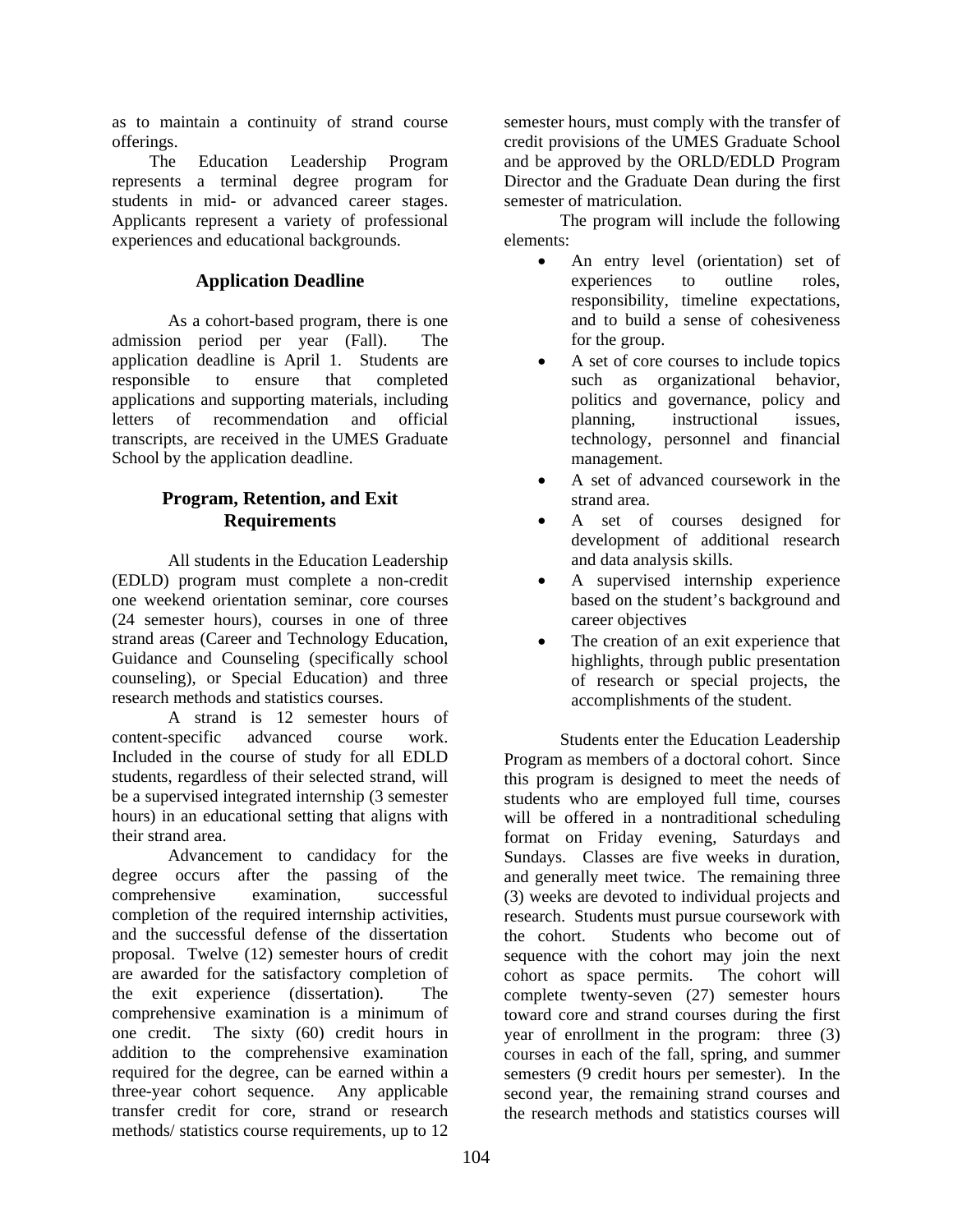be completed. All requirements are scheduled for completion by the third year of the program.

Additional time to complete the program may be granted in accordance with the policies and procedures of the UMES Graduate School. All students must maintain a "B" or better grade in all program courses with a letter grading system (A to F) and a grade of "S" in research, internship and comprehensive examination credits with a "S/F" grading system.

 The program specifics for the Doctor of Education degree in Education Leadership are as follows:

### **A. Core Domains of Leadership (24 semester hours)**

ORLD 602 Theories and Processes of **Organizations** ACOL 623 Academic Leadership EDLD 610 Educational Policy and Planning ACOL 624 Fundraising, Lobbying, and Negotiating Skills ORLD 617 Personnel Development, Management, and Evaluation ORLD 603 Politics, Organizations, and Leaders: Legal and Ethical Issues EDLD 612 Leadership in Curriculum, Instruction and Technology GVOL 621 Managing Public Financial Resources

### **B. Specialization in Leadership (Students select one strand area) (12 semester hours)**

Guidance and Counseling

- EDGC 642 Advanced Group Processes
- EDGC 644 Advanced Clinical Applications and Supervision
- EDGC 646 Organization and Administration of Guidance Programs
- EDGC 656 Seminar on Diversity

Career and Technology Education

- CTED 600 Career and Technology Content, Methods and Strategies
- CTED 602 Career and Technology Instructional Organization and

Management

- CTED 615 Administration and Leadership
- CTED 630 Special Problems in Career and Technology Education

Special Education

- SPED 630 Legal and Advocacy Issues in Special Education
- SPED 638 Current Trends in Special Education
- SPED 631 Interagency Collaboration in Special Education
- SPED 655 Seminar in Special Education: Administration and Supervision

### **C. Research Methods and Statistics (9 semester hours)**

- ORLD 611 Quantitative Research
- ORLD 612 Statistical Applications and Interpretations
- ORLD 613 Statistics and Information Management

## **D. Integrated Internship (3 semester hours)**

• EDLD 898 Doctoral Internship

### **E. Exit Experience (12 semester hours)**

• EDLD 899 Doctoral Dissertation

### **Advisor and Research Advisory Committee**

 Upon admission to the Education Leadership Program, students will be assigned to an academic advisor. This person will be responsible for advising on all aspects of the student's progress through the program.

Students should also consult for information, forms, specific policies and procedures the ORLD/EDLD program manuals on the Research Advisory Committee Process and the Processes Leading to Graduation.

After passing the comprehensive examination (see the section below), the student will select a Research Advisory Committee (RAC), which must be approved by the ORLD/EDLD Program Director and the Dean of Graduate Studies. The committee will include at least five (5) members selected from the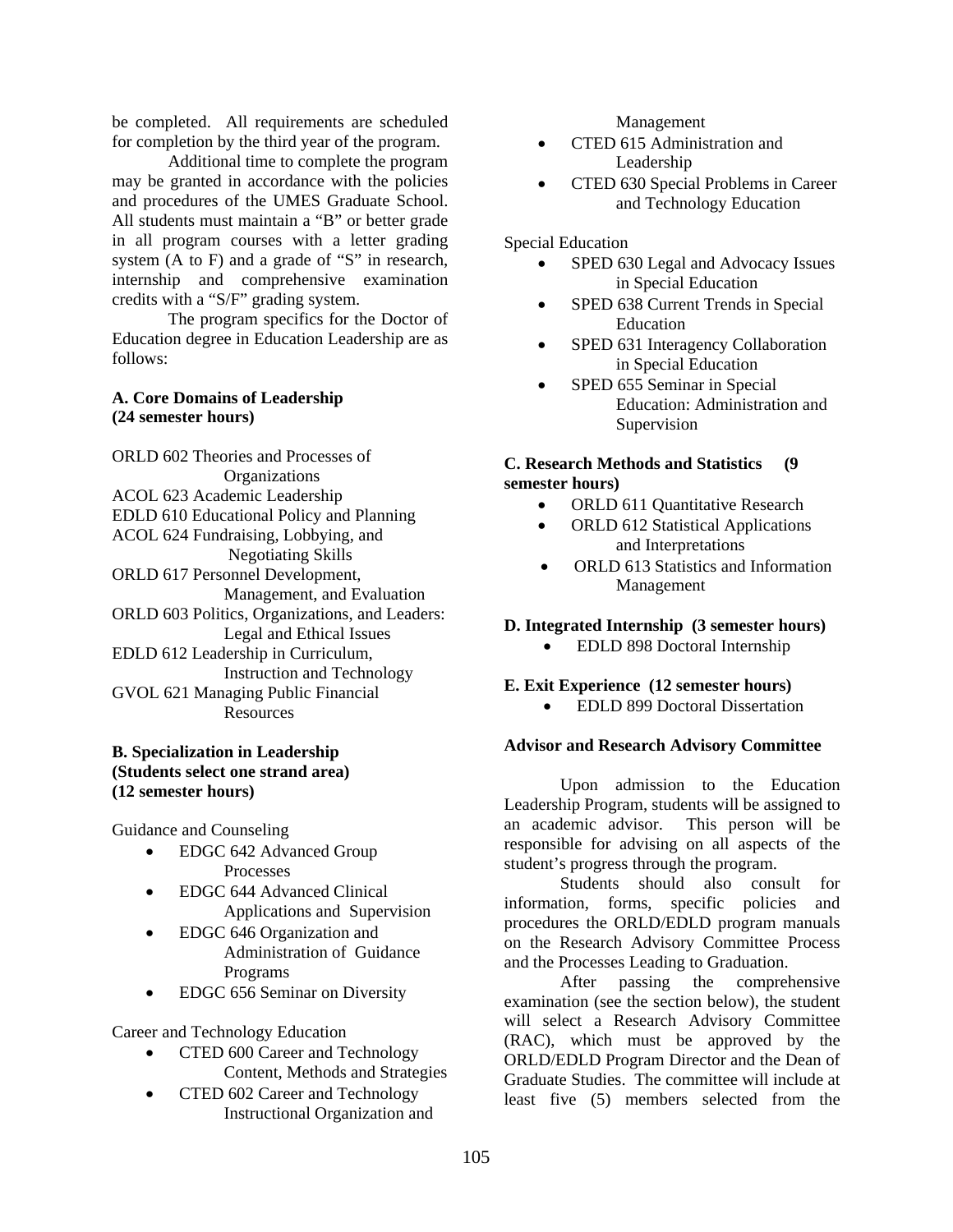following categories who must have UMES Graduate Faculty Status to be a voting member:

- RAC Chair: Select from ORLD/EDLD adjunct and full-time faculty, as well as UMES full-time faculty. Previous doctoral committee chair experience is preferred.
- RAC Strand/Core Faculty: Select from ORLD/EDLD adjunct and full-time faculty, UMES faculty, or faculty affiliated with another accredited university who have expertise in the student's area of interest.
- RAC Research Faculty: Select from ORLD/EDLD adjunct and full-time faculty, UMES faculty, or faculty affiliated with another accredited university who have expertise in research design and/or statistics.
- RAC Associate (optional): While possibly not having a terminal doctoral degree, this person is selected because of expertise in a desired area (may be related to the internship). This person may be a reader in a non-voting status if he/she does not have the terminal degree.
- Dean's Representative: Assigned by the Dean of Graduate Studies.

### **Comprehensive Examination**

 The EDLD doctoral program holds written comprehensive examinations twice a year, in June and January. To be eligible to sit for the comprehensive examination, the student must be in "good academic standing" that is, the student must have obtained an A or B in **all** core, research and strand courses and have successfully completed the internship and be registered for ORLD 700 (1 to 6 credit hours as needed). The comprehensive examination format is as follows:

- Examination questions covering core, strand and research coursework as well as the internship, will be submitted by the ORLD/EDLD faculty.
- The examination will be monitored by a proctor who cannot be a grader. Each student will be assigned a number so that "graders" (ORLD/EDLD faculty) will not

know whose examination they are grading. In other words, the comprehensive examination uses a double-blind technique. At least three graders will assess each question; their scores will be averaged. Averages will not be rounded to the next whole number.

- The student may hand-write the examination (exam booklet/paper will be provided) or submit answers via a UMES universityprovided computer (with only word processing capability). Students are allowed to bring only a pencil/pen to the exam room. The student must inform the ORLD/EDLD Administrative Assistant two weeks before the examination date whether s/he will use pencil/pen or computer. After this time, the student is not allowed to waver from this test-taking decision unless, on the day of the examination, there are technical difficulties regarding the use of computers.
- Room assignment for the exam will be emailed to the student from the ORLD/EDLD Administrative Assistant two (2) weeks before the examination date.
- Exams are scheduled to be taken in an 8 hour time block (3 hours in the morning  $[9:00 \text{ am} - 12:00 \text{ noon}]$ ; a one-hour lunch break [12:00 noon to 1:00 pm]; and 4 hours in the afternoon  $[1:00 \text{ pm} - 5:00 \text{ pm}].$ Testing will begin at the specified times (9:00 am and 1:00 pm). If the student arrives at a later time, s/he will not be provided extra time to complete the examination.
- The exam proctor will distribute two questions at 9:00 in the morning (one strand question and one research question); after lunch, the proctor will distribute three questions at 1:00 in the afternoon (one internship question and two core questions). At the end of the morning session, the strand question and research question and answers will be submitted to the proctor; at the end of the afternoon session, the internship question and the two core questions and answers will be submitted to the proctor. The student cannot revisit submitted responses.
- Where students may be provided a choice among the questions to answer, e.g., one of two questions, students who mistakingly respond to both questions will have only the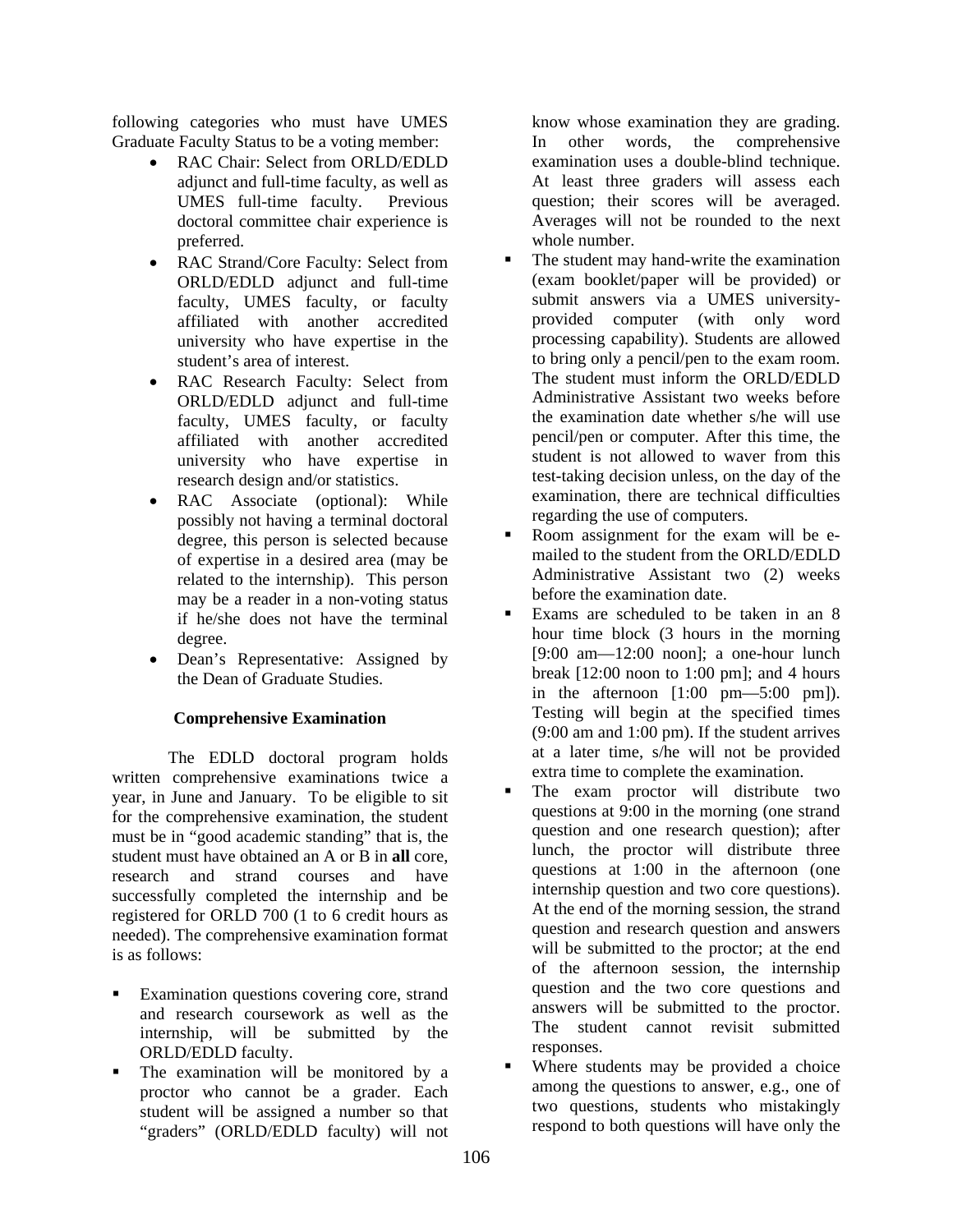first of the two responses graded. A student may not respond to both questions to attempt to improve the total score for the question.

- Points for each question are as follows:
	- o The strand question is worth 25 points;
	- o The research question is worth 25 points;
	- o The internship question is worth 10 points;
	- o Core questions are worth 40 points total (20 points each).
- The student must pass **EACH** question by at least an 80 percent margin. In other words, the student must score 20 points or higher on the strand question; 20 points or higher on the research question; 8 points or higher on the internship question; and, 16 points or higher on each core question.
- Comprehensive exam questions are designed to assess the student's knowledge about broad foundational concepts as well as the ability to integrate this knowledge in a manner that "graders" perceive as indicative of doctoral status. "Graders" will expect that the student will cite references according to the  $5<sup>th</sup>$  or latest edition APA style manual (author, date) throughout his/her writing. There is no required length for a comprehensive examination answer; passing has to do with quality—not quantity.
- Students will be informed in writing of their comprehensive examination score as well as a summary of graders' comments. Usually, this process takes about 2-3 weeks.
- If a student does not pass the comprehensive examination, s/he must again register for one  $(1)$ , and up to six  $(6)$ , credit hours $(s)$  in ORLD 700 until the next sitting date for the comprehensive examination. Only after passing the comprehensive examination will a student be eligible to register for dissertation credit hours (EDLD 899) and initiate the Dissertation Initial Meeting (IM) process.
- In the event of failing ANY or ALL of the five questions, the student may retake the failed section(s) **ONLY** once. If the student fails the re-taken part the second time (or fails to take the failed examination section(s)

within one year), his/her admission status is terminated.

• The second examination attempt will be given no earlier than four months after the first examination and no later than one calendar year from the date of the initial examination.

## **Doctoral Internship**

Students are expected to document at least 90 contact hours in the internship experience that is approved by three (3) ORLD/EDLD faculty members and the ORLD/EDLD Program Director. This fieldbased, supervised experience should culminate in a scholarly product. The internship must be completed and evaluated before the comprehensive examination can be attempted. An internship question is included on the comprehensive examination.

## **The Initial Meeting**

The Initial Meeting (IM), a meeting closed to everyone other than the EDLD student and his/her Research Advisory Committee (RAC), takes place when the student has passed the comprehensive examination and has the written approval from the Dean of Graduate Studies regarding membership of the student's RAC. The purpose of this meeting is to provide opportunities for the RAC to become familiar with each other personally and professionally as well as to review and summarize the student's progress toward completion of the EDLD program degree requirements. **All** members of the RAC **must** attend the IM either in person or through audio/video (A/V) technology in the case of an RAC member at a distant location. The use of A/V technology must be prior approved by the Dean of Graduate Studies. Three (3) members must be physically present at the IM. In case of an emergency, the Dean of Graduate Studies may substitute the excused RAC member with the Dean's Representative to the RAC so that the IM may take place. The RAC chair is responsible for taking minutes of the meeting, copies of which will be forwarded to each RAC member, the student, the ORLD/EDLD program director, the Dean of Graduate Studies, and a copy will be placed in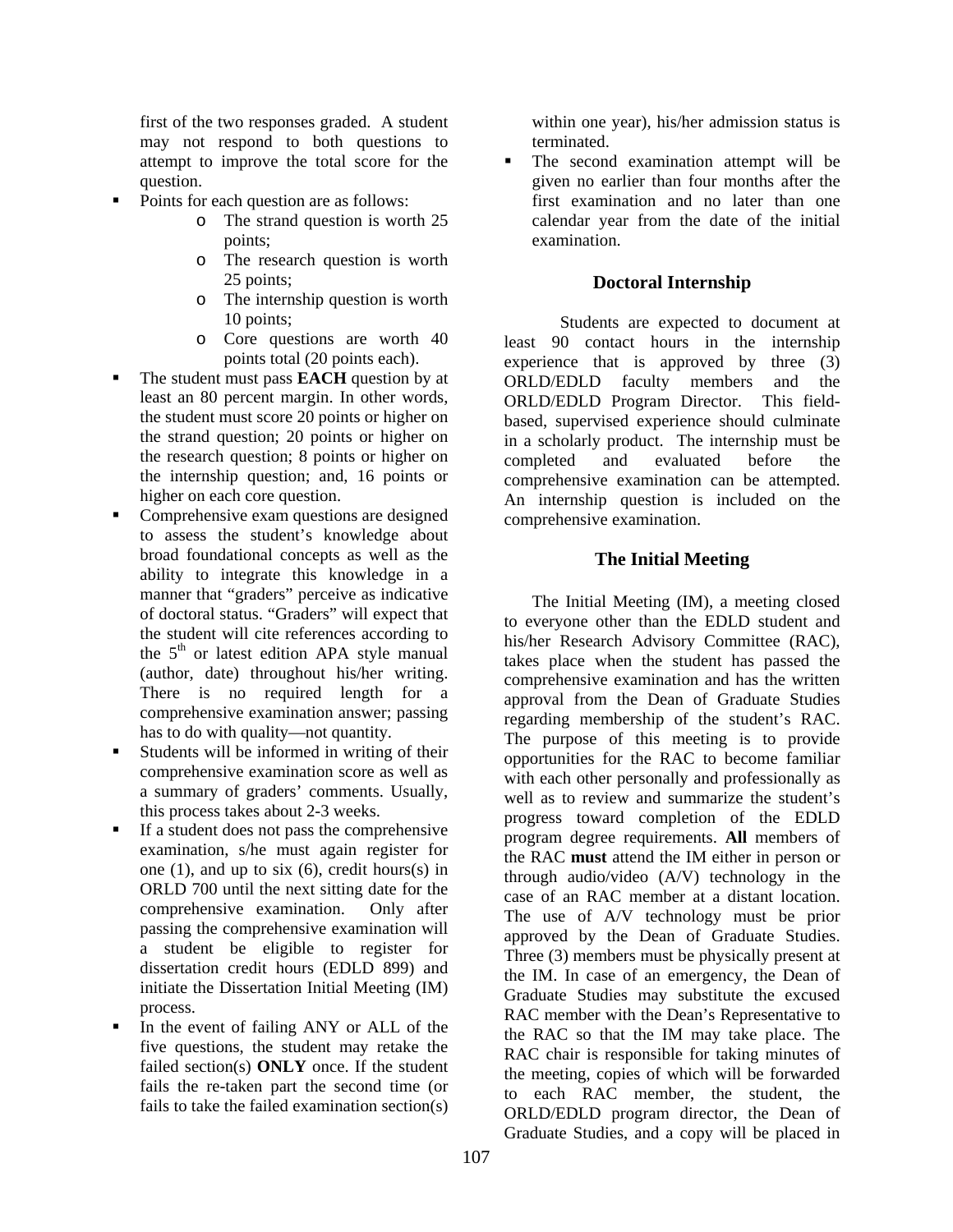the student's file. After the RAC Chair opens the IM with welcoming and introductions, the student should be able to discuss and present evidence pertaining to the following agenda items (RAC members may ask questions at any time):

- 1. Curriculum vitae
- 2. The student's transcript, the internship's scholarly product, and the passing of the comprehensive examination.
- 3. Perceived strengths, areas for growth, and working style for future progress toward graduation
- 4. Summary of proposed research (background, purpose of the study, proposed methods)
- 5. Discussion of proposal manuscript sections and the proposal defense, including appropriate forms
- 6. Tentative proposal manuscript/ defense dates

The RAC Chair will make closing remarks and dismiss the meeting.

### **The Proposal Defense**

 The student and his/her Research Advisory Committee (RAC) will agree upon a dissertation subject and accompanying research design. The Proposal manuscript will include the first three chapters (Introduction, Review of the Literature, and Methods) of the final dissertation (usually five chapters: Introduction, Review of the Literature, Methods, Results, and Conclusions/Discussion). A qualitative proposal and dissertation may contain more than three or five chapters respectively. The student will follow the APA Style Manual  $(5<sup>th</sup>$  or latest edition) regarding referencing.

The student must have completed the Initial Meeting to defend his/her proposal. The Proposal Defense, administered by the RAC, is an oral examination of the research proposal. **All**  members of the RAC **must** attend the Proposal Defense either in person or via prior approved audio/video technology. If an emergency arises among a committee member, the Dean of Graduate Studies may substitute that member with the Dean's Representative to the RAC so

that the Proposal Defense may take place. At least three (3) RAC members must be physically present for the proposal defense.

During the Proposal Defense—the oral examination—the RAC examines the student on all aspects of the proposed dissertation research as well as whether the student has the proper motivation, technical and intellectual capacity, and resources to complete the research in partial fulfillment of the requirements for the Doctor of Philosophy degree.

Following the completion of the Proposal oral examination process, the RAC will hold a closed meeting in which decisions will be made concerning the final form of the proposal. The student will be called back into the room to hear the RAC decision. RAC consensus is desired; however, the student passes the proposal with at least four of five (or 80%) affirmative votes. The student is required to bring ORLD/EDLD Form B to the proposal defense. It is expected that the RAC will work with the student to make any required changes. When the RAC recommends substantive changes in the proposal, the student will not move forward to submit to the UMES Institutional Review Board (IRB) the request for approval of human subjects data collection until all corrections have been made. **After passing the Proposal Defense**, the student is allowed to submit materials as needed to the UMES Institutional Review Board (IRB).

After passing the Proposal Defense, the student is admitted to candidacy provided that s/he submits the application for Admission to Candidacy. This application form may be obtained from the UMES Graduate School. The time line for Admission to Candidacy is five years after enrollment in the program.

If the student fails the Proposal Defense, s/he must re-defend the research proposal. A second failure or failure to re-defend within one year (but no sooner than 30 working days) of the first proposal defense results in cancellation of admission.

### **The Dissertation Defense**

The ability to undertake independent research and provide sufficient evidence of scholarship is demonstrated by submission of an original dissertation, which is required of all candidates for an Ed.D. degree. A minimum of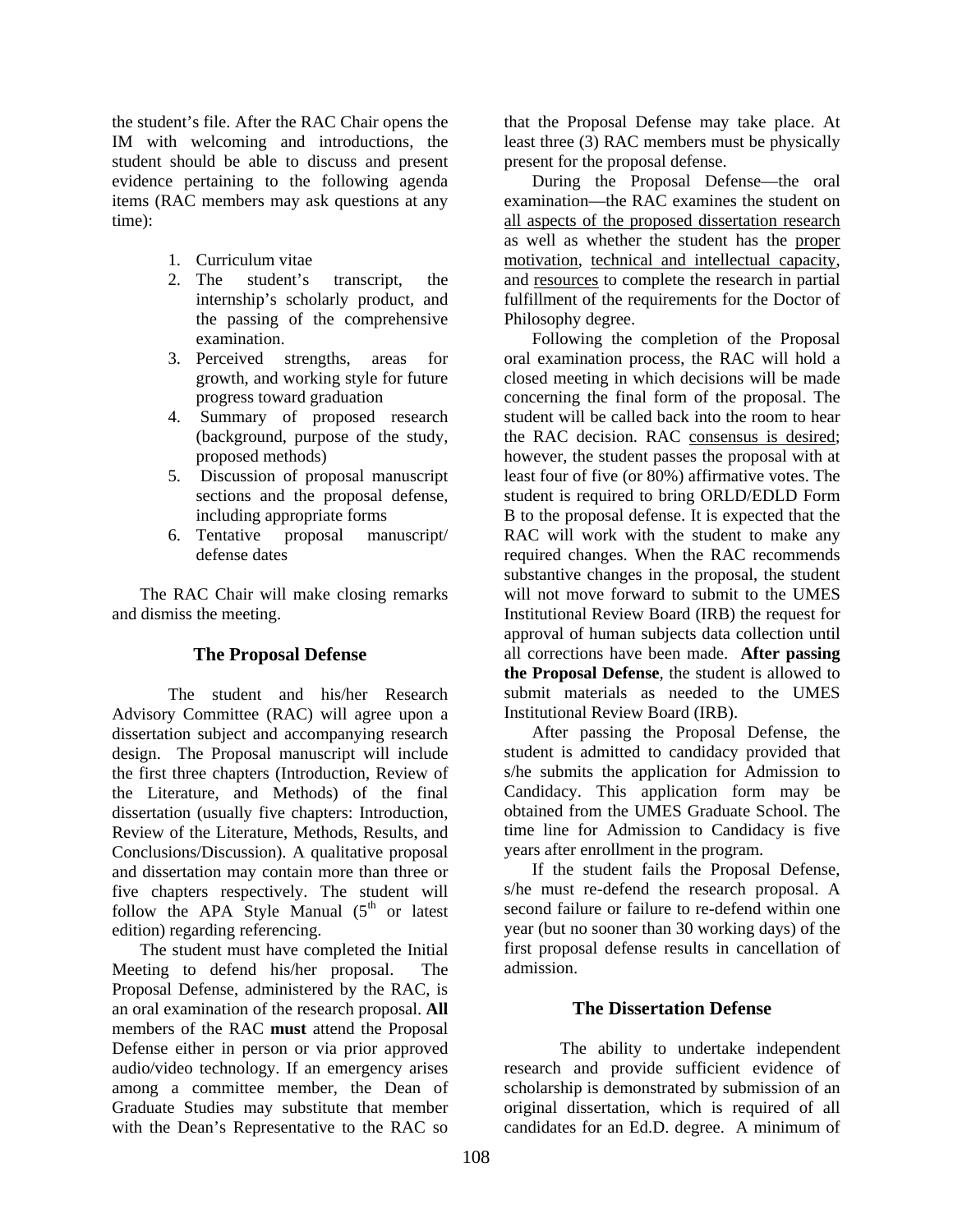12 dissertation hours is required to complete the EDLD doctoral degree program. Prior to admission to candidacy, the student may register for no more than six (6) dissertation hours. After registering for all 12 required hours, the candidate must register for 1 dissertation hour per semester and summer session, including the semester or session in which s/he defends his/her dissertation. In other words, the candidate must be continually enrolled in dissertation hours until graduation. The candidate has up to four (4) years to successfully defend his/her dissertation from the time s/he was admitted to candidacy.

The Dissertation Defense **MUST** be **physically** attended by **ALL** members of the candidate's RAC, and the Dissertation Defense must be held in UMES facilities. At the completion of the defense, the RAC will hold a meeting (without the candidate) to discuss decisions regarding the candidate's pass/fail status and any recommendations for the final form of the dissertation manuscript. The student will be called back into the room to hear the RAC decision. The RAC committee has the following alternatives regarding the pass/fail status for the candidate:

- 1. Accept the dissertation without any recommended changes and sign the appropriate form.
- 2. Accept the dissertation with recommendations for changes, and, EXCEPT FOR THE RAC CHAIR, sign the appropriate form. After the candidate makes the recommended changes, the RAC chair will review the dissertation and, upon his/her approval, sign ORLD/EDLD Form E.
- 3. Recommend revisions to the dissertation manuscript and NOT sign ORLD/EDLD Form E until the candidate has made the changes and submitted the revised dissertation manuscript for RAC approval. Then, the RAC committee will sign form E if they approve of the changes.
- 4. Recommend revisions and convene a second meeting of the Dissertation Defense. The second defense may take place no fewer than 6 months

and no later than 12 months after the first defense. Candidates may be examined no more than twice. After failing the second attempt, the candidate's admission to the graduate program is terminated.

5. Rule the dissertation manuscript and defense unsatisfactory; therefore, the student fails and may not redefend.

Before or after recommended changes, the candidate fails if two (2) of five (5) RAC members do not sign ORLD/EDLD Form E. In addition, the ORLD/EDLD Program Research Coordinator may over-ride any RAC pass/fail decision. Circumstances for an over-ride could include a) a dissertation manuscript not in compliance with ORLD/EDLD specified outline/style, b) failure of the student to comply with IRB human subjects protection requirements or c) acts of plagiarism and faulty data handling and other examples of academic dishonesty that were found. These problems would go back to the student and the RAC with appropriate action to be taken as warranted, e.g., if an academic honesty or IRB issue and/or revisiting the dissertation manuscript for revision and a subsequent review following the above five pass/fail alternatives.

Although not an ORLD/EDLD requirement, the doctoral candidate may request a Public Seminar (open to the public) to serve as a dress rehearsal for the Dissertation Defense. The request should be submitted to the ORLD/EDLD program Director.

### **ORLD/EDLD Programs Grading and Retention Policies**

The grading policy for the ORLD/EDLD program is that students must receive a grade of either "B" or "A" in **each** program course (core, strand and research) with a letter grading system  $(A, B, C, D, \& F)$  and a grade of "S" in comprehensive examination, internship and research credit courses with a "S/F" grading system.

 The retention policy for the ORLD/EDLD programs is as follows: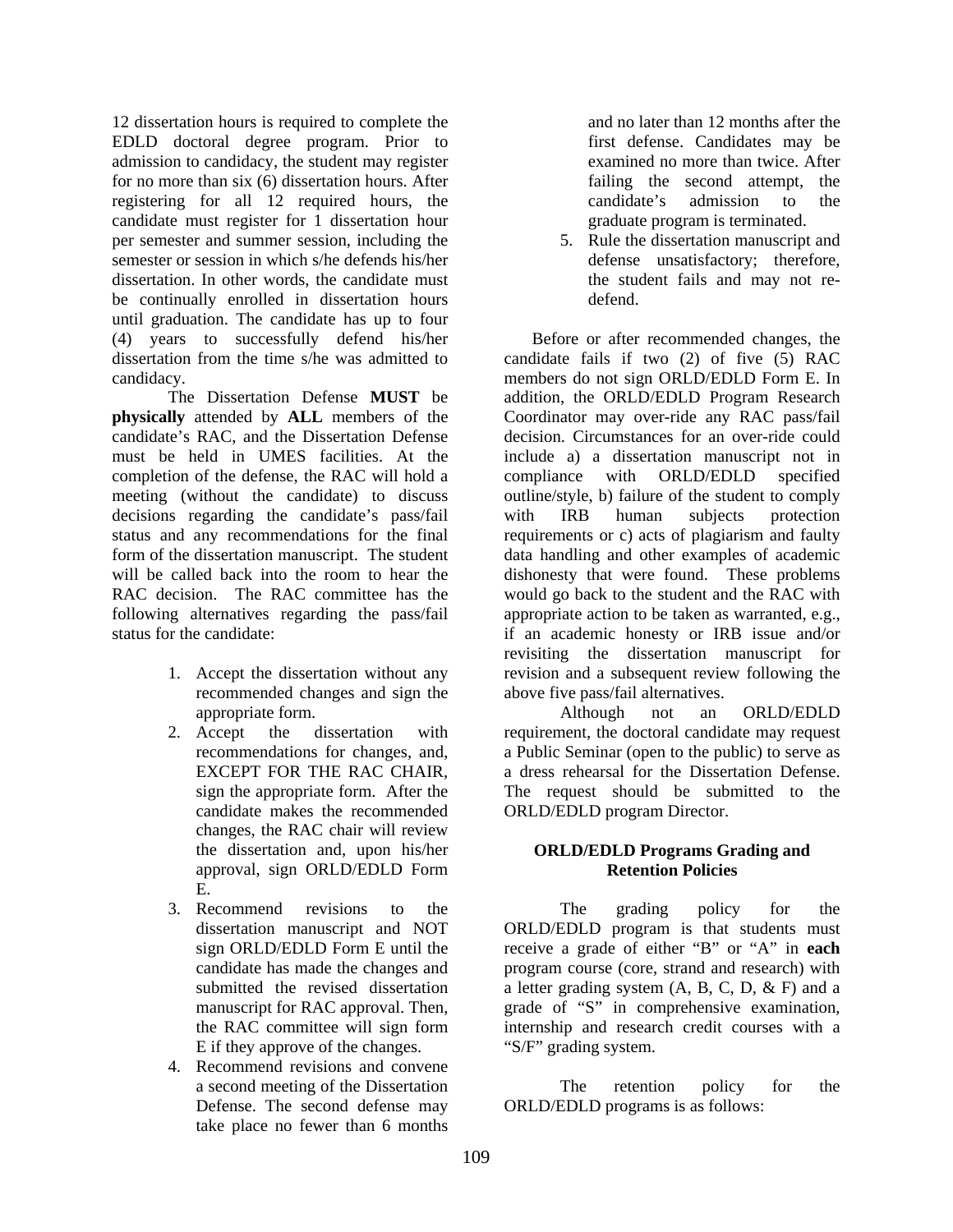- 1. A student who receives a grade of "C" in any core, strand or research methods/statistics course must repeat that course.
- 2. The statistics course pre-requisite is that students must earn a final grade of "A" or "B" in ORLD 612 **before** proceeding to ORLD 613.
- 3. After receiving two final "C" grades (whether receiving two consecutive "C" grades in the process of repeating one course **or** whether, throughout the duration of the program, receiving two final "C" grades in any two different courses), the student will be dismissed from the program.
- 4. A student who receives a final course grade of "D" or "F" **at any time** in the program will be dismissed from the program.
- 5. A grade of "I" (Incomplete) is given in any course **only** to students who are passing the course at the time of a legitimate emergency. If the "I" grade has not been completed satisfactorily within six (6) months from the conclusion of the 5-week course in which the instructor granted the "I," the student's registration for the next sequence of courses is subject to hold. All "I" grades must be completed for the student to sit for the comprehensive examination. An "I" becomes a "W" at the end of one year if not removed and, thereby, must be repeated.
- 6. Academic dishonesty (e.g., plagiarism, improper citation, fabrication, and/or manipulation of facts and data, cheating, and so on) will not be tolerated in the ORLD/EDLD programs and will be subject to actions and penalties prescribed in the campus' academic honesty policy.
- 7. Students enrolled in internship, comprehensive examination and research credit courses with an "S/F" grading system—898 internship credit, 700 comprehensive examination credit, and 899 dissertation credit—must earn a grade of "S" to continue with the progress to degree. A failing grade in any of these credit courses at any time is

subject to review by the program to determine whether the student should be continued in the program or dismissed.

# **Altered Timelines for the Program**

 Completion of the EDLD degree program requirements within the recommended three-year time frame is contingent on successful completion of all coursework in sequential order and the required examinations. Unsatisfactory performance on or delays in completion of the coursework, the comprehensive examination, the internship, the research proposal defense or the final dissertation examination, and subsequent reexaminations of any of the above, and leaves of absences all necessarily extend the duration of the student's retention and graduation in the program. Consequently, students in the EDLD Program may need to commit additional time and resources beyond the recommended threeyear time frame and sequence in accordance with the policies and procedures and timelines for doctoral degrees of the UMES Graduate School.

### **COURSE DESCRIPTIONS (Credit hours are in parentheses)**

### **Core Domains of Leadership:**

### **ORLD 602 Theories and Processes of Organizations (3)**

The course examines theories, methods, and practices that influence organizations. Emphasis is placed on Education performance outcomes and how implementation impacts emerging global markets. Also explored will be the human, conceptual, and technical skills required of all policymakers working collaboratively within organizations to achieve individual, organizational, and societal goals.

### **ACOL 623 Academic Leadership (3)**

Topics include a history of academic leadership, leadership styles, group dynamics, supervisory models and approaches. Organizational decision processes within academic settings and multicultural perspectives will be emphasized. Attention will be given to accountability, administration, finance, law, human resources,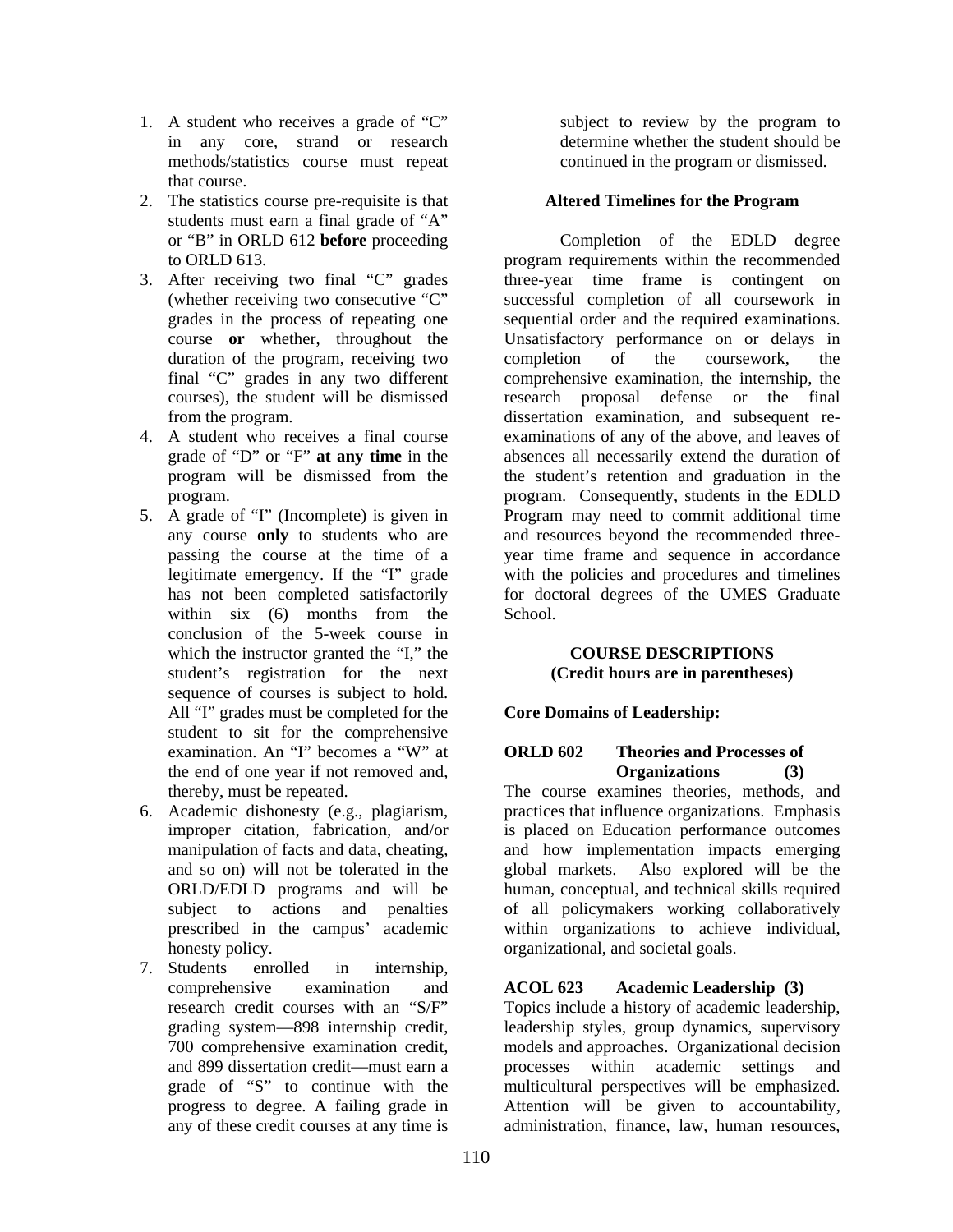logistics, operations and management, marketing, strategic planning and public policy.

# **EDLD 610 Educational Policy and Planning (3)**

The course examines the historical, political, and sociological antecedents of educational policy and addresses theory, analysis, development, implementation, and evaluation of policy. Influences on and evolution of educational policy and policy leadership are also examined.

# **ORLD 603 Politics, Organizations, and Leaders: Legal and Ethical Issues (3)**

The impact of ethics as well as the responsible behavior of leaders in organizations are studied. Policies, practices, and their legal implications; resource identification and the need for human services, along with the impact of technology on human rights, will all be explored. Ethics regulations for research on human subjects, including IRB requirements, will be presented

### **ORLD 617 Personnel Development, Management, and Evaluation (3)**

The course covers leadership strategies required in recruitment, development, and in-service, effective use of personnel staff, and the evaluation techniques which will promote a highly motivated professional delivery system.

### **ACOL 624 Fundraising, Lobbying, and Negotiating Skills (3)**

Grant writing, development of political networks, advocacy strategies, practices for raising and allocating resources, elements of mediation and negotiation, and techniques for empowerment and caucusing are to be reviewed.

### **EDLD 612 Leadership in Curriculum, Instruction and Technology (3)**

The course provides a comprehensive coverage of K-12 curriculum philosophy, curriculum planning, instruction, and design. Modes of inquiry for designing curriculum that meets the needs of students, educators, parents, and community are investigated. The course balances theory, practice, and conventional

wisdom from a range of disciplines and contexts.

# **GVOL 621 Managing Public Financial Resources (3)**

The role of leadership in fiscal policy development and management will be addressed. Public budgeting and related financial management processes at the international, national, state and local levels will be explored. Specific focus will vary according to the needs and interests of students. Finance, markets, and investments will be baseline program components.

# **Specialization in Leadership:**

# **Guidance and Counseling**

# **EDGC 642 Advanced Group Processes (3)**

The course focuses on the development of group process facilitation skills. Analysis, intervention, and sculpting of group dynamics will be explored. The opportunity to co-lead a group process lab may be offered. Critical incidents and special problems in group development will be examined from a theoretical as well as practical perspective.

### **EDGC 644 Advanced Clinical Applications and Supervision (3)**

Advanced techniques in counseling will be explored. Models of supervision will be studied.

# **EDGC 646 Organization and Administration of Guidance Programs (3)**

This course examines the evolution of contentbased comprehensive guidance programs and why guidance programs are an integral part of the school curriculum. The course will also provide experience in developing and implementing a comprehensive program.

# **EDGC 656 Seminar in Diversity (3)**

In-depth study and discussion of diversity issues in counseling will be conducted in a seminar format. Topics will include bias awareness, race, ethnicity, gender, ability, sexual orientation, socioeconomic status, among others.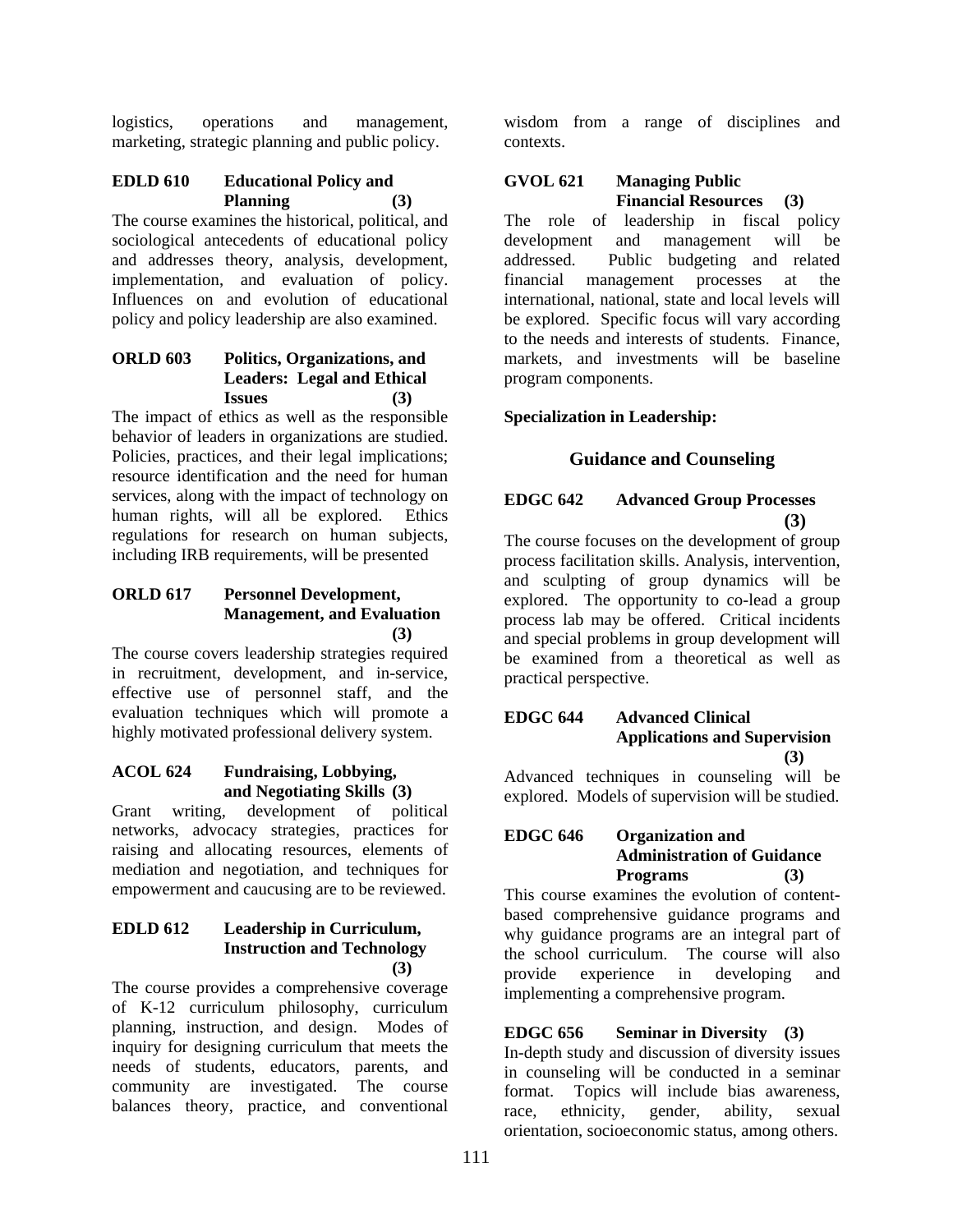#### **CAREER AND TECHNOLOGY EDUCATION**

# **CTED 600 Career and Technology Education Content, Methods, and Strategies (3)**

This course examines the philosophy, historical perspective, mission, vision, goals, content, methods, and instructional strategies in the areas of Career and Technology Education. National and state content standards are used to determine appropriate methods and strategies to design and deliver instruction. Instructional analysis, backward mapping, dimensions of learning and other techniques are used to design curriculum. Core technologies and content organizers for career clusters are analyzed. Unit plans using advanced instructional strategies are developed. Integrative instructional techniques for mathematics, science, English, social studies, and Career and Technology Education are explored to design meaningful instructional units. Student assessment techniques, such as rubrics and electronic portfolios, are also discussed in relationship to instructional design.

# **CTED 602 Career and Technology Education Instructional Management and Organization (3)**

Instructional organization and student, classroom and facilities management techniques are examined in this course. Topics such as meeting the needs of a diverse group of students, performance-based instruction, utilizing instructional technology, modular labs, discipline, teacher responsibilities and liability, and types of instructional management plans are covered. All aspects of facilities design of Career and Technology Education labs, work areas, and classrooms are covered. The organization and management of a safe work environment and the use of this environment to support and enhance instruction are emphasized. Total school environment and school climate are discussed in the context of delivering an integrative educational program to all students. Students learn how to individualize instruction, develop leadership in students, utilize instructional technology, develop and manage student leadership organizations, and serve as a facilitator of instruction and learning. Public

relations, communication techniques, and recruitment strategies are also covered.

# **CTED 615 Administration and Leadership (3)**

This course examines the roles, responsibilities and qualifications of a variety of administration and leadership positions in education. Specific Career and Technology Education leadership positions at the school-level, central office or county level, state education department of education, college and university, and federal level are examined, in addition to other administrative positions at these levels. Practicing professionals in these positions are invited to present seminars on issues in their area. Facilitative leadership, instructional leadership, staff development, public relations, student and staff diversity, instructional technology, ethics, environmental climate, strategic planning, funding, and other administrative and leadership issues specific to Career and Technology Education are explored and researched.

### **CTED 630 Special Problems in Career and Technology Education (3)**

There are many problems and issues facing the Career and Technology Education field today. This action research-based course allows the student to identify a topic, issues or problem in their classroom, school, school system, or state and develop a solution or options to solve the issue or problem. The student uses research methods to review the literature, clearly define the problem, collect data, determine possible solutions, and make recommendations. A seminar structure allows the student to present the research paper through a PowerPoint presentation. Other present day issues facing Career and Technology Education are discussed with the group of students enrolled in this course. Other products may be developed as a result of this course, including curriculum, recruiting materials, instructional models, and position papers.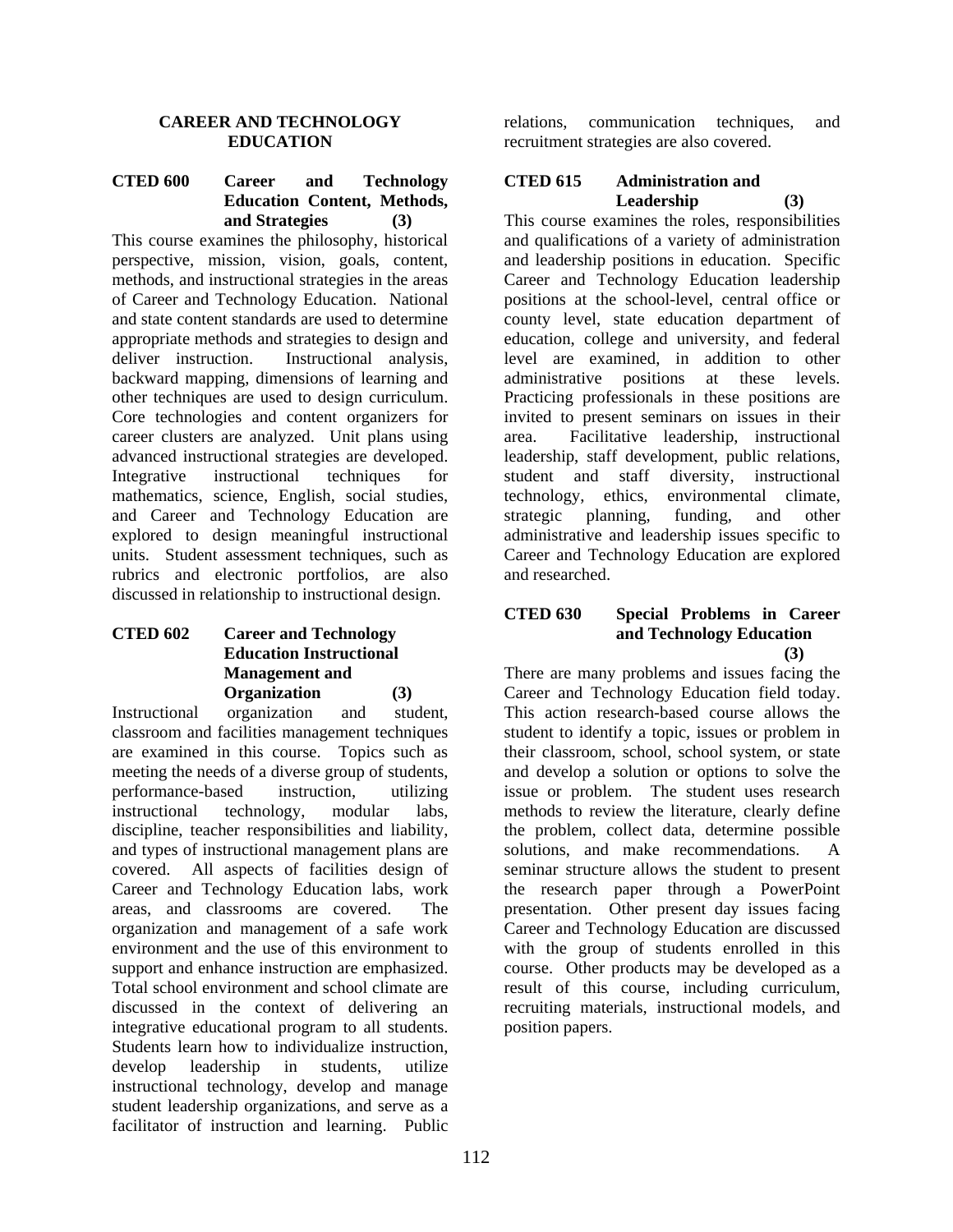### **SPECIAL EDUCATION**

### **SPED 630 Current Legal and Advocacy Issues in Special Education (3)**

This course presents an in-depth study of legal issues derived from federal and state mandates in special education. It includes a review of administrative and judicial decisions, analysis of due process proceedings, and a study of current legal trends in the field. Prerequisite: Students must have taken SPED 600 or comparable course.

### **SPED 638 Current Trends in Special Education (3)**

This course presents an in-depth analysis of selected topics in the field of education as they relate to the education of individuals with disabilities. Prerequisite: Students must have taken SPED 600 or comparable course.

### **SPED 631 Interagency Collaboration in Special Education (3)**

This course presents an extensive overview of the collaborative efforts between public and private agencies involved in the delivery of services for individuals with disabilities. Local, state, and federal agencies will be included from the areas of social services, rehabilitation, health care, justice, housing, labor and employment, as well as education. The roles of the agencies and the nature of the collaboration will be explored. Prerequisite: Students must have taken SPED 600 or comparable course.

### **SPED 655 Seminar in Special Education Administration and Supervision (3)**

This course presents an extensive overview of the nature and roles of the special education administrator and supervisor using a seminar format. Topics related to research-based best practices, policies, procedures and challenges in the field will be highlighted, using local, state/regional, and national leadership models. Prerequisite: Students must have taken SPED 600 or comparable course.

#### **Research Methods and Statistics**

#### **ORLD 611** Ouantitative Research (3)

This course is introduction to the field of quantitative research through the development of knowledge base and application of research skills and methodologies needed to select, read, and interpret relevant professional literature. Ethics regulations for research on human subjects, including IRB requirements, will be presented. Research reports are emphasized.

#### **ORLD 612 Statistical Applications and Interpretations (3)**

The course covers fundamentals of research and case study design, focusing on implementation strategies that address organizational policies and practice. There is also a study in paradigm shifts and analysis of literature in the field of study. Cultural and technological influences, how public, private and corporate systems are altered by interpretative data, are also covered. In order to enroll in ORLD 613, the student must earn of grade of "A" or "B" in ORLD 612.

#### **ORLD 613 Statistics and Information Management (3)**

The course covers the study and use of statistics in a diverse, global society and the effective use of derived information to provide for orderly transitions in institutional governance. The student may not enroll in this course unless h/she has earned a grade of "A" or "B" in ORLD 612.

### **DOCTORAL INTERNSHIP**

**EDLD 898 Doctoral Internship (3)**  The doctoral internship is an experiential based learning opportunity completed as a field experience related to current or future professional interests. Activities must be performed on site in concert with fellow professionals. Insight through engagement of Guidance and Counseling agencies, Career and Technology agencies and/or Special Education agencies must be available. New learning is an essential component of this experience that will yield a scholarly product that has been supervised by an expert in the field and approved by the student's research advisory committee.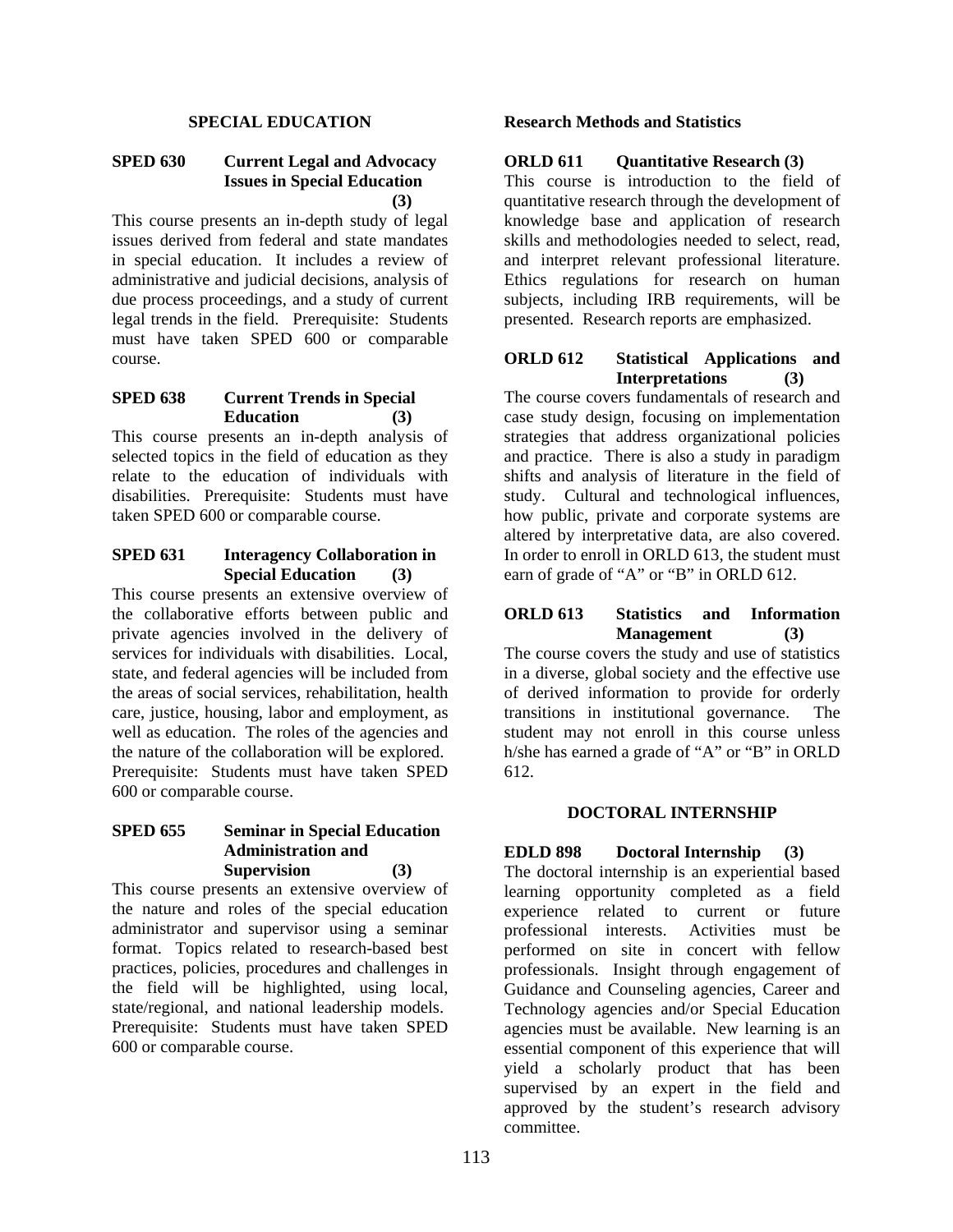# **COMPREHENSIVE EXAMINATION**

### **ORLD 700 Comprehensive Examination (1-6)**

This is a required course for students eligible to sit for the comprehensive examination and for those who must retake any part of the comprehensive examination. Prerequisite: Successful completion of all core, research and strand courses and the internship. Repeatable credit.

#### **DOCTORAL DISSERTATION**

**EDLD 899 Doctoral Dissertation (1-12)**  The doctoral dissertation in the Education Leadership Program is a self-directed, analytical, and comprehensive product of scholarly inquiry which will stand as a model within the field of professional literature. This project, demonstrating excellence, will be the center piece of the three (3) year academic experience that will add to the body of knowledge relative to leadership in specific settings and contribute to the human endeavor. The dissertation will be conducted in accordance with the policies and procedures of the UMES Graduate School. Repeatable credit.

\*\*\*\*\*\*\*\*\*\*\*\*\*\*\*\*\*\*\*\*\*\*\*\*\*\*\*\*\*\*\*\*\*\*\*\*\*\*\*

#### **For further information on this program, please contact:**

EDLD Program Director Education Leadership Program Spaulding Building University of Maryland Eastern Shore Princess Anne, MD 21853 **http://www.umes.edu/EDLDLeadership/**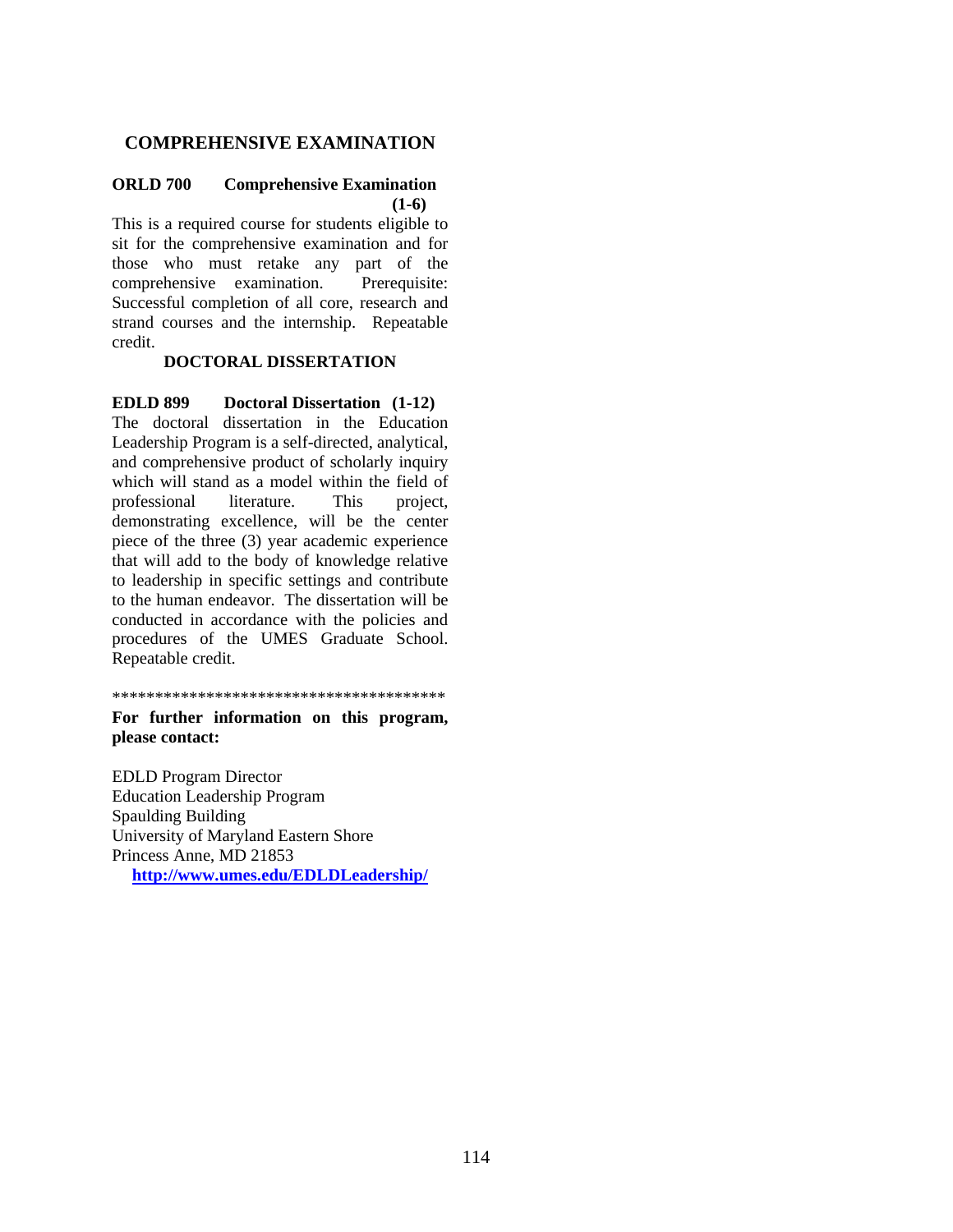#### **ORGANIZATIONAL LEADERSHIP**

### **Introduction**

 The success of academic organizations, governmental agencies, and health and human service organizations is dependent on the availability of persons well qualified to provide effective leadership. Consequently, The University of Maryland Eastern Shore (UMES) offers a graduate program leading to the degree of Doctor of Philosophy (Ph.D.) in Organizational Leadership. The doctoral program in Organizational Leadership focuses on the professional development of persons to lead all operations in specific organizational settings. Students who satisfactorily complete the Organizational Leadership course of study will receive the Doctor of Philosophy degree and be prepared to:

- Plan, guide, direct and evaluate policy, program, and personnel development in academic, governmental, and health and human services organizations;
- Serve as leaders who possess knowledge and skills needed to facilitate the organizational change required to develop, maintain, and increase organizational effectiveness;
- Employ ethical standards in all leadership processes;
- Select and use information management systems, including statistical packages and technologies that support and enhance organizational structures and reform initiatives.

### **Mission**

The mission of the Organizational Leadership Program is the professional development of persons toward mastery of the knowledge, skills, and dispositions supportive of exemplary leadership in specific settings: academic organizations, governmental agencies, and health and human services organizations. The Organizational Leadership Program accomplishes this mission through advanced learning of the concepts relative to effective leadership in these specific settings. Additionally, the Organizational Leadership

Program contributes to the growing body of knowledge pertaining to effective leadership in specific settings through scholarly inquiry, and serves the academic, governmental, and health and human services organizations throughout the Delmarva Peninsula Region through high quality engagement.

### **Admission**

 Applicants will be considered for admission to the Organizational Leadership Program in accordance with the admission requirements set forth by the UMES Graduate School. Applicants must specify on the Statement of Purpose application form the Strand Area (Academic Organizations, Governmental Agencies, or Health and Human Services) for consideration. Applications will be reviewed and recommendations concerning admission made to the Dean of Graduate Studies by the Organizational Leadership Admissions Committee composed of as many as four assessors, including one from each of the three content strands

All applicants must satisfy:

- all general requirements for full admission to graduate programs;
- an on-site interview that assesses oral/written presentation skills;
- a written evaluation of work performance by a current or recent supervisor (one of the required letters of recommendation).

Because the program is a cohort design, admissions also will be based, to the extent possible, on a sufficient number of admissions in each of the three strand areas of the program, so as to maintain a continuity of strand course offerings.

The Organizational Leadership Program is a terminal degree program for students in mid to advanced career stages. Applicants represent a wide variety of professional experiences and educational backgrounds.

Students who enter the program must have earned baccalaureate and master's degrees from U.S. regionally accredited educational institutions or the degree equivalent in another country and demonstrate successful employment in an organization that relates to the specified strand major. Applicants, particularly those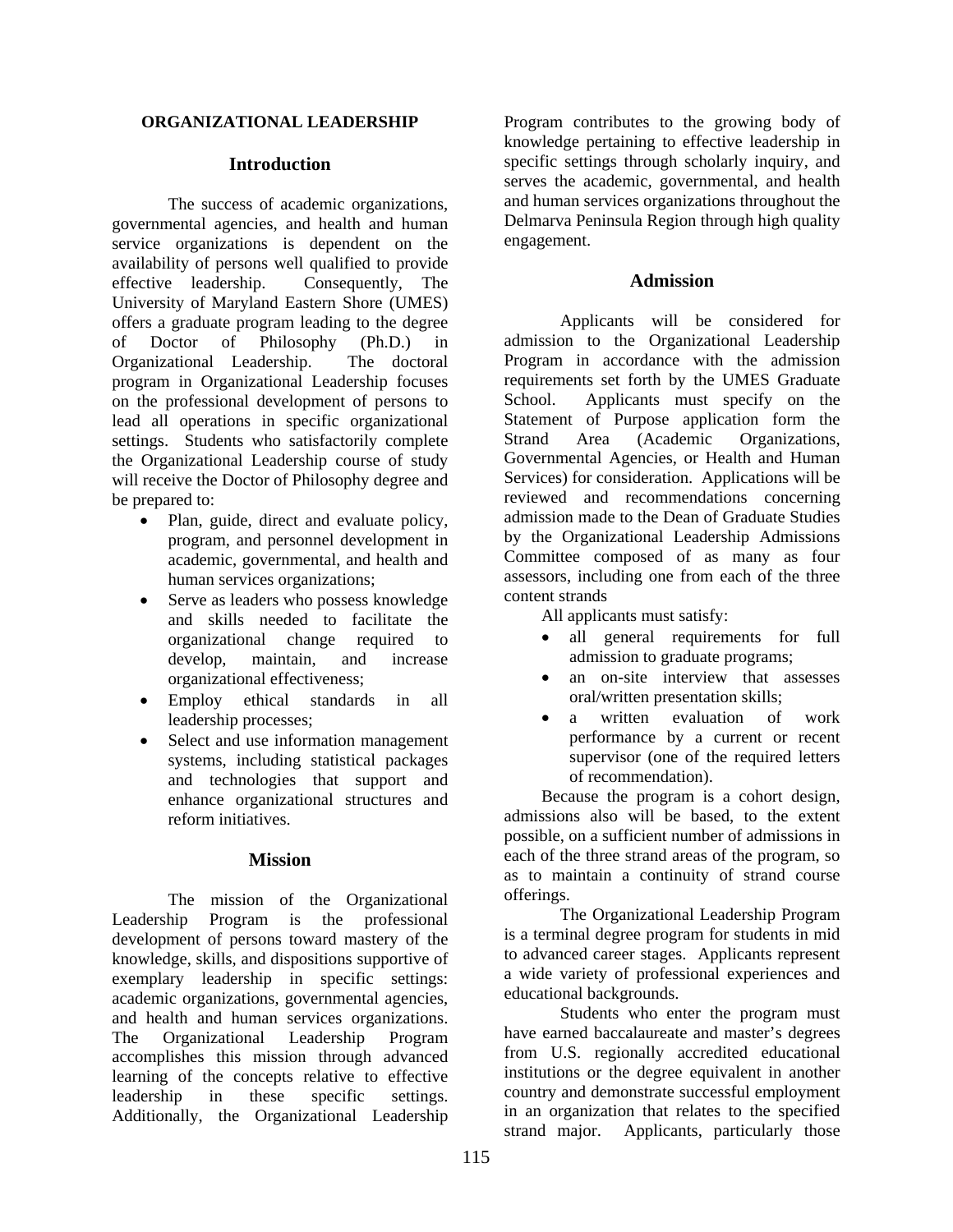demonstrating nontraditional career paths, must clearly articulate on the Statement of Purpose application form the purposes for pursuit of the degree consistent with previous educational background and professional experiences and well-considered career plans.

### **Application Deadline**

 As a cohort-based program, there is one admission period per year (Fall). The application deadline for the Fall semester is March 1. Students are responsible to ensure that completed applications and supporting materials, including letters of recommendation and official transcripts, are received in the UMES Graduate School by the application deadline.

# **Program, Retention, and Exit Requirements**

 All students in the Organizational Leadership program must complete core courses (30 semester hours) and courses in one of the three strand areas: Academic Organizations, Governmental Agencies, or Health and Human Services Organizations. A strand is 12 semester hours of content-specific course work. Included in the Ph.D. course of study for all Organizational Leadership students, regardless of the elected strand, will be a supervised internship (6 semester hours) in an organization that aligns with the elected strand. Provided that the candidate submits the Application for Candidacy form to the UMES Graduate School, the candidate advances to candidacy after successfully completing all course work; completing the internship, including the scholarly product; passes the comprehensive examination; completes the initial dissertation committee meeting; and, successfully completes the Dissertation Proposal Defense. Twelve (12) semester hours of credit are awarded for the satisfactory completion of the dissertation. The comprehensive examination is a minimum one credit. The sixty (60) credit hours in addition to the comprehensive examination required for the degree, can be earned within a three-year cohort sequence. Any applicable transfer credit for core, strand or research methods/statistics course requirements, up to 12 semester hours, must comply with the transfer of credit provisions of

the UMES Graduate School and be approved by the Organizational Leadership Program Director and the Graduate Dean during the first semester of matriculation.

Students enter the Organizational Leadership Program as members of a doctoral cohort. Because this program is designed to meet the needs of students who are employed full time, courses will be offered in a nontraditional scheduling format on Friday evening, Saturdays and Sundays. Classes are five weeks in duration, and generally meet twice. The remaining three (3) weeks are devoted to individual projects and research. Students must pursue coursework with the cohort. Students who become out of sequence with the cohort may join the next cohort as space permits. The cohort will complete twenty-seven (27) semester hours of the core courses during the first year of enrollment in the program: three (3) courses in each of the fall, spring, and summer semesters (9 credit hours per semester). In the second year, the remaining core course and four (4) strand courses will be completed. The remaining requirements are scheduled for completion in the third year of the program. Additional time to complete the program may be necessary in accordance with the policies and procedures of the UMES Graduate School. The program's grading and retention policies are listed in a subsequent subsection of this ORLD program text.

The program specifics for the Doctor of Philosophy degree in Organizational Leadership are as follows:

- 1. Learning
	- a. Core Course Requirements (30 semester hours) Organizational Leadership as a

Field of Inquiry

- History and Philosophy of **Organizations**
- Theories and Processes of **Organizations**
- Politics, Organizations, and Leaders: Legal and Ethical Issues
- National and International Organizational Research and Development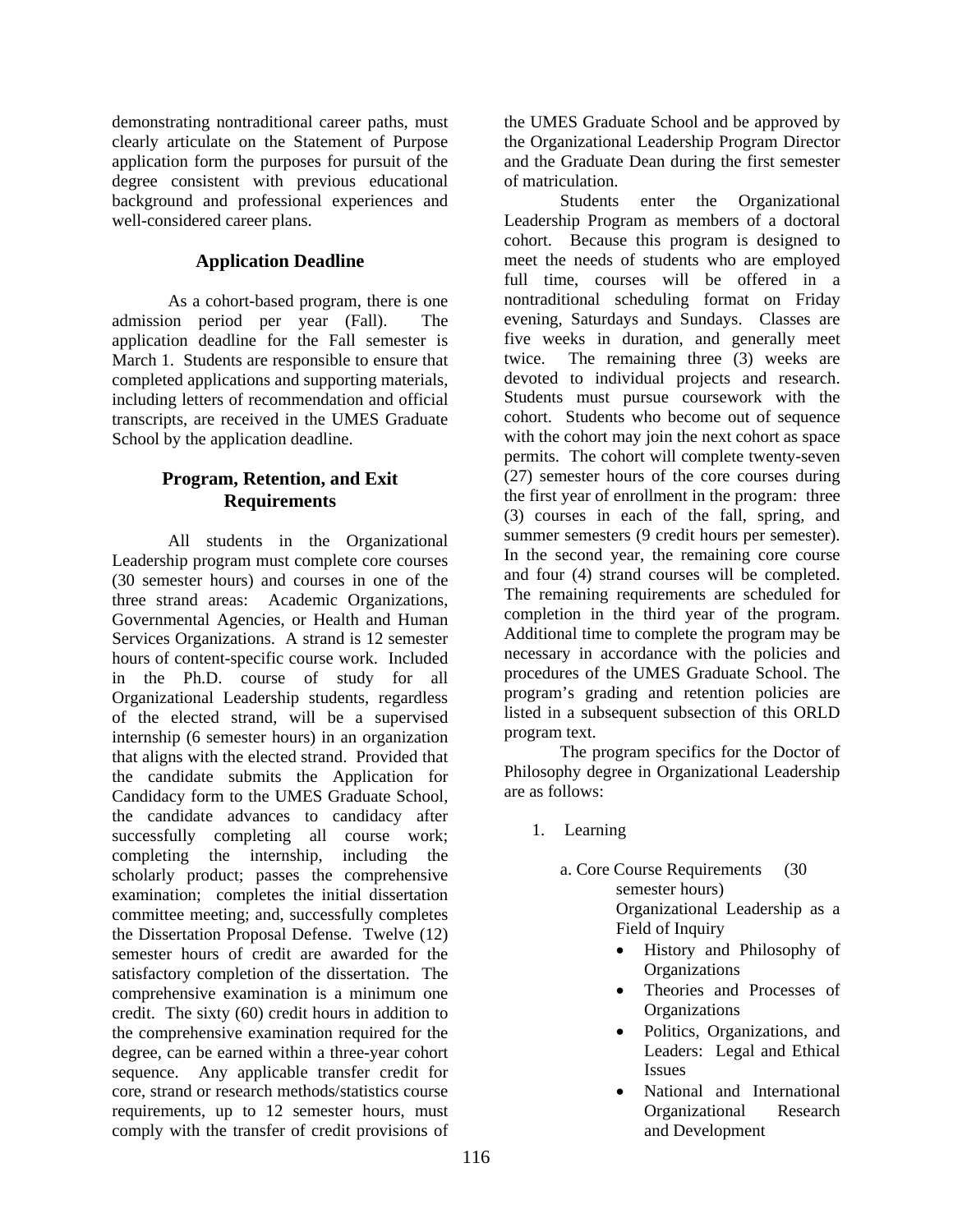Research and Statistics

- **Qualitative Research**
- **Ouantitative Research**
- Statistical Applications and Interpretations
- Statistics and Information Management

Professional Services

- Personnel Development, Management and Evaluation
- Public Relations and Marketing in the Non-Profit Sector

b. Strand Course Requirements (12

- semester hours) Academic Organizations • Advanced Learning Theory
	-
	- The Adult Learner • Academic Leadership
	- Fundraising, Lobbying and Negotiating Skills

Government Agencies

- Managing Public Financial Resources
- Policy Development and Leadership
- Policy Analysis Seminar

• Public Leadership Seminar Health and Human Services

- Organizational Behavior in Health and Human Services
- Comparative Health and Human Services Policy
- Budgeting for Health and Human Services **Organizations**
- Policy Analysis for Health and Human Services **Organizations**
- 2. Engagement: Doctoral Internship (6 semester hours)
- 3. Inquiry: Dissertation Research (12 semester hours)

### **Advisor and Research Advisory Committee**

 Upon admission to the Organizational Leadership (ORLD) Program, students will be assigned to an academic advisor. This person will be responsible for advising on all aspects of

the student's progress through the program. Students should also consult for information, forms, specific policies and procedures the ORLD program manuals on the Research Advisory Committee Process and the Processes Leading to Graduation.

 After passing the comprehensive examination (see the section below), the student will select a Research Advisory Committee (RAC), which must be approved by the ORLD Director and the Dean of Graduate Studies. The committee will include at least five (5) members selected from the following categories who must have UMES Graduate Faculty Status to be a voting member:

- RAC Chair: Select from ORLD adjunct and full-time faculty, as well as UMES full-time faculty. Previous doctoral committee chair experience is preferred.
- RAC Strand/Core Faculty: Select from ORLD adjunct and full-time faculty, UMES faculty, or faculty affiliated with another accredited university who have expertise in the student's area of interest.
- RAC Research Faculty: Select from ORLD adjunct and full-time faculty, UMES faculty, or faculty affiliated with another accredited university who have expertise in research design and/or statistics.
- RAC Associate (optional): While possibly not having a terminal doctoral degree, this person is selected because of expertise in a desired area (may be related to the internship). This person may be a reader in a non-voting status if he/she does not have the terminal degree.
- Dean's Representative: Assigned by the Dean of Graduate Studies.

### **Comprehensive Examination**

 The ORLD doctoral program holds written comprehensive examinations twice a year, in June and January. To be eligible to sit for the comprehensive examination, the student must be in "good academic standing," that is, the student must have obtained an A or B in **all** core, research and strand courses and have successfully completed the internship and be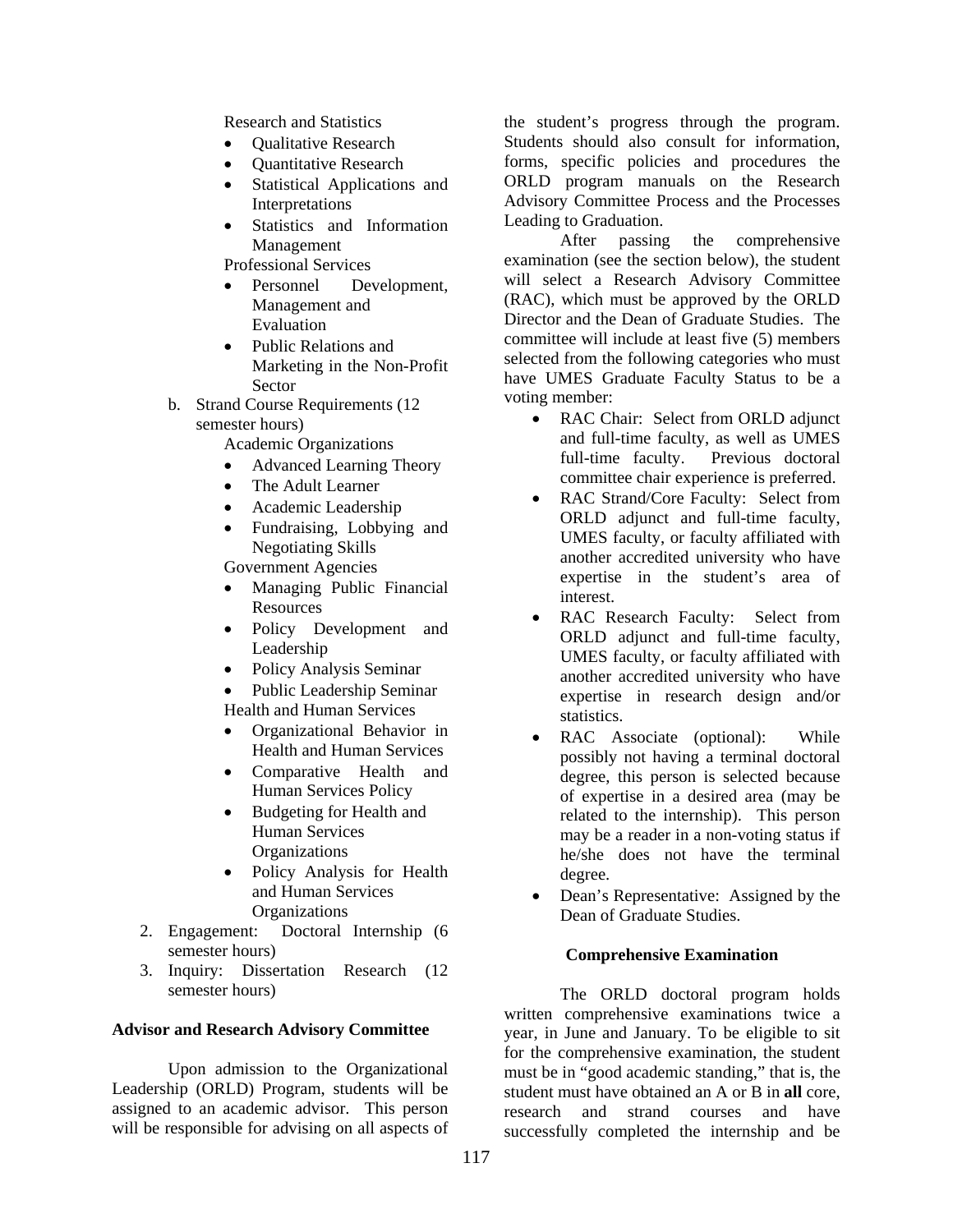registered for ORLD 700 (1 to 6 credit hours as needed). The comprehensive examination format is as follows:

- Examination questions reflecting coursework in core, strand and research, as well as the internship, will be submitted from the ORLD faculty.
- The examination will be monitored by a proctor who cannot be a grader. Each student will be assigned a number so that "graders" (ORLD faculty) will not know whose examination they are grading. In other words, the comprehensive examination uses a double-blind technique. At least three graders will assess each question; their scores will be averaged. Averages will not be rounded to the next whole number.
- The student may hand-write the examination (exam booklet/paper will be provided) or submit answers via a UMES universityprovided computer (with only word processing capability). Students are allowed to bring only a pencil/pen to the exam room. The student must inform the ORLD Administrative Assistant two weeks before the examination date whether s/he will use pencil/pen or computer. After this time, the student is not allowed to waver from this test-taking decision unless, on the day of the examination, there are technical difficulties regarding the use of computers.
- Room assignment for the exam will be emailed to the student from the ORLD Administrative Assistant two (2) weeks before the examination date.
- Exams are scheduled to be taken in an 8 hour time block (3 hours in the morning [9:00 am—12:00 noon]; a one-hour lunch break  $[12:00 \text{ noon to } 1:00 \text{ pm}]$ ; and 4 hours in the afternoon  $[1:00 \text{ pm} - 5:00 \text{ pm}].$ Testing will begin at the specified times (9:00 am and 1:00 pm). If the student arrives at a later time, s/he will not be provided extra time to complete the examination.
- The exam proctor will distribute two questions at 9:00 in the morning (one strand question and one research question); after lunch, the proctor will distribute three questions at 1:00 in the afternoon (one internship question and two core questions). At the end of the morning session, the strand question and the research question, and

answers will be submitted to the proctor; at the end of the afternoon session, the internship question and the two core questions and answers will be submitted to the proctor. The student cannot revisit submitted responses.

- Where students may be provided a choice among the questions to answer, e.g., one of two questions, students who mistakingly respond to both questions will have only the first of the two responses graded. A student may not respond to both questions to attempt to improve the total score for the question.
- Points for each question are as follows:
	- o The strand question is worth 25 points;
	- o The research question is worth 25 points;
	- o The internship question is worth 10 points;
	- o Core questions are worth 40 points total (20 points each).
- The student must pass **EACH** question by at least an 80 percent margin. In other words, the student must score 20 points or higher on the strand question; 20 points or higher on the research question; 8 points or higher on the internship question; and, 16 points or higher on each core question.
- Comprehensive exam questions are designed to assess the student's knowledge about broad foundational concepts as well as the ability to integrate this knowledge in a manner that "graders" perceive as indicative of doctoral status. "Graders" will expect that the student will cite references according to the  $5<sup>th</sup>$  or latest edition APA style manual (author, date) throughout his/her writing. There is no required length for a comprehensive examination answer; passing has to do with quality—not quantity.
- Students will be informed in writing of their comprehensive examination score as well as a summary of graders' comments. Usually, this process takes about 2-3 weeks.
- If a student does not pass the comprehensive examination, s/he must again register for one  $(1)$ , and up to six  $(6)$ , credit hours $(s)$  in ORLD 700 until the next sitting date for the comprehensive examination. Only after passing the comprehensive examination will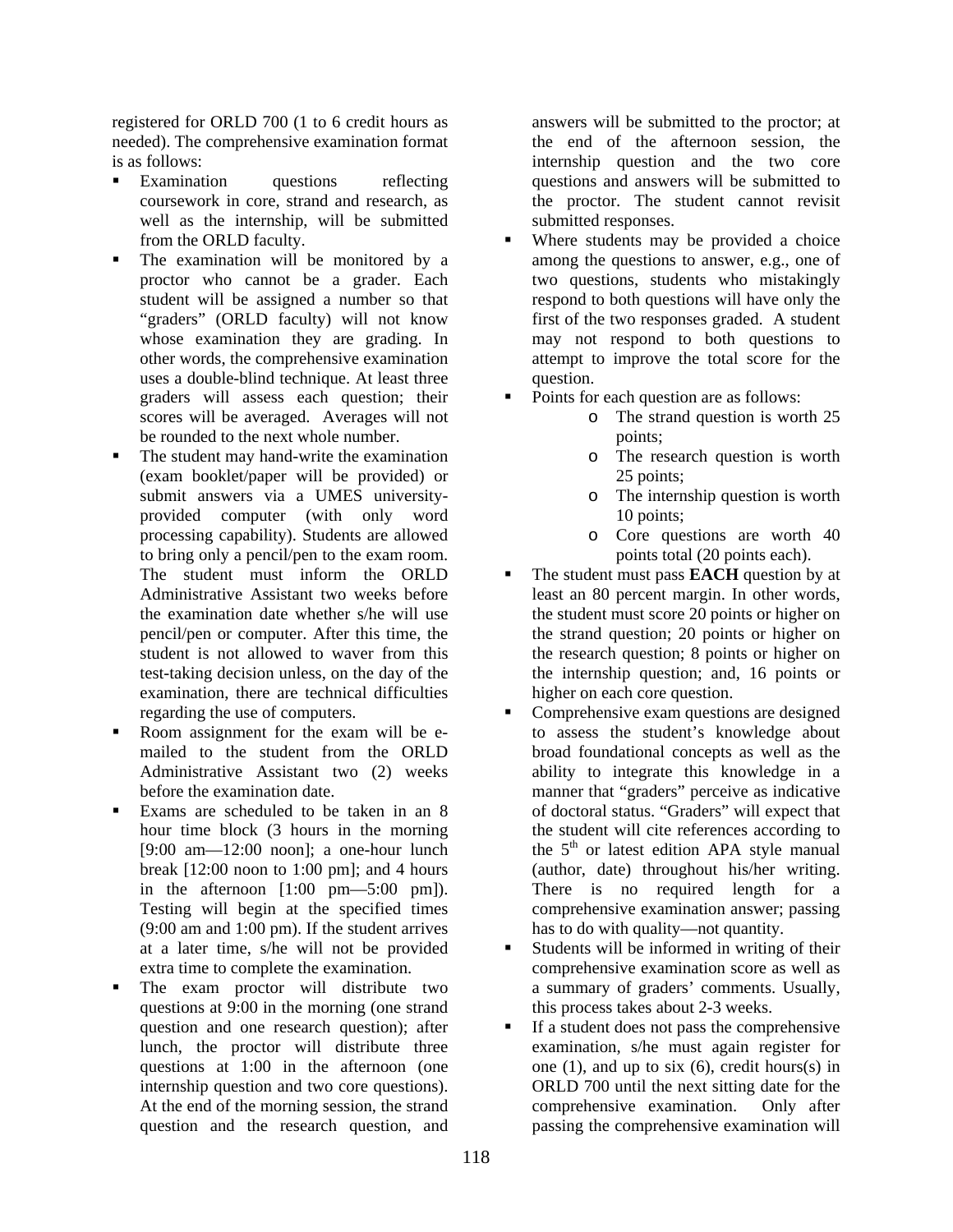a student be eligible to register for dissertation credit hours (ORLD 899) and initiate the Dissertation Initial Meeting (IM) process.

- In the event of failing ANY or ALL of the five questions, the student may retake the failed section(s) **ONLY** once. If the student fails the re-taken part the second time (or fails to take the failed examination section(s) within one year), his/her admission status is terminated.
- The second examination attempt will be given no earlier than four months after the first examination and no later than one calendar year from the date of the initial examination.

### **Doctoral Internship**

Students are expected to document at least 90 contact hours in the internship experience that is approved by three (3) ORLD faculty members and the ORLD Program Director. This field-based, supervised experience should culminate in a scholarly product. The internship must be completed and evaluated before the comprehensive examination can be attempted. An internship question is included on the comprehensive examination.

### **The Initial Meeting**

The Initial Meeting (IM), a meeting closed to everyone other than the ORLD student and his/her Research Advisory Committee (RAC), takes place when the student has passed the comprehensive examination and has the written approval from the Dean of Graduate Studies regarding membership of the student's RAC. The purpose of this meeting is to provide opportunities for the RAC to become familiar with each other personally and professionally as well as to review and summarize the student's progress toward completion of the ORLD program degree requirements. **All** members of the RAC **must** attend the IM either in person or through audio/video (A/V) technology in the case of an RAC member at a distant location. The use of A/V technology must be prior approved by the Dean of Graduate Studies. Three (3) members must be physically present at the IM. In case of an emergency, the Dean of

Graduate Studies may substitute the excused RAC member with the Dean's Representative to the RAC so that the IM may take place. The RAC chair is responsible for taking minutes of the meeting, copies of which will be forwarded to each RAC member, the student, the ORLD program director, the Dean of Graduate Studies, and a copy will be placed in the student's file. After the RAC Chair opens the IM with welcoming and introductions, the student should be able to discuss and present evidence pertaining to the following agenda items (RAC members may ask questions at any time):

- 1. Curriculum vitae
- 2. The student's transcript, the internship's scholarly product, and the passing of the comprehensive examination
- 3. Perceived strengths, areas for growth, and working style for future progress toward graduation
- 4. Summary of proposed research (background, purpose of the study, proposed methods)
- 5. Discussion of proposal manuscript sections and the proposal defense, including appropriate forms
- 6. Tentative proposal manuscript/defense dates

The RAC Chair will make closing remarks and dismiss the meeting.

# **The Proposal Defense**

 The student and his/her Research Advisory Committee (RAC) will agree upon a dissertation subject and accompanying research design. The Proposal manuscript will include the first three chapters (Introduction, Review of the Literature, and Methods) of the final dissertation (usually five chapters: Introduction, Review of the Literature, Methods, Results, and Conclusions/Discussion). A qualitative proposal and dissertation may contain more than three or five chapters respectively. The student will follow the APA Style Manual  $(5<sup>th</sup>$  or latest edition) regarding referencing.

The student must have completed the Initial Meeting to defend his/her proposal. The Proposal Defense, administered by the RAC, is an oral examination of the research proposal. **All**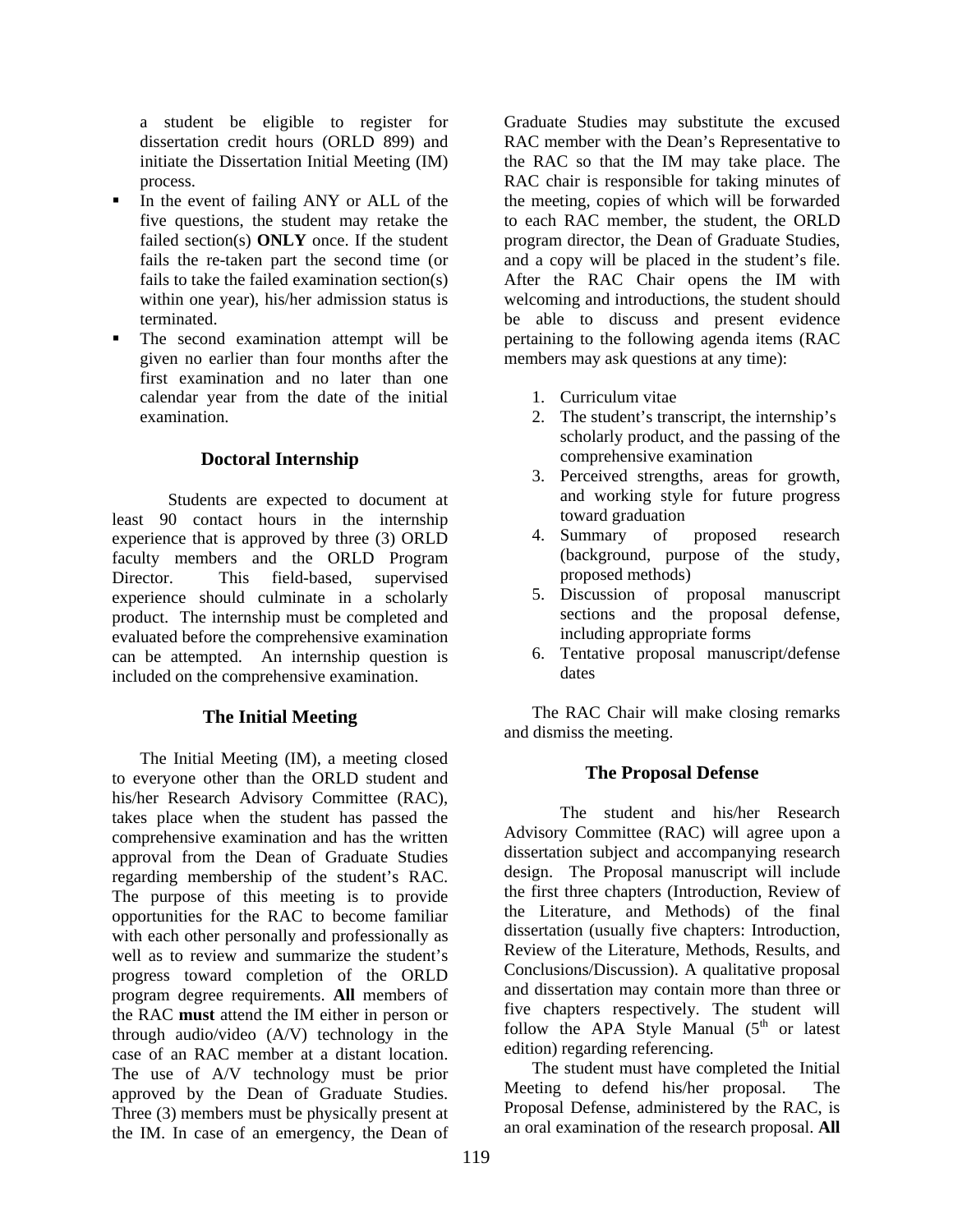members of the RAC **must** attend the Proposal Defense either in person or via prior approved audio/video technology. If an emergency arises among a committee member, the Dean of Graduate Studies may substitute that member with the Dean's Representative to the RAC so that the Proposal Defense may take place. At least three (3) RAC members must be physically present for the proposal defense.

During the Proposal Defense—the oral examination—the RAC examines the student on all aspects of the proposed dissertation research as well as whether the student has the proper motivation, technical and intellectual capacity, and resources to complete the research in partial fulfillment of the requirements for the Doctor of Philosophy degree.

Following the completion of the Proposal oral examination process, the RAC will hold a closed meeting in which decisions will be made concerning the final form of the proposal. The student will be called back into the room to hear the RAC decision. RAC consensus is desired; however, the student passes the proposal with at least four of five (or 80%) affirmative votes. The student is required to bring ORLD Form B to the proposal defense. It is expected that the RAC will work with the student to make any required changes. When the RAC recommends substantive changes in the proposal, the student will not move forward to submit to the UMES Institutional Review Board (IRB) the request for approval of human subjects data collection until all corrections have been made. **After passing the Proposal Defense**, the student is allowed to submit materials as needed to the UMES Institutional Review Board (IRB).

After passing the Proposal Defense, the student is admitted to candidacy provided that s/he submits the application for Admission to Candidacy. This application form may be obtained from the UMES Graduate School. The time line for Admission to Candidacy is five years after enrollment in the program.

If the student fails the Proposal Defense, s/he must re-defend the research proposal. A second failure or failure to re-defend within one year (but no sooner than 30 working days) of the first proposal defense results in cancellation of admission.

# **The Dissertation Defense**

The ability to undertake independent research and provide sufficient evidence of scholarship is demonstrated by submission of an original dissertation, which is required of all candidates for a Ph.D. degree. A minimum of 12 dissertation hours is required to complete the ORLD doctoral degree program. Prior to admission to candidacy, the student may register for no more than six (6) dissertation hours. After registering for all 12 required hours, the candidate must register for 1 dissertation hour per semester and summer session, including the semester or session in which s/he defends his/her dissertation. In other words, the candidate must be continually enrolled in dissertation hours until graduation. The candidate has up to four (4) years to successfully defend his/her dissertation from the time s/he was admitted to candidacy.

The Dissertation Defense **MUST** be **physically** attended by **ALL** members of the candidate's RAC, and the Dissertation Defense must be held in UMES facilities. At the completion of the defense, the RAC will hold a meeting (without the candidate) to discuss decisions regarding the candidate's pass/fail status and any recommendations for the final form of the dissertation manuscript. The student will be called back into the room to hear the RAC decision. The RAC committee has the following alternatives regarding the pass/fail status for the candidate:

- 1. Accept the dissertation without any recommended changes and sign the appropriate form.
- 2. Accept the dissertation with recommendations for changes, and, EXCEPT FOR THE RAC CHAIR, sign the appropriate form. After the candidate makes the recommended changes, the RAC chair will review the dissertation and, upon his/her approval, sign ORLD form E.
- 3. Recommend revisions to the dissertation manuscript and NOT sign ORLD form E until the candidate has made the changes and submitted the revised dissertation manuscript for RAC approval. Then, the RAC committee will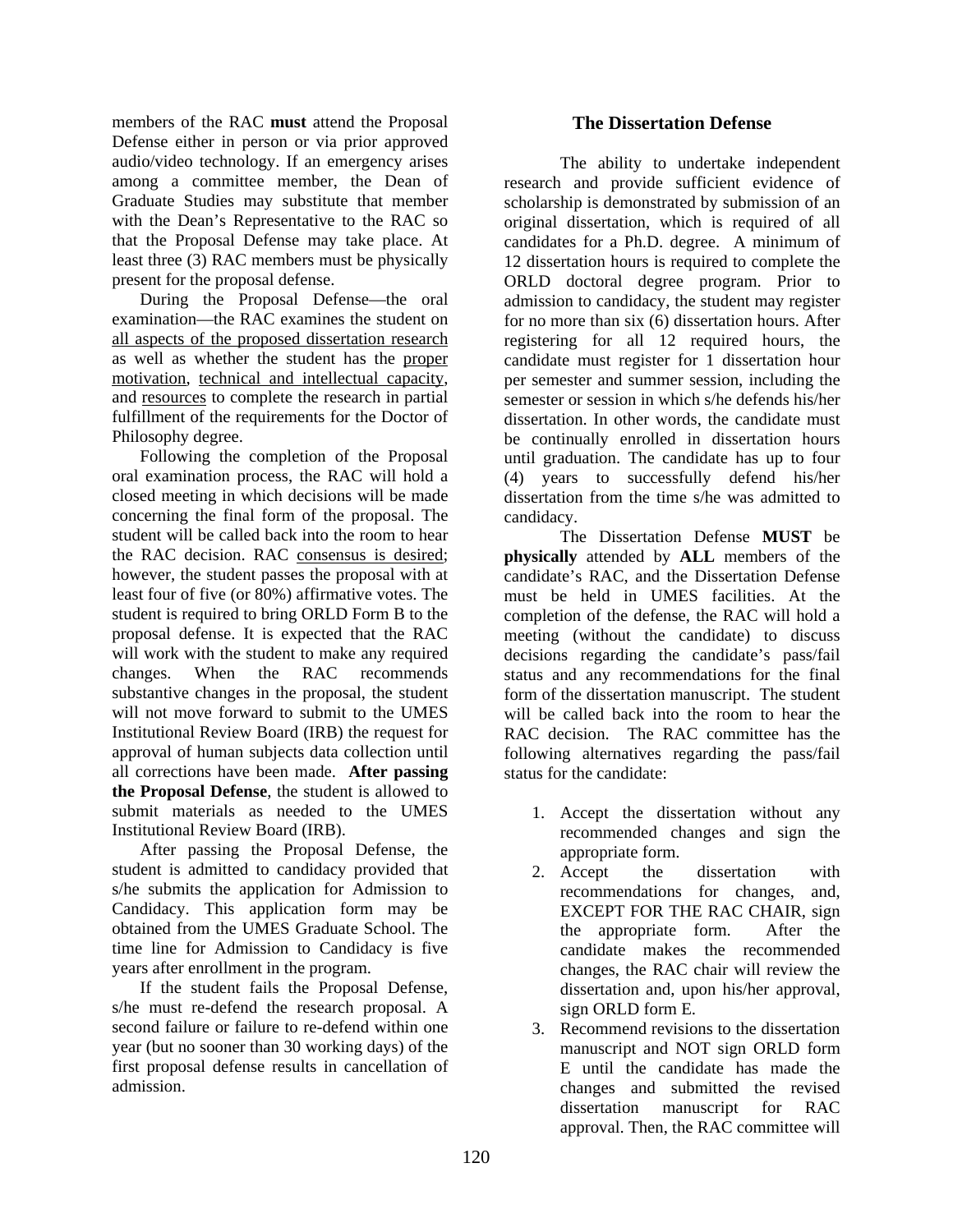sign form E if they approve of the changes.

- 4. Recommend revisions and convene a second meeting of the Dissertation Defense. The second defense may take place no fewer than 6 months and no later than 12 months after the first defense. Candidates may be examined no more than twice. After failing the second attempt, the candidate's admission to the graduate program is terminated.
- 5. Rule the dissertation manuscript and defense unsatisfactory; therefore, the student fails and may not re-defend.

Before or after recommended changes, the candidate fails if two (2) of five (5) RAC members do not sign ORLD form E. In addition, the ORLD Program Research Coordinator may over-ride any RAC pass/fail decision. Circumstances for an over-ride could include a) a dissertation manuscript not in compliance with ORLD specified outline/style, b) failure of the student to comply with IRB human subjects protection requirements or c) acts of plagiarism and faulty data handling and other examples of academic dishonesty that were found. These problems would go back to the student and the RAC with appropriate action to be taken as warranted, e.g., if an academic honesty or IRB issue and/or revisiting the dissertation manuscript for revision and a subsequent review following the above five pass/fail alternatives.

Although not an ORLD requirement, the doctoral candidate may request a Public Seminar (open to the public) to serve as a dress rehearsal for the Dissertation Defense. The request should be submitted to the ORLD program Director.

### **ORLD Program Grading and Retention Policies**

The grading policy for the ORLD program is that students must receive a grade of either "B" or "A" in **each** program course (core, strand and research) with a letter grading system  $(A, B, C, D, \& F)$  and a grade of "S" in comprehensive examination, internship and research credit courses with a "S/F" grading system.

 The retention policy for the ORLD program is as follows:

- 1. A student who receives a grade of "C" in any core, strand or research methods/statistics course must repeat that course.
- 2. The statistics course pre-requisite is that students must earn a final grade of "A" or "B" in ORLD 612 **before** proceeding to ORLD 613.
- 3. After receiving two final "C" grades (whether receiving two consecutive "C" grades in the process of repeating one course **or** whether, throughout the duration of the program, receiving two final "C" grades in any two different courses), the student will be dismissed from the program.
- 4. A student who receives a final course grade of "D" or "F" **at any time** in the program will be dismissed from the program.
- 5. A grade of "I" (Incomplete) is given in any course **only** to students who are passing the course at the time of a legitimate emergency. If the "I" grade has not been completed satisfactorily within six (6) months from the conclusion of the 5-week course in which the instructor granted the "I," the student's registration for the next sequence of courses is subject to hold. All "I" grades must be completed for the student to sit for the comprehensive examination. An "I" becomes a "W" at the end of one year if not removed and, thereby, must be repeated.
- 6. Academic dishonesty (e.g., plagiarism, improper citation, fabrication, and/or manipulation of facts and data, cheating, and so on) will not be tolerated in the ORLD program and will be subject to actions and penalties prescribed in the campus' academic honesty policy.
- 7. Students enrolled in internship, comprehensive examination and research credit courses with an "S/F" grading system—898 internship credit, 700 comprehensive examination credit, and 899 dissertation credit—must earn a grade of "S" to continue with the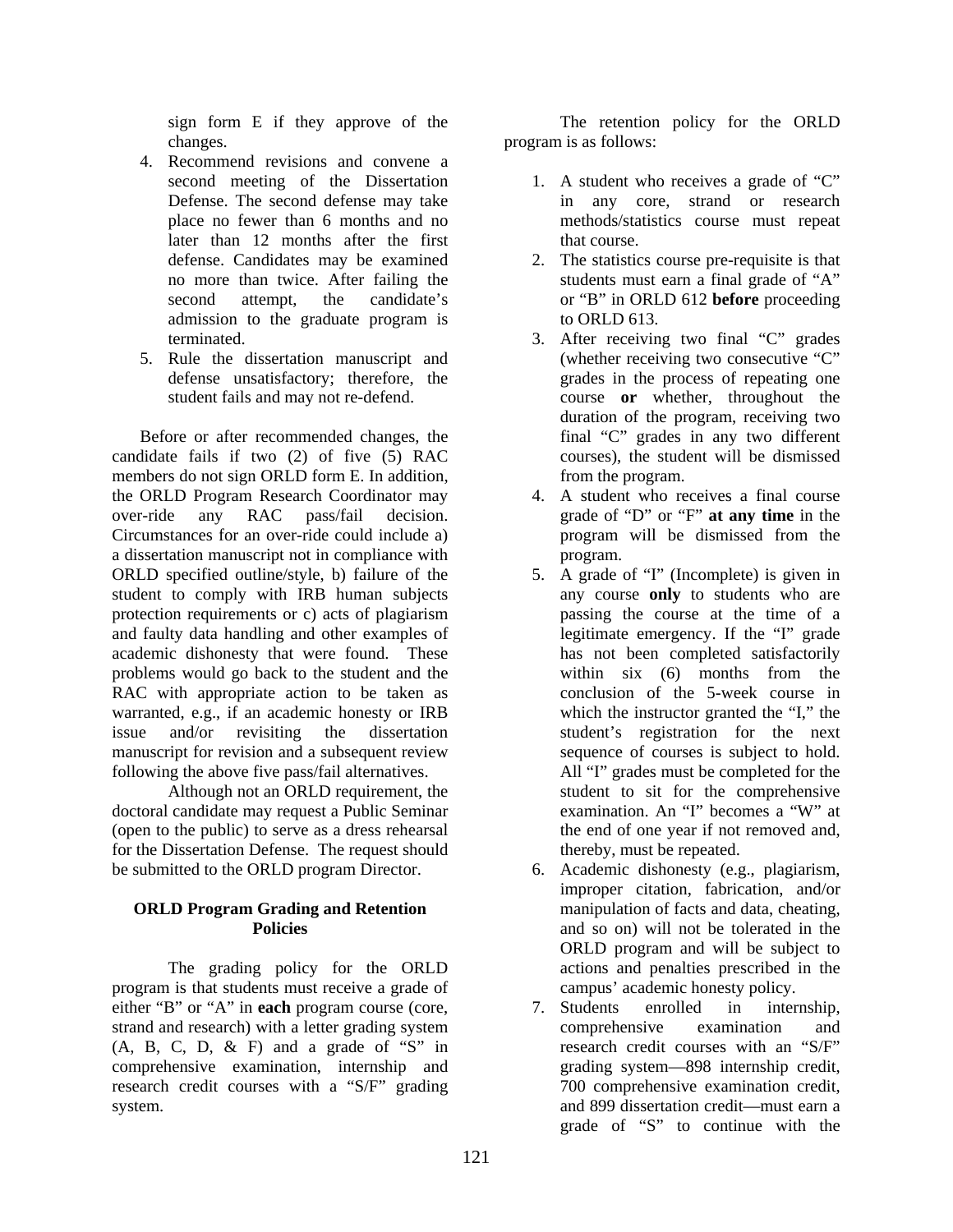progress to degree. A failing grade in any of these credit courses at any time is subject to review by the program to determine whether the student should be continued in the program or dismissed.

### **Altered Timelines for the Program**

 Completion of the ORLD degree program requirements within the recommended three-year time frame is contingent on successful completion of all coursework in sequential order and the required examinations. Unsatisfactory performance on or delays in completion of the coursework, the comprehensive examination, the internship, the research proposal defense or the final dissertation examination, and subsequent reexaminations of any of the above, and leaves of absences all necessarily extend the duration of the student's retention and graduation in the program. Consequently, students in the ORLD Program may need to commit additional time and resources beyond the recommended threeyear time frame and sequence in accordance with the policies and procedures and timelines for doctoral degrees of the UMES Graduate School.

### **COURSE DESCRIPTIONS (Credit hours are in parentheses)**

**Core Requirements:** 

### **ORGANIZATIONAL LEADERSHIP AS A FIELD OF INQUIRY**

### **ORLD 601 History and Philosophy of Organizations (3)**

The course traces the development, rationale, and purpose for organizations. Information obtained will serve as the foundational building block for understanding and obtaining an essential perspective of current organizational interactions.

#### **ORLD 602 Theories and Processes of Organizations (3)**

The course examines theories, methods, and practices that influence organizations. Emphasis is placed on organizational performance outcomes and how implementation

impacts emerging global markets. Also explored will be the human, conceptual, and technical skills required of all policymakers working collaboratively within organizations to achieve individual, organizational, and societal goals.

#### **ORLD 603 Politics, Organizations, and Leaders: Legal and Ethical Issues (3)**

The impact of ethics as well as the responsible behavior of leaders in organizations are studied. Policies, practices, and their legal implications; resource identification and the need for human services, along with the impact of technology on human rights, will all be explored. Ethics regulations for research on human subjects, including IRB requirements, will be presented.

### **ORLD 604 National and International Organizational Research and Development (3)**

This course will provide the student with a study of American organizational structures, along with a comparison of emerging influential cultures which impact international markets, and global performance.

# **RESEARCH AND STATISTICS**

# **ORLD 610 Qualitative Research** (3)

The course is an introduction to the field of qualitative research through the development of knowledge base and application of research skills and methodologies needed to select, read, and interpret relevant professional literature. Ethics regulations for research on human subjects, including IRB requirements, will be presented. Research reports are emphasized.

### **ORLD 611 Quantitative Research (3)**

This course is introduction to the field of quantitative research through the development of knowledge base and application of research skills and methodologies needed to select, read, and interpret relevant professional literature. Ethics regulations for research on human subjects, including IRB requirements, will be presented. Research reports are emphasized.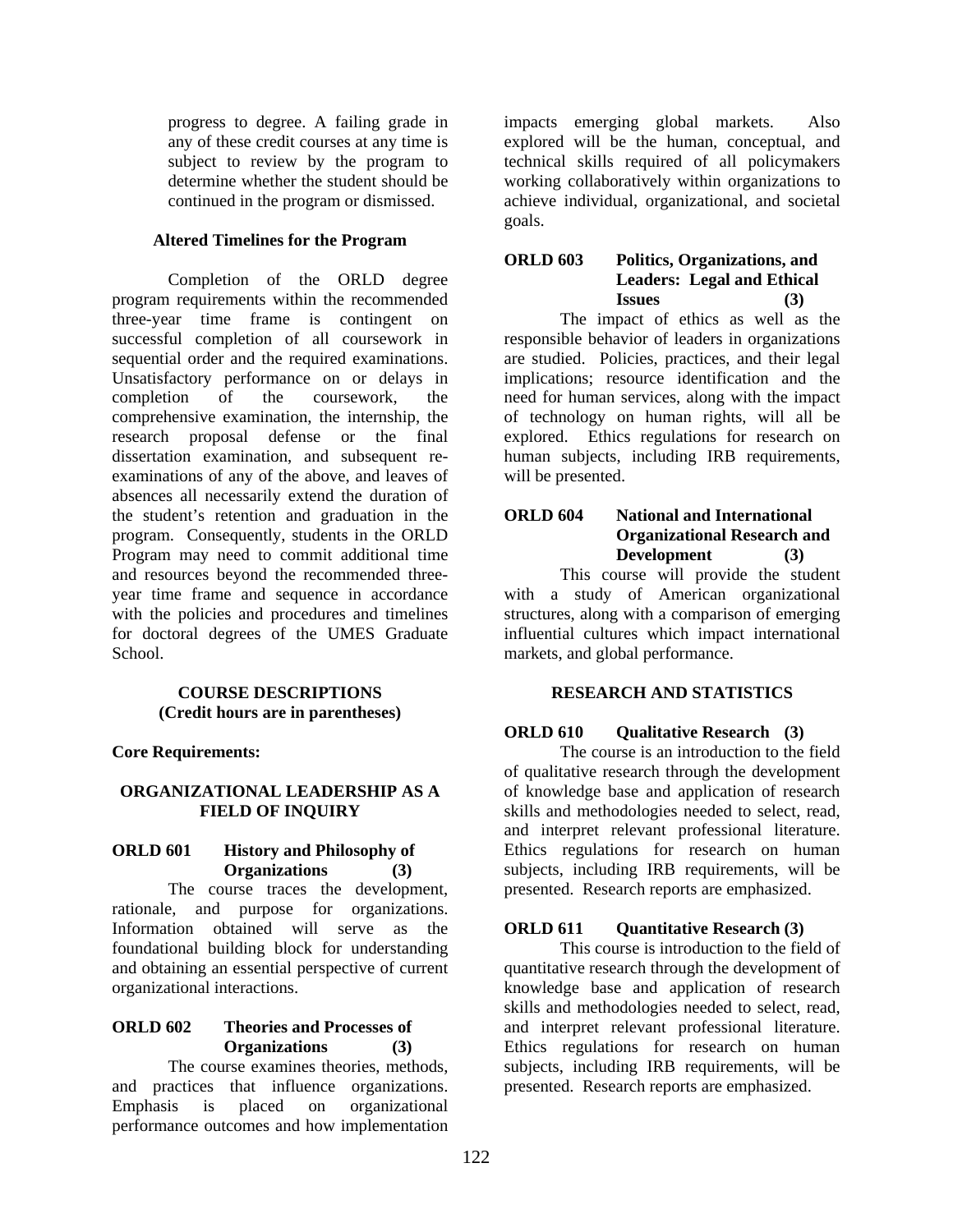#### **ORLD 612 Statistical Applications and Interpretations (3)**

The course covers fundamentals of research and case study design, focusing on implementation strategies that address organizational policies and practice. There is also a study in paradigm shifts and analysis of literature in the field of study. Cultural and technological influences, how public, private and corporate systems are altered by interpretative data, are also covered. **In order to enroll in ORLD 613, the student must earn a grade of "A" or "B" in ORLD 612.** 

# **ORLD 613 Statistics and Information Management (3)**

The course covers the study and use of statistics in a diverse, global society and the effective use of derived information to provide for orderly transitions in institutional governance. The student may not enroll in this course unless s/he has earned a grade of "A" or "B" in ORLD 612.

### **PROFESSIONAL SERVICES**

### **ORLD 617 Personnel Development, Management, and Evaluation (3)**

The course covers leadership strategies required in recruitment, development, and inservice, effective use of personnel staff, and the evaluation techniques which will promote a highly motivated professional delivery system.

# **ORLD 618 Public Relations and Marketing in the Non-Profit Sector (3)**

Topics include interdisciplinary approaches to achieving harmony in making systems and organizations apparently seamless, publicly attractive, economically sound, and professionally ethical.

# **STRAND REQUIREMENTS:**

# **ACADEMIC ORGANIZATIONS**

# **ACOL 621 Advanced Learning Theory (3)**

The course is a pedagogical search that will examine learning across the lifespan with an emphasis on working with the unique cultural aspects of diverse students in an academic setting. Barriers to effective learning will be explored and solutions will be offered.

### **ACOL 622 The Adult Learner (3)**

This course of study will examine the cognitive, personality and social development of the adult. Learning styles, career development, motivation, application of learning theories to this population, multicultural education, assessment, lifelong learning programs, and other relevant psycho-instructional issues will be addressed.

### **ACOL 623 Academic Leadership**

 **(3)**  Topics include a history of academic leadership, leadership styles, group dynamics, supervisory models and approaches. Organizational decision processes within academic settings and multicultural perspectives will be emphasized. Attention will be given to accountability, administration, finance, law, human resources, logistics, operations and management, marketing, strategic planning and public policy.

# **ACOL 624 Fundraising, Lobbying, and Negotiating Skills (3)**

Grant writing, development of political networks, advocacy strategies, practices for raising and allocating resources, elements of mediation and negotiation, and techniques for empowerment and caucusing are to be reviewed. A study of North American economics will be the foci of this course.

# **GOVERNMENT AGENCIES**

# **GVOL 621 Managing Public Financial Resources (3)**

The role of leadership in fiscal policy development and management will be addressed. Public budgeting and related financial management processes at the international, national, state and local levels will be explored. Specific focus will vary according to the needs and interests of students. Finance, markets, and investments will be baseline program components.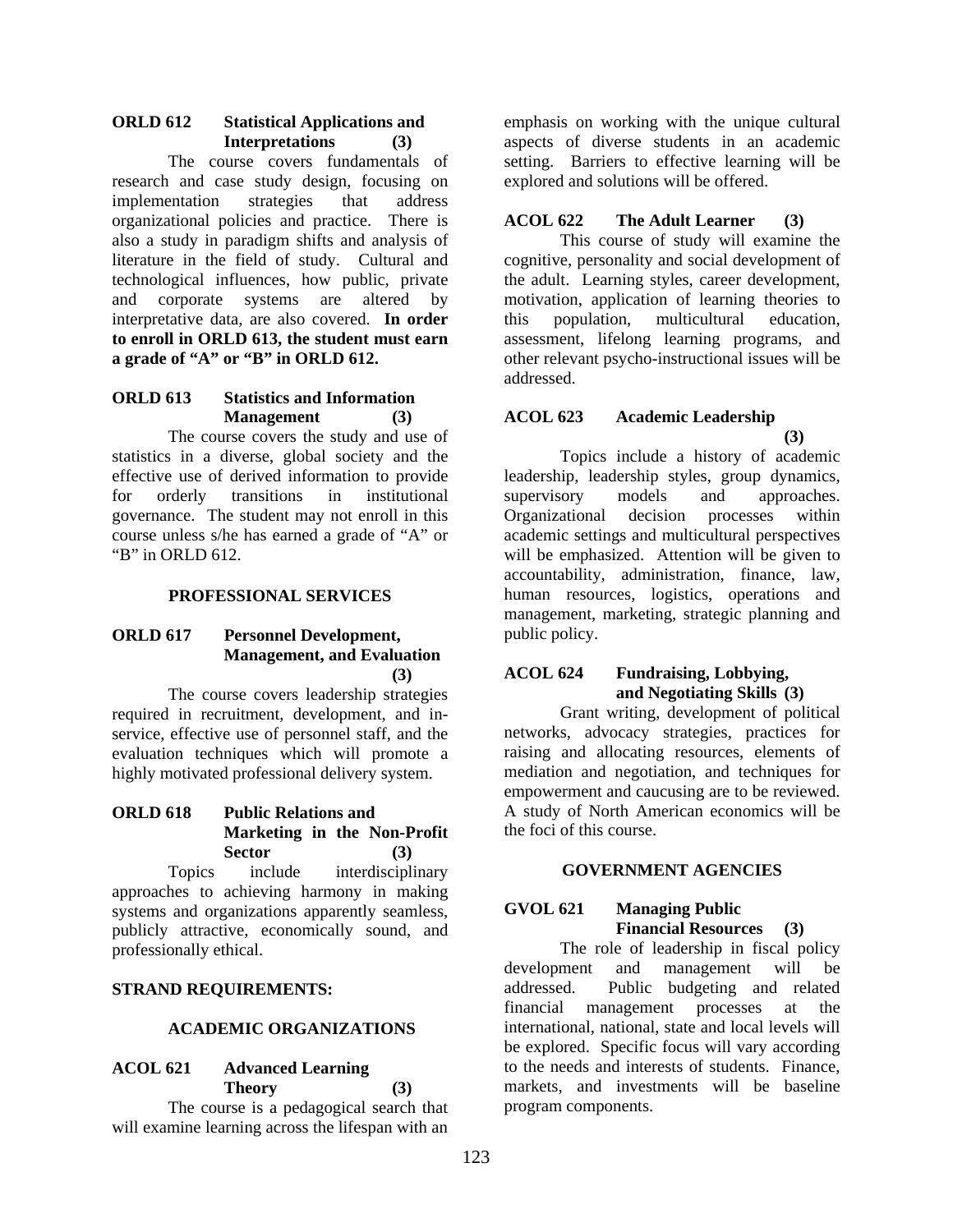### **GVOL 622 Policy Development and Leadership (3)**

Policy analysis and development, interaction of public policy and administrative agencies within international, national, state and local governments will be demonstrated. Topics include historical, legal, administrative, public bureaucracy and related issues. Strategic planning will be presented and theoretical perspectives of change will be researched.

# **GVOL 623 Policy Analysis Seminar (3)**

Topics will explore how formal governance structures and institutional processes influence and constrain policy choices and leadership decisions. Attention will be given to business, government and education interaction. Strategic management processes will be analyzed, as well as methods of determining organizational effectiveness.

### **GVOL 624 Public Leadership Seminar (3)**

This course is designed to provide students with an overview of the important role public leadership plays in institutional life, and its implications for devising and implementing public policies. It examines the actions of political, urban, and top executive leadership at all levels of government in the United States. The emphasis is on the following issues: The art of leadership; leaders and the leadership process; managerial leadership; the power of vision, crisis and controversies in leadership; leadership values; the leader-follower relationship; the role of race and gender in leadership; and cross cultural leadership in a global age.

### **HEALTH AND HUMAN SERVICES ORGANIZATIONS**

# **HSOL 621 Organizational Behavior in Health and Human Services (3)**

The course is designed for students preparing to assume the role and duties of a leader, supervisor, or governing board member of a health or human services organization. This course will review theory and investigate specific methods of behaviors of health care and human services organization leaders.

### **HSOL 622 Comparative Health and Human Services Policy (3)**

The course is a comparative analysis of different types of health and human service systems in the United States and other nations, examining differences in financing, cost, utilization, staffing, services provided, and relations with other social institutions.

### **HSOL 623 Budgeting for Health and Human Services Organizations (3)**

The course is designed to provide a working knowledge of theory and analytical techniques of financial decision making in a medical or human service setting. Emphasized are methods of medical reimbursement, cost behavior and analysis, price setting and rate analysis, expense and capital budgeting, capital financing, and strategic financial planning. Implications of health and welfare reform are explored. Particular emphasis will be placed on Medicare, Medicaid, and third party payers.

### **HSOL 624 Policy Analysis for Health and Human Services Organizations (3)**

The course is an overview of the basic principles and elements of policy analysis. The course focuses on the activities and elements of policy analysts in health and human services settings. The relationship between policy analysis and policy-making along with emerging professional and ethical issues will be addressed.

# **DOCTORAL INTERNSHIP**

**ACOL, GVOL, HSOL 898 (1-6)** 

The doctoral internship is an experiential-based learning opportunity completed as a field experience related to current or future professional interests. Activities must be performed on site in concert with fellow professionals. Insight through engagement of academic organizations, governmental agencies, and/or health and human services agencies must be available. New learning is an essential component of this experience that will yield a scholarly product that has been supervised by an expert in the field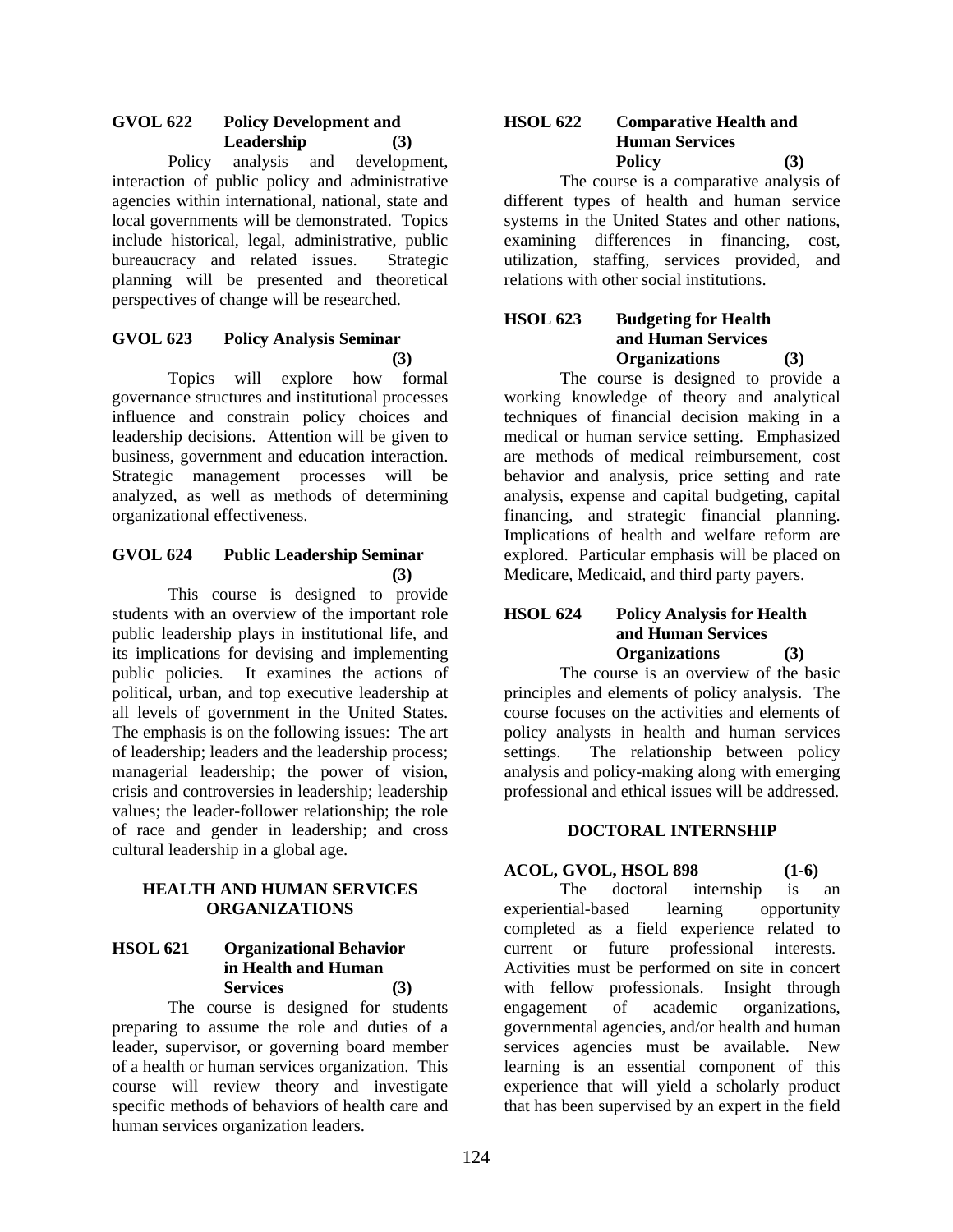and approved by the student's research advisory committee. Repeatable credit.

#### **COMPREHENSIVE EXAMINATION**

#### **ORLD 700 Comprehensive Examination (1-6)**

This is a required course for students eligible to sit for the comprehensive examination and for those who must retake any part of the comprehensive examination. Prerequisite: Successful completion of all core, research and strand courses and the internship. Repeatable credit.

#### **DOCTORAL DISSERTATION**

# **ACOL, GVOL, HSOL 899 (1-12)**

The doctoral dissertation in the Organizational Leadership Program is a selfdirected, analytical, and comprehensive product of scholarly inquiry which will stand as a model within the field of professional literature. This project, demonstrating excellence, will be the center piece of the three (3) year academic experience that will add to the body of knowledge relative to leadership in specific settings and contribute to the human endeavor. The dissertation will be conducted in accordance with the policies and procedures of the UMES Graduate School. Repeatable credit.

\*\*\*\*\*\*\*\*\*\*\*\*\*\*\*\*\*\*\*\*\*\*\*\*\*\*\*\*\*\*\*\*\*\*\*\*\*\*\*

**For further information on this program, please contact:** 

ORLD Program Director Organizational Leadership Program Spaulding Building University of Maryland Eastern Shore Princess Anne, MD 21853 http://www.umes.edu/ORLDLeadership/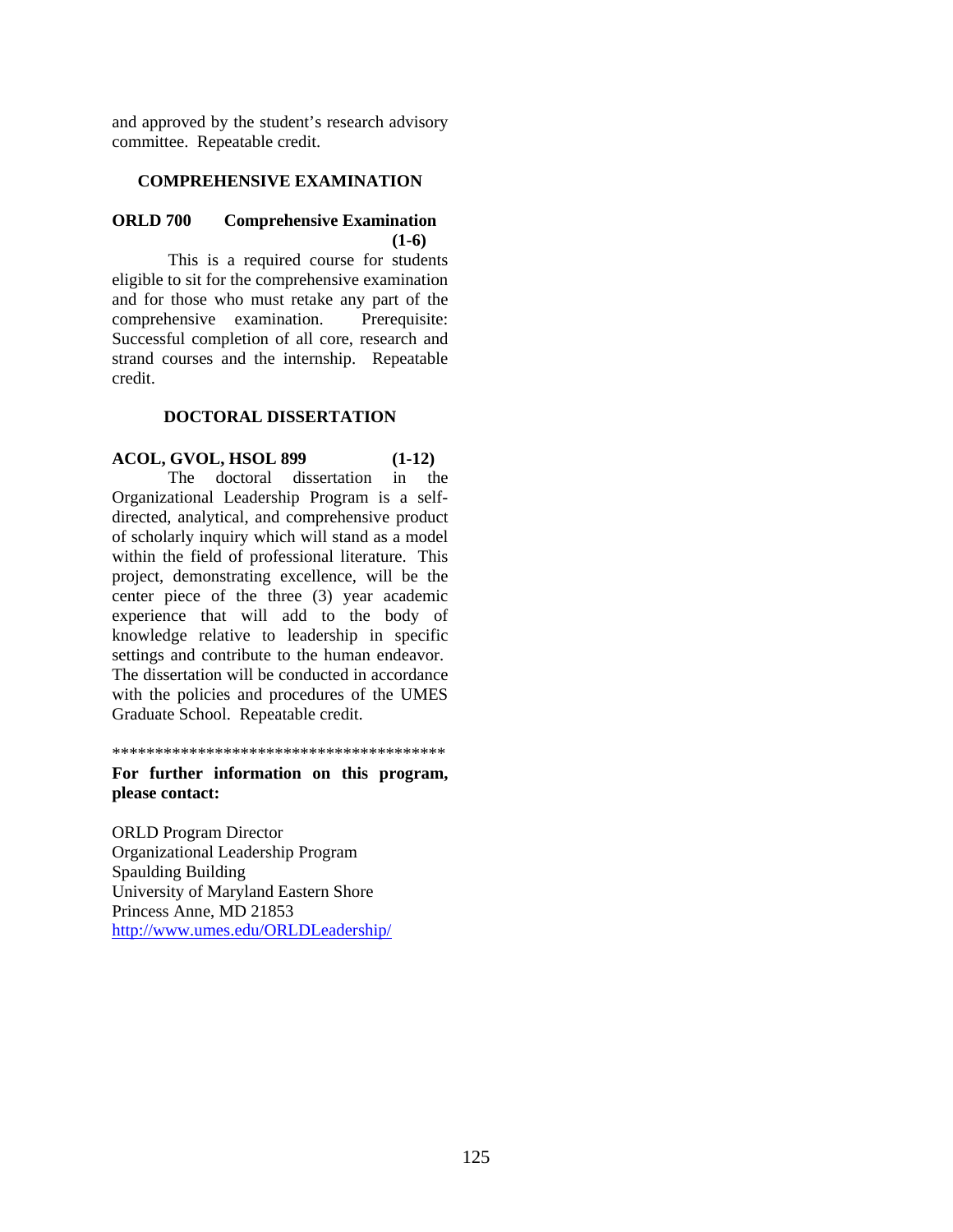#### **APPLIED COMPUTER SCIENCE**

The graduate program in Applied Computer Science (APCS) culminates in a Master of Science (M.S.) degree. It is designed to meet the needs of students such as:

 A. Those who are already in the workforce and wish to update or improve their knowledge of current computer science (many of these students will have completed their undergraduate or graduate work in fields other than computer science); and

 B. Those who have recently completed an undergraduate degree in computer science or a related discipline and wish, at the graduate level, to increase their understanding of computer science and its application in their field.

#### **Admission Criteria**

 Admission to this program adheres to the general criteria for admission to the UMES Graduate School. The general GRE is also required but, in view of the wide variety of fields from which students come, the computer science subject-matter GRE is not employed in admission consideration for Applied Computer Science. Students with undergraduate GPA's 2.5 or above but below 3.0, and those students with weaker preparation in computer science may be offered Provisional Admission. This status is usually changed to Regular admission as soon as the students complete prerequisite requirements. Students whose computing background is weak may be directed to begin with CSDP 600 (Foundations of Computer Science), a graduate introduction to the field. Students may also be directed to take undergraduate computer science or mathematics courses as a condition for entering the graduate program. Courses required for Regular Admission should be completed as early as possible, generally within the first year.

#### **Course Requirements for Graduation**

 Students need a minimum of 32 credit hours to graduate from the program, not including any Provisional Admission requirements. All courses that are to count towards graduation must be passed with a minimum grade of "B", and students must also

pass at least five of these courses with a grade of "A".

**Note: All courses below numbered 601 through 698 carry three (3) credit hours each as shown in the parentheses.**

 A. All students must complete the following core of four courses:

| <b>CSDP 601 Data Structures and Algorithms</b> |     |
|------------------------------------------------|-----|
|                                                | (3) |
| <b>CSDP 602</b> Database Mgmt. Systems         | (3) |
| CSDP 603 Assembler/Systems Programming         |     |
|                                                | (3) |
| <b>CSDP 605</b> Advanced Programming           |     |
| <b>Techniques</b>                              | (3) |

Students must also complete one of the following three core courses:

| <b>CSDP 604 Computer Methods in Statistics</b> |     |
|------------------------------------------------|-----|
|                                                | (3) |
| <b>CSDP 606</b> Numerical Methods in           |     |
| Computing                                      | (3) |
| <b>CSDP 607 Applications of Linear</b>         |     |
| Programming                                    | (3) |

 B. From among the Computer Science courses numbered from CSDP 618 through CSDP 698 (each of which may be repeated up to three times with different topics), the student will complete at least nine credits.

|                 | <b>CSDP 618</b> Computer Applications in       |     |
|-----------------|------------------------------------------------|-----|
|                 | <b>Business</b>                                | (3) |
|                 | <b>CSDP 628</b> Computer Applications in       |     |
|                 | <b>Education</b>                               | (3) |
|                 | <b>CSDP 638</b> Computer Applications in       |     |
|                 | <b>Science and Mathematics</b>                 | (3) |
|                 | <b>CSDP 648</b> Computer Applications in       |     |
|                 | Industry                                       | (3) |
|                 | <b>CSDP 658</b> Computer Applications in       |     |
|                 | <b>Agriculture</b>                             | (3) |
|                 | <b>CSDP 668 Topics in Databases</b>            | (3) |
|                 | CSDP 678 Topics in Artificial Intelligence (3) |     |
| <b>CSDP 688</b> | <b>Computer Applications in</b>                |     |
|                 | <b>Medicine</b>                                | (3) |
| <b>CSDP 698</b> | <b>Computer Methods in Computer</b>            |     |
|                 | Science                                        | (3) |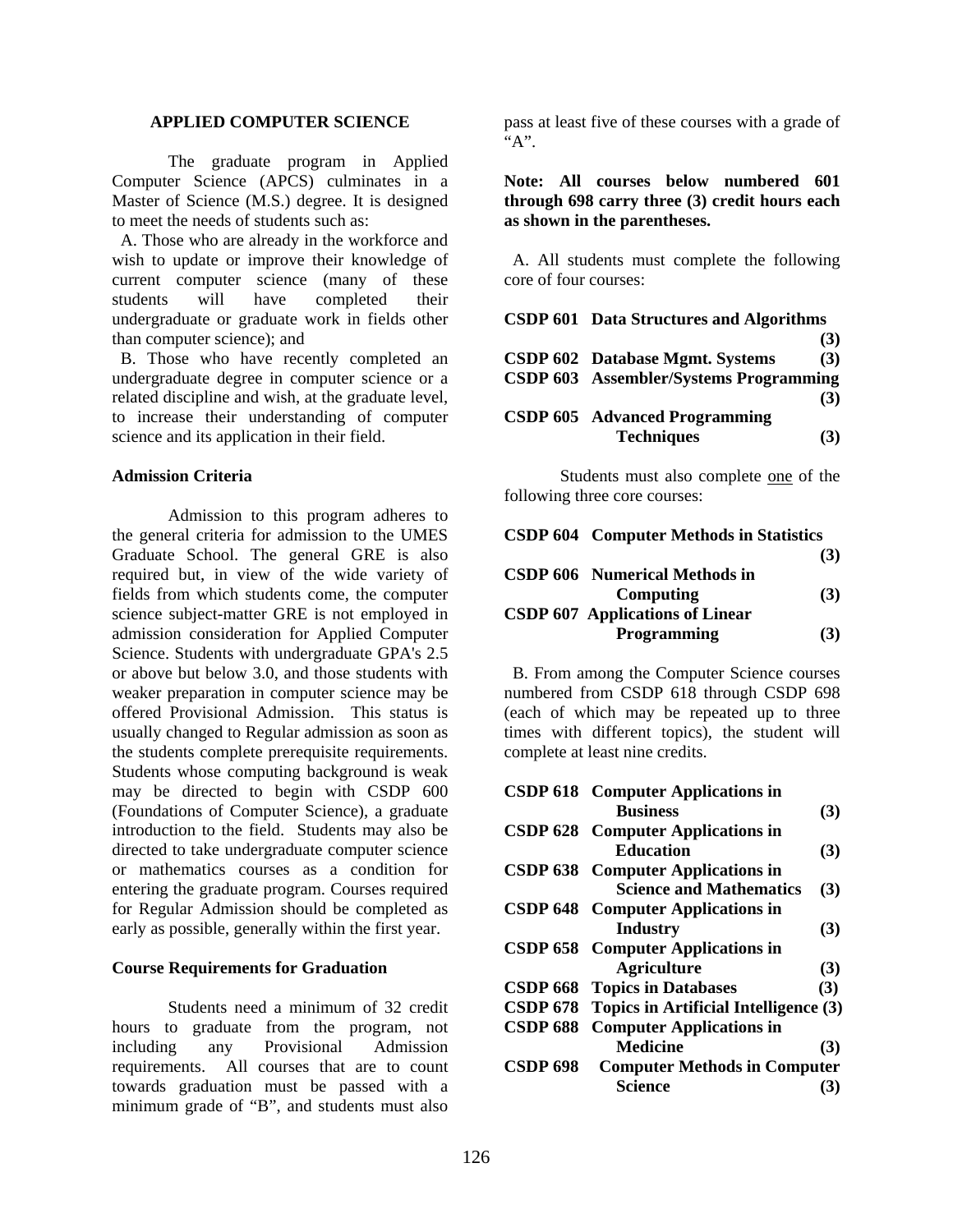C. All students will complete the two courses below:

| CSDP 699 Master's Project in Computer        |         |
|----------------------------------------------|---------|
| <b>Science I</b>                             | (4)     |
| <b>CSDP 798 Master's Project in Computer</b> |         |
| <b>Science II</b>                            | $(1-4)$ |

CSDP 798 is a 4-credit course in the first semester/session the student takes it and then 1 credit for each semester/session thereafter as required. A student must be enrolled in CSDP 798 for any semester/session in which he/she needs to consult with his/her project advisor.

#### **Other Academic Requirements**

Each student must demonstrate competence in computer programming in at least one language in each of three language areas:

a. Standard high level languages

 (currently C++, JAVA, and VISUAL BASIC);

 b. Assembler languages (currently 80x86 and 68000 family languages); and

 c. Special languages (currently PROLOG, LISP, PL/SQL and CLIPS).

This competence may be demonstrated by the successful completion of undergraduate courses in these languages, through the University's credit-by-examination mechanism or by the successful use of these languages in significant programming exercises in various courses during the student's graduate career.

Students may enroll in other graduate or undergraduate courses relevant to their program, but none of these may be substituted for the courses mentioned above in the section on "Course Requirements for Graduation".

 For the Master's Project in Computer Science, a departmental committee consisting of at least three faculty members must approve the research project topic. The student is required to defend his/her completed project in a seminar that is open to University faculty and students.

#### **Cooperative Education Program Internship**

 Students seeking an internship in the industry should have taken CSDP 699, Master's Project I, and all required lecture courses. Students must register for the appropriate cooperative education credit to undertake the

internship. The internship should provide learning experience in computer applications useful to strengthen their master's project as they return to complete CSDP 798, Master's Project II, in order to graduate.

#### **Transfer Credit**

 i. Students desiring to transfer graduate credit need to apply for this privilege during their first semester at UMES;

 ii. Students need to remember the absolute limit of six credits of transfer (two courses);

 iii. In general, transfer requires an exact match with a local course as it has been offered at UMES, so that transfer credit for courses CSDP 618 and higher is rarely approved.

#### **Application Deadlines**

The application deadlines for admissions are as follows:

**Fall Semester - April 15 (March 1 for international applicants) Spring Semester - October 15 (August 1 for international applicants)** 

### **Summer Sessions - April 15 (February 1 for international applicants)**

Only under extenuating circumstances will applications be accepted after a deadline date has passed.

#### **Resources**

The Department has a Sun Lab consisting of Ultra-10 workstations and a Sun Enterprise 450 server, and two computer laboratories consisting of high-end Pentium computers. Users have access to a wide variety of Windows and Unix-type development and application software across the campus. These computer facilities and several other campus wide computer facilities are available to all graduate students.

The Departmental UNIX laboratory consists of a Sun SUNFIRE V1280 Server with 4 900Mhz Sparc processors, 8GB RAM, and two 36GB 10,000 RPM disks networked with 21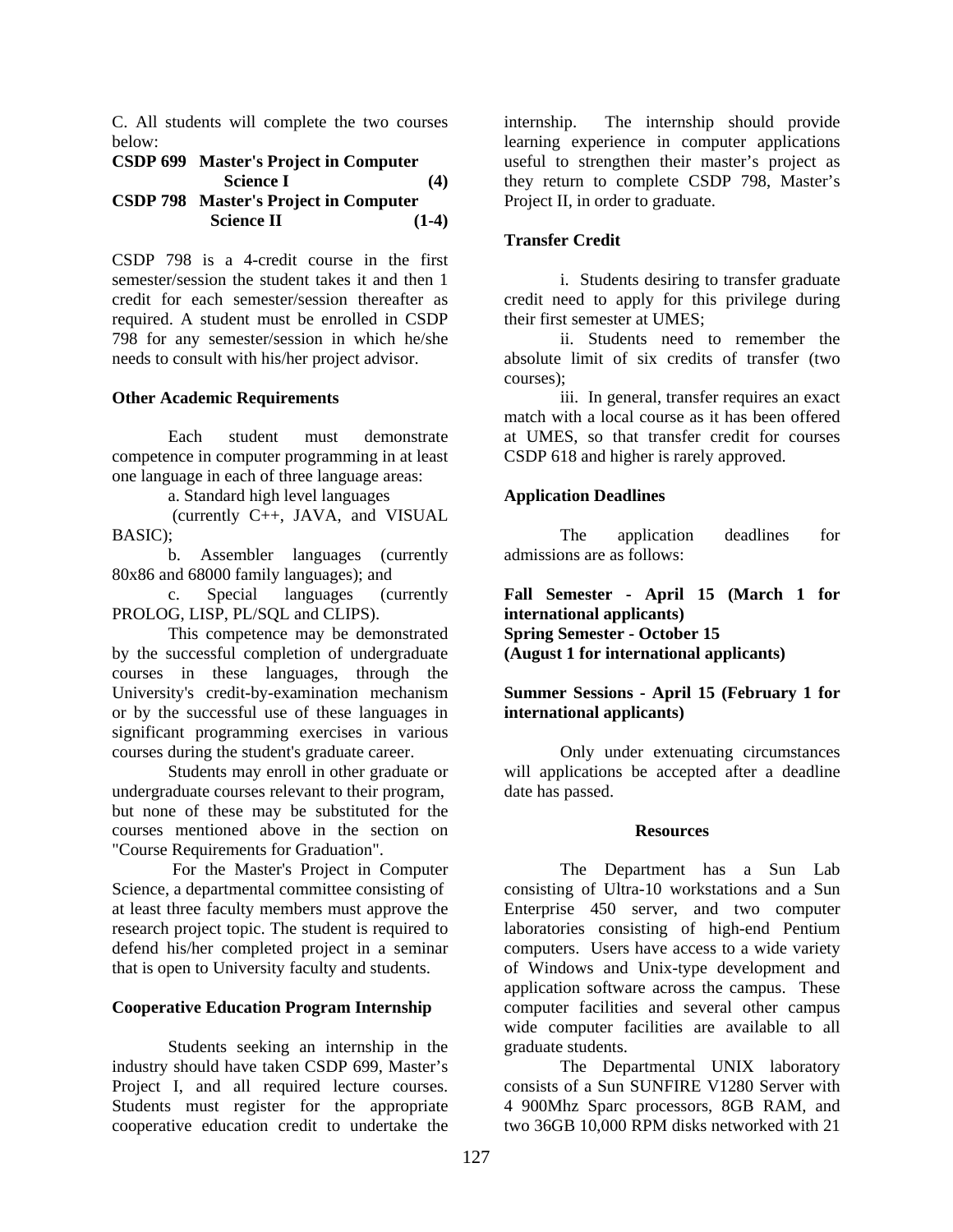Sun Blade Workstations. A 3COM 3900 Switch with an SC Gigabit fiber connection joins the server to the workstations, all running Solaris 9. Ancillary equipment include a Sun 80GB DLT8000 Tape Drive and APC 5000VA UPS. Workstations are configured with "look down" monitors to facilitate simultaneous lecture and interactive hands-on instruction.

 Library facilities are extensive and are supplemented each year. Opportunities exist for student participation in faculty research projects. While computer laboratory facilities are open and available all day and evening, most graduate courses are scheduled in the early evening so that those working during the day can participate.

#### **COURSES**

### **(Note: credit hours are given in parentheses)**

### **CSDP 600 Foundations of Computer Science (3)**

This course is an introduction to the techniques of software design and development in the context of software engineering. Topics include foundations of structured programming, objectoriented design, semantics and verification, abstraction and certification, software metrics, testing, etc. The course is primarily for students with an undergraduate degree in a cognate field needing a detailed hands-on plus theoretical background in computer science. This course is prerequisite for all graduate computer science courses. Occasional exceptions may be granted by the Coordinator of the APCS graduate program for students with extensive C++ experience beyond the classroom.

### **CSDP 601 Data Structures and Algorithms (3)**

Topics include standard data structures, their algebraic background, computer application, and the relationship between the construction of correct and efficient algorithms and the data structures with which these algorithms deal. NPhard and complete problems and approximation are covered. The course requires the creation and successful running of a small number of extensive computer programs creating and manipulating various data structures. **Prerequisite: CSDP 600 or permission of the Department.**

#### **CSDP 602 Database Management Systems (3)**

This course is an introduction to relational database principles and applications. Emphasis is on design (particularly normal forms), the current state of database realization and student work on an extensive project lasting all semester in the creation and realization of major parts of a DBMS. Additional topics include privacy, security and multi-user interactions, as well as theoretical data communications structures and their current realizations. **Prerequisite**: **CSDP 600 or permission of the Department.** 

### **CSDP 603 Assembler/Systems Programming (3)**

This course is an introduction to operating systems and their relationship to computer and network architecture, construction and applications, including an intensive introduction to assembler language programming. Architectural principles will be covered from a general and theoretical point of view. **Prerequisites: CSDP 600 or permission of the Department.**

### **CSDP 604 Computer Methods in Statistics (3)**

This course is an introduction to the principles and applications of probability and statistics needed in graduate studies in various academic areas and to the computer realization of these methods. The course begins with a brief intensive review of basic statistical principles. **Prerequisites: One Semester of calculus.** 

### **CSDP 605 Advanced Programming Techniques (3)**

This course covers special programming topics, including the systems analysis process and applications. Students will apply systems methods to the creation of a major term project, consisting of a system of applications' programs with complete documentation, in an area of the student's application interest as approved by the instructor. **Prerequisite: CSDP 600 or permission of the instructor.**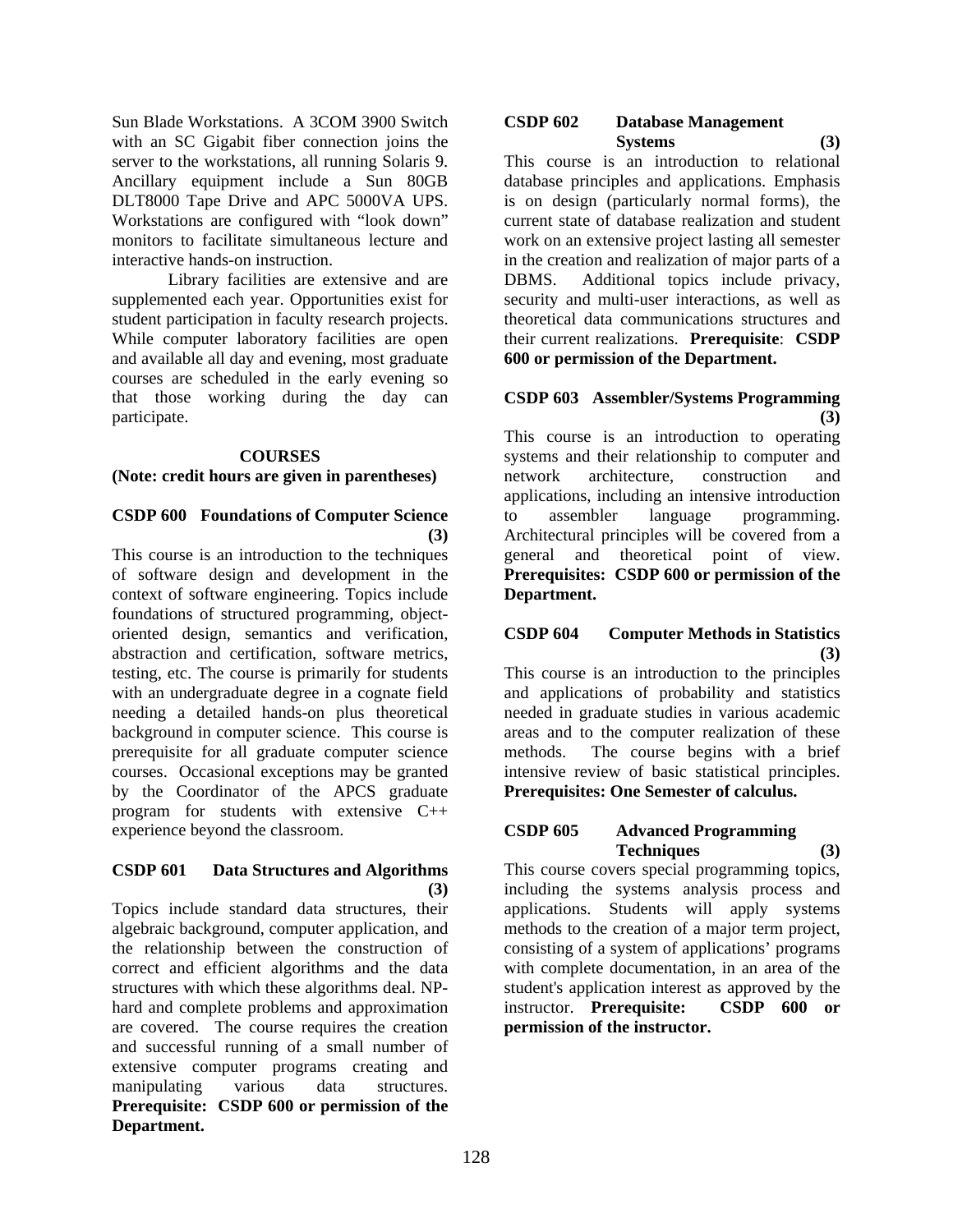# **CSDP 606 Numerical Methods in Computing (3)**

Topics covered include iterative methods and error analysis, the solution of non-linear equations, interpolation and approximations, and numerical differentiation and integration in addition to use of numerical solution of systems of equations, determinants, matrix inversion, and eigenvalues. In the second half of the semester, attention turns to the numerical solution of ordinary differential equations, boundary value problems and an introduction to the numerical solution of partial differential equations, as time allows. **Prerequisites: One semester of calculus.** 

#### **CSDP 607 Applications of Linear Programming (3)**

This course introduces the model building process and operations research methods. It begins with a review of the necessary mathematical background, and then introduces simplex computations, considering degeneracy and quality. Applications follow in the areas of transportation, production scheduling and inventory control problems. As time allows, parametric and integer programming applications and game theory methods in model building are introduced. **Prerequisite: Linear Algebra.** 

### **CSDP 618 Computer Applications in Business (3)**

Current topics include object-oriented database systems, business consideration for LANs and business applications programming.

### **CSDP 628 Computer Applications in Education (3)**

Current topics include classroom record management techniques, elementary CAI, and the application of more sophisticated methods in the evaluation of student strengths and weaknesses using the computer.

# **CSDP 638 Computer Applications in Science and Mathematics (3)**

Current areas include numerical methods, exact solutions of algebraic problems and special computer methods in number theory.

# **CSDP 648 Computer Applications in Industry (3)**

Current areas include artificial neural networks and their algorithms, parallel operating environments and the use of parallel languages under parallel environments.

# **CSDP 658 Computer Applications in Agriculture (3)**

Current topics include expert systems for small farm applications, farm-record management, and special planning tools for agriculture.

**CSDP 668 Topics in Databases (3)**  Current topics include database programming, temporal and constraint databases, objectoriented and object-relational databases, database security and data mining.

**CSDP 678 Topics in Artificial Intelligence (3)** Current topics include knowledge representation, expert systems, natural language understanding, automated deduction, commonsense reasoning, neural networks, planning and learning.

# **CSDP 688 Computer Applications in Medicine (3)**

Current topics include medical evaluation/diagnosis assistance systems, medical information management systems, and special area medical computation.

# **CSDP 698 Computer Methods in Computer Science (3)**

Current topics include combinatorics, algorithms and analysis, geometric mapmaking and cryptanalysis.

# **CSDP 699 Master's Project in Computer Science I (4)**

During this semester, the student will carry out the analysis and design of a state-of-the-art system of programs in his/her area of expertise and interest and begin the actual programming and documentation. Students desiring to change their project topic after it has been approved must sign up for CSDP 699 for a second time. **Prerequisite: Certification by the advisor that the student is prepared to begin research work in computer science.**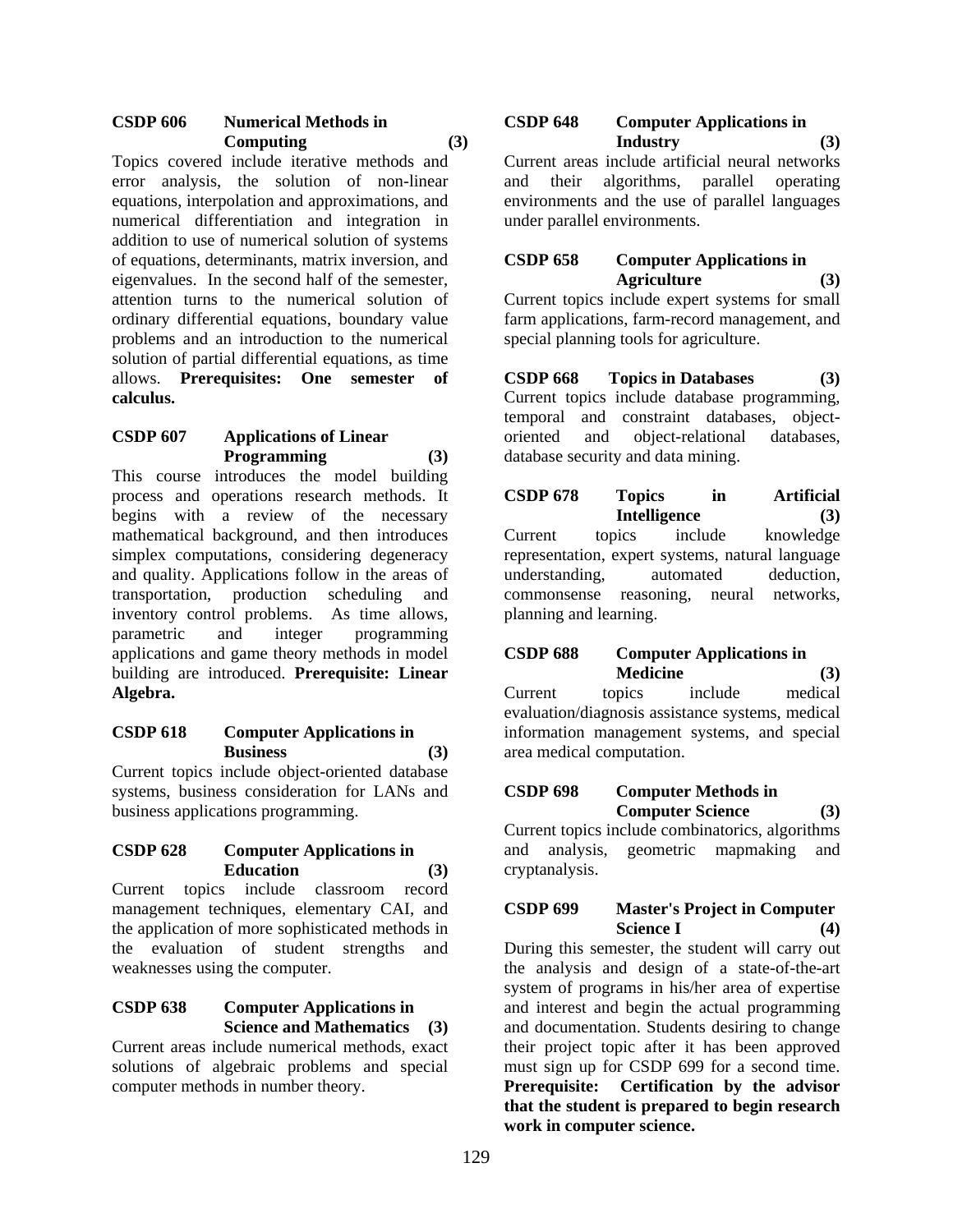### **CSDP 798 Master's Project in Computer Science II** (1-4)

During this semester, the student will complete the project begun in CSDP 699, including all documentation, and give a public demonstration of its effectiveness, originality and appropriateness to the field of application. In addition, the student will prepare a written version of the material in a form consistent with departmental and Graduate School standards. Successful completion of this course requires either: (a) the acceptance for publication of this project description by a national journal in the appropriate field or by a national conference that publishes its proceedings in full [the actual publication may occur after the course ends]; or (b) the approval of this project and its documentation by a departmental graduate committee set up for this purpose. CSDP 798 is 4 credits in the first semester/Summer session it is taken and then 1 credit for each semester/session thereafter as required. A student must be enrolled in CSDP 798 for any semester/session in which he/she needs to consult with his/her project advisor. **Prerequisite: CSDP 699.**

#### \*\*\*\*\*\*\*\*\*\*\*\*\*\*\*\*\*\*\*\*\*\*\*\*\*\*\*\*\*\*\*\*\*\*\*\*\*\*\*

**For further information on this program, please contact:**

Graduate Program Coordinator (APCS) Dept. of Mathematics and Computer Science Kiah Hall University of Maryland Eastern Shore Princess Anne, MD 21853 e-mail: mjalmeida@umes.edu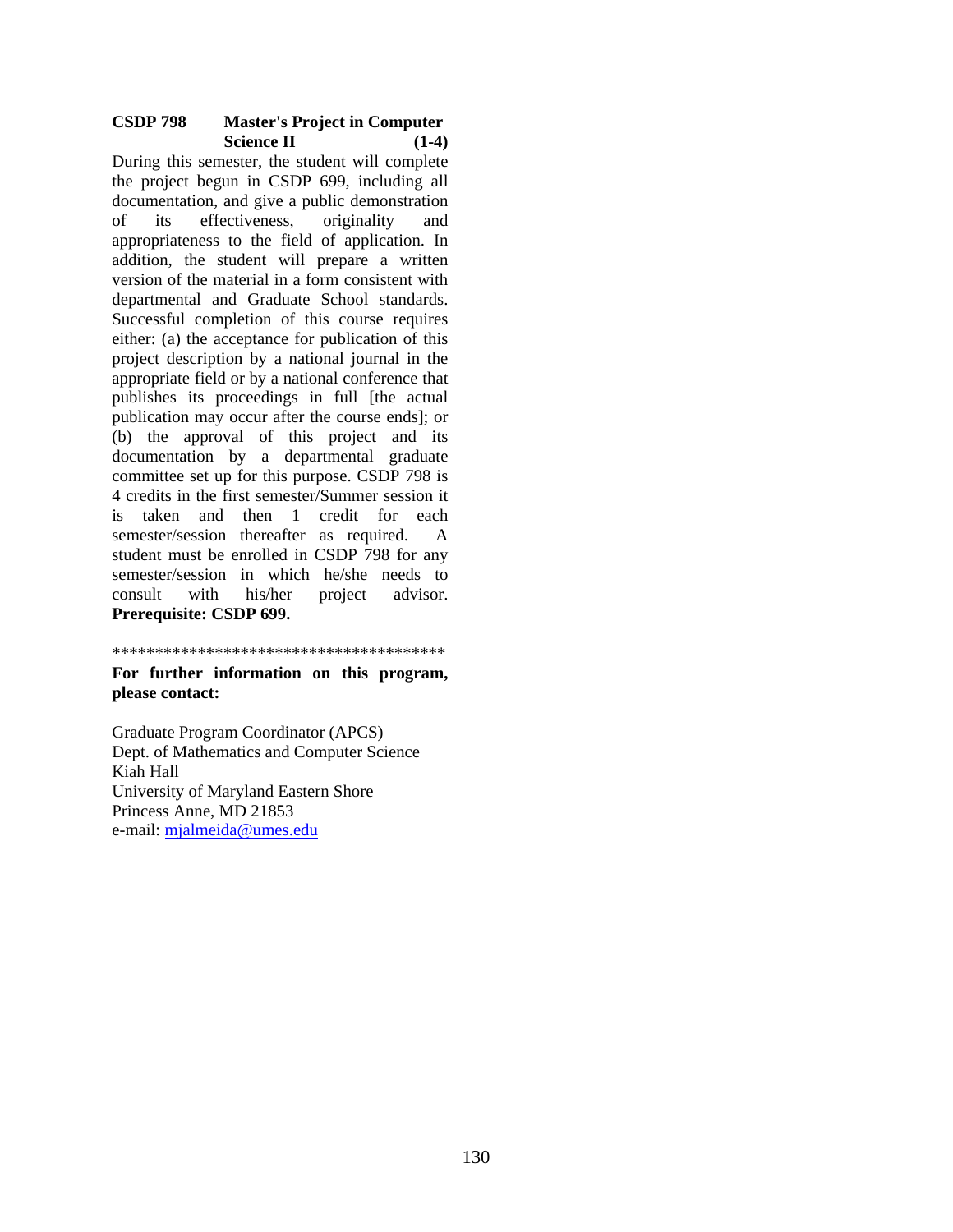### **CAREER AND TECHNOLOGY EDUCATION**

### **PROGRAM DESCRIPTION**

The Department of Technology offers a Master of Education Degree Program (M.Ed.) in Career and Technology Education (CTED). The program will refine the student's knowledge and skills to become master classroom teachers, resource teachers, teacher consultants, specialists, and administrators in Career and Technology Education. The program is also designed to prepare teachers and educational leaders to qualify for Advanced Professional Certification (APC) in Maryland.

Students are admitted to the M.Ed. program at the University of Maryland Eastern Shore (UMES). Coursework is offered at UMES, the Maryland Center for Career and Technology Education Studies located at the Baltimore Museum of Industry (BMI on Key Highway), and other University System of Maryland (USM) institutions that offer graduate courses in education. The program offers strands in **Technology Education** and **Occupational Education**. UMES offers the specialized content and methods courses related to Occupational and Technology Education. In collaboration with UMES, other USM campuses may offer the professional education courses for transfer to the UMES program. The course of study may vary with the experience and qualifications that individual students bring to the program.

#### **ACCREDITATION**

 UMES' Teacher Education and School Counseling Programs are accredited by the National Council for Accreditation of Teacher Education (NCATE) and approved by the Maryland State Department of Education (MSDE).

#### **PROGRAM GOALS AND OBJECTIVES**

The overall goal of the graduate program is to prepare individuals to become master teachers, administrators, and leaders who are committed to developing, instructing, coordinating, and directing quality programs in Career and Technology Education. The following program objectives assist in accomplishing this goal:

- **Provide** opportunities for teachers to gain professional knowledge and skills required for the M.Ed. degree and Advanced Professional Certification.
- **Prepare individuals to build upon the** content knowledge they have acquired in the baccalaureate degree by providing additional professional knowledge and content necessary for advancing careers in teaching and administration.
- Prepare teachers and leaders who are knowledgeable of research, theory and practice related to effective management of classroom and laboratory instruction.
- **Develop teachers and leaders who are** committed, continuous learners, and contributors to the enhancement of the teaching profession.
- **Prepare teachers and leaders who** demonstrate sensitivity and effective interpersonal skills in working with culturally diverse populations.

### **PROGRAM COMPETENCIES**

Students who complete the M.Ed. program in Career and Technology Education will be expected to demonstrate successful achievement in the following:

- Knowledge of the philosophy, mission, vision, goals and evolution of Career and Technology Education.
- Knowledge and application of the core technologies and the Maryland State Technology Education Voluntary Curriculum.
- Application of research and inquiry for the improvement of classroom and laboratory instruction.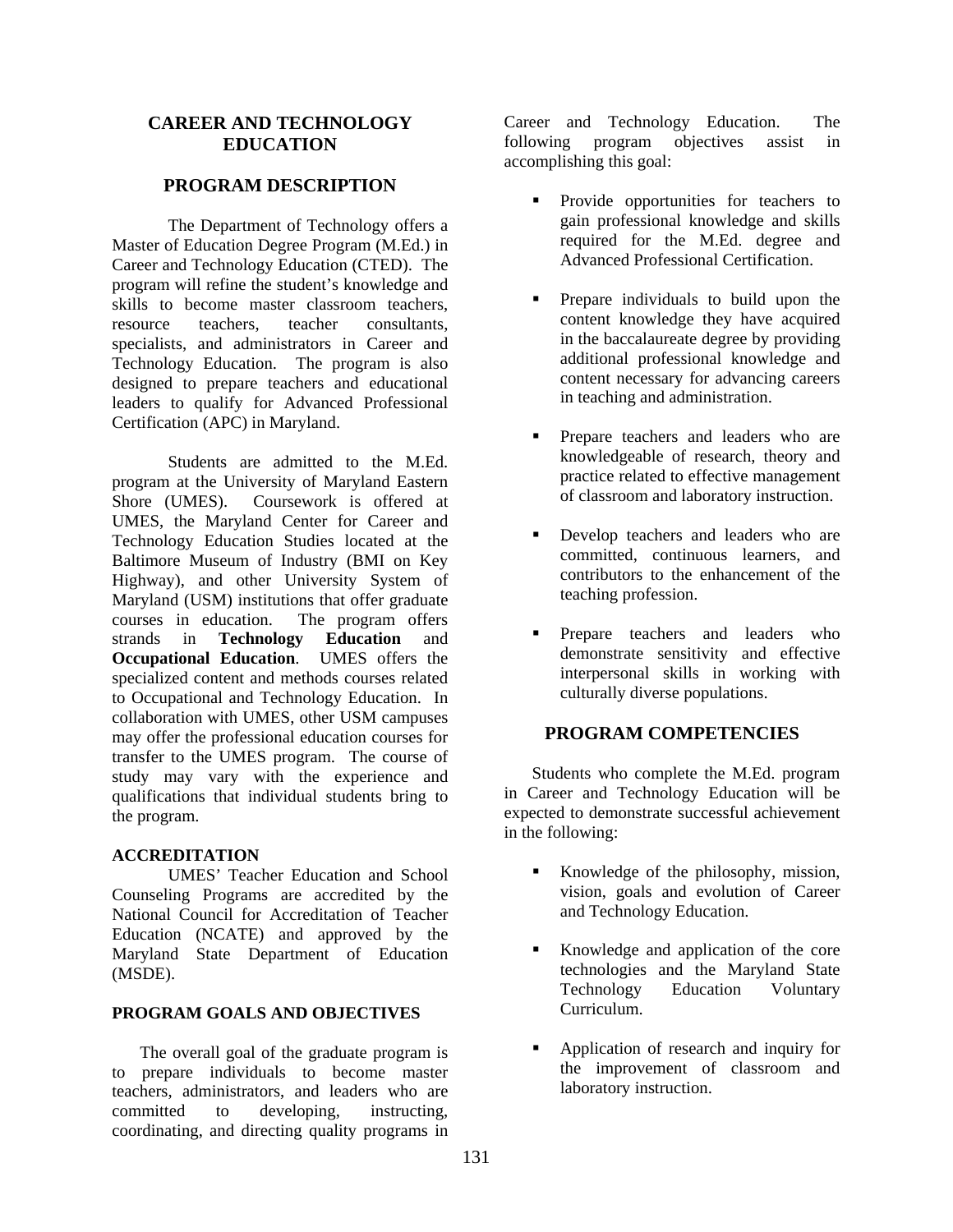- Understanding of the learner's physical, cognitive, and emotional development and the implications for learning and instruction.
- Knowledge of the social contexts in which education occurs, the philosophical perspectives which influence teaching and learning, and an understanding of personal beliefs related to the role of the teacher and the learner.
- Skills and knowledge necessary to assist learners with special needs and diverse cultural backgrounds in an instructionally integrated setting.
- Ability to organize and manage a classroom and laboratory on the basis of research, best practices, expert opinion, personal attributes, and student learning needs.
- **Development** of a variety of teaching/learning strategies and techniques.
- **Appropriate** use of a variety of approaches to assess and evaluate instructional outcomes.
- Use of instructional technology, including computers and media, for classroom, laboratory and professional needs.
- Application of theory and best practices in classroom laboratory situations through field experiences.

# **ADMISSION REQUIREMENTS**

Students who enter the M.Ed. program must possess an earned baccalaureate degree in one of the areas of Career and Technology Education: agriculture, business education, family and consumer sciences, health occupations, technology education or a related content area. Matriculating students must meet all requirements for regular admission to the graduate program. In some cases, provisional admission will be granted.

Applicants must fulfill the following for regular admission:

- Complete the graduate school application for degree program.
- **Possess an undergraduate cumulative** grade point average (GPA) of at least 3.0, or possess a prior graduate degree.
- May require a writing sample essay that focuses on current educational issues, as determined by the graduate faculty admissions committee.
- Submit official transcripts from all higher education institutions attended.
- Submit three letters of evaluation/ recommendation that address:
- 1. Personal qualities, e.g. character and academic abilities, problem solving, conceptual thinking, and the writing and speaking skills needed to support a rigorous graduate program.
- 2. Personal determination and commitment needed to complete the program.
- Students must achieve passing scores which meet established Maryland State standards on the core battery of the PRAXIS teacher examinations.

Transcripts and academic credentials of all applicants will be reviewed by the graduate admissions committee. Individuals who lack appropriate coursework will be expected to complete the identified course content requirements prior to their enrollment in the capstone research portion of the program.

# **APPLICATION DEADLINES**

In general, application deadlines for admissions are as follows: Fall Semester May 1 Spring Semester November 1 Summer Sessions April 1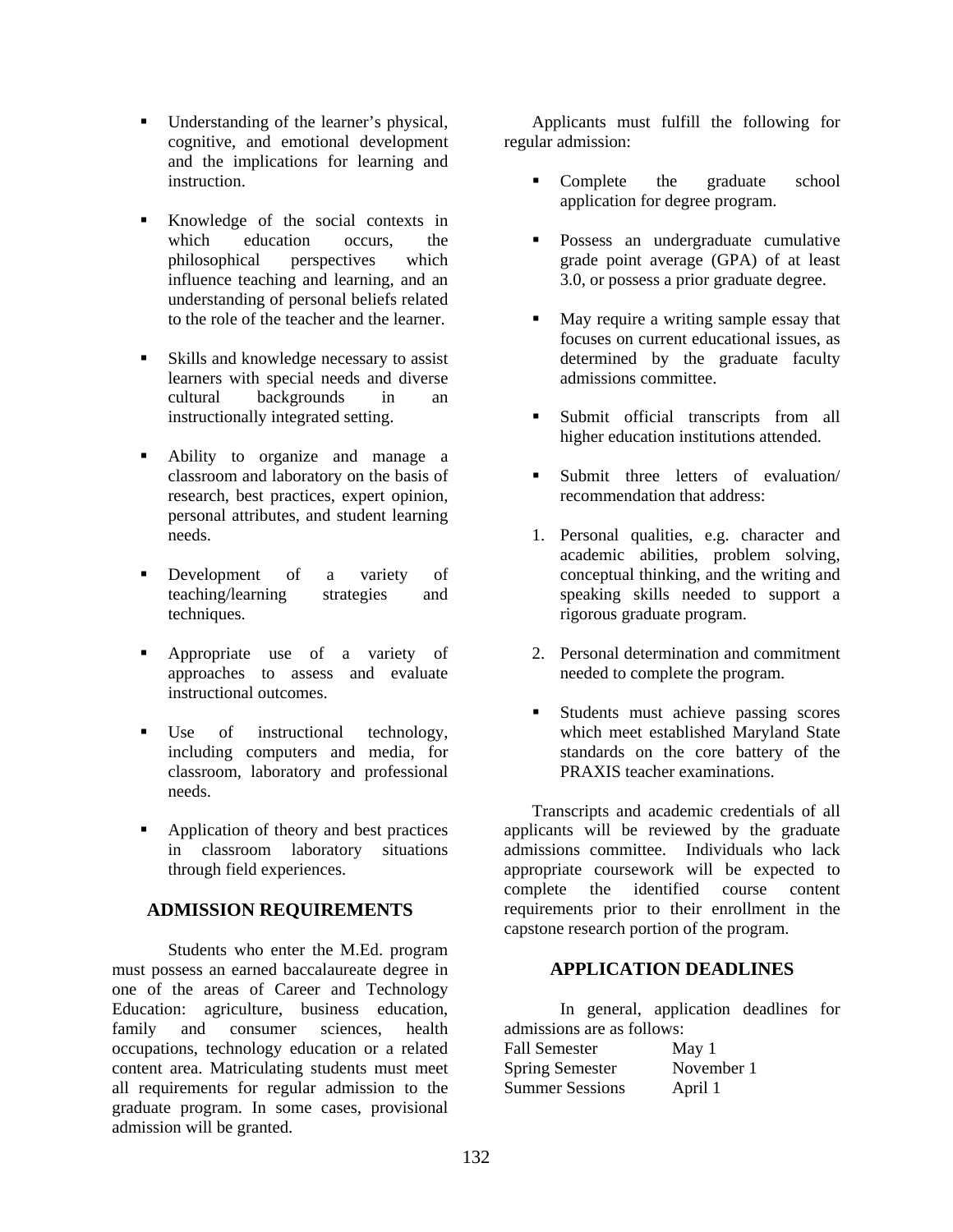However, applications will be accepted and reviewed at any time throughout the year.

#### **PROGRAM OF STUDY**

The M.Ed. program combines Career and Technology Education content with professional education theory and practice. Graduate level scholarship and research-based content will be presented throughout the program. The essential elements of teaching, the core technologies, teaching/learning strategies, and the Maryland State Technology Education Voluntary Curriculum approved by the Maryland State Department of Education will guide instructional decision-making.

#### **RETENTION AND EXIT REQUIREMENTS**

Students enrolled in the M.Ed. program complete a state-approved program of study that includes at least 30 semester hours of graduate credit with a cumulative "B" (3.0) or higher grade point average. Six (6) credits are required in a capstone research experience. Of the remaining 24 credits, six (6) will be required in Occupational or Technology Education and six (6) will be required in professional education. Twelve (12) elective credits will be selected with approval of the graduate advisor based on the student's previous educational experience and future career goals. Overall, eighteen (18) credits will be required at the 600 level or higher and a maximum of twelve (12) credits can be completed at the 400 level in designated courses. Students will take a written comprehensive examination and complete an action research seminar paper within the last six credits of their program. Students who have completed 24 credits of coursework and have passed the comprehensive examination will be advanced to Master's Candidacy.

A maximum of six (6) graduate credits will be accepted for transfer into the program from non-USM institutions, provided these credits are directly related to the program and meet the criteria for transfer of credit. No more than six (6) credit hours of "C" grades will be acceptable in the program.

Students must complete the program within three calendar years of advancement to Master's Candidacy, but no later than their fiveyear admission period. Full-time candidates in the Career and Technology Education M.Ed. program will be expected to complete the program in one academic year including one summer. Part-time students, who attend uninterrupted, will be expected to complete the program in three years.

The following represents the typical program of study for students pursuing the M.Ed. in the Technology Education or Occupational Education strand.

#### **Typical M.Ed. Program of Study: TECHNOLOGY EDUCATION STRAND**

| Course #        | <b>Credits</b><br><b>Core Required</b>                                             |                  |
|-----------------|------------------------------------------------------------------------------------|------------------|
| CTED 600        | <b>Technology Education Content,</b><br>Methods and Strategies                     | (3)              |
| <b>CTED 602</b> | <b>Technology Education</b><br><b>Instructional Management and</b><br>Organization | (3)              |
| <b>CTED 615</b> | Administration and<br>Leadership                                                   | (3)              |
| <b>EDUC 610</b> | Learning and Instructional<br>Design                                               | (3)              |
| CTED 640        | Research in Career and<br><b>Technology Education I</b>                            | (3)              |
| CTED 650        | Research in Career and<br><b>Technology Education II</b>                           | $\frac{(3)}{18}$ |
|                 | <b>Possible Electives</b>                                                          |                  |
| <b>EDTE 482</b> | Core Technologies I                                                                | (3)              |
| <b>EDTE 483</b> | Core Technologies II                                                               | (3)              |
| <b>EDTE 484</b> | <b>Information Systems</b>                                                         | (3)              |
| CTED 630        | Special Problems in Career and<br><b>Technology Education</b>                      | <u>(3)</u><br>12 |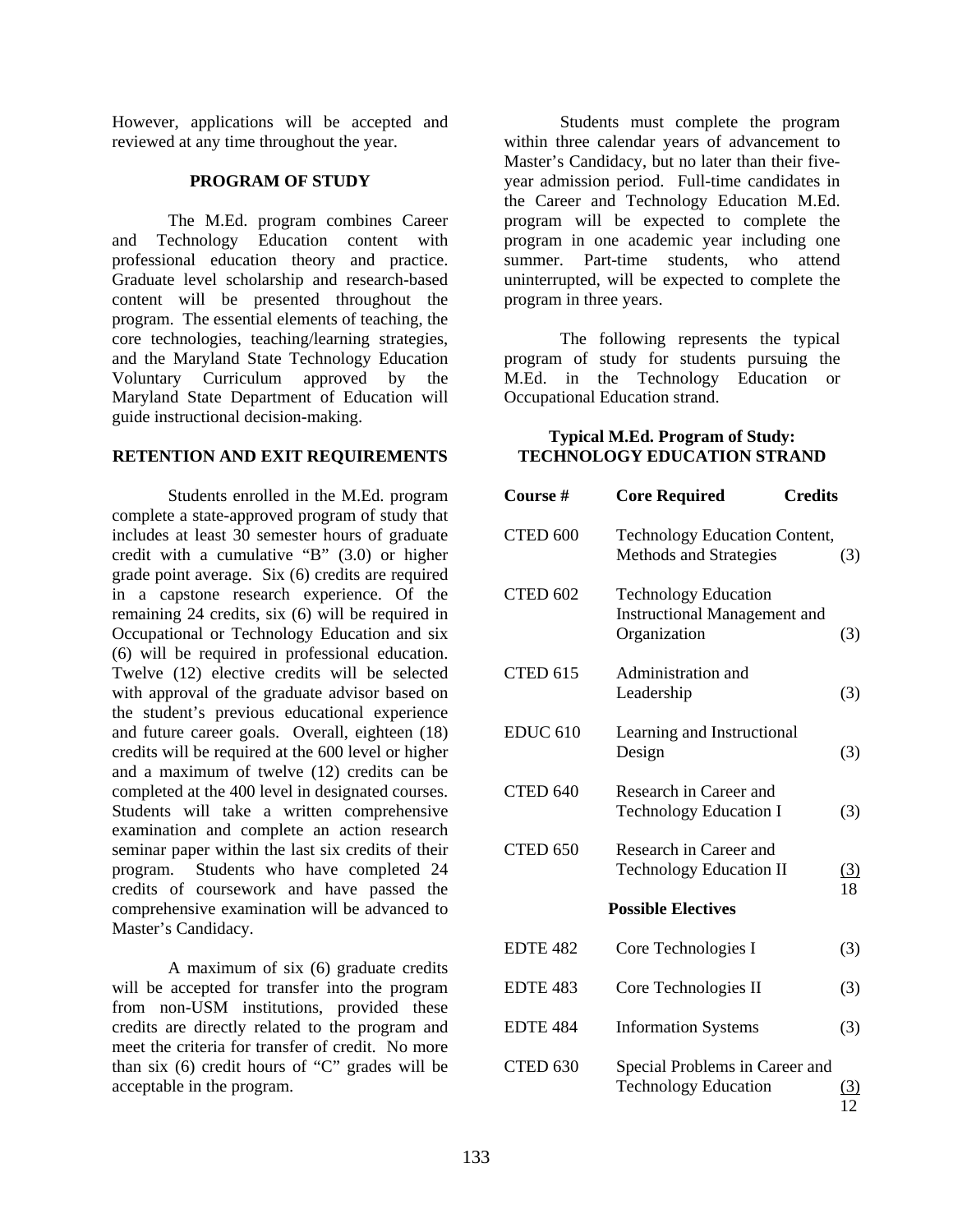### **TOTAL 30**

**Selection of elective courses is based on previous education experience and career goals. Elective courses will vary for each individual, and require the approval of the graduate advisor.** 

#### **Additional graduate electives offered by UMES include:**

| EDTE 437        | <b>Student Performance</b><br>Assessment                                           | (3) |
|-----------------|------------------------------------------------------------------------------------|-----|
| <b>EDTE 440</b> | <b>Integrating Math and</b><br>Science in Occupational<br>And Technology Education | (3) |
| <b>EDTE 450</b> | Mentoring: Expectations<br>And Responsibilities                                    | (3) |
| <b>EDTE 499</b> | Research and<br>Experimentation in<br><b>Technology Education</b>                  | (3) |
| <b>SPED 600</b> | Characteristics of Exceptional<br>Individuals                                      | (3) |
| <b>EDCI 409</b> | Methods of Teaching Reading<br>in the Content Areas I                              | (3) |
| EDCI 410        | Methods of Teaching Reading<br>in the Content Areas II                             | (3) |
| EDCI 425D       | Curriculum and Instruction In<br><b>Technology Education</b>                       | (3) |
| <b>EDUC 612</b> | <b>Advanced Educational</b><br>Psychology                                          | (3) |
| <b>EDUC 620</b> | Advanced Human Growth and<br>Development                                           | (3) |
| CTED 610        | Teaching Adult and Post-<br><b>Secondary Education</b><br>Programs                 | (3) |
|                 |                                                                                    |     |

#### **Typical M.Ed. Program of Study: OCCUPATIONAL EDUCATION STRAND**

| <b>Course#</b>      | <b>Core Required</b>                                                          | <b>Credits</b> |
|---------------------|-------------------------------------------------------------------------------|----------------|
| CTED <sub>601</sub> | Occupational Education<br>Content, Methods and<br><b>Strategies</b>           | (3)            |
| CTED <sub>603</sub> | Occupational Education<br><b>Instructional Management and</b><br>Organization | (3)            |
| CTED <sub>615</sub> | Administration and<br>Leadership                                              | (3)            |
| <b>EDUC 610</b>     | Learning and<br><b>Instructional Design</b>                                   | (3)            |
| CTED <sub>640</sub> | Research in Career and<br><b>Technology Education I</b>                       | (3)            |
| CTED <sub>650</sub> | Research in Career and<br>Technology Education II                             | (3)<br>18      |
|                     | <b>Possible Electives</b>                                                     |                |
| <b>EDTE 445</b>     | American Industry and Global<br>Competition                                   | (3)            |

|          | <b>Curriculum Development</b>                      | (3)    |
|----------|----------------------------------------------------|--------|
| CTED 607 | Coordination of Work<br><b>Experience Programs</b> | (3)    |
| CTED 630 | Special Problems in<br>Career and Technology       | $\sim$ |

EDTE 467 Instructional Analysis and

|              | Education | ັ |         |
|--------------|-----------|---|---------|
|              |           |   | 12      |
| <b>TOTAL</b> |           |   | 30<br>ັ |

**Selection of elective courses is based on previous education experience and career goals. Elective courses will vary for each individual, and require the approval of the graduate advisor.**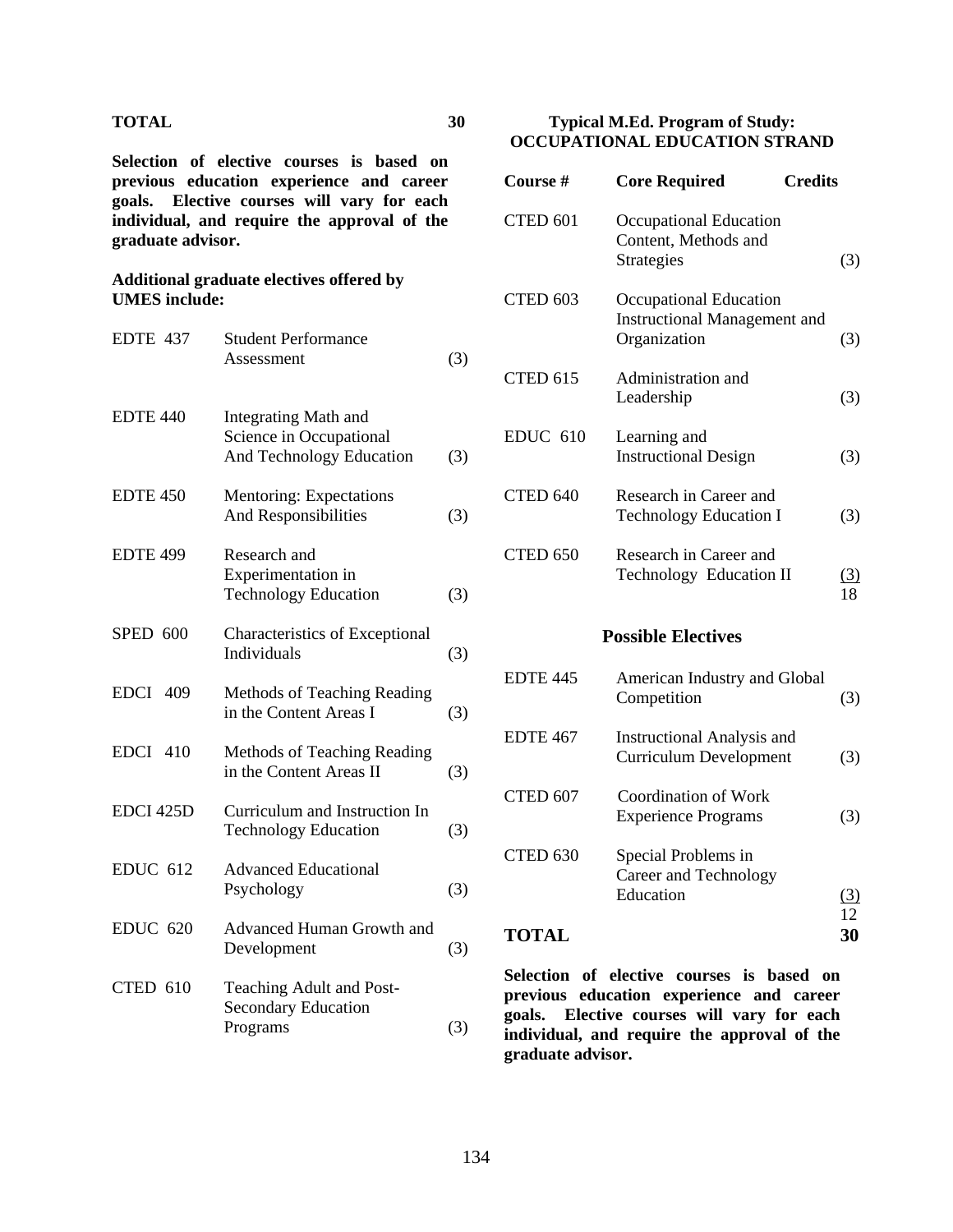#### **Additional graduate electives offered by UMES include:**

| EDTE 437            | <b>Student Performance</b><br>Assessment                                           | (3) |
|---------------------|------------------------------------------------------------------------------------|-----|
| EDTE 440            | <b>Integrating Math and Science</b><br>in Occupational and Technology<br>Education | (3) |
| EDTE <sub>450</sub> | Mentoring: Expectations And<br>Responsibilities                                    | (3) |
| <b>EDTE</b><br>-486 | <b>Instructional Media</b><br>Development                                          | (3) |
| <b>SPED</b><br>600  | <b>Characteristics of Exceptional</b><br>Individuals                               | (3) |
| <b>EDCI</b><br>409  | Methods of Teaching Reading<br>in the Content Areas I                              | (3) |
| <b>EDCI</b><br>410  | Methods of Teaching Reading<br>in the Content Areas II                             | (3) |
| <b>EDUC 612</b>     | <b>Advanced Educational</b><br>Psychology                                          | (3) |
| <b>EDUC 620</b>     | Advanced Human Growth and<br>Development                                           | (3) |
| CTED 610            | Teaching Adult and Post-<br><b>Secondary Education Programs</b>                    | (3) |

#### **COURSE DESCRIPTIONS**

### **CTED 600 Technology Education Content, Methods, and**  Strategies (3)

This course examines the philosophy, mission, vision, goals, and evolution of Technology Education. The Maryland State Technology Education Voluntary Curriculum, teaching and learning strategies, core technologies, performance-based instruction, and student assessment are also covered. Integrating core academic knowledge and skills, and the professional roles and responsibilities of Technology Education teachers within the total school community at the secondary level are discussed.

# **CTED 601 Occupational Education Content , Methods and**  Strategies (3)

This course examines the philosophy, mission, vision, goals, and evolution of Career and Technology Education. Teaching and learning strategies, performance-based instruction, Skills for Success, assessment, blended instruction, work-based learning, school-to-careers, and student equity issues will be covered.

# **CTED 602 Technology Education Instructional Management and Organization (3)**

This course covers planning, implementing, evaluating, and marketing Technology and marketing Technology Education programs. Particular attention will be given to the organization and classroom management of a safe laboratory environment. Ground rules, student grading systems, program and instructor effectiveness, and a classroom management system are addressed. The safe and effective use of tools, equipment, and materials will be covered, as well as a review of the Technology Education teacher's responsibilities.

### **CTED 603 Occupational Education Instructional Management and Organization (3)**

This course covers planning, implementing, evaluating, and marketing Career and Technology Education programs. Particular attention will be given to the organization and management of a safe work environment. Ground rules, student grading systems, program and instructor effectiveness, and a classroom management system are addressed. The safe and effective use of tools, equipment, and materials will be covered, as well as a review of the Occupational Education teacher's responsibilities.

### **CTED 607 Coordination of Work Experience Programs (3)**

A variety of work-based learning programs will be covered including cooperation work experience, internships, mentorships, job shadowing, and apprenticeship. Mission, trends and current practices in these programs will be discussed. Methods and techniques of coordination in comprehensive and part-time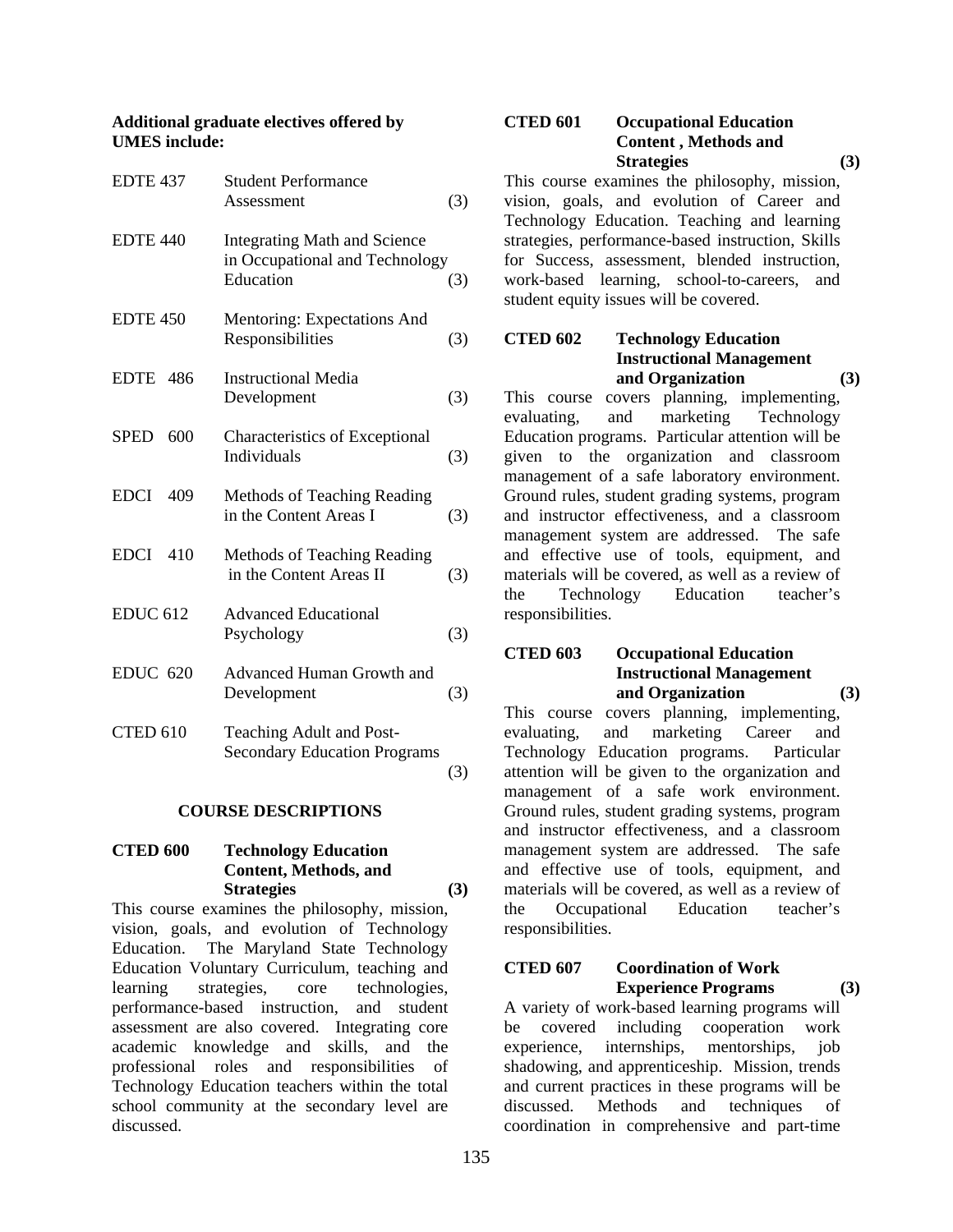programs at the secondary and adult levels are covered.

### **CTED 610 Teaching in Adult and Post- Secondary Education Programs (3)**

Methods and techniques for teaching adult learners in secondary and in post-secondary occupational and technical programs are covered. The needs, interests and motivation of the mature learner are analyzed. Secondary and post-secondary educational settings will be compared

**CTED 615 Administration and Leadership (3)** 

This course covers the theories and concepts of educational administration and leadership in Career and Technology Education. Societal forces that affect educational administration, tasks of administration, role requirements, administrative processes, division of responsibility, organizational variables, the administrator as an instructional leader, and professional organizations and ethics are discussed.

### **CTED 630 Special Problems in Career and Technology Education (3)**

Master's and APC students who desire to pursue a special research problem or project under the direction of their advisor may register for this course. The course may be repeated twice with different topics and approval of the advisor.

#### **CTED 640 Research in Career and Technology Education I (3)**

Students are introduced to the three basic forms of research: historical, descriptive and action research. Emphasis is placed on incorporating research into classroom teaching. A variety of databases will be used. The course provides a base for action research methodology. Qualitative and quantitative data treatments will be developed within the context of individual student projects and the evaluation of the research literature.

#### **CTED 650 Research in Career and Technology Education II (3)**

Students will complete and present their action research papers. Educational technology, especially as it applies to teaching in the

classroom, will be integrated into the participants' research paper. **Prerequisites: Successful completion of CTED 640.** 

#### **EDUC 610 Learning and Instructional Design (3)**

Advanced skill development in the area of individualized programming, including adaptation and modification of curriculum, instructional design, program development, and evaluation are covered in this course. Learning theory and its application in the classroom are emphasized.

### **EDUC 612 Advanced Educational Psychology (3)**

Application of psychology to learning processes and theories are examined. Topics covered include individual differences, measurement, motivation, emotions, intelligence, attitudes, problem solving, thinking, and communicating in educational settings.

### **EDUC 620 Advanced Human Growth and Development (3)**

This course is an advanced study of human growth and development using a life-span approach. Current research and theories in the areas of cognitive processes, learning abilities, and social and psychological processes will be examined.

# **SPED 600 Characteristics of Exceptional Individuals (3)**

This course is an overview of the major types of exceptional abilities and their impact on the teaching/learning process. The legal mandates that relate to the field of special education are covered.

# **EDCI 409/410 Methods of Teaching Reading in the Content Areas I and II**

### **(3 credits each)**

These courses teach the fundamentals of reading instruction including current theories and methods of reading instruction. These courses also present an overview of reading programs K-12 and consider the integration of reading into the student's areas of specialization at the middle and secondary school levels. These courses emphasize the identification of requisite reading skills, the assessment of reading skill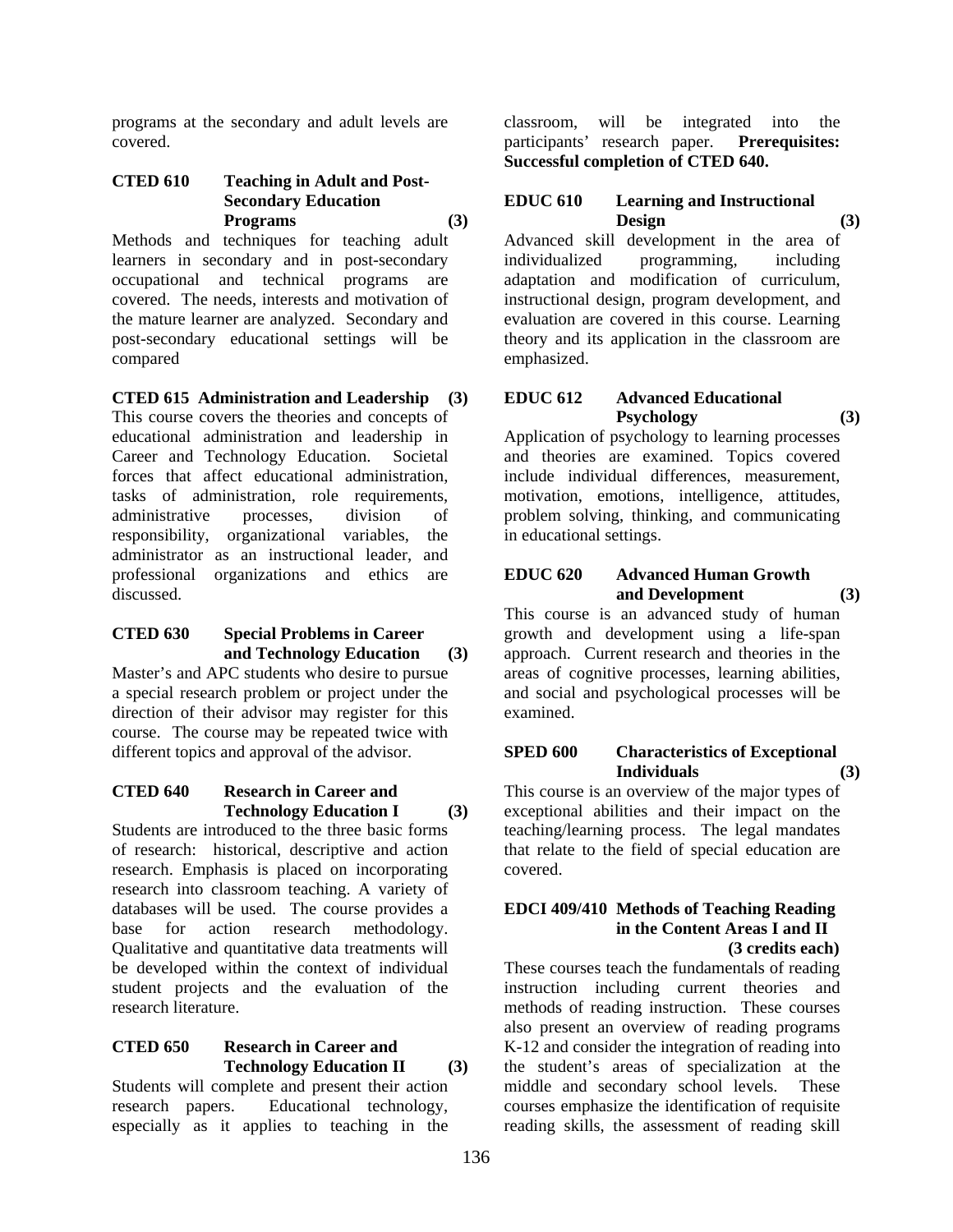levels (instructional and independent), the development of strategies and materials for reading mastery, and the remediation of reading difficulties.

### **EDTE 437 Student Performance Assessment (3)**

This course examines how to identify and utilize appropriate student performance criteria to measure student achievement in the cognitive, psychomotor and affective domains. A variety of assessment instruments will be evaluated and developed to document student mastery of instructional objectives.

#### **EDTE 440 Integrating Math and Science in Occupational and Technology Education (3)**

The purpose of this course is to provide teachers with techniques and methods to assist students in improving their math and science skills within the context of their curriculum. Math and science techniques and problem applications are covered for specific Career and Technology Education (CTE) areas.

### **EDTE 445 American Industry and Global Competition (3)**

This course is an analysis of American industry in relation to current and future competitive trends. Personnel organizations, personnel needs, production, quality and competition in selected manufacturing and construction enterprises are covered.

### **EDTE 450 Mentoring: Expectations and Responsibilities (3)**

This course is an introduction to mentoring, and covers selecting mentors, mentor/teacher responsibilities, teacher observation, problems of beginning teachers, mentoring techniques, assessment, and portfolio development. This course is designed to prepare experienced teachers who are interested in becoming mentors or helping teachers in the secondary school.

### **EDTE 467 Instructional Analysis and Curriculum Development (3)**

This advanced curriculum design course covers methods of conducting an instructional analysis in a content area in order to develop curriculum materials. Emphasis is placed on the integration and utilization of national and state content standards. Course and student objectives, indicators, student learning activities, instructional materials, and student assessment instruments are designed based on these standards.

# **EDTE 482 Core Technologies I (3)**

Core technologies are the building blocks of all technology systems. Mechanical and structural technologies are examined with regard to common components, simple controls, basic system design, safety, and applications. An overview of materials technology will include an examination of ferrous and non-ferrous materials, common industrial forms, and the primary and secondary processing of industrial materials. The course includes an introduction to biotechnology with instructional units devoted to genetics, environmental biotechnology, and the future of biotechnology. Topical investigations and modular activity packages are utilized to enhance understanding of the core technologies.

# **EDTE 483 Core Technologies II (3)**

Core technologies are the building blocks of all technology systems. Electrical, electronic, optical, fluid, and thermal technologies are examined with regard to common components, simple controls, basic system design, safety, and applications. The context for the study of these core technologies is the design and development of technology systems to solve practical problems. Communication skills are developed through the documentation of the design and development process. Topical investigations and modular activity packages are utilized to enhance understanding of the core technologies.

# **EDTE 484 Information Systems (3)**

This course will provide students with knowledge and skills related to communication systems, application of computers, computer controlled robots and machines, imaging, publishing, audio systems, video systems, and telecommunications. Students learn how to integrate instruction on information systems into teaching/learning strategies. These strategies include: ingenuity challenges, topical investigations, product generation, modular activity packages, research and experimentation, and engineering design and development.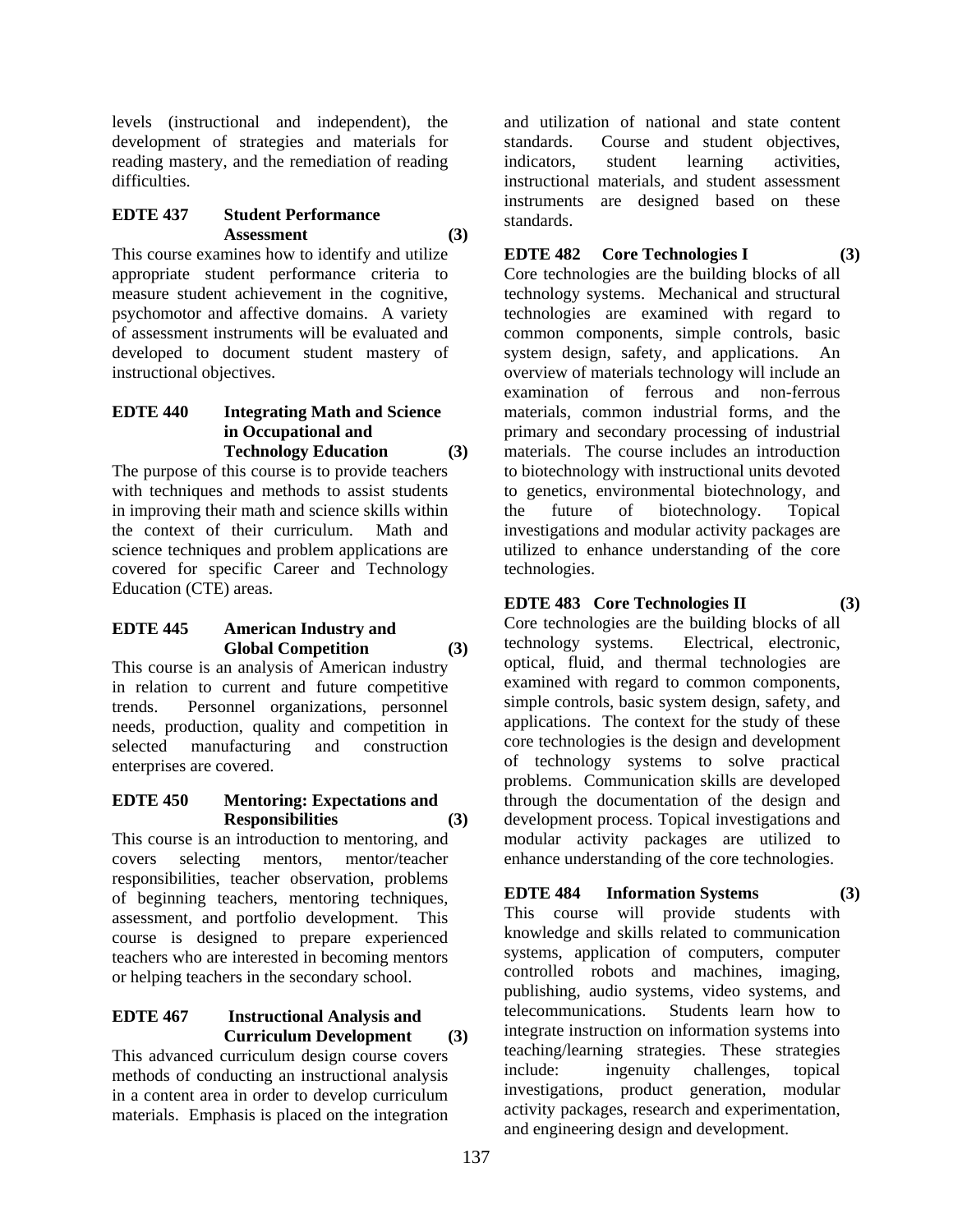### **EDTE 486 Instructional Media Development (3)**

Students will develop instructional materials in this course. The course covers commercially available sources and teacher-developed materials including web pages, WebQuests, computer-generated materials, PowerPoint presentations, and the use of instructional technology devises and equipment.

# **EDTE 499 Research and Experimentation in Technology Education (3)**

This advanced course focuses on solving technological issues through the problemsolving method. Students identify a technological problem, determine possible solutions, collect data, write a research report, and present their findings. Emphasis is placed on inquiry, utilizing resources, analyzing and synthesizing data, and developing solutions.

\*\*\*\*\*\*\*\*\*\*\*\*\*\*\*\*\*\*\*\*\*\*\*\*\*\*\*\*\*\*\*\*\*\*\*\*

For further information on this program, please contact:

# **Dr. Gerald F. Day**

Coordinator of Graduate Studies Department of Technology University of Maryland Eastern Shore 1425 Key Highway Baltimore, MD 21230 (410) 659-5332 (410) 659-7629 fax Email: gfday@umes.edu

# **Dr. Leon Copeland**

Chairman Department of Technology University of Maryland Eastern Shore 11931 Art Shell Plaza Princess Anne, MD 21853-1299 Email: llcopeland@umes.edu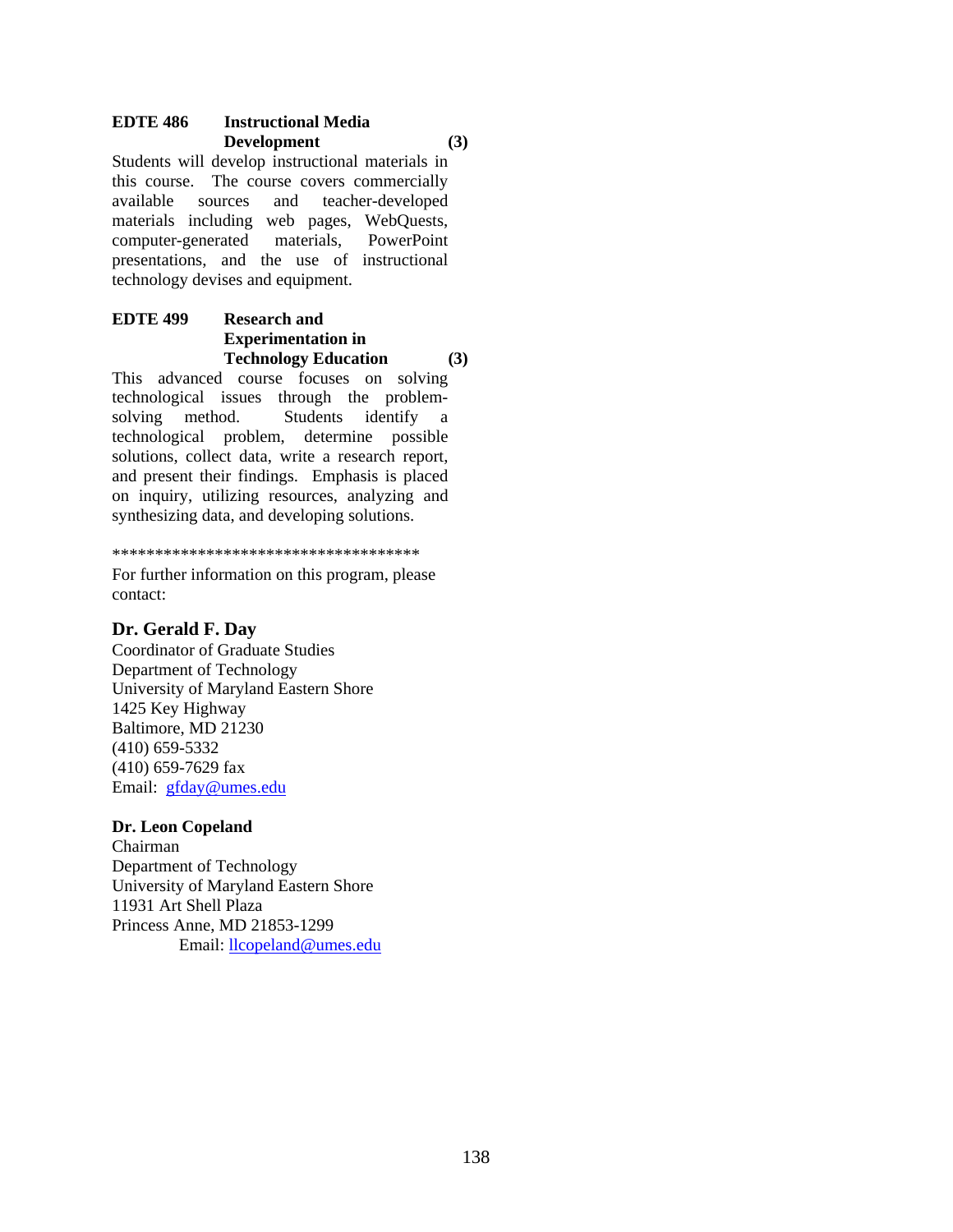### **PHYSICAL THERAPY Doctor of Physical Therapy**

### **THE PROGRAM**

 The Doctor of Physical Therapy (DPT) degree program constitutes the initial professional preparation for students desiring to become physical therapists. Graduates of the program will be prepared to carry out the expanding responsibilities as autonomous health care providers practicing prevention, examination, and intervention in acute care and rehabilitation settings, and in educational and research environments. The DPT Program will also prepare students to contribute to the field of physical therapy through research and other scholarly activities in addition to the utilization of these activities.

#### **ACCREDITATION**

 The DPT Program is designed to meet the Standards of Practice of the American Physical Therapy Association and the Accreditation Standards set forth by the Commission on Accreditation in Physical Therapy Education.

 The DPT Program has been granted accreditation status by the Commission on Accreditation in Physical Therapy Education.

#### **ADMISSIONS POLICY**

The Physical Therapy Admissions Committee selects students for admission. Applicants must meet the following criteria to gain admission to the DPT Program:

1. A Bachelor's degree from U.S. institutions of higher education accredited by a regional accrediting association or the degree equivalent in another country is required.

2. All applicants must successfully complete the following prerequisite courses with a grade of "C" or higher.

#### **Course** Semester Hours

Zoology with Lab **OR** Biology with Lab 4

Human Anatomy and Physiology with Lab (or its equivalent) 8 Mathematics (Trigonometry or higher) 3-4 Physics with Lab 8 Psychology (General, Abnormal or Child) 3 Sociology 3 Chemistry with Lab 8 Histology with Lab **OR** Cell Biology with Lab or Microbiology with Lab 4 (Other upper level Science Courses may be considered) and, Statistics 3

3. A cumulative 3.0 grade point average over all course work earned and a 3.0 average in the science and math courses earned that are a prerequisite to the program (including any courses taken during the spring and the summer preceding the fall admission).

4. Demonstration of knowledge concerning the physical therapy profession by submitting:

a. an essay detailing the reasons the applicant desires to become a physical therapist.

b. Documentation of first-hand observation and/or work experience related to the practice of physical therapy. This experience must be substantiated in writing by a registered/licensed physical therapist.

5. Submission of three (3) letters of recommendation addressing both the applicant's moral character and potential as a physical therapist.

6. A personal interview with at least one member of the Physical Therapy Admissions Committee may be required.

7. Prerequisite science courses completed 10 years prior to the date of admission will not be accepted.

Due to certain factors (i.e., number of available clinical sites), the number of qualified students who can be accepted into the DPT Program is limited. The Department of Physical Therapy Admissions Committee will consider such criteria as cumulative GPA, mathematics and science GPA, prior experience and personal interview scores in making its decision for admissions.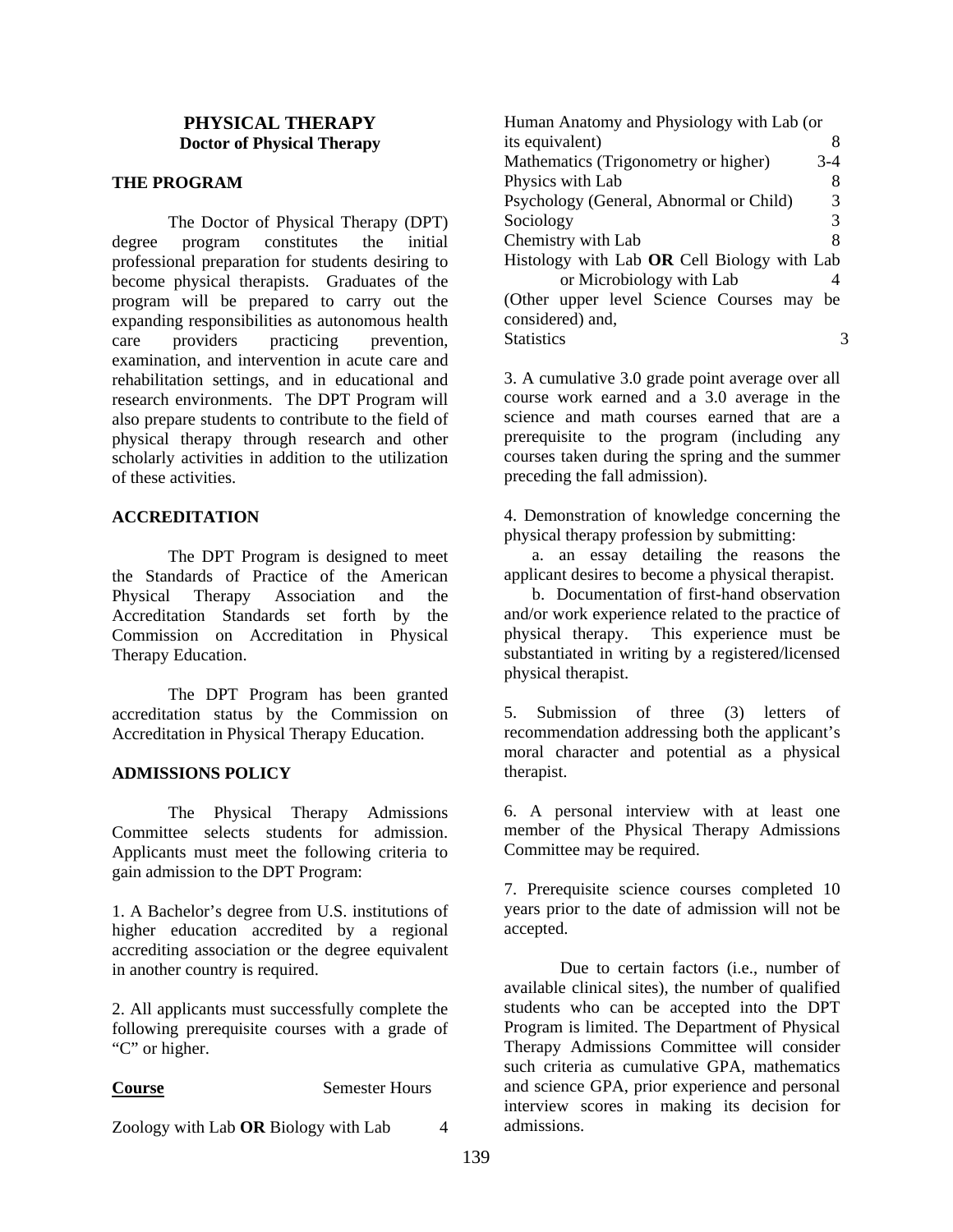#### **ACCEPTANCE POLICY**

Upon acceptance to the DPT Program, the student will be notified of acceptance and given two weeks to return the acceptance letter. A non-refundable acceptance fee of \$300.00 must accompany the acceptance letter. On admission, this acceptance fee will be credited toward tuition.

### **APPLICATION DEADLINE**

Applicants who plan to complete the Bachelor of Science Degree and all prerequisites for the DPT Program before the end of August in any year may apply to the program beginning September 1 of the year prior.

- 1. Early admission decisions will be made on applications received September 1 to December 1. Once the complete application is received by the Department, the student will receive notification within one month.
- 2. Normal admission decisions will be made on applications received by February 1 of the following year.
- 3. If space is available, applications received after these dates may be considered for admission.

### **GENERAL PROGRAM COMPLETION REQUIREMENTS**

The program requires completion of didactic course work, clinical internships, independent study, and a research project as partial fulfillment for the doctorate degree.

Core didactic courses include foundational sciences, clinical medicine, physical therapy procedures, and patient management.

The Clinical Education component provides students with the opportunity to apply their didactic knowledge and skills to clinical situations. Through clinical education experiences, students develop problem-solving and clinical decision-making skills. Select clinical affiliations provide students with clinical experience in specialty areas of physical therapy practice.

The independent study/electives component allows students to pursue advanced study in areas of individual interest under the guidance of the physical therapy faculty. Each student is required to complete six credits in independent study/electives which are approved by the student's academic advisor.

The Research/Critical Inquiry component consists of one didactic course in research methods and the completion of an extensive independent research project under the direction of a research advisor. The research project incorporates all phases of the scientific inquiry process from the formulation of research questions or hypotheses and literature review through data collection and analysis of the results. The student must select a research advisor by the end of the first year of enrollment in the program. Final project requirements include a written document and an oral presentation. Students are encouraged to publish and/or present their research to professional organizations such as the American Physical Therapy Association and the American College of Sports Medicine.

Each student is initially assigned an Academic Advisor who is responsible for advising the student on all aspects of the student's progress throughout the program All students must maintain a cumulative 3.0 GPA. The program is full-time continuous enrollment.

### **RETENTION IN PROGRAM**

### 1. **Didactic Program Phase**

- 1.1 The grading scale for the Physical Therapy Department is as follows:
	- $A 90 100\%$
	- B 80-89%
	- C 75-79%
	- D 65-74%
	- F 0-64%

[Students must have a 75% average in the didactic and the laboratory components of courses for successful completion.]

1.2 A final grade of D in any course (lecture and/or lab) during the DPT Program will result in the student being placed on academic probation.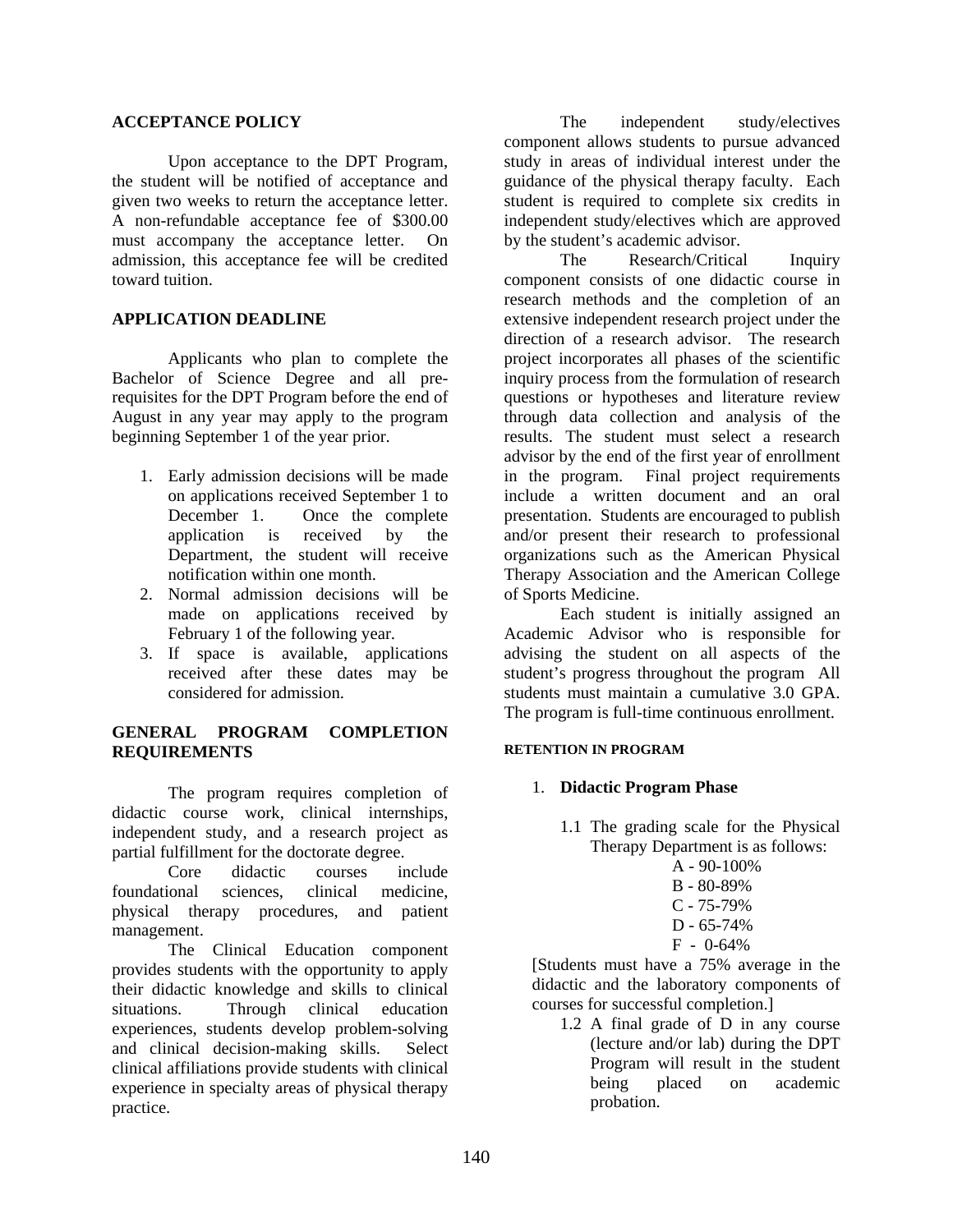- 1.3 Students attaining probationary status twice during the DPT Program are subject to automatic academic dismissal from the program.
- 1.4 A final grade of D in any two courses during the DPT Program (lecture and/or lab) results in an automatic academic dismissal from the program.
- 1.5 A final grade of F in any course (lecture and/or lab) results in automatic academic dismissal from the program.
- 1.6 A student who receives a final grade of D in a course (lecture and/or lab) will be referred to the faculty who will make recommendations to the Department Chairman as to how this grade may be removed and the time limit for removal. Failure to remove the grade in a specified time limit may result in dismissal from the program.
- 1.7 Students engaging in any unethical practices as outlined by the policies of the University of Maryland Eastern Shore, Code of Conduct of the American Physical Therapy Association, and State or Federal laws may be dismissed from the program.
- 1.8 Students must maintain a cumulative grade point average (GPA) of "B" or better over all graduate courses taken and must satisfy all departmental and UMES Graduate School requirements. A graduate student has two semesters in which to bring the cumulative GPA back to a 3.0 ("B") if it falls below that level (note for the Physical Therapy program, the Year I Summer is an academic semester). The admission of all students is continued at the discretion of the faculty, the Department and the Dean of Graduate Studies. (See Section on Termination of Admission in this catalog).
- 1.9 All courses must be completed in sequence.
- 1.10 Students are expected to be able to meet the essential technical standards of performance required by the Department of Physical Therapy.
- 2. **Clinical Practicum and Affiliation Phase**

**2.1 Clinical Affiliation assignments are dependent upon faculty recommendation, Department Chair approval, and availability of clinical sites.** 

2.2 No student may enter the final 16 weeks of full-time clinical affiliations during the 3<sup>rd</sup> year of the program with a final grade of D or incomplete in any course or a cumulative GPA below 3.0. Admission to the final 16 weeks of fulltime clinical affiliation is by approval of the Physical Therapy faculty.

2.3 Each clinical affiliation or practicum must be passed. A student receiving a failing grade during a clinical affiliation or practicum is automatically dismissed from the DPT Program.

2.4 Students not completing a clinical affiliation or practicum for personal reasons may be required to repeat an affiliation or practicum of the same length or make-up the time lost at the same affiliation or practicum.

2.5 A student may only repeat or makeup a clinical affiliation or practicum upon approval of the faculty of the Department of Physical Therapy.

2.6 Students are expected to be able to meet the essential technical standards of performance required by the Department of Physical Therapy.

# 3. **Readmission**

3.1 Students who have been dismissed for academic reasons and students who have had to withdraw for personal reasons may seek readmission by submitting a letter of request to the department.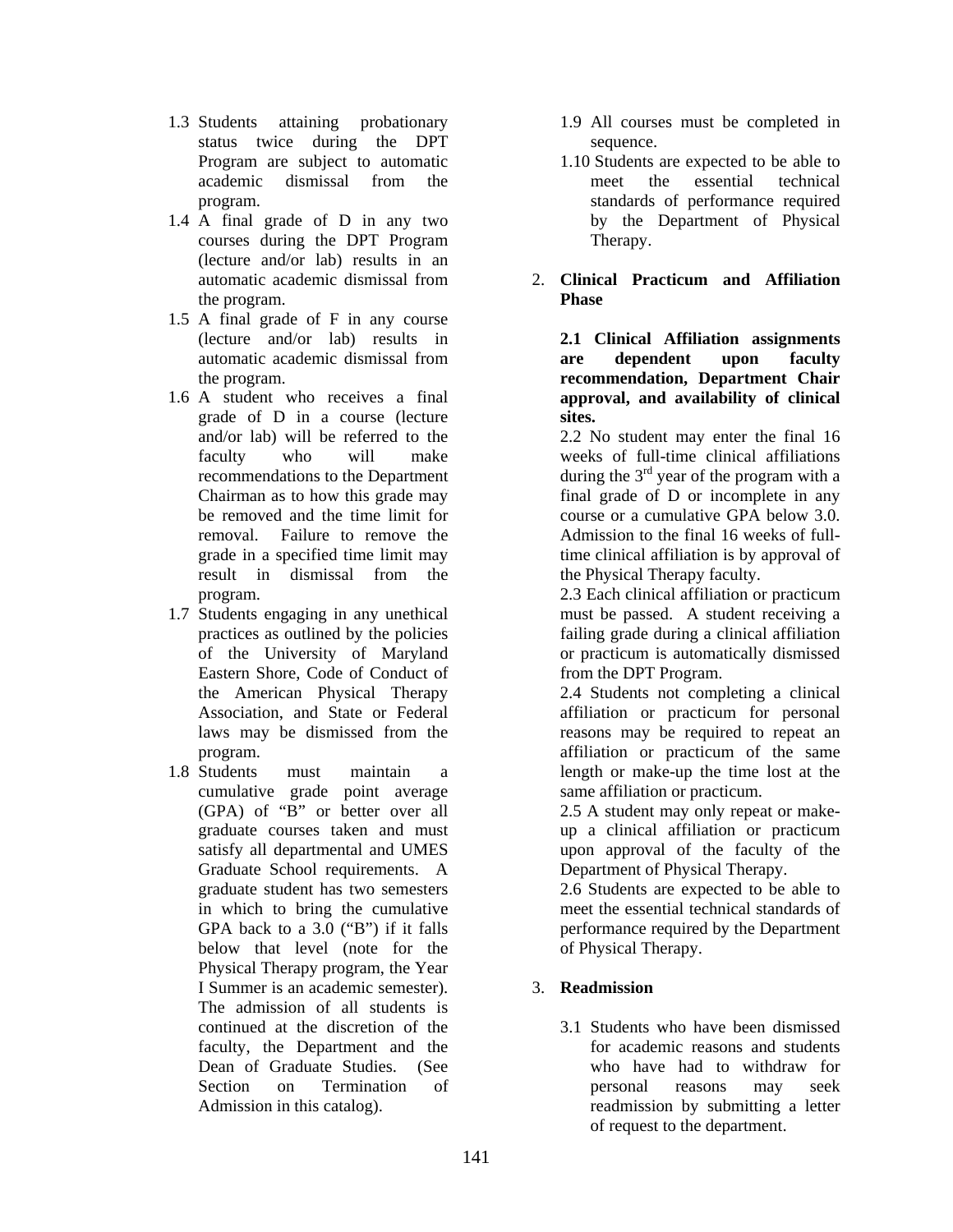3.2 The request for readmission will be reviewed by the Department of Physical Therapy faculty. A student may be readmitted only once to the program.

# **REAPPLICATION TO THE PROGRAM**

 An applicant who has been unsuccessful in obtaining admission into the program may reactivate his or her file by written request to the department by February 1.

#### **Entry-Level Doctorate in Physical Therapy Course Sequence\***

#### **YEAR 1**

#### **FALL**

| PHYT 601 Advanced Human Anatomy              |     |
|----------------------------------------------|-----|
| Lecture                                      | (4) |
| PHYT 607 Advanced Human Anatomy Lab          | (2) |
| PHYT 605 Life Span Development and           |     |
| Embryology                                   | (3) |
| PHYT 670 Introduction to Health Care Systems |     |
| and Patient Care                             | (2) |
| PHYT 600 Advanced Human Physiology           | (3) |

#### **Total: 14 Credits**

**WINTER No Classes** 

 $\overline{a}$ 

#### **SPRING**

| PHYT 602 Neuroscience                            | (4) |
|--------------------------------------------------|-----|
| PHYT 603 Exercise Physiology                     | (3) |
| PHYT 604 Analysis of Human Movement              | (4) |
| PHYT 612 Clinical Medicine I-Pathophysiology (3) |     |
| PHYT 681 Research Methods I                      | (3) |

#### **Total: 17 Credits**

#### **SUMMER**

| PHYT 622 Tests and Measures                    | (3) |
|------------------------------------------------|-----|
| PHYT 614 Clinical Medicine II-                 |     |
| Neuropathology                                 | (2) |
| $\text{DIVT } 671$ International Communication |     |

PHYT 671 Interpersonal Communication and Psychosocial Aspects of

| Disability                                 |     |
|--------------------------------------------|-----|
| PHYT 620 Introduction to Clinical          |     |
| Examination, Evaluation, and               |     |
| Differential Diagnosis                     | (1) |
| PHYT 621 Physical Therapy in the Acute     |     |
| <b>Care Setting</b>                        | (3) |
| PHYT 651 Clinical Practicum I - Acute Care |     |
| <b>Focus</b>                               | (1) |
| PHYT 789 Research Project                  | (1) |

#### **Total: 14 Credits**

# **YEAR 2**

### **FALL**

|  | PHYT 615 Clinical Medicine III -           |     |
|--|--------------------------------------------|-----|
|  | Orthopaedics                               | (3) |
|  | PHYT 623 PT Procedures I – Physical Agents | (2) |
|  | PHYT 627 PT Procedures II - Soft Tissue    |     |
|  | Techniques                                 | (2) |
|  | PHYT 630 PT Procedures III-                |     |
|  | Musculoskeletal                            | (3) |
|  | PHYT 624 Therapeutic Exercise I-Basic and  |     |
|  | Essentials                                 | (3) |
|  | PHYT 616 The Integumentary System and      |     |
|  | <b>Wound Management</b>                    | (2) |
|  | PHYT 789 Research Project                  | (1) |
|  | PHYT 652 Clinical Practicum II             | (1) |
|  | PHYT 658 Clinical Judgment and             |     |
|  | <b>Integration Seminar</b>                 | (1) |
|  |                                            |     |

### **Total: 18 Credits**

#### **WINTER**

PHYT 660 Clinical Affiliation I\*\* (6 weeks) (3)

### **Total: 3 Credits**

#### **SPRING**

| PHYT 631 Prosthetics and Orthotics         | 2)  |
|--------------------------------------------|-----|
| PHYT 626 PT Procedures IV -                |     |
| Electrophysiology                          | (3) |
| PHYT 625 Therapeutic Exercise II           | (2) |
| PHYT 672 Patient and Community Health      |     |
| <b>Education and Promotion</b>             | (2) |
| PHYT 632 Therapeutic Exercise III-Exercise |     |
| Testing and Prescription for               |     |
| <b>Special Populations</b>                 |     |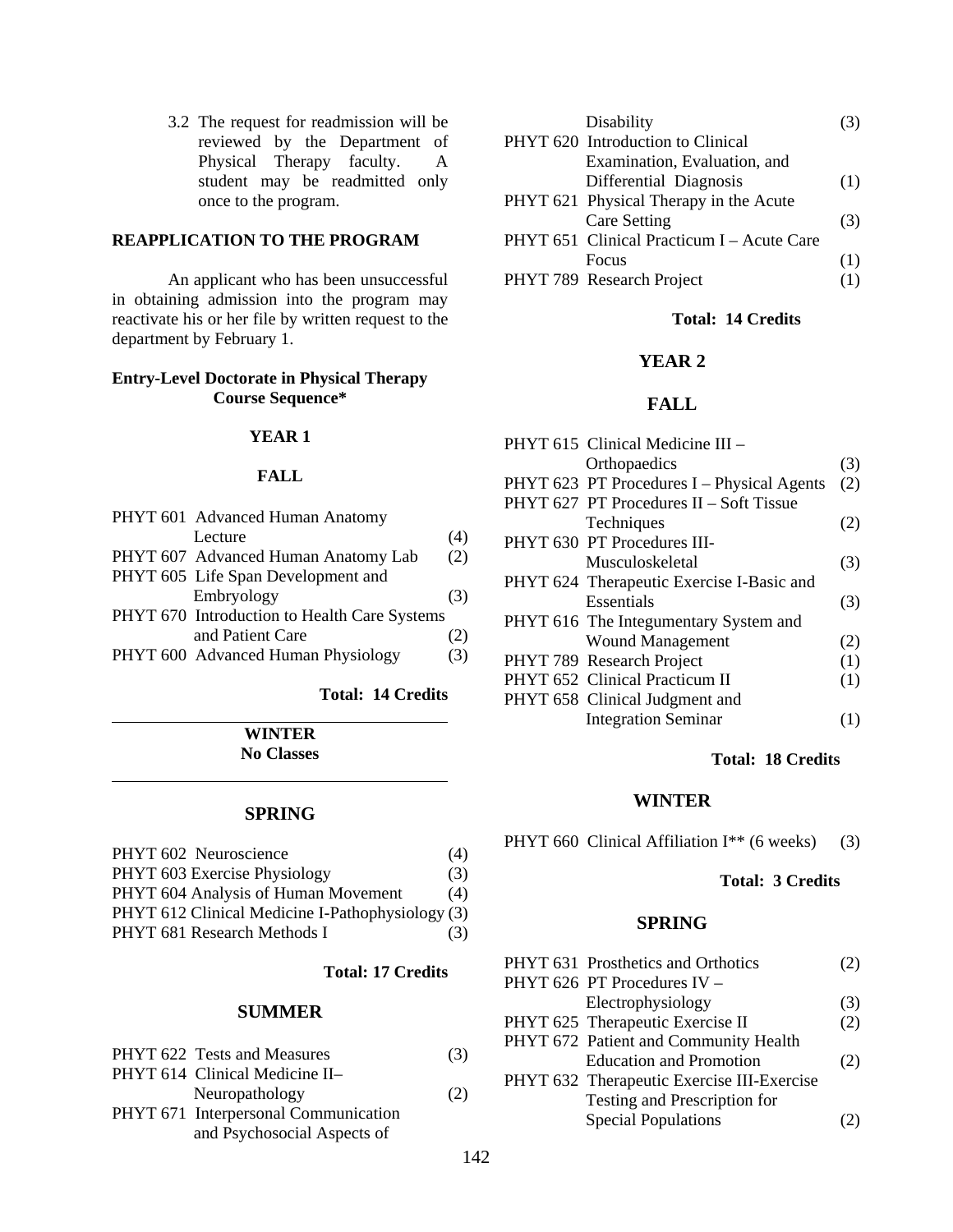| (3) |
|-----|
| (1) |
| (1) |
|     |
| (1) |
|     |

 **Total: 17 Credits** 

 $\overline{a}$ 

#### **SUMMER**

| PHYT 606 Pharmacology, Laboratory |     |
|-----------------------------------|-----|
| Values, and Medical Imaging       |     |
| For the Physical Therapist        | (2) |
| PHYT 789 Research Project         | (1) |

#### **Total: 3 Credits**

#### **YEAR 3**

#### **FALL**

| PHYT 642 Patient Management-                  |     |
|-----------------------------------------------|-----|
| Neuromuscular I                               | (2) |
| PHYT 637 Patient Management-                  |     |
| Pulmonary                                     | (2) |
| PHYT 634 Patient Management-                  |     |
| Musculoskeletal I                             | (2) |
| PHYT 640 Patient Management-Pediatrics I      | (2) |
| PHYT 789 Research Project                     | (1) |
| PHYT 661 Clinical Affiliation II ** (8 weeks) | (4) |
| PHYT 659 Advanced Clinical Judgment and       |     |
| <b>Integration Seminar</b>                    |     |

#### **Total: 14 Credits**

#### **WINTER**

| (1) |
|-----|
|     |
| (1) |
|     |
| (1) |
|     |

#### **Total: 3 Credits**

#### **SPRING**

| PHYT 633 Patient Management-Cardiac  | (2) |
|--------------------------------------|-----|
| PHYT 645 Patient Management Selected |     |
| Topics II                            | (2) |
| PHYT 644 Patient Management -        |     |

|  | Neuromuscular III                       |     |
|--|-----------------------------------------|-----|
|  | PHYT 636 Patient Management             |     |
|  | Musculoskeletal-III                     | (3) |
|  | PHYT 659 Advanced Clinical Judgment and |     |
|  | Integration                             | (1) |
|  | PHYT 674 Professional Development and   |     |
|  | Practice Issues In P.T.                 | (1) |
|  | PHYT 789 Research Project               | (T) |
|  |                                         |     |

#### **Total: 13 Credits**

#### **SUMMER**

PHYT662 Clinical Affiliation III \*\* (8 weeks) (4) PHYT663 Clinical Affiliation IV \*\*(8 weeks) (4)

#### **Total: 8 Credits**

\*Course numbers and sequence subject to change. Student must complete **6 credits of PHYT649 Independent Study or electives** during the three years of the program prior to the third summer.

**\*\*Upon approval of the Department of Physical Therapy Faculty** 

### **TOTAL CREDITS: 130**

#### **COURSE DESCRIPTIONS**

#### **PHYT 600 Advanced Human Physiology (3)**

This course focuses on the major physiological systems of the human body. Topics in this course will cover function of the cardiovascular, respiratory, musculoskeletal, renal, gastrointestinal, genitourinary, neurological, lymphatic, endocrine, and immune systems at the cellular, organ and systemic levels.

### **PHYT 601 Advanced Human Anatomy (4)**

This course focuses on the structure and function of the human body with emphasis on the neuromusculoskeletal, cardiovascular, pulmonary, gastrointestinal, and genitourinary systems. Clinical correlations to the anatomical structures will be presented.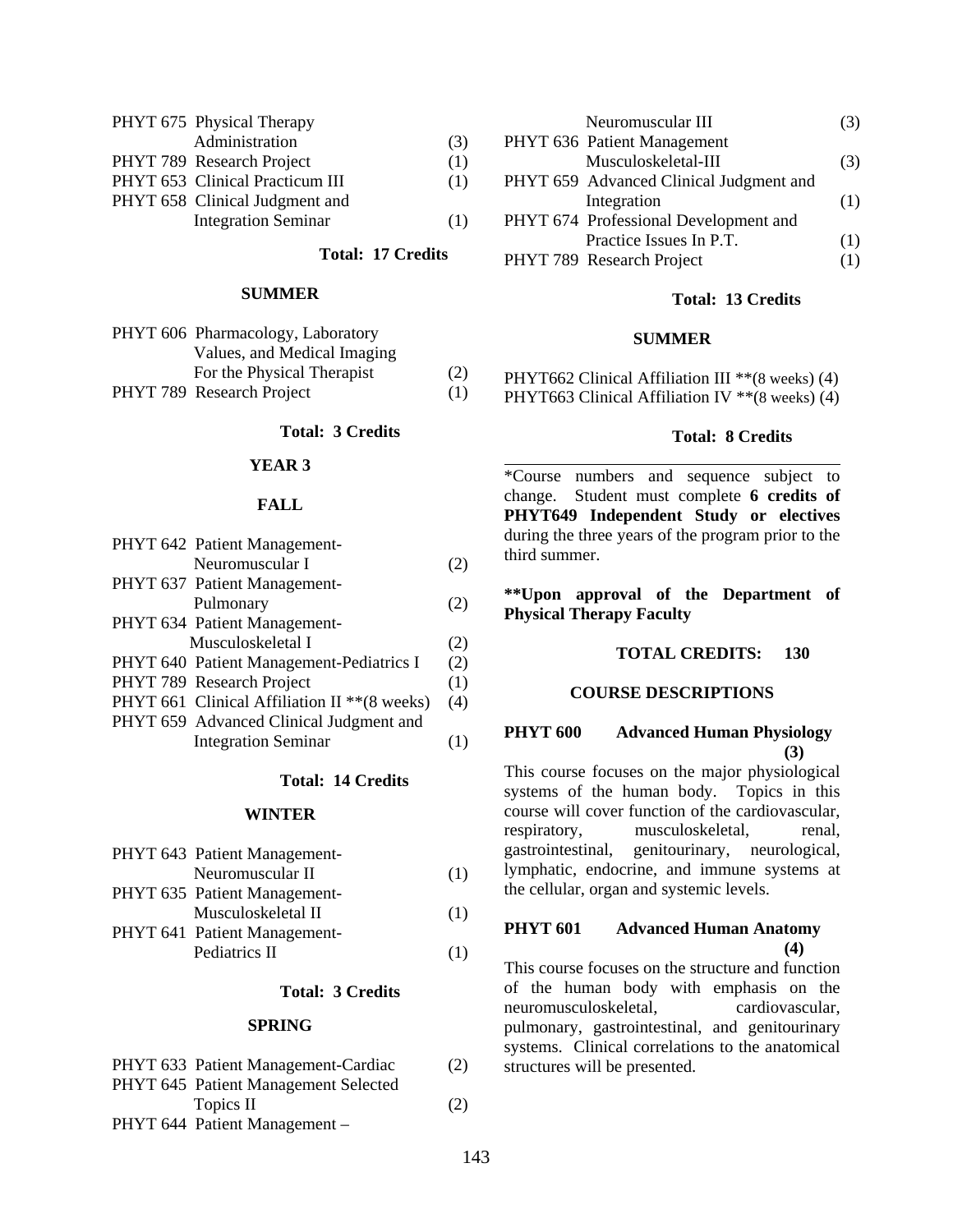## **PHYT 602 Neuroscience (4)**

This course explores the structure and function of the central, peripheral and autonomic nervous systems on an anatomical, physiological and neurological basis. Three lecture hours and three laboratory hours per week.

# **PHYT 603 Exercise Physiology (3)**

This course provides an overview of exercise physiology theory and principles and an examination of the physiological responses to both acute and chronic physical activity. The role of exercise physiology in the treatment and rehabilitation of various populations is highlighted.

### **PHYT 604 Analysis of Human Movement (4)**

This course analyzes normal and abnormal motor function based upon principles of biomechanics, and musculoskeletal anatomy. The student will be able to perform movement analyses of functional activities with regards to<br>kinematics and kinetics. The student's kinematics and kinetics. anatomical knowledge will be reinforced and palpation skills will be taught through hands-on laboratory experiences.

### **PHYT 605 Life Span Development and Embryology (3)**

This course emphasizes a holistic study of normal human growth and development from conception to maturity including embryological development of the major body systems. Emphasis will be placed on the components of sensory and motor development and the development of mature motor patterns. Study will include the four aspects of human behavior and development including biophysical, cognitive, affective, and social. Students will also examine physiological and psychosocial issues involved in the normal aging process.

### **PHYT 606 Pharmacology, Laboratory Values and Medical Imaging for the Physical Therapist (2)**

The first part of this course provides an overview of the basic components of pharmacology with emphasis on pharmacokinetics and pharmacodynamics. A review of common disease states encountered in clinical practice and their pharmacological interventions will be presented. Emphasis will be placed on exploring the relationship between pharmacology and physical therapy practice. Students will be engaged in clinical reasoning and application of pharmacological concepts. The second part of this course will introduce the student to critical laboratory tests and the interpretation of laboratory values. Basic hematology will be reviewed focusing on normal and pathological blood levels. Emphasis will be placed on the interpretation of laboratory data and its impact on safe and effective patient care. The third part of this course covers the principles, procedures and interpretation of diagnostic imaging techniques. Emphasis is on plain film radiography, myelograms, CT scans, magnetic resonance imaging and nuclear medicine. Emphasis will be placed on exploring the relationship between medical imaging and physical therapy practice.

### **PHYT 607 Advanced Human Anatomy-Lab (2)**

The course focuses on the structure and function of the human body with emphasis on the neuromusculoskeletal, cardiovascular, pulmonary, gastrointestinal, and genitourinary systems. The students' understanding of the human body in three dimensions will be facilitated through cadaver dissection.

### **PHYT 612 Clinical Medicine I Pathophysiology (3)**

This course provides an introduction to general pathology and the physiological and anatomical changes accompanying disease, injury or abnormal development. Pathophysiology of the following systems are covered: cardiovascular, respiratory, musculoskeletal, renal, gastrointestinal, genitourinary, lymphatic, endocrine, and immune systems. Current concepts and trends in diagnosis and medical management will be presented throughout the course. Mechanisms of disease processes will be examined.

### **PHYT 614 Clinical Medicine II-Neuropathology (2)**

This course will emphasize pathology of the nervous system (CNS, PNS, and ANS) and the physiological and anatomical changes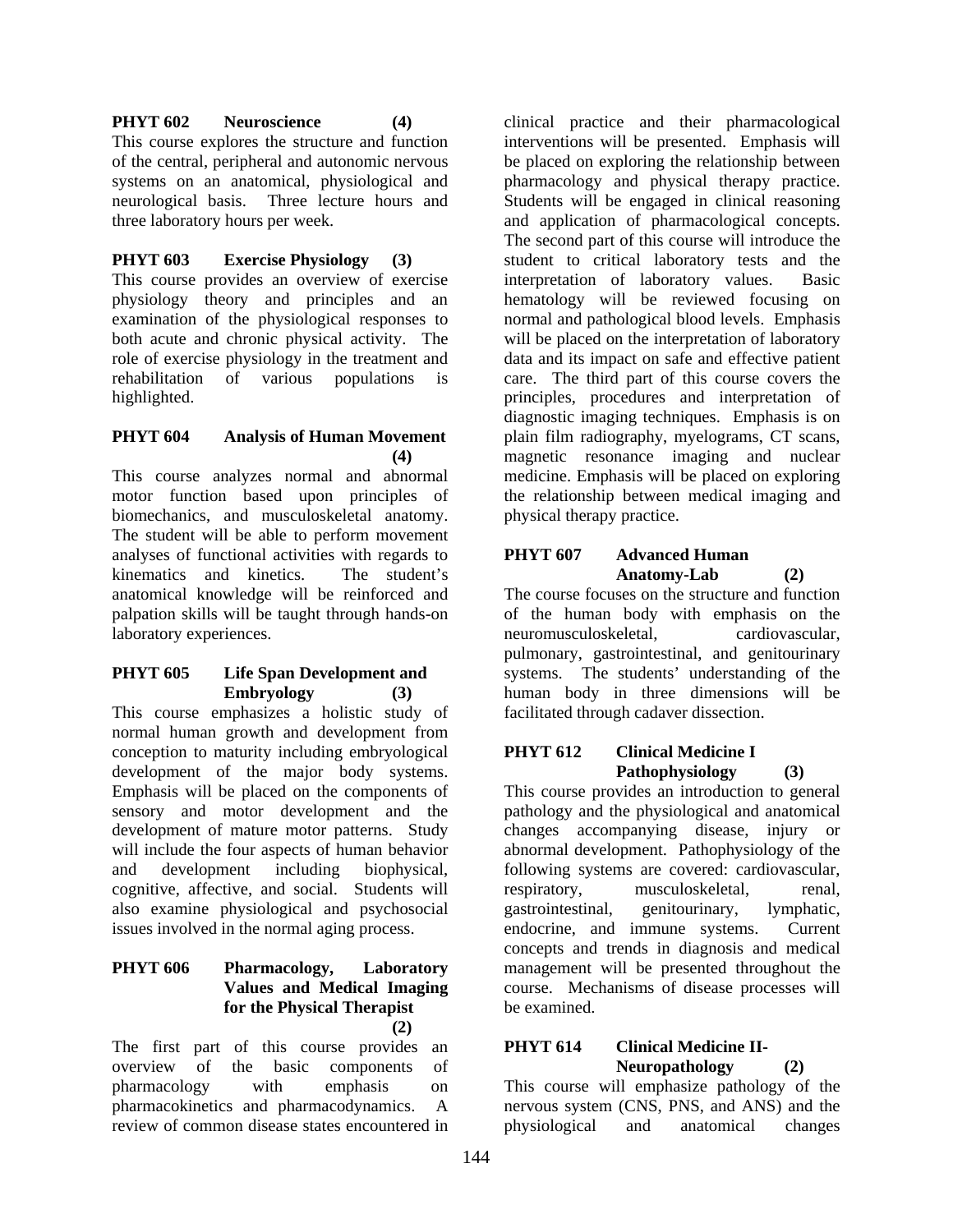accompanying disease, injury, and abnormal development. Current concepts and trends in differential diagnosis, medical management, and healthcare interventions are covered.

### **PHYT 615 Clinical Medicine III-Orthopaedics (3)**

In this course, emphasis is placed on the pathology of the musculoskeletal system, and the physiological and anatomic changes accompanying disease, injury, and/or abnormal development along with current concepts and trends in differential diagnosis and medical and surgical management and rehabilitation.

### **PHYT 616 The Integumentary System & Wound Management (2)**

This course will include an overview of the structure and function of the integumentary system, common dermatologic conditions, and the physiology of the normal wound healing process. The etiology and pathophysiology of various types of chronic wounds will be presented including pressure ulcers, arterial and venous insufficiency ulcers, neuropathic ulcers, and burns. The examination, evaluation, and intervention for each type of pathologic condition will be discussed. Students will engage in problem-solving activities through a variety of case study applications.

### **PHYT 620 Introduction to Clinical Examination, Evaluation and Differential Diagnosis (1)**

This course will consist of the principles of the patient management model including examination, evaluation, diagnosis, and prognosis. Emphasis will be placed on the process of obtaining a history, performing a systems review, and selecting and administering tests and measures to gather data. The principles of differential diagnosis will be introduced with an emphasis on distinguishing between neuromusculoskeletal and systemic conditions**.**  The course will also cover differential diagnosis of upper and lower extremity conditions of musculoskeletal and non-musculoskeletal origin with the use of an upper and lower quarter scanning exams.

#### **PHYT 621 Physical Therapy in the Acute Care Setting (3)**

Students will be introduced to basic physical therapy examination, evaluation and intervention skills to ensure safe patient interactions including gross assessment skills, patient communication, safe and effective patient positioning and movement, monitoring of vital signs, use of assistive ambulatory devices, universal precautions and sterile procedures. An emphasis is placed on psychomotor performance of examination and intervention skills and will also include safe procedures in transfers, gait training, positioning, and basic patient handling skills. Equipment and procedures utilized in the acute care setting will be introduced including IVs, cardiac monitoring devices, catheters, and respiratory support apparatus.

# **PHYT 622 Tests and Measures (3)**

This course presents examination/evaluation skills pertinent to physical therapy including, postural assessment, goniometry, specific and group manual muscle testing, isokinetic testing, sensation testing, limb length and girth measurements, and reflex testing. Students will apply techniques to specific patient case situations.

### **PHYT 623** PT Procedures I – Physical **Agents (2)**

The course addresses: 1) the physical principles and physiological effects of physical agents/modalities; 2) the ethical use and application of physical agents in the management of pain, soft tissue trauma, and edema; 3) the role of physical agents/modalities in prevention of secondary complications and their adjunct use to therapeutic exercise and movement therapy; 4) the relationship of physical agents/modalities, temperature regulation and vascular supply, indications and contraindications; and 5) modification in the application of physical agents/modalities in unique patient populations.

### **PHYT 624 Therapeutic Exercise I – Basics and Essentials (3)**

This course serves as an introduction to the modality of therapeutic exercise. It includes principles of aerobic conditioning and the use of various types of resistance, range of motion,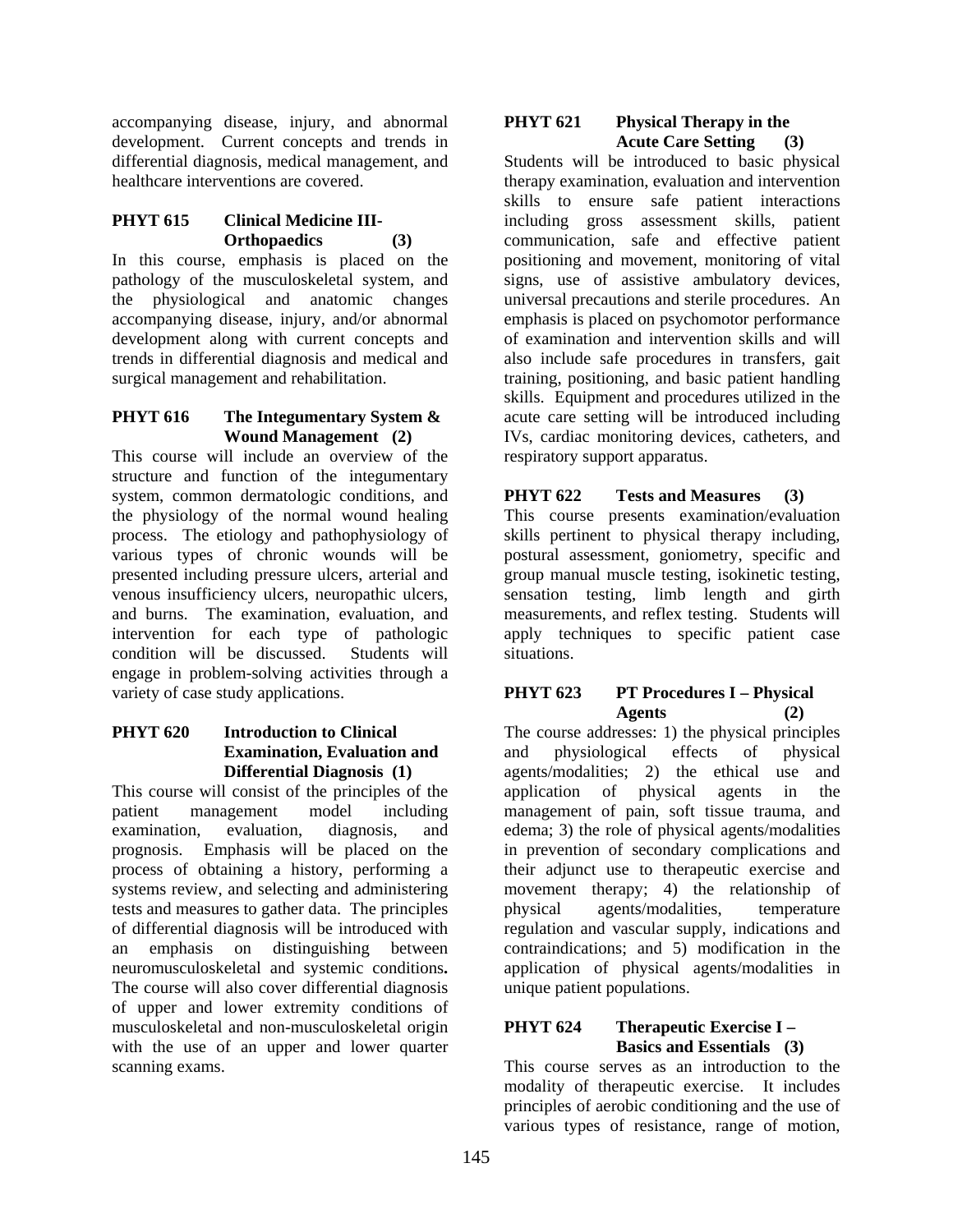postural, and breathing exercises along with their therapeutic application to specific regions of the body. Emphasis will be centered on providing a foundation of knowledge and skills that can be used to manage a large number of patient problems seen in clinical practice. Students will be able to design safe and effective therapeutic exercise programs for a variety of patient diagnoses.

#### **PHYT 625 Therapeutic Exercise II (2)**

This course is a continuation of Therapeutic Exercise I and includes advanced therapeutic techniques for special patient populations in rehabilitation. Special topics techniques such as bariatric rehabilitation, pre-prosthetic training, post-surgical protocols, oncology rehabililtation, and selected topics in neurologic physical therapy will be covered. Therapeutic exercise interventions will also target comprehensive management of the medically complex patient, including lab value and comorbidity analysis. Exercise will be approached from an evidencebased perspective, with appropriate attention to those contributions from the basic and clinical sciences. Students will gain exposure to more advanced rehabilitation equipment management such as complex seating systems, NeuroCom training, and treadmill unweighting. In addition, web-based activities will give students the opportunity to discuss patient case studies and to analyze current evidence for specific interventions. Problem-based activities in both the laboratory and clinical setting will focus on stimulating effective clinical decision-making.

### **PHYT 626 PT Procedures IV – Electrophysiology (3)**

Analysis of the physical and physiological principles underlying the application of therapeutic electricity in patient/client management is provided. Basic principles underlying electrodiagnostic procedures are covered.

### **PHYT 627 PT Procedures II – Soft Tissue Techniques (2)**

This course encompasses practical and theoretical aspects of soft tissue techniques used in the physical therapy management of musculoskeletal impairments. Emphasis is

placed on examination skills, specific tissue examination, and intervention techniques. The potential influence of soft tissue on movement and pain in mechanical and neurological impairments is discussed.

# **PHYT 630 PT Procedures III – Musculoskeletal (3)**

This course will consist of the principles of upper and lower extremity examination including the special testing of the upper and lower extremity joints and assessment of accessory motion. The principles of joint mobilization as a therapeutic intervention will be included with a discussion of the history, various philosophies, grading systems, and techniques. Joint mobilization techniques specific to the upper and lower extremities will be emphasized.

# **PHYT 631 Prosthetics and Orthotics**   $(2)$

This course focuses on patient management for individuals requiring the use of prostheses and orthoses. Emphasis is placed on the skills of examination of limb impairments and evaluation of the factors that influence the normalization of function. Students will develop plans and intervention strategies to maximize the health care of individuals with various amputations and limb impairments. In addition, students will learn to proficiently measure appropriate changes in function and communicate the findings to the prosthetist/orthotist and other members of the health care team.

#### **PHYT 632 Therapeutic Exercise III -Exercise Testing and Prescription for Special Populations (2)**

This course basic exercise testing procedures and precautions, as well as exercise prescription for selected patient populations. An emphasis is placed on monitoring patients for normal and abnormal responses to activity, and specific indications and contraindications to exercise. Populations to be addressed will include individuals with arthritis, diabetes, cancer, AIDS, and cardiovascular and pulmonary conditions, among others.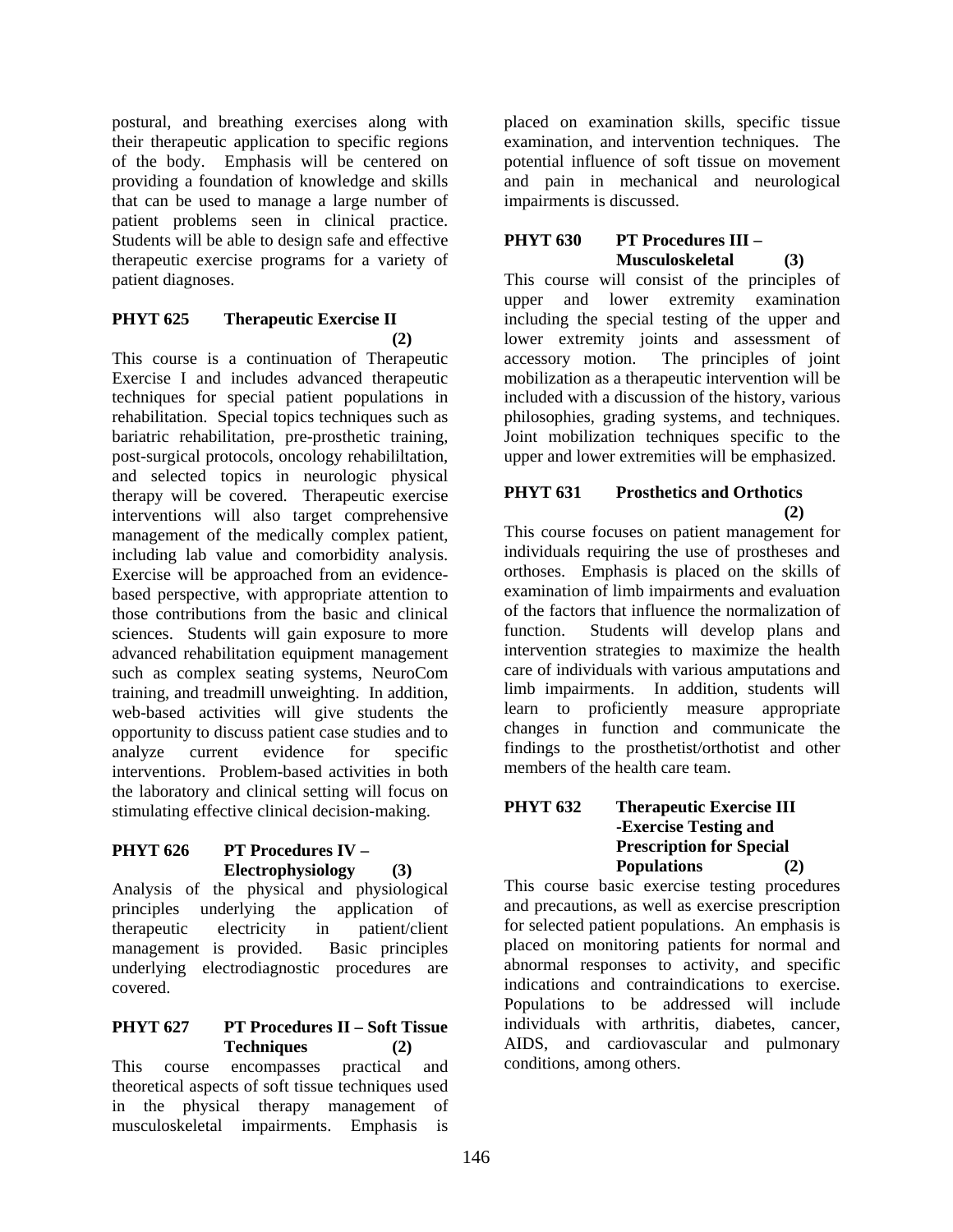### **PHYT 633 Patient Management – Cardiac (2)**

Emphasis during lecture and laboratory experiences will be placed on cardiovascular structure, physiology, function, and the response to acute and chronic exercise. Interventions such as medications, surgical procedures, and exercise will be highlighted, along with the nature of cardiovascular pathology, cardiovascular rehabilitation, prevention strategies, and the role of the physical therapist.

# **PHYT 634 Patient Management – Musculoskeletal I (2)**

The course is the first part in a series of physical therapy management and treatment interventions for the musculoskeletal system. Patient examination, differential considerations, treatment interventions, and re-assessment procedures will be emphasized throughout the course. Musculoskeletal dysfunctions, with and without surgical intervention, of the extremities and evidenced based treatment strategies will be integrated into clinically relevant scenarios. Anatomy, biomechanics, and special tests will be reviewed and applied via classroom education and advanced dissections.

### **PHYT 635 Patient Management – Musculoskeletal II (1)**

 This course is the second part in the series of physical therapy management and treatment interventions for the musculoskeletal system. Patient examination, differential considerations, treatment interventions, and re-assessment procedures will be emphasized throughout the course. Musculoskeletal dysfunctions, with and without surgical intervention, of the extremities and evidenced based treatment strategies will be integrated into clinically relevant scenarios. Anatomy, biomechanics, and special tests will be reviewed and applied via classroom education and advanced dissections.

### **PHYT 636 Patient Management – Musculoskeletal III (3)**

This course is the third part in the series of physical therapy management and treatment interventions for the musculoskeletal system. Patient examination, differential considerations, treatment interventions, and re-assessment procedures will be emphasized throughout the

course. Musculoskeletal dysfunctions of the spine, pelvis and TMJ will be emphasized. Evidenced based treatment strategies, with consideration of surgical procedures, will be integrated into clinically relevant scenarios. Anatomy, biomechanics, and special tests will be reviewed and applied via classroom education and advanced dissections.

### **PHYT 637 Patient Management – Pulmonary (2)**

Emphasis during lecture and laboratory experiences will be placed on recognition of pulmonary structure, physiology, function, and pathological conditions. The role of physical therapy in the integration of various examination, evaluation and intervention procedures in order to provide acute care, rehabilitation, and prevention programs are also highlighted.

### **PHYT 640 Patient Management –**  Pediatrics I (2)

This course will cover examination, evaluation, and intervention procedures for common pediatric conditions including primary and secondary neurological, musculoskeletal, developmental, neuromuscular and cardiopulmonary disorders. Influences of psychosocial, cultural, and environmental factors will be addressed for children with disabilities and their families/caregivers. Students will be introduced to current principles and legal issues in the provision of pediatric services in community-based and educational programs including family-centered care, practice models, and the Individuals with Disabilities Education Act (IDEA).

### **PHYT 641 Patient Management –**  Pediatrics II (1)

This course will focus on screening, examination, and evaluation and planning methods used for pediatric patients. A variety of standardized developmental assessment instruments will be examined. Students will learn to select, apply, and analyze developmentally appropriate procedures for pediatric screening, examination, and evaluation. Students will gain experience in the formulation of appropriate plans of care including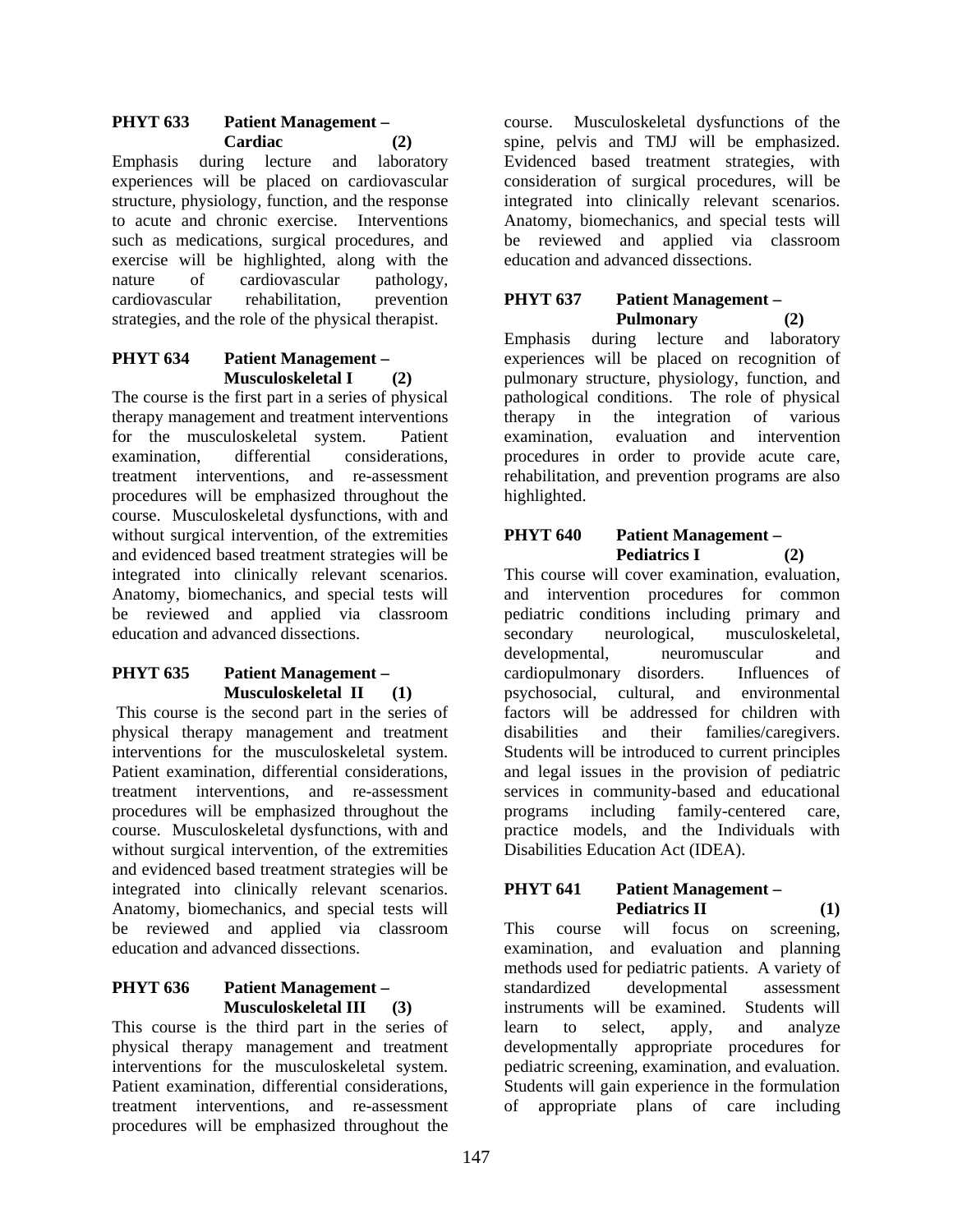Individualized Family Service Plans (IFSPs) and Individualized Education Plans (IEPs)

## **PHYT 642 Patient Management – Neuromuscular I (2)**

This course is the first part in the sequence of management and treatment of the neurologically impaired adult. The course explores the theoretical basis of traditional and current approaches for the management of persons with CNS, PNS, ANS and congenital disorders of traumatic and/or vascular etiology. The primary concerns are: (a) brief review of traditional methods, their historical perspectives, strengths and weaknesses; (b)in-depth analysis of Brunnstrom's method of evaluation and treatment of patients post-CVA and post selected vascular disorders of cortical etiology, strengths and weaknesses; (c) introduction to theories of motor control, motor learning and skill acquisition and their potential application in skill learning and rehabilitation; (d) current issues in "functional" interventions, strategies and outcome expectations.

### **PHYT 643 Patient Management – Neuromuscular II (1)**

The course is the second in a sequence of courses that explore the theoretical basis of traditional and current approaches of managing persons with CNS, PNS, ANS disorders of progressive and non-progressive, acquired and/or congenital etiologies. The course focuses on the examination, evaluation, diagnosis, prognosis, and intervention of the adult with impaired motor function and sensory integrity. This course will cover the management of patients with traumatic brain injury (TBI) in the acute and chronic phases of rehabilitation. The role of the physical therapist as a direct caregiver and team member will be discussed.

### **PHYT 644** Patient Management **Neuromuscular III (3)**

This course is the third in a sequence of courses, which explore the theoretical basis of traditional and current approaches of managing persons with CNS, PNS, ANS disorders of progressive and non-progressive, acquired and/or congenital etiologies (e.g., Parkinson's Disease). The skills of examination, evaluation, program planning, and intervention for the patient with

neurological impairments will be emphasized. Attention will also be directed to the environment into which the patient is being discharged, re-evaluation of status, health care regulation changes and their implication of care for patients with dysfunctions of the neurological system.

# **PHYT 645 Patient Management – Selected Topics (2)**

This course will present examination and intervention skills for management of patients with unique problems such as the rheumatoid diseases, HIV-AIDS, arterial insufficiency, and vestibular dysfunction. This course will also present issues pertinent to the health, function, and physical therapy management of the geriatric client. Normal and abnormal changes in cognition and mobility will be addressed, along with the implications of psychosocial, legal, ethical, and nutritional concerns. Course material will include examination, data collection, and intervention activities geared towards optimizing functional outcomes with geriatric clients. Students will have the opportunity to perform community balance screening activities.

**PHYT 649 Independent Study (1-3)**  The independent study offers a means for students to pursue academic interests beyond the scope of course work in the program under the direction of a faculty advisor. The content and methods of study for this course will vary and are arranged by the student and advisor. Areas of study may include cardiopulmonary, orthopaedics, neurology, pediatrics, women's health, or other fields of study. Repeatable Credit. Each student is required to complete six credits of Independent Study or Electives. In lieu of Independent Study, the student may take electives offered by a graduate school of the University System of Maryland as approved by the faculty advisor.

# **PHYT 651 Clinical Practicum I – Acute Care Focus (1)**

Students are involved in a practical part-time clinical experience in the application of physical therapy procedures while under direct supervision of a clinic instructor. Emphasis is on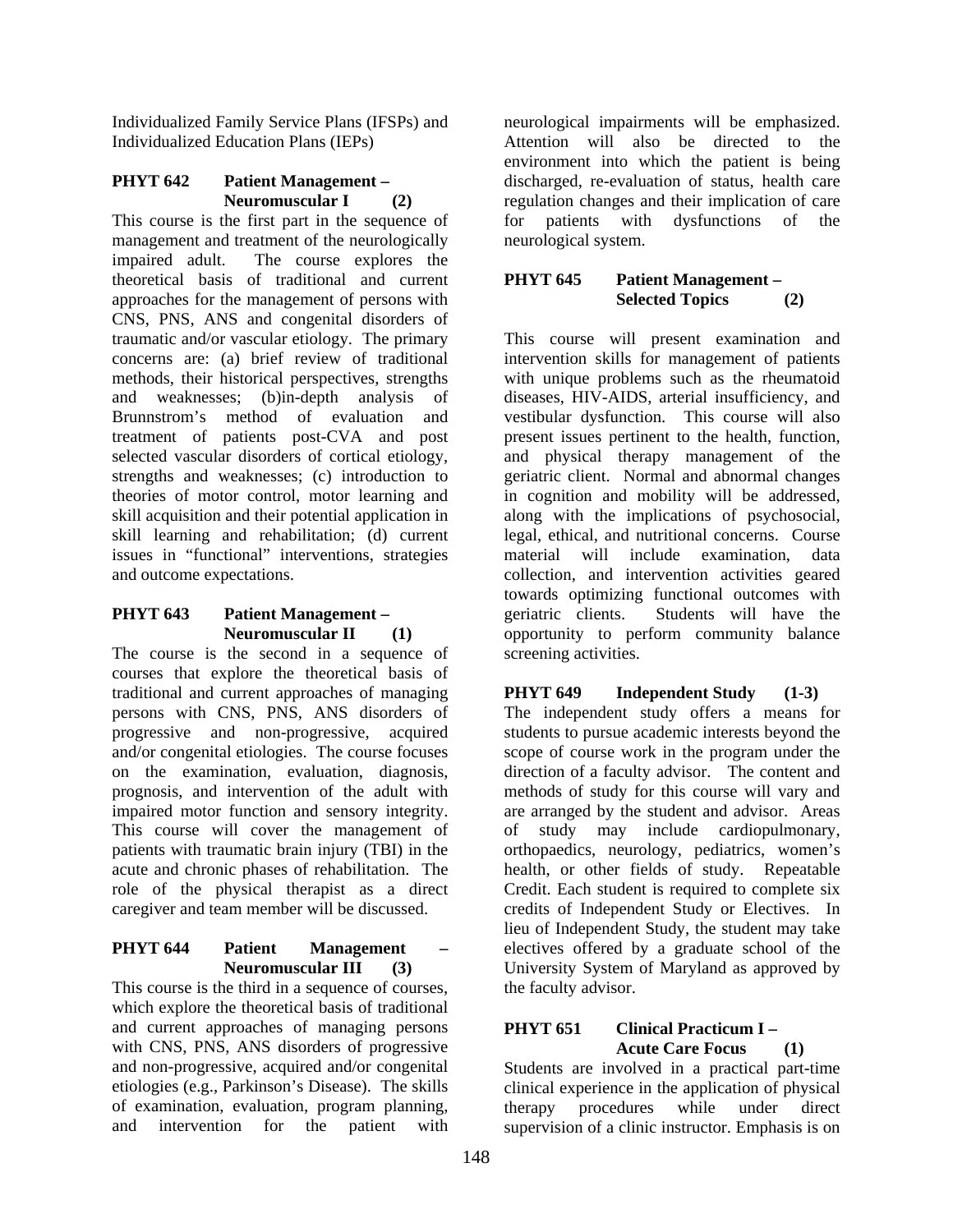the management of patients in the hospital setting. The student will directly apply the knowledge and skills obtained in PHYT 621: Physical Therapy in the Acute Care Setting.

### **PHYT 652 Clinical Practicum I (1)**

Students are involved in a practical part-time clinical experience in the application of physical therapy procedures while under direct supervision of a clinic instructor. Students rotate through a variety of clinical settings.

### **PHYT 653 Clinical Practicum III (1)**

Students are involved in a practical part-time clinical experience in the application of physical therapy procedures while under direct supervision of a clinic instructor. Students rotate through a variety of clinical settings.

# **PHYT 658 Clinical Judgment & Integration Seminar (1)**

This course combines instruction in clinical problem solving through problem synthesis, critical thinking, clinical reasoning, and decision-making. Case studies presented by faculty and students are used to facilitate the development of reasoning and decision-making skills that are applicable to current health care issues as well as to clinical practice. Students integrate didactic knowledge with clinical applications through the presentation and discussion of actual patient case studies. Repeatable credit.

### **PHYT 659 Advanced Clinical Judgment & Integration Seminar (1)**

This course will focus on advanced clinical problem solving and analysis with an emphasis on the application of differential diagnostic skills. Students will develop skills in critical analysis of complex medical conditions and in formulating appropriate plans for intervention. The course is designed to enhance students' critical thinking abilities that are particularly pertinent to the autonomous practioner who practices in states with direct access to physical therapy services. Repeatable credit.

### **PHYT 660 Clinical Affiliation I (3)**

This clinical session will consist of six weeks of full-time clinical experience. Students will

incorporate examination, evaluative and therapeutic procedures presented in the classroom and laboratory in direct patient care under the supervision of clinical instructor. 40 clinical hours per week/6 weeks.

### **PHYT 661 Clinical Affiliation II (4)**

This clinical session will consist of eight weeks of full-time clinical experience. Students will incorporate examination, evaluative and therapeutic procedures presented in the classroom and laboratory in direct patient care under the supervision of a clinical instructor. 40 hours per week/8 weeks.

### **PHYT 662 Clinical Affiliation III (4)**

This clinical session will consist of 8 weeks of full-time clinical experience in preparation for competency as an entry-level practitioner. Students will incorporate examination, evaluative and therapeutic procedures presented in the classroom and laboratory in direct patient care under the supervision of a clinical instructor. 40 hours per week/8 weeks.

### **PHYT 663 Clinical Affiliation IV (4)**

This clinical session will consist of 8 weeks of full-time clinical experience in preparation for competency as an entry-level practitioner. Students will incorporate examination, evaluative and therapeutic procedures presented in the classroom and laboratory in direct patient care under the supervision of a clinical instructor. 40 hours per week/8 weeks.

#### **PHYT 670 Introduction to Health Care Systems and Patient Care (2)**

Students are introduced to the role and function of the physical therapist in contemporary health care with an awareness of ethical principles, historical foundations of the profession, current health care issues, and health care economics. The patient management model in physical therapy will also be introduced, including patient examination, evaluation, diagnosis, prognosis, intervention and outcomes. The course will emphasize the team approach to health care in both urban and rural areas and will present strategies to promote cultural competency within the health care system.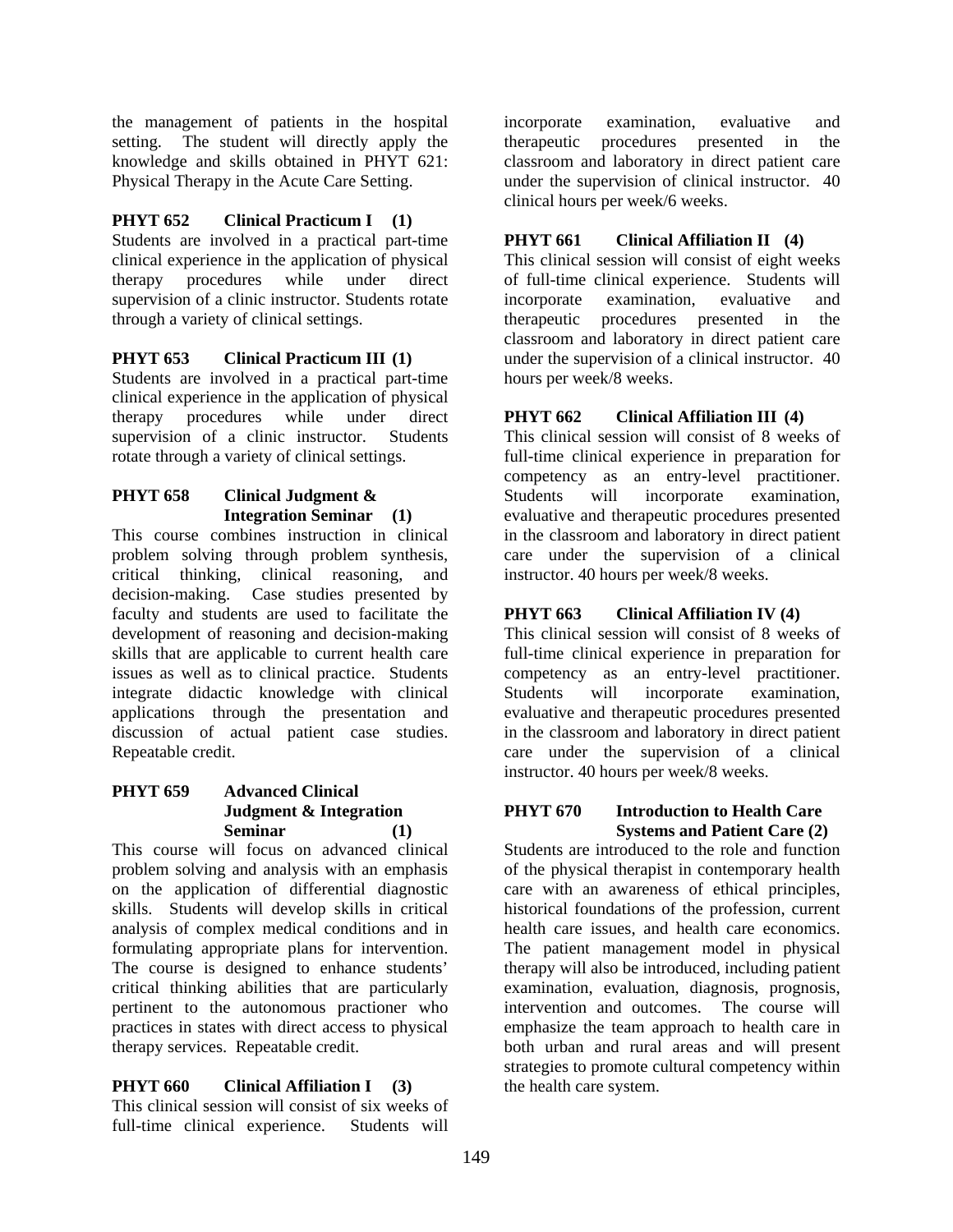### **PHYT 671 Interpersonal Communication and Psychosocial Aspects of Disability (3)**

This course focuses on the psychological, social, and cultural contexts of patient care emphasizing those variables identified as important for managing clients with disabilities. Emphasis will be placed on both verbal and non-verbal communication skills. Students develop initial skills in patient interviewing and in establishing a therapeutic therapist-patient relationship. Psychosocial characteristics of various patient populations are discussed. Emphasis is placed on how personal adjustment to disability influences the rehabilitation process. Students explore the various factors affecting the patient, the family, and the patient therapist relationship in situations of chronic illness, disability, and loss.

# **PHYT 672 Patient & Community Health Education & Promotion (2)**

This course will explore the basic principles and theories of health care delivery and epidemiology in community based settings. The impact of demographic, cultural, economic and other factors that may affect delivery of health care will also be discussed. The course is designed to promote wellness and prevention through the development of patient and community education programs. Health belief models and adult learning theories and principles will be incorporated in the development and implementation of health education programs for individual patients and local community groups.

### **PHYT 674 Professional Development & Practice Issues in PT (1)**

An introduction to job searching skills including resume writing and interviewing skills, preparing for the National Physical Therapy Examination and state licensure procedures are the focus of this course. The course will also include discussion of current and relevant issues facing the physical therapy profession.

# **PHYT 675 Physical Therapy Administration (3)**

This course addresses of the principles of organization, management, and reimbursement

in health care settings. Legal and ethical issues will be discussed including those pertaining to health care personnel administration.

### **PHYT 681 Research Methods I (3)**

This course is designed to be a comprehensive review of basic experimental and nonexperimental methods for research using the scientific method. Inductive and deductive approaches will be discussed with emphases on casual ordering, theoretical framework development, hypothesis testing and critical analysis of current literature.

# **PHYT 789 Research Project (1)**

This course emphasizes problem formulation suitable for the completion of a doctoral project. Data collection, hypotheses testing, argumentation from data, and completion of the doctoral project by the end of the professional training is expected. All research undertaken is supervised by the student's research advisor. Repeatable credit.

#### \*\*\*\*\*\*\*\*\*\*\*\*\*\*\*\*\*\*\*\*\*\*\*\*\*\*\*\*\*\*\*\*\*\*\*\*\*\*\*

#### **For further information on this program contact:**

Graduate Program Coordinator Department of Physical Therapy Hazel Hall University of Maryland Eastern Shore Princess Anne, MD 21853 Email: rblakely@umes.edu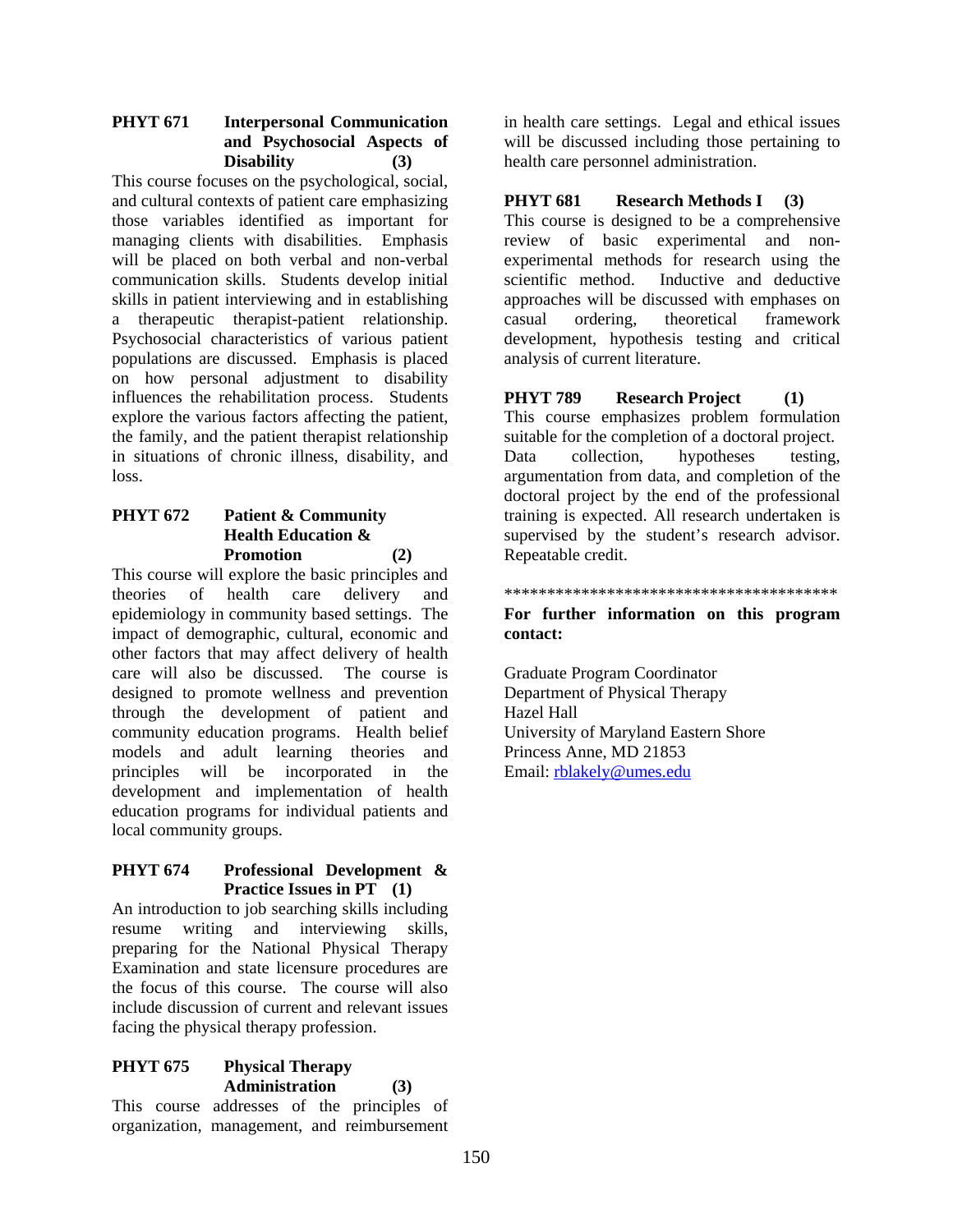### **REHABILITATION COUNSELING**

#### **MISSION**

The Master of Science in Rehabilitation Counseling is a graduate degree in the Department of Rehabilitation Services at the University of Maryland Eastern Shore. The department offers the Bachelor of Science degree in Rehabilitation Services. The M.S. degree program will prepare students for professional employment in counseling and service provision to individuals with physical, mental, developmental, sensory, cognitive, psychosocial, and emotional disabilities. Emphasis is placed on capacity building to increase services to underserved populations and rural communities. Underserved populations include minority, cultural, ethnic and racial groups, women, and the aging populations.

The number of individuals with a disability in the United States exceeds 50 million. The objective of the graduate program is to prepare rehabilitation professionals with the competencies, skills, knowledge and practical experiences, to effectively facilitate the rehabilitation and habilitation of individuals with disabilities in rural or urban settings. These competencies include an understanding of the policies and procedures relative to physiological, social, psychological, cultural, political, and economical factors that effect vocational rehabilitation and independent living.

The Department of Rehabilitation Services is committed to diversity, equality of opportunity, and the belief that everyone is entitled to full inclusion and active participation in society. The ultimate goal is to graduate competent rehabilitation professionals, who will be community leaders, and valued citizens.

All faculty in the Rehabilitation program are committed to teaching, service, and research for the inclusion of persons with disabilities into society. They foster a climate of life-long learning, leadership development, scholarly activity, and solution-based strategies that facilitate physical and psychological independence, gainful employment, and a

consumer-defined quality of life in both rural and urban communities.

 Faculty have conducted professional research, published refereed journal articles and book chapters, and presented before professional organizations on the state, national and international level. It will be the responsibility of the graduate program coordinator and the clinical coordinator to assist in locating appropriate internship experiences to meet the goals and program requirements.

The Master of Science degree in Rehabilitation Counseling will address the critical and compelling need for trained rehabilitation professionals in the state of Maryland, the mid-Atlantic region and nation. The graduate program will not only produce needed professionals in rehabilitation but also offset the continuing education needs of regional social services personnel.

#### **Characteristics of the Program**

1. Educational objectives -- The graduate program is designed to provide rehabilitation education and training to meet the needs of a diverse and global labor market. The curriculum includes: (1) job placement counseling of people with disabilities; (2) infusion of rehabilitation technology across the curriculum; and (3) preparation of students to work in a variety of allied health and human service professions. Inclusion of assistive/adaptive and other relevant technology into the curriculum will make a difference in counseling about quality of life for individuals with disabilities.

2. General Requirements -- The UMES Graduate Program in Rehabilitation Counseling has established a program based on the Council on Rehabilitation Education (CORE) guidelines and State of Maryland professional counselor licensure criteria. Emphasis is placed on competencies that prepare graduates for a career path that includes direct service competencies and administrative functions. The universal CORE-based curriculum prepares graduates to apply to be a certified rehabilitation counselor (CRC) and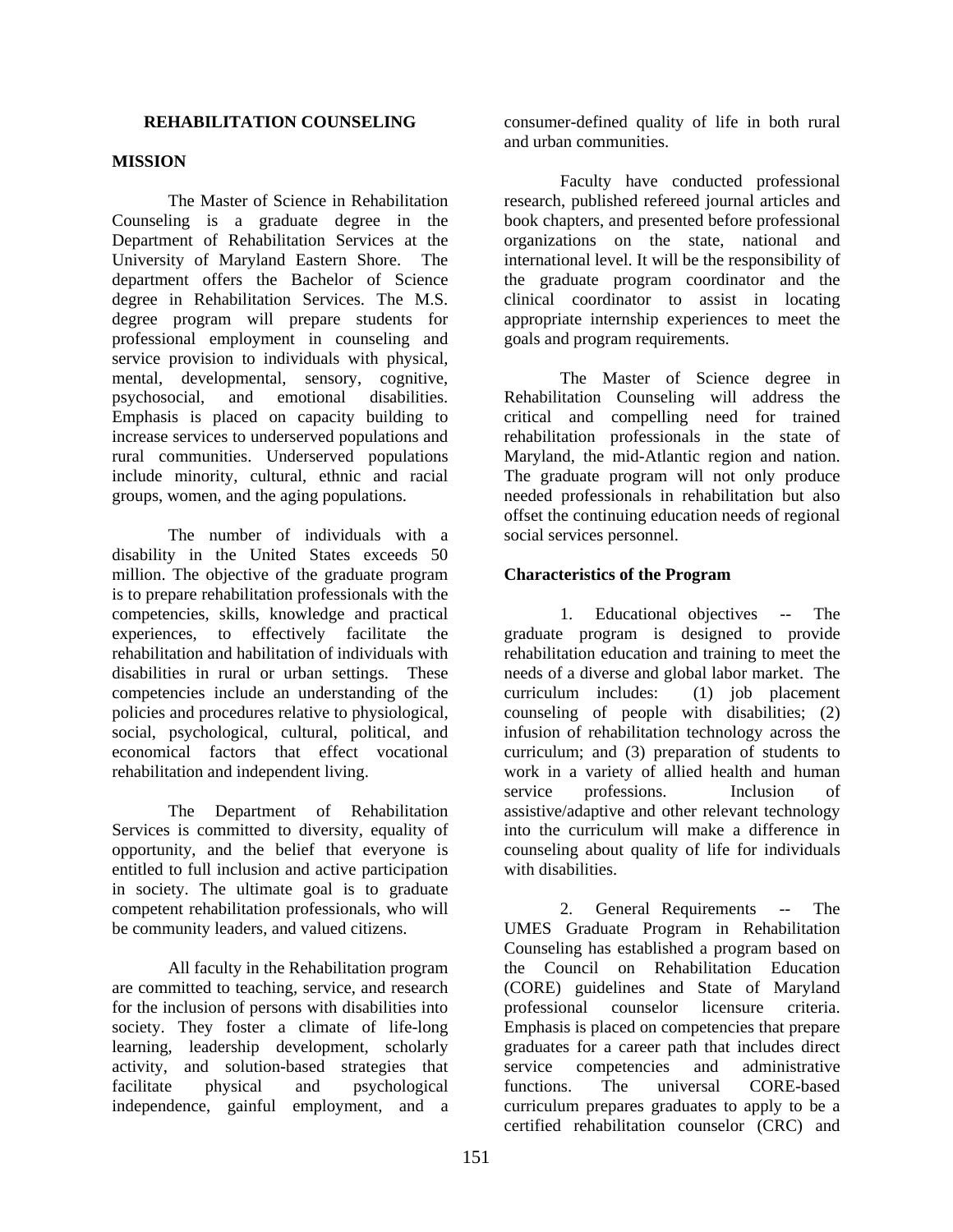professional counselor licensure (LPC). Program graduates will be prepared for employment in the State-Federal rehabilitation system, e.g., Maryland Department of Rehabilitation Services, Non-governmental Organizations (NGOs) such as private foundations and associations, and private sector rehabilitation among many venues focused on serving individuals with disabilities and their families. Work settings for graduates of the Rehabilitation Counseling program include federal/state public rehabilitation, private practice, community rehabilitation centers, hospitals, schools, colleges, universities, industry, insurance companies, legal offices, corrections, treatment programs, centers for independent living (CILs), and rehabilitation centers. Additionally, students will be prepared to comply with the federal mandate on Comprehensive System of Personnel Development (CSPD) for the state-federal system of vocational rehabilitation.

The curriculum is consistent with the standards of the Council on Rehabilitation Education (CORE) and the Standards of Practice as set forth by the Commission on Rehabilitation Counselor Certification (CRCC). Graduates following the ascribed curricula are eligible to apply for certification as a Certified Rehabilitation Counselor (CRC). For more information on rehabilitation counseling certification visit the CRCC website: http://www.crc-commission.org

3. Credit and Courses -- The academic program will require 48 credit hours (16 courses) and can be completed in four semesters by full-time students. Although priority will be given to full-time students, part-time students and non-rehabilitation graduate students may register for courses if space is available. The length of time it will take for a part-time student to fulfill requirements for graduation is contingent upon how many credit hours they take each semester. The course sequence is such that courses are also taken during the Winter and Summer sessions. This allows students the opportunity to take only RECN 712 during their final semester. Students are then afforded the possibility of doing their Rehabilitation Counseling Internship at a location outside of

the immediate Princess Anne/Salisbury area. Students must maintain a cumulative grade of B (3.0) in all graduate level courses taken for credit toward a graduate degree.

### **Master of Science Degree in Rehabilitation Counseling Course of Study**

| <b>First Semester</b> |                              | Hours    |
|-----------------------|------------------------------|----------|
| <b>RECN 621</b>       | Disability and               |          |
|                       | <b>Rehabilitation Policy</b> | 3        |
| <b>RECN 622</b>       | Theories and Counseling      |          |
|                       | Techniques                   | 3        |
| <b>RECN 623</b>       | Cultural and Ethical         |          |
|                       | Dimensions of Counseling     |          |
|                       |                              | 3        |
| <b>RECN 624</b>       | Psycho-Social Aspects        |          |
|                       | of Disabilities              | 3        |
| <b>RECN 625</b>       | Medical Aspects of           |          |
|                       | <b>Disabilities</b>          | <u>3</u> |
| Total                 |                              | 15       |

# **Second Semester**

| <b>RECN 641</b> | <b>Vocational Counseling</b> |   |
|-----------------|------------------------------|---|
|                 | and Job Placement*           | 3 |
| <b>RECN 640</b> | Assessment and               |   |
|                 | Vocational Evaluation* 3     |   |
| <b>RECN 642</b> | Case Management of           |   |
|                 | <b>Severe Disabilities</b>   | 3 |
| <b>RECN 643</b> | Research Methods             | 3 |
| <b>Total</b>    |                              |   |

# **Third Semester**

| <b>RECN 701</b> | Group and Family                  |   |
|-----------------|-----------------------------------|---|
|                 | Counseling*                       | 3 |
| <b>RECN 702</b> | Legal Aspects of                  |   |
|                 | Rehabilitation                    | 1 |
| <b>RECN 703</b> | High Tech/Low Tech                |   |
|                 | Rehabilitation                    |   |
|                 | Systems*                          | 3 |
| <b>RECN 704</b> | Program Evaluation and            |   |
|                 | <b>Organizational Development</b> |   |
|                 |                                   |   |
| <b>RECN 705</b> | Counseling Practicum**2           |   |
| Total           |                                   |   |

### **Fourth Semester**

| <b>RECN 710</b> | Master's Seminar                 | $\mathcal{R}$ |
|-----------------|----------------------------------|---------------|
| <b>RECN 712</b> | <b>Rehabilitation Counseling</b> |               |
|                 | Internship***                    | <u>6</u>      |
| Total           |                                  | Q             |

### **Total credit hours 48**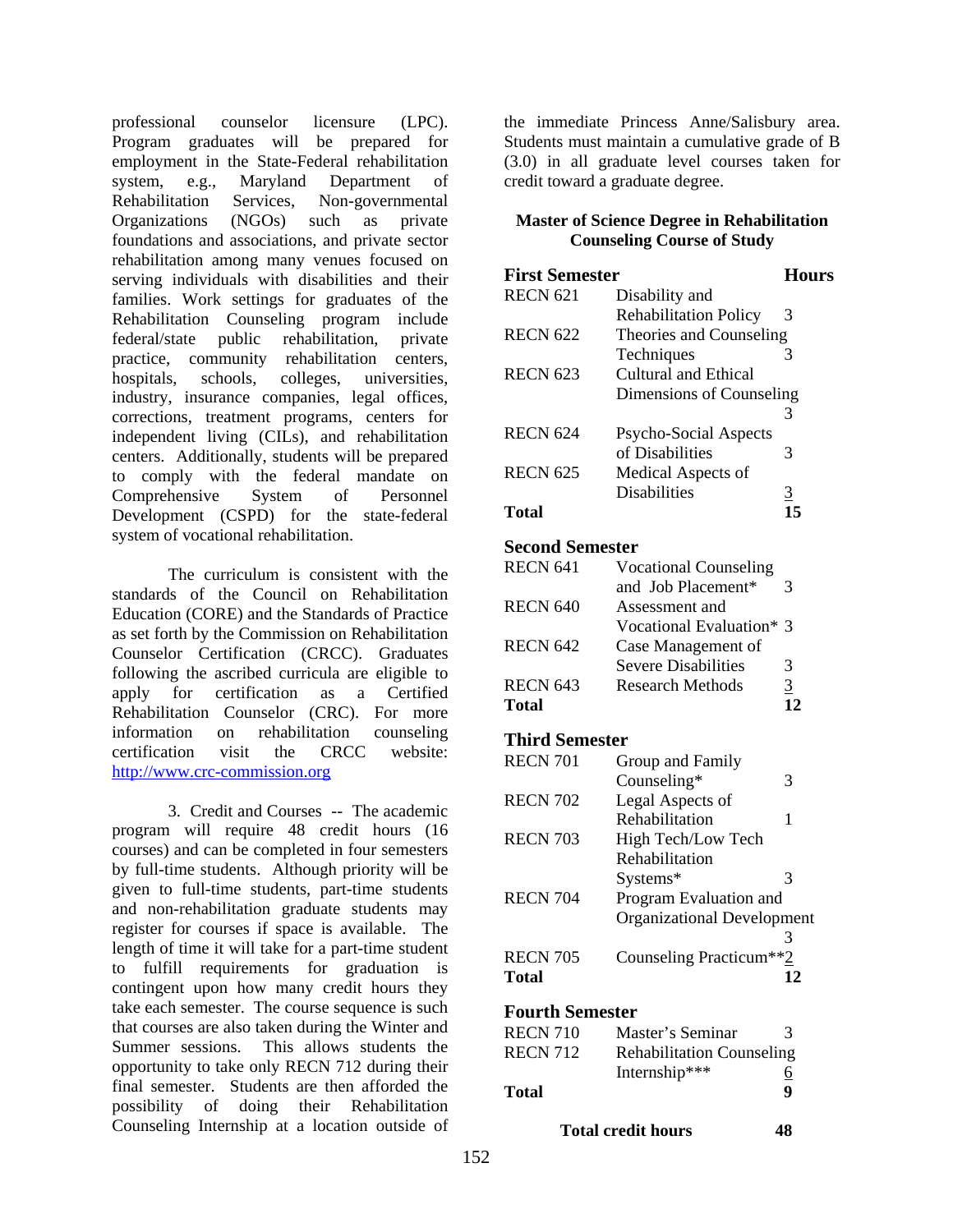\*Indicates courses that require 15-20 clock hours of direct experience. \*\*Indicates the course requiring 100 documented practical/clinical clock hours. \*\*\*Indicates the Internship, 600 clock hours.

RECN 621 through 625 or advisor's consent are prerequisites to other courses. These courses must be completed prior to practical/clinical experiences.

### **Practical/Clinical Experience**

The four didactic courses that require practical/clinical experiences are identified below. The Counseling Practicum is a 100 clock hour supervised clinical experience. Details of the requirements for the Internship are written in the Syllabus for that course. All clinical experiences will be supervised by qualified professional personnel, approved and verified by faculty who have Certified Rehabilitation Counseling (CRC).

Requiring practical/clinical experience within the didactic courses encourages the students to get 15-20 clock hours of immediate practice and application of the theory and knowledge acquired in the lectures from four specific rehabilitation domains.

### **The four domains below each require 15- 20 clock hours:**

| RECN641 | <b>Vocational Counseling</b>  |
|---------|-------------------------------|
|         | and Job Placement             |
| RECN640 | Assessment and Vocational     |
|         | Evaluation                    |
| RECN701 | Group and Family              |
|         | Counseling                    |
| RECN703 | High Tech/Low Tech            |
|         | <b>Rehabilitation Systems</b> |
|         |                               |

The practical/clinical experience competencies for each of the courses are outlined below and are consistent with the Council on Rehabilitation Education (CORE) competencies. Students are expected to express and experience, in these four courses, knowledge consistent with the following competencies.

#### **RECN 641 Vocational Counseling and Job Placement (3)**

 Vocational counseling and consultation services Planning for vocational services Vocational implications of various disabilities Job placement strategies Client job-retention skill development Job modification and restructuring techniques Job and employer development Job follow-up and post-employment services Accommodation and rehabilitation engineering Supported employment services and strategies Services to employer organizations Worker's Compensation Worker's compensation laws and practices **RECN 640 Assessment and Vocational Evaluation (3)**  Vocational counseling and consultation services Assessment of physical-functional capacities of individuals Occupation and labor market information Theories of career development/work adjustment Computer application and technology Assessment and Evaluation Interpretation of assessment results Test and evaluation techniques for assessment

### **RECN 701 Group and Family Counseling (3)**

 Individual and Group Counseling Individual counseling practices Individual counseling theories Behavior and personality theory Human growth and potential Family counseling theories Group counseling practices and interventions Group counseling theories Family, Gender, and Multicultural Issues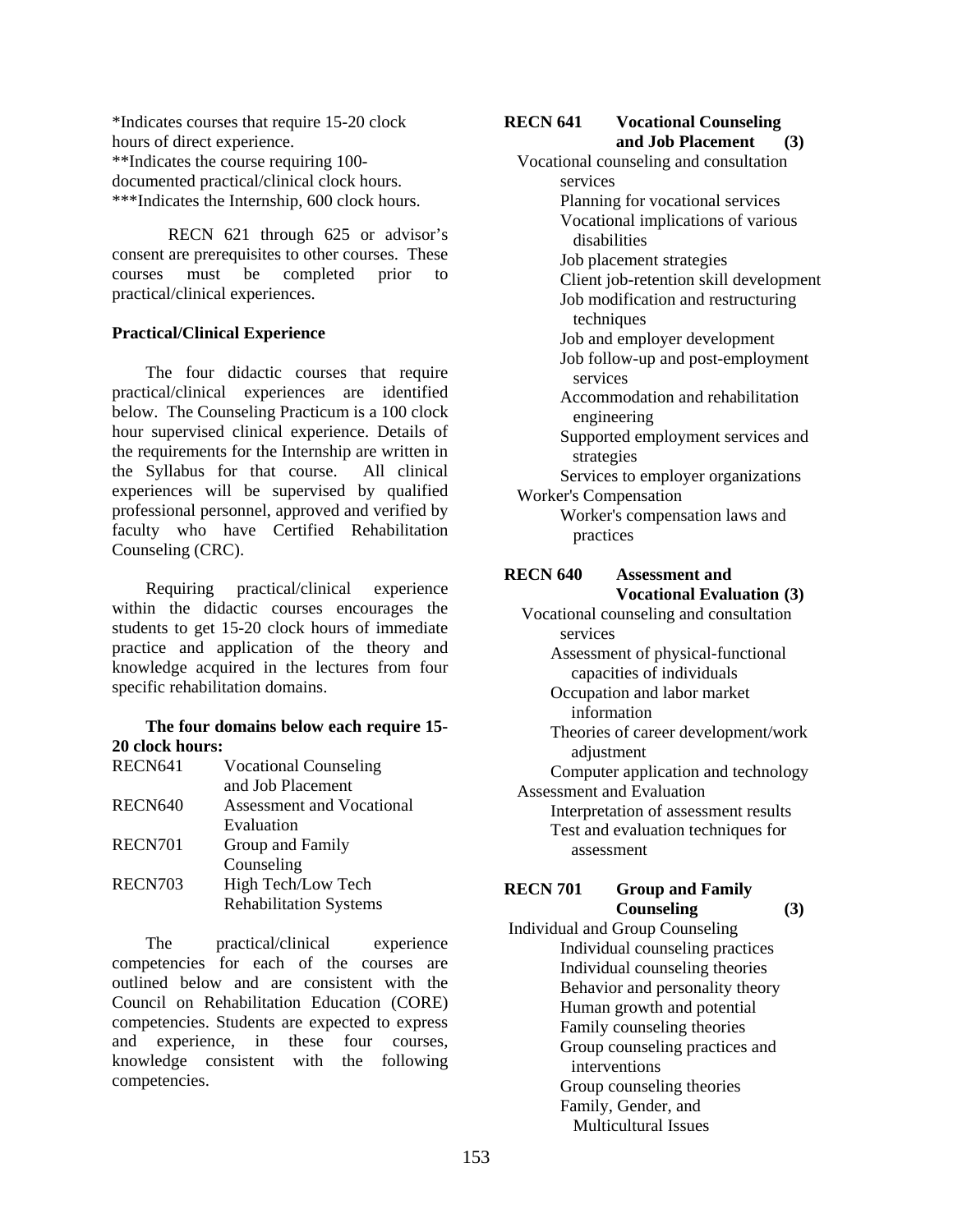Societal issues, trends, and developments Psycho-social and cultural impact on family Multicultural counseling issues Gender issues Family counseling practices

#### **RECN 703 High Tech/Low Tech Rehabilitation Systems (3)**

Vocational counseling and consultation services Job modification and restructuring techniques Accommodation and rehabilitation engineering Computer application and technology Environmental and Attitudinal Barriers Environmental barriers for individuals with disabilities Americans with Disabilities Act Compliance guidelines Job accommodation resources

### **RECN 705 Counseling Practicum (2)**

The Counseling Practicum is exclusively devoted to fulfilling the Council on Rehabilitation Education recommendation for practical experience. This is a 2 semester credit hour, 100 clock hour practical experience under the direct supervision of faculty who have fulfilled requirements to be Certified Rehabilitation Counselors (C.R.C). The practicum shall include on-campus and off campus audio and video taping of individual and group counseling experiences dealing with rehabilitation counseling concerns which will facilitate the further development of rehabilitation counseling skills. Course requirements, competencies, and the Code of Ethics will be made available in the syllabus for the course.

### **RECN 712 Rehabilitation Counseling Internship (600 CRC -supervised clock hours) (6)**

A supervised Rehabilitation Counseling Internship enables the student's socialization into the field of rehabilitation counseling and the development of the appropriate professional skills, experiences and competencies as outlined by the Commission on Rehabilitation Education

(CORE) and the Commission on Rehabilitation Counselor Certification (CRCC). The students will gain knowledge that will enhance their ability to help individuals with disabilities find and maintain adequate vocational and personal independence. The internship experience will take place under the supervision of a qualified rehabilitation, rehabilitation related or allied health professional and involve direct experiences with persons with disabilities. Appropriate selected facilities involved in the rehabilitation of individuals who have a physical, mental, developmental, behavioral, or sensory disability will provide an opportunity for students to apply theories and skills. These facilities may include state departments of rehabilitation, centers for independent living, psychiatric hospitals or psychosocial programs, sheltered workshops, supported employment agencies, and institutions or organizations serving individuals with developmental disabilities, substance abusing persons, the industrially injured, agriculturally- or ruralrelated injuries, aged or adult/juvenile offenders. Students interested in higher education may opt to conduct their internship experience in the Services for Students with Disabilities program at an approved college or university.

### **Didactic Course Descriptions Note: Credit hours are in parentheses**

### **RECN 621 Disability and Rehabilitation Policy (3)**

The purpose of this course is to examine, describe and discuss public and private sector policy as it impacts individuals with disabilities (physical and/or mental impairments that effect one or more major life activity). The philosophy of the course and its approach toward policy is presented in the context of systems and a biopsycho-social approach to human development with the goal of attaining maximum quality of life and community inclusion. Topics include terminology, history, philosophy and legal aspects of rehabilitation and independent living, the state-federal vocational rehabilitation program, benefit systems, workers compensation, employer-based disability management, independent living, disability legislation, and ethical issues.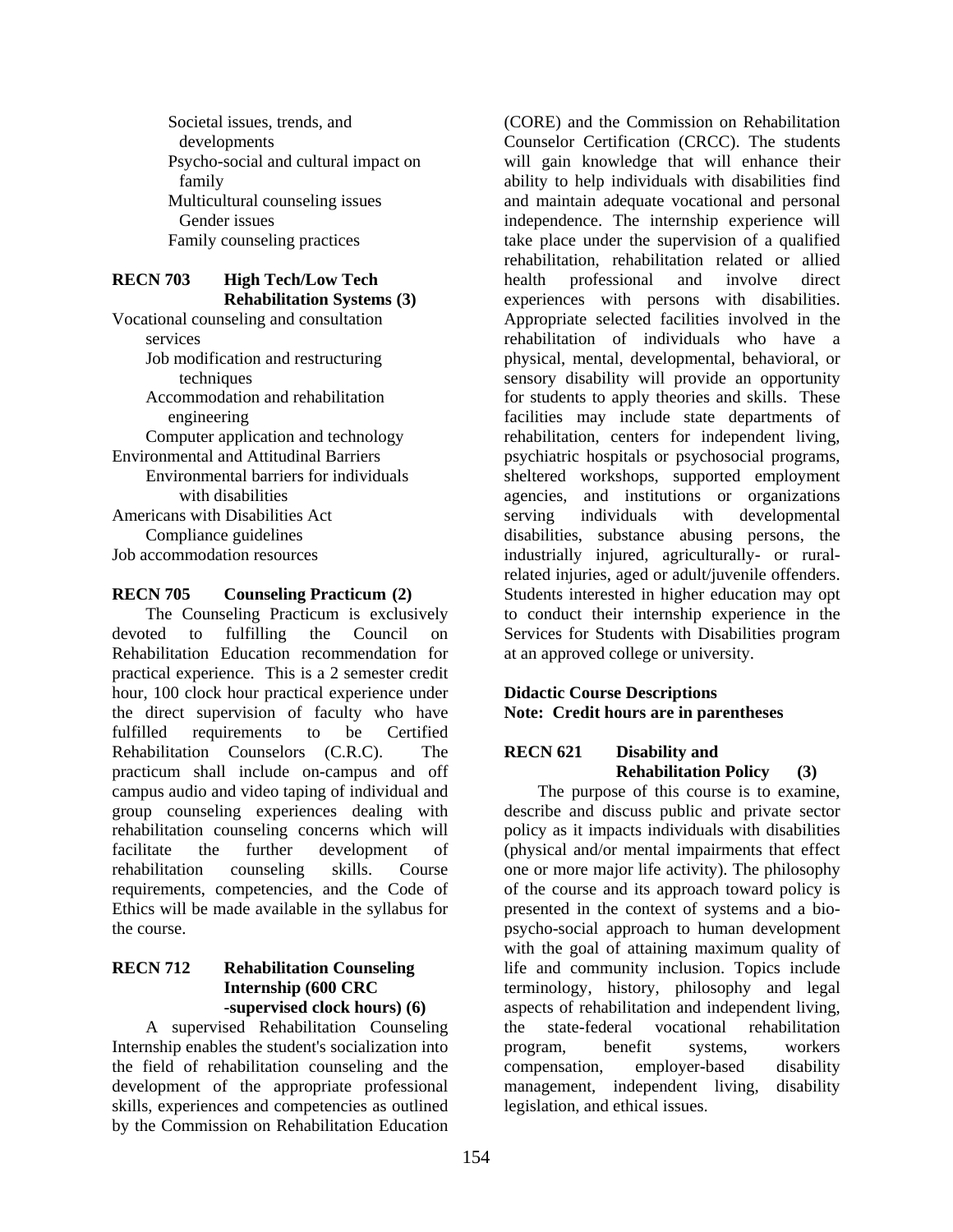### **RECN 622 Theories and Counseling Techniques (3)**

This course is a survey and practice course in counseling and psychotherapy. The course covers the theoretical approaches and best practices of counseling with a focus on individuals with disabilities. The underlying assumptions of human nature and personality are covered in addition to the specific techniques associated with each. Students are encouraged to develop their own theory and practice of counseling centered around a thorough reflection on the individual's belief system, particular target populations they envision working, and individual traits, strengths, and weaknesses. Significant time is spent on experiential activities including dyads, triads, and roleplaying. Ethical, legal, multicultural and research issues are also covered in depth.

### **RECN 623 Cultural and Ethical Dimensions of Counseling (3)**

This course in rehabilitation counseling provides theoretical and practical (clinical) instruction in multicultural and ethical aspects of rehabilitation counseling. Topics include the historical perspectives of multiculturalism and cultural diversity in society, theories and models of identity development among diverse groups, supervisory issues, practical strategies and a review of current research. Ethical issues regarding counseling and direct rehabilitation service delivery are discussed from both a generic and multi-cultural perspective centered upon research-based concepts, specific skills and strategies. Direct role-playing and skill building exercises are employed along with case study methods and lectures. Students are encouraged to develop an awareness of different cultures, learned biases and how they may effect the counseling relationship. Other topics include independence versus interdependence, and specific strategies in rehabilitation counseling. The purpose of this course is to provide students with knowledge and skill that will maximize access and effectiveness in serving underrepresented and culturally diverse populations, and to develop effective outreach strategies.

#### **RECN 624 Psycho-Social Aspects of Disabilities (3)**

 The course covers concepts, skills and knowledge of the social and psychological factors that either directly or indirectly effect the quality of life, adjustment and full societal participation of individuals with severe disabilities. Particular focus is placed on coping mechanisms, individual, familial, and cultural attitudes, and strategies that seek to facilitate human dignity, productivity and inclusion. The course will address human growth and potential, attitudinal barriers and vocational implications of disability. Physical disability, mental illness, congenital, developmental and emotional disabilities are addressed. The social and psychological factors that contribute to resiliency and minimize vulnerability are emphasized.

### **RECN 625 Medical Aspects of Disabilities (3)**

 This course involves an exploration of medical information and disabilities from a systems perspective. The course incorporates fundamental medical terminology, medical practitioners, and health care systems. The health care and related systems will be explored in view of their vocational implications, service provision, and resources for intervention, treatment, or therapy for individuals with disabilities. Case studies of systemically related disabilities and how they are managed through the medical model will be explored through the symptomatology, diagnosis, prognosis, and treatment phases of the disabilities. Consumer transition from the medical to the service model will be discussed. The psycho-social and cultural impact of disabilities important to the rehabilitation process will be infused in the curriculum.

### **RECN 641 Vocational Counseling and Job Placement (3)**

Concepts, principles, and skills related to the employment of individuals with physical, mental and congenital or developmental disabilities will be explored. Current best practices are covered within the context of various models, public and private, that seek to maximize productivity and life-long career pursuits. Areas of emphasis include: the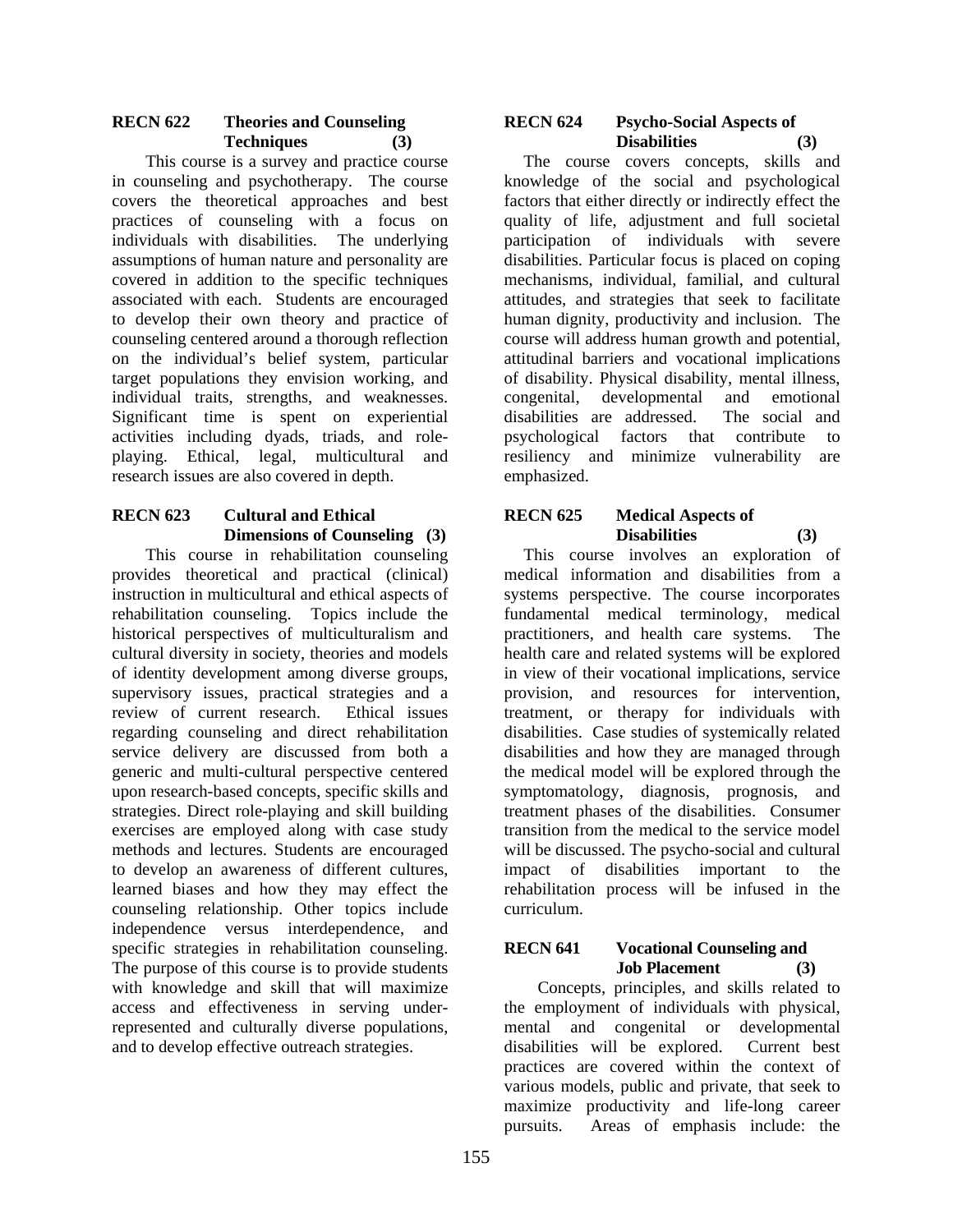vocational counseling process, marketing approaches and networking strategies for working with employers, placement strategies, theories of vocational development and choice, labor market surveys and job analysis assessment of work readiness, job seeking and job retention skills, and major occupational classification systems. Knowledge of job modification and restructuring techniques and its importance to the employment of people with disabilities will be covered. Between 15-20 clock hours practica of in vivo supervised vocational counseling are required.

**Prerequisites: RECN 621; 622; 623; 624; 625** 

#### **RECN 640 Assessment and Vocational Evaluation (3)**

This course will provide the students with basic statistical concepts: a working knowledge of test selection, administration, interpretation of test results and communication of findings in a comprehensive evaluation report. A major emphasis will be on the application of the procedures and utilization of the tools of vocational evaluation including: interviews, work related behavioral observations, individual evaluation plans, vocational counseling, standardized tests, work samples, and situational assessment. Guest speakers and visitations to local evaluation centers may also be utilized to enhance student understanding of the evaluation process. Between 15-20 clock hours practica of in vivo supervised assessment and vocational evaluation/counseling are required.

**Prerequisites: RECN 621, 622, 623, 624, 625** 

### **RECN 642 Case Management of Severe Disabilities (3)**

This is a level survey and practice course covering case management concepts, systems, processes and competencies necessary for the effective delivery of services to individuals with disabilities and their families. The instructional approach seeks to concurrently provide didactic and experiential pedagogy. Various models of case management practice will be presented including the State/Federal system of vocational rehabilitation, workers' compensation systems, health care case management, employer-based disability management, and managed care models. An emphasis is placed on attaining knowledge of the range and level of community

and professional resources, services and products that facilitate quality of life, independent living and work for individuals with disabilities in both urban and rural settings. The legal, ethical, cultural, social, and psychological aspects of case management are integrated into the course. The student will attain essential knowledge and skill in the cost-effective coordination of services, vendor selection criteria, negotiation/conflict resolution skills, documentation, and evaluation techniques in providing quality, professional services.

**Prerequisites: RECN 621, 622, 623, 624, 625** 

# **RECN 643 Research Methods (3)**

This course examines research methods and statistical concepts as they apply to the rehabilitation professional. Students will learn about quantitative, qualitative, and singlesubject research methods; basic statistical concepts; and the use of the statistical database SPSS. Students will develop critical thinking skills and learn to be good "consumers" of rehabilitation and popular research, as well as learn to collect, manage and analyze data.

### **RECN 701 Group and Family Counseling (3)**

This course integrates family and group process theory, interventions and practices, and methods into an advanced applied course. The course addresses both clinical and organizational aspects of working with families, groups and organizations in the rehabilitation process. The student is challenged to develop an understanding of group processes that apply concepts, research and best practice models to a variety of settings, client profiles and organizational models. Social psychology, family systems theory, organizational and clinical models are covered in addition to experiential elements that build competencies that are effective in rehabilitation and healthcare settings. Between 15-20 clock hours practica of in vivo supervised group counseling are required.

### **RECN 702 Legal Aspects of Rehabilitation (1)**

This course provides an overview of civil rights legislation specific to people with disabilities. The course methods will focus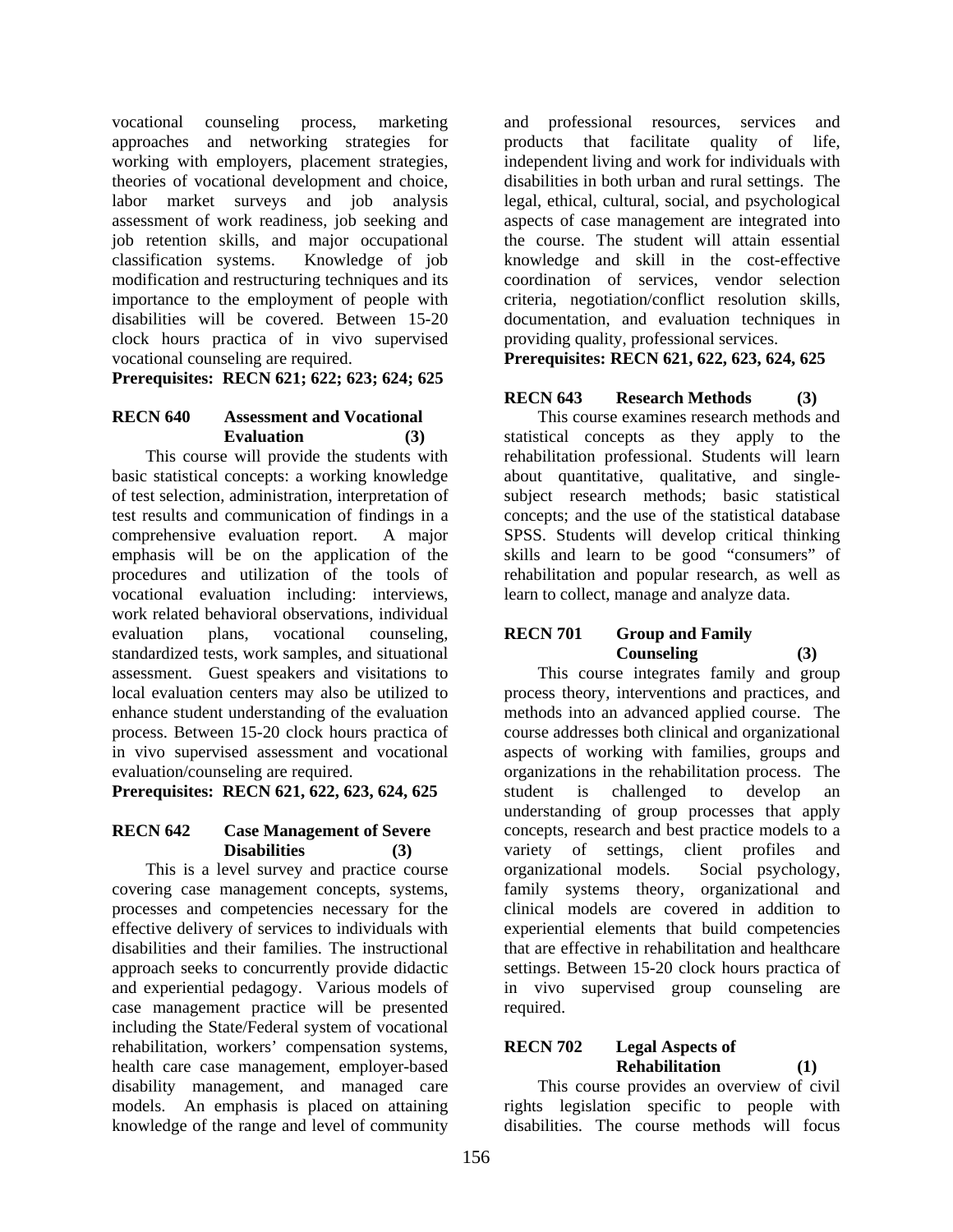primarily on case studies exploring relevant legislation such as the Americans with Disability Act (ADA), tort and civil law, and their effect on the experience of individuals with disabilities. Students will learn processes and agencies for filing complaints and develop resources on the agencies specific to each element and Title of the ADA. The course will cover public policy, law, and practice, e.g., worker's compensation, and expert testimony. There will also be an emphasis on the organizational structure of private-for profit systems involved in rehabilitation. Additionally, legal issues germane to disability such as commitments, guardianships, and housing law will be discussed. **Prerequisites: RECN 621, 622, 623, 624, 625** 

# **RECN 703 High Tech/Low Tech Rehabilitation Systems (3)**

This course will provide an overview of high/low technology focused on adaptive and assistive rehabilitation technology, including aids for daily living. This technology will assist individuals with disabilities to achieve their maximum potential and provide training to students interested in gaining expertise in the use of technology while working with people with disabilities across the human lifespan. The student will become familiar with advanced computer technology such as Enabling Technologies (Braille/print systems), Dragon Dictate (speech input software), adaptive devices for computers, computer technology such as AlphaSmart, IntelliKeys, Delta Talker and a broad array of computer application technology available for working with individuals who are blind, deaf, or physically disabled. Other technology to be taught will include augmentative communication devices, voice output, e.g. outSPOKEN (enable individuals who are blind to access Macintosh). This course will have a practical application of knowledge and didactic preparation for understanding the value and use of advanced technology. Technology for working with people with learning disabilities and a broad range of developmental disabilities will be included. Between 15-20 clock hours practica of in vivo supervised rehabilitation technology are required. **Prerequisite: RECN 621** 

### **RECN 704 Program Evaluation & Organizational Development (3)**

This course addresses current best practices in program evaluation. Program evaluations are fundamental to good planning. In order to plan and implement effective, valid and accurate evaluations, an understanding of organizational behavior and developmental concepts are significant. The increasing emphasis upon outcomes and program efficacy, necessitates knowledge and skill in determining return on investment, organizational effectiveness, cost/benefit analysis, research and planning as well as determining whether the needs of a constituency are being met. This course will focus on organizational factors, and evaluation design and technique. Upon successful completion, the student will be able to design, implement, and interpret the results of a basic evaluation strategy and possess a basic understanding of essential organizational behavior and planning processes. These skills are fundamental to effective and progressive organizational development and service to individuals with disabilities. **Prerequisite: RECN 643** 

# **RECN 710 Master's Seminar (3)**

The Master's Seminar will focus on the review of current literature, and will include reading and discussion of specific aspects of rehabilitation. Topics include, but are not limited, to: adaptive/assistive rehabilitation technology, Centers for Independent Living, Supportive Employment, Order of Selection, Ethical Issues, Americans with Disabilities Act, Disability Management, Job Development, Assessment, Cultural Diversity and current legislation on disability issues. The outcomes for this class are an increased interest and proficiency in rehabilitation research, oral and written presentation and publication.

### **Prerequisites: RECN 621, 622, 623, 624, 625, 641, 640, 642, 643, 701**

 The following three credit courses will be offered if/when CORE requires a 60 credit program for graduation or as the demand from the community dictates:

RECN 713 Introduction to Private Sector Rehabilitation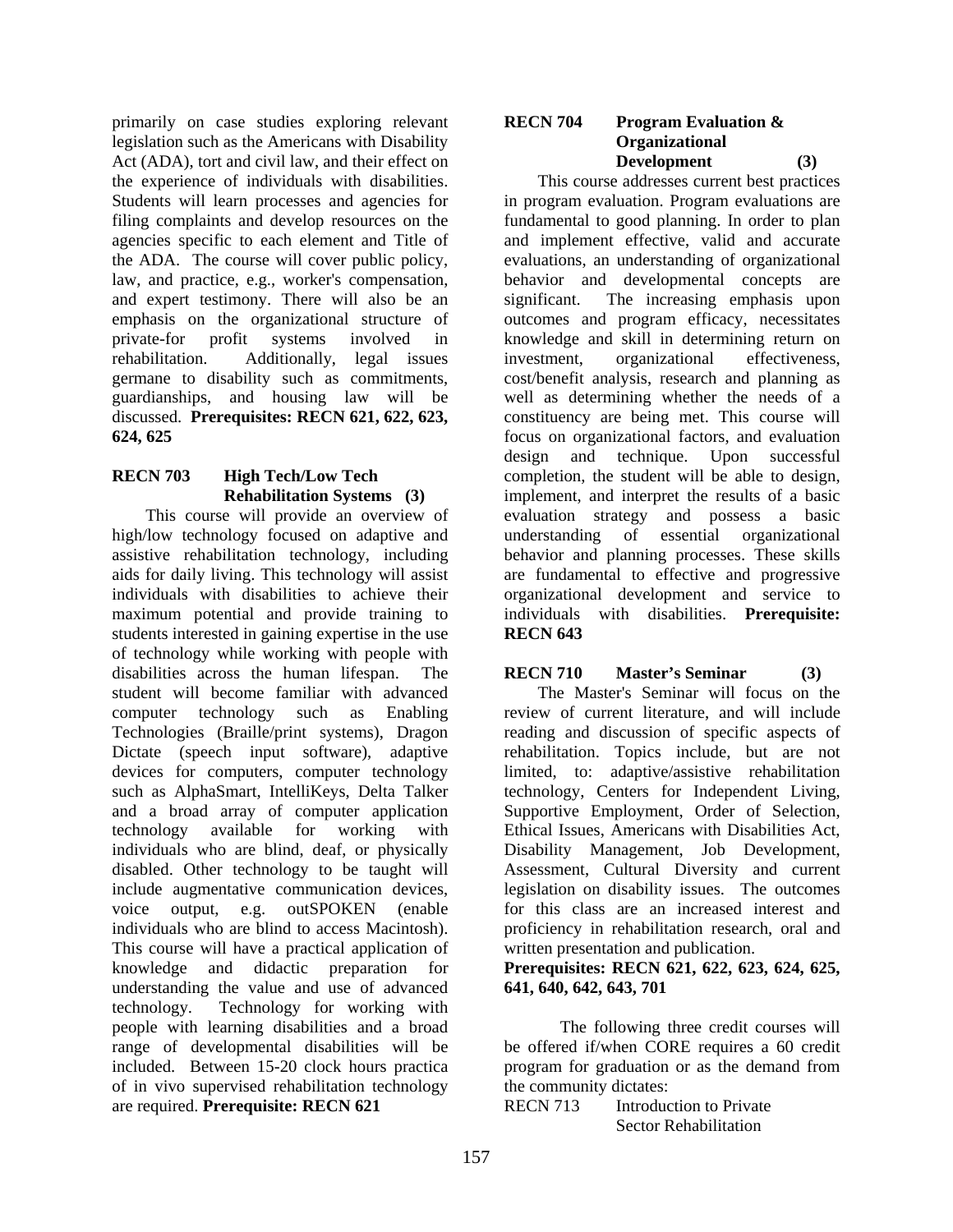| <b>RECN 714</b> | Marriage and Family                |
|-----------------|------------------------------------|
|                 | Counseling                         |
| <b>RECN 715</b> | <b>Psychiatric Rehabilitation:</b> |
|                 | Practice, Assessment and           |
|                 | Management                         |
| <b>RECN 716</b> | Alcohol and Drug Abuse in          |
|                 | Counseling                         |
| <b>RECN 720</b> | Advanced Counseling Skills,        |
|                 | Techniques and Practice            |

#### **RECN 713 Introduction to Private Sector Rehabilitation (3)**

 This course is designed to explore issues in rehabilitation pertinent to policy, practice, research and legal issues as addressed in the private sector. Topics include the insurance system, worker's compensation, social security testimony, personal injury liability, and expert testimony within these systems.

### **RECN 714 Marriage and Family Counseling (3)**

This course is designed to be an introduction course to the topic of marriage and family counseling. The course will examine basic concepts of family counseling and special issues related to couples and families. The course will also examine the theoretical models and procedures appropriate to a variety of theories and specific settings.

# **RECN 715 Psychiatric Rehabilitation: Practice, Assessment and Management (3)**

This course constitutes a basic orientation to the field of psychiatric rehabilitation. The course will include historical antecedents, philosophical and traditional connections with the field of rehabilitation counseling, assessment, planning and service delivery methods for those intending to work in rehabilitation focused programs serving persons with psychiatric disabilities. This course will also examine the incidence of etiology of significant dysfunctional behavior patterns in individuals.

### **RECN 716 Alcohol and Drug Abuse in Counseling (3)**

 This course is designed to provide an overview of alcohol and drug use, misuse and abuse. Course content includes: historical

perspective of drug use/abuse; psychosocial aspects; pharmacology; prevention strategies; drug education; treatment and rehabilitation; examination of personal alcohol and drug use practices and philosophies; and current issues.

### **RECN 720 Advanced Counseling Skills, Techniques and Practice (3)**

This course is designed to be an advanced course in counseling. The course will examine advanced concepts and practices in current counseling modalites. Students will have the opportunity to participate in guided counseling experiences designed to allow them to refine their counseling skills, knowledge and ability. The course will also provide students will exposure to advanced counseling technology and intervention strategies.

# **ADMISSION CRITERIA**

- Besides the application and required attachments (see application for graduate admission booklet checklist), the Graduate Record Examination (GRE) [General Test] or Miller Analogies Test (MAT) scores may be submitted as optional support.
- A Bachelor's Degree with a minimum 3.0 cumulative GPA on a 4-point scale is required for regular admission. Provisional admission will be considered for students with a GPA of 2.5 to 2.99 as long as all other requirements have been fulfilled.
- A Personal interview is required.
- By accepting admission into the Master of Science in Rehabilitation Counseling program, the applicant agrees to: a) complete pre-requisites, and in the time frame given, b) maintain a 3.0 cumulative GPA over all coursework, and c) practice professional conduct in accordance with UMES policies, NRCA/ARCA Code of Ethics, and local and state laws. Failure to maintain a 3.0 cumulative GPA will result in a probationary period or termination as determined by the Department of Rehabilitation Services Graduate Committee and Graduate School policy.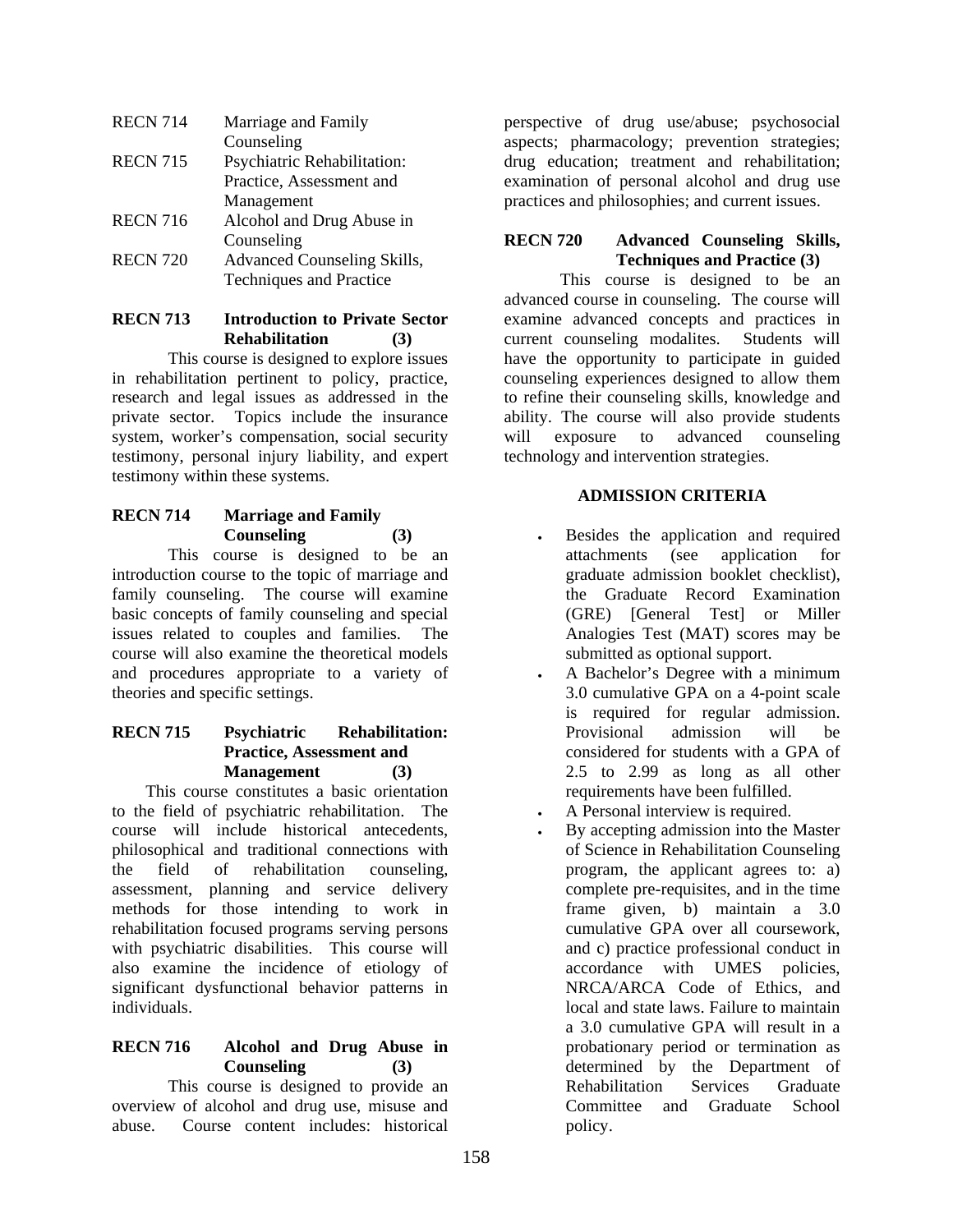• Denial of admission may be made for reasons, which will be outlined for potential future amelioration. Acceptance is based on the listed criteria above and the availability of limited space. These criteria are designed to establish high standards of service and instruction consistent with accreditation recommendations.

#### **Prerequisite undergraduate coursework**

- An introductory course is needed in Human Services, such as the UMES course REHA 201 - Introduction to Rehabilitation, or Introduction to Psychology, Abnormal Psychology, Developmental Psychology, and/or Introduction to Sociology
- A basic statistics course is needed.
- Comparable undergraduate courses will be reviewed for equivalencies

### **APPLICATION DEADLINES**

### **Fall Semester – May 1 Spring Semester – November 1**

### **RETENTION -DISMISSAL – REINSTATEMENT/READMISSION POLICY**

- A cumulative G.P.A. of 3.0 each semester is required.
- A maximum of two (2) grades of C in a semester or session results in academic probation. Students have two consecutive semesters in which to raise their cumulative GPA to 3.0, or be subject to academic dismissal.
- A grade of D or F is subject to academic probation and/or dismissal from the program. Readmission or reinstatement is provisional and contingent upon repeat of the class with grade of A or B.
- A request to repeat a course because of a deficient grade earned is provisional and must be a written petition submitted to the Department Chair with the signature and recommendation of the Advisor.
- Readmission or reinstatement is at the discretion of the Department of Rehabilitation Services Graduate Committee.
- The successful completion of the internship is required.

### **Transfer and Waiver Courses**

Students have up to a 6 credit hour limitation for transfer of equivalent courses, unless those courses were completed with a cumulative GPA of 3.0 in a comparable CORE accredited program. Evaluation and approval of graduate transfer courses will be up to the Department of Rehabilitation Graduate Committee.

Additionally, students completing the undergraduate program in the Rehabilitation Services with a cumulative GPA minimum of 3.0 can elect to request exemption from up to 6 credit hours of rehabilitation comparable core courses where they have earned a grade of A in the undergraduate course. See advisor for the courses where waiver(s) are allowable. The credit hour substitutions need to be program/career related and approved by the Academic Advisor.

#### **\*\*\*\*\*\*\*\*\*\*\*\*\*\*\*\*\*\*\*\*\*\*\*\*\*\*\*\*\*\*\*\*\*\*\*\*\*\*\***

### **For further information on this program, please contact:**

Graduate Program Coordinator Department of Rehabilitation Services Hazel Hall University of Maryland Eastern Shore Princess Anne, MD 21853 Email: wbtalley@umes.edu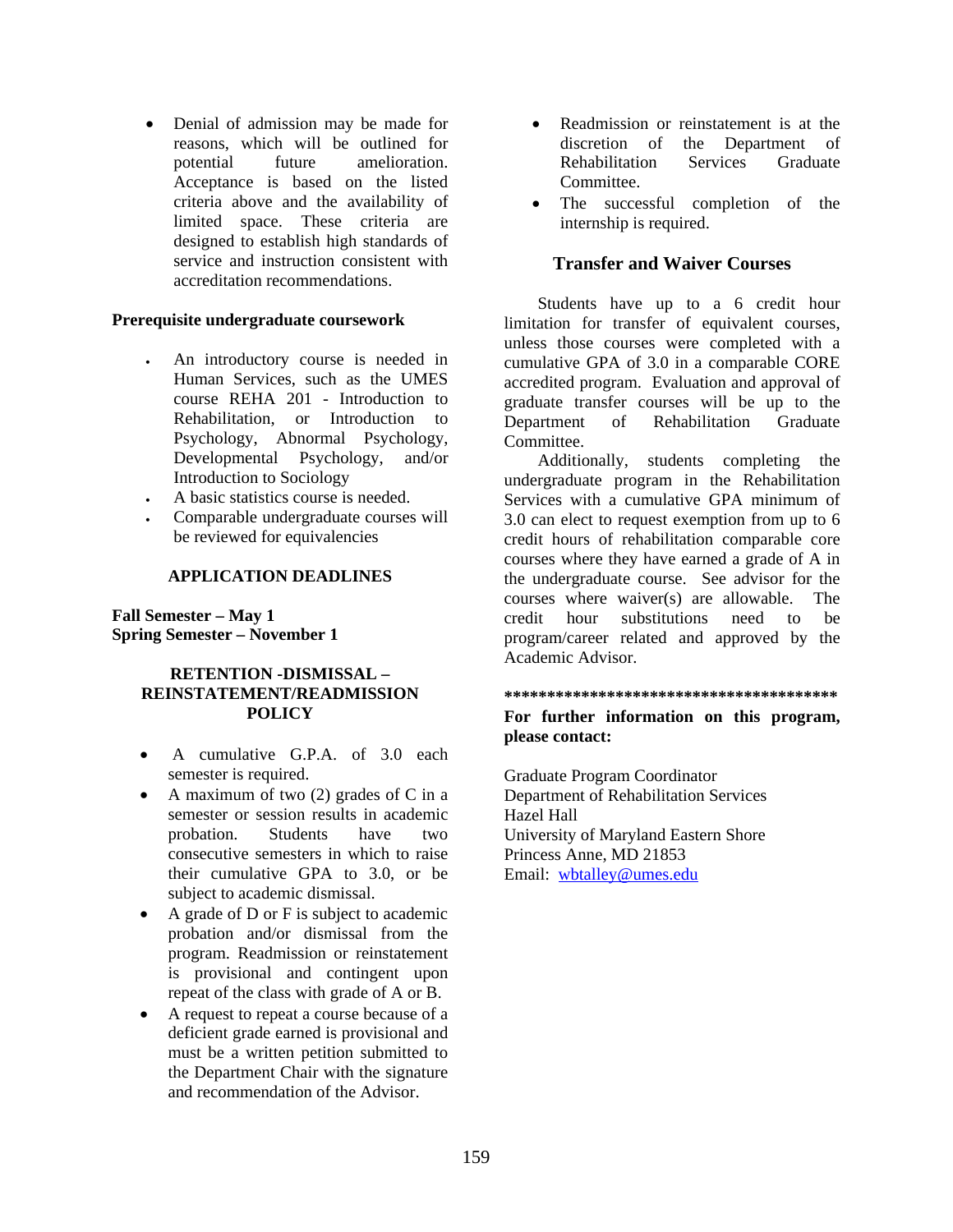#### **GRADUATE FACULTY (REGULAR)**

**Alade, Ayodele,** Professor and Chair, Dept. of Business, Management and Accounting. B.S., Cuttington University College (Liberia); Ph.D., University of Utah

**Almeida, Michael,** Associate Professor, Dept. of Mathematics and Computer Science. B. S., Southeastern Massachusetts University; Ph.D., State University of New York at Buffalo

**Arumula, Joseph O.,** Associate Professor, Dept. of Technology. B.S., University of Lagos (Nigeria); M.S., Ph.D., Clemson University

**Bass, Eugene L.,** Associate Professor, Dept. of Natural Sciences. B.S., Brooklyn College (CUNY) Ph.D., University of Massachusetts at Amherst

**Blakely, Raymond L.,** Professor and Chair, Dept. of Physical Therapy. B.S., Ohio University; M.Ed., Xavier University; M.A., Ph.D., New York University

**Brooks, Carolyn B. ,** Associate Professor, Dept. of Agriculture. B.S., M.S., Tuskegee Institute; Ph.D., The Ohio State University

**Chapin, Jr., E. William,** Assistant Professor, Dept. of Mathematics and Computer Science. B.S., Trinity College; M.S., Ph.D., Princeton University

**Dadson, Robert B.,** Professor, Dept. of Agriculture. B.S., University of London (England); M.S., Ph.D., McGill University (Canada)

**Demissie, Ejigou,** Professor, Dept. of Agriculture. B.S., M.S., Ph.D., Oklahoma State University

**Dennis, Dixie L.** Associate Professor, Organizational Leadership and Education Leadership Programs. B.S., M.S., Austin Peay State University; Ph.D., Southern Illinois University Carbondale

**DeViney, Stanley Jr.,** Professor, Dept. of Social Sciences. B.S., Towson University; M.A., Ph.D., Rutgers University

**Gupta, Gian C.,** Professor, Dept. of Natural Sciences. B.S., B.T., Punjab University (India); M.S., Viharam University (India); Ph.D., Roorkee University (India)

**Harter-Dennis, Jeannine M.,** Associate Professor, Dept. of Agriculture. B.S., M.S., Ph.D., University of Illinois

**Heath, George E.,** Associate Professor, Dept. of Agriculture. B.S., Virginia State University; M.S., Ph.D., University of Minnesota

**Ishaque, Ali,** Assistant Professor, Dept. of Natural Sciences. B.S., University of Science and Technology (Ghana); M.Sc., Ph.D., Free University of Brussels (Belgium)

**Marsh, Lurline,** Professor, Dept. of Agriculture. B.S., University of the West Indies; M.S., Tuskegee University; Ph.D., University of Minnesota.

**Martel, Gregory**, Associate Professor, Dept. of Physical Therapy. B.S., Salisbury University; M.A. Ph.D., University of Maryland

**May, Eric,** Research Associate Professor, Dept. of Natural Sciences. B.S., Oregon State University; M.S., Northern Arizona State University; Ph.D., Oregon State University

**Nzeogwu, Okeleke,** Associate Professor, Dept. of Agriculture. B.S., M.S., M.B.A, Ph.D., University of Missouri

**Okoh, Joseph M.,** Associate Professor and Chair, Dept. of Natural Sciences. B.S., University of Lagos (Nigeria); Ph.D., Howard University

**Onwudiwe, Ikekwoaba.,** Associate Professor, Dept. of Criminal Justice. B.A., Central State University; M.S., Ph.D., Florida State University

**Ruby, Douglas E.,** Associate Professor, Dept. of Natural Sciences. B.A., Gettysburg College; M.S., Ph.D., University of Michigan

**Schwarz, Jurgen,** Associate Professor, Depts. of Agriculture and Human Ecology. Ph.D., Food Science and Technology, Cornell University

**Sharma, Dinesh,** Associate Professor, Dept. of Business, Management and Accounting, B.S., MD University (India); M.S., University of Meerut (India); M.S. University of North Carolina at Charlotte; Ph.D. Chaudhary Charan Singh University (India)

**Singh, Gurbax,** Professor, Dept. of Natural Sciences. B.S., M.S., Delhi University (India); Ph.D., University of Maryland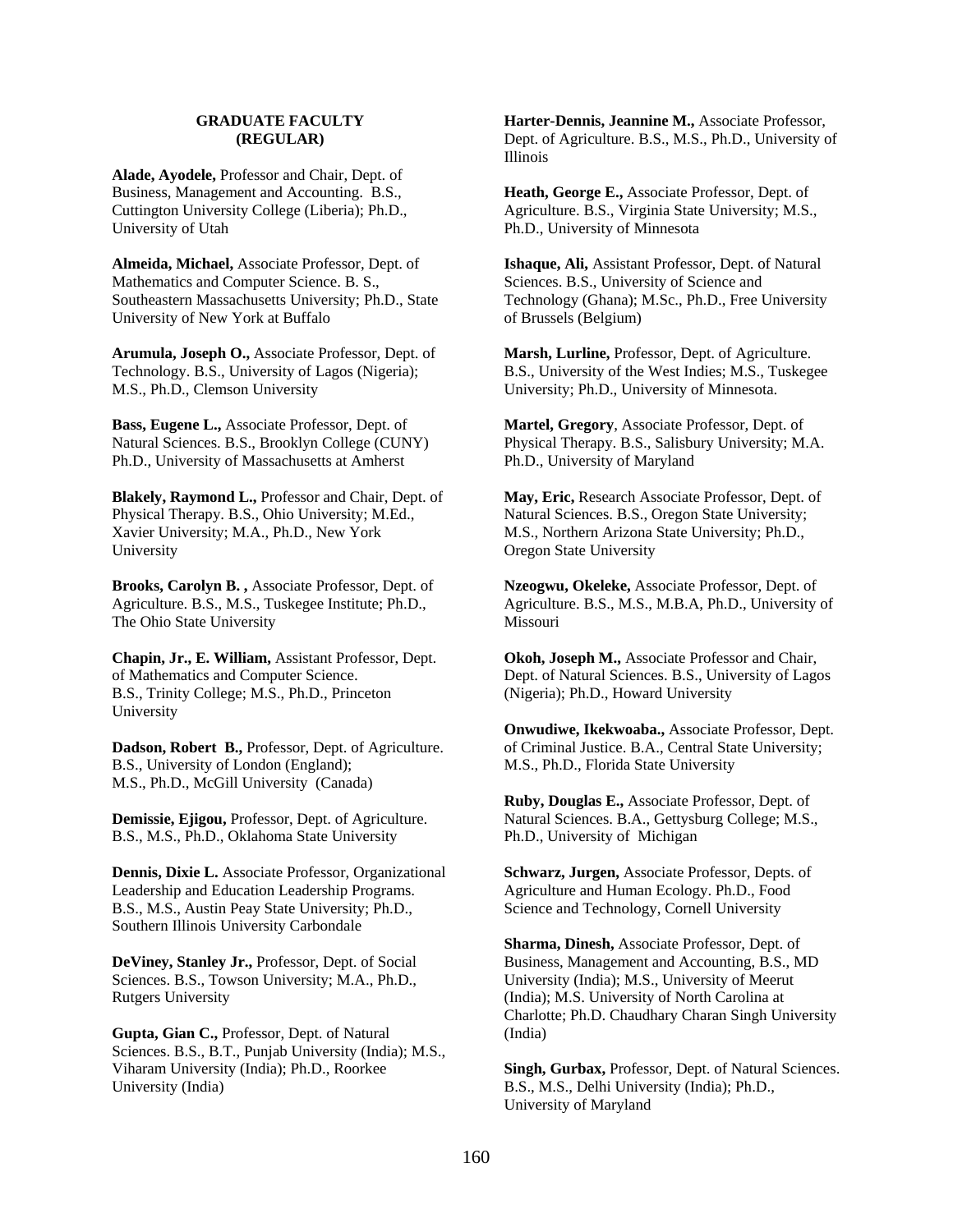**Waguespack, Yan,** Associate Professor, Dept. of Natural Sciences. B.S., Beijing Polytechnic University (China); Ph.D., Tulane University

**Whitley, Niki,** Associate Professor, Dept. of Agriculture. A.S., Abraham Baldwin College; B.S., M.S., University of Georgia; Ph.D., Mississippi State University

**Wiley, James,** Assistant Professor, Dept. of Natural Sciences & Dept. of Agriculture. B.S., University of Montana; M.S., California State University; Ph.D., University of Miami

**Yoon, Ki Sun, ,** Research Assistant Professor, Dept of Human Ecology. B.S., Kyung Hee University; M.S., Ph.D., University of Rhode Island

#### **GRADUATE FACULTY (ASSOCIATE)**

**Acquah, Emmanuel,** Associate Professor, Dept. of Agriculture. B.S., University of Maryland Eastern Shore ; M.S., Ph.D., The Ohio State University

**Agnew, Mary,** Assistant Professor, Dept. of Education. B.A., Central Michigan University; M.Ed., University of New Hampshire; Ph.D., University of Georgia

**Aighewi, Isoken T.,** Lecturer, Dept. of Natural Sciences. B.S., M.S., Tuskege University; M.P.H., Columbia University; Ph.D., University of Minnesota

**Allen, Arthur,** Associate Professor, Dept. of Agriculture. B.S., University of Arkansas at Pine Bluff; M.S., Oklahoma State University; Ph.D., University of Illinois, Urbana-Champaign

**Alston, David, Jr.,** Assistant Professor, Dept. of Social Sciences. BA., North Carolina Central University; M.R.P., University of North Carolina; Ph.D., North Carolina State University

**Anderson, Brenda,** Assistant Professor, Dept. of Education. B.A., College of Notre Dame of Maryland; M.S., Morgan State University; Ed.D., The American University

**Beatus, Joseph, P.T.,** Associate Professor, Department of Physical Therapy, B.S., Downstate Medical College, M.A., Teacher's College, Columbia Univ.; Ph.D., University of Maryland

**Bing, Sarah B.,** Associate Professor, Dept. of Education. B.A., University of Vermont; M.Ed., Ph.D., University of Georgia

**Bishop, L. Jay,** Associate Professor, Dept. of Social Sciences. B.A., Ohio University; M.S.S.W, University of Louisville; Ph.D., Case Western Reserve University

**Boucaud, Dwayne,** Assistant Professor, Dept. of Natural Sciences. B.S., Ph.D., State University of New York at Buffalo

**Bowers, Cheryl,** Assistant Professor, Dept. of Education. B.A., Mount Holyoke College, M.S., Ph.D., University of Pennsylvania

**Boyd, Jr., Eddie,** Assistant Professor, Dept. of Mathematics and Computer Science. B.A., Grambling State University; M.A., North Texas State University; Ph.D., Oklahoma State University

**Brockett, Ramona,** Assistant Professor, Dept. of Criminal Justice. B.A. College of St. Elizabeth; J.D., Boston College; Ph.D., Rutgers University

**Brooks, Henry M.,** Associate Professor and Administrator of 1890 Extension Program. B.S., M.Ed., Tuskegee Institute; Ph.D., The Ohio State University

**Casavant, Alvert E.,** Assistant Professor, Dept. of Mathematics and Computer Science. B.S., Brown; M.S., Ph.D., University of Illinois Urbana-Champaign

**Copeland, Leon L.,** Professor and Chair, Dept. of Technology. B.S., Norfolk State University; M.Ed., Virginia State University; Ed.D., Virginia Polytechnic Institute and State University

**Counts, Clement,** Assistant Professor, Dept. of Natural Sciences. B.A., M.Sc., Marshall University, Ph.D., University of Delaware

**Coursey, Leon N.,** Professor and Acting Chair, Dept. of Physical Education. B.S., M.S., Queens College; Ph.D., The Ohio State University

**Dabipi, I. K.,** Professor and Chair, Dept. of Engineering and Aviation Science. B.S., Texas A&I University; M.S., Ph.D., Louisiana State University

**Day, Gerald,** Assistant Professor, Dept. of Technology. B.S., State University at Oswego; M.Ed., Ph.D., University of Maryland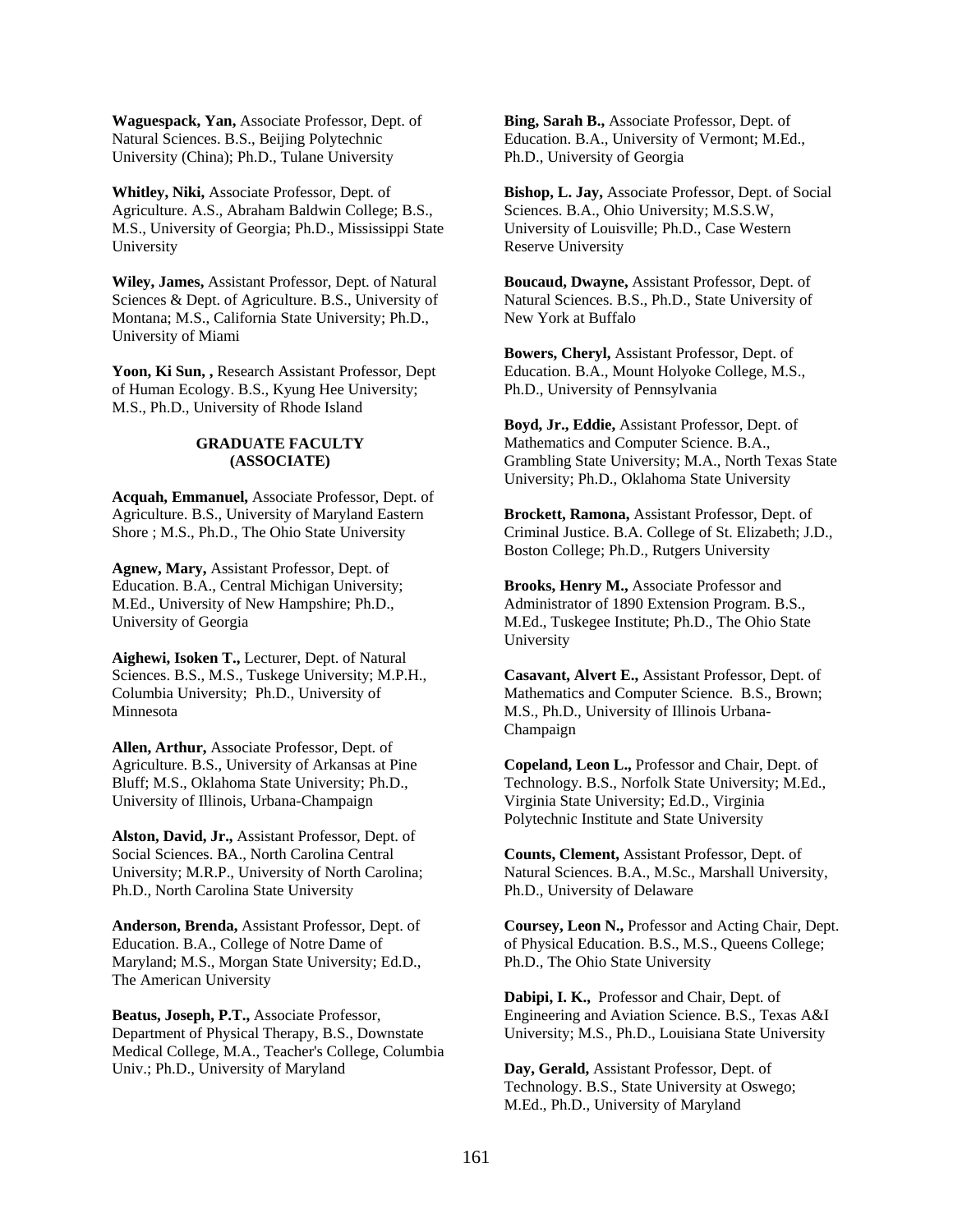**Dodoo, Joseph N.,** Assistant Professor, Dept. of Natural Sciences. B.S., Polytechnic of South Bank (England); M.S.,Bedford College, University of London (England); Ph.D., King's College, University of London (England)

**Dudis, Joseph J.,** Assistant Professor, Dept. of Mathematics and Computer Science. B.E., Stevens Institute of Technology; Ph.D., The John Hopkins University

**Faubion, Clayton,** Associate Professor, Dept. of Rehabilitation Services. B.A., University of Texas; M.Ed., Southwest Texas State University; Ph.D., University of Arkansas

**Handwerker, Thomas S.,** Associate Professor, Dept. of Agriculture. B.S., University of Tennessee; M.S., Ph.D., Cornell University

**Harleston, Robert,** Associate Professor and Chair, Dept. of Criminal Justice. B.A., Howard University; M.S., Michigan State University; J.D., Georgetown University Law Center

**Hashem, Fawzy M.,** Research Associate Professor, Dept. of Agriculture. B.S., University of Ain Shams (Egypt); M.S., Ph.D., University of Cairo (Egypt); Ph.D., University of Maryland

**Horton, Nancy,** Assistant Professor, Dept. of Criminal Justice. B.A., Spelman College, M.P.A., Texas Southern University; Ph.D., University of Albany

**Johnson, Linda,** Assistant Professor, Dept. of Natural Sciences. B.S. Lincoln University; M.S., Ph.D., Temple University School of Medicine

**Johnson, Robert A. Jr.,** Assistant Professor, Dept. of Mathematics and Computer Science. B.S., University of Louisiana; M.S., Southern University; Ph.D., Saint Louis University

**Kananen, Gerald,** Assistant Professor, Dept. of Natural Sciences. B.S., John Carroll University; Ph.D., Duquesne University

**Larson, Wilbert,** Assistant Professor, Dept. of Education. B.S., Augustana College, M.S. Creighton University; Ph.D., University of Nebraska

**Malik, Malik B.,** Assistant Professor, Dept. of Mathematics & Computer Science. B.S., University of Khartoum (Sudan); Ph.D., University of Essex (England)

**Mattison, Dorothy M.,** Associate Professor, Dept. of Business, Management and Accounting B.S., Morgan State University; Ph.D., The George Washington University

**Mitra, Madhumi,** Assistant Professor, Dept. of Natural Sciences. B.S., Presidency College (India); M.S., University Colleges of Science and Technology (India); Ph.D., North Carolina State University

**Mollett, Theodore A.,** Associate Professor, Dept. of Agriculture. B.S., Oregon State University; M.S., Ph.D., Purdue University

**Mosley, Thomas,** Assistant Professor, Dept. of Criminal Justice. B.A., M.A., Memphis State University; Ph.D., Howard University

**Nagchaudhuri, Abhijit,** Associate Professor, Dept. of Engineering and Aviation Sciences. B.M.E. Jadavpur University (India); M.S., Tulane University; Ph.D., Duke University

**Odo, Johnathan,** Associate Professor, Dept. of Criminal Justice. B.A., Arkansas State University; M.A.J., Wichita State University; Ph.D., Florida State University

**Onyeozili, Emmanuel,** Assistant Professor, Dept. of Criminal Justice. B.A., University of Ibadan (Nigeria); M.A., Clark-Atlanta University; Ph.D., Florida State University

**Parveen, Salina,** Assistant Professor, Depts. of Agriculture and Human Ecology. B.S., M.S., University of Dhaka (Bangladesh); Ph.D., University of Florida

**Pitula, Joseph S.,** Lecturer, Dept. of Natural Sciences. B.S., Rutgers University; M.A., Ph.D., State University of New York at Buffalo

**Poole, Kimberly,** Assistant Professor, Dept. of Education. B.S., University of Maryland Eastern Shore; M.S., Rh.D., Southern Illinois University at Carbondale

**Rahimi, Maryam,** Associate Professor, Dept. of Rehabilitation Services. B.S., Jundishapour University; M.S., Ph.D., Florida State University

**Rebach, Howard M.,** Professor, Dept. of Social Sciences. B.A., University of Louisville; Ph.D., Michigan State University

**Seabrook, Barbara J.,** Assistant Professor, Dept. of English and Modern Languages. B.S., M.Ed.,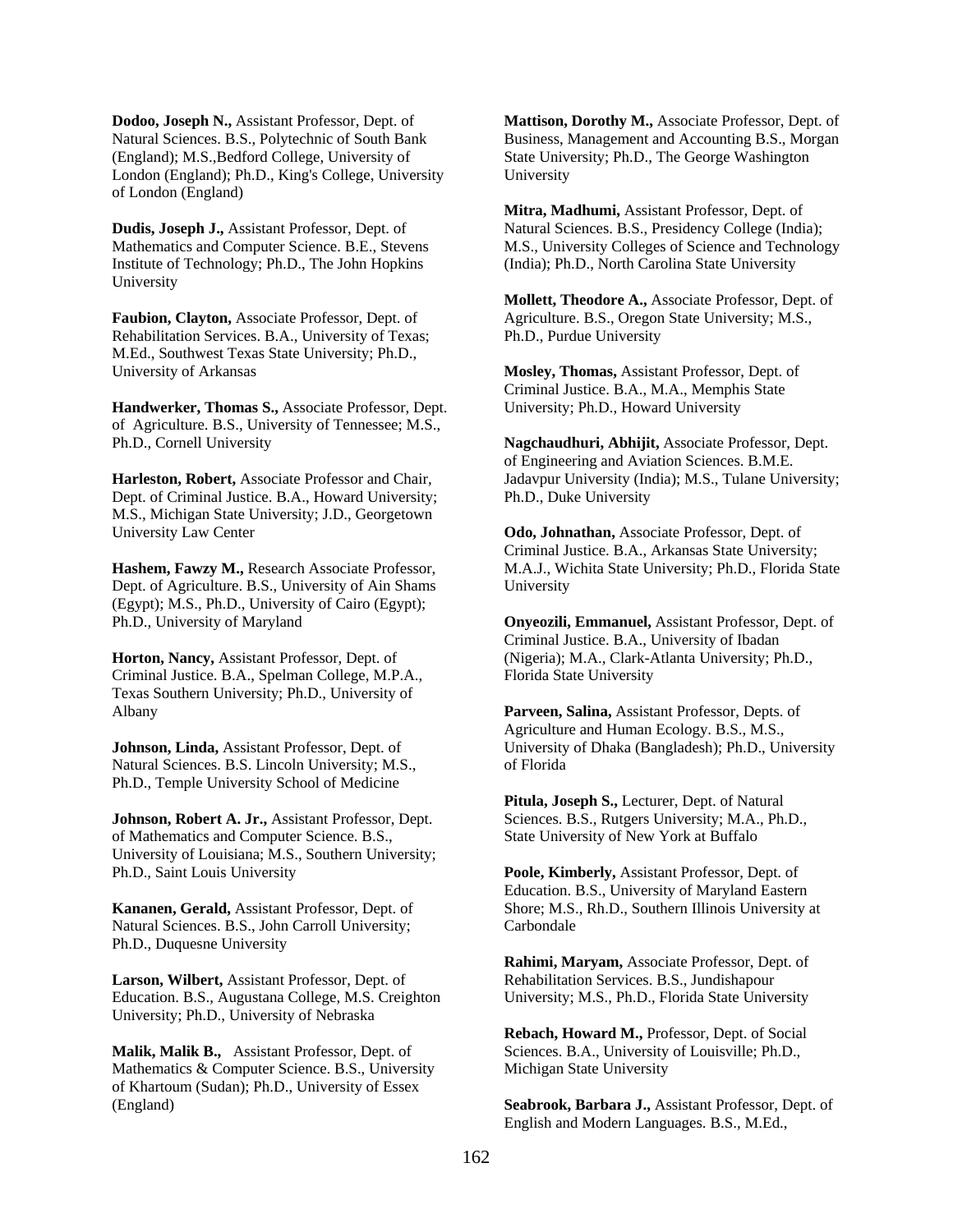Shippensburg State University; M.Ed., Ed.D., Wilmington College

**Seaton, Daniel,** Assistant Professor, Dept. of Mathematics and Computer Science. B.S., Frostburg State University; M.S. Shippensburg State University; Ed.D., Virginia Tech University

**Shaw, Anugrah,** Professor, Dept. of Human Ecology. B.S., Lady Irwin College (India); M.S., University of Baroda (India); Ph.D., Texas Women's University

**Shorter, George S.,** Assistant Professor, Dept. of Agriculture, B.S., University of Maryland Eastern Shore; M.S., Virginia State University; Ph.D., Iowa State University

**Sims-Tucker, Bernita,** Associate Professor, Dept. of Education B.A., Mac Murray College; M.A., Michigan State University; Ph.D., University of Maryland

**Singleton, Jeurel,** Lecturer, Dept. of Natural Sciences. B.A., MSc., University of North Dakota; Ph.D., University of Ottawa (Canada)

**Suranich, Voranuch,** Assistant Professor, Depts. of Agriculture and Human Ecology; B.S., Mahidol University (Thailand); M.S., Kasetsart University (Thailand); Ph.D., Mississippi State University

**Talley, William**, Associate Professor and Chair, Dept. of Rehabilitation Services. B.A., M.A., South Carolina State University; Rh.D., Southern Illinois University

**Verbeke, Karen,** Associate Professor and Chair, Dept. of Education. B.A., Pennsylvania State University; M.Ed., Ph.D., University of Maryland

**White, Shawn,** Assistant Professor, Dept. of Natural Sciences. B.S., Shippensburg University of Pennsylvania; Ph.D., Clemson University

**Williams, Allen B.,** Assistant Professor, Dept. of Natural Sciences. B. S., Jackson State University; Ph.D., University of California, Santa Barbara

**Williams, Mark E.,** Assistant Professor, Dept. of Mathematics and Computer Science, B.A., M.S., Oakland University; M.S., Ph.D., University of **Cinncinnati** 

**Yilmaz, Emin,** Professor, Dept. of Technology. B.S., M.S., Middle East Technical University (Turkey); Ph.D., University of Michigan

**Yoo, Sehwan,** Lecturer, Dept. of Mathematics and Computer Science. B.S., MyoungJi: University (S. Korea); B.S., University of Arizona; Ph.D., University of Kansas

#### **OTHER TEACHING FACULTY IN THE GRADUATE PROGRAMS**

**Acquah, Sarah,** International Student Advisor, Dept. of Agriculture. B.Sc., M.Sc. and Ph.D., Ohio State University

**Amoia, Carol M.,** Lecturer, Education Leadership Program. B.S., M.S., Ph.D., University of Maryland

**Attoh, Prince A.,** Lecturer, Organizational Leadership and Education Leadership Programs. B.A., Old Dominion University; M.A., George Washington University; Ed.D, Nova Southeastern University

**Bailey, Deborah,** Lecturer, Organizational Leadership Program. B.A., Indiana University; Ph.D., University of Maryland

**Bond, Jr., Vernon,** Visiting Lecturer, Dept. of Physical Therapy. B.S., St. Augustine's College; M.S., North Carolina Central University; Ed.D., University of Tennessee

**Calo, Thomas J.,** Lecturer, Organizational Leadership and Education Leadership Programs. B.S., Towson University; M.A., Ed.D, George Washington University

**Carter, Vicki,** Visiting Lecturer, Dept. of Education (Guidance & Counseling). B.S., Salisbury State University; M.Ed., University of Maryland Eastern Shore

**Costello, Michael F.,** Lecturer, Organizational Leadership and Education Leadership Programs. B.S., M.S.H.R., M.B.A., Ed.D. Wilmington College

**Downs, W. James**, P.T., E.C.S., Visiting Lecturer, Dept. of Physical Therapy. B.S., Medical College of Virginia

**Flowers, Naomi,** Visiting Lecturer, Dept. of Education. B.S., M. Ed., University of Maryland Eastern Shore

**Gill, Cynthia Holder, P.T**., Visiting Lecturer, Dept. of Physical Therapy. B.S., Virginia Commonwealth University; B.A., M.Ed., University of Virginia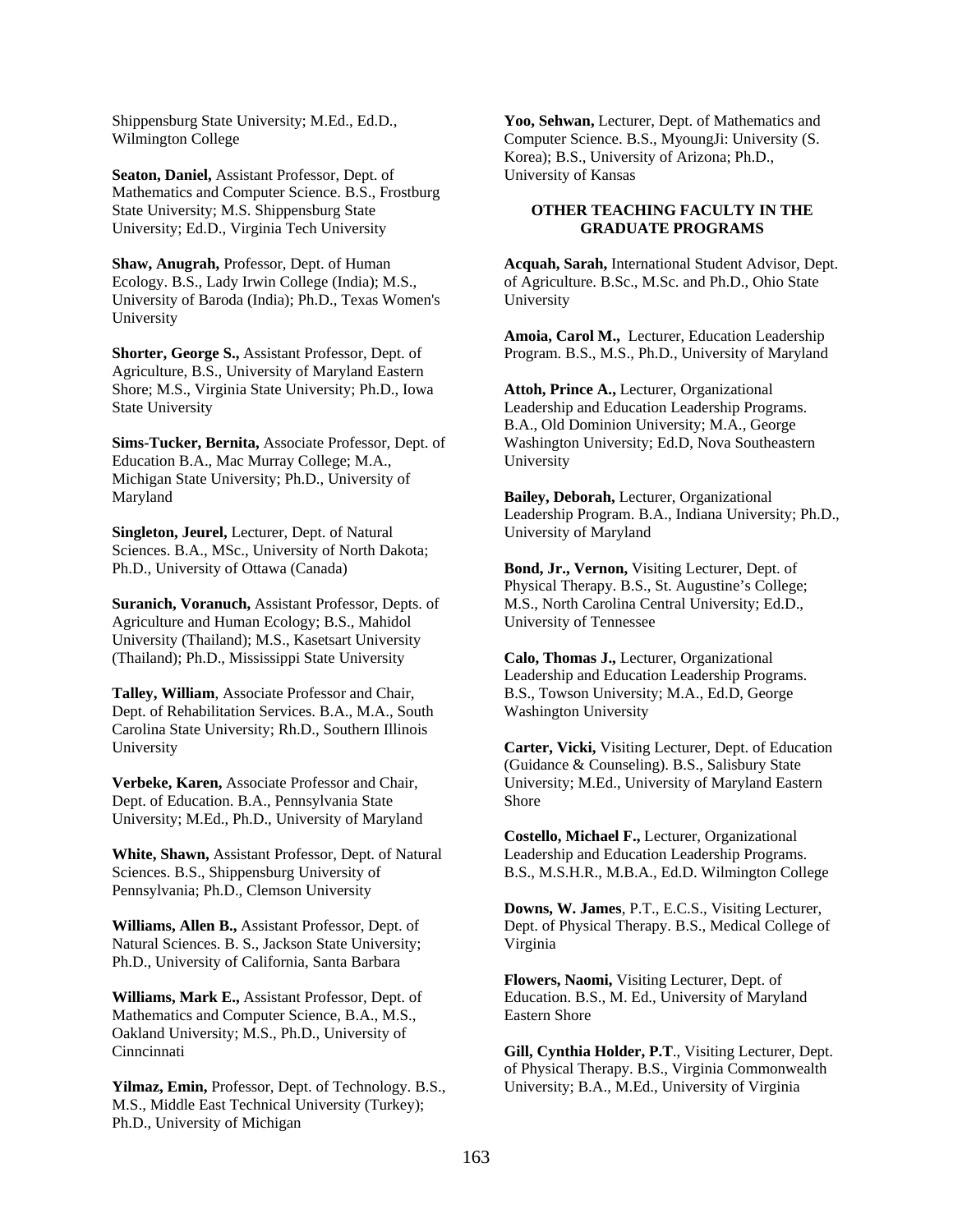**Gray, Robert,** Visiting Lecturer, Dept. of Technology. B.S., M.S., University of Maryland

**Gregory, Nydia,** Visiting Lecturer, Dept. of Rehabilitation Services. B.A., University of Puerto Rico; M.A., Assumption College

**Hammond, Bernice,** Lecturer, Dept. of Technology and Education Leadership Program. B.S., Bridgewater, College; M.Ed., Ed.D., University of Maryland

**Hicks, Charles J. II,** Lecturer, Organizational Leadership and Education Leadership Programs. B.S., Central State University; M.A., Ph.D. Ohio State University

**Javaid, Iqbal,** Lecturer, Dept. of Agriculture. B.S., M.S., University of Peshawar; M.S., University of Reading; Ph.D., University of Zambia

**Jeter, Rhonda,** Visiting Lecturer, Dept. of Education (Guidance and Counseling). B.S., Taylor University; M.S., University of Maryland College Park; Ph.D., University of Pennsylvania

**Johnson-Pugh, Janice,** Visiting Lecturer, Dept. of Education. B.S., Salisbury State University; M.Ed., University of Maryland Eastern Shore

**Kemmery, Robert J.,** Lecturer, Dept. of Technology. B.S. Indiana University of Pennsylvania; M.Ed., Salisbury University

**Kirk, Alan B.,** Lecturer, Organizational Leadership and Education Leadership Programs. B.S., Samford University; M.S.W., University of Alabama; Ph.D., Florida State University

**Lane, William H.,** Lecturer, Organizational Leadership and Education Leadership Programs. B.S., M.Ed., University of Delaware; Ed.D., Widener University

**Lankford, Gail,** Clinical Coordinator, Dept. of Rehabilitation Services. B.A.S.W, Salisbury State University; M.Ed., University of Maryland Eastern Shore

**Lynch, John,** Visiting Lecturer, Dept. of Education. B.S., Towson University; M.A., George Washington University; Ed.D., Nova University

**Madden, Liddel L.,** Lecturer, Organizational Leadership and Education Leadership Programs. B.A., George Washington University; M.S.W, D.S.W., Catholic University of America

**McBrien, Robert J.,** Visiting Lecturer, Dept. of Education. B.S., M.S., Central Connecticut State University; Ph.D.., University of Connecticut

**Miller, Thomas E.,** Lecturer, Dept. of Technology and Education Leadership Program. B.S., Bloomsburg University; M.S., Ph.D., University of Maryland

**Mitchell, Judy Lynn,** Lecturer, Organizational Leadership and Education Leadership Programs. B.S., Bowie State University, M.Ed., Bowling Green State University; Ed.D., Nova Southeastern University

**Montague, David R.,** Lecturer, Organizational Leadership and Education Leadership Programs. B.A., Morehouse College, M.A., George Washington University; Ph.D., Howard University

**Morris, Edward F.,** Visiting Lecturer, Dept. of Education. B.A., Lake Forest College; M.S.W, Loyola (Chicago); M.A., Ph.D., University of Maryland

**Metts, Ross E.,** Visiting Leturer, Dept. of Technology. B.A., California University of Pennsylvania; M.Ed., Virginia Polytechnic Institute and State University

**Pruitt, Jane W.,** Lecturer, Dept. of Technology, B.S., M.Ed., Salisbury University; Ed.D., University of Maryland

**Ross, Billie Jo.,** Lecturer, Dept. of Rehabilitation Services. M.S.N, Wesley College

**Shealey, Harry,** Visiting Lecturer, Dept. of Technology. B.S., M.Ed. University of Maryland

**Smith, W. Harley,** Visiting Lecturer, Dept. of Technology. B.S., M.S., University of Maryland

**Stearns, Faye,** Visiting Lecturer, Dept. of Education. B.A., M.Ed., Salisbury State University

**Tyler III, Lloyd,** Lecturer, Dept. of Technology. B.S., M.Ed., Ed.D., University of Maryland

**Vail, Kathleen,** Visiting Lecturer, Dept. of Education. B.A., Gettysburg College; M.Ed., Ph.D., University of Maryland Eastern Shore

**Williams, Harold,** Lecturer, Depts. of Education and Rehabilitation Services and Organizational Leadership Program. B.B.A., M.S., Hostra University; Ed.D., Wilmington College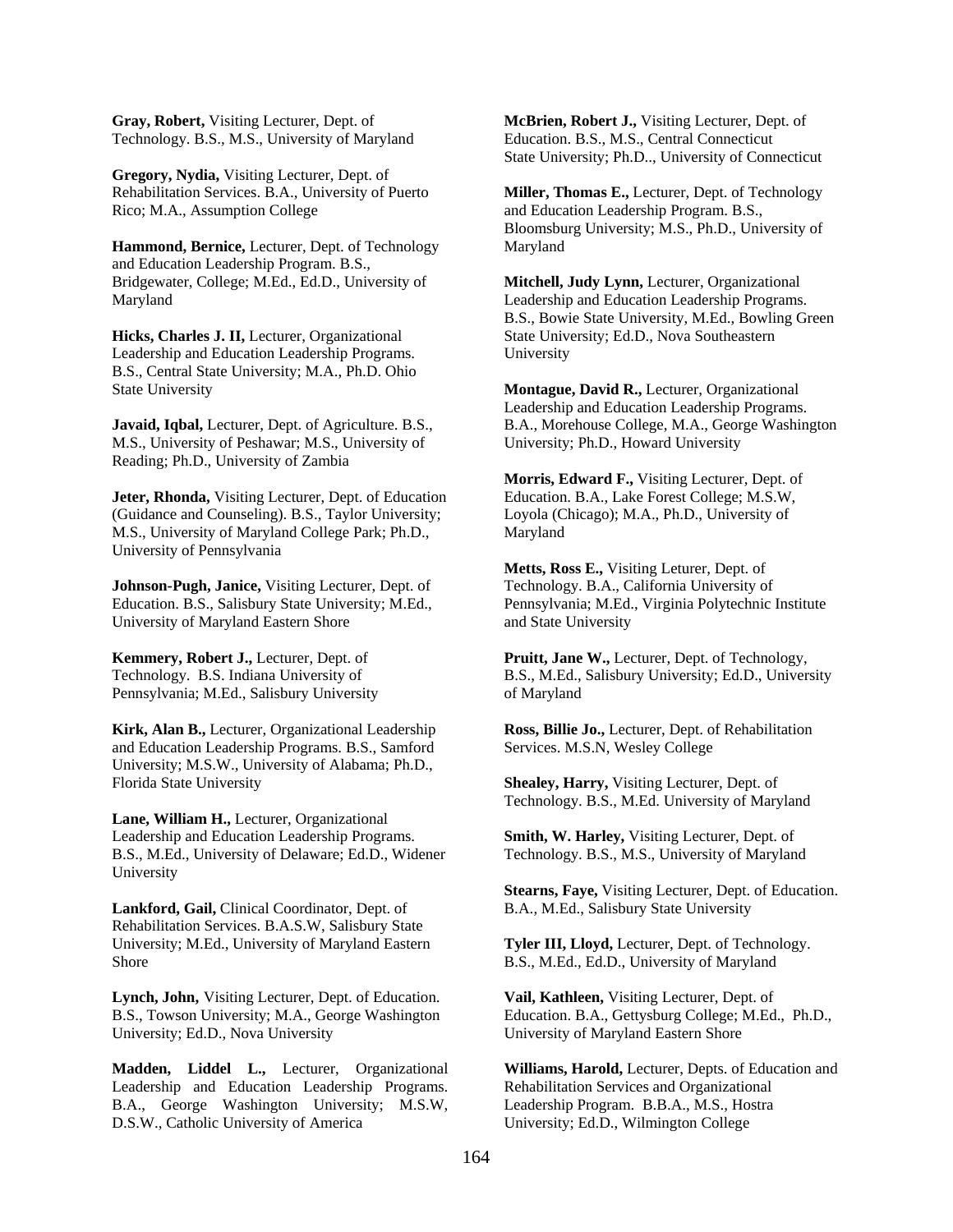**Wooley, George L.,** Lecturer, Dept. of Mathematics and Computer Science. B.S., Prairie View A&M University; M.S., George Washington University.

#### **GRADUATE FACULTY (EX-OFFICIO and REGULAR)**

**Ignasias, C. Dennis,** Dean of Graduate Studies and Associate Professor, Dept. of Social Sciences. A.B., Aquinas College; M.A., Ph.D., Michigan State University; Ph.D., University of Wisconsin, Madison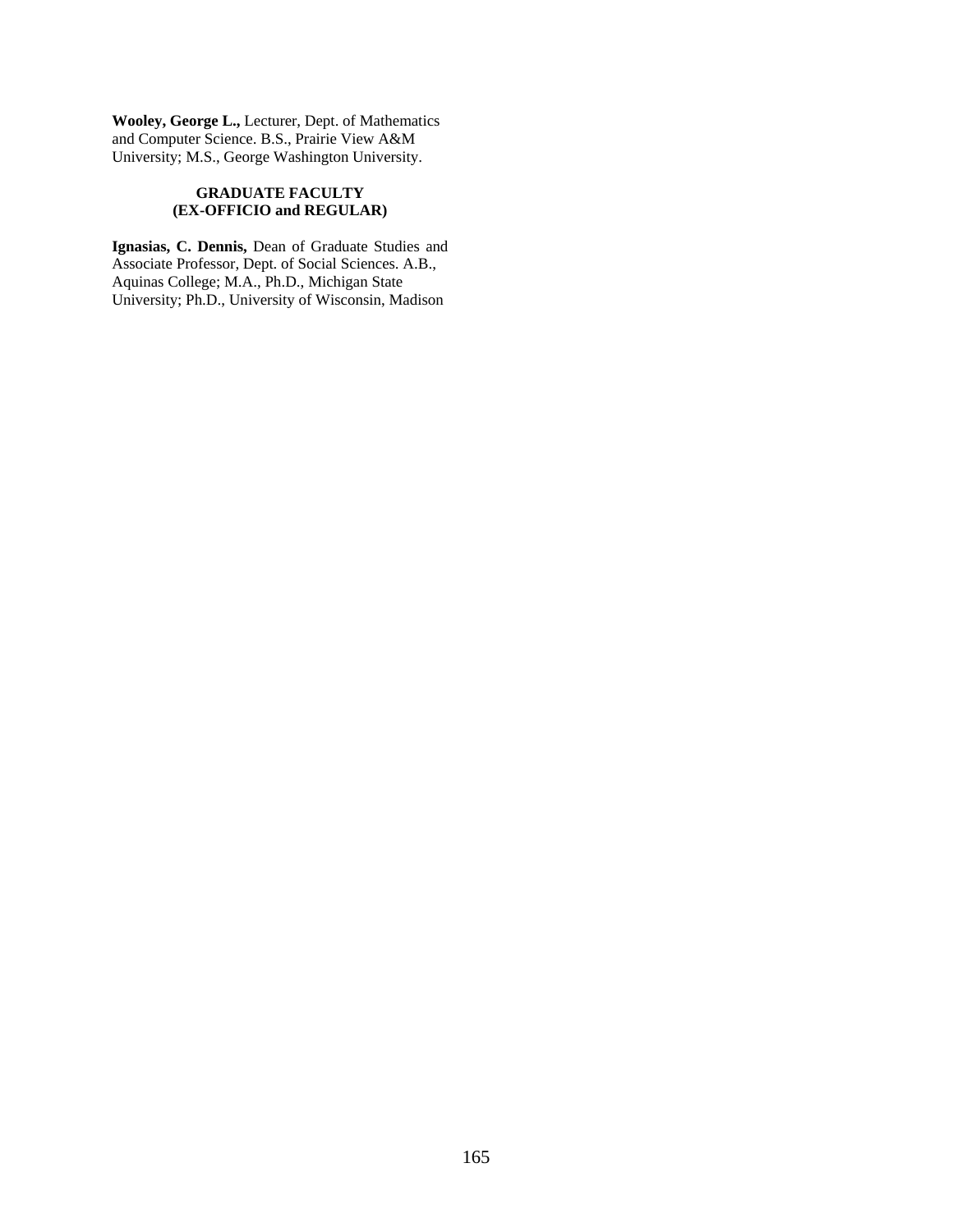# **INDEX**

| Academic Calendar (Academic Schedule) 21                 |
|----------------------------------------------------------|
| Academic Credentials (international applicants)15        |
| Academic Honesty (Policy on)45,169                       |
| Academic Probation, Dismissal and Suspension12           |
|                                                          |
| Academic Record (Transcript) 17                          |
|                                                          |
|                                                          |
|                                                          |
| Admission to Candidacy (doctoral)32, 34                  |
|                                                          |
|                                                          |
|                                                          |
|                                                          |
| Admission Time Limits for Degree Programs11              |
|                                                          |
| Agriculture & Extension Education                        |
| Graduate Program (discontinued)45                        |
|                                                          |
|                                                          |
|                                                          |
| Application Deadlines (see Individual Programs           |
|                                                          |
| Application Fee (Graduate School)  14                    |
| Application Forms and Materials  13                      |
|                                                          |
|                                                          |
|                                                          |
| Applied Computer Science Graduate Program 126            |
| Arbitrary and Capricious Grading, Policy on 26           |
|                                                          |
|                                                          |
|                                                          |
|                                                          |
|                                                          |
| Calculation of Grade Point Average 14                    |
|                                                          |
|                                                          |
| Career and Technology Education Graduate                 |
|                                                          |
|                                                          |
| Categories of Admission to Degree Programs8              |
| Certification of Finances (international applicants). 16 |
| Change of Degree-Level, Program or Status  11            |
|                                                          |
|                                                          |
| Co-Advisement of Student's Dissertation 33               |
| Co-Advisement of Student's Thesis30                      |
| Collaborative Programs with Salisbury                    |
|                                                          |
| Combined Instruction, Undergraduate and                  |
|                                                          |
|                                                          |
| Comprehensive Examinations (all degrees)28               |
| Continuing Education Students  11                        |

| Counseling Services on Campus 42                          |
|-----------------------------------------------------------|
|                                                           |
|                                                           |
|                                                           |
|                                                           |
| Criminology and Criminal Justice                          |
|                                                           |
|                                                           |
| Criteria for Courses to be accepted for Graduate          |
|                                                           |
|                                                           |
| Dean's Representative (doctoral degree)38                 |
|                                                           |
|                                                           |
| Degree Requirements (of Graduate School)-                 |
| Doctoral (PhD, EdD, DPT)32-34                             |
| Degree Requirements (of Graduate School) -                |
|                                                           |
|                                                           |
| Designation of Full- and Part-Time Graduate               |
|                                                           |
|                                                           |
|                                                           |
|                                                           |
|                                                           |
| Dismissal for Non-Academic Reasons, policy on  12         |
|                                                           |
| Dissertation Examining Committee37-38                     |
|                                                           |
|                                                           |
|                                                           |
| Doctor of Physical Therapy Degree Requirements34          |
| Doctoral degree requirements 32-34                        |
| (Ph.D., Ed.D., DPT)                                       |
|                                                           |
|                                                           |
| Education Leadership Graduate Program 102                 |
| Exceptions, Waivers, Appeals, Grievances 21               |
| English Proficiency Test (TOEFL) 16                       |
| Established Procedures for Conduct of the Master's        |
|                                                           |
|                                                           |
| <b>Established Procedures for Conduct of the Doctoral</b> |
|                                                           |
|                                                           |
| Extension of Time Limitation Period 28                    |
|                                                           |
| Faculty, Student and Institutional Rights and             |
|                                                           |
| Responsibilities for Academic Integrity, UMES             |
|                                                           |
| Federal College Work Study Program20                      |
|                                                           |
|                                                           |
|                                                           |
|                                                           |
|                                                           |
|                                                           |
|                                                           |
| Financial Resources (international applicants)16          |
|                                                           |
|                                                           |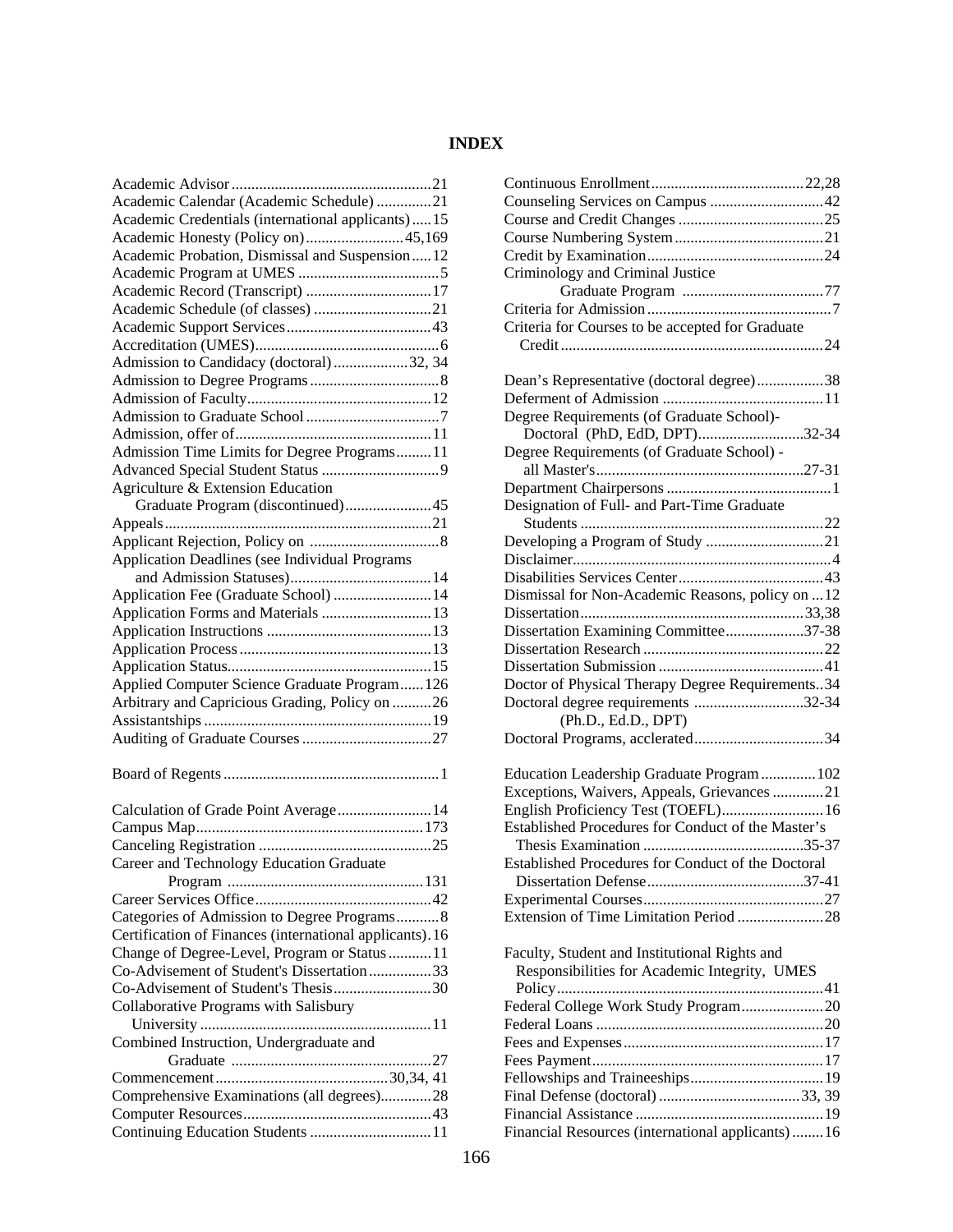| Food and Agricultural Sciences Graduate Program. 46 |  |
|-----------------------------------------------------|--|
| Food Science and Technology Graduate Program55      |  |
|                                                     |  |
| Full Time Graduate Student Determination22          |  |

Golden Identification Card for Senior

| Grade Point Average, Calculation of  14              |  |
|------------------------------------------------------|--|
| Grade Point Average, Computation of 26               |  |
| Grades for Graduate Students, GPA  12,25             |  |
|                                                      |  |
| Graduate Council and Present Membership 2,6          |  |
| Graduate Degree Programs (listing)44-45              |  |
| Graduate Faculty and Present Membership  6, 160      |  |
|                                                      |  |
|                                                      |  |
|                                                      |  |
|                                                      |  |
|                                                      |  |
|                                                      |  |
|                                                      |  |
| Guidance and Counseling Graduate Program84           |  |
|                                                      |  |
|                                                      |  |
| Immigration Documents (international applicants). 16 |  |
|                                                      |  |
| In-State Status (Maryland) for Tuition  18           |  |
| Institutional Policies Governing Students41          |  |
| Inter-Campus Enrollment (Registration) 23            |  |
|                                                      |  |
|                                                      |  |

International Student Application for Admission Process................................................15 Internships and Practicums ................................29,33

| Marine-Estuarine and Environmental Sciences   |
|-----------------------------------------------|
|                                               |
|                                               |
| Master of Arts Degree Requirements 30         |
| Master of Arts in Teaching (MAT)              |
|                                               |
| Master of Arts in Teaching Graduate Program97 |
| Master of Education Degree Requirements31     |
| Master of Science Degree Requirements30       |
| MAT (see Master of Arts in Teaching           |
| Degree requirements and Program)31            |
| Minimum Course Requirements for Graduate      |
|                                               |
| Minimum Registration Requirements22           |

| Minimum Registration Requirements                 |
|---------------------------------------------------|
|                                                   |
| MEES (see Marine-Estuarine-Environmental          |
|                                                   |
|                                                   |
| Non-Degree Student Status-Undergraduate11         |
| Non-Thesis Option Requirements 31                 |
|                                                   |
|                                                   |
| Officers of the University of Maryland            |
|                                                   |
|                                                   |
| Officers of the University System of Maryland 1   |
|                                                   |
| Oral Examination (Master's)31,36                  |
| Organizational Leadership Graduate Program 115    |
| Other Teaching Faculty (in graduate programs)163  |
|                                                   |
| Part Time Graduate Student Determination22        |
| Physical Therapy Graduate Program (Doctoral)139   |
|                                                   |
|                                                   |
| Procedures for Oral Examination (Master's)36-37   |
|                                                   |
| Procedures for Oral Defense (Doctoral) 39-41      |
|                                                   |
|                                                   |
|                                                   |
| Readmission/Reinstatement Process 12              |
| Records, Disclosures of Student (UMES Policy)  41 |
| Records Maintenance and Disposition               |
|                                                   |
|                                                   |
|                                                   |
|                                                   |
| Rehabilitation Counseling Graduate Program  151   |
|                                                   |
|                                                   |
| Request to Correct Academic Record27              |
| Requirements for Degrees, Masters27-31            |
|                                                   |
| Research Credit Courses, grading system26         |
|                                                   |
| Research Resources (local, regional)44            |
| Residence Requirements (Doctoral)32,34            |
| Residence Requirements (Master's)28               |
|                                                   |
| Schedule of Classes (see Academic Schedule)21     |
|                                                   |
| Senior Undergraduates (and graduate credit) 23    |
|                                                   |
|                                                   |
| Special Education Graduate Program90              |
|                                                   |
|                                                   |
| Student Financial Aid (federal)  19               |
| <b>Students Rights and Responsibilities</b>       |
|                                                   |
|                                                   |
|                                                   |
|                                                   |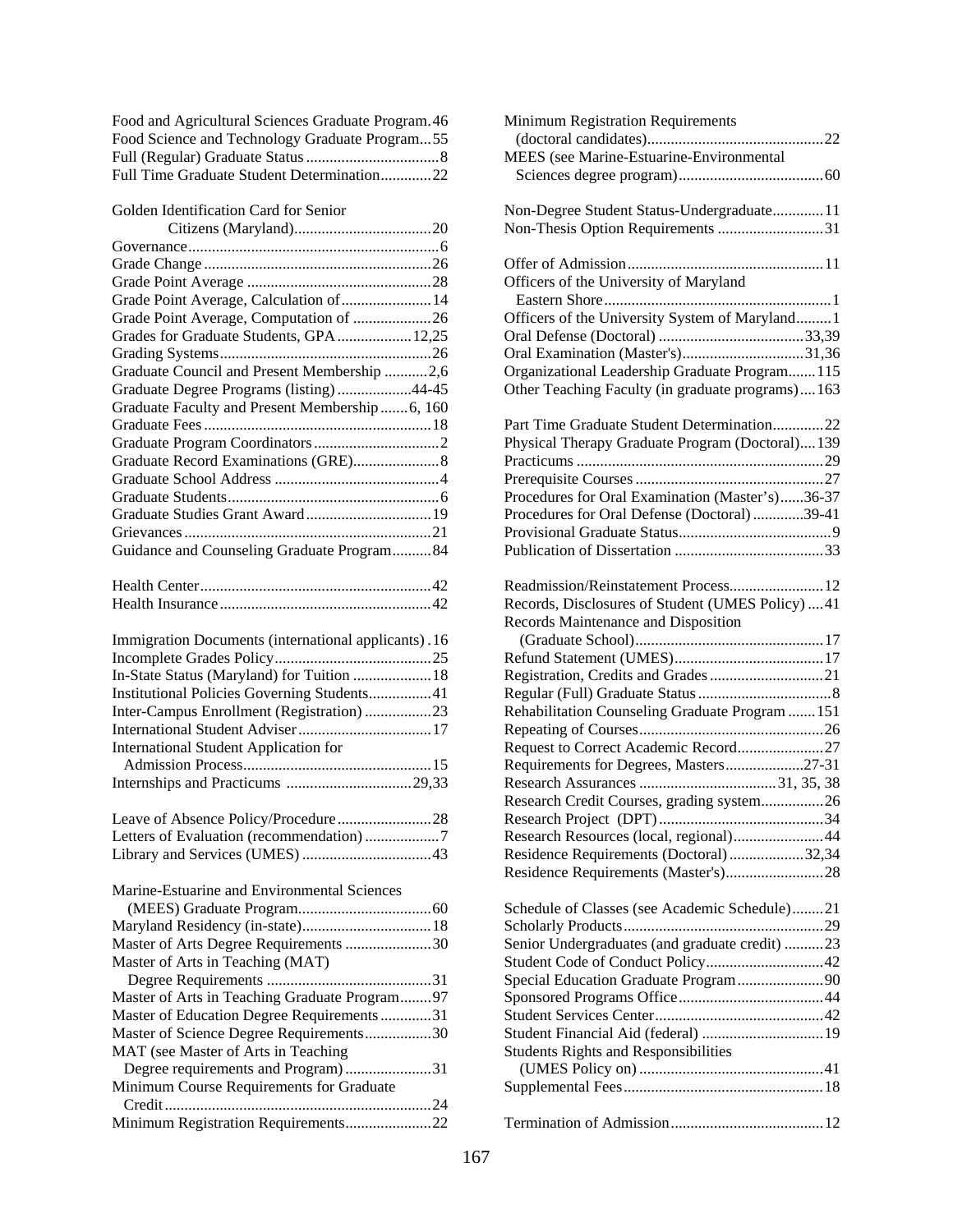| Termination of Application Process  15            |
|---------------------------------------------------|
|                                                   |
|                                                   |
|                                                   |
| Time Limitation (Doctoral) 32, 34                 |
|                                                   |
| TOEFL(international applicants) 16                |
|                                                   |
|                                                   |
|                                                   |
|                                                   |
|                                                   |
|                                                   |
| Undergraduate Credit for Graduate Courses23       |
| University Policy on Disclosure of Student        |
|                                                   |
| University Policy Statements (general) 41         |
|                                                   |
|                                                   |
|                                                   |
|                                                   |
|                                                   |
|                                                   |
| Waiver of Regulations, Petition for and Policy 41 |
| Weekend Programs Policy on add, drop, withdrawal, |
|                                                   |
| Withdrawal and Tuition Refund  17                 |
|                                                   |
| Withdrawal from the University (permanent)25      |
|                                                   |
|                                                   |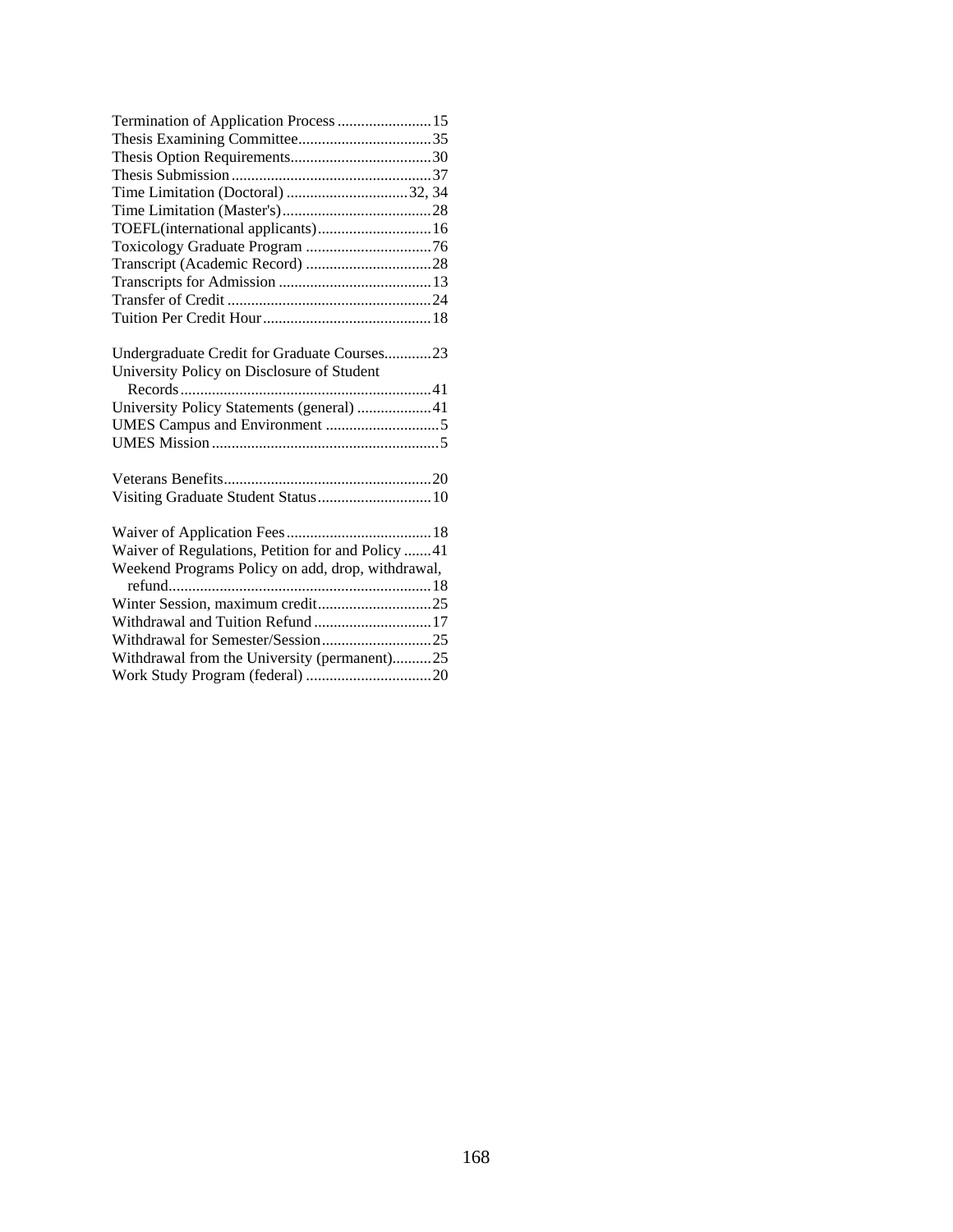

# **Division of Academic Affairs**

# **UNIVERSITY OF MARYLAND EASTERN SHORE POLICIES AND PROCEDURES REGARDING ACADEMIC HONESTY**

Academic honesty and integrity lie at the heart of any educational enterprise. Students are expected to do their own work and neither to give nor to receive assistance during quizzes, examinations, or other class exercises. One form of academic dishonesty is plagiarism. Plagiarism is intellectual larceny: the theft of ideas or their manner of expression. Students are urged to consult individual faculty members when in doubt. Because faculty and students take academic honesty seriously, penalties for violation may be severe, depending upon the offense, as viewed by the committee selected by the appropriate Dean to review such matters. The minimum sanction for cases of proven cheating is automatic failure of the course. Instructors will gladly explain procedures for taking tests, writing papers, and completing other course requirements so that students may understand fully their instructor's expectations.

One of the objectives of the University of Maryland Eastern Shore is to promote the highest standards of professionalism among its graduates. The integrity of work performed is the cornerstone of professionalism. Acts of falsification, cheating, and plagiarism are acts of academic dishonesty which show a failure of integrity and a violation of our educational objectives; these acts will not be accepted or tolerated. To avoid ambiguity, the following guidelines should be followed:

1. **Falsification** is unacceptable. Falsification includes but is not limited to:

- a. creating false records of academic achievement;
- b. altering or forging records;
- c. misusing, altering, forging, falsifying or transferring to another person, without proper authorization, any academic record.
- d. conspiring or inducing others to forge or alter academic records.
- 2. **Cheating** is also unacceptable. Cheating includes but is not limited to:
	- a. giving answers to others in a test situation without permission of the tester;
	- b. taking or receiving answers from others in a test situation without permission of the tester;
	- c. having possession of test materials without permission;
	- d. taking, giving, or receiving test materials prior to tests without permission;
	- e. having someone else take a test or perform an assignment for you;
	- f. submitting as your own work, work done by someone else;
	- g. permitting someone else to submit your work under that person's name;
	- h. falsifying research data or other research material;
	- i. copying, with or without permission, any works, e.g., essays, short stories, poems, etc., from computer hard drive or discs and presenting them as your own.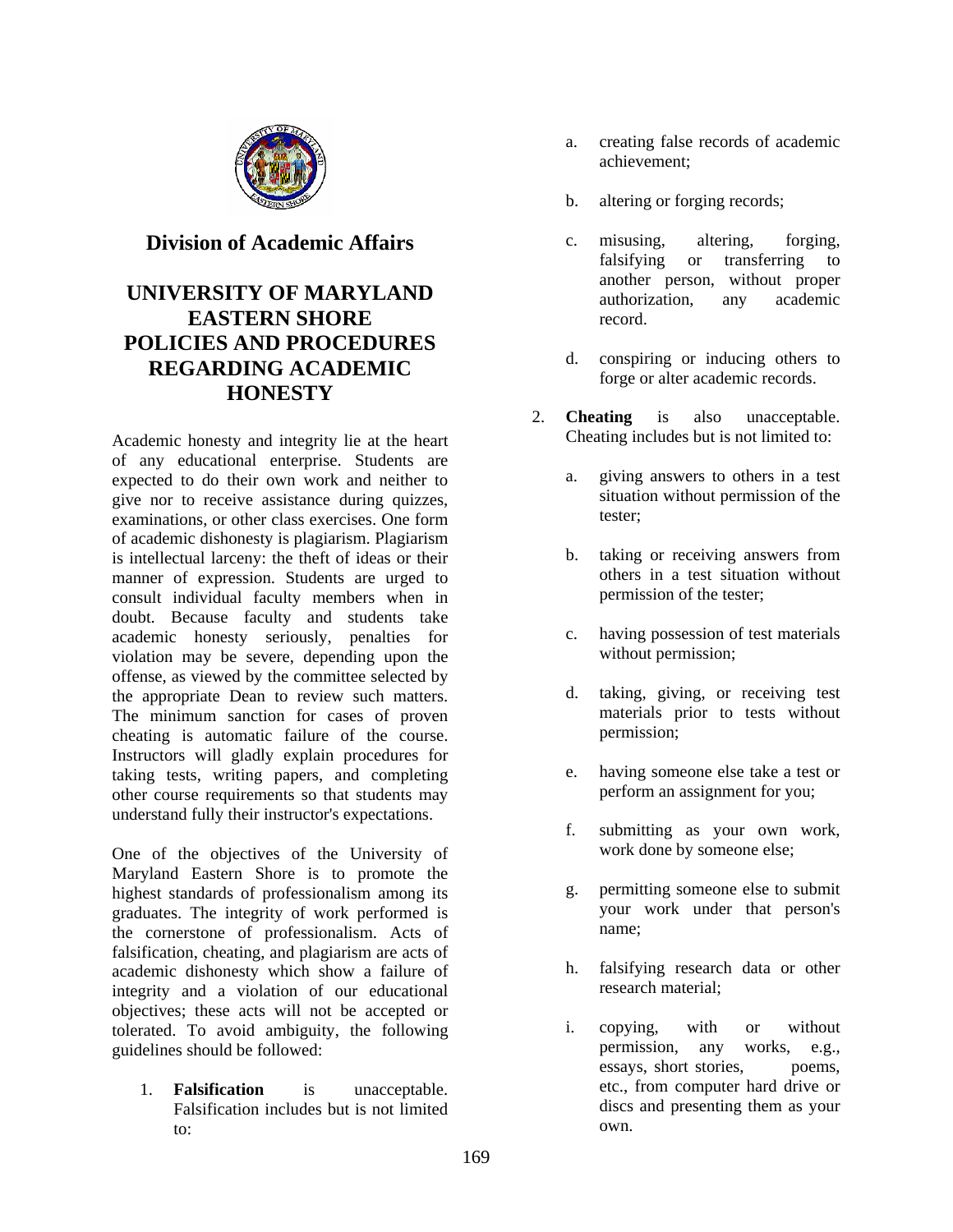- 3. **Plagiarism** as a form of cheating is also unacceptable. Plagiarism is the act of presenting as your own creation works actually created by others. Plagiarism consists of:
	- a. taking ideas from a source without clearly giving proper reference that identifies the original source of the ideas and distinguishes them from your own;
	- b. indirectly quoting or paraphrasing material taken from a source without clearly giving proper reference that identifies the original source and distinguishes the paraphrased material from your own compositions;
	- c. directly quoting or exactly copying material from a source without giving proper reference or otherwise presenting the copied material as your own creation.

Acts of falsification, cheating, plagiarism, and other forms of academic dishonesty are grounds for failure of a course. The University reserves the right to impose more severe penalties for any of these forms of academic dishonesty. The penalties may include suspension from the University, expulsion from the University, or other disciplinary action the University believes to be appropriate.

Faculty members shall report in writing such acts to his or her respective department chair and the appropriate school dean. The Dean shall review the charge and arrange to have the matter presented to the standing committee established for that school in accordance with the policy below.

In accord with existing policy in the university system, students accused of plagiarism and other forms of academic dishonesty will be given due process. When an instructor believes that a student has committed plagiarism or other acts of academic dishonesty, the following steps will be taken:

- 1. A faculty member who has sufficient reason to believe that a student is guilty of academic dishonesty will notify and subsequently meet with the student within **ten days** of the incident of alleged academic dishonesty.
- 2. Prior to the initial meeting of the faculty member and the accused student, the faculty member should check the files on academic dishonesty kept in the office of the Vice President for Academic Affairs, to determine whether the student has been previously disciplined for academic dishonesty. The University reserves the right to impose more severe disciplinary action against students who are repeat offenders or who have previously been found guilty of egregious incidents of cheating.
- 3. At the initial meeting the student will be given the complete and detailed charges in writing, and an opportunity to respond to the faculty member regarding the charges.
- 4. If the student wishes, he or she may submit a written response to the charges. This response must be delivered to the aforementioned faculty member within **five days** of the initial meeting.
- 5. If the student admits to the charge of academic dishonesty, he or she will be asked to sign a statement consenting to the punishment imposed. Consent statements will be filed with the appropriate records in the office of the Vice President for Academic Affairs. For first offenses, the punishment will be limited to failure of the course. If the student refuses to sign the consent form, the faculty member will proceed to the next step in the process.
- 6. The faculty member will notify the student whether or not the matter will be taken to the next step in the process within **five days** of receiving either a spoken response at the meeting, or a written response to the charges. Written responses will be filed with the appropriate records in the office of the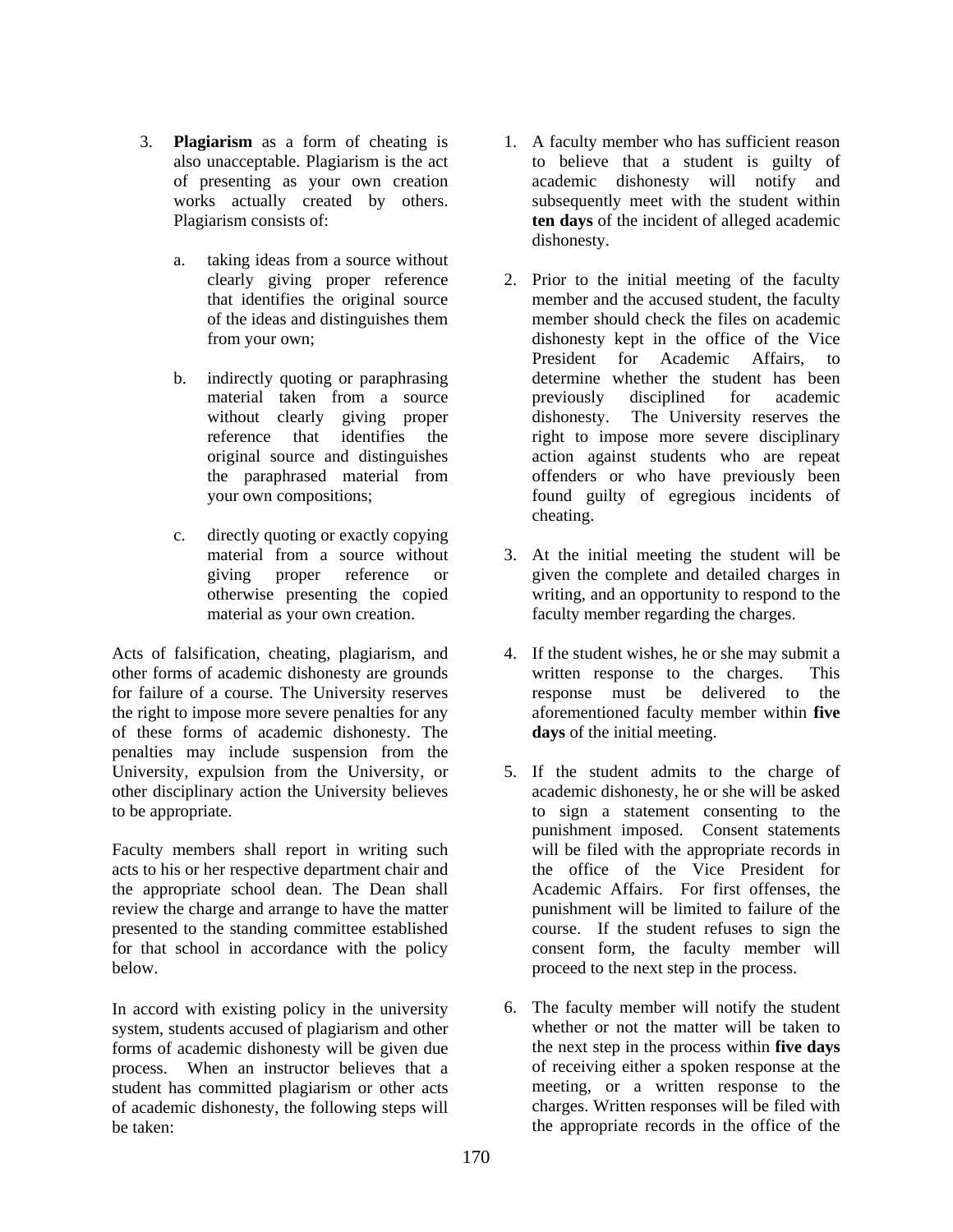Vice President for Academic Affairs. If the student does not respond within the time indicated, the faculty member must proceed to the next step in the process.

- 7. Once the student has been duly notified of the charges, he or she will not be permitted to drop the course, but will continue as a student, completing and submitting all work required throughout the remainder of the semester.
- 8. The faculty member will notify the department chair and the Dean of his/her findings, and forward to the Dean a written explanation of the circumstances, along with copies of any pertinent evidence.
- 9. The Dean will review the explanation and any supporting evidence, and may, at his or her discretion, interview the accused student and/or the faculty member, for purposes of clarification and adherence to the university definition of plagiarism. If the matter cannot be resolved at that level to the satisfaction of the faculty member, it will then be forwarded to the school's committee on academic dishonesty.
- 10. A five member committee on academic dishonesty will be appointed by the respective Dean of each school at the beginning of the academic year. It will be comprised of three full-time tenured faculty, one exempt employee of the University, and one junior or senior level student. The Dean will appoint the chair of the committee. In order for its actions to be official, at least three members of the committee must be present when decisions are made. In the event that the alleged dishonesty occurred on the graduate level, the student member will be a graduate student.
- 11. A faculty member who has brought or is in the process of bringing charges against a student for academic dishonesty in the current academic year, will not be eligible to serve on the committee. The Dean will appoint a replacement.
- 12. The committee will meet to review cases and to hear any testimony it considers relevant to the matter on dates requested by the Dean. At the initial meeting, the student will be allowed the opportunity to appear and respond to the charges, and answer any additional questions from the committee. All proceedings will be tape recorded, and the recording will be entered into the academic dishonesty records maintained in the office of the Vice President for Academic Affairs. In the event of academic dishonesty allegedly occurring during summer sessions or during final work at the conclusion of a semester, the alleged dishonesty will be reviewed at the committee's first meeting in the fall. In the interim, the student will receive a grade of "I."
- 13. It is imperative that decisions be rendered as quickly as possible. Therefore, the committee will present its decision to the Dean within **ten days** of its initial review.
- 14. The committee review shall be informal, with neither party represented by an advocate. Witnesses may be asked and/or permitted to make a statement to the committee if the committee is informed prior to the meeting. The meeting shall not be open to the public. If the student wishes, he or she may have an associate present for consultation purposes only. Lawyers, parents, or any form of professional advocate may **not** serve as an associate.
- 15. The committee shall meet privately at the close of the meeting to decide whether a majority believes a preponderance of evidence supports the allegation of falsification, cheating or plagiarism beyond a reasonable doubt.
- 16. If the allegation is sustained, the committee will also determine whether the standard penalty of failure in the course shall be accompanied by an additional penalty or penalties.
- 17. If the allegation is not sustained, the student will report to the faculty member for